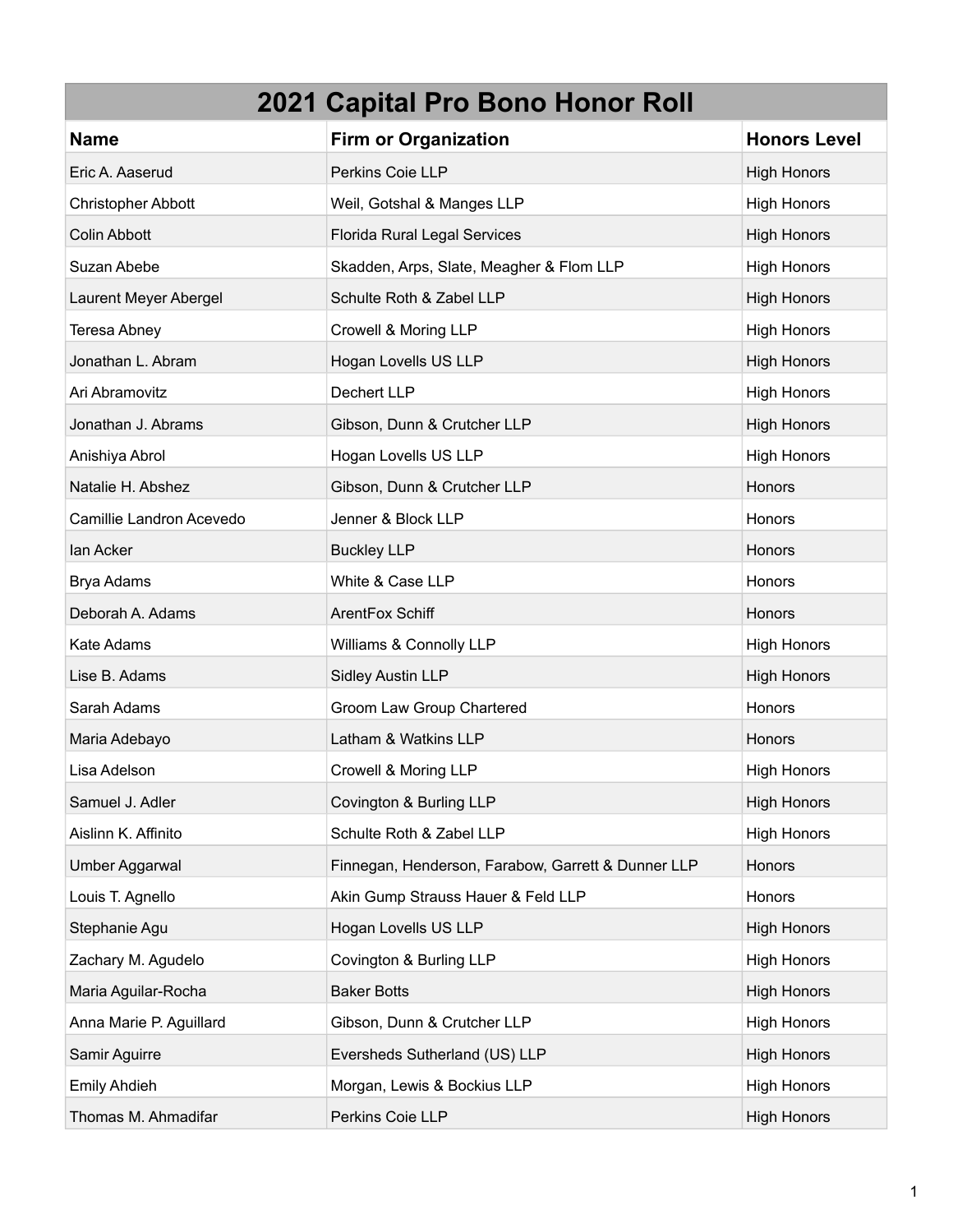| <b>Name</b>               | <b>Firm or Organization</b>         | <b>Honors Level</b> |
|---------------------------|-------------------------------------|---------------------|
| Laura H. Ahmed            | Wilson Sonsini Goodrich & Rosati PC | <b>High Honors</b>  |
| Loren Aho                 | Venable LLP                         | Honors              |
| Ben Aiken                 | Orrick, Herrington & Sutcliffe LLP  | <b>High Honors</b>  |
| Ericka Aiken              | WilmerHale                          | <b>High Honors</b>  |
| Matthew G. Aiken          | Gibson, Dunn & Crutcher LLP         | <b>High Honors</b>  |
| Kamel Malik Aitelaj       | <b>Milbank LLP</b>                  | <b>High Honors</b>  |
| Ozra Ajizadeh             | Reed Smith LLP                      | <b>High Honors</b>  |
| Charles Akinboyewa        | Shearman & Sterling LLP             | Honors              |
| Ata Akiner                | White & Case LLP                    | <b>High Honors</b>  |
| Tomi Akinmola             | <b>Wilkinson Stekloff LLP</b>       | Honors              |
| Sean M. Akins             | Covington & Burling LLP             | <b>High Honors</b>  |
| Kwaku A. Akowuah          | <b>Sidley Austin LLP</b>            | Honors              |
| Elie D. Al-Chaer          | Law Offices of Elie D AlChaer       | <b>High Honors</b>  |
| Neil Alacha               | <b>Wilkinson Stekloff LLP</b>       | Honors              |
| Beatriz L. Albornoz       | Sullivan & Cromwell LLP             | Honors              |
| Eli Albrecht              | Gibson, Dunn & Crutcher LLP         | <b>High Honors</b>  |
| Alec Albright             | White & Case LLP                    | Honors              |
| Emily A. Alden            | Williams & Connolly LLP             | Honors              |
| Kenneth D. Alderfer       | Akin Gump Strauss Hauer & Feld LLP  | <b>High Honors</b>  |
| Daniel F. Aldrich         | Steptoe & Johnson LLP               | <b>High Honors</b>  |
| Azar Alexander            | Steptoe & Johnson LLP               | Honors              |
| Shani Harmon Alexander    | Orrick, Herrington & Sutcliffe LLP  | Honors              |
| Stefanie R. Alfonso-Frank | Arnold & Porter                     | Honors              |
| Kathryn M. Ali            | Hogan Lovells US LLP                | <b>High Honors</b>  |
| Bled B. Aliu              | Dentons US LLP                      | Honors              |
| Marc Van Allen            | Jenner & Block LLP                  | Honors              |
| <b>Taylor Allison</b>     | Latham & Watkins LLP                | Honors              |
| Joshua F. Alloy           | Arnold & Porter                     | <b>High Honors</b>  |
| Tico Almeida              | WilmerHale                          | <b>High Honors</b>  |
| Monique D. Almy           | Crowell & Moring LLP                | <b>High Honors</b>  |
| Paul N. Alp               | Jenner & Block LLP                  | Honors              |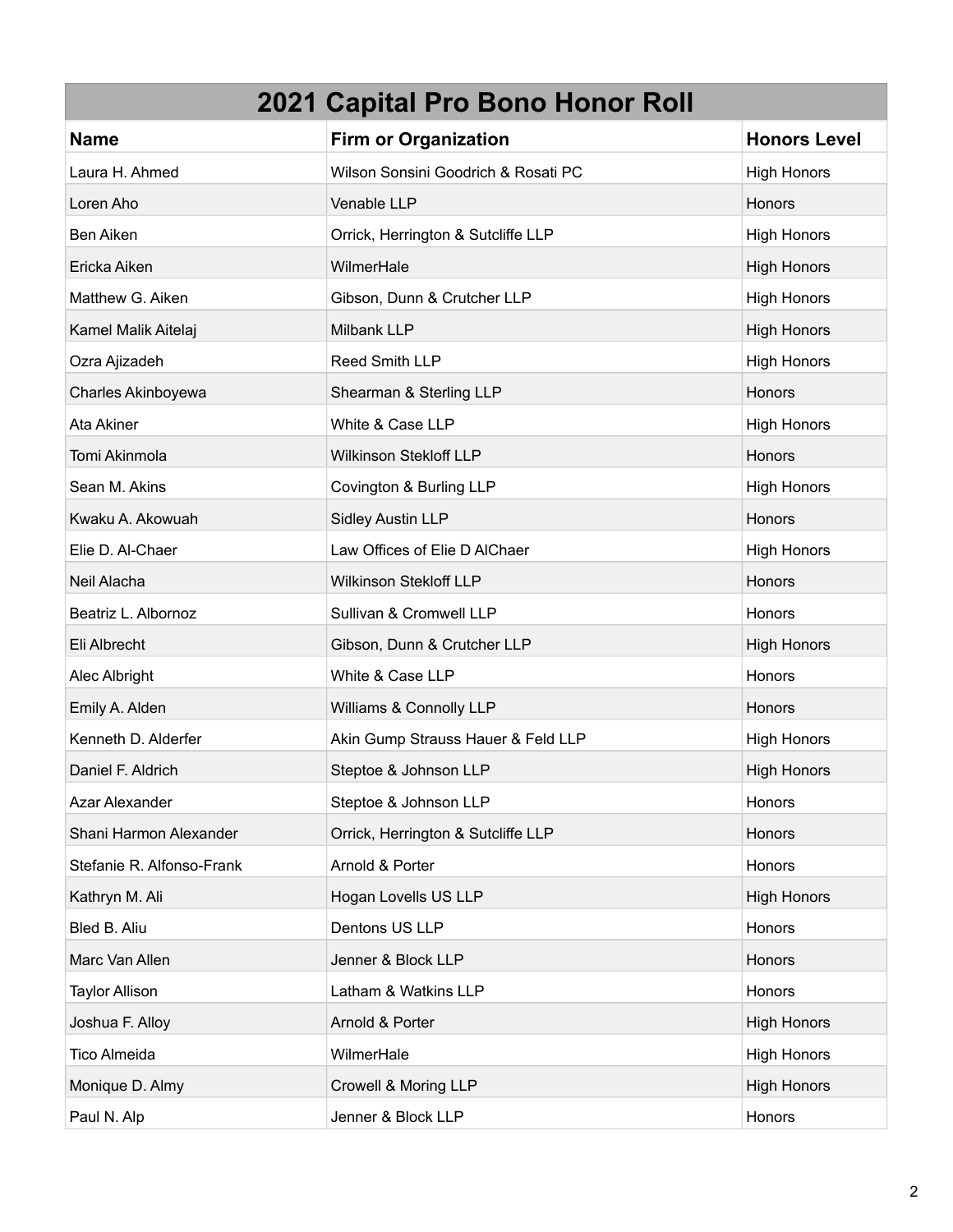| 2021 Capital Pro Bono Honor Roll |                                                    |                     |
|----------------------------------|----------------------------------------------------|---------------------|
| <b>Name</b>                      | <b>Firm or Organization</b>                        | <b>Honors Level</b> |
| David Alpert                     | O'Melveny & Myers LLP                              | Honors              |
| Rachel K. Alpert                 | Jenner & Block LLP                                 | <b>High Honors</b>  |
| Anna Altieri                     | Hogan Lovells US LLP                               | <b>High Honors</b>  |
| Joseph F. Altieri                | Hollingsworth LLP                                  | Honors              |
| Curtis R. Altmann                | Arnold & Porter                                    | <b>Honors</b>       |
| Bradley J. Altvater              | Covington & Burling LLP                            | <b>High Honors</b>  |
| Christie M. Alvarez              | <b>DLA Piper</b>                                   | Honors              |
| <b>Krystal Alvarez</b>           | Kelley Drye & Warren LLP                           | <b>High Honors</b>  |
| Zachary V. Alvarez               | Hogan Lovells US LLP                               | <b>High Honors</b>  |
| Pamela I. Amaechi                | Skadden, Arps, Slate, Meagher & Flom LLP           | <b>High Honors</b>  |
| Mariana Ferreira Nunes do Amaral | Hogan Lovells US LLP                               | <b>Honors</b>       |
| Ariel S. Amaru                   | Crowell & Moring LLP                               | <b>Honors</b>       |
| Theresa Ann Amato                | Shearman & Sterling LLP                            | Honors              |
| John G. Amaya                    | Harris, Wiltshire & Grannis LLP                    | <b>High Honors</b>  |
| Jillian Ambrose                  | Crowell & Moring LLP                               | <b>High Honors</b>  |
| <b>Robert Ames</b>               | Venable LLP                                        | <b>High Honors</b>  |
| Nana Amoo                        | Eversheds Sutherland (US) LLP                      | <b>Honors</b>       |
| Alexandra M. Ampudia             | Weil, Gotshal & Manges LLP                         | <b>High Honors</b>  |
| Matthew N. Amrit                 | Finnegan, Henderson, Farabow, Garrett & Dunner LLP | <b>High Honors</b>  |
| Jessica R. Amunson               | Jenner & Block LLP                                 | <b>High Honors</b>  |
| Haider David Andazola            | Foley Hoag LLP                                     | Honors              |
| Ariel Anderson                   | Hogan Lovells US LLP                               | Honors              |
| Barrett J. Anderson              | Cooley LLP                                         | <b>High Honors</b>  |
| Colleen Anderson                 | Paul, Weiss, Rifkind, Wharton & Garrison LLP       | Honors              |
| Devin S. Anderson                | Kirkland & Ellis LLP                               | Honors              |
| Elizabeth Marshall Anderson      | Orrick, Herrington & Sutcliffe LLP                 | Honors              |
| Kelton Anderson                  | Winston & Strawn LLP                               | <b>High Honors</b>  |
| Khary J. Anderson                | Cooley LLP                                         | <b>High Honors</b>  |
| Merry Anderson                   | Hogan Lovells US LLP                               | Honors              |
| Reeves Anderson                  | Arnold & Porter                                    | <b>High Honors</b>  |
| Scot W. Anderson                 | Hogan Lovells US LLP                               | <b>High Honors</b>  |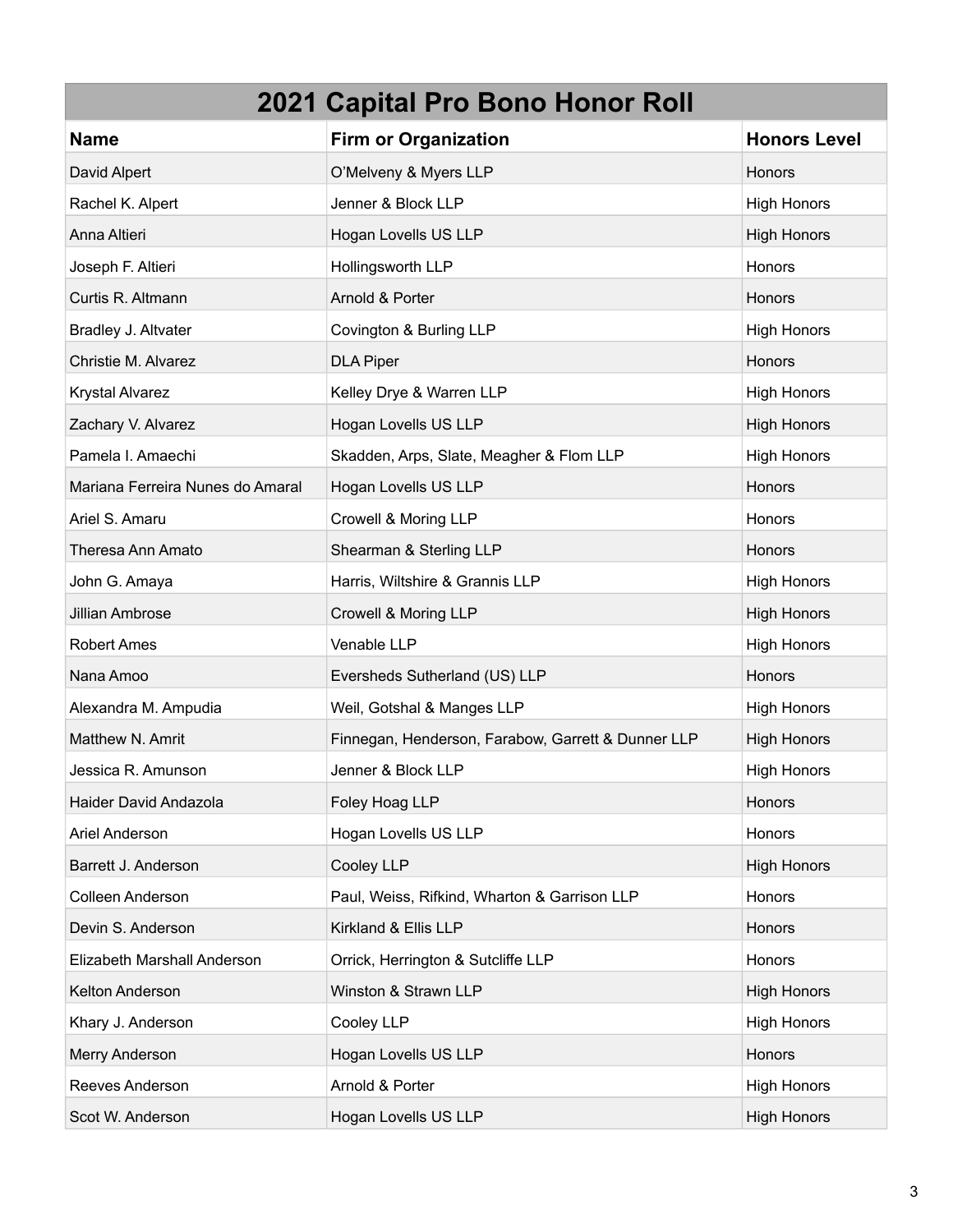| <b>Name</b>              | <b>Firm or Organization</b>                        | <b>Honors Level</b> |
|--------------------------|----------------------------------------------------|---------------------|
| Taniel E. Anderson       | ArentFox Schiff                                    | Honors              |
| Brian K. Andrea          | Gibson, Dunn & Crutcher LLP                        | <b>High Honors</b>  |
| Lauren Cassady Andrews   | Robbins, Russell, Englert, Orseck & Untereiner LLP | <b>High Honors</b>  |
| Rawle Andrews Jr.        | American Psychiatric Association Foundation        | Honors              |
| Derek J. Andros          | Covington & Burling LLP                            | Honors              |
| <b>Allain Andry</b>      | White & Case LLP                                   | <b>Honors</b>       |
| Amadi P. Anene           | <b>DLA Piper</b>                                   | <b>High Honors</b>  |
| Nicole M. Ang            | Morrison & Foerster                                | <b>High Honors</b>  |
| Victoria Dalcourt Angle  | Morrison & Foerster                                | Honors              |
| Pierre Edouard Anquetil  | Gibson, Dunn & Crutcher LLP                        | Honors              |
| Nabil Ansari             | O'Melveny & Myers LLP                              | <b>High Honors</b>  |
| Michael J. Anstett       | Fried, Frank, Harris, Shriver & Jacobson LLP       | <b>High Honors</b>  |
| Stephen M. Anstey        | Kilpatrick Townsend & Stockton LLP                 | <b>High Honors</b>  |
| Thomas W. Antonucci      | Wiley Rein LLP                                     | Honors              |
| Alexander F. Antypas     | Akin Gump Strauss Hauer & Feld LLP                 | <b>High Honors</b>  |
| Benjamin E. Apple        | Beveridge & Diamond PC                             | Honors              |
| Aaron M. Applebaum       | <b>Sidley Austin LLP</b>                           | Honors              |
| Maria Arboleda           | Hogan Lovells US LLP                               | <b>High Honors</b>  |
| Jennifer Archie          | Latham & Watkins LLP                               | Honors              |
| Daniel P. Archuleta      | <b>Troutman Pepper</b>                             | Honors              |
| Kara M. Ariail           | Holland & Knight LLP                               | Honors              |
| Karla I. Arias           | Crowell & Moring LLP                               | <b>High Honors</b>  |
| Nadav Ariel              | <b>Buckley LLP</b>                                 | Honors              |
| Elizabeth Arkell         | Steptoe & Johnson LLP                              | Honors              |
| <b>Chris Armstrong</b>   | <b>DLA Piper</b>                                   | Honors              |
| Christopher J. Armstrong | Holland & Knight LLP                               | Honors              |
| Brandon L. Arnold        | Robbins, Russell, Englert, Orseck & Untereiner LLP | <b>High Honors</b>  |
| Cara Arnold              | Morgan, Lewis & Bockius LLP                        | Honors              |
| <b>Emily Arnold</b>      | Cleary Gottlieb Steen & Hamilton LLP               | Honors              |
| Linda A. Arnsbarger      | Morrison & Foerster                                | <b>High Honors</b>  |
| Michele L. Aronson       | Sidley Austin LLP                                  | <b>High Honors</b>  |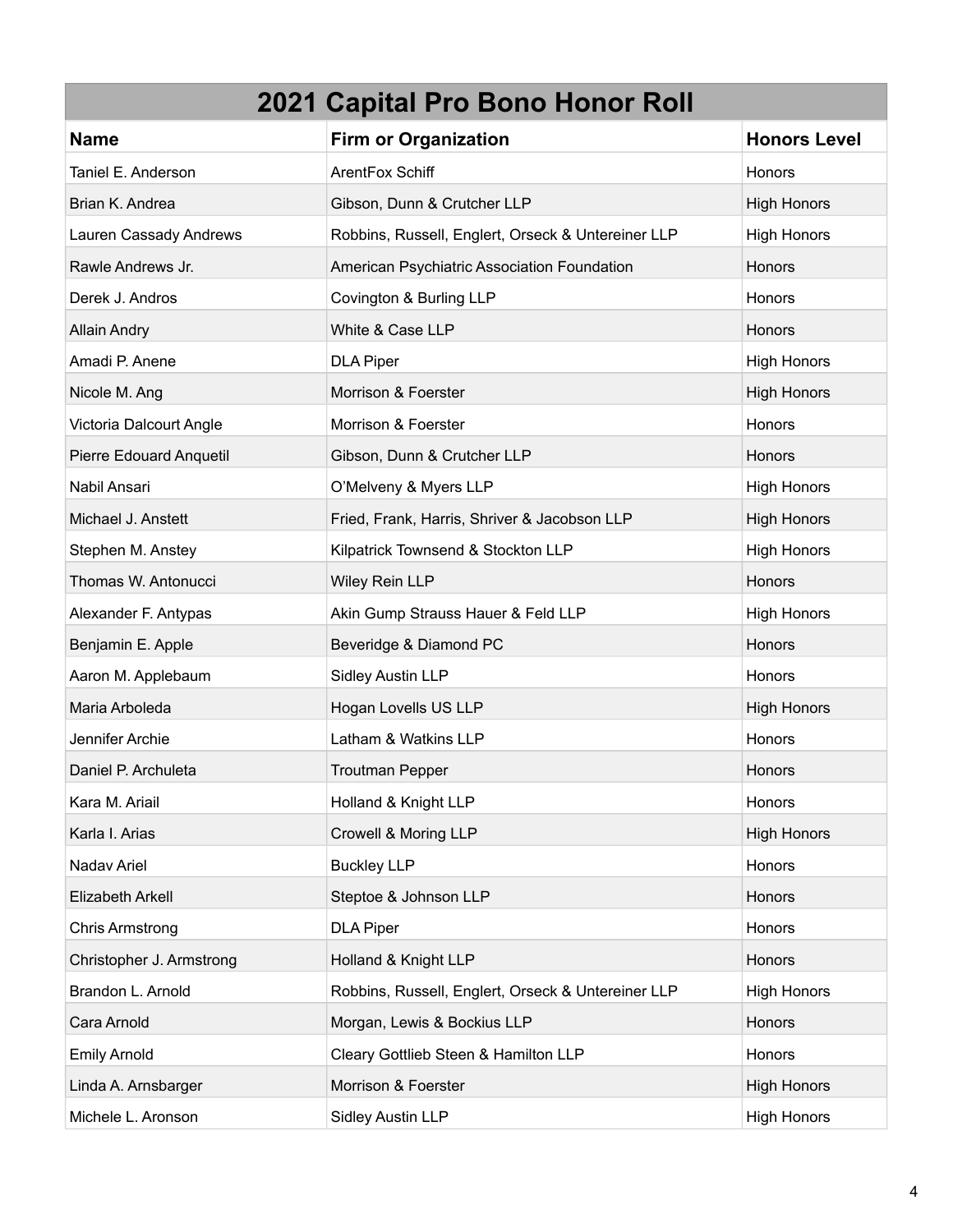| <b>Name</b>            | <b>Firm or Organization</b>                   | <b>Honors Level</b> |
|------------------------|-----------------------------------------------|---------------------|
| Lindsay B. Arrieta     | Paul Hastings LLP                             | Honors              |
| <b>Andrew Arsht</b>    | Foley & Lardner LLP                           | <b>High Honors</b>  |
| John D. Arszulowicz    | Crowell & Moring LLP                          | <b>High Honors</b>  |
| <b>Andrew Arthur</b>   | Morgan, Lewis & Bockius LLP                   | Honors              |
| Henry Asbill           | <b>Buckley LLP</b>                            | <b>High Honors</b>  |
| Veronica Ascarrunz     | Morrison & Foerster                           | <b>High Honors</b>  |
| Deborah T. Ashford     | Hogan Lovells US LLP                          | <b>High Honors</b>  |
| Samuel C. Ashworth     | McDermott Will & Emery LLP                    | Honors              |
| <b>Brett Atanasio</b>  | WilmerHale                                    | <b>High Honors</b>  |
| Lauren Athans          | Fried, Frank, Harris, Shriver & Jacobson LLP  | Honors              |
| Eleanor B. Atkins      | McDermott Will & Emery LLP                    | Honors              |
| Seth Atkisson          | King & Spalding LLP                           | <b>High Honors</b>  |
| Nafeesah Attah         | Paul Hastings LLP                             | Honors              |
| David Attanasio        | Dechert LLP                                   | <b>High Honors</b>  |
| Scott K. Attaway       | Kellogg, Hansen, Todd, Figel & Frederick PLLC | Honors              |
| Dennis B. Auerbach     | Covington & Burling LLP                       | Honors              |
| Derek A. Auito         | Dentons US LLP                                | Honors              |
| Eric Auslander         | Dechert LLP                                   | <b>High Honors</b>  |
| Amber J. Ausley        | Cooley LLP                                    | Honors              |
| Alysa Austin           | Alston & Bird                                 | Honors              |
| Tarek J. Austin        | Covington & Burling LLP                       | Honors              |
| Daniel C. Auten        | Covington & Burling LLP                       | <b>High Honors</b>  |
| Alejandra Ávila        | Kellogg, Hansen, Todd, Figel & Frederick PLLC | <b>High Honors</b>  |
| Jorge R. Aviles        | Hunton Andrews Kurth                          | High Honors         |
| Lukman S. Azeez        | Wiley Rein LLP                                | <b>High Honors</b>  |
| Ahsin Azim             | King & Spalding LLP                           | <b>High Honors</b>  |
| Nabiha Aziz            | Covington & Burling LLP                       | <b>High Honors</b>  |
| Christopher E. Babbitt | WilmerHale                                    | Honors              |
| Jonathan M. Babcock    | Morrison & Foerster                           | <b>High Honors</b>  |
| Alisa Babitz           | Gibson, Dunn & Crutcher LLP                   | <b>High Honors</b>  |
| Roland Backhaus        | Morgan, Lewis & Bockius LLP                   | Honors              |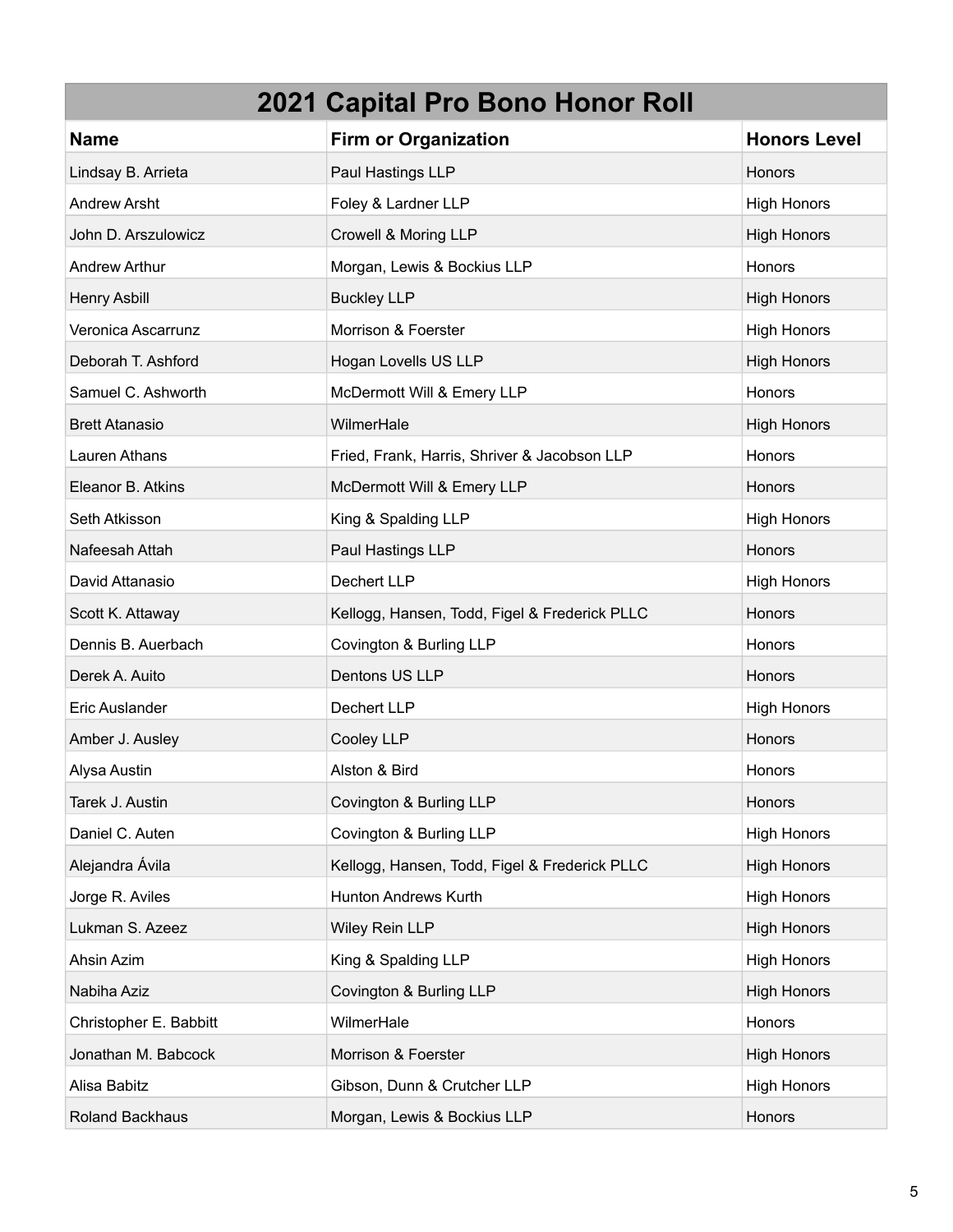#### **2021 Capital Pro Bono Honor Roll Name Firm or Organization Honors Level Honors Level** Tyler S. Badgley **Sullivan & Cromwell LLP Sullivan & Cromwell LLP Honors** Samantha Barrett Badlam **Ropes & Gray LLP** Honors High Honors High Honors High Honors Vincent J. Badolato **Brown Rudnick LLP Brown Rudnick LLP High Honors** High Honors Andrew S. Bae Cooley LLP Honors Andrew S. Bae Honors Andrew S. Bae Honors Andrew S. Bae Honors Andrew S. Bae Honors Charles Baek **Crowell & Moring LLP Crowell A** Moring LLP Suria Marie Bahadue **Gibson, Dunn & Crutcher LLP High Honors** High Honors Judy Baho **Covington & Burling LLP Covington & Burling LLP High Honors** Elizabeth Z. Baia **Covington & Burling LLP Covington & Burling LLP High Honors** John Patrick Bailey **Kirkland & Ellis LLP Honors** Honors Honors Honors Honors **Honors** Leslie C. Bailey **Arnold & Porter High Honors** High Honors High Honors High Honors High Honors High Honors High Honors Michael S. Bailey **Skadden, Arps, Slate, Meagher & Flom LLP** High Honors Sudhana D. Bajracharya **Akin Gump Strauss Hauer & Feld LLP** Honors Honors Abbey E. Baker **Lowenstein Sandler LLP Honors** Honors Allison K. Baker Covington & Burling LLP High Honors High Honors Bob J. Baker Nuchin Rosenman LLP Honors Honors Honors Honors Honors Honors Honors Honors Honors Honors Honors Ho Emma Baker **Hughes Hubbard & Reed LLP High Honors** High Honors Laura Baker **Crowell & Moring LLP COLLEGE ASSESS** Stewart A. Baker Steptoe & Johnson LLP **Steptoe & Stephend Honors** Honors Karina Bakhshi-Azar **Skadden, Arps, Slate, Meagher & Flom LLP** Honors Erica L. Bakies **K&L Gates LLP** Honors Honors Honors Honors **Honors** Honors **Honors** Donna Q. Balaguer **Fish & Richardson PC Fish & Richardson PC Honors Honors** Yohan J. Balan **Covington & Burling LLP Covington & Burling LLP High Honors** Russell B. Balikian **Gibson, Dunn & Crutcher LLP Gibson, Dunn & Crutcher LLP** High Honors Daniel Balmori **Hogan Lovells US LLP** Homors High Honors High Honors High Honors High Honors High Honors High Honors Ian P. Band **Hunton Andrews Kurth** Hunton Andrews Kurth Hunton Andrews Kurth Hunton Andrews Kurth Hunton Honors

| <b>DLA Piper</b>                     | Honors             |
|--------------------------------------|--------------------|
| Husch Blackwell LLP                  | <b>Honors</b>      |
| Hogan Lovells US LLP                 | <b>High Honors</b> |
| Wilson Sonsini Goodrich & Rosati PC  | <b>Honors</b>      |
| Cooley LLP                           | <b>High Honors</b> |
| Cleary Gottlieb Steen & Hamilton LLP | <b>High Honors</b> |
|                                      |                    |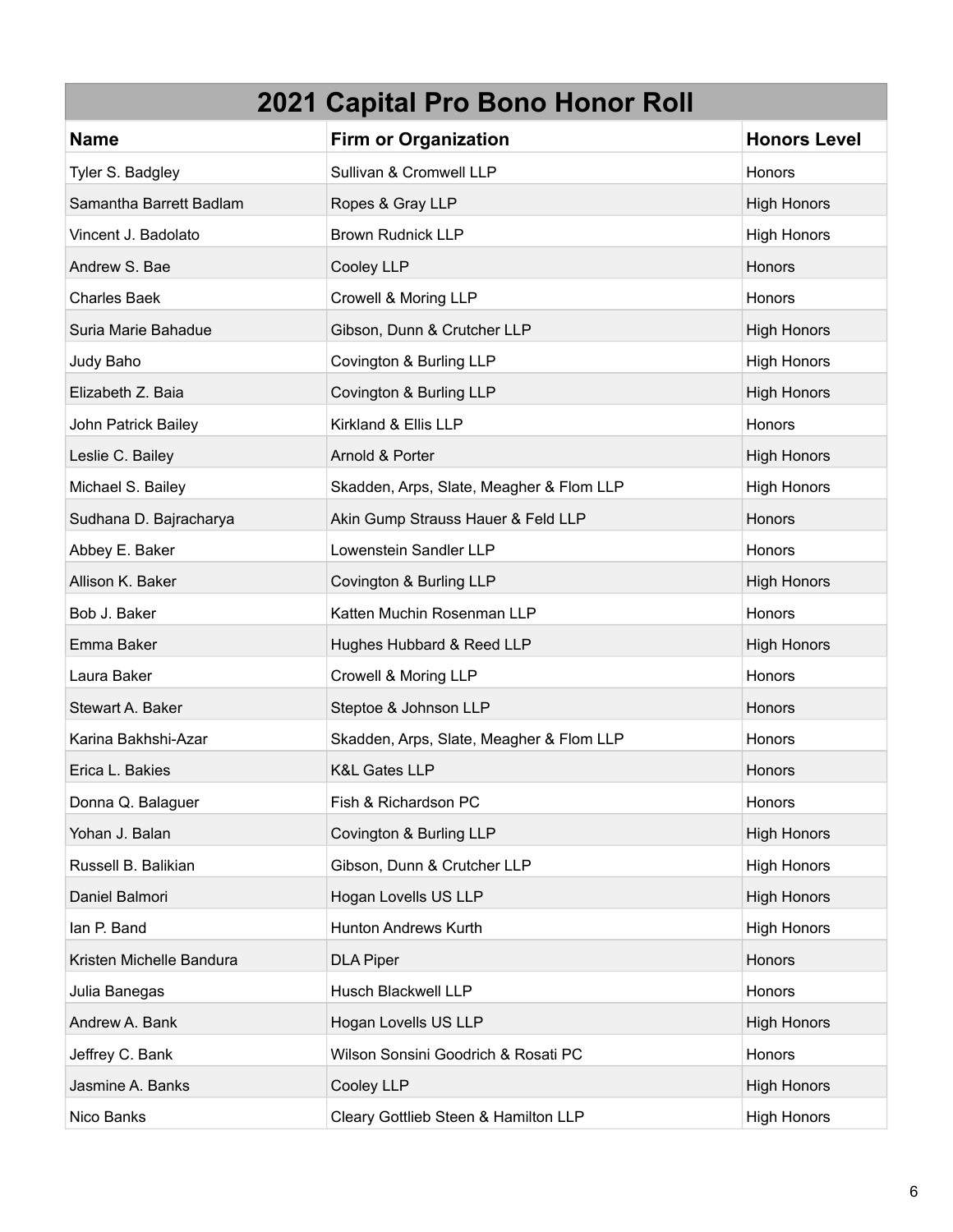| <b>Name</b>              | <b>Firm or Organization</b>                        | <b>Honors Level</b> |
|--------------------------|----------------------------------------------------|---------------------|
| Deepti Bansal            | Cooley LLP                                         | <b>High Honors</b>  |
| Manu Bansal, PhD         | Morgan, Lewis & Bockius LLP                        | Honors              |
| Nicoleta C. Barac        | Mayer Brown LLP                                    | <b>High Honors</b>  |
| Michael J. Baratz        | Steptoe & Johnson LLP                              | <b>High Honors</b>  |
| Alexandra Barbee-Garrett | Crowell & Moring LLP                               | Honors              |
| Jeremy Barber            | Wilkinson Stekloff LLP                             | <b>High Honors</b>  |
| Nick Barber              | Kirkland & Ellis LLP                               | <b>High Honors</b>  |
| Madeline M. Bardi        | Akin Gump Strauss Hauer & Feld LLP                 | <b>High Honors</b>  |
| Michelle A. Barineau     | Covington & Burling LLP                            | <b>High Honors</b>  |
| Caroline J. Barker       | Hollingsworth LLP                                  | <b>High Honors</b>  |
| John P. Barker           | Arnold & Porter                                    | Honors              |
| Shruti C. Barker         | Covington & Burling LLP                            | <b>High Honors</b>  |
| <b>Thomas Barker</b>     | Foley Hoag LLP                                     | Honors              |
| John A. Barkmeyer        | Skadden, Arps, Slate, Meagher & Flom LLP           | Honors              |
| William R. Barksdale     | Skadden, Arps, Slate, Meagher & Flom LLP           | <b>High Honors</b>  |
| Alexander W. Barlow      | Covington & Burling LLP                            | <b>High Honors</b>  |
| Andrew G. Barna          | Covington & Burling LLP                            | Honors              |
| Victoria A. Barnard      | Covington & Burling LLP                            | <b>High Honors</b>  |
| Kevin T. Barnett         | PilieroMazza                                       | <b>High Honors</b>  |
| Robert B. Barnett        | Williams & Connolly LLP                            | Honors              |
| James R. Barney          | Finnegan, Henderson, Farabow, Garrett & Dunner LLP | <b>High Honors</b>  |
| Samarth Barot            | <b>Blank Rome LLP</b>                              | Honors              |
| <b>Shannon Barrett</b>   | O'Melveny & Myers LLP                              | Honors              |
| Keith Barritt            | Fish & Richardson PC                               | <b>High Honors</b>  |
| William J. Barrow        | Mayer Brown LLP                                    | Honors              |
| Brian W. Bartholomay     | <b>Buckley LLP</b>                                 | Honors              |
| Lucille C. Bartholomew   | Covington & Burling LLP                            | Honors              |
| Sarah E. Bartle          | Crowell & Moring LLP                               | Honors              |
| Leigh S. Barton          | Beveridge & Diamond PC                             | Honors              |
| Douglas W. Baruch        | Morgan, Lewis & Bockius LLP                        | <b>High Honors</b>  |
| Janice Bashford          | Arnold & Porter                                    | Honors              |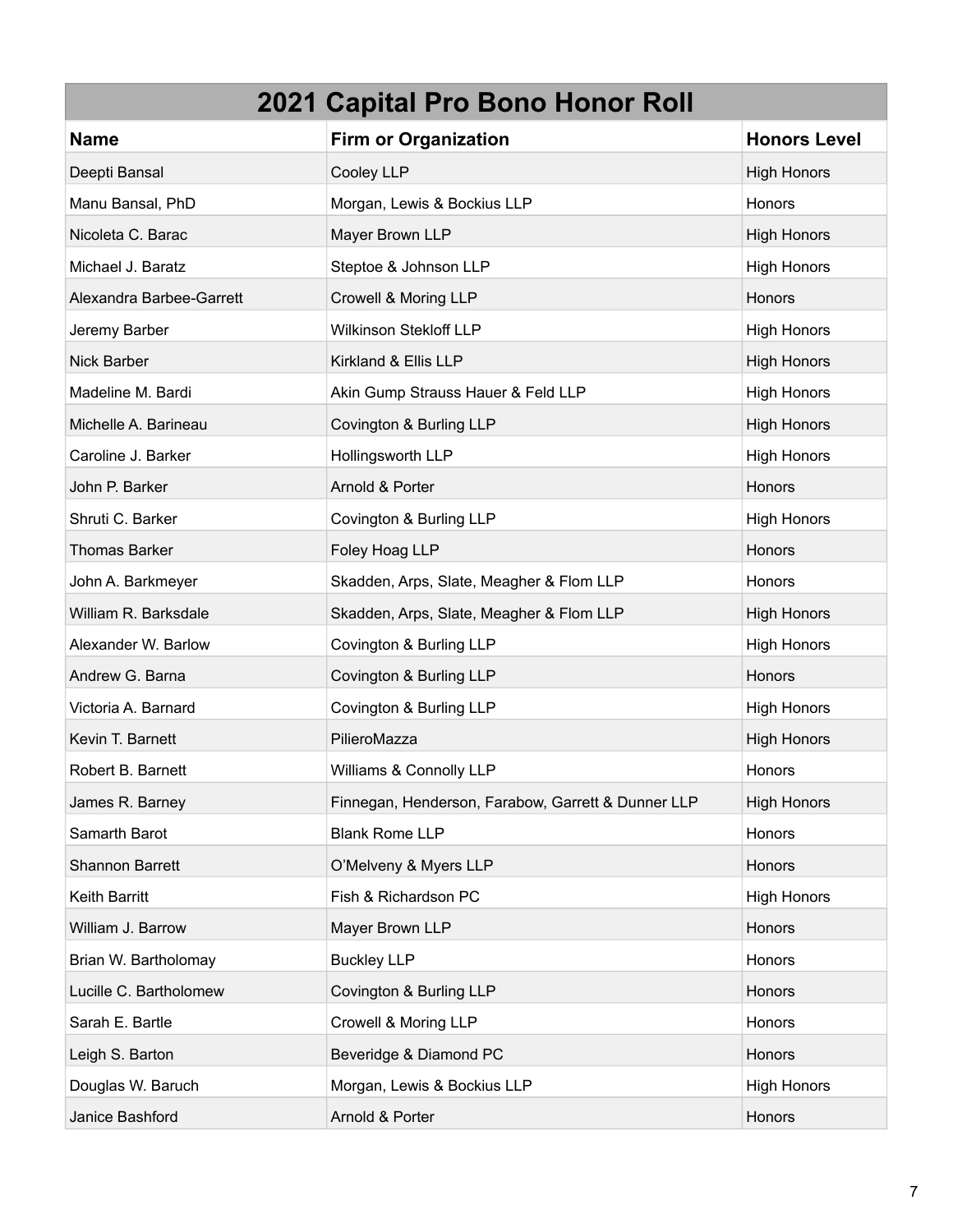| <b>Name</b>          | <b>Firm or Organization</b>          | <b>Honors Level</b> |
|----------------------|--------------------------------------|---------------------|
| George Bashour       | O'Melveny & Myers LLP                | <b>High Honors</b>  |
| Hani Bashour         | Cleary Gottlieb Steen & Hamilton LLP | <b>High Honors</b>  |
| Ashley E. Bashur     | WilmerHale                           | Honors              |
| Michael D. Basile    | Cooley LLP                           | <b>High Honors</b>  |
| Jacob Bass           | Arnold & Porter                      | <b>High Honors</b>  |
| Christina T. Bassick | Hogan Lovells US LLP                 | Honors              |
| Palash Basu          | Nixon Peabody LLP                    | Honors              |
| Ryan M. Bates        | <b>Hunton Andrews Kurth</b>          | Honors              |
| Matthew N. Bathon    | Steptoe & Johnson LLP                | Honors              |
| Robert A. Batista    | Gibson, Dunn & Crutcher LLP          | <b>High Honors</b>  |
| Jonathan Batten      | <b>DLA Piper</b>                     | Honors              |
| Felicia C. Battista  | FCB Law                              | Honors              |
| Sophie D. Baum       | Hogan Lovells US LLP                 | <b>High Honors</b>  |
| Vinny D. Baumann     | Katten Muchin Rosenman LLP           | Honors              |
| Donald C. Baur       | Perkins Coie LLP                     | <b>High Honors</b>  |
| Justin Baxenberg     | WilmerHale                           | <b>High Honors</b>  |
| Adrienne Baxley      | Simpson Thacher & Bartlett LLP       | <b>High Honors</b>  |
| Norman C. Bay        | Willkie Farr & Gallagher LLP         | <b>High Honors</b>  |
| Brennen Baylor       | McDermott Will & Emery LLP           | Honors              |
| Nicole M. Bayne      | Beveridge & Diamond PC               | Honors              |
| Sheila Anne Baynes   | Orrick, Herrington & Sutcliffe LLP   | <b>High Honors</b>  |
| Rebecca E. Bazan     | Duane Morris LLP                     | Honors              |
| Julian M. Beach      | WilmerHale                           | <b>High Honors</b>  |
| Nathan Beaton        | Latham & Watkins LLP                 | Honors              |
| Gelsey Beaubrun      | Arnold & Porter                      | <b>High Honors</b>  |
| Audrey A. Beck       | Jones Day                            | Honors              |
| Justin R. Becker     | Sidley Austin LLP                    | <b>High Honors</b>  |
| Marina Lyn Beckhard  |                                      | <b>High Honors</b>  |
| Shamis Beckley       | Cooley LLP                           | Honors              |
| John B. Beckman      | Hogan Lovells US LLP                 | Honors              |
| Hannah Bedard        | Kirkland & Ellis LLP                 | <b>Honors</b>       |
| Cameron Beddard      | Crowell & Moring LLP                 | Honors              |
| Alexander Bedrosyan  | Hughes Hubbard & Reed LLP            | <b>High Honors</b>  |
| Lauren N. Beebe      | Kirkland & Ellis LLP                 | High Honors         |
| Mana Behbin          | Morgan, Lewis & Bockius LLP          | <b>High Honors</b>  |
| Kelly Behr           | Nixon Peabody LLP                    | Honors              |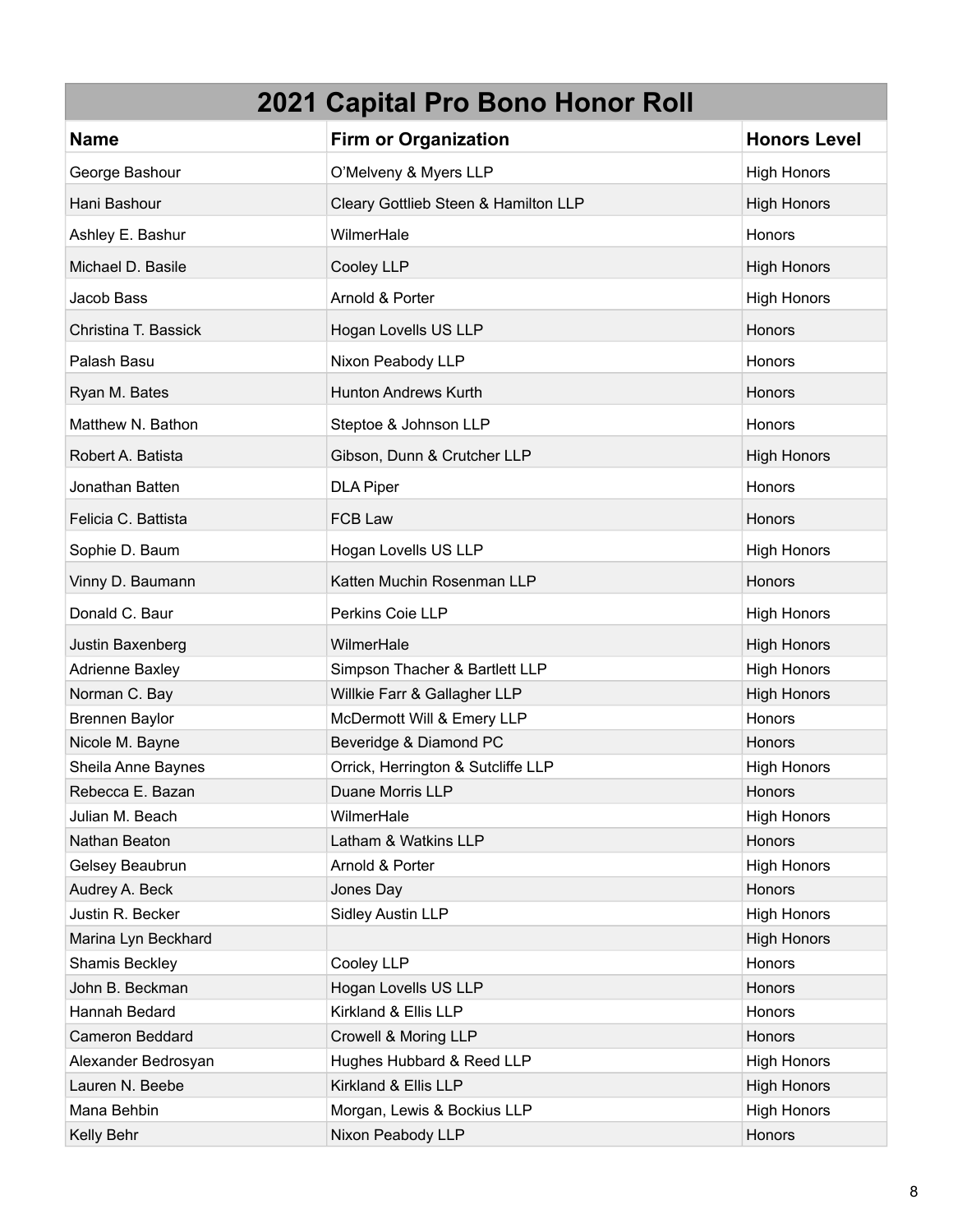| <b>Name</b>             | <b>Firm or Organization</b>                  | <b>Honors Level</b> |
|-------------------------|----------------------------------------------|---------------------|
| Kirby Behre             | Miller & Chevalier Chartered                 | Honors              |
| Douglas A. Behrens      | Covington & Burling LLP                      | <b>High Honors</b>  |
| Hannah Beiderwieden     | Arnold & Porter                              | Honors              |
| Daria K. Bejan          | Jones Day                                    | Honors              |
| William A. Bejan        | Skadden, Arps, Slate, Meagher & Flom LLP     | <b>High Honors</b>  |
| Eleni Belay             | Kirkland & Ellis LLP                         | <b>High Honors</b>  |
| <b>Charlie Bell</b>     | <b>DLA Piper</b>                             | Honors              |
| <b>Christopher Bell</b> | Fried, Frank, Harris, Shriver & Jacobson LLP | <b>High Honors</b>  |
| Daniel J. Bell          | McDermott Will & Emery LLP                   | <b>High Honors</b>  |
| Joseph C. Bell          | Hogan Lovells US LLP                         | <b>High Honors</b>  |
| Julia F. Bell           | Jones Day                                    | <b>High Honors</b>  |
| Maurisa P. Bell         | Dentons US LLP                               | <b>High Honors</b>  |
| Michael J. Bell         | Hogan Lovells US LLP                         | Honors              |
| <b>Robert Bell</b>      | Hughes Hubbard & Reed LLP                    | <b>Honors</b>       |
| John B. Bellinger III   | Arnold & Porter                              | <b>High Honors</b>  |
| Alicia Bello            | Shearman & Sterling LLP                      | <b>High Honors</b>  |
| Debra R. Belott         | Jones Day                                    | <b>High Honors</b>  |
| Gabi Belzil             | Kirkland & Ellis LLP                         | <b>High Honors</b>  |
| Devin J. Benavidez      | Skadden, Arps, Slate, Meagher & Flom LLP     | <b>High Honors</b>  |
| Brian A. Benczkowski    | Kirkland & Ellis LLP                         | Honors              |
| David J. Bender         | Covington & Burling LLP                      | Honors              |
| Kristin E. Bender       | Willkie Farr & Gallagher LLP                 | <b>High Honors</b>  |
| Chris Benedik           | McDermott Will & Emery LLP                   | Honors              |
| <b>Brigida Benitez</b>  | Steptoe & Johnson LLP                        | <b>Honors</b>       |
| Natalia B. Benitez      | Willkie Farr & Gallagher LLP                 | <b>High Honors</b>  |
| Addison W. Bennett      | Gibson, Dunn & Crutcher LLP                  | <b>Honors</b>       |
| Edward J. Bennett       | Williams & Connolly LLP                      | Honors              |
| J. Hunter Bennett       | Covington & Burling LLP                      | <b>High Honors</b>  |
| <b>Edward Benoit</b>    | King & Spalding LLP                          | <b>High Honors</b>  |
| Craig A. Benson         | Paul, Weiss, Rifkind, Wharton & Garrison LLP | Honors              |
| Frederick C. Benson     | Covington & Burling LLP                      | Honors              |
| Justin A. Benson        | <b>Sidley Austin LLP</b>                     | Honors              |
| Ari Bental              | Squire Patton Boggs (US) LLP                 | Honors              |
| Jane L. van Benten      | Cooley LLP                                   | <b>High Honors</b>  |
| Stephen Benz            | Milbank LLP                                  | <b>High Honors</b>  |
| Alexander A. Berengaut  | Covington & Burling LLP                      | Honors              |
| Adam A. Bereston        | Akin Gump Strauss Hauer & Feld LLP           | High Honors         |
| Danielle M. Bereznay    | Mintz Levin Cohn Ferris Glovsky & Popeo PC   | Honors              |
| Christopher T. Berg     | Williams & Connolly LLP                      | <b>High Honors</b>  |
| Helen Marie S. Berg     | Harris, Wiltshire & Grannis LLP              | <b>High Honors</b>  |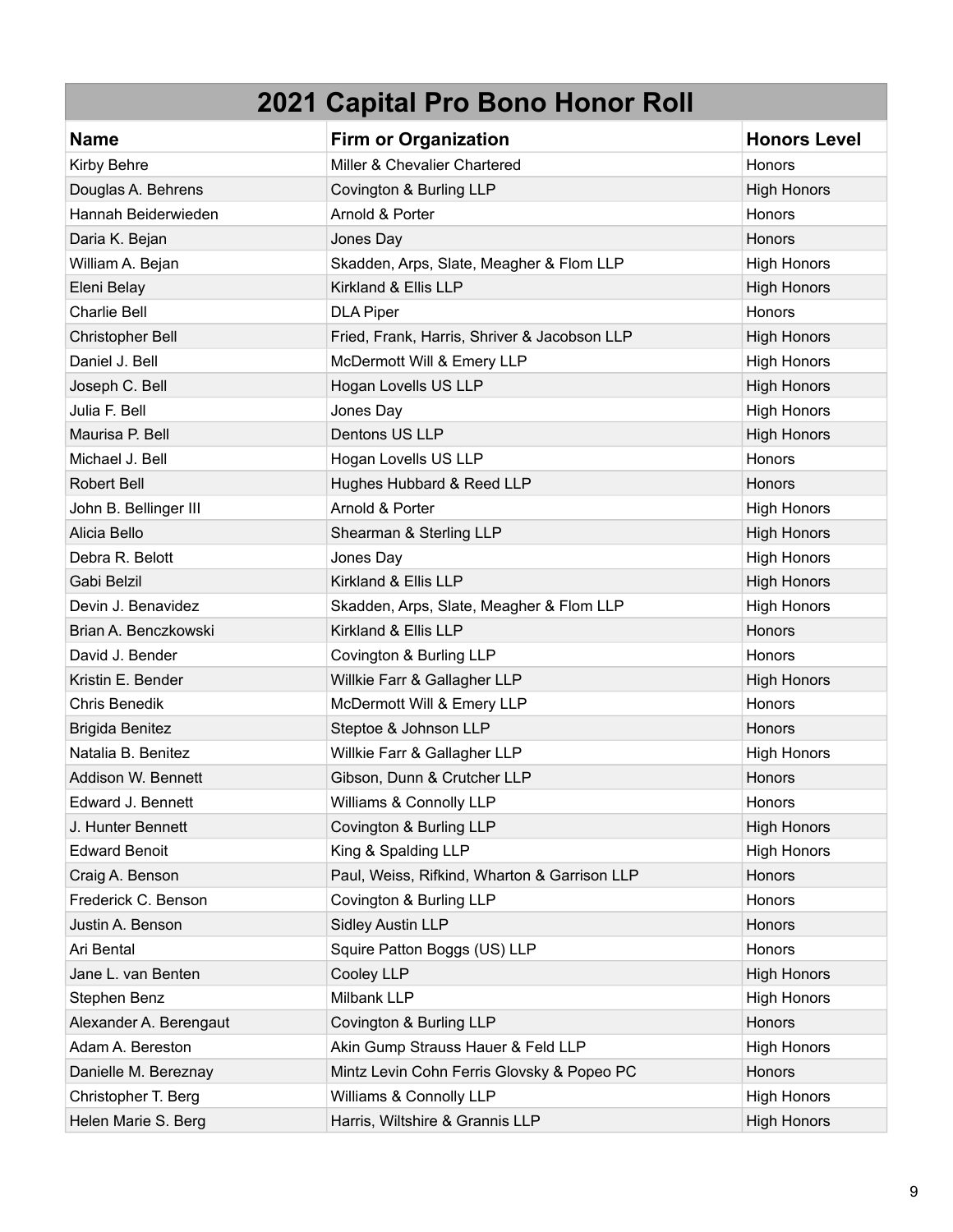| <b>Name</b>               | <b>Firm or Organization</b>                  | <b>Honors Level</b> |
|---------------------------|----------------------------------------------|---------------------|
| <b>Riley Berg</b>         | Arnold & Porter                              | <b>Honors</b>       |
| <b>Howard Berger</b>      | Covington & Burling LLP                      | <b>High Honors</b>  |
| Scott Bergeson            | <b>Troutman Pepper</b>                       | <b>High Honors</b>  |
| Andrenna Hidalgo Berggren | Gibson, Dunn & Crutcher LLP                  | <b>High Honors</b>  |
| David B. Bergman          | Arnold & Porter                              | Honors              |
| Alan J. Berkeley          | <b>K&amp;L Gates LLP</b>                     | Honors              |
| Greg in den Berken        | Latham & Watkins LLP                         | <b>High Honors</b>  |
| Matthew B. Berlin         | ArentFox Schiff                              | <b>Honors</b>       |
| Seth D. Berlin            | <b>Ballard Spahr LLP</b>                     | <b>High Honors</b>  |
| Amanda Berman             | Crowell & Moring LLP                         | <b>High Honors</b>  |
| Eric Berman               | Venable LLP                                  | Honors              |
| Jacqueline R. Berman      | Morgan, Lewis & Bockius LLP                  | Honors              |
| Michael Bern              | Latham & Watkins LLP                         | <b>High Honors</b>  |
| Catherine A. Bernard      | Mayer Brown LLP                              | <b>High Honors</b>  |
| Matthew C. de Bernardo    | Skadden, Arps, Slate, Meagher & Flom LLP     | <b>Honors</b>       |
| Andrew Bernasconi         | <b>Reed Smith LLP</b>                        | <b>Honors</b>       |
| Lee E. Berner             | Hogan Lovells US LLP                         | Honors              |
| Daniel N. Bernick         | Covington & Burling LLP                      | <b>High Honors</b>  |
| <b>Benedict Bernstein</b> | White & Case LLP                             | Honors              |
| Daniel Bernstein          | Arnold & Porter                              | <b>High Honors</b>  |
| Gregory Bernstein         | Fried, Frank, Harris, Shriver & Jacobson LLP | <b>High Honors</b>  |
| <b>Richard Bernstein</b>  | Lowenstein Sandler LLP                       | <b>High Honors</b>  |
| Katherine Johnson Berris  | Paul Hastings LLP                            | <b>High Honors</b>  |
| Crinesha Berry            | Crowell & Moring LLP                         | <b>High Honors</b>  |
| Elizabeth L. Berry        | Skadden, Arps, Slate, Meagher & Flom LLP     | <b>High Honors</b>  |
| Greg C. Berson            | McDermott Will & Emery LLP                   | Honors              |
| Luca Bertazzo             | White & Case LLP                             | <b>High Honors</b>  |
| Joss Berteaud             | WilmerHale                                   | <b>High Honors</b>  |
| Sarah G. Besnoff          | Paul Hastings LLP                            | <b>High Honors</b>  |
| Tom Best                  | Paul Hastings LLP                            | <b>High Honors</b>  |
| <b>Todd Betor</b>         | Winston & Strawn LLP                         | Honors              |
| Paul Steven Bettencourt   | Akin Gump Strauss Hauer & Feld LLP           | Honors              |
| Sarah Jane Bever-Chritton | Arnold & Porter                              | <b>High Honors</b>  |
| Ishan K. Bhabha           | Jenner & Block LLP                           | Honors              |
| Ashwini Bharatkumar       | Jenner & Block LLP                           | <b>High Honors</b>  |
| Upnit K. Bhatti           | Orrick, Herrington & Sutcliffe LLP           | <b>High Honors</b>  |
| Ketan D. Bhirud           | <b>Troutman Pepper</b>                       | <b>High Honors</b>  |
| Raymond B. Biagini        | Covington & Burling LLP                      | <b>High Honors</b>  |
| Joseph J. Bial            | Paul, Weiss, Rifkind, Wharton & Garrison LLP | Honors              |
| James R. Bieke            | <b>Sidley Austin LLP</b>                     | Honors              |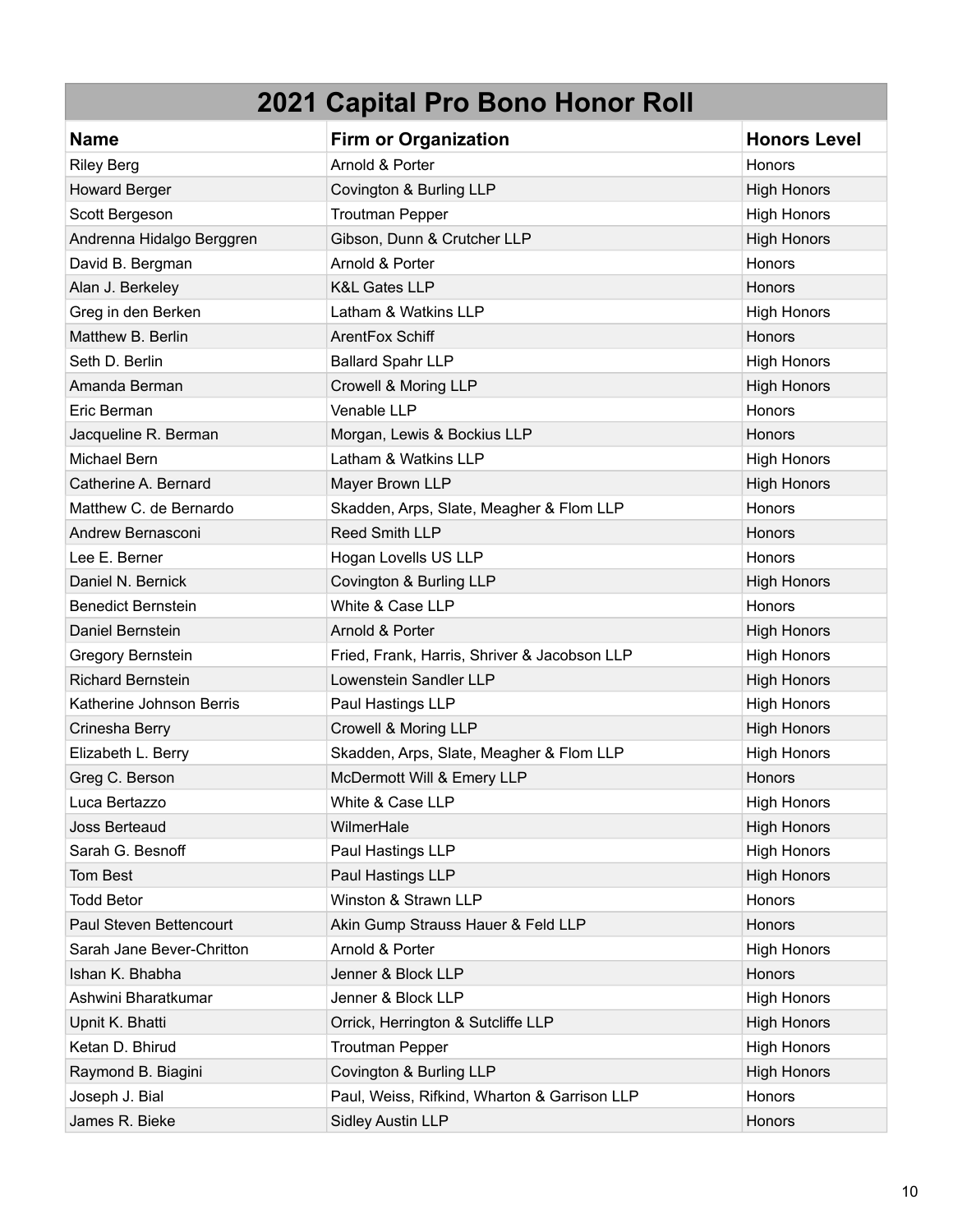| <b>Name</b>                   | <b>Firm or Organization</b>                   | <b>Honors Level</b> |
|-------------------------------|-----------------------------------------------|---------------------|
| Erin E. Biel                  | Covington & Burling LLP                       | Honors              |
| Jessica Bigby                 | Hogan Lovells US LLP                          | <b>High Honors</b>  |
| Natalie Bilbrough             | WilmerHale                                    | <b>High Honors</b>  |
| <b>Blake A. Biles</b>         | Arnold & Porter                               | <b>High Honors</b>  |
| Savannah Billingham-Hemminger | <b>Troutman Pepper</b>                        | <b>High Honors</b>  |
| Hannah Bingham                | Wiley Rein LLP                                | <b>High Honors</b>  |
| Allison C. Binney             | Akin Gump Strauss Hauer & Feld LLP            | <b>Honors</b>       |
| Jared H. Binstock             | Skadden, Arps, Slate, Meagher & Flom LLP      | <b>Honors</b>       |
| Daniel G. Bird                | Kellogg, Hansen, Todd, Figel & Frederick PLLC | <b>High Honors</b>  |
| Andrew D. Bisbas              | Lowenstein Sandler LLP                        | <b>High Honors</b>  |
| Jennifer M. Bisgaier          | <b>Goulston &amp; Storrs</b>                  | Honors              |
| Bruce C. Bishop               | Steptoe & Johnson LLP                         | <b>High Honors</b>  |
| <b>Shouvik Biswas</b>         | Morrison & Foerster                           | Honors              |
| David Bitkower                | Jenner & Block LLP                            | <b>Honors</b>       |
| Christopher R. Bjornson       | Steptoe & Johnson LLP                         | <b>High Honors</b>  |
| Daniel Blackman               | Latham & Watkins LLP                          | Honors              |
| Laura Bladow                  | Latham & Watkins LLP                          | <b>High Honors</b>  |
| Jessica R. Blaemire           | Bryan Cave Leighton Paisner LLP               | <b>High Honors</b>  |
| Connor M. Blair               | <b>Bradley Arant Boult Cummings LLP</b>       | <b>High Honors</b>  |
| David Blair                   | Crowell & Moring LLP                          | <b>Honors</b>       |
| <b>Kyser Blakely</b>          | Skadden, Arps, Slate, Meagher & Flom LLP      | <b>High Honors</b>  |
| Kayla E. Blaker               | Cooley LLP                                    | <b>High Honors</b>  |
| Claire M. Blakey              | Cooley LLP                                    | <b>High Honors</b>  |
| <b>Charles Blanchard</b>      | Arnold & Porter                               | Honors              |
| Kathleen Blanchard            | Hogan Lovells US LLP                          | <b>High Honors</b>  |
| Virginia C. Blanton           | Gibson, Dunn & Crutcher LLP                   | Honors              |
| Ari M. Blask                  | Willkie Farr & Gallagher LLP                  | <b>High Honors</b>  |
| Jacqueline Maero Blaskowski   | Schulte Roth & Zabel LLP                      | <b>High Honors</b>  |
| David Blass                   | Simpson Thacher & Bartlett LLP                | Honors              |
| Lisa S. Blatt                 | Williams & Connolly LLP                       | High Honors         |
| Daniel R. Blauser             | Skadden, Arps, Slate, Meagher & Flom LLP      | <b>High Honors</b>  |
| Hannah A. Blazek              | Milbank LLP                                   | <b>High Honors</b>  |
| Glenda Bleiberg               | Weil, Gotshal & Manges LLP                    | <b>High Honors</b>  |
| Michael C. Bleicher           | Perkins Coie LLP                              | Honors              |
| Noah B. Bleicher              | Jenner & Block LLP                            | Honors              |
| Thomas A. Blinka              | Cooley LLP                                    | Honors              |
| Robert E. Bloch               | Mayer Brown LLP                               | <b>High Honors</b>  |
| Benjamin C. Block             | Covington & Burling LLP                       | <b>High Honors</b>  |
| Caroline M. Block             | Pillsbury Winthrop Shaw Pittman LLP           | <b>High Honors</b>  |
| Samantha Jennifer Block       | Akin Gump Strauss Hauer & Feld LLP            | <b>High Honors</b>  |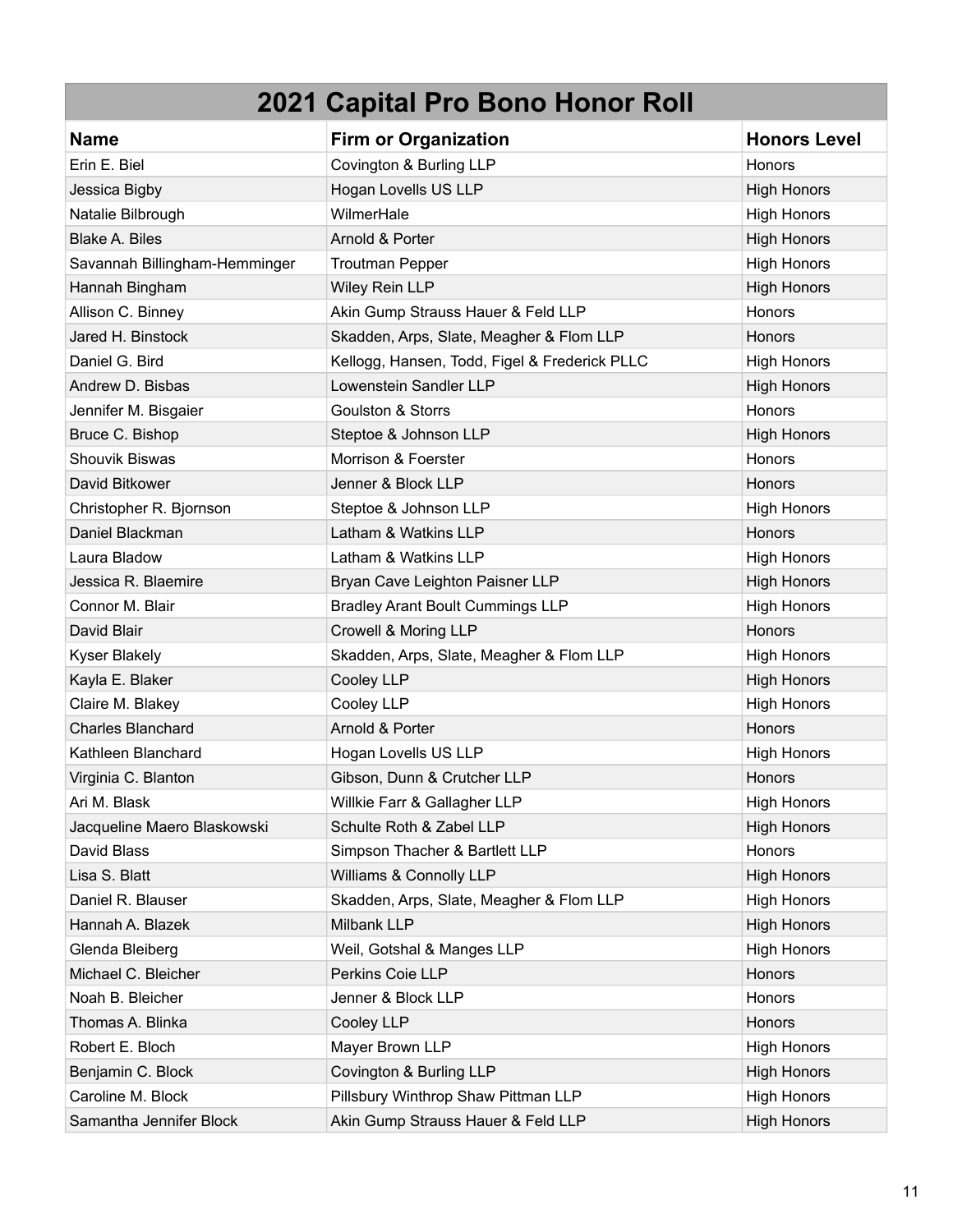| <b>Name</b>                    | <b>Firm or Organization</b>                        | <b>Honors Level</b> |
|--------------------------------|----------------------------------------------------|---------------------|
| Jack Blum                      | Polsinelli PC                                      | Honors              |
| <b>Alexis Boaz</b>             | Epstein Becker & Green PC                          | <b>Honors</b>       |
| Donna Bobbish                  | Shearman & Sterling LLP                            | <b>High Honors</b>  |
| <b>Matthew Bobys</b>           | Skadden, Arps, Slate, Meagher & Flom LLP           | Honors              |
| Francesca Bochner-Brown        | Arnold & Porter                                    | Honors              |
| Alysha Bohanon                 | <b>Wilkinson Stekloff LLP</b>                      | <b>High Honors</b>  |
| Kristen L. Bokhan              | Kirkland & Ellis LLP                               | <b>High Honors</b>  |
| Samuel Bolam                   | Willkie Farr & Gallagher LLP                       | <b>Honors</b>       |
| Courtney A. Bolin              | Finnegan, Henderson, Farabow, Garrett & Dunner LLP | Honors              |
| Samantha N. Bollers            | Gibson, Dunn & Crutcher LLP                        | <b>Honors</b>       |
| <b>Brian Bombassaro</b>        | Arnold & Porter                                    | Honors              |
| Christina D. Bonanni           | Perkins Coie LLP                                   | Honors              |
| Andrew T. Bond                 | Skadden, Arps, Slate, Meagher & Flom LLP           | <b>High Honors</b>  |
| Joan Bondareff                 | <b>Blank Rome LLP</b>                              | Honors              |
| <b>Brigid Decoursey Bondoc</b> | Morrison & Foerster                                | <b>High Honors</b>  |
| Julia R. Bonner                | WilmerHale                                         | Honors              |
| Hayley Evans Booker            | Akin Gump Strauss Hauer & Feld LLP                 | <b>High Honors</b>  |
| Joshua M. Boone                | Arnold & Porter                                    | <b>Honors</b>       |
| Alex C. Boota                  | McDermott Will & Emery LLP                         | Honors              |
| <b>Allison Booth</b>           | Winston & Strawn LLP                               | <b>High Honors</b>  |
| Sandra N. Booth                | Weil, Gotshal & Manges LLP                         | Honors              |
| Michael D. Bopp                | Gibson, Dunn & Crutcher LLP                        | Honors              |
| David P. Borden                | Skadden, Arps, Slate, Meagher & Flom LLP           | <b>High Honors</b>  |
| Roberto Borgert                | Latham & Watkins LLP                               | Honors              |
| Mary E. Borja                  | Wiley Rein LLP                                     | Honors              |
| John Borkowski                 | <b>Husch Blackwell LLP</b>                         | <b>Honors</b>       |
| Jayce Born                     | Arnold & Porter                                    | <b>High Honors</b>  |
| Samuel D. Boro                 | Perkins Coie LLP                                   | Honors              |
| <b>Abigail Bortnick</b>        | King & Spalding LLP                                | <b>High Honors</b>  |
| <b>Barry Boss</b>              | Cozen O'Connor                                     | <b>High Honors</b>  |
| Mel Bostwick                   | Orrick, Herrington & Sutcliffe LLP                 | <b>High Honors</b>  |
| Jon Boswell                    | Arnold & Porter                                    | Honors              |
| Ryan Bottegal                  | Cozen O'Connor                                     | <b>High Honors</b>  |
| Catherine Botticelli           | Dechert LLP                                        | <b>High Honors</b>  |
| Simeon Botwinick               | Covington & Burling LLP                            | <b>High Honors</b>  |
| Jamie L. Boucher               | Skadden, Arps, Slate, Meagher & Flom LLP           | Honors              |
| Jon Bouker                     | ArentFox Schiff                                    | <b>High Honors</b>  |
| Anais Bourbon                  | Kirkland & Ellis LLP                               | <b>High Honors</b>  |
| Justin Bova                    | Kirkland & Ellis LLP                               | Honors              |
| Mattie Bowden                  | ArentFox Schiff                                    | Honors              |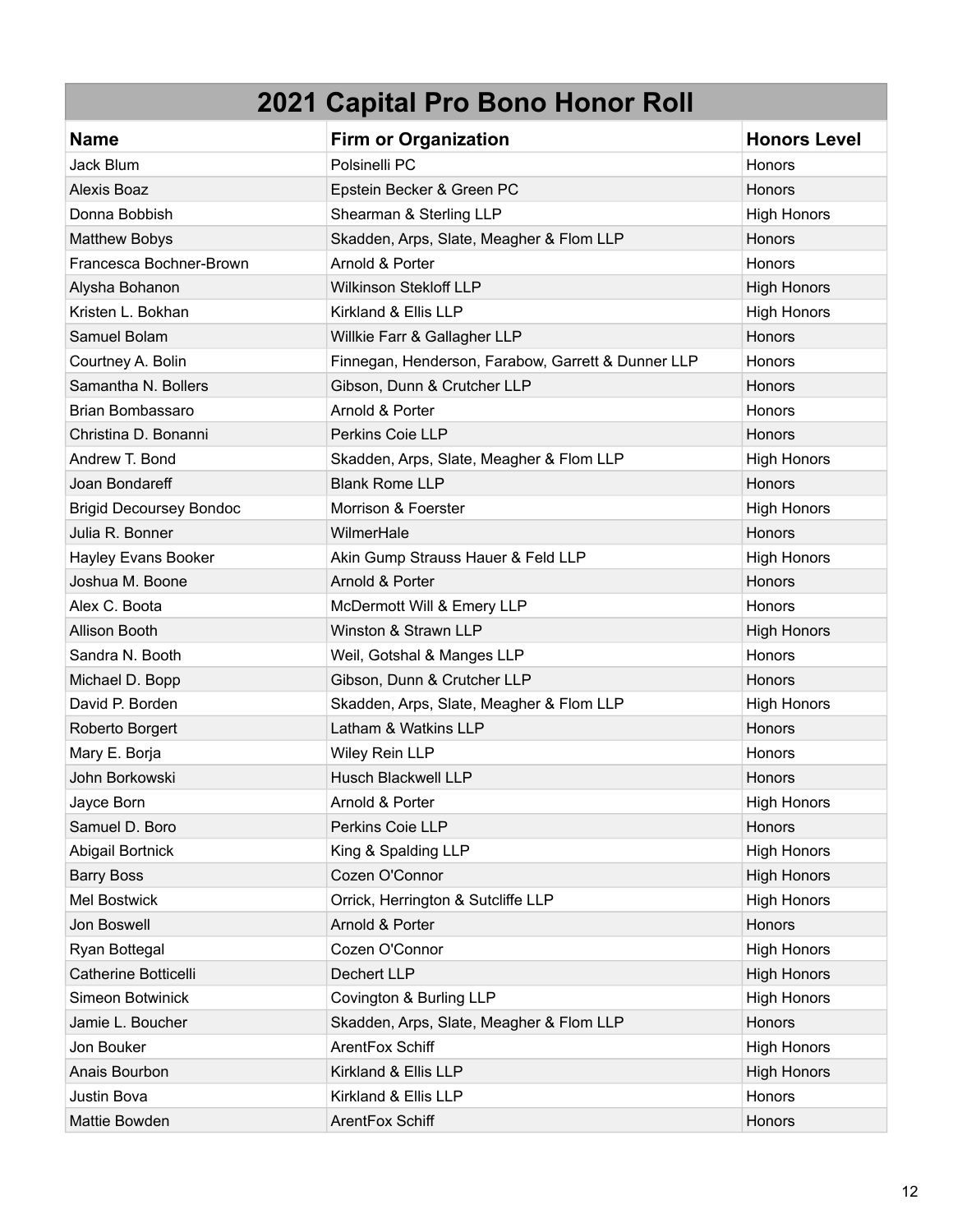| <b>Name</b>             | <b>Firm or Organization</b>                  | <b>Honors Level</b> |
|-------------------------|----------------------------------------------|---------------------|
| Kerisha A. Bowen        | Dentons US LLP                               | <b>Honors</b>       |
| Seth R. Bowers          | Williams & Connolly LLP                      | Honors              |
| F. Greg Bowman          | Williams & Connolly LLP                      | <b>High Honors</b>  |
| Alexandra E. Boyd       | Akin Gump Strauss Hauer & Feld LLP           | <b>High Honors</b>  |
| Benjamin S. Boyd        | <b>DLA Piper</b>                             | Honors              |
| Christie Boyden         | Orrick, Herrington & Sutcliffe LLP           | Honors              |
| James H. Boykin         | Hughes Hubbard & Reed LLP                    | <b>Honors</b>       |
| Brian J. Boyle          | McDermott Will & Emery LLP                   | <b>High Honors</b>  |
| Kali N. Bracey          | Jenner & Block LLP                           | Honors              |
| Paul D. Brachman        | Paul, Weiss, Rifkind, Wharton & Garrison LLP | <b>High Honors</b>  |
| Paige D. Braddy         | Skadden, Arps, Slate, Meagher & Flom LLP     | <b>High Honors</b>  |
| Inna Brady              | <b>IB Law Firm</b>                           | <b>High Honors</b>  |
| David H. Braff          | Sullivan & Cromwell LLP                      | Honors              |
| <b>Emily Brailey</b>    | Perkins Coie LLP                             | <b>High Honors</b>  |
| Beth Braiterman         | Covington & Burling LLP                      | <b>High Honors</b>  |
| Laura Brank             | <b>Dechert LLP</b>                           | Honors              |
| Meg Braun               | <b>Wilkinson Stekloff LLP</b>                | <b>Honors</b>       |
| <b>Burt Braverman</b>   | Davis Wright Tremaine LLP                    | <b>High Honors</b>  |
| Thomas K. Bredar        | WilmerHale                                   | Honors              |
| George Breen            | Epstein Becker & Green PC                    | Honors              |
| Stephanie Breen         | Steptoe & Johnson LLP                        | <b>High Honors</b>  |
| Arthur Randolph Bregman | Dentons US LLP                               | <b>High Honors</b>  |
| H.J. Brehmer            | Debevoise & Plimpton LLP                     | <b>High Honors</b>  |
| <b>Guy Brenner</b>      | Proskauer Rose LLP                           | Honors              |
| Luke Bresnahan          | Crowell & Moring LLP                         | <b>Honors</b>       |
| <b>Richard Bress</b>    | Latham & Watkins LLP                         | Honors              |
| Lanny A. Breuer         | Covington & Burling LLP                      | <b>High Honors</b>  |
| John B. Brew            | Crowell & Moring LLP                         | Honors              |
| Bryan H. Brewer III     | Crowell & Moring LLP                         | Honors              |
| Lindsay J. Brewer       | Covington & Burling LLP                      | <b>High Honors</b>  |
| Matthew C. Brewer       | <b>Sidley Austin LLP</b>                     | High Honors         |
| Henry J. Brewster       | Perkins Coie LLP                             | Honors              |
| <b>Tyler Bridegan</b>   | Latham & Watkins LLP                         | <b>High Honors</b>  |
| Grace C. Brier          | Kirkland & Ellis LLP                         | <b>High Honors</b>  |
| Mahmud Ahmed Brifkani   | Hogan Lovells US LLP                         | <b>High Honors</b>  |
| David Brigleb           | McDermott Will & Emery LLP                   | Honors              |
| Clara Brillembourg      | Foley Hoag LLP                               | <b>High Honors</b>  |
| Beth S. Brinkmann       | Covington & Burling LLP                      | <b>High Honors</b>  |
| Elizabeth M. Briones    | <b>Troutman Pepper</b>                       | Honors              |
| James Brochin           | Steptoe & Johnson LLP                        | Honors              |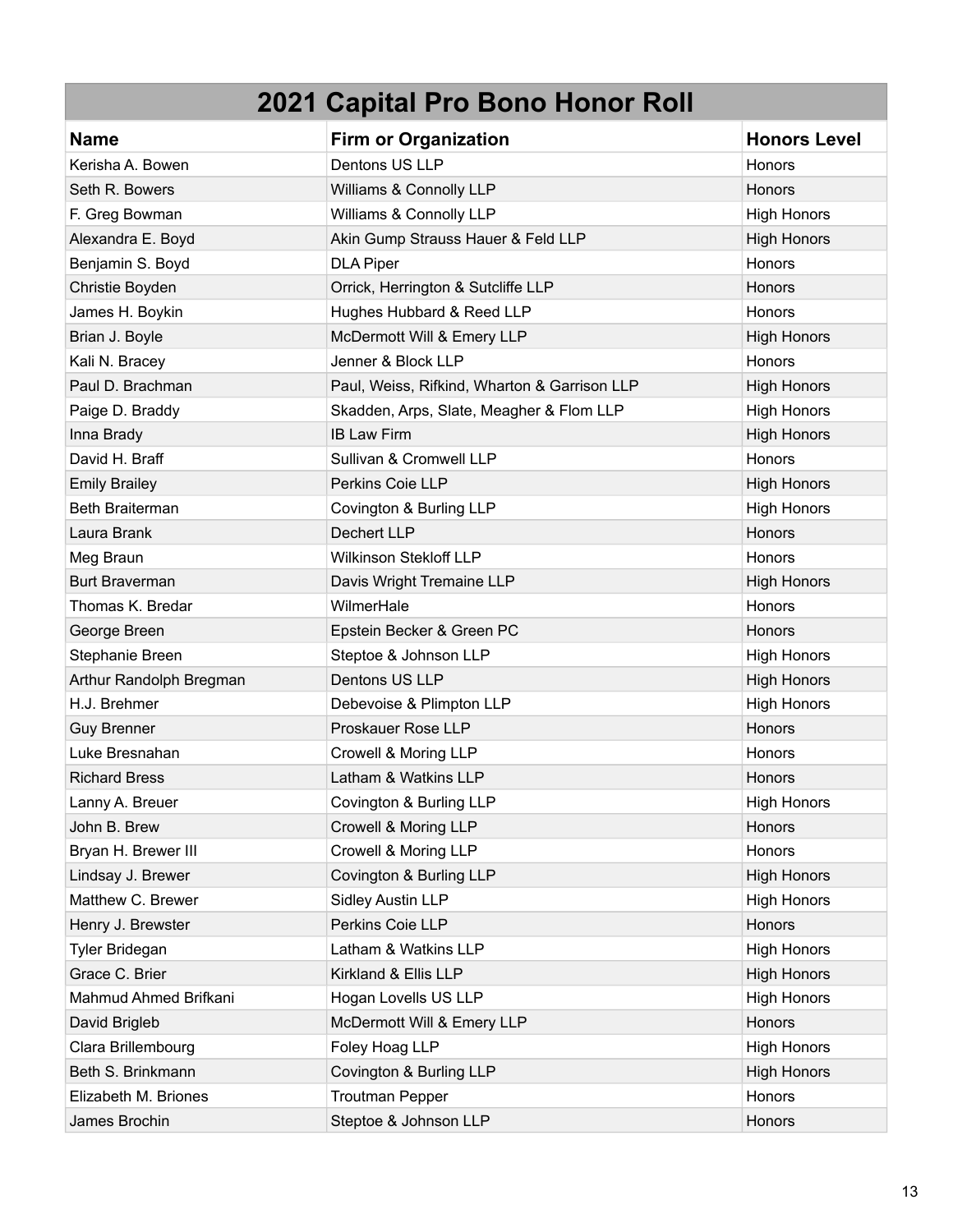| <b>Name</b>            | <b>Firm or Organization</b>                  | <b>Honors Level</b> |
|------------------------|----------------------------------------------|---------------------|
| Moshe B. Broder        | Jenner & Block LLP                           | <b>Honors</b>       |
| David Broderdorf       | Morgan, Lewis & Bockius LLP                  | Honors              |
| Katherine D. Brodie    | Duane Morris LLP                             | Honors              |
| Kimberly J. Broecker   | Williams & Connolly LLP                      | <b>High Honors</b>  |
| Thomas W. Brooke       | Holland & Knight LLP                         | Honors              |
| Jennifer Brooker       | Venable LLP                                  | <b>High Honors</b>  |
| <b>Mariel Brookins</b> | Kirkland & Ellis LLP                         | <b>High Honors</b>  |
| Samantha Brooks        | Seyfarth Shaw LLP                            | Honors              |
| Spencer C. Brooks      | Wiley Rein LLP                               | <b>High Honors</b>  |
| Nathaniel M. Brose     | <b>Sidley Austin LLP</b>                     | Honors              |
| Katie Brossy           | Akin Gump Strauss Hauer & Feld LLP           | <b>Honors</b>       |
| <b>Rand Brothers</b>   | Winston & Strawn LLP                         | Honors              |
| Casey Brouhard         | Arnold & Porter                              | Honors              |
| Simonne A. Brousseau   | Faegre Drinker                               | Honors              |
| Megan S. Browdie       | Cooley LLP                                   | Honors              |
| James M. Brower        | Morrison & Foerster                          | <b>High Honors</b>  |
| Aimee Brown            | Paul, Weiss, Rifkind, Wharton & Garrison LLP | <b>High Honors</b>  |
| Aldel M. L. Brown      | Wiley Rein LLP                               | Honors              |
| Aliya Brown            | Seyfarth Shaw LLP                            | Honors              |
| Barbara Berish Brown   | Paul Hastings LLP                            | <b>High Honors</b>  |
| Chanda Brown           | WilmerHale                                   | <b>High Honors</b>  |
| Colleen Theresa Brown  | <b>Sidley Austin LLP</b>                     | Honors              |
| Courtney M. Brown      | Gibson, Dunn & Crutcher LLP                  | <b>Honors</b>       |
| Dara Brown             | White & Case LLP                             | <b>High Honors</b>  |
| James W. Brown         | Paul Hastings LLP                            | <b>High Honors</b>  |
| Jason Brown            | <b>Hunton Andrews Kurth</b>                  | <b>High Honors</b>  |
| Jay Ward Brown         | <b>Ballard Spahr LLP</b>                     | Honors              |
| Keturah Brown          | <b>Reed Smith LLP</b>                        | <b>Honors</b>       |
| Lee-Ann C. Brown       | <b>Bradley Arant Boult Cummings LLP</b>      | <b>High Honors</b>  |
| Lindsay K. Brown       | Hogan Lovells US LLP                         | Honors              |
| Molly L. Brown         | Covington & Burling LLP                      | <b>High Honors</b>  |
| Rachel Brown           | King & Spalding LLP                          | <b>High Honors</b>  |
| Reg Brown              | Kirkland & Ellis LLP                         | <b>High Honors</b>  |
| Sarah (Sally) E. Brown | Sarah E. Brown Law Office                    | <b>High Honors</b>  |
| Alexis Brown-Reilly    | Weil, Gotshal & Manges LLP                   | Honors              |
| <b>Brian Browne</b>    | Cozen O'Connor                               | <b>High Honors</b>  |
| Maria T. Browne        | Davis Wright Tremaine LLP                    | Honors              |
| Maureen F. Browne      | Covington & Burling LLP                      | Honors              |
| F.William Brownell     | Hunton Andrews Kurth                         | <b>High Honors</b>  |
| Thomas M. Brownell     | Holland & Knight LLP                         | <b>High Honors</b>  |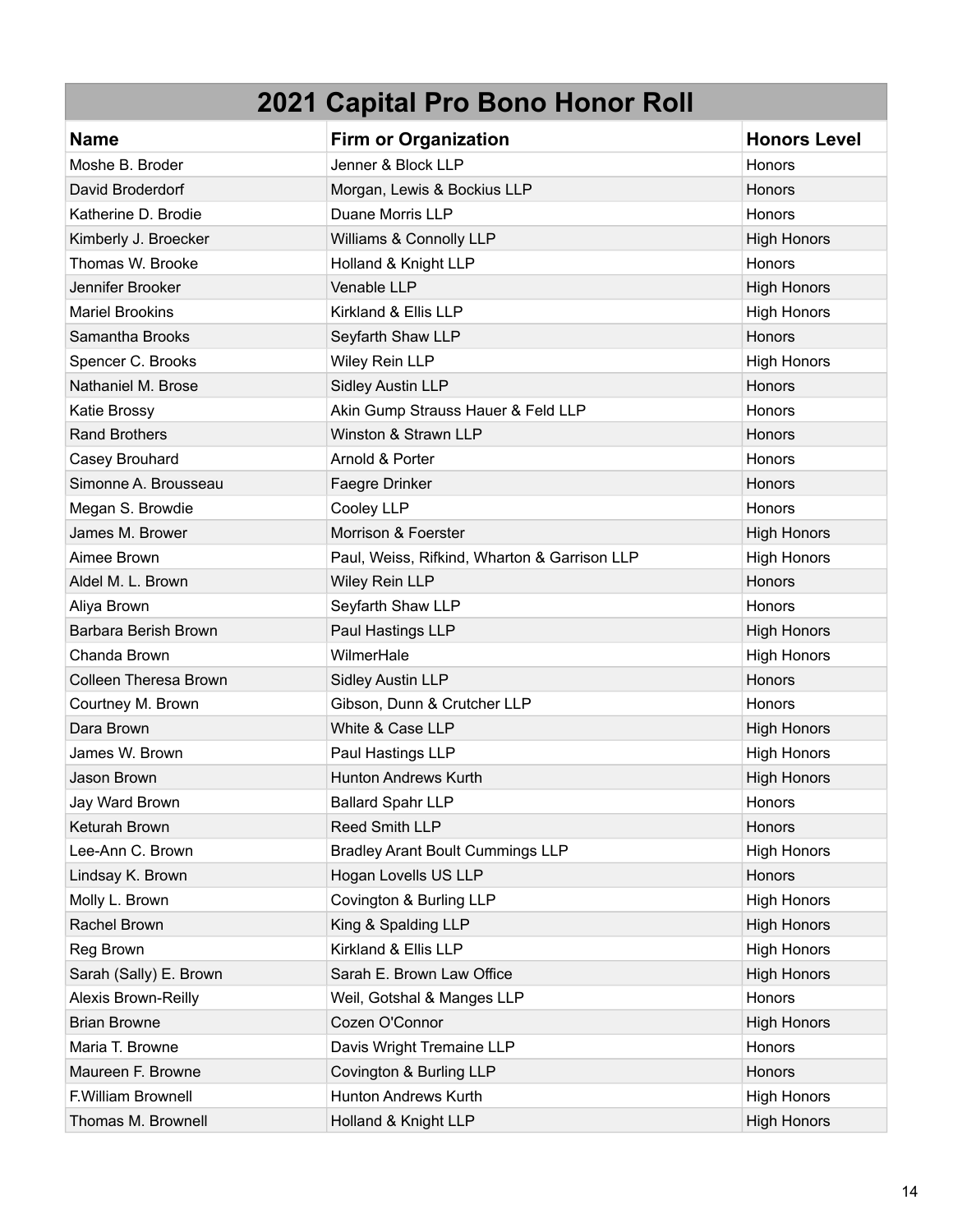| <b>Name</b>               | <b>Firm or Organization</b>                        | <b>Honors Level</b> |
|---------------------------|----------------------------------------------------|---------------------|
| Joshua Browning           | Kirkland & Ellis LLP                               | Honors              |
| Paul W. Browning, PhD     | Finnegan, Henderson, Farabow, Garrett & Dunner LLP | <b>High Honors</b>  |
| John L. Brownlee          | Holland & Knight LLP                               | <b>Honors</b>       |
| Erich A. Bruhn            | Gibson, Dunn & Crutcher LLP                        | <b>High Honors</b>  |
| Alla K. Brukman           | Cooley LLP                                         | Honors              |
| Peter A. Bruland          | Skadden, Arps, Slate, Meagher & Flom LLP           | Honors              |
| <b>Meredith Brumfield</b> | Milbank LLP                                        | <b>High Honors</b>  |
| Jackie M. Brune           | Cleary Gottlieb Steen & Hamilton LLP               | <b>High Honors</b>  |
| Cecilia M. Bruni          | Williams & Connolly LLP                            | <b>High Honors</b>  |
| Karen Bruni               | Steptoe & Johnson LLP                              | Honors              |
| Ryan C. Brunner           | Ropes & Gray LLP                                   | <b>High Honors</b>  |
| Christopher M. Bruno      | McDermott Will & Emery LLP                         | <b>High Honors</b>  |
| <b>William Bruno</b>      | Crowell & Moring LLP                               | Honors              |
| H. Hunter Bruton          | Jones Day                                          | <b>High Honors</b>  |
| Florence Bryan            | Arnold & Porter                                    | <b>High Honors</b>  |
| Paul Brzyski              | Vinson & Elkins LLP                                | <b>High Honors</b>  |
| John G. Buchanan          | Covington & Burling LLP                            | <b>High Honors</b>  |
| Thomas Buchanan           | Winston & Strawn LLP                               | Honors              |
| Kathryn Bucher            | Wiley Rein LLP                                     | <b>High Honors</b>  |
| Joel D. Buckman           | Hogan Lovells US LLP                               | Honors              |
| Christine A. Budasoff     | Gibson, Dunn & Crutcher LLP                        | Honors              |
| David T. Buente Jr.       | <b>Sidley Austin LLP</b>                           | <b>High Honors</b>  |
| <b>William Buffaloe</b>   | O'Melveny & Myers LLP                              | <b>High Honors</b>  |
| Sarah F. Burgart          | <b>K&amp;L Gates LLP</b>                           | <b>High Honors</b>  |
| <b>Taylor Burgener</b>    | Fish & Richardson PC                               | <b>High Honors</b>  |
| <b>Cathy Burgess</b>      | Alston & Bird                                      | Honors              |
| <b>Tyler Burgess</b>      | Kirkland & Ellis LLP                               | <b>High Honors</b>  |
| William H. Burgess        | Kirkland & Ellis LLP                               | <b>High Honors</b>  |
| Robert A. Burgoyne        | Perkins Coie LLP                                   | <b>High Honors</b>  |
| James Winston Burke       | Orrick, Herrington & Sutcliffe LLP                 | <b>High Honors</b>  |
| Lauren Silvestri Burke    | Morgan, Lewis & Bockius LLP                        | <b>High Honors</b>  |
| Lindsay B. Burke          | Covington & Burling LLP                            | Honors              |
| <b>Ashley Burkett</b>     | Arnold & Porter                                    | <b>High Honors</b>  |
| Chris Burkhalter          | Kirkland & Ellis LLP                               | <b>High Honors</b>  |
| Don O. Burley             | Finnegan, Henderson, Farabow, Garrett & Dunner LLP | <b>High Honors</b>  |
| Robert C. Burns           | Crowell & Moring LLP                               | <b>High Honors</b>  |
| Robin C. Burrell          | WilmerHale                                         | <b>High Honors</b>  |
| Neal F. Burstyn           | Morrison & Foerster                                | <b>High Honors</b>  |
| Preston Burton            | <b>Buckley LLP</b>                                 | Honors              |
| <b>Robert Burton</b>      | Crowell & Moring LLP                               | Honors              |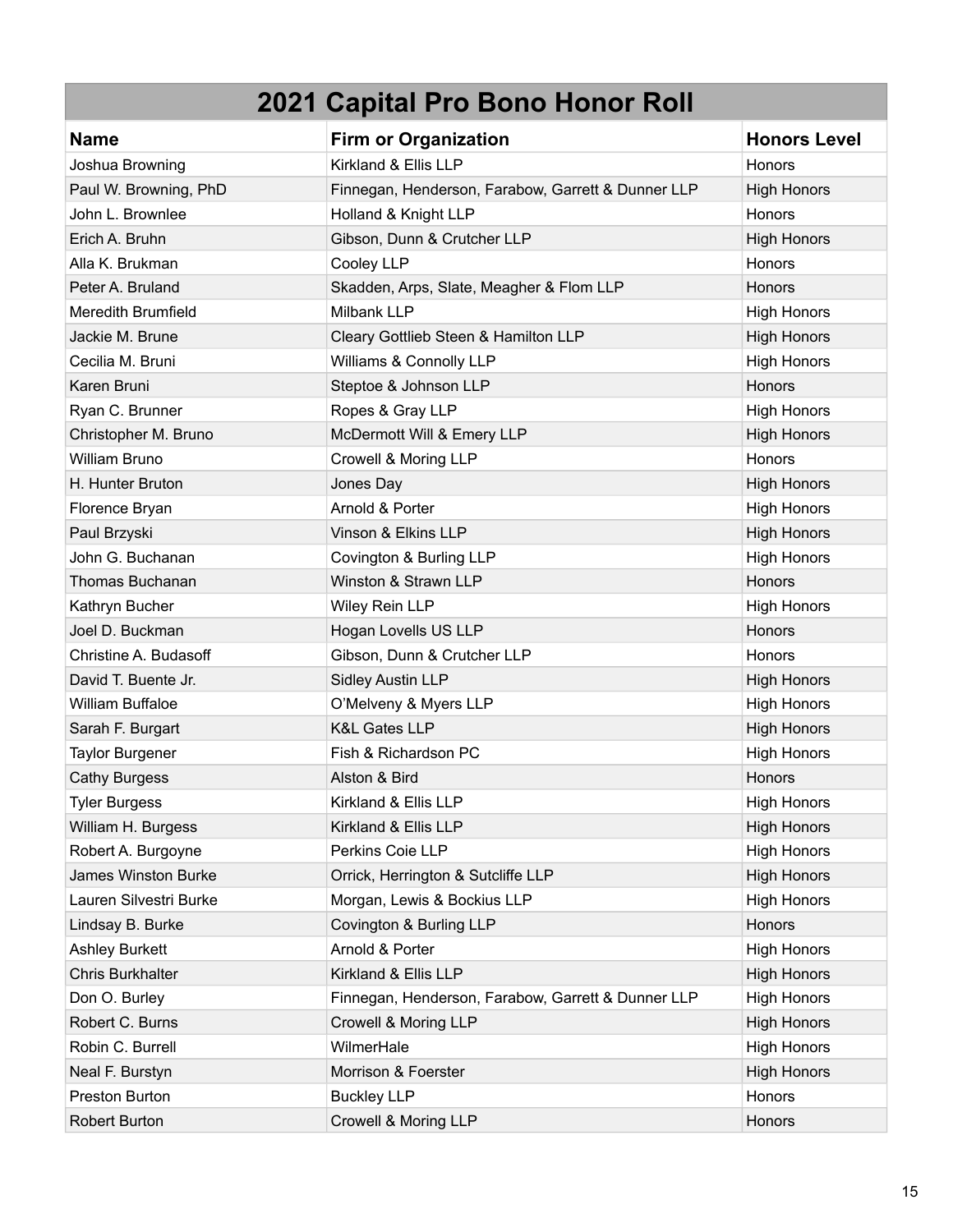| <b>Name</b>            | <b>Firm or Organization</b>                       | <b>Honors Level</b> |
|------------------------|---------------------------------------------------|---------------------|
| Victoria Barker Busch  | <b>DLA Piper</b>                                  | Honors              |
| George Brian Busey     | Morrison & Foerster                               | <b>High Honors</b>  |
| <b>Madison Bush</b>    | Cleary Gottlieb Steen & Hamilton LLP              | Honors              |
| Charlotte S. Butash    | Covington & Burling LLP                           | <b>High Honors</b>  |
| Andrea Butler          | Kirkland & Ellis LLP                              | <b>High Honors</b>  |
| Damarr Butler          | O'Melveny & Myers LLP                             | <b>High Honors</b>  |
| David J. Butler        | Morgan, Lewis & Bockius LLP                       | <b>High Honors</b>  |
| John M. Butler         | Gibson, Dunn & Crutcher LLP                       | <b>High Honors</b>  |
| Amanda A. Butler-Jones | Akin Gump Strauss Hauer & Feld LLP                | Honors              |
| Jeremy Bylund          | King & Spalding LLP                               | <b>High Honors</b>  |
| Courtney Byrd          | O'Melveny & Myers LLP                             | <b>High Honors</b>  |
| John Thomas Byrnes     | Kirkland & Ellis LLP                              | <b>High Honors</b>  |
| Benjamin J. Cabranes   | Paul, Weiss, Rifkind, Wharton & Garrison LLP      | <b>High Honors</b>  |
| Albert F. Cacozza      | Ropes & Gray LLP                                  | Honors              |
| Erin Cady              | Kirkland & Ellis LLP                              | <b>High Honors</b>  |
| Nicholas C. Cagle      | Kirkland & Ellis LLP                              | Honors              |
| <b>Charles Cain</b>    | King & Spalding LLP                               | <b>High Honors</b>  |
| Alex K. Calabro        | Willkie Farr & Gallagher LLP                      | Honors              |
| <b>Adam Caldwell</b>   | Davis Wright Tremaine LLP                         | Honors              |
| John G. Calender       | Baker, Donelson, Bearman, Caldwell & Berkowitz PC | <b>High Honors</b>  |
| Katherine P. Califa    | Foley & Lardner LLP                               | Honors              |
| Mark G. Califano       | Dentons US LLP                                    | <b>High Honors</b>  |
| Caitlin Callahan       | <b>Wilkinson Stekloff LLP</b>                     | <b>High Honors</b>  |
| Sam Callahan           | Arnold & Porter                                   | <b>High Honors</b>  |
| Amanda R. Callais      | Perkins Coie LLP                                  | Honors              |
| Nicole Callan          | WilmerHale                                        | Honors              |
| Claudia Callaway       | Katten Muchin Rosenman LLP                        | Honors              |
| Melissa A. Campbell    | Baker, Donelson, Bearman, Caldwell & Berkowitz PC | Honors              |
| Rwanda Campbell        | Arnold & Porter                                   | <b>High Honors</b>  |
| <b>Blair Campion</b>   | Shearman & Sterling LLP                           | <b>High Honors</b>  |
| Emily A. Campo         | <b>DLA Piper</b>                                  | <b>High Honors</b>  |
| Devin Canavan          | Orrick, Herrington & Sutcliffe LLP                | Honors              |
| Peter A. Candel        | Kirkland & Ellis LLP                              | Honors              |
| Madeleine J. Cane      | <b>Troutman Pepper</b>                            | Honors              |
| Toni D. Cannady        | Hogan Lovells US LLP                              | <b>High Honors</b>  |
| Katherine E. Canning   | Kirkland & Ellis LLP                              | Honors              |
| Stephanie Cannuli      | Skadden, Arps, Slate, Meagher & Flom LLP          | <b>High Honors</b>  |
| Jacob Canter           | Crowell & Moring LLP                              | <b>High Honors</b>  |
| Daniel A. Cantor       | Arnold & Porter                                   | <b>High Honors</b>  |
| Mary Devlin Capizzi    | Faegre Drinker                                    | Honors              |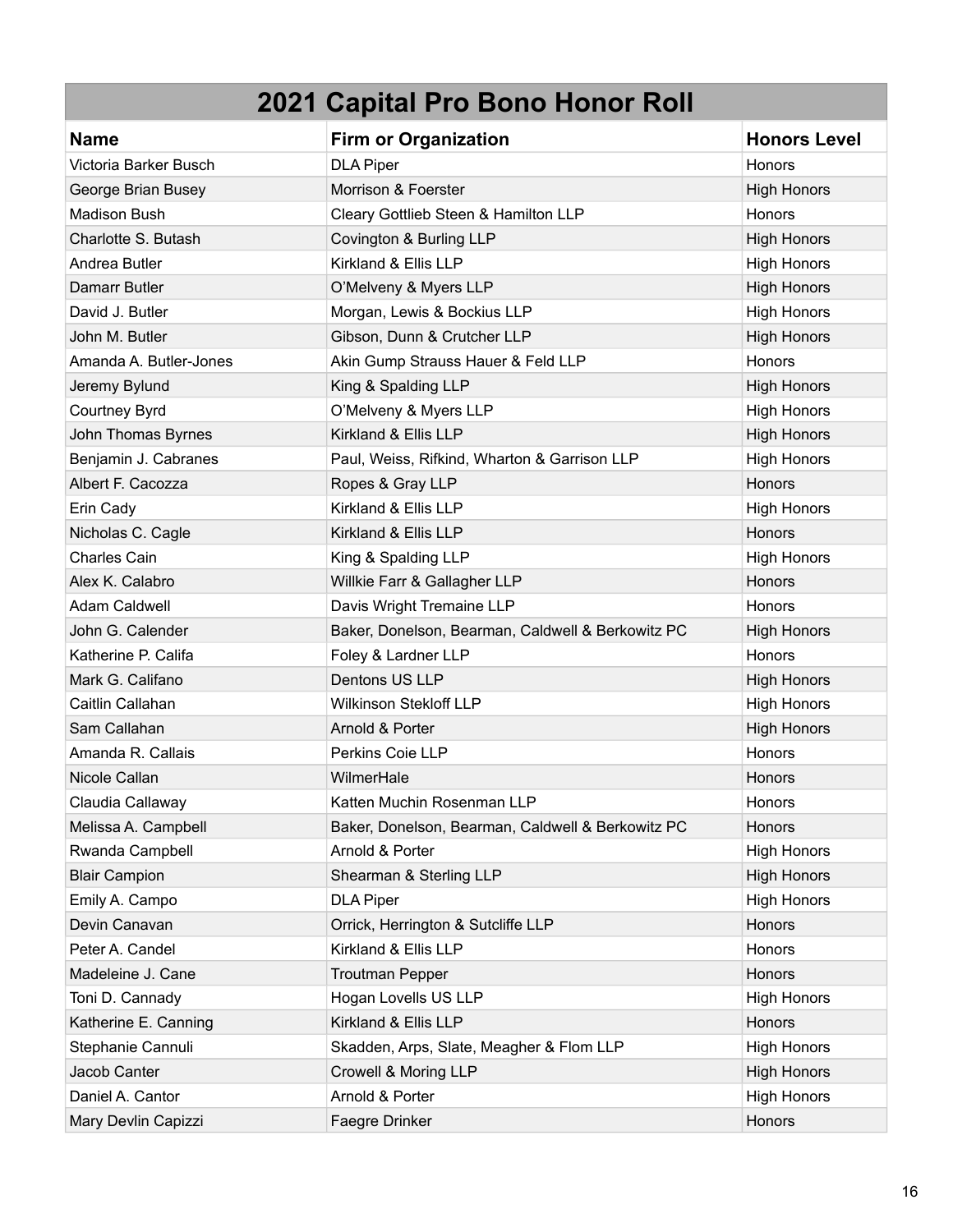| <b>Name</b>               | <b>Firm or Organization</b>              | <b>Honors Level</b> |
|---------------------------|------------------------------------------|---------------------|
| Andrew Caplan             | Pillsbury Winthrop Shaw Pittman LLP      | <b>Honors</b>       |
| Gregory R. Capobianco     | Jenner & Block LLP                       | <b>High Honors</b>  |
| Elizabeth Cappiello       | Miller & Chevalier Chartered             | Honors              |
| Marc P. Capuano           | Covington & Burling LLP                  | <b>High Honors</b>  |
| Arturo Caraballo          | Arnold & Porter                          | Honors              |
| Julia Carbonetti          | Crowell & Moring LLP                     | <b>High Honors</b>  |
| <b>Christian Carey</b>    | <b>Gilbert LLP</b>                       | <b>High Honors</b>  |
| Jason A. Carey            | Covington & Burling LLP                  | <b>High Honors</b>  |
| Peter T. Carey            | Morrison & Foerster                      | <b>High Honors</b>  |
| <b>Andrew Caridas</b>     | Perkins Coie LLP                         | <b>High Honors</b>  |
| Paul J. Caritj            | Harris, Wiltshire & Grannis LLP          | <b>High Honors</b>  |
| <b>Christine Carletta</b> | King & Spalding LLP                      | <b>High Honors</b>  |
| Kierstan L. Carlson       | <b>Blank Rome LLP</b>                    | Honors              |
| Leslie Carnegie           | Latham & Watkins LLP                     | <b>High Honors</b>  |
| David E. Carney           | Skadden, Arps, Slate, Meagher & Flom LLP | <b>High Honors</b>  |
| Elizabeth Carney          | Arnold & Porter                          | Honors              |
| Jacqueline Carney         | Latham & Watkins LLP                     | <b>High Honors</b>  |
| James M. Carolan          | Steptoe & Johnson LLP                    | Honors              |
| Bridget M. Carr           | Crowell & Moring LLP                     | <b>High Honors</b>  |
| John A. Carriel           | Zelle LLP                                | <b>High Honors</b>  |
| Jennifer Carrier          | <b>Blank Rome LLP</b>                    | <b>High Honors</b>  |
| Rita M. Carrier           | Sullivan & Cromwell LLP                  | <b>High Honors</b>  |
| Tara L. Carrier           | Covington & Burling LLP                  | <b>High Honors</b>  |
| <b>Catherine Carroll</b>  | WilmerHale                               | <b>High Honors</b>  |
| Kayla Gebeck Carroll      | Holland & Knight LLP                     | Honors              |
| Tyler P. Carroll          | Covington & Burling LLP                  | Honors              |
| William D. Carson         | Steptoe & Johnson LLP                    | Honors              |
| Eric D. Carstens          | McDermott Will & Emery LLP               | Honors              |
| Antonio J. Carvalho       | Covington & Burling LLP                  | <b>High Honors</b>  |
| Nicole Cary               | Cleary Gottlieb Steen & Hamilton LLP     | <b>High Honors</b>  |
| Cecile Casali             | Weil, Gotshal & Manges LLP               | Honors              |
| David W. Casazza          | Gibson, Dunn & Crutcher LLP              | <b>High Honors</b>  |
| Maryam Casbarro           | Davis Wright Tremaine LLP                | <b>High Honors</b>  |
| Lydia B. Cash             | Williams & Connolly LLP                  | <b>High Honors</b>  |
| Henry Cashen              | <b>Blank Rome LLP</b>                    | Honors              |
| Dominique L. Casimir      | <b>Blank Rome LLP</b>                    | Honors              |
| Erin Zacuto Cass          | Venable LLP                              | Honors              |
| Benjamin Cassady          | Jones Day                                | Honors              |
| Susan B. Cassidy          | Covington & Burling LLP                  | Honors              |
| Brady A. Cassis           | Paul Hastings LLP                        | <b>High Honors</b>  |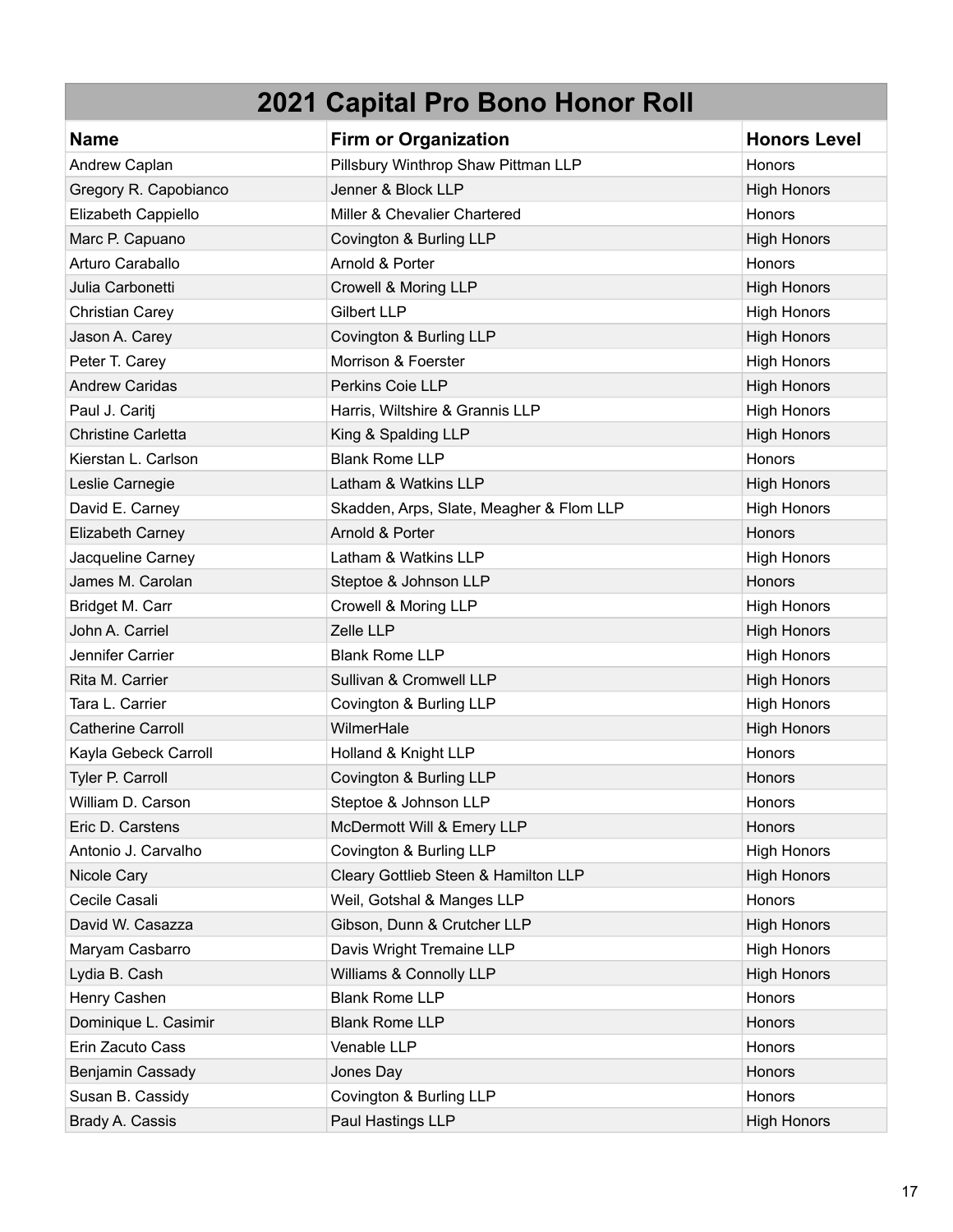| <b>Name</b>                 | <b>Firm or Organization</b>              | <b>Honors Level</b> |
|-----------------------------|------------------------------------------|---------------------|
| Gregory A. Castanias        | Jones Day                                | Honors              |
| Tomas P. Castella           | Williams & Connolly LLP                  | <b>High Honors</b>  |
| Leslie Castello             | Crowell & Moring LLP                     | Honors              |
| Sara Castiglia              | Latham & Watkins LLP                     | <b>High Honors</b>  |
| Alexander Gonzalez Castillo | Latham & Watkins LLP                     | Honors              |
| Desire Castillo             | Pillsbury Winthrop Shaw Pittman LLP      | Honors              |
| John W. Castle              | Hogan Lovells US LLP                     | <b>High Honors</b>  |
| J. Michael Cavanaugh        | Holland & Knight LLP                     | <b>Honors</b>       |
| Joseph Cavanaugh            | Hogan Lovells US LLP                     | <b>High Honors</b>  |
| Benjamin L. Cavataro        | Covington & Burling LLP                  | <b>High Honors</b>  |
| Alexander J. Cave           | Covington & Burling LLP                  | <b>High Honors</b>  |
| Howard N. Cayne             | Arnold & Porter                          | <b>High Honors</b>  |
| John N. Ceccio              | Wilson Sonsini Goodrich & Rosati PC      | Honors              |
| Christine L. Cedar          | Paul Hastings LLP                        | <b>High Honors</b>  |
| Robyn B. Celestino          | Jones Day                                | <b>High Honors</b>  |
| Derek L. Centola            | Hogan Lovells US LLP                     | <b>High Honors</b>  |
| Karla Perez Chacon          | Crowell & Moring LLP                     | Honors              |
| Leah B. Chacon              | Skadden, Arps, Slate, Meagher & Flom LLP | Honors              |
| Ben Chagnon                 | Orrick, Herrington & Sutcliffe LLP       | <b>High Honors</b>  |
| Michael A. Chajon           | Perkins Coie LLP                         | <b>High Honors</b>  |
| John Chamberlain            | Pillsbury Winthrop Shaw Pittman LLP      | <b>High Honors</b>  |
| Tony Chan                   | Morgan, Lewis & Bockius LLP              | Honors              |
| Rajib Chanda                | Simpson Thacher & Bartlett LLP           | <b>Honors</b>       |
| Kelley C. Chandler          | Ropes & Gray LLP                         | <b>High Honors</b>  |
| Peyton A. Chaney            | Skadden, Arps, Slate, Meagher & Flom LLP | <b>High Honors</b>  |
| Samuel Chang                | Cleary Gottlieb Steen & Hamilton LLP     | <b>High Honors</b>  |
| Emma J. Chapman             | McDermott Will & Emery LLP               | Honors              |
| Jennifer I. Charles         | <b>Brown Rudnick LLP</b>                 | <b>High Honors</b>  |
| William R. Charyk           | ArentFox Schiff                          | <b>High Honors</b>  |
| Jon M. Chatalian            | Akin Gump Strauss Hauer & Feld LLP       | <b>High Honors</b>  |
| Umer M. Chaudhry            | Jenner & Block LLP                       | <b>High Honors</b>  |
| Ashley Joyner Chavous       | Covington & Burling LLP                  | <b>High Honors</b>  |
| Marney L. Cheek             | Covington & Burling LLP                  | <b>High Honors</b>  |
| Daniel E. Chefitz           | Morgan, Lewis & Bockius LLP              | <b>High Honors</b>  |
| Angeline Grace Chen         | <b>DLA Piper</b>                         | <b>High Honors</b>  |
| Le Chen                     | McDermott Will & Emery LLP               | Honors              |
| Nanding Chen                | Gibson, Dunn & Crutcher LLP              | <b>High Honors</b>  |
| Yanni Chen                  | Hogan Lovells US LLP                     | <b>High Honors</b>  |
| Z.W. Julius Chen            | Akin Gump Strauss Hauer & Feld LLP       | <b>High Honors</b>  |
| Zijian Chen                 | Hogan Lovells US LLP                     | <b>High Honors</b>  |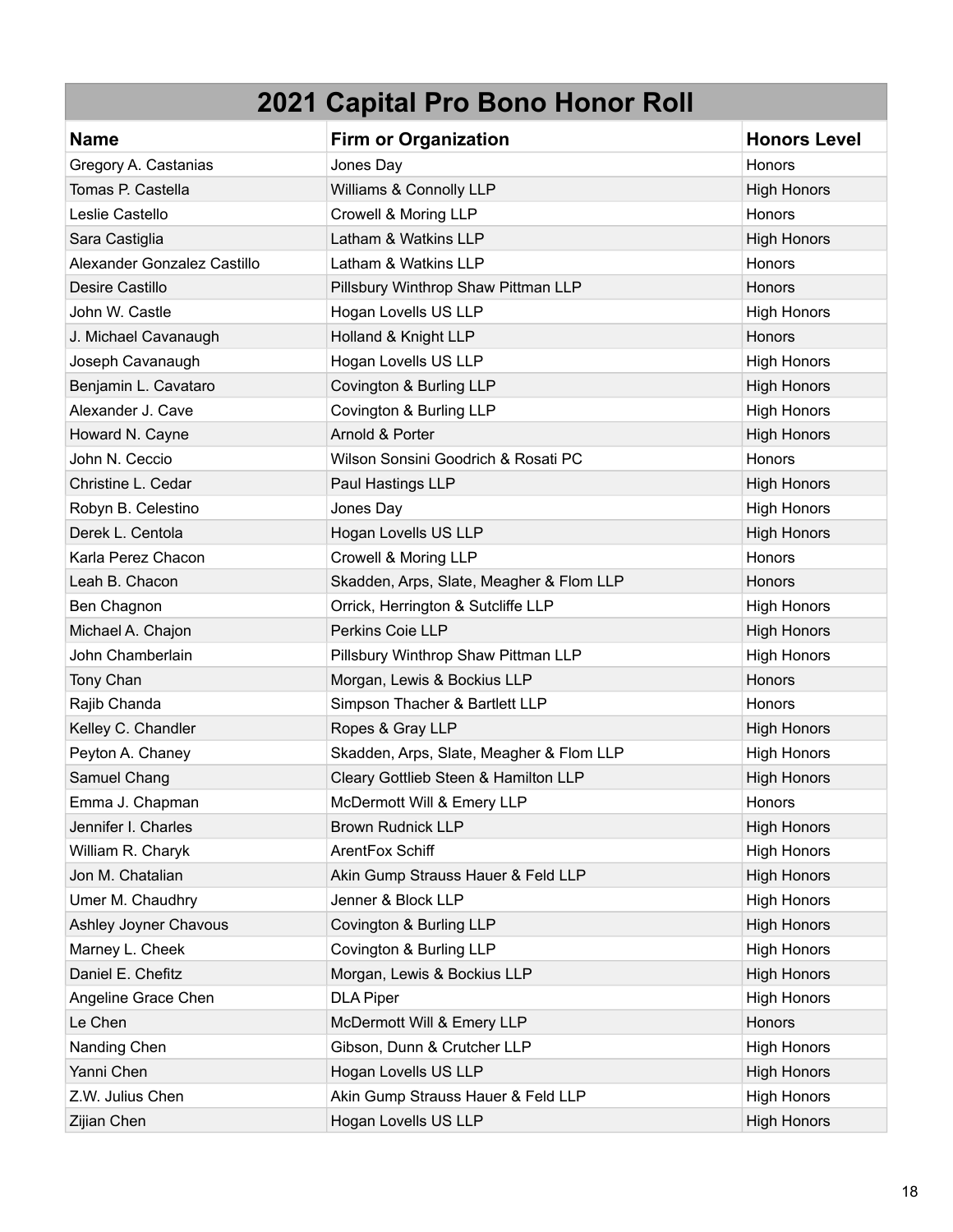| <b>Name</b>                 | <b>Firm or Organization</b>                        | <b>Honors Level</b> |
|-----------------------------|----------------------------------------------------|---------------------|
| Ariana Cheng                | Eversheds Sutherland (US) LLP                      | <b>High Honors</b>  |
| Andrew B. Cherry            | Jenner & Block LLP                                 | <b>High Honors</b>  |
| Mark R. Cheskin             | Hogan Lovells US LLP                               | Honors              |
| John W. F. Chesley          | Gibson, Dunn & Crutcher LLP                        | <b>High Honors</b>  |
| <b>Chase Chesser</b>        | Latham & Watkins LLP                               | <b>High Honors</b>  |
| <b>Peter Chessick</b>       | White & Case LLP                                   | Honors              |
| Megan Chester               | Foley & Lardner LLP                                | <b>Honors</b>       |
| Annie Chiang                | Kirkland & Ellis LLP                               | Honors              |
| Justin Chiarodo             | <b>Blank Rome LLP</b>                              | Honors              |
| Chioma Chikwelugo           | Paul, Weiss, Rifkind, Wharton & Garrison LLP       | Honors              |
| <b>Christopher Childers</b> | Orrick, Herrington & Sutcliffe LLP                 | Honors              |
| Ricardo S. Chirinos         | Covington & Burling LLP                            | <b>High Honors</b>  |
| S. Michael Chittenden       | Covington & Burling LLP                            | <b>High Honors</b>  |
| David J. Cho                | Covington & Burling LLP                            | <b>High Honors</b>  |
| Dustin G. Cho               | Covington & Burling LLP                            | Honors              |
| Kenneth Y. Choe             | Hogan Lovells US LLP                               | Honors              |
| Christine Choi              | Arnold & Porter                                    | <b>High Honors</b>  |
| Stephen Choi                | Dechert LLP                                        | Honors              |
| Vivian S. Choi              | Covington & Burling LLP                            | <b>High Honors</b>  |
| Wonseon K. Choi             | Covington & Burling LLP                            | <b>High Honors</b>  |
| James Chou                  | <b>Buckley LLP</b>                                 | Honors              |
| Atiq Chowdhury              | <b>Sidley Austin LLP</b>                           | <b>High Honors</b>  |
| Nicholas Christakos         | Eversheds Sutherland (US) LLP                      | <b>High Honors</b>  |
| <b>Claire Christensen</b>   | Kirkland & Ellis LLP                               | Honors              |
| Jessica Christensen         | Reed Smith LLP                                     | Honors              |
| Joshua R. Christensen       | Paul Hastings LLP                                  | <b>High Honors</b>  |
| Megan Christensen           | Manatt, Phelps & Phillips LLP                      | Honors              |
| Jeremy M. Christiansen      | Gibson, Dunn & Crutcher LLP                        | <b>High Honors</b>  |
| Drew D. Christie            | Finnegan, Henderson, Farabow, Garrett & Dunner LLP | <b>High Honors</b>  |
| Scott T. Christopher        | Weil, Gotshal & Manges LLP                         | <b>High Honors</b>  |
| Niovi Christopoulou         | Wiley Rein LLP                                     | Honors              |
| <b>Claire Chung</b>         | WilmerHale                                         | <b>High Honors</b>  |
| Eric Y. Chung               | Covington & Burling LLP                            | <b>High Honors</b>  |
| Matthew Chung               | Kilpatrick Townsend & Stockton LLP                 | Honors              |
| Rachel Chung                | O'Melveny & Myers LLP                              | <b>High Honors</b>  |
| Sabin Chung                 | Wilson Sonsini Goodrich & Rosati PC                | <b>Honors</b>       |
| Spencer Churchill           | Winston & Strawn LLP                               | Honors              |
| Ondrej Chvosta              | Skadden, Arps, Slate, Meagher & Flom LLP           | <b>High Honors</b>  |
| Angelique Ciliberti         | Arnold & Porter                                    | Honors              |
| Robyn Cincotta              | Paul, Weiss, Rifkind, Wharton & Garrison LLP       | <b>High Honors</b>  |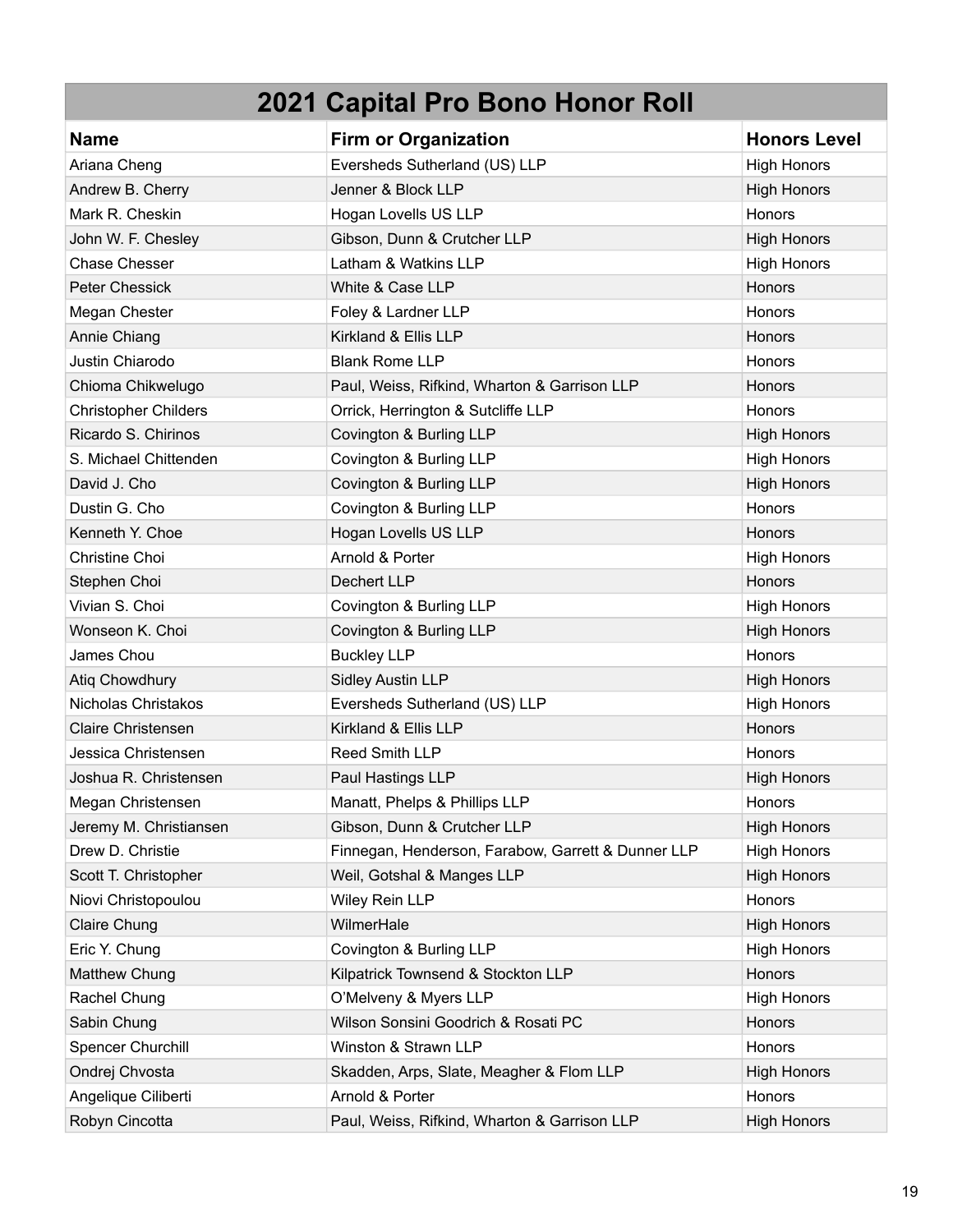| <b>Name</b>              | <b>Firm or Organization</b>                        | <b>Honors Level</b> |
|--------------------------|----------------------------------------------------|---------------------|
| Eileen Hren Citron       | Weil, Gotshal & Manges LLP                         | <b>High Honors</b>  |
| Alanna G. Clair          | Dentons US LLP                                     | <b>High Honors</b>  |
| Erica D. Clark           | Kirkland & Ellis LLP                               | <b>High Honors</b>  |
| Meghan Clark-Kevan       | White & Case LLP                                   | Honors              |
| <b>Rachel Clarke</b>     | Kirkland & Ellis LLP                               | <b>High Honors</b>  |
| Brooke D. Clarkson       | Foley & Lardner LLP                                | <b>High Honors</b>  |
| <b>William Clarkson</b>  | King & Spalding LLP                                | <b>High Honors</b>  |
| Scott Clausen            | Morgan, Lewis & Bockius LLP                        | <b>High Honors</b>  |
| Jesse T. Clay            | Williams & Connolly LLP                            | <b>High Honors</b>  |
| <b>Christina Clemens</b> | Wilson Sonsini Goodrich & Rosati PC                | <b>High Honors</b>  |
| Paul D. Clement          | Kirkland & Ellis LLP                               | <b>High Honors</b>  |
| <b>Carlos Clemente</b>   | Latham & Watkins LLP                               | Honors              |
| Michael Clemente         | Latham & Watkins LLP                               | <b>High Honors</b>  |
| Nicole M. Cleminshaw     | Skadden, Arps, Slate, Meagher & Flom LLP           | Honors              |
| Princelee A. Clesca      | Skadden, Arps, Slate, Meagher & Flom LLP           | Honors              |
| Nathan E. Clukey         | <b>Sidley Austin LLP</b>                           | Honors              |
| Kristin M. Cobb          | Covington & Burling LLP                            | <b>High Honors</b>  |
| William B. Cobb          | Gibson, Dunn & Crutcher LLP                        | Honors              |
| Bria M. Cochran          | Perkins Coie LLP                                   | Honors              |
| Stephanie Coelho         | Winston & Strawn LLP                               | Honors              |
| Shannen W. Coffin        | Steptoe & Johnson LLP                              | Honors              |
| Christopher S. Cohen     | Holland & Knight LLP                               | Honors              |
| David S. Cohen           | Milbank LLP                                        | Honors              |
| Jonathan V. Cohen        | Wilkinson Barker Knauer LLP                        | <b>High Honors</b>  |
| Laura Beth Cohen         | Covington & Burling LLP                            | <b>High Honors</b>  |
| Samara Cohen             | Skadden, Arps, Slate, Meagher & Flom LLP           | <b>High Honors</b>  |
| Stephen M. Cohen         | Mayer Brown LLP                                    | Honors              |
| Vincent Cohen            | Dechert LLP                                        | <b>High Honors</b>  |
| Gina Colarusso           | Arnold & Porter                                    | Honors              |
| David Cole               | Paul, Weiss, Rifkind, Wharton & Garrison LLP       | Honors              |
| James Cole II            | Groom Law Group Chartered                          | Honors              |
| Abigail Colella          | Orrick, Herrington & Sutcliffe LLP                 | <b>High Honors</b>  |
| Norm B. Coleman          | Hogan Lovells US LLP                               | Honors              |
| Mark D. Colley           | Arnold & Porter                                    | Honors              |
| Fitz B. Collings         | Morrison & Foerster                                | Honors              |
| Katharine C. Collins     | Kirkland & Ellis LLP                               | <b>High Honors</b>  |
| Kevin B. Collins         | Covington & Burling LLP                            | <b>High Honors</b>  |
| Sean P. Collins          | Hogan Lovells US LLP                               | <b>High Honors</b>  |
| Charles T. Collins-Chase | Finnegan, Henderson, Farabow, Garrett & Dunner LLP | <b>High Honors</b>  |
| Daniel F. Collopy        | <b>Catholic Charities Legal Network</b>            | <b>High Honors</b>  |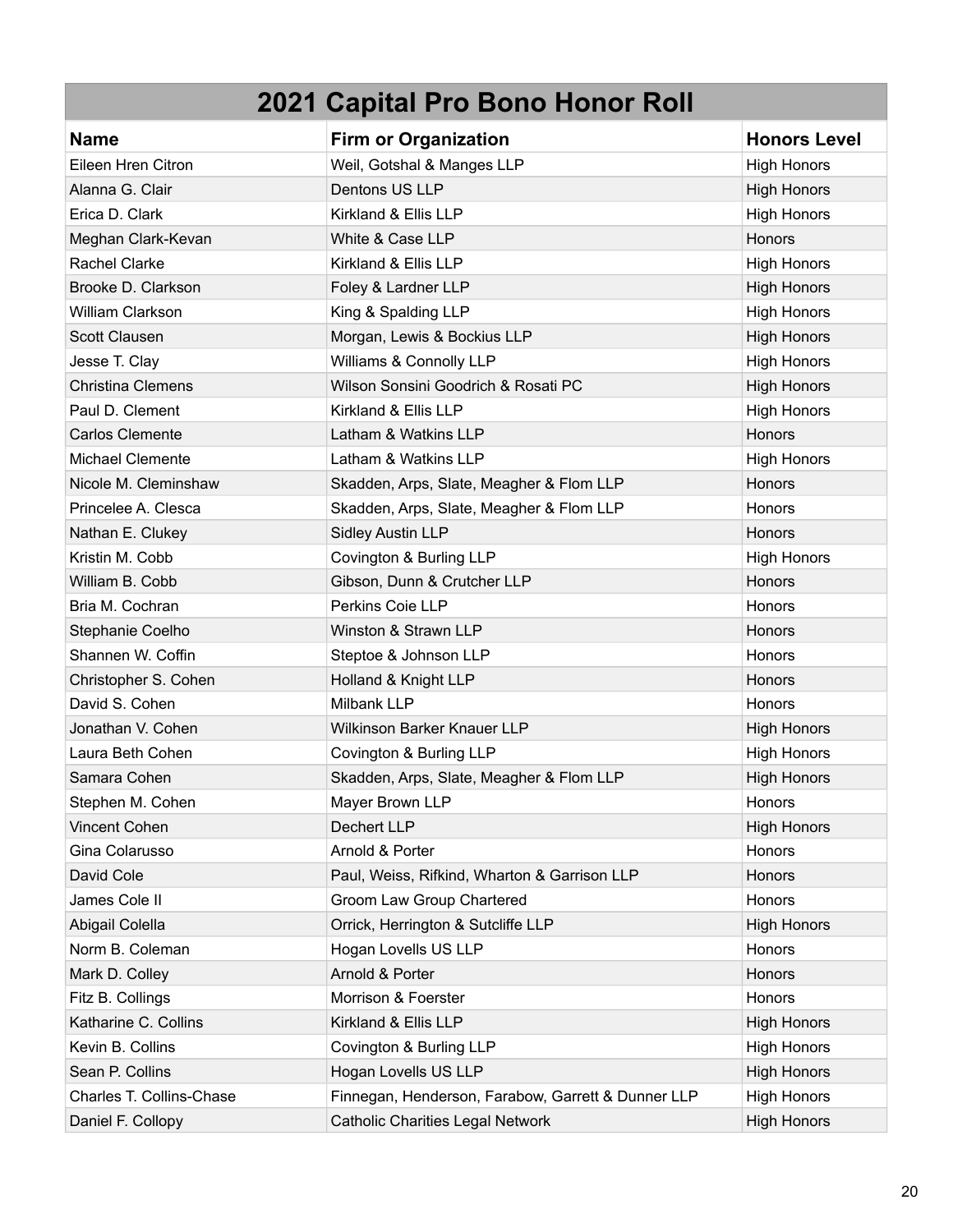| <b>Name</b>               | <b>Firm or Organization</b>                        | <b>Honors Level</b> |
|---------------------------|----------------------------------------------------|---------------------|
| Kellie B. Combs           | Ropes & Gray LLP                                   | Honors              |
| Stephanie Command         | Perkins Coie LLP                                   | Honors              |
| Kiersen M. Commons        | Jones Day                                          | Honors              |
| Ryan Compton              | <b>DLA Piper</b>                                   | <b>High Honors</b>  |
| Joseph V. Coniglio        | <b>Sidley Austin LLP</b>                           | <b>High Honors</b>  |
| Robert J. Conlan Jr.      | <b>Sidley Austin LLP</b>                           | <b>High Honors</b>  |
| Allie Conn                | Arnold & Porter                                    | <b>High Honors</b>  |
| Desmond D. Connall Jr.    | <b>Ballard Spahr LLP</b>                           | Honors              |
| N. Thomas Connally III    | Hogan Lovells US LLP                               | Honors              |
| Rusty M. Conner III       | Covington & Burling LLP                            | <b>High Honors</b>  |
| Annemargaret Connolly     | Weil, Gotshal & Manges LLP                         | <b>High Honors</b>  |
| John S. Connolly          | Williams & Connolly LLP                            | <b>High Honors</b>  |
| Claire E. Connor          | Paul Hastings LLP                                  | <b>High Honors</b>  |
| Kellam M. Conover         | Gibson, Dunn & Crutcher LLP                        | <b>High Honors</b>  |
| Amara Conteh              | Wilson Sonsini Goodrich & Rosati PC                | <b>High Honors</b>  |
| Elizabeth K. Conti        | Mintz Levin Cohn Ferris Glovsky & Popeo PC         | Honors              |
| David F. Cook             | Dentons US LLP                                     | <b>Honors</b>       |
| Jared A. Cook             | Foley & Lardner LLP                                | <b>High Honors</b>  |
| Marta P. Cook             | Covington & Burling LLP                            | <b>High Honors</b>  |
| Adam A. Cooke             | Hogan Lovells US LLP                               | <b>High Honors</b>  |
| Shawn Brett Cooley        | Weil, Gotshal & Manges LLP                         | Honors              |
| Michael Cooney            | Nixon Peabody LLP                                  | Honors              |
| Aaron R. Cooper           | Jenner & Block LLP                                 | Honors              |
| Evan Cooper               | Hughes Hubbard & Reed LLP                          | Honors              |
| Jacqueline G. Cooper      | <b>Sidley Austin LLP</b>                           | <b>Honors</b>       |
| James W. Cooper           | Arnold & Porter                                    | Honors              |
| Katherine C. Cooper       | Kellogg, Hansen, Todd, Figel & Frederick PLLC      | <b>High Honors</b>  |
| <b>Monty Cooper</b>       | Crowell & Moring LLP                               | Honors              |
| Rebecca Cooper            | WilmerHale                                         | <b>High Honors</b>  |
| John C. Coots             | Shook, Hardy & Bacon                               | <b>High Honors</b>  |
| Zachary B. Copeland       | Gibson, Dunn & Crutcher LLP                        | <b>High Honors</b>  |
| Karen C. Corallo          | Skadden, Arps, Slate, Meagher & Flom LLP           | <b>High Honors</b>  |
| Laura Cordova             | Winston & Strawn LLP                               | <b>High Honors</b>  |
| <b>Robert Corn-Revere</b> | Davis Wright Tremaine LLP                          | <b>High Honors</b>  |
| Hannah Cornett            | Cozen O'Connor                                     | Honors              |
| Lyra Correa               | Davis Wright Tremaine LLP                          | Honors              |
| C. Collette Corser        | Finnegan, Henderson, Farabow, Garrett & Dunner LLP | Honors              |
| Karla M. Cortes           | <b>Brown Rudnick LLP</b>                           | <b>High Honors</b>  |
| Carolyn F. Corwin         | Covington & Burling LLP                            | <b>High Honors</b>  |
| Amauri G. Costa           | Duane Morris LLP                                   | <b>High Honors</b>  |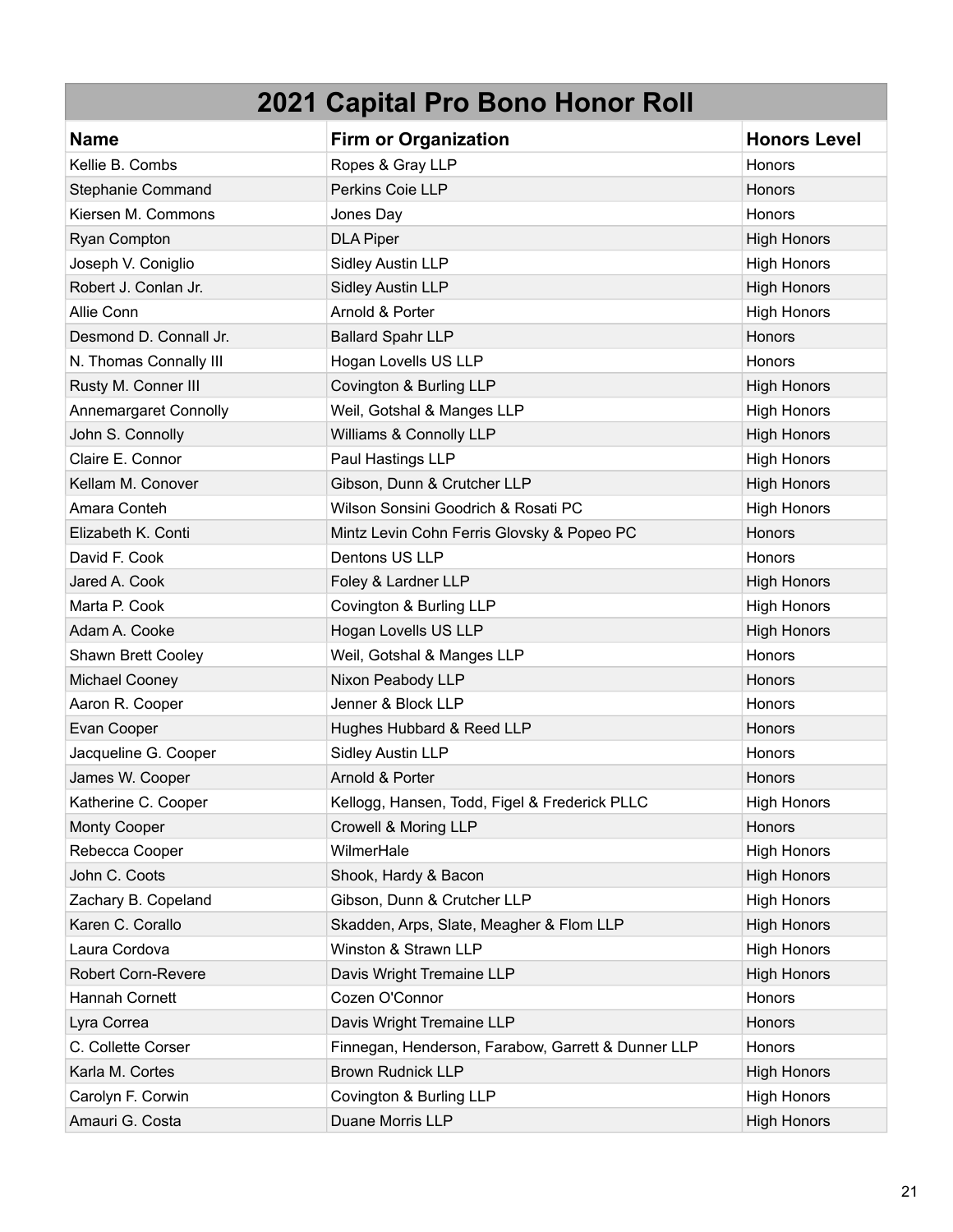| <b>Name</b>                 | <b>Firm or Organization</b>                       | <b>Honors Level</b> |
|-----------------------------|---------------------------------------------------|---------------------|
| Daniel Cote                 | Latham & Watkins LLP                              | Honors              |
| Samuel Cotton-Betteridge    | <b>CBIG Law</b>                                   | <b>High Honors</b>  |
| Stephanie Cotton-Betteridge | <b>CBIG Law</b>                                   | <b>High Honors</b>  |
| Joel Couenhoven             | Fish & Richardson PC                              | Honors              |
| Leigh A. Coutoumanos        | Willkie Farr & Gallagher LLP                      | <b>High Honors</b>  |
| Caroline A. Covington       | Steptoe & Johnson LLP                             | <b>Honors</b>       |
| Paul J. Coyle               | Wiley Rein LLP                                    | <b>High Honors</b>  |
| Andrew E. Coyne             | Steptoe & Johnson LLP                             | <b>High Honors</b>  |
| Joshua Craddock             | Latham & Watkins LLP                              | <b>High Honors</b>  |
| <b>Hamilton Craig</b>       | King & Spalding LLP                               | <b>High Honors</b>  |
| Liza Craig                  | Reed Smith LLP                                    | Honors              |
| Chris Crain                 | <b>DLA Piper</b>                                  | Honors              |
| Lisa A. Crain               | Dentons US LLP                                    | Honors              |
| Katelyn Cramp               | Wiley Rein LLP                                    | <b>High Honors</b>  |
| Robin S. Crauthers          | Wilson Sonsini Goodrich & Rosati PC               | <b>Honors</b>       |
| William S. D. Cravens       | Morgan, Lewis & Bockius LLP                       | Honors              |
| <b>Lindsey Crawford</b>     | <b>Troutman Pepper</b>                            | Honors              |
| Stephanie Crawford          | Crowell & Moring LLP                              | <b>High Honors</b>  |
| William Henry Crawford III  | Hogan Lovells US LLP                              | <b>High Honors</b>  |
| Ashley Creech               | Epstein Becker & Green PC                         | Honors              |
| Melissa M. Crespo           | Morrison & Foerster                               | Honors              |
| Sean Gareth Hayes Croft     | <b>DLA Piper</b>                                  | Honors              |
| Nikki M. Cronin             | Willkie Farr & Gallagher LLP                      | <b>High Honors</b>  |
| Chike B. Croslin            | <b>Sidley Austin LLP</b>                          | <b>High Honors</b>  |
| Andrew P. Cross             | Perkins Coie LLP                                  | Honors              |
| David D. Cross              | Morrison & Foerster                               | <b>High Honors</b>  |
| James C. Crowley            | Akin Gump Strauss Hauer & Feld LLP                | <b>High Honors</b>  |
| Megan A. Crowley            | Covington & Burling LLP                           | <b>High Honors</b>  |
| Elizabeth R. Cruikshank     | Orrick, Herrington & Sutcliffe LLP                | Honors              |
| Caitlin A. Crujido          | Morrison & Foerster                               | Honors              |
| Jacob T. Crump              | Covington & Burling LLP                           | <b>High Honors</b>  |
| Alfredo De La Cruz          | ArentFox Schiff                                   | <b>High Honors</b>  |
| Lewis M. Csedrik            | Morgan, Lewis & Bockius LLP                       | Honors              |
| Erin M. Culbertson          | Milbank LLP                                       | <b>High Honors</b>  |
| Kimberly Cullen             | O'Melveny & Myers LLP                             | Honors              |
| Stephen J. Cullen           | Miles & Stockbridge PC                            | <b>High Honors</b>  |
| Ashley P. Cullinan          | Baker, Donelson, Bearman, Caldwell & Berkowitz PC | Honors              |
| Francis Cullo               | Cooley LLP                                        | Honors              |
| Katherine Culora            | Hogan Lovells US LLP                              | Honors              |
| Brenton T. Culpepper        | Milbank LLP                                       | <b>High Honors</b>  |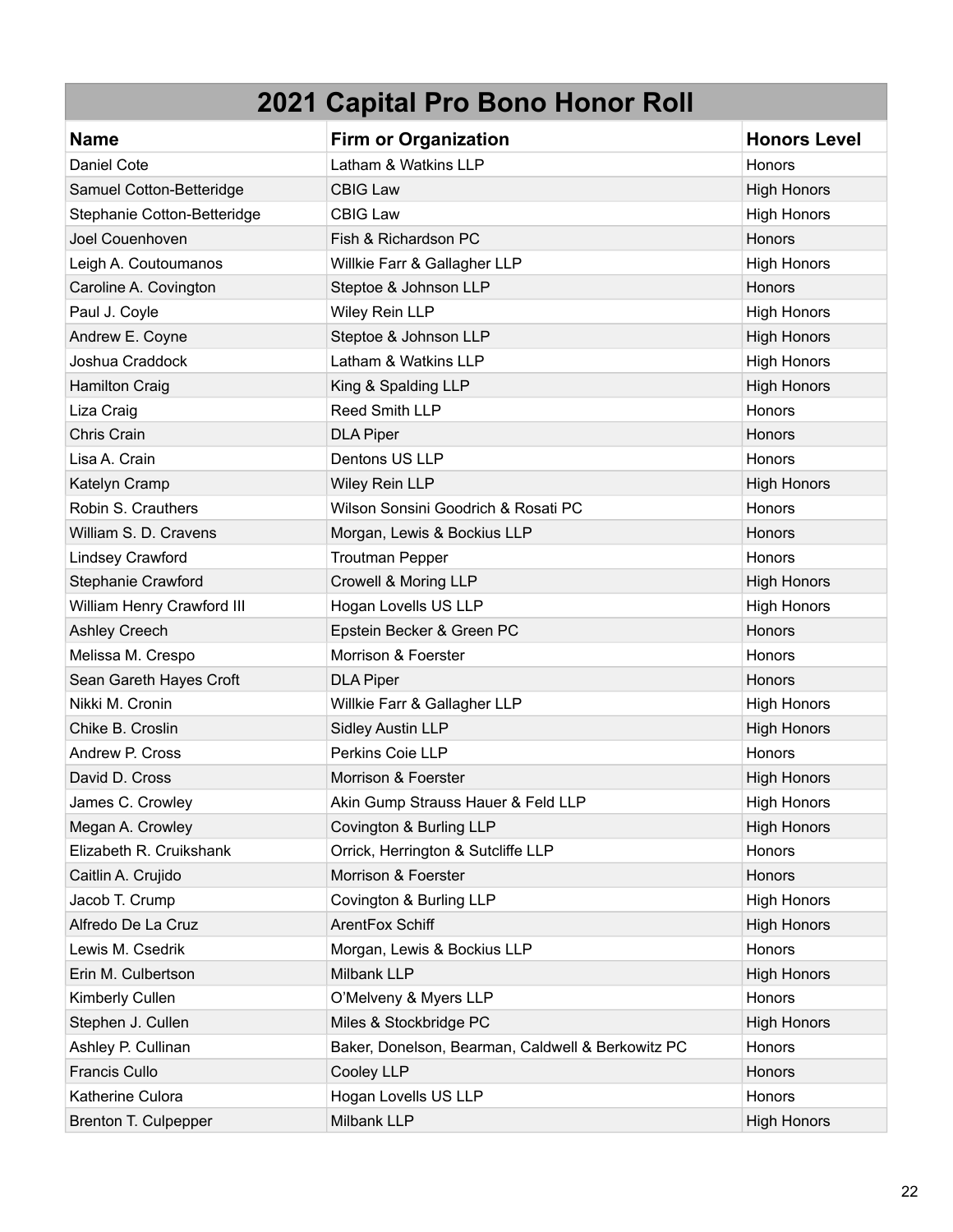| <b>Name</b>                 | <b>Firm or Organization</b>                        | <b>Honors Level</b> |
|-----------------------------|----------------------------------------------------|---------------------|
| Christina Culver            | White & Case LLP                                   | <b>High Honors</b>  |
| <b>Drew Cummings</b>        | Morgan, Lewis & Bockius LLP                        | Honors              |
| Jeffrey P. Cunard           | Debevoise & Plimpton LLP                           | <b>High Honors</b>  |
| Nathan Cunningham           | Weil, Gotshal & Manges LLP                         | Honors              |
| Christian Curran            | Crowell & Moring LLP                               | Honors              |
| Emily R. Curran             | McDermott Will & Emery LLP                         | Honors              |
| Patrick J. Curran           | Davis Wright Tremaine LLP                          | <b>High Honors</b>  |
| <b>Andrew Currie</b>        | Venable LLP                                        | <b>High Honors</b>  |
| Kelly T. Currie             | Crowell & Moring LLP                               | <b>High Honors</b>  |
| Hayley Renee Curry          | <b>DLA Piper</b>                                   | Honors              |
| Campbell E. Curry-Ledbetter | Williams & Connolly LLP                            | Honors              |
| Diana Curtis                | Willkie Farr & Gallagher LLP                       | <b>High Honors</b>  |
| Lauren B. Cury              | Hogan Lovells US LLP                               | Honors              |
| Brandon J. Custard          | Akin Gump Strauss Hauer & Feld LLP                 | <b>High Honors</b>  |
| <b>Nathaniel Custer</b>     | WilmerHale                                         | <b>Honors</b>       |
| L. Norton Cutler            | Perkins Coie LLP                                   | <b>Honors</b>       |
| Samuel B. Cutler            | Sullivan & Cromwell LLP                            | Honors              |
| Eman Cuyler                 | Skadden, Arps, Slate, Meagher & Flom LLP           | <b>High Honors</b>  |
| Khari L. Cyrus              | Covington & Burling LLP                            | Honors              |
| Christopher D'Agostino      | Latham & Watkins LLP                               | <b>High Honors</b>  |
| Alexandra D'Amelio          | Hogan Lovells US LLP                               | <b>High Honors</b>  |
| Wayne J. D'Angelo           | Kelley Drye & Warren LLP                           | <b>High Honors</b>  |
| Joseph A. D'Antonio         | Skadden, Arps, Slate, Meagher & Flom LLP           | <b>High Honors</b>  |
| Elizabeth J. D'Aunno        | WilmerHale                                         | Honors              |
| Chelsea A. D'Olivo          | Gibson, Dunn & Crutcher LLP                        | <b>High Honors</b>  |
| Alyssa DaCunha              | WilmerHale                                         | <b>Honors</b>       |
| <b>Robert Dahnke</b>        | Weil, Gotshal & Manges LLP                         | <b>High Honors</b>  |
| Hope E. Daily               | Williams & Connolly LLP                            | Honors              |
| Megan E. Daily              | ArentFox Schiff                                    | Honors              |
| Priya S. Dalal              | Finnegan, Henderson, Farabow, Garrett & Dunner LLP | <b>High Honors</b>  |
| John Dalebroux              | White & Case LLP                                   | <b>High Honors</b>  |
| Tom Daley                   | <b>DLA Piper</b>                                   | Honors              |
| Rebecca B. Dalton           | Covington & Burling LLP                            | <b>High Honors</b>  |
| <b>Charles Dameron</b>      | Latham & Watkins LLP                               | <b>High Honors</b>  |
| James R. Damon              | Covington & Burling LLP                            | <b>High Honors</b>  |
| Rebecca L. Dandeker         | Morgan, Lewis & Bockius LLP                        | Honors              |
| Irina E. Danescu            | Covington & Burling LLP                            | <b>High Honors</b>  |
| Katherine T. Danial         | Pillsbury Winthrop Shaw Pittman LLP                | Honors              |
| Christian S. Daniel         | Kirkland & Ellis LLP                               | Honors              |
| Jodi Daniel                 | Crowell & Moring LLP                               | Honors              |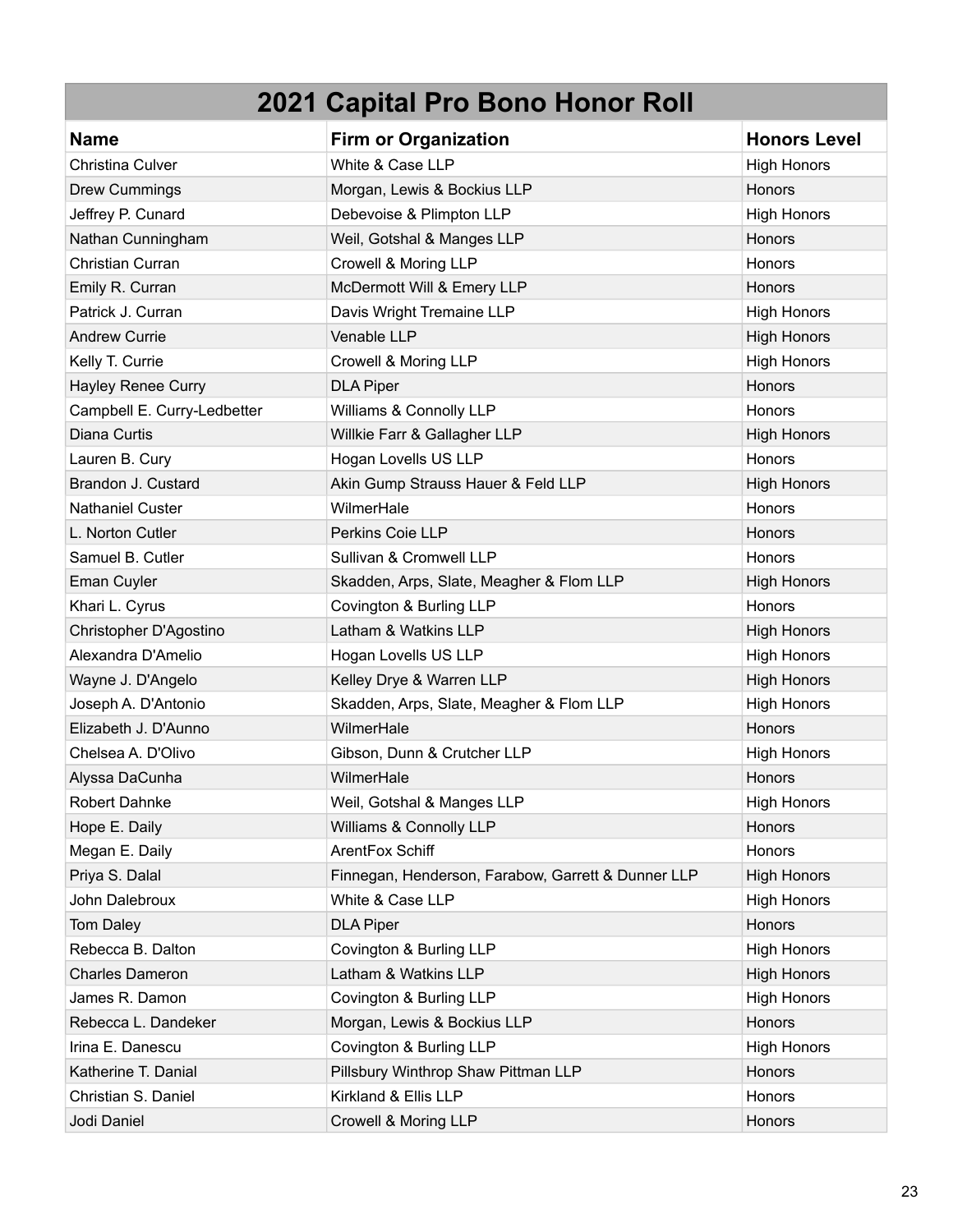| <b>Name</b>            | <b>Firm or Organization</b>              | <b>Honors Level</b> |
|------------------------|------------------------------------------|---------------------|
| Lauren Daniel          | Arnold & Porter                          | Honors              |
| David W. T. Daniels    | <b>Perkins Coie LLP</b>                  | <b>High Honors</b>  |
| Jacob S. Danziger      | Wilson Sonsini Goodrich & Rosati PC      | <b>High Honors</b>  |
| Michael A. Darling     | Skadden, Arps, Slate, Meagher & Flom LLP | <b>High Honors</b>  |
| Caroline Darmody       | Kirkland & Ellis LLP                     | Honors              |
| Patrick Darno          | Fish & Richardson PC                     | Honors              |
| Sonika R. Data         | WilmerHale                               | <b>High Honors</b>  |
| Aparna Datta           | Williams & Connolly LLP                  | <b>High Honors</b>  |
| Moriah L. Daugherty    | Covington & Burling LLP                  | <b>High Honors</b>  |
| Samuel F. Daughety     | Dentons US LLP                           | <b>High Honors</b>  |
| Rachel A. Davakis      | <b>Federal Government Attorney</b>       | Honors              |
| Neda Davanipour        | Kirkland & Ellis LLP                     | <b>High Honors</b>  |
| Jonathan R. Davey      | Wilson Sonsini Goodrich & Rosati PC      | <b>High Honors</b>  |
| <b>Matthew David</b>   | Crowell & Moring LLP                     | Honors              |
| Daniel M. Davidson     | Hogan Lovells US LLP                     | <b>High Honors</b>  |
| Mark S. Davies         | Orrick, Herrington & Sutcliffe LLP       | Honors              |
| Luis Dávila            | <b>DLA Piper</b>                         | <b>High Honors</b>  |
| <b>Ahmed Davis</b>     | Fish & Richardson PC                     | <b>High Honors</b>  |
| Arianna Davis          | White & Case LLP                         | Honors              |
| Britton D. Davis       | Crowell & Moring LLP                     | Honors              |
| <b>Chris Davis</b>     | Morrison & Foerster                      | <b>High Honors</b>  |
| Ciara M. Davis         | Gibson, Dunn & Crutcher LLP              | Honors              |
| <b>Courtney Davis</b>  | White & Case LLP                         | <b>High Honors</b>  |
| Geoffrey G. Davis      | Squire Patton Boggs (US) LLP             | <b>High Honors</b>  |
| <b>Hunter Davis</b>    | Hogan Lovells US LLP                     | <b>High Honors</b>  |
| Joseph G. Davis        | Willkie Farr & Gallagher LLP             | <b>High Honors</b>  |
| Katherine Maddox Davis | Gibson, Dunn & Crutcher LLP              | <b>High Honors</b>  |
| Kristin C. Davis       | Thompson HD                              | <b>High Honors</b>  |
| <b>Mallory Davis</b>   | Wilson Sonsini Goodrich & Rosati PC      | <b>High Honors</b>  |
| Mark G. Davis          | Jenner & Block LLP                       | Honors              |
| Shawn P. Davisson      | Steptoe & Johnson LLP                    | <b>High Honors</b>  |
| Ellie Dawson           | Crowell & Moring LLP                     | <b>High Honors</b>  |
| James T. Dawson        | Vinson & Elkins LLP                      | <b>High Honors</b>  |
| Julyana C. Dawson      | Mayer Brown LLP                          | <b>High Honors</b>  |
| Paul Day               | <b>DLA Piper</b>                         | Honors              |
| Behnam Dayanim         | Paul Hastings LLP                        | Honors              |
| Barri Dean             | Skadden, Arps, Slate, Meagher & Flom LLP | <b>High Honors</b>  |
| Benjamin M. Dean       | Pillsbury Winthrop Shaw Pittman LLP      | Honors              |
| Douglas J. DeBaugh     | Skadden, Arps, Slate, Meagher & Flom LLP | Honors              |
| Alexis DeBernardis     | Crowell & Moring LLP                     | Honors              |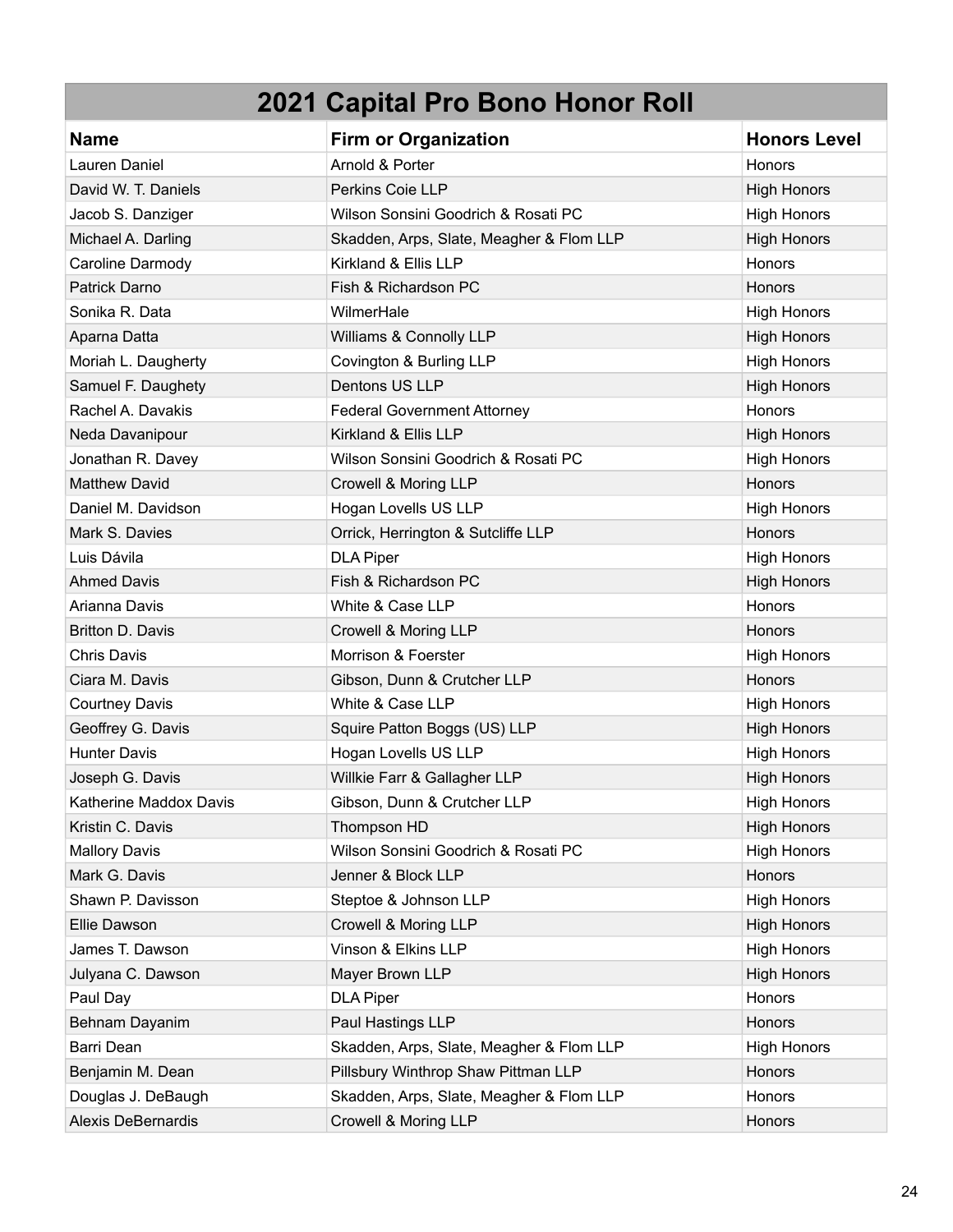| <b>Name</b>              | <b>Firm or Organization</b>                  | <b>Honors Level</b> |
|--------------------------|----------------------------------------------|---------------------|
| E. Whitney Debevoise     | Arnold & Porter                              | Honors              |
| David J. Debold          | Gibson, Dunn & Crutcher LLP                  | <b>High Honors</b>  |
| John J. DeBoy            | Covington & Burling LLP                      | <b>Honors</b>       |
| David W. DeBruin         | Jenner & Block LLP                           | <b>High Honors</b>  |
| Paul DeCamp              | Epstein Becker & Green PC                    | Honors              |
| Kyle Y. Dechant          | <b>Gilbert LLP</b>                           | Honors              |
| <b>Blair C. Decker</b>   | Hogan Lovells US LLP                         | <b>High Honors</b>  |
| Kirsten Dedrickson       | Paul, Weiss, Rifkind, Wharton & Garrison LLP | <b>High Honors</b>  |
| Stephen DeGenaro         | Jones Day                                    | Honors              |
| Amelia A. DeGory         | Jones Day                                    | <b>High Honors</b>  |
| Kelly Deibler            | Fried, Frank, Harris, Shriver & Jacobson LLP | <b>High Honors</b>  |
| <b>Justine Deitz</b>     | Orrick, Herrington & Sutcliffe LLP           | <b>High Honors</b>  |
| Nichole DeJulio          | Kirkland & Ellis LLP                         | Honors              |
| Jessica A. DeLalio       | Ropes & Gray LLP                             | <b>High Honors</b>  |
| <b>Brendan Delany</b>    | <b>Blank Rome LLP</b>                        | Honors              |
| Jaclyn Delligatti        | <b>Wilkinson Stekloff LLP</b>                | <b>High Honors</b>  |
| Valerie A. Delp          | Hogan Lovells US LLP                         | Honors              |
| Dale C. Van Demark       | McDermott Will & Emery LLP                   | Honors              |
| <b>Jonathan DeMars</b>   | Debevoise & Plimpton LLP                     | Honors              |
| Scott P. DeMartino       | Dentons US LLP                               | <b>High Honors</b>  |
| Naftali Z. Dembitzer     | <b>DLA Piper</b>                             | <b>High Honors</b>  |
| Larry C. Dembowski       | Cleary Gottlieb Steen & Hamilton LLP         | Honors              |
| Julia L. Dempewolf       | Mayer Brown LLP                              | <b>High Honors</b>  |
| Ben Deninger             | <b>Troutman Pepper</b>                       | Honors              |
| Johanna Dennehy          | Steptoe & Johnson LLP                        | Honors              |
| Elizabeth Denning        | Arnold & Porter                              | <b>High Honors</b>  |
| Kerrie Dent              | King & Spalding LLP                          | <b>High Honors</b>  |
| Genieva A. DePass        | Ropes & Gray LLP                             | <b>High Honors</b>  |
| Lee J. F. Deppermann     | Sullivan & Cromwell LLP                      | Honors              |
| <b>Catherine Depret</b>  | Williams & Connolly LLP                      | <b>High Honors</b>  |
| Atticus W. DeProspo      | Williams & Connolly LLP                      | Honors              |
| John Dermody             | O'Melveny & Myers LLP                        | <b>High Honors</b>  |
| Jacob M. Derr            | <b>K&amp;L Gates LLP</b>                     | <b>High Honors</b>  |
| Damayanti Desai          | Williams & Connolly LLP                      | <b>High Honors</b>  |
| Ronak D. Desai           | Paul Hastings LLP                            | <b>High Honors</b>  |
| Rujul H. Desai           | Covington & Burling LLP                      | Honors              |
| Kaitlin Descovich        | Weil, Gotshal & Manges LLP                   | Honors              |
| Kurt E. DeSoto           | Wiley Rein LLP                               | <b>High Honors</b>  |
| Yoseph T. Desta          | WilmerHale                                   | Honors              |
| <b>Courtney DeThomas</b> | Davis Wright Tremaine LLP                    | <b>High Honors</b>  |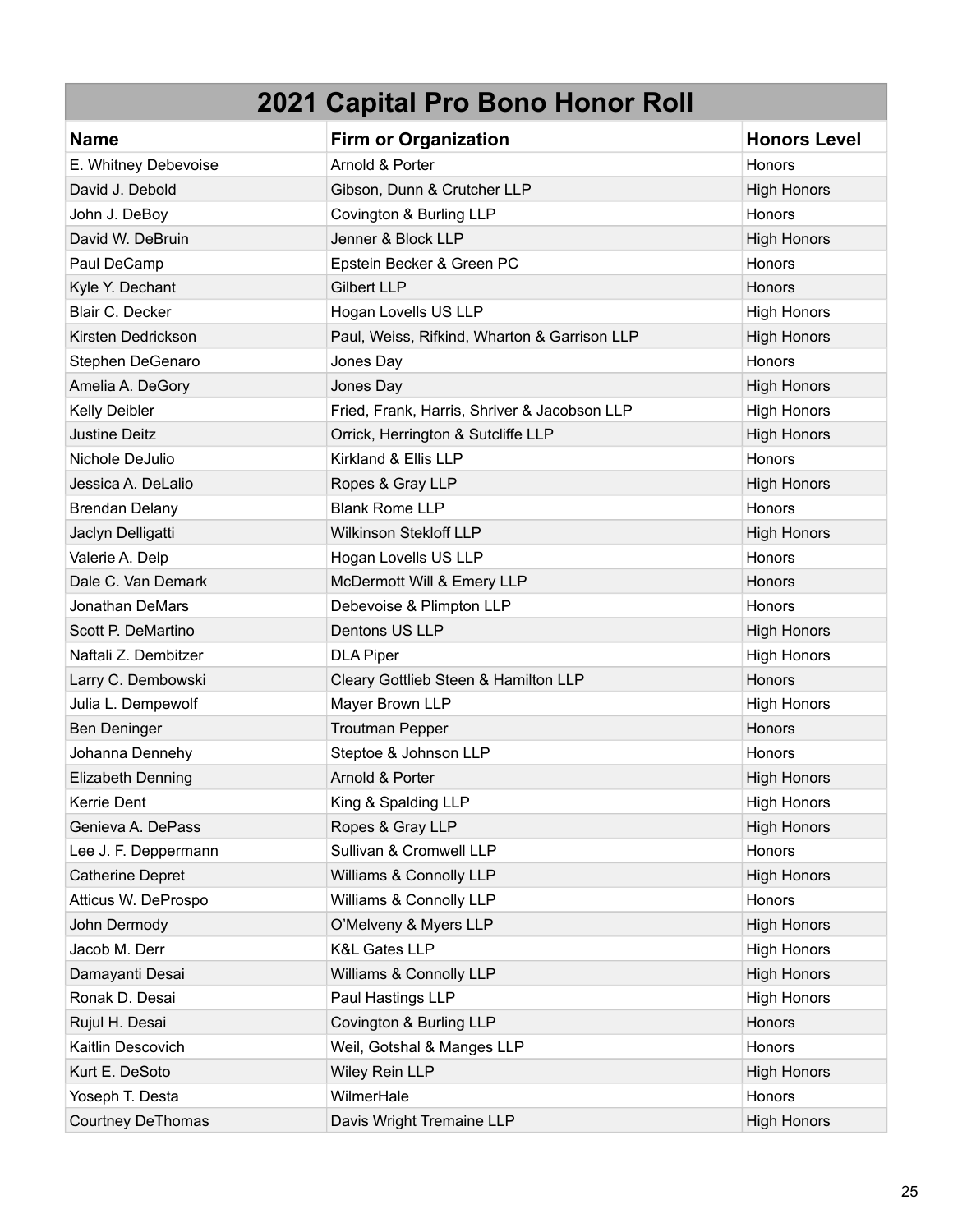| <b>Name</b>            | <b>Firm or Organization</b>                  | <b>Honors Level</b> |
|------------------------|----------------------------------------------|---------------------|
| Kyle A. DeThomas       | <b>Ballard Spahr LLP</b>                     | <b>High Honors</b>  |
| John M. Devaney        | Perkins Coie LLP                             | Honors              |
| Juliana C. Devries     | Akin Gump Strauss Hauer & Feld LLP           | <b>High Honors</b>  |
| Lisa Dewey             | <b>DLA Piper</b>                             | <b>High Honors</b>  |
| Amy DeWitt             | Arnold & Porter                              | <b>High Honors</b>  |
| <b>Guity Deyhimy</b>   | Paul, Weiss, Rifkind, Wharton & Garrison LLP | <b>High Honors</b>  |
| Harsimar S. Dhanoa     | Hogan Lovells US LLP                         | Honors              |
| Nimit Dhir             | Wilson Sonsini Goodrich & Rosati PC          | <b>High Honors</b>  |
| Darshak Dholakia       | Dechert LLP                                  | <b>Honors</b>       |
| Ariel Aubrey Diamond   | <b>DLA Piper</b>                             | Honors              |
| Steven S. Diamond      | Arnold & Porter                              | <b>High Honors</b>  |
| <b>Shirley Diaz</b>    | Skadden, Arps, Slate, Meagher & Flom LLP     | <b>High Honors</b>  |
| <b>Faith Dibble</b>    | Kirkland & Ellis LLP                         | Honors              |
| Gary DiBianco          | Skadden, Arps, Slate, Meagher & Flom LLP     | <b>High Honors</b>  |
| Anthony J. Dick        | Jones Day                                    | Honors              |
| Timothy L. Dickinson   | Paul Hastings LLP                            | Honors              |
| Lucy Dicks-Mireaux     | Skadden, Arps, Slate, Meagher & Flom LLP     | <b>High Honors</b>  |
| <b>Andrew Dickson</b>  | Venable LLP                                  | <b>High Honors</b>  |
| Vanessa C. DiDomenico  | <b>Blank Rome LLP</b>                        | Honors              |
| Lindsey Ware Dieselman | Paul Hastings LLP                            | <b>High Honors</b>  |
| Alden Dilanni-Morton   | Jones Day                                    | <b>High Honors</b>  |
| Andrea R. Dill         | Jones Day                                    | <b>High Honors</b>  |
| <b>Alex Dilley</b>     | White & Case LLP                             | <b>High Honors</b>  |
| Sheri A. Dillon        | Morgan, Lewis & Bockius LLP                  | <b>Honors</b>       |
| Claire DiMario         | Simpson Thacher & Bartlett LLP               | <b>High Honors</b>  |
| Alexandra Van Dine     | Latham & Watkins LLP                         | <b>High Honors</b>  |
| Joseph T. Dipiero      | Akin Gump Strauss Hauer & Feld LLP           | <b>High Honors</b>  |
| Jessica R. DiPietro    | ArentFox Schiff                              | <b>Honors</b>       |
| Khouryanna S. DiPrima  | Wilson Sonsini Goodrich & Rosati PC          | Honors              |
| Anthony E. DiResta     | Holland & Knight LLP                         | <b>High Honors</b>  |
| Gregory S. Discher     | Covington & Burling LLP                      | <b>High Honors</b>  |
| Travis J. Distaso      | Kirkland & Ellis LLP                         | Honors              |
| Catherine T. Dixon     | Weil, Gotshal & Manges LLP                   | <b>High Honors</b>  |
| Cyril T. Djoukeng      | Covington & Burling LLP                      | <b>High Honors</b>  |
| Andrew B. Do           | Covington & Burling LLP                      | <b>High Honors</b>  |
| Hien Doan              | <b>Blank Rome LLP</b>                        | Honors              |
| Ariel E. Dobkin        | WilmerHale                                   | Honors              |
| Curtis F. J. Doebbler  | The Law Office of Dr Curtis FJ Doebbler      | <b>High Honors</b>  |
| Stefanie A. Doebler    | Covington & Burling LLP                      | Honors              |
| Molly J. Doggett       | Covington & Burling LLP                      | <b>High Honors</b>  |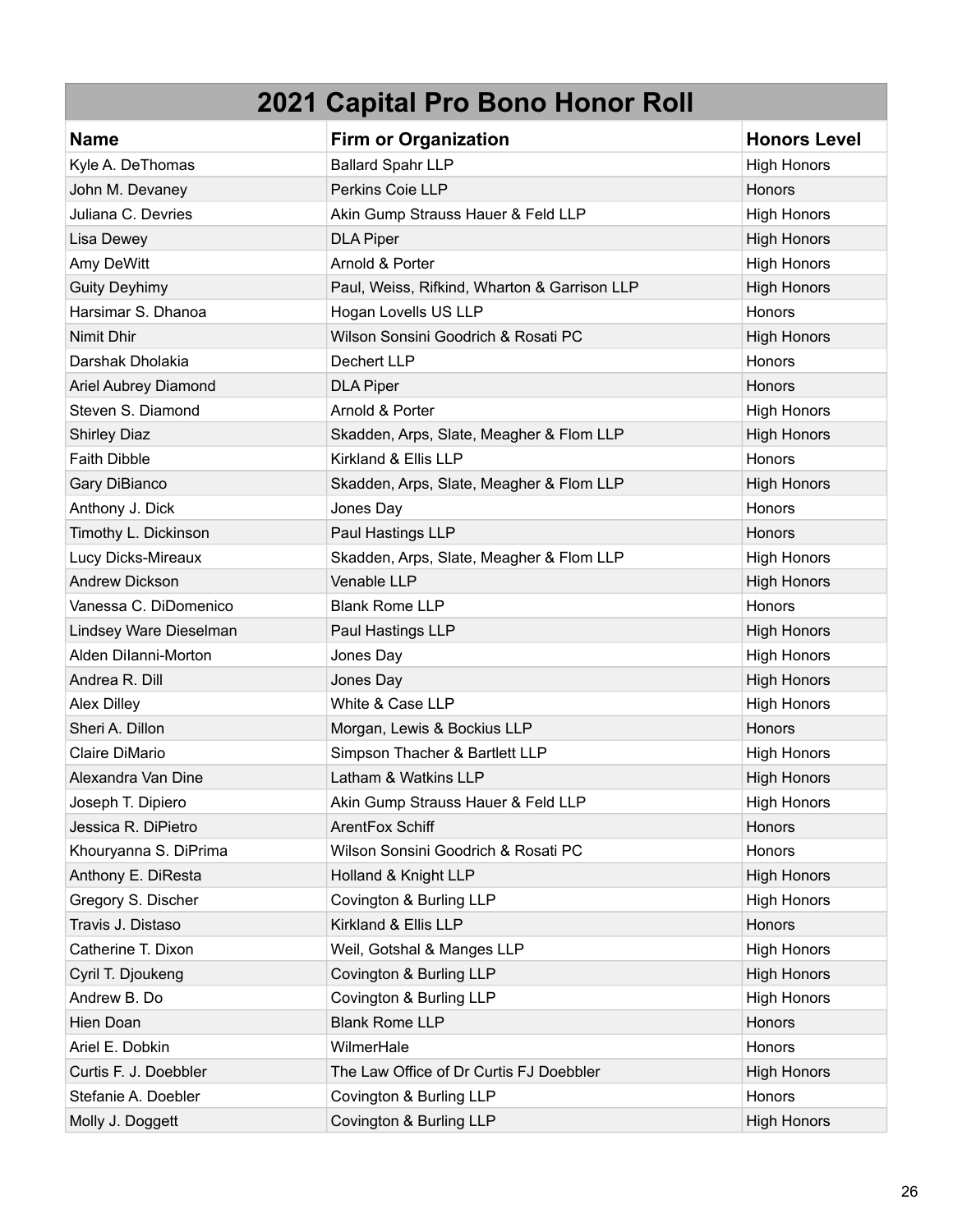| <b>Name</b>                   | <b>Firm or Organization</b>                        | <b>Honors Level</b> |
|-------------------------------|----------------------------------------------------|---------------------|
| Michael Dohmann               | King & Spalding LLP                                | Honors              |
| Laura E. Dolbow               | Covington & Burling LLP                            | <b>High Honors</b>  |
| Danny Dominguez               | Latham & Watkins LLP                               | Honors              |
| Avishai Don                   | Arnold & Porter                                    | <b>High Honors</b>  |
| Stephen F. Donahoe            | Kilpatrick Townsend & Stockton LLP                 | Honors              |
| Kelly W. Donigan              | Mayer Brown LLP                                    | Honors              |
| Austin M. Donohue             | Gibson, Dunn & Crutcher LLP                        | <b>High Honors</b>  |
| Edward C. Donovan             | Kirkland & Ellis LLP                               | Honors              |
| Miranda A. Dore               | Akin Gump Strauss Hauer & Feld LLP                 | <b>High Honors</b>  |
| David R. Dorey                | <b>Federal Government Attorney</b>                 | <b>High Honors</b>  |
| Victoria Dorfman              | Jones Day                                          | <b>High Honors</b>  |
| Yaron Dori                    | Covington & Burling LLP                            | Honors              |
| Lauren C. Dorris              | Covington & Burling LLP                            | <b>High Honors</b>  |
| <b>Patrick Dorsey</b>         | Arnold & Porter                                    | <b>High Honors</b>  |
| Maddie Doucet                 | Paul Hastings LLP                                  | <b>High Honors</b>  |
| Demme Doufekias               | Morrison & Foerster                                | Honors              |
| Jason Douglas-Jones           | Paul, Weiss, Rifkind, Wharton & Garrison LLP       | <b>High Honors</b>  |
| Ronald G. Dove                | Covington & Burling LLP                            | <b>High Honors</b>  |
| Eamon P. Dowd                 | Covington & Burling LLP                            | Honors              |
| <b>Thomas Dowell</b>          | <b>Buckley LLP</b>                                 | Honors              |
| Andrew J. Doyle               | <b>Federal Government Attorney</b>                 | Honors              |
| Stefanie J. Doyle             | Baker, Donelson, Bearman, Caldwell & Berkowitz PC  | Honors              |
| <b>Cherish Drain</b>          | Latham & Watkins LLP                               | <b>High Honors</b>  |
| <b>Stuart Drake</b>           | Kirkland & Ellis LLP                               | <b>High Honors</b>  |
| Joseph M. Drayton             | Cooley LLP                                         | <b>High Honors</b>  |
| Matthew N. Drecun             | Kellogg, Hansen, Todd, Figel & Frederick PLLC      | <b>High Honors</b>  |
| Michael Dreeben               | O'Melveny & Myers LLP                              | <b>High Honors</b>  |
| Erin M. Drenning              | Hogan Lovells US LLP                               | <b>High Honors</b>  |
| Danielle D. Drory             | Skadden, Arps, Slate, Meagher & Flom LLP           | Honors              |
| Michael N. Druckman           | Hogan Lovells US LLP                               | Honors              |
| Karin Dryhurst                | WilmerHale                                         | Honors              |
| Carlos E. Duarte-Guevara, PhD | Finnegan, Henderson, Farabow, Garrett & Dunner LLP | Honors              |
| Adam Dubin                    | <b>DLA Piper</b>                                   | Honors              |
| Alan S. Dubin                 | ArentFox Schiff                                    | Honors              |
| Katherine M. Dubyak           | Steptoe & Johnson LLP                              | <b>High Honors</b>  |
| Joseph G. DuChane             | Covington & Burling LLP                            | <b>High Honors</b>  |
| James N. Duchesne             | <b>DLA Piper</b>                                   | Honors              |
| Ann Marie Duffy               | Hollingsworth LLP                                  | Honors              |
| Kathleen Duffy                | Arnold & Porter                                    | <b>High Honors</b>  |
| Patricia C. Duffy             | Hogan Lovells US LLP                               | Honors              |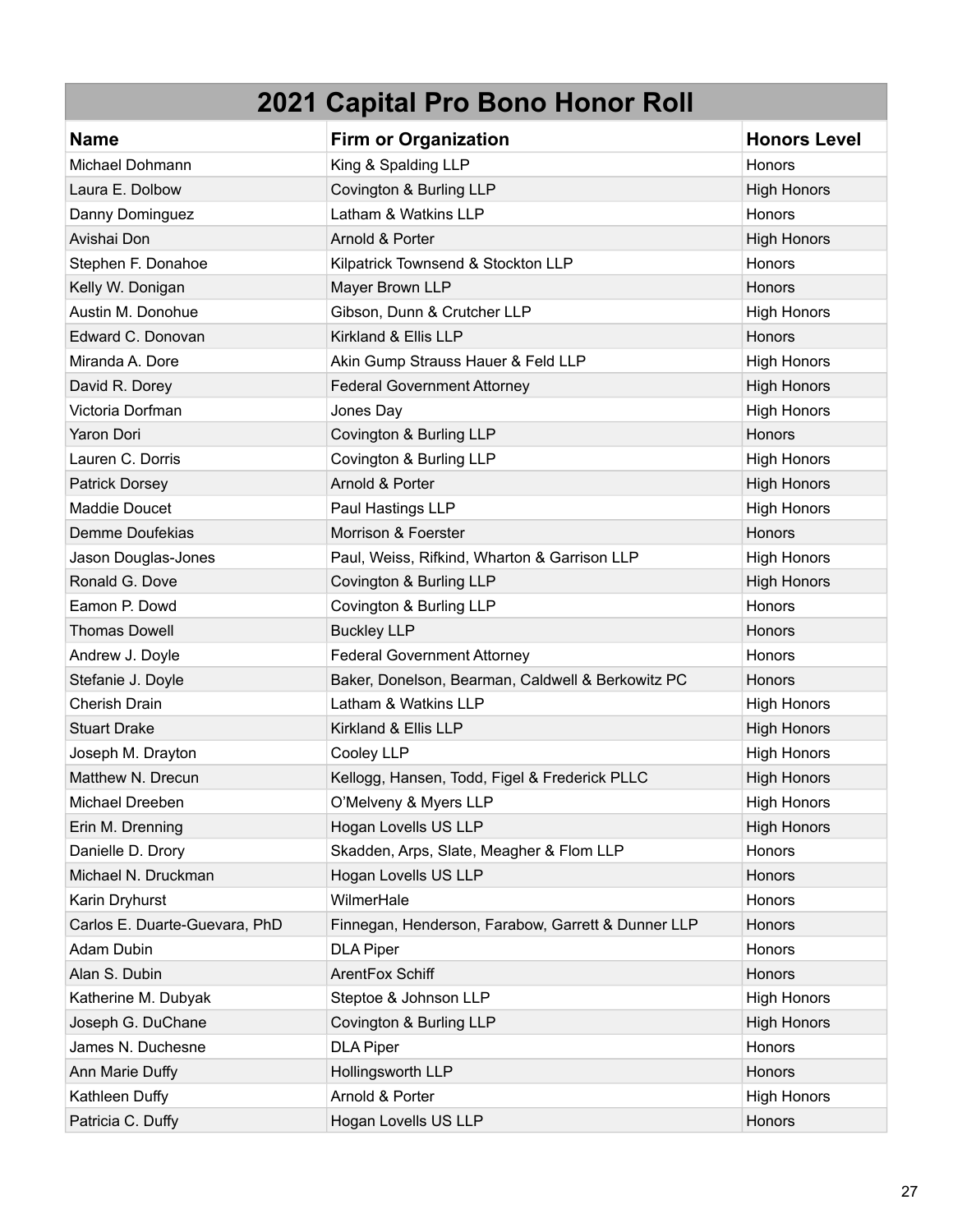| <b>Name</b>             | <b>Firm or Organization</b>                  | <b>Honors Level</b> |
|-------------------------|----------------------------------------------|---------------------|
| Natalie Dugan           | Covington & Burling LLP                      | <b>High Honors</b>  |
| Kabir Duggal            | Arnold & Porter                              | Honors              |
| Julia C. Duke           | Milbank LLP                                  | <b>High Honors</b>  |
| Craig Francis Dukin     | <b>Sidley Austin LLP</b>                     | Honors              |
| Uttara Dukkipati        | Covington & Burling LLP                      | <b>High Honors</b>  |
| Jeetander T. Dulani     | Pillsbury Winthrop Shaw Pittman LLP          | <b>High Honors</b>  |
| Alfosno Dulcey          | Weil, Gotshal & Manges LLP                   | Honors              |
| <b>Whitney Dumeng</b>   | Fried, Frank, Harris, Shriver & Jacobson LLP | Honors              |
| Susan DuMont            | Miles & Stockbridge PC                       | Honors              |
| Mary Dunbar             | <b>DLA Piper</b>                             | <b>High Honors</b>  |
| A. Cameron Duncan       | Sidley Austin LLP                            | Honors              |
| Anthony Michael Duncan  | <b>DLA Piper</b>                             | <b>High Honors</b>  |
| Brenna D. Duncan        | Perkins Coie LLP                             | Honors              |
| Robert B. Duncan        | Hogan Lovells US LLP                         | <b>High Honors</b>  |
| David Dunn              | Hogan Lovells US LLP                         | <b>High Honors</b>  |
| Karen Dunn              | Paul, Weiss, Rifkind, Wharton & Garrison LLP | <b>High Honors</b>  |
| Owen Dunn               | Arnold & Porter                              | <b>High Honors</b>  |
| Patricia A. Dunn        | Jones Day                                    | <b>High Honors</b>  |
| Thomas H. Dupree Jr.    | Gibson, Dunn & Crutcher LLP                  | High Honors         |
| Shankar Duraiswamy      | Covington & Burling LLP                      | <b>High Honors</b>  |
| Julianne Duran          | King & Spalding LLP                          | Honors              |
| Andrew J. Durand        | Cooley LLP                                   | Honors              |
| Christopher B. Durbin   | Cooley LLP                                   | <b>High Honors</b>  |
| Krystal C. Durham       | Williams & Connolly LLP                      | <b>High Honors</b>  |
| Nicholas C. Duvall      | Gibson, Dunn & Crutcher LLP                  | Honors              |
| Shay Dvoretzky          | Skadden, Arps, Slate, Meagher & Flom LLP     | <b>High Honors</b>  |
| John J. Dwyer           | <b>DLA Piper</b>                             | Honors              |
| Logan Quinn Dwyer       | Orrick, Herrington & Sutcliffe LLP           | <b>High Honors</b>  |
| Joseph J. Dyer          | Seyfarth Shaw LLP                            | <b>High Honors</b>  |
| Anna Dykema             | Arnold & Porter                              | Honors              |
| Shelby L. Dyl           | Pillsbury Winthrop Shaw Pittman LLP          | <b>High Honors</b>  |
| Michael R. Dziuban      | Gibson, Dunn & Crutcher LLP                  | Honors              |
| <b>Thad Eagles</b>      | WilmerHale                                   | <b>High Honors</b>  |
| Athena Eastwood         | Willkie Farr & Gallagher LLP                 | <b>High Honors</b>  |
| Alexandra Eber          | Cooley LLP                                   | <b>High Honors</b>  |
| Sarah Marie Eberspacher | <b>Goulston &amp; Storrs</b>                 | Honors              |
| Cayla Ebert             | Hogan Lovells US LLP                         | <b>High Honors</b>  |
| Susan Ebner             | Stinson LLP                                  | Honors              |
| Maya M. Eckstein        | Hunton Andrews Kurth                         | <b>High Honors</b>  |
| Zachary Eddington       | Latham & Watkins LLP                         | Honors              |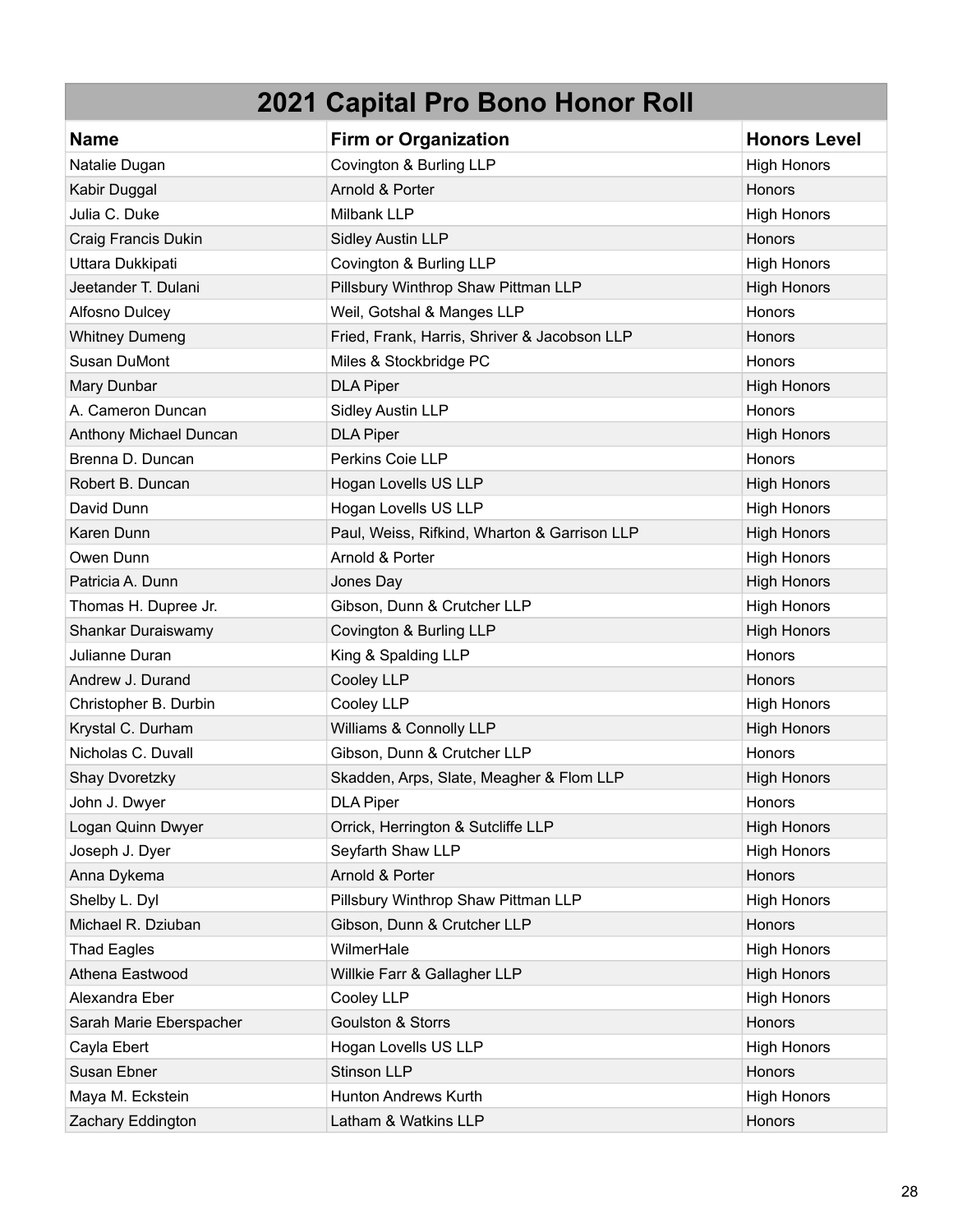| <b>Name</b>             | <b>Firm or Organization</b>                   | <b>Honors Level</b> |
|-------------------------|-----------------------------------------------|---------------------|
| Jonathan Edelman        | Skadden, Arps, Slate, Meagher & Flom LLP      | <b>High Honors</b>  |
| Leah Edelman            | Fish & Richardson PC                          | Honors              |
| Bryan Eder              | Arnold & Porter                               | <b>High Honors</b>  |
| Julie M. Edmond         | Covington & Burling LLP                       | Honors              |
| Megan A. Edmonds        | Dentons US LLP                                | <b>High Honors</b>  |
| Nathaniel B. Edmonds    | Paul Hastings LLP                             | Honors              |
| Joseph D. Edmondson     | Foley & Lardner LLP                           | <b>High Honors</b>  |
| Abigail L. P. Edwards   | Willkie Farr & Gallagher LLP                  | <b>High Honors</b>  |
| Lilit S. Edwards        | Harris, Wiltshire & Grannis LLP               | <b>High Honors</b>  |
| Marc Efron              | Unaffiliated                                  | <b>High Honors</b>  |
| W. Neil Eggleston       | Kirkland & Ellis LLP                          | <b>High Honors</b>  |
| Idia M. Egonmwan        | Steptoe & Johnson LLP                         | <b>High Honors</b>  |
| Daniel Ehrenberg        | Klein Hornig LLP                              | High Honors         |
| Kevin M. Eide           | Akin Gump Strauss Hauer & Feld LLP            | <b>High Honors</b>  |
| Vedia Biton Eidelman    | Eversheds Sutherland (US) LLP                 | <b>High Honors</b>  |
| Jason Eig               | <b>Blank Rome LLP</b>                         | Honors              |
| Daniella A. Einik       | Jones Day                                     | <b>High Honors</b>  |
| Eric E. Eisenberg       | <b>DLA Piper</b>                              | Honors              |
| Joshua L. Eisenson      | Goodwin Procter LLP                           | <b>Honors</b>       |
| Larry F. Eisenstat      | Crowell & Moring LLP                          | Honors              |
| Christopher A. Eiswerth | <b>Sidley Austin LLP</b>                      | <b>Honors</b>       |
| Stuart E. Eizenstat     | Covington & Burling LLP                       | <b>High Honors</b>  |
| Amy J. Eldridge         | <b>K&amp;L Gates LLP</b>                      | <b>High Honors</b>  |
| Clifton S. Elgarten     | Crowell & Moring LLP                          | <b>Honors</b>       |
| Layth Elhassani         | Covington & Burling LLP                       | <b>High Honors</b>  |
| Antonio M. Elias        | Hogan Lovells US LLP                          | <b>High Honors</b>  |
| Joshua M. Ellenberg     | McDermott Will & Emery LLP                    | <b>High Honors</b>  |
| Andrew Ellingsen        | Arnold & Porter                               | <b>Honors</b>       |
| Nora Ellingsen          | Arnold & Porter                               | <b>High Honors</b>  |
| Amy S. Elliott          | Akin Gump Strauss Hauer & Feld LLP            | Honors              |
| April M. Elliott        | WilmerHale                                    | Honors              |
| Linda A. Elliott        | Kellogg, Hansen, Todd, Figel & Frederick PLLC | <b>High Honors</b>  |
| Angela N. Ellis         | Sullivan & Cromwell LLP                       | <b>High Honors</b>  |
| <b>Candice Ellis</b>    | Weil, Gotshal & Manges LLP                    | <b>High Honors</b>  |
| Latosha M. Ellis        | Hunton Andrews Kurth                          | <b>High Honors</b>  |
| Jessica L. Ellsworth    | Hogan Lovells US LLP                          | <b>High Honors</b>  |
| Eugene Elrod            | Latham & Watkins LLP                          | Honors              |
| <b>Ben Elron</b>        | White & Case LLP                              | <b>High Honors</b>  |
| Erik Elsea              | Skadden, Arps, Slate, Meagher & Flom LLP      | Honors              |
| Hannah Rose Elson       | Morrison & Foerster                           | <b>High Honors</b>  |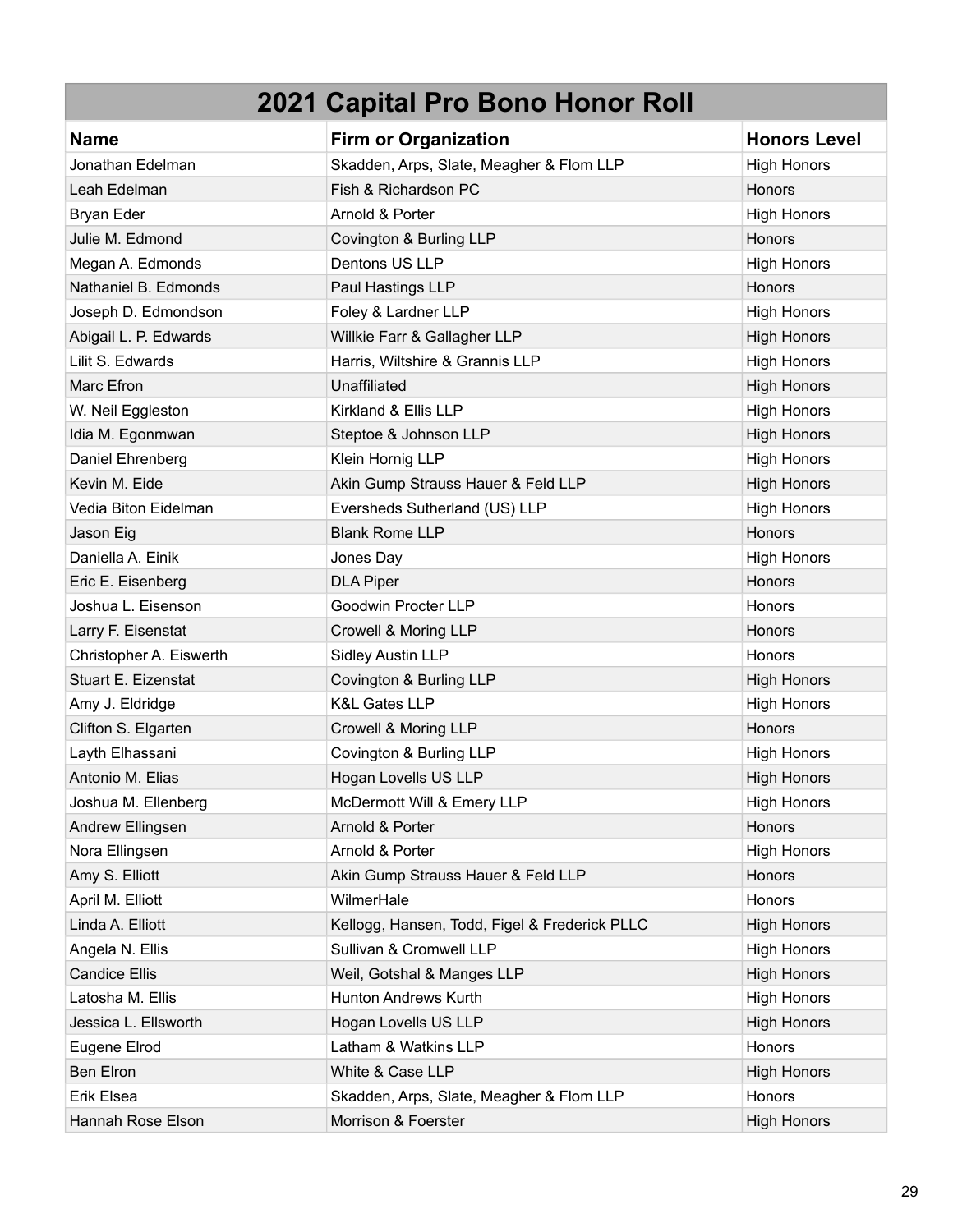| <b>Name</b>            | <b>Firm or Organization</b>                        | <b>Honors Level</b> |
|------------------------|----------------------------------------------------|---------------------|
| John Elwood            | Arnold & Porter                                    | <b>High Honors</b>  |
| Alexander N. Ely       | Covington & Burling LLP                            | <b>High Honors</b>  |
| Eric Emanuelson        | Epstein Becker & Green PC                          | Honors              |
| Mary Emerson           | Perkins Coie LLP                                   | <b>High Honors</b>  |
| Lauren M. Emery        | Morgan, Lewis & Bockius LLP                        | Honors              |
| John R. Endresen       | Skadden, Arps, Slate, Meagher & Flom LLP           | <b>High Honors</b>  |
| Oliver W. Engebretson  | Sullivan & Cromwell LLP                            | Honors              |
| Jared C. Engelking     | Crowell & Moring LLP                               | <b>High Honors</b>  |
| Elizabeth England      | Akin Gump Strauss Hauer & Feld LLP                 | <b>High Honors</b>  |
| Craig Engle            | ArentFox Schiff                                    | Honors              |
| Roy T. Englert Jr.     | Robbins, Russell, Englert, Orseck & Untereiner LLP | Honors              |
| Andrew B. English      | Willkie Farr & Gallagher LLP                       | <b>Honors</b>       |
| Catie L. English       | Skadden, Arps, Slate, Meagher & Flom LLP           | Honors              |
| Steven R. Englund      | Jenner & Block LLP                                 | <b>Honors</b>       |
| Kate Epstein           | Kirkland & Ellis LLP                               | <b>High Honors</b>  |
| Michael Epsten         | Jones Day                                          | <b>High Honors</b>  |
| Aurelie Ercoli         | <b>DLA Piper</b>                                   | Honors              |
| <b>Eleanor Erney</b>   | Hughes Hubbard & Reed LLP                          | <b>High Honors</b>  |
| Kathryn K. Erno        | Crowell & Moring LLP                               | <b>High Honors</b>  |
| Nicholas O. Ersoy      | <b>K&amp;L Gates LLP</b>                           | <b>Honors</b>       |
| <b>Elizabeth Ertle</b> | Covington & Burling LLP                            | <b>High Honors</b>  |
| Bradley K. Ervin       | Covington & Burling LLP                            | <b>High Honors</b>  |
| David J. Ervin         | Crowell & Moring LLP                               | Honors              |
| Leslie Esbrook         | Robbins, Russell, Englert, Orseck & Untereiner LLP | <b>High Honors</b>  |
| Alex Eschenroeder      | Faegre Drinker                                     | <b>High Honors</b>  |
| Susan G. Esserman      | Steptoe & Johnson LLP                              | <b>High Honors</b>  |
| Theodore R. Essex      | Hogan Lovells US LLP                               | <b>High Honors</b>  |
| Brittany A. Estell     | Morgan, Lewis & Bockius LLP                        | Honors              |
| Miguel A. Estrada      | Gibson, Dunn & Crutcher LLP                        | <b>High Honors</b>  |
| Matthew Etchemendy     | Vinson & Elkins LLP                                | <b>High Honors</b>  |
| Ataefiok Etukeren      | Skadden, Arps, Slate, Meagher & Flom LLP           | Honors              |
| Ari Evans              | WilmerHale                                         | <b>High Honors</b>  |
| David H. Evans         | Kelley Drye & Warren LLP                           | <b>High Honors</b>  |
| DeAnna Evans           | WilmerHale                                         | <b>High Honors</b>  |
| Eli L. Evans           | Foley & Lardner LLP                                | Honors              |
| Lauren Evans           | McDermott Will & Emery LLP                         | <b>High Honors</b>  |
| Walter J. Evans        | Paul, Weiss, Rifkind, Wharton & Garrison LLP       | <b>High Honors</b>  |
| Kyle M. Everett        | Jones Day                                          | <b>High Honors</b>  |
| Rosa J. Evergreen      | Arnold & Porter                                    | <b>High Honors</b>  |
| Jason C. Ewart         | Arnold & Porter                                    | Honors              |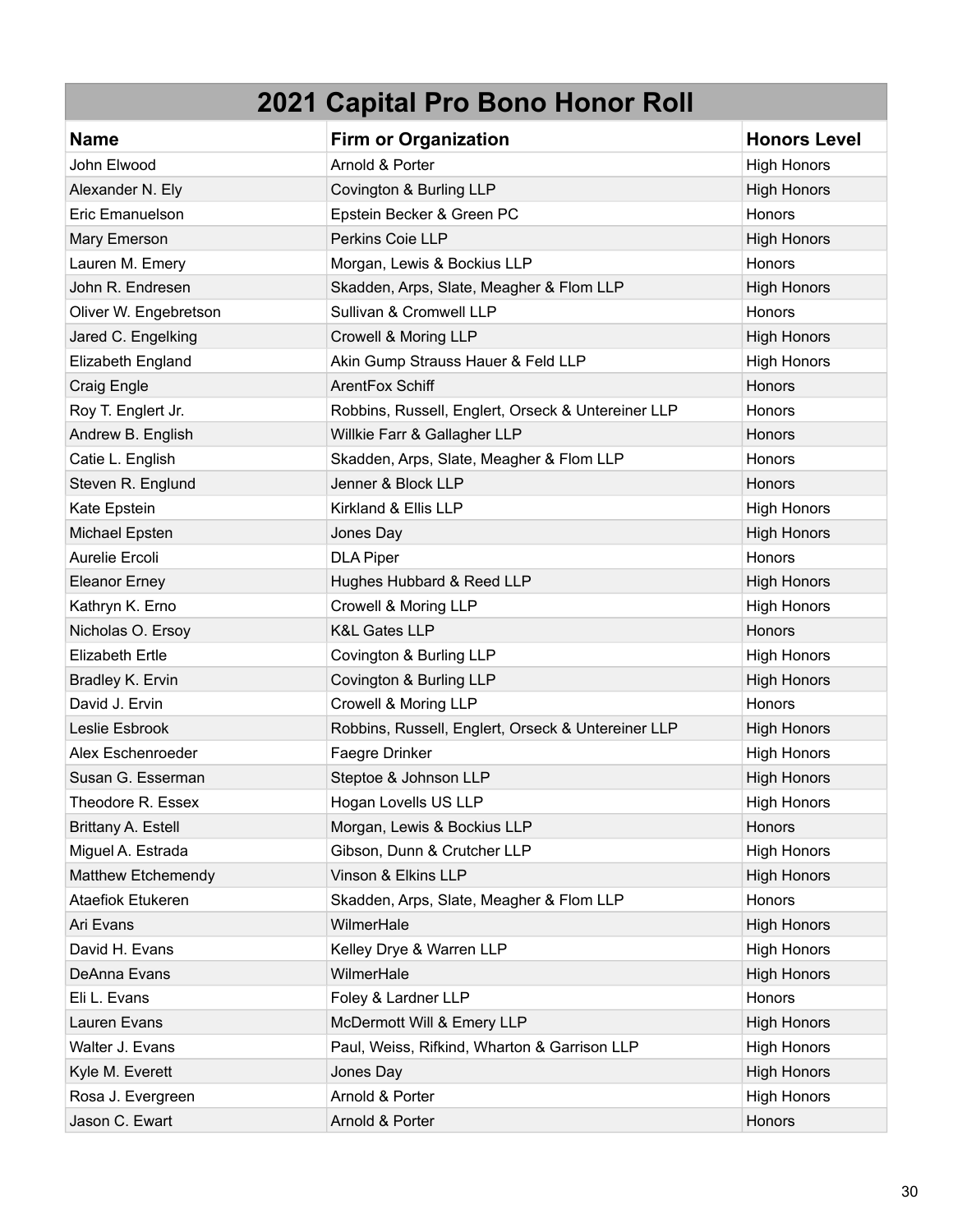| <b>Name</b>              | <b>Firm or Organization</b>                  | <b>Honors Level</b> |
|--------------------------|----------------------------------------------|---------------------|
| Nnamdi Ezenwa            | Kirkland & Ellis LLP                         | <b>Honors</b>       |
| Sara Faber               | Steptoe & Johnson LLP                        | <b>High Honors</b>  |
| Yetunde D. Fadahunsi     | Hogan Lovells US LLP                         | Honors              |
| Mitchell A. Fagen        | Katten Muchin Rosenman LLP                   | Honors              |
| Christina E. Fahmy       | Kilpatrick Townsend & Stockton LLP           | Honors              |
| <b>Frances Faircloth</b> | Ropes & Gray LLP                             | <b>High Honors</b>  |
| Eileen M. Falk           | Ropes & Gray LLP                             | <b>High Honors</b>  |
| Ethan P. Fallon          | Orrick, Herrington & Sutcliffe LLP           | <b>High Honors</b>  |
| Joseph P. Falvey         | Jones Day                                    | Honors              |
| Oluwaseun Familoni       | Morgan, Lewis & Bockius LLP                  | <b>High Honors</b>  |
| Stephany Fan             | Morgan, Lewis & Bockius LLP                  | Honors              |
| Kayvan A. Farchadi       | Covington & Burling LLP                      | <b>High Honors</b>  |
| Amir Farhadi             | <b>Dechert LLP</b>                           | <b>High Honors</b>  |
| Wendell M. Faria         | Dentons US LLP                               | <b>High Honors</b>  |
| Ramyar M. Farid          | Morgan, Lewis & Bockius LLP                  | Honors              |
| Musa Kamel Farmand Jr.   | <b>DLA Piper</b>                             | Honors              |
| Emily A. Farmer          | WilmerHale                                   | <b>High Honors</b>  |
| Harrison R. Farmer       | McDermott Will & Emery LLP                   | <b>High Honors</b>  |
| <b>Scott Farmer</b>      | Morgan, Lewis & Bockius LLP                  | Honors              |
| Daniel J. Farnoly        | Covington & Burling LLP                      | <b>High Honors</b>  |
| Alec W. Farr             | Bryan Cave Leighton Paisner LLP              | <b>High Honors</b>  |
| <b>Bartow Farr</b>       | Kirkland & Ellis LLP                         | Honors              |
| Adam Farra               | <b>Gilbert LLP</b>                           | <b>High Honors</b>  |
| Ellen M. Farrell         | Mintz Levin Cohn Ferris Glovsky & Popeo PC   | Honors              |
| Naima L. Farrell         | Gibson, Dunn & Crutcher LLP                  | <b>High Honors</b>  |
| Ozzie A. Farres          | <b>Hunton Andrews Kurth</b>                  | <b>Honors</b>       |
| Elizabeth S. Fassih      | Jones Day                                    | <b>High Honors</b>  |
| Rebecca R. Fate          | Jenner & Block LLP                           | <b>High Honors</b>  |
| Mandy Fatemi             | WilmerHale                                   | Honors              |
| Michael D. Faucette      | Wiley Rein LLP                               | <b>High Honors</b>  |
| Siran S. Faulders        | <b>Troutman Pepper</b>                       | <b>High Honors</b>  |
| Ryan Fayhee              | Hughes Hubbard & Reed LLP                    | <b>High Honors</b>  |
| Zachary Fayne            | Arnold & Porter                              | <b>High Honors</b>  |
| Timothy J. Fazio         | <b>Hunton Andrews Kurth</b>                  | Honors              |
| Samuel L. Feder          | Jenner & Block LLP                           | Honors              |
| David Federgrun          | Fried, Frank, Harris, Shriver & Jacobson LLP | Honors              |
| Carina Federico          | Crowell & Moring LLP                         | <b>High Honors</b>  |
| J. Kevin Fee             | Morgan, Lewis & Bockius LLP                  | <b>High Honors</b>  |
| James Feeney             | Arnold & Porter                              | <b>High Honors</b>  |
| Sam Feigin               | Crowell & Moring LLP                         | Honors              |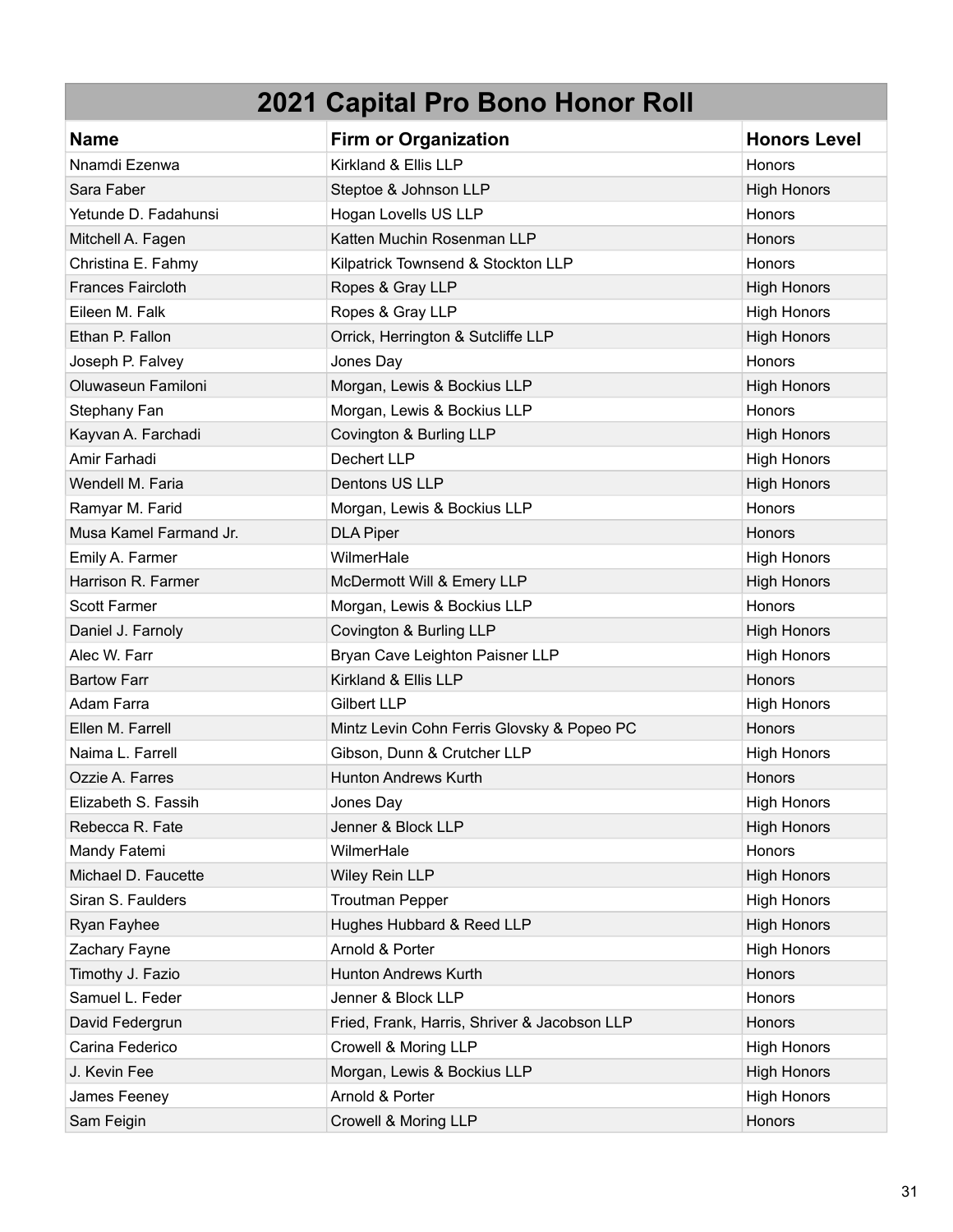| <b>Name</b>                  | <b>Firm or Organization</b>                        | <b>Honors Level</b> |
|------------------------------|----------------------------------------------------|---------------------|
| Amy Feinberg                 | Latham & Watkins LLP                               | <b>High Honors</b>  |
| Heather L. Feingold          | Mayer Brown LLP                                    | Honors              |
| <b>Scott Feira</b>           | Arnold & Porter                                    | <b>High Honors</b>  |
| Daniel J. Feith              | <b>Sidley Austin LLP</b>                           | Honors              |
| Donya Feizbakhsh             | Shook, Hardy & Bacon                               | <b>High Honors</b>  |
| Greta D. Feldman             | Hogan Lovells US LLP                               | <b>High Honors</b>  |
| John Feldman                 | Reed Smith LLP                                     | <b>High Honors</b>  |
| Eric Fell                    | Arnold & Porter                                    | Honors              |
| Stephen A. Fennell           | Steptoe & Johnson LLP                              | <b>High Honors</b>  |
| Hensey A. Fenton III         | Covington & Burling LLP                            | <b>High Honors</b>  |
| Sam Ferenc                   | Arnold & Porter                                    | <b>High Honors</b>  |
| Brett P. Ferenchak           | Morgan, Lewis & Bockius LLP                        | Honors              |
| Andrew D. Ferguson           | Gibson, Dunn & Crutcher LLP                        | Honors              |
| Laura Ferguson               | Miller & Chevalier Chartered                       | <b>High Honors</b>  |
| Zachary N. Ferguson          | Robbins, Russell, Englert, Orseck & Untereiner LLP | <b>High Honors</b>  |
| Christina J. Ferma           | Paul Hastings LLP                                  | Honors              |
| David J. Fernandez           | <b>Ballard Spahr LLP</b>                           | <b>Honors</b>       |
| Rebecca Ferrari              | Cooley LLP                                         | <b>High Honors</b>  |
| Matthew F. Ferraro           | WilmerHale                                         | Honors              |
| Jamillia P. Ferris           | Wilson Sonsini Goodrich & Rosati PC                | Honors              |
| Rachel E. Fertig             | Morgan, Lewis & Bockius LLP                        | <b>High Honors</b>  |
| Alan Feuerstein              | Paul, Weiss, Rifkind, Wharton & Garrison LLP       | <b>High Honors</b>  |
| <b>Wevine Fidelis</b>        | Cooley LLP                                         | <b>High Honors</b>  |
| <b>Chantale Fiebig</b>       | Gibson, Dunn & Crutcher LLP                        | Honors              |
| <b>Andrew Field</b>          | Debevoise & Plimpton LLP                           | Honors              |
| Eric Douglas Field           | Akin Gump Strauss Hauer & Feld LLP                 | Honors              |
| Micah C. Fielden             | WilmerHale                                         | <b>Honors</b>       |
| Kyle J. Fiet                 | <b>Sidley Austin LLP</b>                           | Honors              |
| Thomas J. Filarski           | Steptoe & Johnson LLP                              | Honors              |
| D. Jason File                | Cooley LLP                                         | <b>High Honors</b>  |
| Madeleine V. Findley         | Jenner & Block LLP                                 | Honors              |
| Hayley J. Fink               | Hogan Lovells US LLP                               | <b>High Honors</b>  |
| Sarah R. Fink                | KaiserDillon PLLC                                  | <b>High Honors</b>  |
| Jay Gary Finkelstein         | <b>DLA Piper</b>                                   | Honors              |
| Donald J. Finley             | Skadden, Arps, Slate, Meagher & Flom LLP           | <b>High Honors</b>  |
| Alison Finneran              | Weil, Gotshal & Manges LLP                         | <b>High Honors</b>  |
| <b>Rachel Fiorill</b>        | Paul, Weiss, Rifkind, Wharton & Garrison LLP       | <b>High Honors</b>  |
| <b>Michael William Fires</b> | Akin Gump Strauss Hauer & Feld LLP                 | Honors              |
| David J. Fischer             | Crowell & Moring LLP                               | Honors              |
| Matt D. Fischler             | WilmerHale                                         | <b>High Honors</b>  |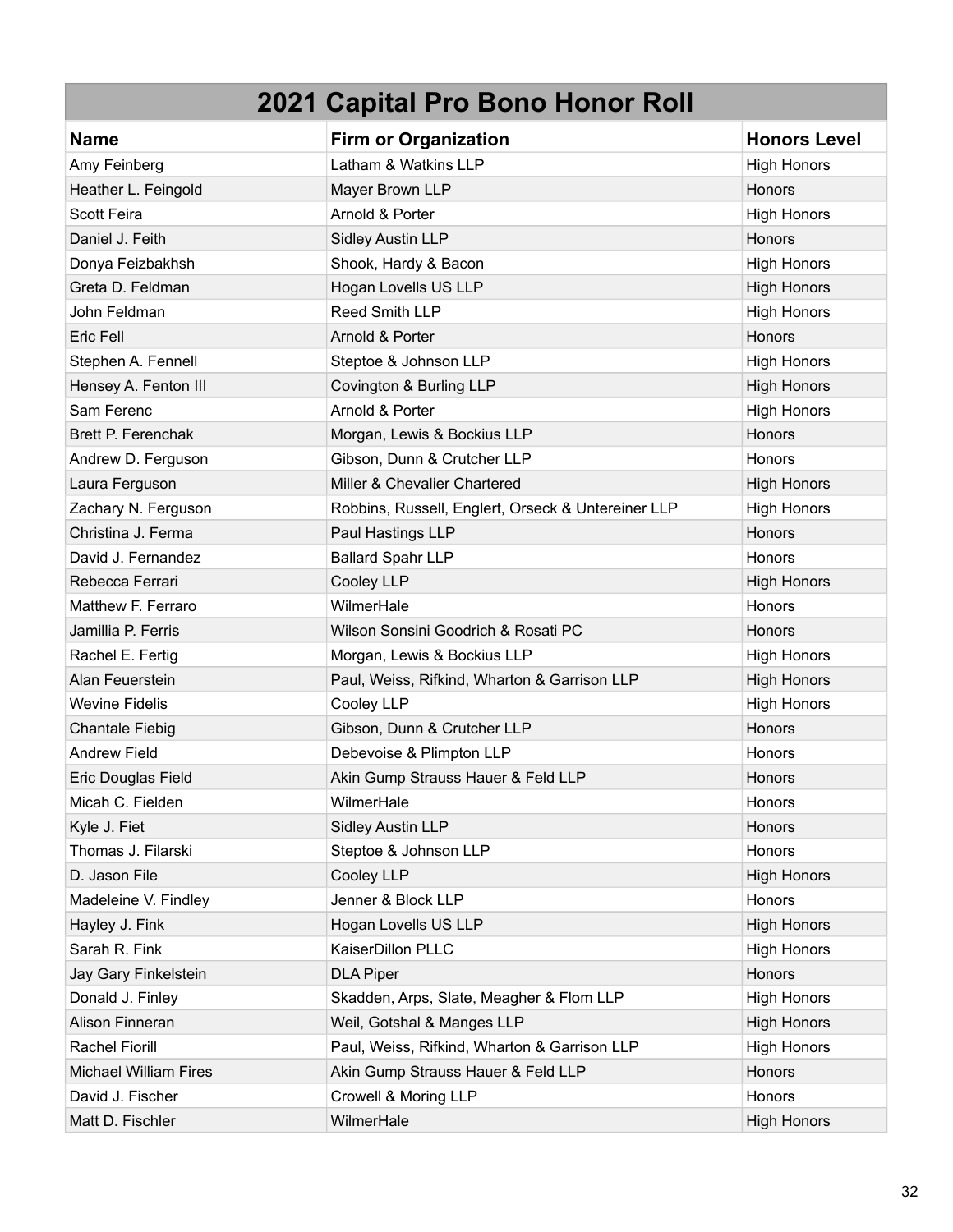| <b>Name</b>              | <b>Firm or Organization</b>                        | <b>Honors Level</b> |
|--------------------------|----------------------------------------------------|---------------------|
| Alan G. Fishel           | ArentFox Schiff                                    | <b>Honors</b>       |
| <b>Courtney Fisher</b>   | Reed Smith LLP                                     | Honors              |
| lan Paul Fisher          | Jill Grant & Associates LLC                        | Honors              |
| <b>Lindsay Fisher</b>    | Jones Day                                          | <b>High Honors</b>  |
| Louis Fisher             | Jones Day                                          | <b>High Honors</b>  |
| <b>Thomas Fisher</b>     | Cozen O'Connor                                     | Honors              |
| Ariel M. Fishman         | Gibson, Dunn & Crutcher LLP                        | Honors              |
| Stephanie B. Fishman     | Hogan Lovells US LLP                               | Honors              |
| Jacqueline M. Fitch      | Covington & Burling LLP                            | Honors              |
| James H. Fitch           | Covington & Burling LLP                            | <b>High Honors</b>  |
| Ari Q. Fitzgerald        | Hogan Lovells US LLP                               | <b>High Honors</b>  |
| Noah Fitzgerel           | <b>Sidley Austin LLP</b>                           | <b>High Honors</b>  |
| Ronald Flagg             | <b>Legal Services Corporation</b>                  | <b>High Honors</b>  |
| Julian B. Flamant        | Hogan Lovells US LLP                               | Honors              |
| Allegra K. Flamm         | Cooley LLP                                         | <b>High Honors</b>  |
| Peter L. Flanagan        | Covington & Burling LLP                            | Honors              |
| William P. Flanagan      | Hogan Lovells US LLP                               | <b>High Honors</b>  |
| Robert S. Fleishman      | Kirkland & Ellis LLP                               | <b>High Honors</b>  |
| Michael A. Fletcher      | Covington & Burling LLP                            | <b>High Honors</b>  |
| William G. Fletcher      | Steptoe & Johnson LLP                              | Honors              |
| Olga Fleysh              | Hogan Lovells US LLP                               | <b>High Honors</b>  |
| Aaron L. Flyer           | <b>Sidley Austin LLP</b>                           | Honors              |
| Caroline Flynn           | Latham & Watkins LLP                               | <b>High Honors</b>  |
| James Anglin Flynn       | Orrick, Herrington & Sutcliffe LLP                 | <b>High Honors</b>  |
| John L. Flynn            | Jenner & Block LLP                                 | <b>High Honors</b>  |
| Rebecca Flynn            | Freddie Mac                                        | Honors              |
| <b>Tim Foley</b>         | Alston & Bird                                      | <b>High Honors</b>  |
| Crystal N. Fomba         | Pillsbury Winthrop Shaw Pittman LLP                | Honors              |
| Judith J. Foo            | Covington & Burling LLP                            | Honors              |
| Aimee E. Ford            | Perkins Coie LLP                                   | <b>High Honors</b>  |
| William E. Fork          | Pillsbury Winthrop Shaw Pittman LLP                | Honors              |
| Daniel R. Forman         | Crowell & Moring LLP                               | Honors              |
| Haydn Forrest            | Morrison & Foerster                                | <b>High Honors</b>  |
| Carolyn Forstein         | Robbins, Russell, Englert, Orseck & Untereiner LLP | <b>High Honors</b>  |
| Brian E. Foster          | Covington & Burling LLP                            | <b>High Honors</b>  |
| Dana Foster              | White & Case LLP                                   | <b>High Honors</b>  |
| Kasia Foster             | Arnold & Porter                                    | Honors              |
| <b>Cherine Fuad Foty</b> | Covington & Burling LLP                            | <b>High Honors</b>  |
| Joshua J. Fougere        | <b>Sidley Austin LLP</b>                           | <b>High Honors</b>  |
| Elizabeth T. Fouhey      | Covington & Burling LLP                            | <b>High Honors</b>  |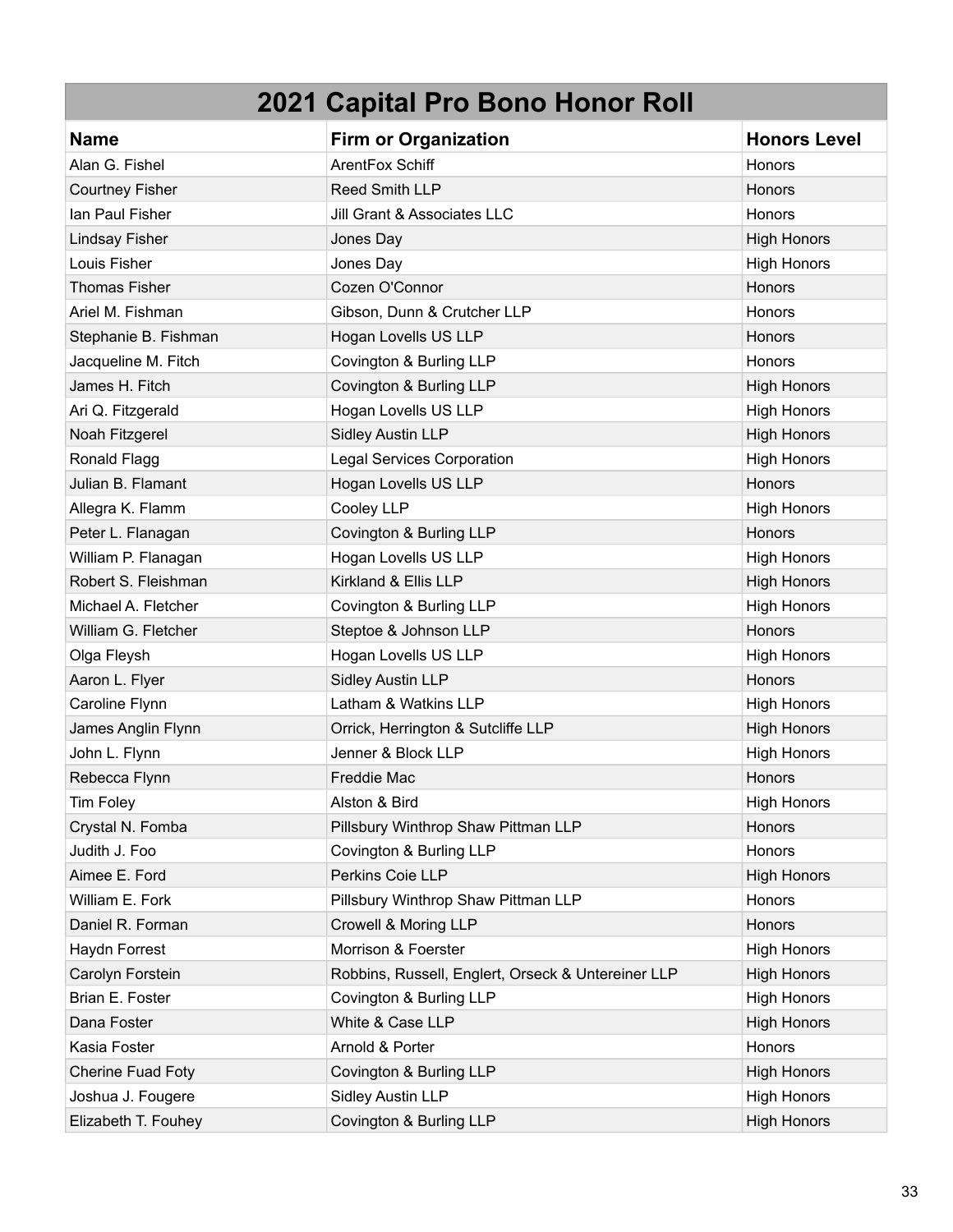| <b>Name</b>                | <b>Firm or Organization</b>                        | <b>Honors Level</b> |
|----------------------------|----------------------------------------------------|---------------------|
| <b>Marian Grace Fowler</b> | Kirkland & Ellis LLP                               | <b>High Honors</b>  |
| R. Jason Fowler            | Covington & Burling LLP                            | Honors              |
| Sidney L. Fowler           | Pillsbury Winthrop Shaw Pittman LLP                | <b>High Honors</b>  |
| Julia M. Fox               | Perkins Coie LLP                                   | <b>High Honors</b>  |
| Jordan Fraboni             | Finnegan, Henderson, Farabow, Garrett & Dunner LLP | <b>High Honors</b>  |
| Jacquelyn E. Fradette      | <b>Sidley Austin LLP</b>                           | <b>High Honors</b>  |
| Erin J. Frake              | Hogan Lovells US LLP                               | <b>High Honors</b>  |
| Madelyn M. La France       | Gibson, Dunn & Crutcher LLP                        | Honors              |
| Michael J. Francese        | Covington & Burling LLP                            | Honors              |
| Akiyah B. Francis          | Cooley LLP                                         | <b>High Honors</b>  |
| Michelle Y. Francois       | Faegre Drinker                                     | Honors              |
| Jonathan Franklin          | Norton Rose Fulbright                              | <b>High Honors</b>  |
| Shirlethia V. Franklin     | Jones Day                                          | <b>High Honors</b>  |
| Anthony J. Franze          | Arnold & Porter                                    | <b>High Honors</b>  |
| Jacob Frasch               | <b>DLA Piper</b>                                   | <b>High Honors</b>  |
| Scott L. Fredericksen      | Foley & Lardner LLP                                | <b>High Honors</b>  |
| Dave Freeburg              | <b>DLA Piper</b>                                   | <b>High Honors</b>  |
| John A. Freedman           | Arnold & Porter                                    | <b>High Honors</b>  |
| Jeffrey A. Freeman         | Finnegan, Henderson, Farabow, Garrett & Dunner LLP | Honors              |
| Joelle M. Freeman          | Willkie Farr & Gallagher LLP                       | <b>Honors</b>       |
| Kenton Freeman             | Fish & Richardson PC                               | Honors              |
| <b>Christy Freer</b>       | Mayer Brown LLP                                    | Honors              |
| Laura Freid-Studlo         | Pillsbury Winthrop Shaw Pittman LLP                | <b>High Honors</b>  |
| Monte S. Frenkel           | WilmerHale                                         | Honors              |
| Lauren Frequez             | Simpson Thacher & Bartlett LLP                     | <b>High Honors</b>  |
| Leon Fresco                | Holland & Knight LLP                               | Honors              |
| <b>Brian Frey</b>          | Alston & Bird                                      | Honors              |
| Caleb Frey                 | Fried, Frank, Harris, Shriver & Jacobson LLP       | <b>Honors</b>       |
| Adam Judah Fridman         | Hogan Lovells US LLP                               | Honors              |
| David M. Friedland         | Beveridge & Diamond PC                             | Honors              |
| Aaron J. Friedman          | WilmerHale                                         | Honors              |
| Donald J. Friedman         | Perkins Coie LLP                                   | <b>High Honors</b>  |
| Francine E. Friedman       | Akin Gump Strauss Hauer & Feld LLP                 | <b>Honors</b>       |
| Robert A. Friedman         | Harris, Wiltshire & Grannis LLP                    | Honors              |
| Sarah J. Friedman          | Covington & Burling LLP                            | <b>High Honors</b>  |
| Suzanne Levy Friedman      | Hogan Lovells US LLP                               | Honors              |
| William Friedman           | Davis Wright Tremaine LLP                          | <b>High Honors</b>  |
| William Friedman           | Latham & Watkins LLP                               | <b>High Honors</b>  |
| <b>Janet Fries</b>         | Faegre Drinker                                     | Honors              |
| H. Russell Frisby          | Stinson LLP                                        | Honors              |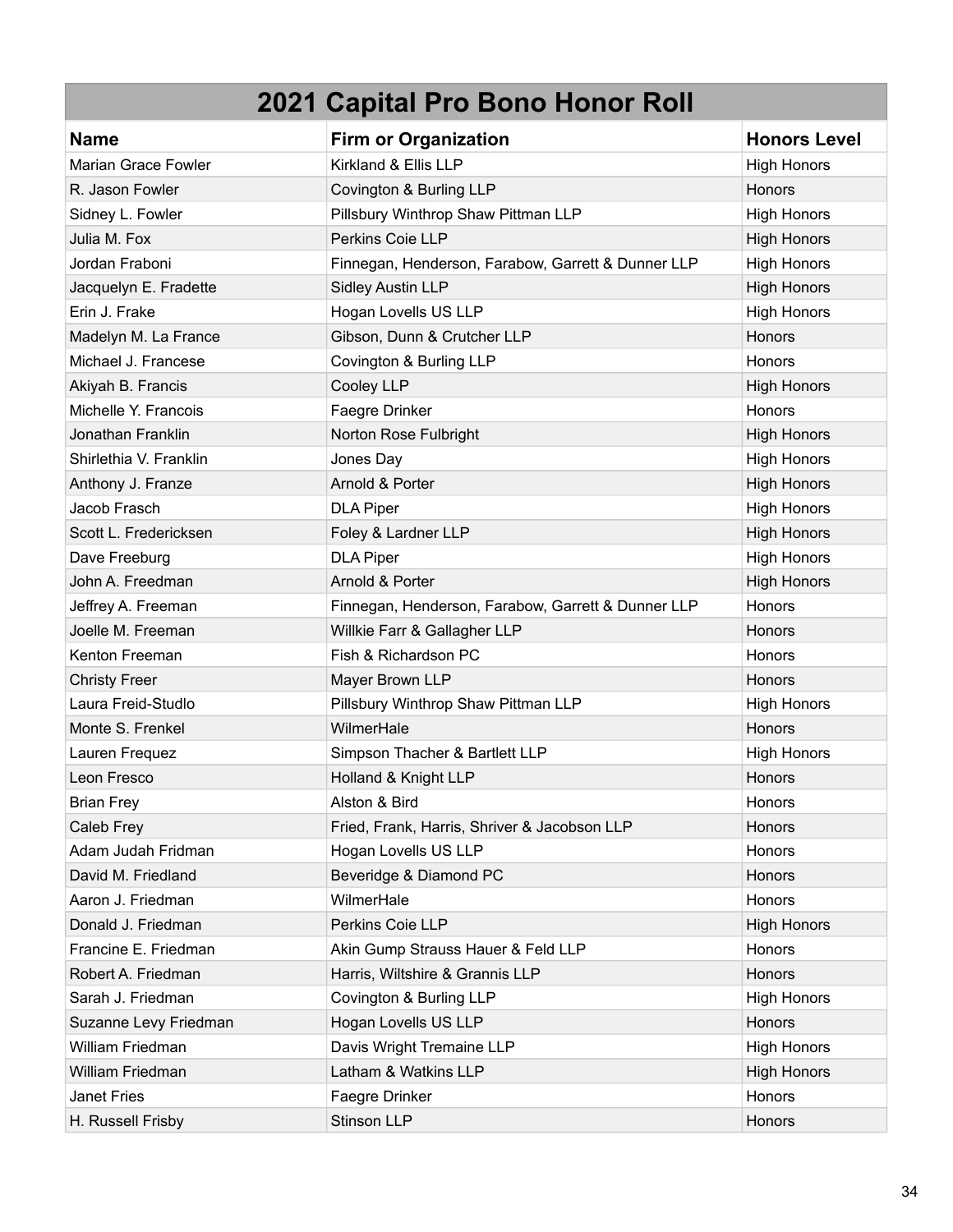| <b>Name</b>                  | <b>Firm or Organization</b>                        | <b>Honors Level</b> |
|------------------------------|----------------------------------------------------|---------------------|
| <b>Jake Frischknecht</b>     | <b>Wiley Rein LLP</b>                              | Honors              |
| <b>Christopher Frisina</b>   | Alston & Bird                                      | <b>Honors</b>       |
| Brooke A. Fritz              | Cooley LLP                                         | Honors              |
| Amee M. Frodle               | Covington & Burling LLP                            | <b>High Honors</b>  |
| <b>Richard Frohlichstein</b> | Latham & Watkins LLP                               | <b>High Honors</b>  |
| J. Jackson Froliklong        | Sullivan & Cromwell LLP                            | Honors              |
| <b>Leland Frost</b>          | Crowell & Moring LLP                               | <b>High Honors</b>  |
| David A. Fruchtman           | Steptoe & Johnson LLP                              | <b>High Honors</b>  |
| <b>Matthew Frutig</b>        | White & Case LLP                                   | <b>High Honors</b>  |
| Angela M. Fuccillo           | ArentFox Schiff                                    | <b>High Honors</b>  |
| Anjelica L. Fuccillo         | ArentFox Schiff                                    | Honors              |
| Zachary Fuchs                | Morrison & Foerster                                | <b>High Honors</b>  |
| Eric J. Fues                 | Finnegan, Henderson, Farabow, Garrett & Dunner LLP | Honors              |
| Jeffrey A. Fuisz             | Arnold & Porter                                    | <b>High Honors</b>  |
| Terra W. Fulham              | Covington & Burling LLP                            | <b>High Honors</b>  |
| Amy L. Fulton                | Finnegan, Henderson, Farabow, Garrett & Dunner LLP | Honors              |
| <b>Edward Fultz</b>          | Reed Smith LLP                                     | <b>High Honors</b>  |
| T. Markus Funk               | Perkins Coie LLP                                   | <b>High Honors</b>  |
| Rebecca Furdek               | <b>Husch Blackwell LLP</b>                         | Honors              |
| <b>Monty Fusco</b>           | Fish & Richardson PC                               | Honors              |
| Callie E. Fuselier           | Squire Patton Boggs (US) LLP                       | <b>High Honors</b>  |
| Allison K. Gabala            | Lowenstein Sandler LLP                             | <b>High Honors</b>  |
| Sulina Gabale                | Orrick, Herrington & Sutcliffe LLP                 | <b>High Honors</b>  |
| Deepti B. Gage               | Beveridge & Diamond PC                             | <b>High Honors</b>  |
| Richard J. Gagnon Jr.        | Shearman & Sterling LLP                            | Honors              |
| Lauren Gailey                | Winston & Strawn LLP                               | <b>High Honors</b>  |
| Charles W. Galbraith         | Jenner & Block LLP                                 | Honors              |
| Miles L. Galbraith           | Covington & Burling LLP                            | <b>High Honors</b>  |
| Omar Galiano                 | Crowell & Moring LLP                               | Honors              |
| Alexander Galicki            | Cooley LLP                                         | <b>High Honors</b>  |
| E. Flannery Gallagher        | Covington & Burling LLP                            | <b>High Honors</b>  |
| Nicholas M. Gallagher        | Kirkland & Ellis LLP                               | <b>High Honors</b>  |
| Marlee P. Gallant            | Akin Gump Strauss Hauer & Feld LLP                 | Honors              |
| <b>Chanslor Gallenstein</b>  | Winston & Strawn LLP                               | <b>High Honors</b>  |
| Helen Galloway               | O'Melveny & Myers LLP                              | Honors              |
| Marialuisa S. Gallozzi       | Covington & Burling LLP                            | <b>High Honors</b>  |
| <b>Vincent Galluzzo</b>      | Crowell & Moring LLP                               | Honors              |
| Cynthia C. Galvez            | Covington & Burling LLP                            | Honors              |
| David J. Galvez              | Arnold & Porter                                    | Honors              |
| Julius Gamble Jr.            | Kirkland & Ellis LLP                               | Honors              |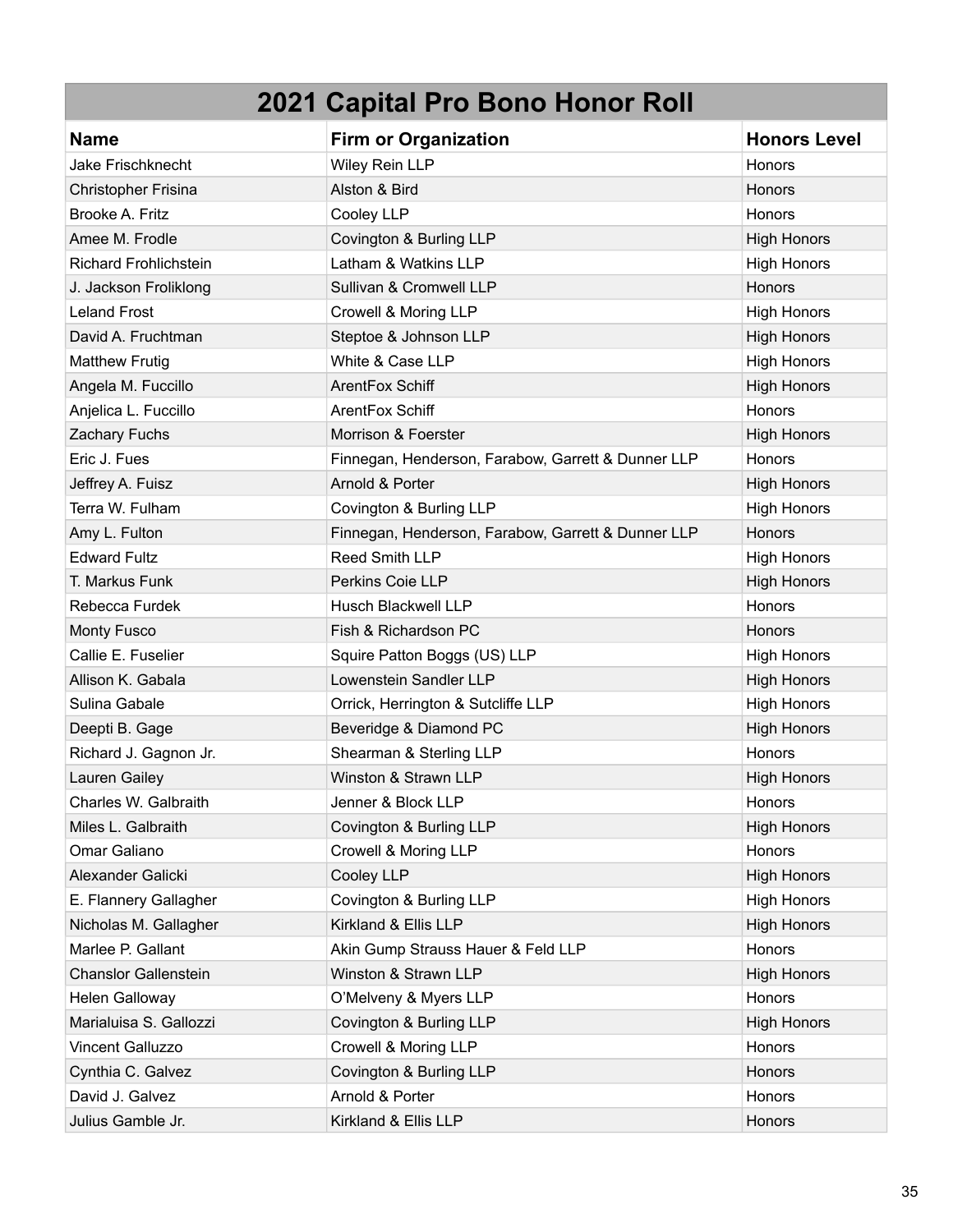| <b>Name</b>              | <b>Firm or Organization</b>                        | <b>Honors Level</b> |
|--------------------------|----------------------------------------------------|---------------------|
| Nicholas G. Gamse        | Williams & Connolly LLP                            | Honors              |
| Matthew M. Gander        | Crowell & Moring LLP                               | <b>High Honors</b>  |
| Colleen M. Ganin         | Perkins Coie LLP                                   | Honors              |
| <b>Raymond Gans</b>      | Latham & Watkins LLP                               | Honors              |
| Alexandre H. Gapihan     | Morgan, Lewis & Bockius LLP                        | <b>High Honors</b>  |
| Meredith Garagiola       | O'Melveny & Myers LLP                              | <b>High Honors</b>  |
| Rupinder Garcha          | Hogan Lovells US LLP                               | <b>High Honors</b>  |
| Brad N. Garcia           | O'Melveny & Myers LLP                              | <b>High Honors</b>  |
| Christopher D. Garcia    | Crowell & Moring LLP                               | Honors              |
| Marta N. Garcia          | Finnegan, Henderson, Farabow, Garrett & Dunner LLP | <b>Honors</b>       |
| Stephanie N. Garcia      | Paul, Weiss, Rifkind, Wharton & Garrison LLP       | <b>High Honors</b>  |
| <b>Thalia Garcia</b>     | Latham & Watkins LLP                               | Honors              |
| Pablo Gardea             | Hogan Lovells US LLP                               | <b>High Honors</b>  |
| <b>Allison Gardner</b>   | Arnold & Porter                                    | <b>High Honors</b>  |
| Darren Gardner           | Paul, Weiss, Rifkind, Wharton & Garrison LLP       | <b>High Honors</b>  |
| <b>Graham Gardner</b>    | <b>Buckley LLP</b>                                 | <b>High Honors</b>  |
| Jamie S. Gardner         | Paul Hastings LLP                                  | <b>High Honors</b>  |
| Nathan Garg              | Winston & Strawn LLP                               | <b>High Honors</b>  |
| Shikha Garg              | Robbins, Russell, Englert, Orseck & Untereiner LLP | Honors              |
| Trevor T. Garmey         | Squire Patton Boggs (US) LLP                       | <b>High Honors</b>  |
| <b>Brittany Garmyn</b>   | Gibson, Dunn & Crutcher LLP                        | Honors              |
| Xenia Garofalo           | Fried, Frank, Harris, Shriver & Jacobson LLP       | Honors              |
| Andrew D. Garrahan       | Covington & Burling LLP                            | <b>High Honors</b>  |
| Douglas M. Garrou        | <b>Hunton Andrews Kurth</b>                        | <b>High Honors</b>  |
| Valentina Garzon         | Arnold & Porter                                    | Honors              |
| Rina M. Gashaw           | Crowell & Moring LLP                               | Honors              |
| <b>Alison Gaske</b>      | <b>Gilbert LLP</b>                                 | Honors              |
| Sarah A. Gaskell         | Jones Day                                          | <b>High Honors</b>  |
| Deeona R. Gaskin         | Sidley Austin LLP                                  | <b>High Honors</b>  |
| Mara J. Gassmann         | <b>Ballard Spahr LLP</b>                           | <b>High Honors</b>  |
| Mary Elizabeth Gately    | <b>DLA Piper</b>                                   | <b>High Honors</b>  |
| Gabriel M. Gates         | Covington & Burling LLP                            | <b>High Honors</b>  |
| <b>Shaun Gates</b>       | Groom Law Group Chartered                          | <b>High Honors</b>  |
| Matt Gatewood            | Eversheds Sutherland (US) LLP                      | <b>High Honors</b>  |
| Sophia Gaulkin           | Hyman, Phelps & McNamara                           | <b>High Honors</b>  |
| Kevin E. Gaunt           | Hunton Andrews Kurth                               | <b>High Honors</b>  |
| Matthew D. Gauthier      | Crowell & Moring LLP                               | Honors              |
| <b>Alexander Gazikas</b> | Williams & Connolly LLP                            | <b>High Honors</b>  |
| Harmony R. Gbe           | Hogan Lovells US LLP                               | <b>High Honors</b>  |
| <b>Brandon Ge</b>        | Crowell & Moring LLP                               | Honors              |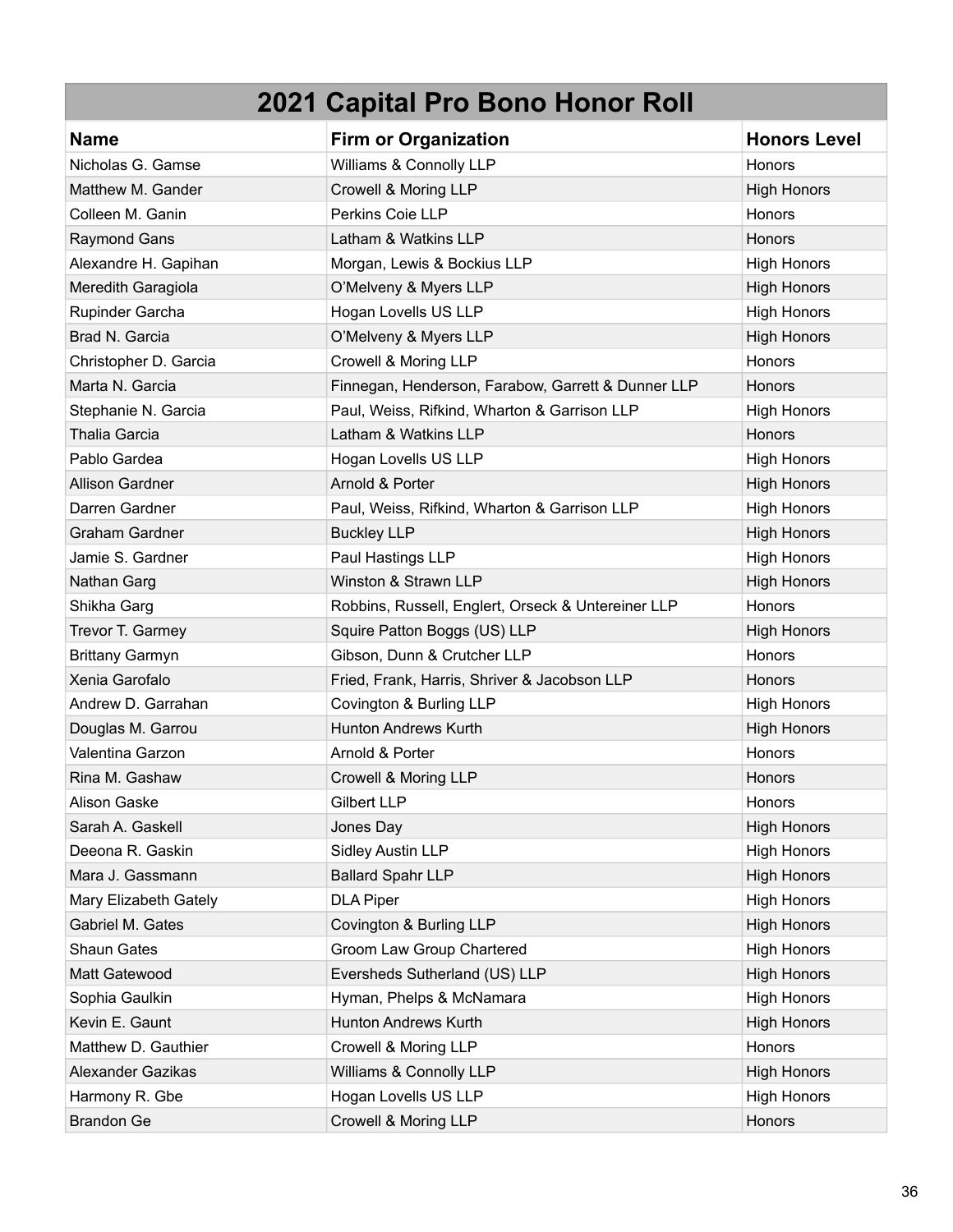| <b>Name</b>              | <b>Firm or Organization</b>                        | <b>Honors Level</b> |
|--------------------------|----------------------------------------------------|---------------------|
| Andrew D. Gear           | Akin Gump Strauss Hauer & Feld LLP                 | <b>High Honors</b>  |
| Janelle J. Geddes        | Jones Day                                          | <b>High Honors</b>  |
| Jennifer S. Geetter      | McDermott Will & Emery LLP                         | Honors              |
| Sarah Geiger             | Willkie Farr & Gallagher LLP                       | <b>High Honors</b>  |
| Stefan Geirhofer         | Paul, Weiss, Rifkind, Wharton & Garrison LLP       | Honors              |
| John M. Geise            | Perkins Coie LLP                                   | <b>High Honors</b>  |
| Lauren H. Geiser         | <b>Troutman Pepper</b>                             | Honors              |
| Christopher Geissler     | Dechert LLP                                        | Honors              |
| Barbara "Biz" Van Gelder | Cozen O'Connor                                     | Honors              |
| <b>Tessa Gellerson</b>   | Gibson, Dunn & Crutcher LLP                        | <b>High Honors</b>  |
| Alison T. Gelsleichter   | Mayer Brown LLP                                    | Honors              |
| Michael D. Gendall       | Hogan Lovells US LLP                               | <b>High Honors</b>  |
| Benjamin A. Genn         | Holland & Knight LLP                               | Honors              |
| Michael P. Geraltowski   | Debevoise & Plimpton LLP                           | Honors              |
| Morgan M. Gerard         | <b>Troutman Pepper</b>                             | Honors              |
| Lauren C. Gerber         | Covington & Burling LLP                            | <b>High Honors</b>  |
| Michael Gergen           | Latham & Watkins LLP                               | <b>High Honors</b>  |
| Hans Gerling-Ritters     | Morgan, Lewis & Bockius LLP                        | Honors              |
| Rebecca B. Gerome        | Foley Hoag LLP                                     | Honors              |
| Emily I. Gerry           | Akin Gump Strauss Hauer & Feld LLP                 | <b>High Honors</b>  |
| lan H. Gershengorn       | Jenner & Block LLP                                 | <b>High Honors</b>  |
| <b>Stuart Gerson</b>     | Epstein Becker & Green PC                          | <b>High Honors</b>  |
| Alyssa Gerstner          | Arnold & Porter                                    | <b>High Honors</b>  |
| Alex C. Gesch            | Gibson, Dunn & Crutcher LLP                        | <b>Honors</b>       |
| Nicholas M. Gess         | Morgan, Lewis & Bockius LLP                        | Honors              |
| David M. Gest            | <b>Ballard Spahr LLP</b>                           | <b>High Honors</b>  |
| <b>Lily Geyer</b>        | Crowell & Moring LLP                               | <b>High Honors</b>  |
| Gil J. Ghatan            | Ropes & Gray LLP                                   | <b>High Honors</b>  |
| Kayvon M. Ghayoumi       | Finnegan, Henderson, Farabow, Garrett & Dunner LLP | <b>High Honors</b>  |
| Pardis Gheibi            | Sullivan & Cromwell LLP                            | <b>High Honors</b>  |
| Aimee P. Ghosh           | Pillsbury Winthrop Shaw Pittman LLP                | Honors              |
| Shayon Ghosh             | Williams & Connolly LLP                            | Honors              |
| Diane Ghrist             | Latham & Watkins LLP                               | Honors              |
| Melissa L. Giangrande    | Hogan Lovells US LLP                               | Honors              |
| Ryan Giannetti           | Latham & Watkins LLP                               | Honors              |
| John Gibbons             | <b>Sidley Austin LLP</b>                           | <b>High Honors</b>  |
| Carly Gibbs              | O'Melveny & Myers LLP                              | <b>High Honors</b>  |
| Kirstin E. Gibbs         | Morgan, Lewis & Bockius LLP                        | Honors              |
| Jana Gibson              | Venable LLP                                        | Honors              |
| Cynthia A. Gierhart      | Holland & Knight LLP                               | <b>High Honors</b>  |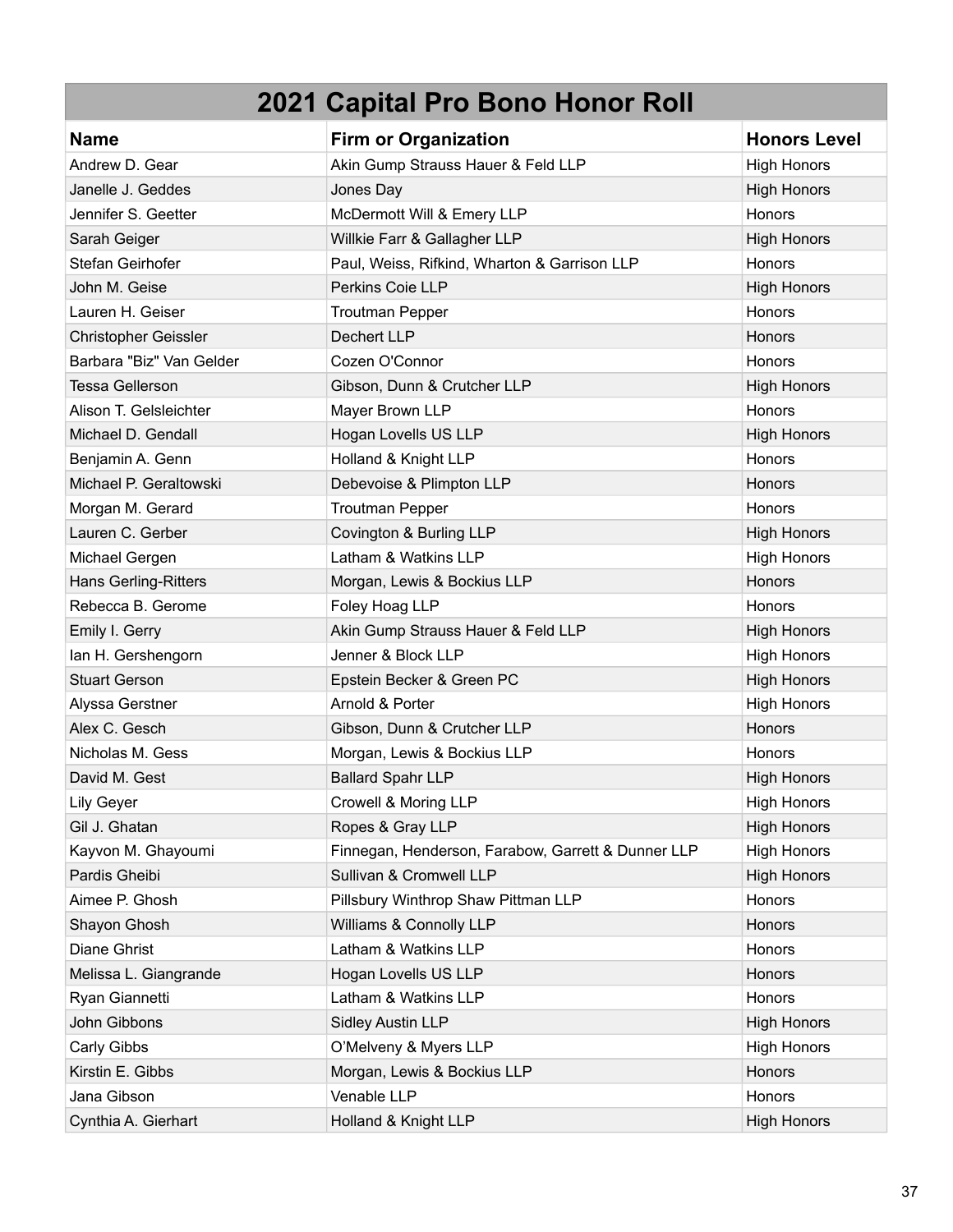| <b>Name</b>               | <b>Firm or Organization</b>              | <b>Honors Level</b> |
|---------------------------|------------------------------------------|---------------------|
| Thomas P. Gies            | Crowell & Moring LLP                     | Honors              |
| Ashley A. Gifford         | Foley & Lardner LLP                      | Honors              |
| Jessica Gilbert           | Crowell & Moring LLP                     | Honors              |
| Thomas E. Gilbertsen      | Dueffert Gilbertsen PLLC                 | <b>High Honors</b>  |
| <b>Bruce W. Gilchrist</b> | Hogan Lovells US LLP                     | <b>High Honors</b>  |
| Ryan L. Giles             | Williams & Connolly LLP                  | <b>High Honors</b>  |
| <b>Gregory Gill</b>       | Venable LLP                              | Honors              |
| Kristina Gill             | Duane Morris LLP                         | Honors              |
| Sarah Gill                | Groom Law Group Chartered                | Honors              |
| James P. Gillespie        | Kirkland & Ellis LLP                     | <b>High Honors</b>  |
| Noah N. Gillespie         | Schulte Roth & Zabel LLP                 | <b>High Honors</b>  |
| Charlotte E. Gillingham   | Crowell & Moring LLP                     | <b>High Honors</b>  |
| Emily Danya Gilman        | <b>DLA Piper</b>                         | Honors              |
| Patrick E. Gilman         | <b>Brown Rudnick LLP</b>                 | <b>High Honors</b>  |
| Shana Gilman              | Norton Rose Fulbright                    | Honors              |
| Kyllan Gilmore            | Winston & Strawn LLP                     | Honors              |
| Jeongu Gim                | Skadden, Arps, Slate, Meagher & Flom LLP | Honors              |
| Kerensa H. Gimre          | Perkins Coie LLP                         | Honors              |
| Jennifer Z. Gindin        | Skadden, Arps, Slate, Meagher & Flom LLP | <b>High Honors</b>  |
| Elizabeth P. Ginsburg     | Steptoe & Johnson LLP                    | <b>High Honors</b>  |
| Ben Gipson                | <b>DLA Piper</b>                         | <b>High Honors</b>  |
| Erin E. Girbach           | Skadden, Arps, Slate, Meagher & Flom LLP | <b>High Honors</b>  |
| <b>Matthew Girgenti</b>   | WilmerHale                               | Honors              |
| <b>Sherif Girgis</b>      | Jones Day                                | Honors              |
| Jeremy Girton             | O'Melveny & Myers LLP                    | <b>High Honors</b>  |
| Stefanie I. Gitler        | Kirkland & Ellis LLP                     | <b>Honors</b>       |
| <b>Madeline Gitomer</b>   | Hogan Lovells US LLP                     | <b>High Honors</b>  |
| Tara K. Giunta            | Paul Hastings LLP                        | <b>High Honors</b>  |
| Keema Givens              | Skadden, Arps, Slate, Meagher & Flom LLP | <b>High Honors</b>  |
| Kevin R. Glandon          | Covington & Burling LLP                  | <b>High Honors</b>  |
| Doriyon C. Glass          | Morgan, Lewis & Bockius LLP              | Honors              |
| Jonathan I. Gleklen       | Arnold & Porter                          | Honors              |
| Robert E. Glennon         | Hogan Lovells US LLP                     | Honors              |
| Kolya Glick               | Arnold & Porter                          | <b>High Honors</b>  |
| Veronica R. Glick         | Mayer Brown LLP                          | <b>High Honors</b>  |
| Ariel B. Glickman         | Perkins Coie LLP                         | <b>High Honors</b>  |
| Taylor C. Glogiewicz      | Covington & Burling LLP                  | <b>High Honors</b>  |
| Christopher E. Gloria     | Morrison & Foerster                      | <b>High Honors</b>  |
| Stephen I. Glover         | Gibson, Dunn & Crutcher LLP              | Honors              |
| Victoria Glover           | Venable LLP                              | Honors              |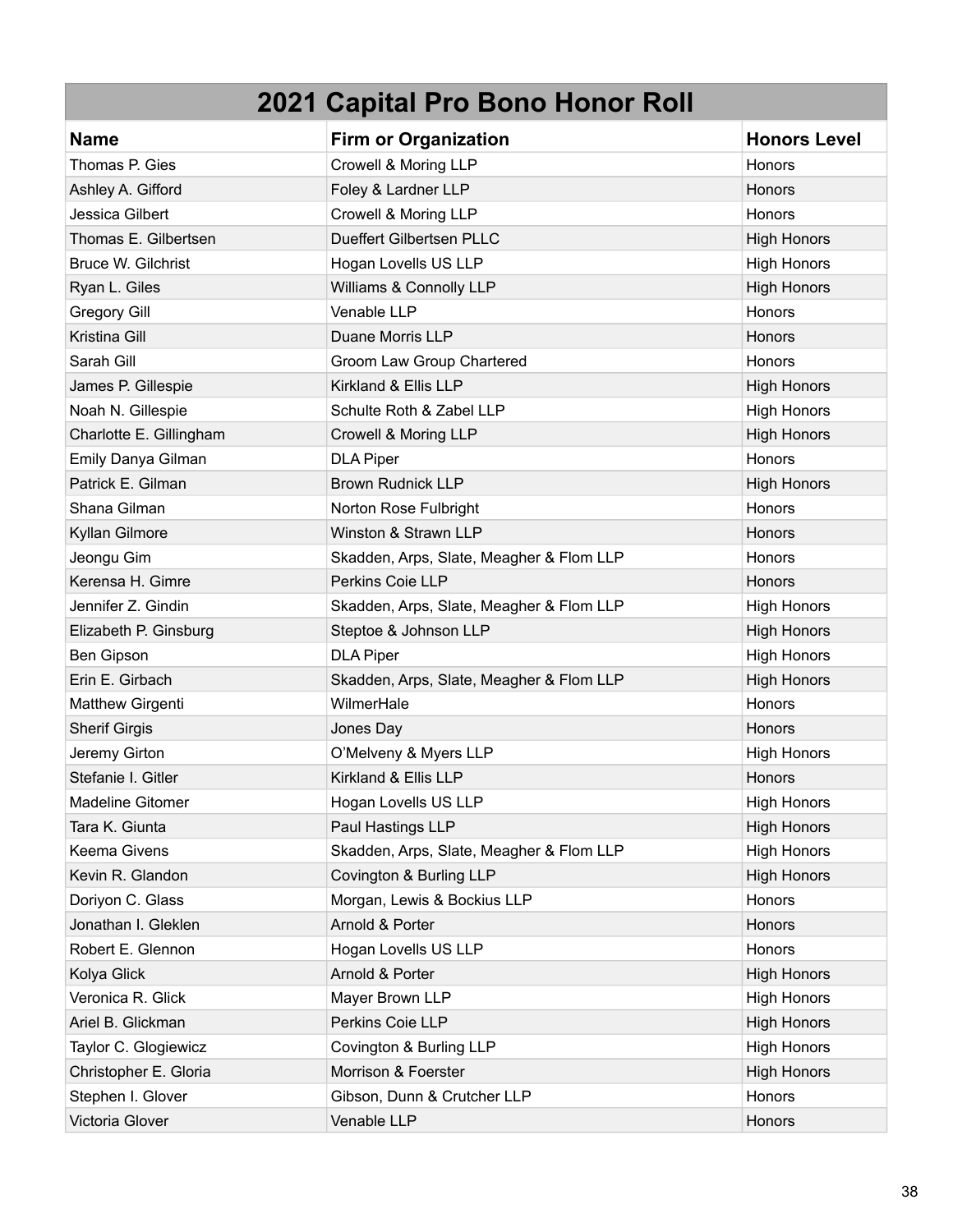| <b>Name</b>              | <b>Firm or Organization</b>                        | <b>Honors Level</b> |
|--------------------------|----------------------------------------------------|---------------------|
| Matteo Godi              | Paul, Weiss, Rifkind, Wharton & Garrison LLP       | <b>High Honors</b>  |
| Jenya Godina             | O'Melveny & Myers LLP                              | <b>High Honors</b>  |
| Sarah Godwin             | Hogan Lovells US LLP                               | Honors              |
| Devaanjana Goel          | Skadden, Arps, Slate, Meagher & Flom LLP           | <b>High Honors</b>  |
| John B. Goerlich         | Robbins, Russell, Englert, Orseck & Untereiner LLP | <b>High Honors</b>  |
| John Goheen              | Simpson Thacher & Bartlett LLP                     | <b>High Honors</b>  |
| Nicole Gokcebay          | Miller & Chevalier Chartered                       | Honors              |
| Robert Golan-Vilella     | White & Case LLP                                   | <b>High Honors</b>  |
| Fred T. Goldberg Jr.     | Skadden, Arps, Slate, Meagher & Flom LLP           | <b>High Honors</b>  |
| Stuart R. Goldberg       | Baker, Donelson, Bearman, Caldwell & Berkowitz PC  | Honors              |
| Kaitlyn A. Golden        | Hogan Lovells US LLP                               | <b>High Honors</b>  |
| Robert P. Goldfin        | Morgan, Lewis & Bockius LLP                        | <b>High Honors</b>  |
| Heather S. Goldman       | Bryan Cave Leighton Paisner LLP                    | <b>High Honors</b>  |
| Corinne A. Goldstein     | Covington & Burling LLP                            | Honors              |
| Marc J. Goldstein        | Beveridge & Diamond PC                             | Honors              |
| Samantha Goldstein       | O'Melveny & Myers LLP                              | <b>High Honors</b>  |
| Carys Golesworthy        | <b>Sidley Austin LLP</b>                           | Honors              |
| <b>Andrew Golodny</b>    | Steptoe & Johnson LLP                              | Honors              |
| Armando Gomez            | Skadden, Arps, Slate, Meagher & Flom LLP           | <b>High Honors</b>  |
| Michael Gonzalez         | Cadwalader, Wickersham & Taft LLP                  | Honors              |
| Roberto J. Gonzalez      | Paul, Weiss, Rifkind, Wharton & Garrison LLP       | <b>Honors</b>       |
| Steven J. Gonzalez       | Ropes & Gray LLP                                   | Honors              |
| Gabriela Gonzalez-Araiza | WilmerHale                                         | Honors              |
| Geoffrey M. Goodale      | Duane Morris LLP                                   | Honors              |
| Jennifer Goodenough      | Arnold & Porter                                    | Honors              |
| Rebekah P. Goodheart     | Jenner & Block LLP                                 | <b>High Honors</b>  |
| Brian J. Goodrich        | Holland & Knight LLP                               | <b>High Honors</b>  |
| Mark S. Goodrich         | Perkins Coie LLP                                   | <b>Honors</b>       |
| Chloe K. Goodwin         | Covington & Burling LLP                            | <b>High Honors</b>  |
| Michael D. Goodwin       | Arnold & Porter                                    | Honors              |
| James A. Goold           | Covington & Burling LLP                            | <b>High Honors</b>  |
| Daniel Gopenko           | Fish & Richardson PC                               | Honors              |
| Jeremy B. Gordon         | Paul Hastings LLP                                  | <b>High Honors</b>  |
| Rebecca L. D. Gordon     | Arnold & Porter                                    | <b>High Honors</b>  |
| Steven D. Gordon         | Holland & Knight LLP                               | <b>High Honors</b>  |
| Kiran Nasir Gore         | Law Offices of Charles H. Camp PC                  | <b>High Honors</b>  |
| Nikhil V. Gore           | Covington & Burling LLP                            | Honors              |
| Lyndsay Gorton           | Crowell & Moring LLP                               | <b>High Honors</b>  |
| Thomas D. Goslin         | Weil, Gotshal & Manges LLP                         | Honors              |
| <b>Roland Goss</b>       | Children's Law Center                              | <b>High Honors</b>  |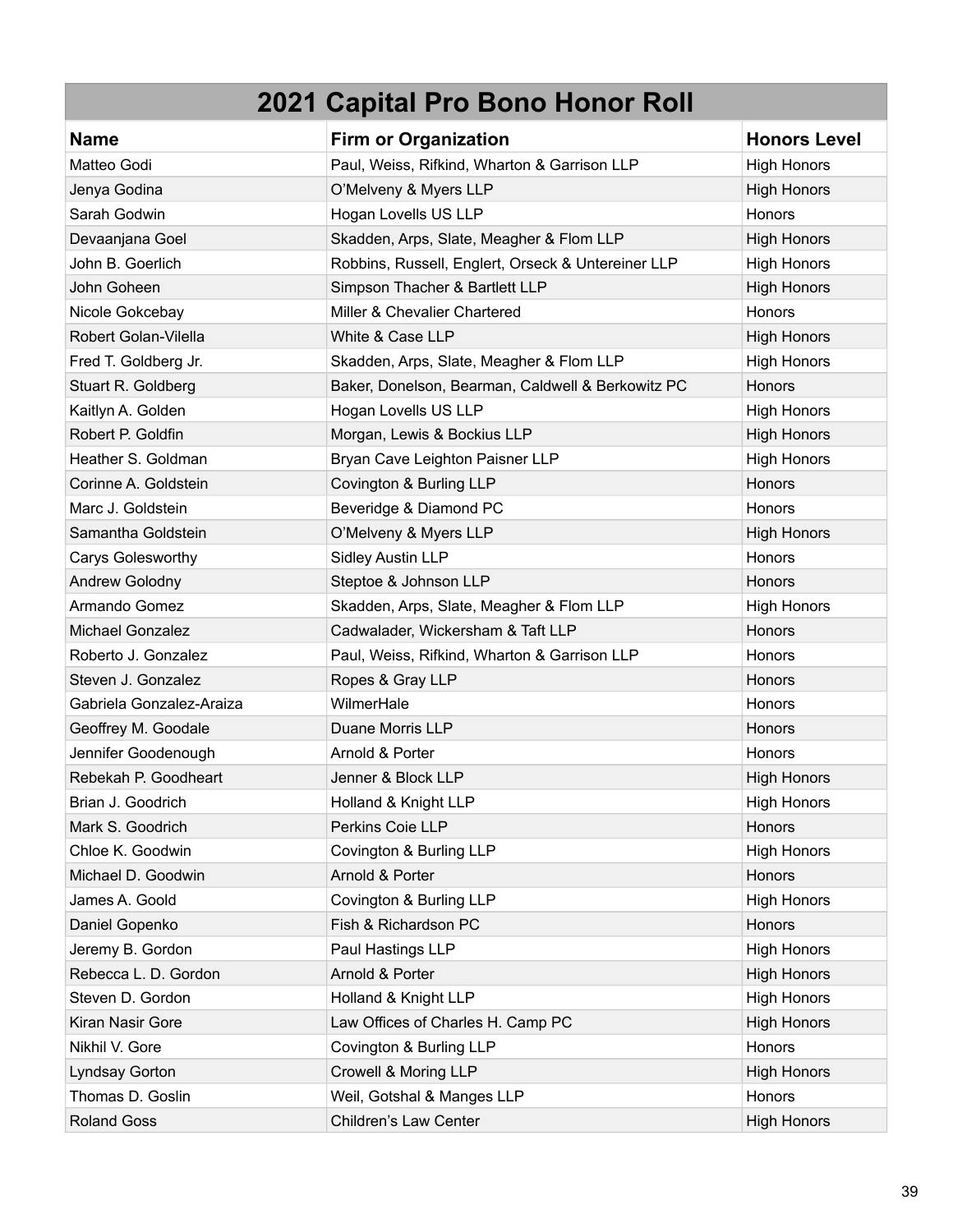| <b>Name</b>            | <b>Firm or Organization</b>                        | <b>Honors Level</b> |
|------------------------|----------------------------------------------------|---------------------|
| David Gossett          | Davis Wright Tremaine LLP                          | <b>High Honors</b>  |
| James Gossmann         | White & Case LLP                                   | <b>High Honors</b>  |
| Geoffrey Gottbrecht    | Jones Day                                          | Honors              |
| Mike J. Gottlieb       | Willkie Farr & Gallagher LLP                       | <b>High Honors</b>  |
| Michael S. Goudey      | Covington & Burling LLP                            | <b>High Honors</b>  |
| Adam Gould             | Cadwalader, Wickersham & Taft LLP                  | Honors              |
| Brandon R. Gould       | Covington & Burling LLP                            | <b>High Honors</b>  |
| D. Wil Gould           | Sullivan & Cromwell LLP                            | <b>High Honors</b>  |
| Jason H. Gould         | Faegre Drinker                                     | Honors              |
| William F. Gould       | Holland & Knight LLP                               | <b>High Honors</b>  |
| Meryl C. Governski     | Willkie Farr & Gallagher LLP                       | <b>High Honors</b>  |
| W. Michael Gradisek    | Duane Morris LLP                                   | <b>High Honors</b>  |
| Elizabeth M. Graffeo   | Hogan Lovells US LLP                               | <b>High Honors</b>  |
| <b>Bothwell Graham</b> | Hogan Lovells US LLP                               | Honors              |
| Laura Kathryn Graham   | Case Western Reserve University School of Law      | <b>High Honors</b>  |
| Leslie I. Graham       | Hogan Lovells US LLP                               | <b>High Honors</b>  |
| <b>Emily Grand</b>     | Alston & Bird                                      | <b>High Honors</b>  |
| Victoria Carmen Granda | Gibson, Dunn & Crutcher LLP                        | Honors              |
| George W. Grandison    | Steptoe & Johnson LLP                              | <b>High Honors</b>  |
| Michelle Grando        | White & Case LLP                                   | Honors              |
| Jannell J. Granger     | Skadden, Arps, Slate, Meagher & Flom LLP           | <b>High Honors</b>  |
| Andrew W. Grant        | <b>DLA Piper</b>                                   | <b>High Honors</b>  |
| Daniel T. Grant        | Covington & Burling LLP                            | <b>High Honors</b>  |
| Glenn D. Grant         | Crowell & Moring LLP                               | <b>High Honors</b>  |
| Jerome Grant           | Winston & Strawn LLP                               | Honors              |
| <b>Tayor Grant</b>     | Reed Smith LLP                                     | Honors              |
| Daniel David Graver    | Akin Gump Strauss Hauer & Feld LLP                 | <b>High Honors</b>  |
| <b>Anwar Graves</b>    | O'Melveny & Myers LLP                              | <b>High Honors</b>  |
| Jonathan G. Graves     | Cooley LLP                                         | Honors              |
| Elizabeth P. Gray      | Willkie Farr & Gallagher LLP                       | <b>High Honors</b>  |
| Samuel J. Greeley      | Covington & Burling LLP                            | <b>High Honors</b>  |
| Alissa E. Green        | Finnegan, Henderson, Farabow, Garrett & Dunner LLP | Honors              |
| Illyana A. Green       | Jenner & Block LLP                                 | <b>High Honors</b>  |
| Jeffrey T. Green       | <b>Sidley Austin LLP</b>                           | <b>High Honors</b>  |
| Karen Goldmeier Green  | Akin Gump Strauss Hauer & Feld LLP                 | Honors              |
| Lindsay Green          | Crowell & Moring LLP                               | Honors              |
| <b>Taylor Green</b>    | King & Spalding LLP                                | Honors              |
| Jordan L. Greene       | Kirkland & Ellis LLP                               | <b>High Honors</b>  |
| Jonathan Greengarden   | Dechert LLP                                        | <b>High Honors</b>  |
| Laura H. Gregory       | <b>K&amp;L Gates LLP</b>                           | <b>High Honors</b>  |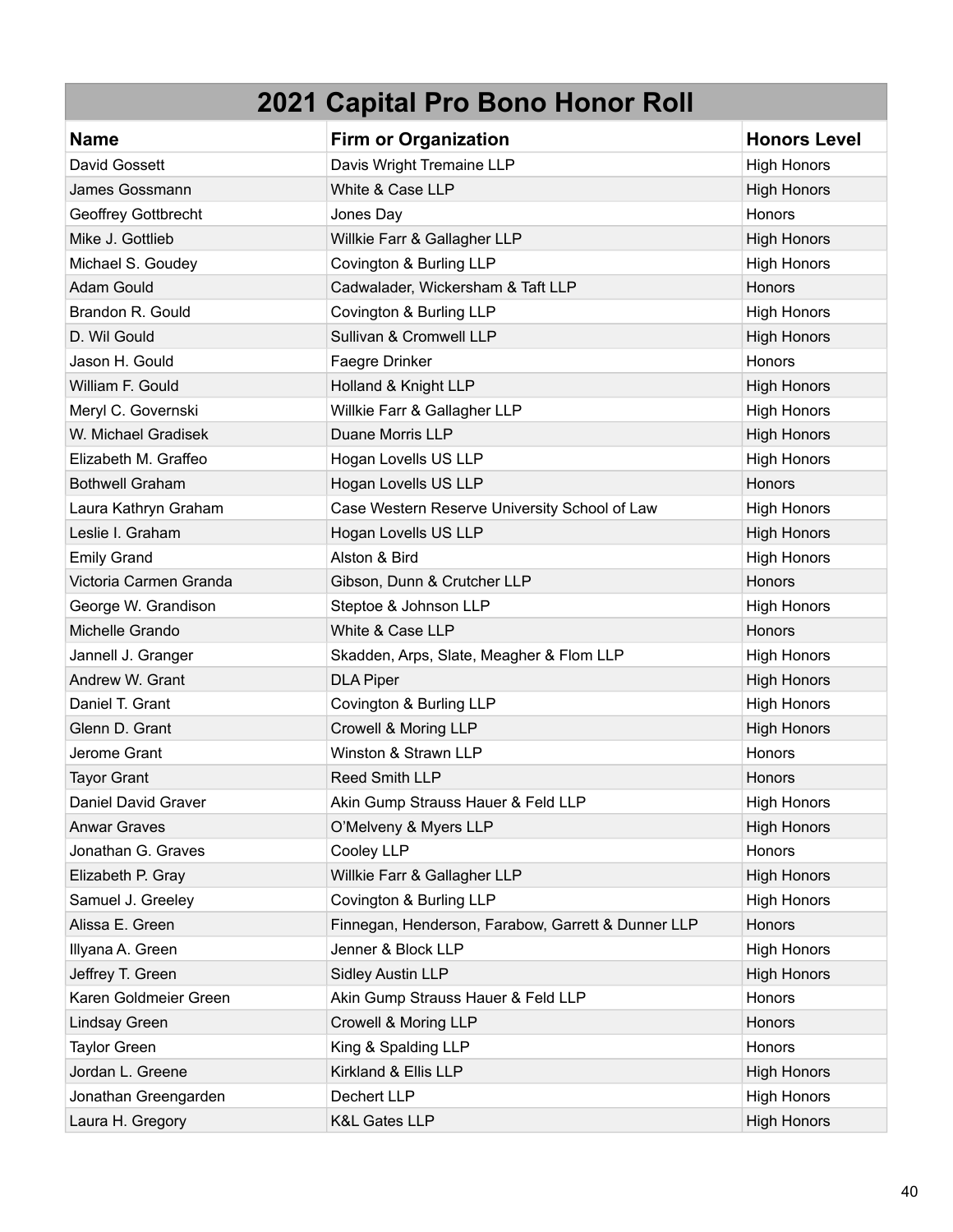| <b>Name</b>            | <b>Firm or Organization</b>                        | <b>Honors Level</b> |
|------------------------|----------------------------------------------------|---------------------|
| <b>Matthew Gregory</b> | Latham & Watkins LLP                               | <b>High Honors</b>  |
| Matthew S. Gregory     | Gibson, Dunn & Crutcher LLP                        | <b>High Honors</b>  |
| Clinton P. Greub       | Finnegan, Henderson, Farabow, Garrett & Dunner LLP | <b>High Honors</b>  |
| Amardeep Grewal        | <b>Reed Smith LLP</b>                              | Honors              |
| Avia Gridi             | Simpson Thacher & Bartlett LLP                     | Honors              |
| Nicholas J. Griepsma   | Covington & Burling LLP                            | <b>High Honors</b>  |
| Gordon Griffin         | Holland & Knight LLP                               | <b>High Honors</b>  |
| Sean C. Griffin        | <b>Sidley Austin LLP</b>                           | <b>High Honors</b>  |
| Dean E. Griffith       | Jones Day                                          | <b>High Honors</b>  |
| Keyawna Griffith       | Skadden, Arps, Slate, Meagher & Flom LLP           | <b>High Honors</b>  |
| Spencer S. Griffith    | Akin Gump Strauss Hauer & Feld LLP                 | <b>High Honors</b>  |
| Thomas B. Griffith     | <b>Hunton Andrews Kurth</b>                        | <b>High Honors</b>  |
| Sanessa S. Griffiths   | Skadden, Arps, Slate, Meagher & Flom LLP           | <b>High Honors</b>  |
| Steven Grigoriou       | Simpson Thacher & Bartlett LLP                     | <b>High Honors</b>  |
| Stacey K. Grigsby      | Covington & Burling LLP                            | <b>High Honors</b>  |
| Alexis Grilli          | Nixon Peabody LLP                                  | Honors              |
| Emily P. Grim          | <b>Gilbert LLP</b>                                 | <b>Honors</b>       |
| Alan M. Grimaldi       | Mayer Brown LLP                                    | Honors              |
| <b>Carly Grimes</b>    | Latham & Watkins LLP                               | <b>High Honors</b>  |
| Dillon H. Grimm        | Covington & Burling LLP                            | <b>High Honors</b>  |
| Nicole L. Grimm        | Skadden, Arps, Slate, Meagher & Flom LLP           | <b>High Honors</b>  |
| Sarah Grimsdale        | Latham & Watkins LLP                               | <b>High Honors</b>  |
| Karen T. Grisez        | Fried, Frank, Harris, Shriver & Jacobson LLP       | <b>High Honors</b>  |
| Daniel J. Grooms       | Cooley LLP                                         | Honors              |
| David C. Grossman      | Pillsbury Winthrop Shaw Pittman LLP                | Honors              |
| Jon Grossman           | <b>Blank Rome LLP</b>                              | <b>High Honors</b>  |
| Lewis A. Grossman      | Covington & Burling LLP                            | Honors              |
| David P. Grosso        | ArentFox Schiff                                    | Honors              |
| Michael A. Grow        | ArentFox Schiff                                    | Honors              |
| Michael G. Gruden      | Crowell & Moring LLP                               | <b>High Honors</b>  |
| Stacey Grundman        | Squire Patton Boggs (US) LLP                       | <b>High Honors</b>  |
| Julie A. Gryce         | <b>DLA Piper</b>                                   | <b>High Honors</b>  |
| Sally Z. Gu            | Hogan Lovells US LLP                               | Honors              |
| Alejandro Guadarrama   | Skadden, Arps, Slate, Meagher & Flom LLP           | <b>High Honors</b>  |
| Kenneth S. Guerra      | Finnegan, Henderson, Farabow, Garrett & Dunner LLP | <b>High Honors</b>  |
| Mark P. Guerrera       | <b>Sidley Austin LLP</b>                           | Honors              |
| Jennifer Guest         | King & Spalding LLP                                | Honors              |
| Nicholas J. Guidi      | Paul Hastings LLP                                  | Honors              |
| Thomas M. Guiffre      | Crowell & Moring LLP                               | Honors              |
| Ryan Guilds            | Arnold & Porter                                    | <b>High Honors</b>  |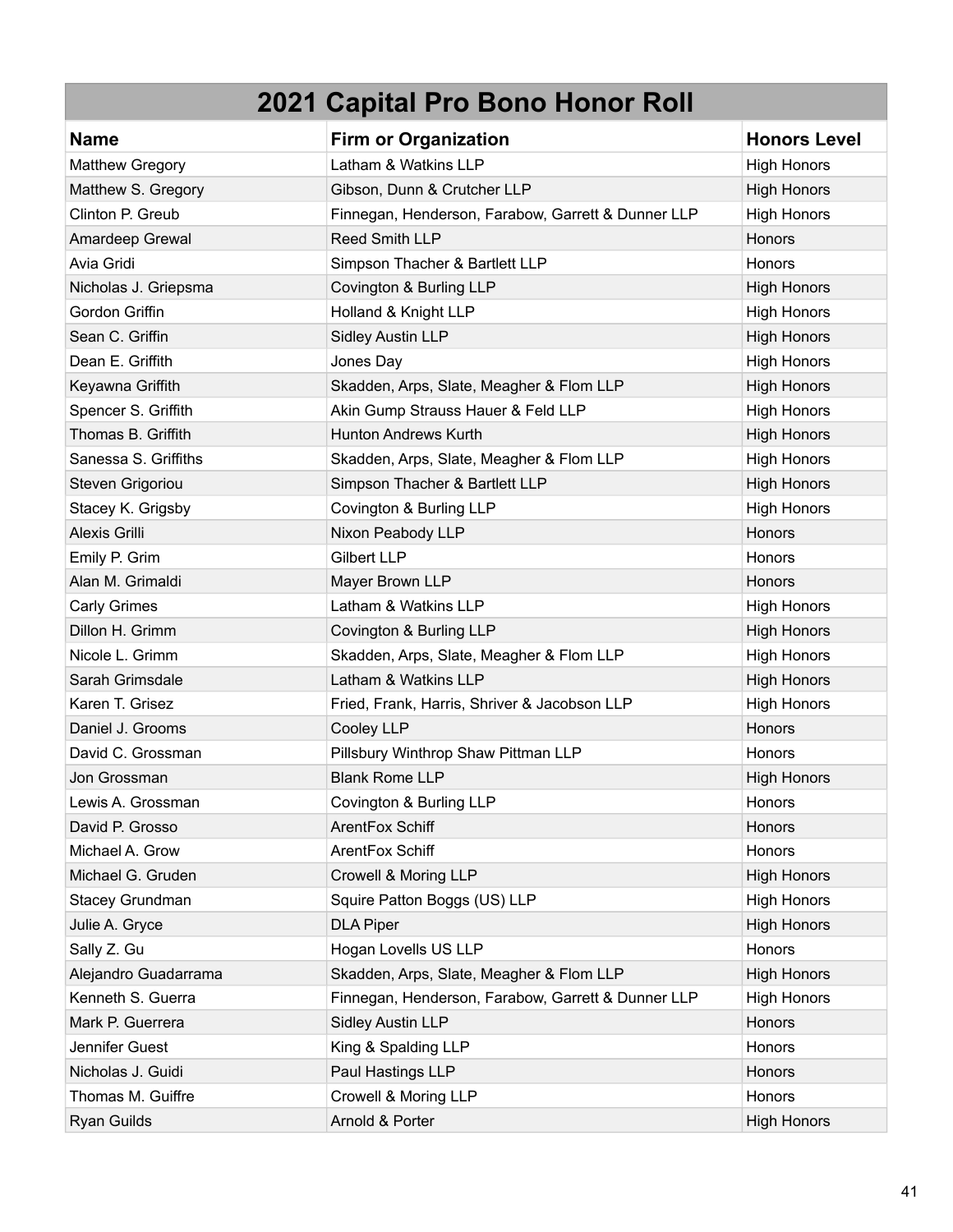| <b>Name</b>            | <b>Firm or Organization</b>                  | <b>Honors Level</b> |
|------------------------|----------------------------------------------|---------------------|
| Evan W. Guimond        | Hogan Lovells US LLP                         | <b>High Honors</b>  |
| Charlie Guinn          | Pillsbury Winthrop Shaw Pittman LLP          | Honors              |
| Rebecca Guiterman      | Mitchell Sandler LLC                         | <b>High Honors</b>  |
| Kelli Gulite           | King & Spalding LLP                          | <b>High Honors</b>  |
| Jennifer Gullotti      | Kirkland & Ellis LLP                         | Honors              |
| Cansu Gunel            | White & Case LLP                             | <b>Honors</b>       |
| Li Guo                 | Steptoe & Johnson LLP                        | Honors              |
| Nina Gupta             | Miller & Chevalier Chartered                 | Honors              |
| Rishi R. Gupta         | Covington & Burling LLP                      | <b>High Honors</b>  |
| Saurabh Gupta          | Paul, Weiss, Rifkind, Wharton & Garrison LLP | <b>High Honors</b>  |
| Virat K. Gupta         | Cooley LLP                                   | Honors              |
| Kristen C. Gurley      | Covington & Burling LLP                      | Honors              |
| Devin Gustafson        | <b>Sidley Austin LLP</b>                     | <b>Honors</b>       |
| Carolyn N. Guthrie     | Skadden, Arps, Slate, Meagher & Flom LLP     | <b>High Honors</b>  |
| Alexandra M. Gutierrez | Williams & Connolly LLP                      | Honors              |
| Anthony R. Guttman     | <b>Hunton Andrews Kurth</b>                  | <b>High Honors</b>  |
| Andrew R. Guy          | Covington & Burling LLP                      | Honors              |
| Jonathan P. Guy        | Orrick, Herrington & Sutcliffe LLP           | <b>High Honors</b>  |
| <b>Charles Guzak</b>   | Seyfarth Shaw LLP                            | <b>High Honors</b>  |
| Luis de Guzman         | <b>Buckley LLP</b>                           | <b>High Honors</b>  |
| Gary S. Guzy           | Covington & Burling LLP                      | <b>High Honors</b>  |
| Christine E. Gwinn     | Morrison & Foerster                          | Honors              |
| Naari Ha               | White & Case LLP                             | <b>High Honors</b>  |
| Jack G. Haake          | Foley & Lardner LLP                          | Honors              |
| Heather G. Haberl      | Covington & Burling LLP                      | <b>High Honors</b>  |
| Stacy M. Hadeka        | Hogan Lovells US LLP                         | Honors              |
| Alexander J. Hadjis    | Jenner & Block LLP                           | Honors              |
| Sarah A. Hafeez        | Orrick, Herrington & Sutcliffe LLP           | <b>High Honors</b>  |
| Eric Hageman           | Dechert LLP                                  | <b>High Honors</b>  |
| Jackson Hagen          | <b>Buckley LLP</b>                           | <b>High Honors</b>  |
| Randall Hagen          | Crowell & Moring LLP                         | Honors              |
| Richard E. Hagerty     | <b>Troutman Pepper</b>                       | Honors              |
| Kevin K. Hahm          | <b>Hunton Andrews Kurth</b>                  | Honors              |
| Kristen Haight         | Latham & Watkins LLP                         | <b>High Honors</b>  |
| Sohrab Hajarian        | Akin Gump Strauss Hauer & Feld LLP           | Honors              |
| Lara Hakki             | Hogan Lovells US LLP                         | <b>High Honors</b>  |
| Stephanie P. Hales     | <b>Sidley Austin LLP</b>                     | <b>High Honors</b>  |
| Kyle P. Haley          | Covington & Burling LLP                      | <b>High Honors</b>  |
| Thomas L. Halkowski    | Fish & Richardson PC                         | Honors              |
| Corey E. Hall          | Covington & Burling LLP                      | Honors              |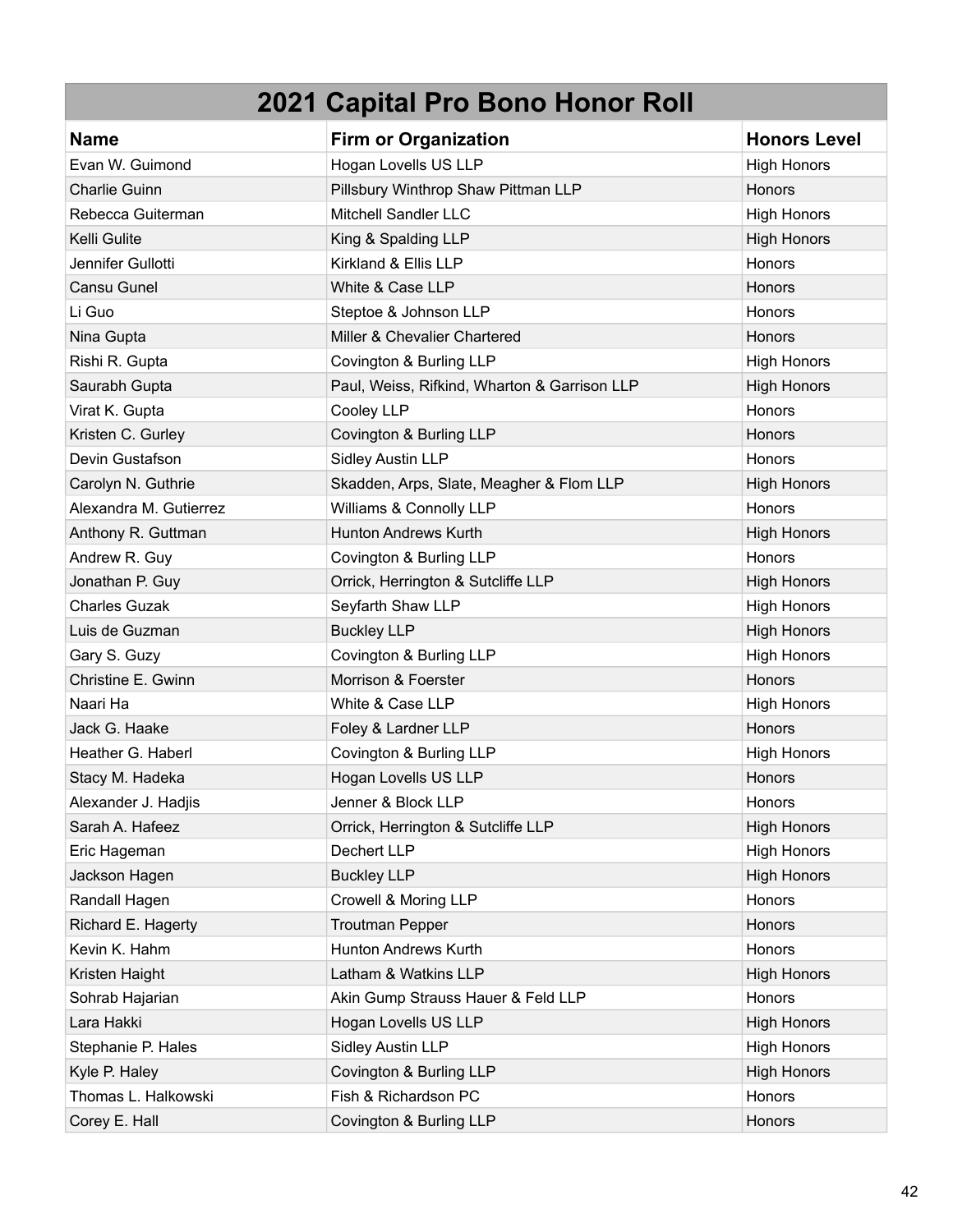| <b>Name</b>                   | <b>Firm or Organization</b>                        | <b>Honors Level</b> |
|-------------------------------|----------------------------------------------------|---------------------|
| Eric Hall                     | Jones Day                                          | <b>High Honors</b>  |
| Megan K. Hall                 | Mayer Brown LLP                                    | <b>High Honors</b>  |
| Sam Hall                      | Willkie Farr & Gallagher LLP                       | <b>High Honors</b>  |
| Victoria J. Hall-Palerm       | Jenner & Block LLP                                 | <b>High Honors</b>  |
| David L. Haller               | Holland & Knight LLP                               | <b>High Honors</b>  |
| Douglas H. Hallward-Driemeier | Ropes & Gray LLP                                   | <b>High Honors</b>  |
| Will Halnon                   | Unaffiliated                                       | <b>High Honors</b>  |
| Eva Halpern                   | Hogan Lovells US LLP                               | <b>High Honors</b>  |
| Joshua Halpern                | Weil, Gotshal & Manges LLP                         | <b>High Honors</b>  |
| Alexandra K. Hamilton         | <b>Hunton Andrews Kurth</b>                        | <b>High Honors</b>  |
| Desislava K. Hamilton         | Skadden, Arps, Slate, Meagher & Flom LLP           | <b>High Honors</b>  |
| James Hamilton                | Morgan, Lewis & Bockius LLP                        | Honors              |
| Kimberly V. Hamlett           | Kellogg, Hansen, Todd, Figel & Frederick PLLC      | <b>High Honors</b>  |
| <b>Caroline Hammer</b>        | Hogan Lovells US LLP                               | <b>High Honors</b>  |
| Julie Hammerman               | Thompson HD                                        | Honors              |
| Philip W. Hammersley          | Gibson, Dunn & Crutcher LLP                        | <b>High Honors</b>  |
| David C. Hammond              | Crowell & Moring LLP                               | Honors              |
| Walser Mary Hamner            | Paul Hastings LLP                                  | Honors              |
| Bobby Hampton III             | Fish & Richardson PC                               | <b>High Honors</b>  |
| Minsuk Han                    | Kellogg, Hansen, Todd, Figel & Frederick PLLC      | <b>High Honors</b>  |
| Kenneth Hance                 | Nixon Peabody LLP                                  | <b>High Honors</b>  |
| Ross T. Handler               | Cooley LLP                                         | <b>High Honors</b>  |
| Laura R. Handman              | Davis Wright Tremaine LLP                          | <b>High Honors</b>  |
| Colin Handzo                  | Miller & Chevalier Chartered                       | Honors              |
| Jennifer M. Haney             | <b>Sidley Austin LLP</b>                           | <b>High Honors</b>  |
| Patrick Haney                 | Kirkland & Ellis LLP                               | Honors              |
| George Hani                   | Miller & Chevalier Chartered                       | Honors              |
| John Hannon                   | White & Case LLP                                   | <b>High Honors</b>  |
| Andrew Hanson                 | Skadden, Arps, Slate, Meagher & Flom LLP           | <b>High Honors</b>  |
| Thomas A. Hanusik             | Crowell & Moring LLP                               | Honors              |
| Jiaxing Hao                   | Hughes Hubbard & Reed LLP                          | Honors              |
| Jonathan W. Haray             | <b>DLA Piper</b>                                   | <b>Honors</b>       |
| Elizabeth Hardcastle          | <b>Sidley Austin LLP</b>                           | Honors              |
| Stephanie Harden              | <b>Blank Rome LLP</b>                              | Honors              |
| Geneva Torsilieri Hardesty    | Weil, Gotshal & Manges LLP                         | Honors              |
| <b>Bradford Hardin</b>        | Davis Wright Tremaine LLP                          | Honors              |
| Alexander E. Harding          | Finnegan, Henderson, Farabow, Garrett & Dunner LLP | Honors              |
| Barbara M. Harding            | Jones Day                                          | <b>High Honors</b>  |
| Caitlin E. Harding            | Gibson, Dunn & Crutcher LLP                        | <b>High Honors</b>  |
| John Harding                  | Winston & Strawn LLP                               | <b>High Honors</b>  |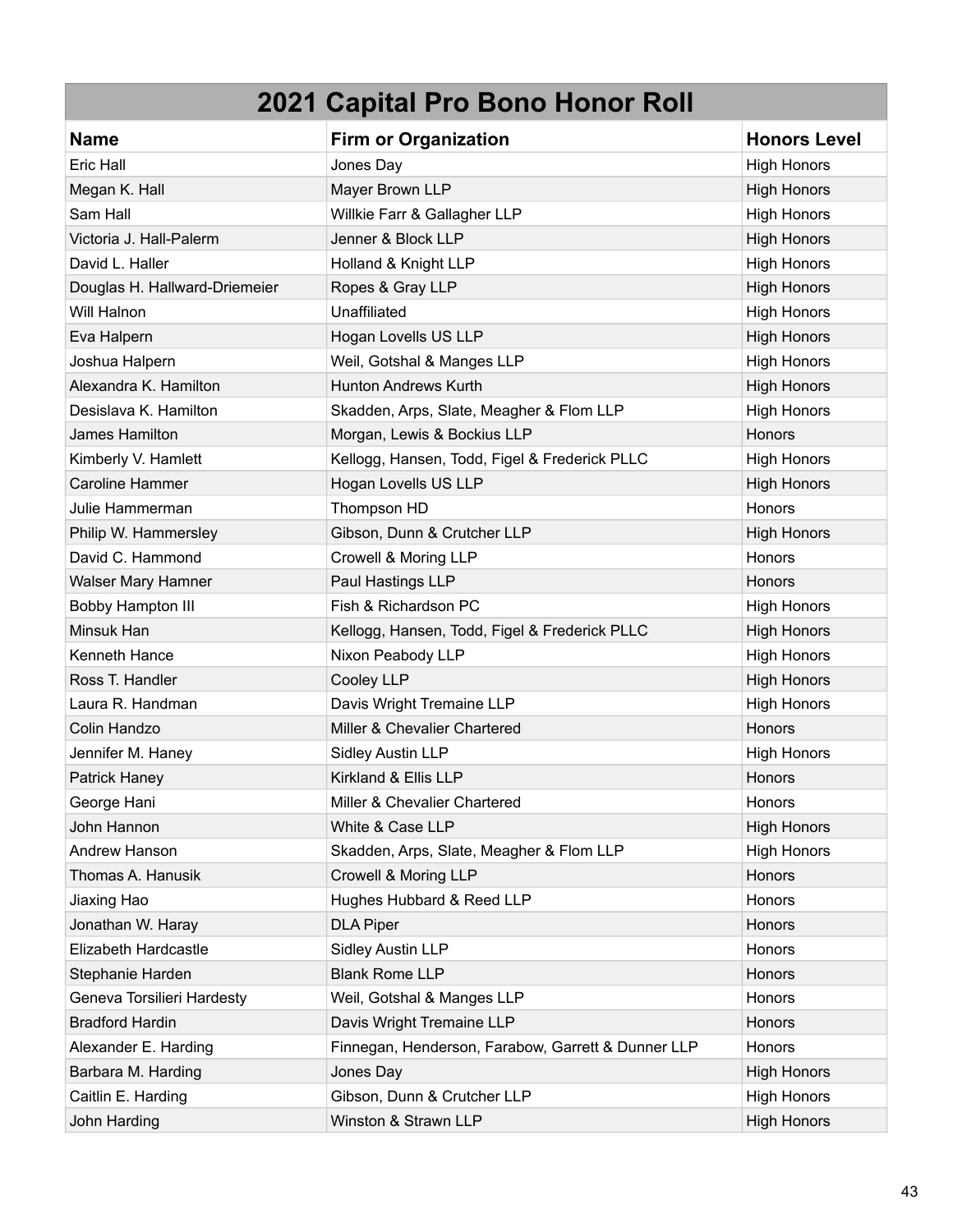| <b>Name</b>           | <b>Firm or Organization</b>                  | <b>Honors Level</b> |
|-----------------------|----------------------------------------------|---------------------|
| Kelly T. Hardy        | Hogan Lovells US LLP                         | Honors              |
| Peter D. Hardy        | <b>Ballard Spahr LLP</b>                     | Honors              |
| Jordan Taylor Hare    | Morrison & Foerster                          | Honors              |
| Serena Hargrove       | Paul, Weiss, Rifkind, Wharton & Garrison LLP | <b>High Honors</b>  |
| Sydney Hargrove       | Orrick, Herrington & Sutcliffe LLP           | Honors              |
| Hrishikesh Hari       | Dechert LLP                                  | <b>High Honors</b>  |
| Scott Harman-Heath    | O'Melveny & Myers LLP                        | <b>High Honors</b>  |
| Paul N. Harold        | Wilson Sonsini Goodrich & Rosati PC          | <b>High Honors</b>  |
| Jennifer A. Harper    | Squire Patton Boggs (US) LLP                 | Honors              |
| Keith M. Harper       | Jenner & Block LLP                           | Honors              |
| Leslie Harrelson      | WilmerHale                                   | <b>High Honors</b>  |
| Colin S. Harris       | Morgan, Lewis & Bockius LLP                  | <b>High Honors</b>  |
| David Harris          | Dechert LLP                                  | <b>High Honors</b>  |
| Evan M. Harris        | Morrison & Foerster                          | <b>High Honors</b>  |
| Joseph Harris         | Miller & Chevalier Chartered                 | Honors              |
| <b>Patrice Harris</b> | Nixon Peabody LLP                            | Honors              |
| Sarah M. Harris       | Williams & Connolly LLP                      | <b>High Honors</b>  |
| <b>Twane Harris</b>   | WilmerHale                                   | <b>High Honors</b>  |
| Carrie L. Harrison    | Paul, Weiss, Rifkind, Wharton & Garrison LLP | Honors              |
| Debra A. Harrison     | McDermott Will & Emery LLP                   | Honors              |
| Emily B. V. Harrison  | Cooley LLP                                   | <b>High Honors</b>  |
| Keith J. Harrison     | Crowell & Moring LLP                         | <b>High Honors</b>  |
| Lindsay C. Harrison   | Jenner & Block LLP                           | <b>High Honors</b>  |
| Taylor R. Harrison    | Faegre Drinker                               | Honors              |
| Barry J. Hart         | K&L Gates LLP                                | <b>High Honors</b>  |
| Susan Harthill        | Morgan, Lewis & Bockius LLP                  | Honors              |
| Kerry Hartman         | Kilpatrick Townsend & Stockton LLP           | Honors              |
| Ryan Hartman          | Arnold & Porter                              | <b>Honors</b>       |
| Sarah G. Hartman      | <b>Brown Rudnick LLP</b>                     | <b>High Honors</b>  |
| Carl Joseph Hartmann  | Carl J. Hartmann, Attorney                   | <b>High Honors</b>  |
| Kathleen R. Hartnett  | Cooley LLP                                   | <b>High Honors</b>  |
| <b>Roland Hartung</b> | White & Case LLP                             | <b>High Honors</b>  |
| Joseph S. Hartunian   | Proskauer Rose LLP                           | <b>High Honors</b>  |
| Lauren J. Hartz       | Jenner & Block LLP                           | <b>High Honors</b>  |
| Jared Hartzman        | Fish & Richardson PC                         | Honors              |
| Danica Harvey         | White & Case LLP                             | <b>High Honors</b>  |
| Patrick A. Harvey     | Morgan, Lewis & Bockius LLP                  | Honors              |
| Sheila M. Harvey      | Pillsbury Winthrop Shaw Pittman LLP          | <b>Honors</b>       |
| Tanya A. Harvey       | Loeb & Loeb LLP                              | <b>High Honors</b>  |
| Faiza Hasan           | Latham & Watkins LLP                         | Honors              |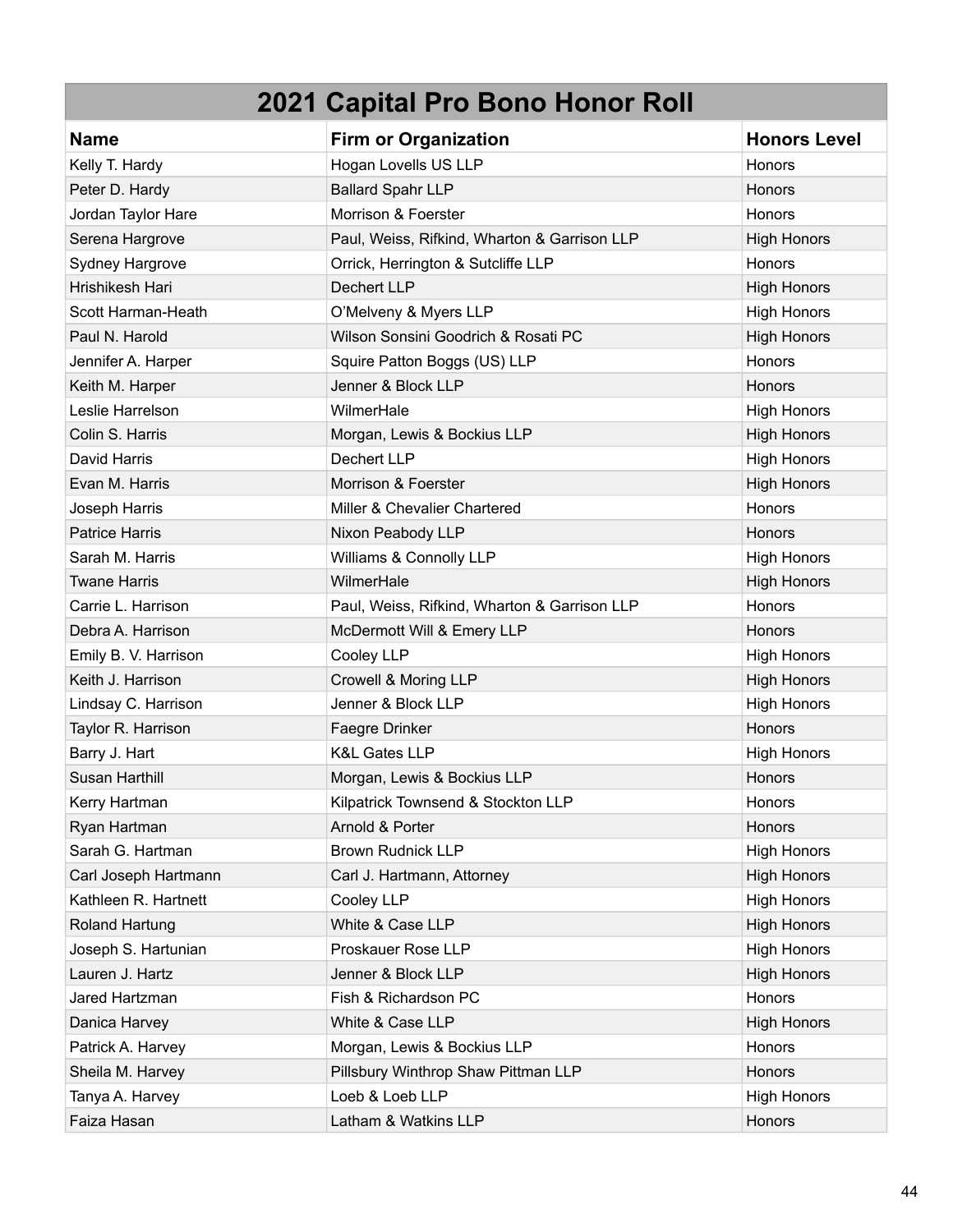| <b>Name</b>              | <b>Firm or Organization</b>                | <b>Honors Level</b> |
|--------------------------|--------------------------------------------|---------------------|
| Courtney C. Haseley      | Gibson, Dunn & Crutcher LLP                | <b>High Honors</b>  |
| Alexander R. Hassanzadeh | Skadden, Arps, Slate, Meagher & Flom LLP   | <b>High Honors</b>  |
| William T. Hassler       | Steptoe & Johnson LLP                      | <b>Honors</b>       |
| Alexander B. Hastings    | Covington & Burling LLP                    | <b>Honors</b>       |
| Douglas A. Hastings      | Morgan, Lewis & Bockius LLP                | <b>Honors</b>       |
| Julia Hatcher            | Latham & Watkins LLP                       | Honors              |
| Christopher A. Hatfield  | <b>Ballard Spahr LLP</b>                   | Honors              |
| Joanne S. Hawana         | Mintz Levin Cohn Ferris Glovsky & Popeo PC | Honors              |
| <b>Christine Hawes</b>   | Crowell & Moring LLP                       | <b>Honors</b>       |
| MK Payne Hawes           | Kirkland & Ellis LLP                       | <b>High Honors</b>  |
| Daniel M. Hawke          | Arnold & Porter                            | Honors              |
| lan Hawkes               | Weil, Gotshal & Manges LLP                 | <b>High Honors</b>  |
| Allison C. Hawkins       | Covington & Burling LLP                    | <b>High Honors</b>  |
| Ben M. Hawkins           | Wilson Sonsini Goodrich & Rosati PC        | <b>High Honors</b>  |
| Michael Takashi Haworth  | <b>DLA Piper</b>                           | <b>High Honors</b>  |
| Matthew L. Haws          | Jenner & Block LLP                         | Honors              |
| Amber A. Hay             | Arnold & Porter                            | <b>Honors</b>       |
| Daniel J. Hay            | <b>Sidley Austin LLP</b>                   | <b>High Honors</b>  |
| John Hayes               | Nixon Peabody LLP                          | <b>High Honors</b>  |
| Robert N. Hayes          | Hogan Lovells US LLP                       | <b>Honors</b>       |
| Monica L. Haymond        | Orrick, Herrington & Sutcliffe LLP         | <b>High Honors</b>  |
| McKenzie Haynes          | Schulte Roth & Zabel LLP                   | <b>High Honors</b>  |
| Savannah Haynes          | Cleary Gottlieb Steen & Hamilton LLP       | <b>High Honors</b>  |
| Molly Hayssen            | Foley & Lardner LLP                        | <b>High Honors</b>  |
| David Hazelton           | Latham & Watkins LLP                       | Honors              |
| Benjamin N. Hazelwood    | Williams & Connolly LLP                    | <b>High Honors</b>  |
| Mike Hazzard             | <b>DLA Piper</b>                           | <b>High Honors</b>  |
| James W. Head            | Hunton Andrews Kurth                       | <b>High Honors</b>  |
| Christopher R. Healy     | <b>Troutman Pepper</b>                     | <b>High Honors</b>  |
| Kevin J. Healy           | Mayer Brown LLP                            | <b>High Honors</b>  |
| Astor Heaven             | Crowell & Moring LLP                       | <b>High Honors</b>  |
| Christopher R. Hebdon    | Crowell & Moring LLP                       | Honors              |
| Lyle F. Hedgecock        | Morrison & Foerster                        | <b>High Honors</b>  |
| Elizabeth Hedges         | Kirkland & Ellis LLP                       | <b>High Honors</b>  |
| Jeremy Heep              | <b>Troutman Pepper</b>                     | Honors              |
| Jason O. Heflin          | Sullivan & Cromwell LLP                    | Honors              |
| Jason E. Heidemann       | Paul Hastings LLP                          | <b>High Honors</b>  |
| William Heidepriem-Baird | Orrick, Herrington & Sutcliffe LLP         | <b>High Honors</b>  |
| Kevin M. Heilenday       | Gibson, Dunn & Crutcher LLP                | Honors              |
| Gary A. Heimberg         | Covington & Burling LLP                    | Honors              |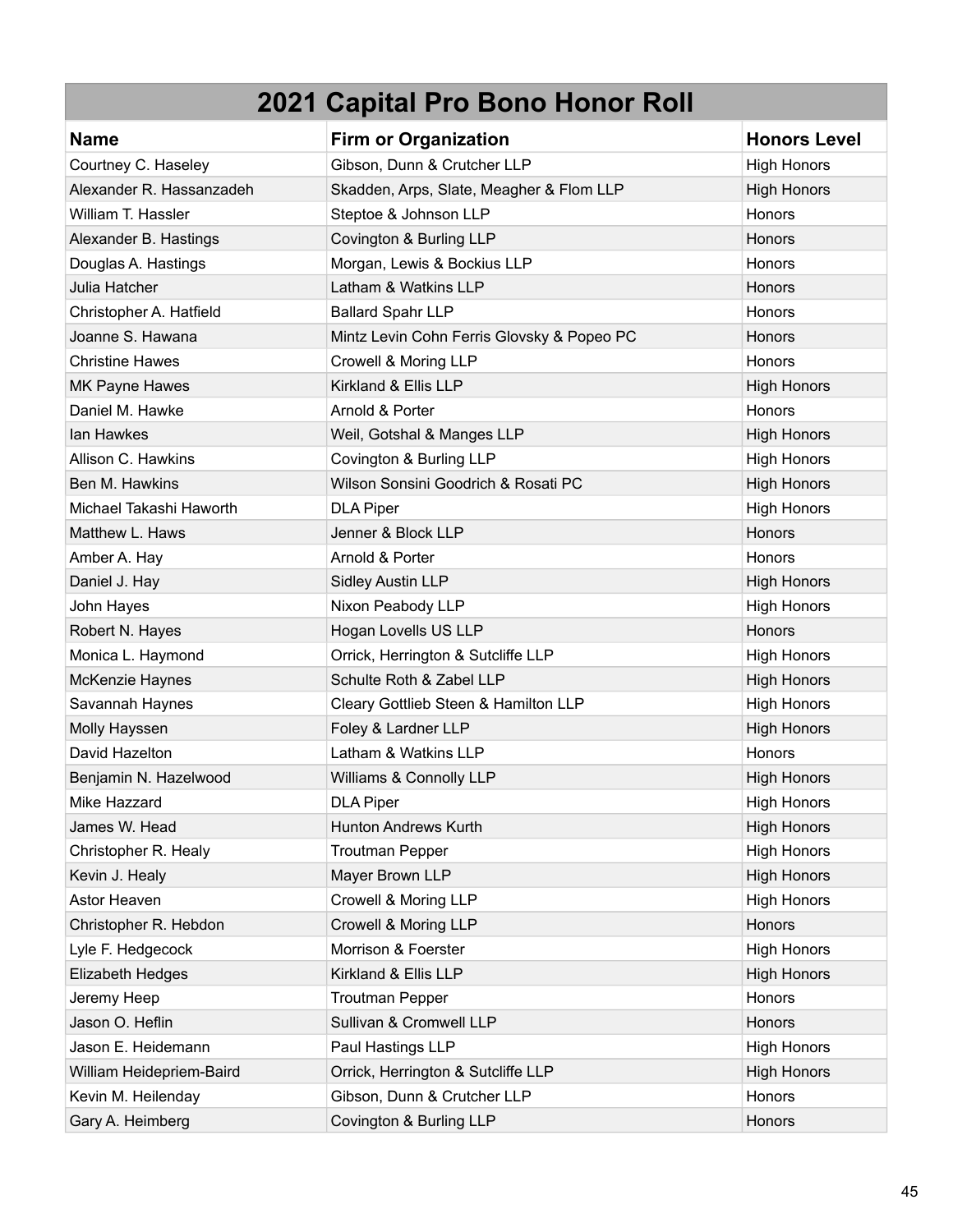| <b>Name</b>              | <b>Firm or Organization</b>                  | <b>Honors Level</b> |
|--------------------------|----------------------------------------------|---------------------|
| Scott M. Heimberg        | Akin Gump Strauss Hauer & Feld LLP           | Honors              |
| Werner Hein              | Mayer Brown LLP                              | <b>Honors</b>       |
| Matthew D. Heins         | Williams & Connolly LLP                      | Honors              |
| Katherine I. Heise       | Akin Gump Strauss Hauer & Feld LLP           | <b>High Honors</b>  |
| <b>Howard Heiss</b>      | O'Melveny & Myers LLP                        | Honors              |
| Sina R. Hekmat           | Hogan Lovells US LLP                         | Honors              |
| Dylan J. Helgeson        | Paul Hastings LLP                            | <b>High Honors</b>  |
| <b>Eckhard Hellbeck</b>  | White & Case LLP                             | <b>High Honors</b>  |
| Jacob N. Heller          | Foley & Lardner LLP                          | <b>High Honors</b>  |
| Kathryn M. Hellings      | Hogan Lovells US LLP                         | Honors              |
| Lori Hellkamp            | Jones Day                                    | Honors              |
| Andrew Hellman           | O'Melveny & Myers LLP                        | <b>High Honors</b>  |
| Emily Hellman            | Skadden, Arps, Slate, Meagher & Flom LLP     | Honors              |
| Matthew S. Hellman       | Jenner & Block LLP                           | <b>Honors</b>       |
| Allison E. Hellreich     | Hogan Lovells US LLP                         | <b>High Honors</b>  |
| Shira M. Helstrom        | Morgan, Lewis & Bockius LLP                  | <b>High Honors</b>  |
| Courtney E. Helt         | Hogan Lovells US LLP                         | <b>High Honors</b>  |
| Jonathank Helwink        | Duane Morris LLP                             | Honors              |
| Charles S. Henck         | <b>Ballard Spahr LLP</b>                     | Honors              |
| Hannah Henderson         | Skadden, Arps, Slate, Meagher & Flom LLP     | <b>High Honors</b>  |
| K'sean L. Henderson      | Ropes & Gray LLP                             | <b>High Honors</b>  |
| Sharmaine Heng           | Nixon Peabody LLP                            | <b>High Honors</b>  |
| Andrew J. Henley         | Covington & Burling LLP                      | <b>High Honors</b>  |
| Zachary Hennessee        | Orrick, Herrington & Sutcliffe LLP           | <b>High Honors</b>  |
| Brendan J. Hennessey     | Pillsbury Winthrop Shaw Pittman LLP          | <b>High Honors</b>  |
| Jonathan Henry           | King & Spalding LLP                          | <b>High Honors</b>  |
| Robin Henry              | Fried, Frank, Harris, Shriver & Jacobson LLP | Honors              |
| Thomas G. Hentoff        | Williams & Connolly LLP                      | <b>High Honors</b>  |
| Asa J. Herald            | Morgan, Lewis & Bockius LLP                  | Honors              |
| lan Herbert              | Miller & Chevalier Chartered                 | <b>High Honors</b>  |
| Daniel Herbst            | Reed Smith LLP                               | <b>High Honors</b>  |
| Christopher S. Herlihy   | Skadden, Arps, Slate, Meagher & Flom LLP     | <b>High Honors</b>  |
| Mark D. Herman           | Covington & Burling LLP                      | Honors              |
| Whitney D. Hermandorfer  | Williams & Connolly LLP                      | Honors              |
| Howard Herr              | Paul Hastings LLP                            | <b>High Honors</b>  |
| Alli Herzog              | Latham & Watkins LLP                         | <b>High Honors</b>  |
| Adam R. Hess             | Squire Patton Boggs (US) LLP                 | <b>High Honors</b>  |
| Joshua Hess              | Dechert LLP                                  | Honors              |
| Jonathan Hettleman       | Venable LLP                                  | <b>High Honors</b>  |
| Rafael J. Gallardo Hevia | WilmerHale                                   | Honors              |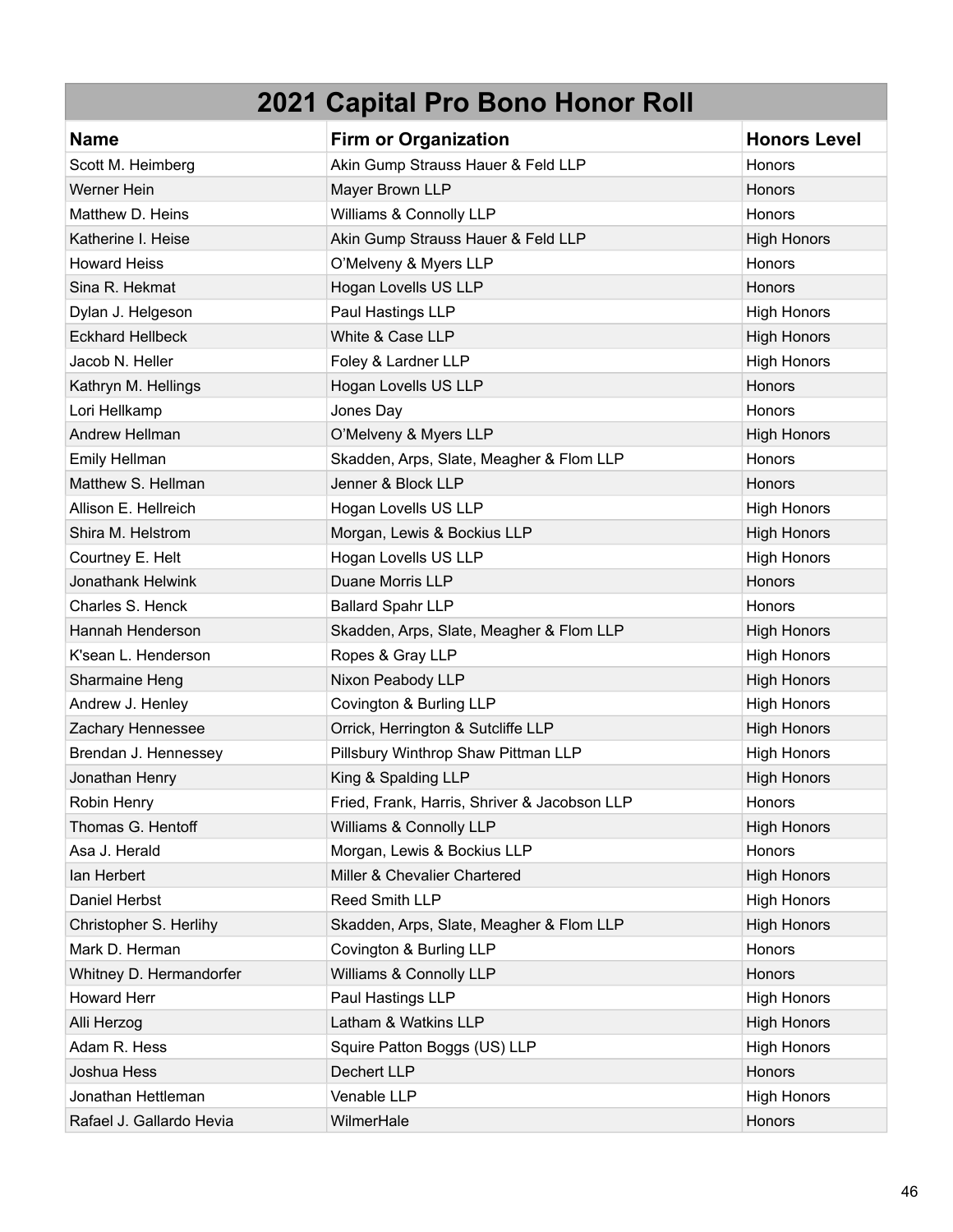| <b>Name</b>             | <b>Firm or Organization</b>                        | <b>Honors Level</b> |
|-------------------------|----------------------------------------------------|---------------------|
| Adelaja K. Heyliger     | Weil, Gotshal & Manges LLP                         | Honors              |
| Kelly Hibbert           | Crowell & Moring LLP                               | Honors              |
| Leah R. Hibbler         | Paul, Weiss, Rifkind, Wharton & Garrison LLP       | <b>High Honors</b>  |
| Jospeh Hicks            | Venable LLP                                        | Honors              |
| <b>Scott Hiers</b>      | King & Spalding LLP                                | <b>High Honors</b>  |
| Conan J. Higgins        | <b>TSI Legal Enterprises PC</b>                    | <b>High Honors</b>  |
| Matthew J. Higgins      | Hogan Lovells US LLP                               | <b>High Honors</b>  |
| Shannan E. Higgins      | Cooley LLP                                         | <b>High Honors</b>  |
| Brooklyn N. Hildebrandt | Beveridge & Diamond PC                             | Honors              |
| David F. Hill           | Weil, Gotshal & Manges LLP                         | <b>High Honors</b>  |
| Jennifer Hill           | Hogan Lovells US LLP                               | <b>High Honors</b>  |
| Jessica C. Hill         | Covington & Burling LLP                            | <b>High Honors</b>  |
| Thomas C. Hill          | Pillsbury Winthrop Shaw Pittman LLP                | <b>High Honors</b>  |
| Elaine M. Hillgrove     | Squire Patton Boggs (US) LLP                       | <b>High Honors</b>  |
| Annemarie L. Hillman    | <b>Sidley Austin LLP</b>                           | Honors              |
| <b>Taylor Hillman</b>   | Venable LLP                                        | Honors              |
| Elizabeth Hilton        | Alston & Bird                                      | <b>High Honors</b>  |
| Harold Himmelman        | Beveridge & Diamond PC                             | <b>High Honors</b>  |
| John Hindley            | Arnold & Porter                                    | <b>High Honors</b>  |
| Virginia D. Hiner       | Akin Gump Strauss Hauer & Feld LLP                 | Honors              |
| Doris Johnson Hines     | Finnegan, Henderson, Farabow, Garrett & Dunner LLP | <b>High Honors</b>  |
| <b>Mariah Hines</b>     | <b>Sidley Austin LLP</b>                           | Honors              |
| Jonathan Hirsch         | Hogan Lovells US LLP                               | <b>High Honors</b>  |
| Jordan C. Hirsch        | Covington & Burling LLP                            | <b>High Honors</b>  |
| Sam Hirsch              | Jenner & Block LLP                                 | Honors              |
| <b>Thomas Hirsch</b>    | Norton Rose Fulbright                              | <b>High Honors</b>  |
| Alice Ho                | Arnold & Porter                                    | Honors              |
| Charlyn L. Ho           | Perkins Coie LLP                                   | <b>Honors</b>       |
| Diem Huong Ho           | Foley Hoag LLP                                     | Honors              |
| Ryan Hoak               | White & Case LLP                                   | <b>High Honors</b>  |
| Amy C. Hoang            | K&L Gates LLP                                      | Honors              |
| Carol Hobson            | Paul, Weiss, Rifkind, Wharton & Garrison LLP       | <b>High Honors</b>  |
| Johnjerica Hodge        | Katten Muchin Rosenman LLP                         | <b>High Honors</b>  |
| Sable Hodson            | Kirkland & Ellis LLP                               | <b>High Honors</b>  |
| Andy Hoffman            | Williams & Connolly LLP                            | <b>High Honors</b>  |
| Genevieve Hoffman       | Latham & Watkins LLP                               | Honors              |
| lan S. Hoffman          | Arnold & Porter                                    | High Honors         |
| Morgan Hoffman          | Latham & Watkins LLP                               | <b>High Honors</b>  |
| Shana A. Hofstetter     | Akin Gump Strauss Hauer & Feld LLP                 | <b>High Honors</b>  |
| E. Desmond Hogan        | Hogan Lovells US LLP                               | <b>High Honors</b>  |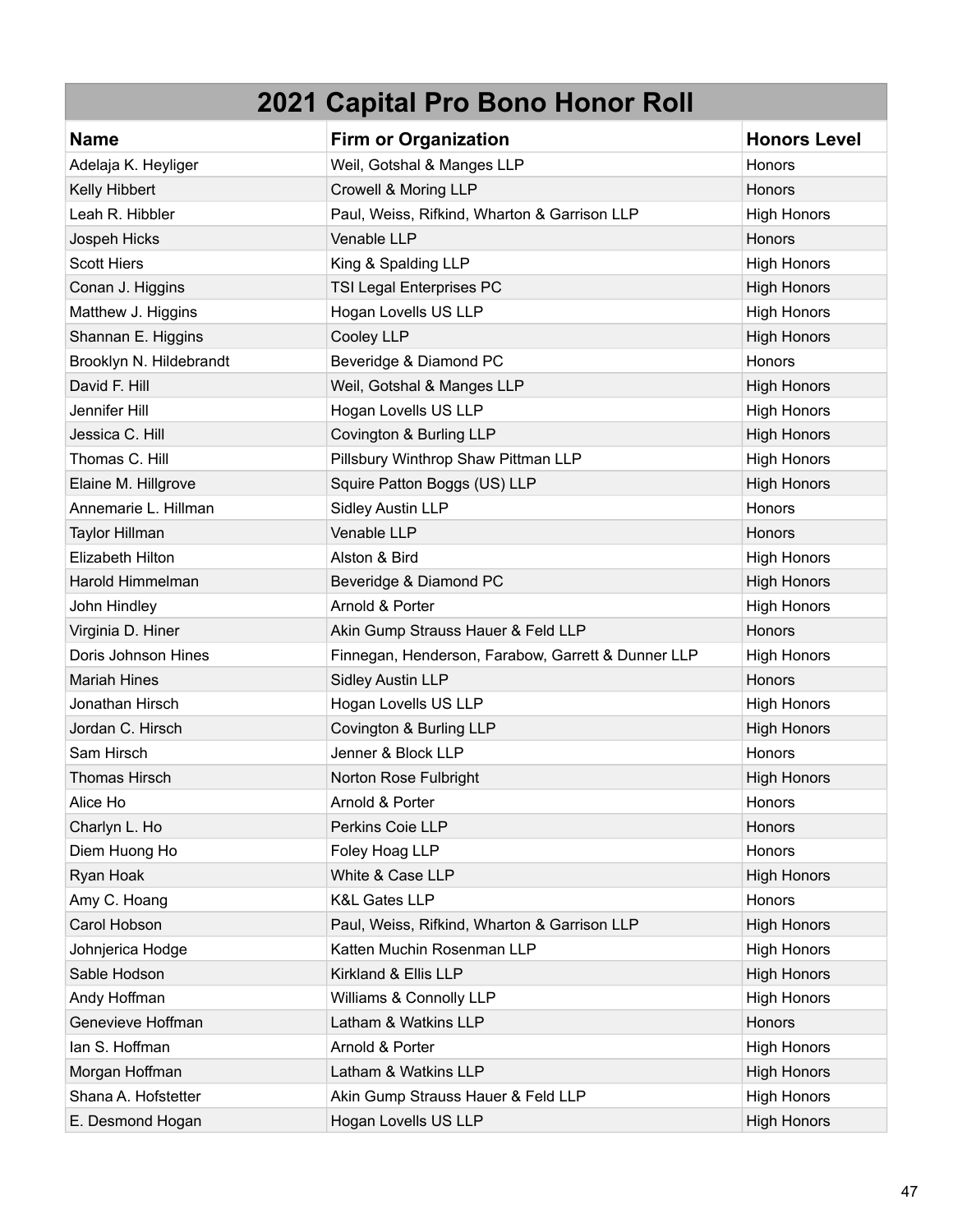| <b>Name</b>            | <b>Firm or Organization</b>                  | <b>Honors Level</b> |
|------------------------|----------------------------------------------|---------------------|
| Howard S. Hogan        | Gibson, Dunn & Crutcher LLP                  | <b>High Honors</b>  |
| Patrick Hogan          | Winston & Strawn LLP                         | <b>High Honors</b>  |
| Sarah P. Hogarth       | McDermott Will & Emery LLP                   | <b>High Honors</b>  |
| Frank Hogue            | White & Case LLP                             | <b>High Honors</b>  |
| Shanna Holako          | Perkins Coie LLP                             | <b>High Honors</b>  |
| Eric H. Holder Jr.     | Covington & Burling LLP                      | Honors              |
| Kevin P. Holewinski    | Jones Day                                    | <b>High Honors</b>  |
| <b>Emily Holland</b>   | White & Case LLP                             | Honors              |
| Abby Rose Hollenstein  | Kirkland & Ellis LLP                         | Honors              |
| Tre A. Holloway        | Perkins Coie LLP                             | Honors              |
| Chris Holly            | Cooley LLP                                   | <b>Honors</b>       |
| Daniel A. Holman       | Paul Hastings LLP                            | Honors              |
| Diara M. Holmes        | Loeb & Loeb LLP                              | Honors              |
| Matthew Holmwood       | WilmerHale                                   | <b>High Honors</b>  |
| Robert Mcdavid Holowka | Kirkland & Ellis LLP                         | Honors              |
| Benjamin R. Holt       | Steptoe & Johnson LLP                        | <b>High Honors</b>  |
| M. Andrew Holtman      | Akin Gump Strauss Hauer & Feld LLP           | <b>High Honors</b>  |
| Ari Holtzblatt         | WilmerHale                                   | Honors              |
| Carolyn Homer          | Latham & Watkins LLP                         | <b>High Honors</b>  |
| Troy C. Homesley       | Williams & Connolly LLP                      | <b>High Honors</b>  |
| Don Hong               | Kirkland & Ellis LLP                         | Honors              |
| Irene Hong             | <b>DLA Piper</b>                             | Honors              |
| Colette Honorable      | Reed Smith LLP                               | <b>Honors</b>       |
| Neil Hood              | Fried, Frank, Harris, Shriver & Jacobson LLP | Honors              |
| Amanda Claire Hoover   | Arnold & Porter                              | <b>High Honors</b>  |
| Craig A. Hoovler       | Steptoe & Johnson LLP                        | <b>High Honors</b>  |
| Sarah Hopkins          | Cozen O'Connor                               | <b>High Honors</b>  |
| Kelly M. Horein        | Faegre Drinker                               | Honors              |
| Dennis M. Horn         | Holland & Knight LLP                         | Honors              |
| Steven J. Horn         | WilmerHale                                   | <b>High Honors</b>  |
| Katie M. Horton        | Squire Patton Boggs (US) LLP                 | Honors              |
| Matthew H. Horton      | Foley & Lardner LLP                          | <b>High Honors</b>  |
| Philip W. Horton       | Arnold & Porter                              | <b>High Honors</b>  |
| Roberta L. Horton      | Arnold & Porter                              | <b>High Honors</b>  |
| Andrew J. Hosea        | Ropes & Gray LLP                             | <b>High Honors</b>  |
| Shaked Hoter           | <b>DLA Piper</b>                             | Honors              |
| David Houck            | Winston & Strawn LLP                         | Honors              |
| Olivia Lynn Houston    | <b>DLA Piper</b>                             | <b>High Honors</b>  |
| Luke van Houwelingen   | Crowell & Moring LLP                         | Honors              |
| <b>Brandi Howard</b>   | McGuire Woods                                | <b>High Honors</b>  |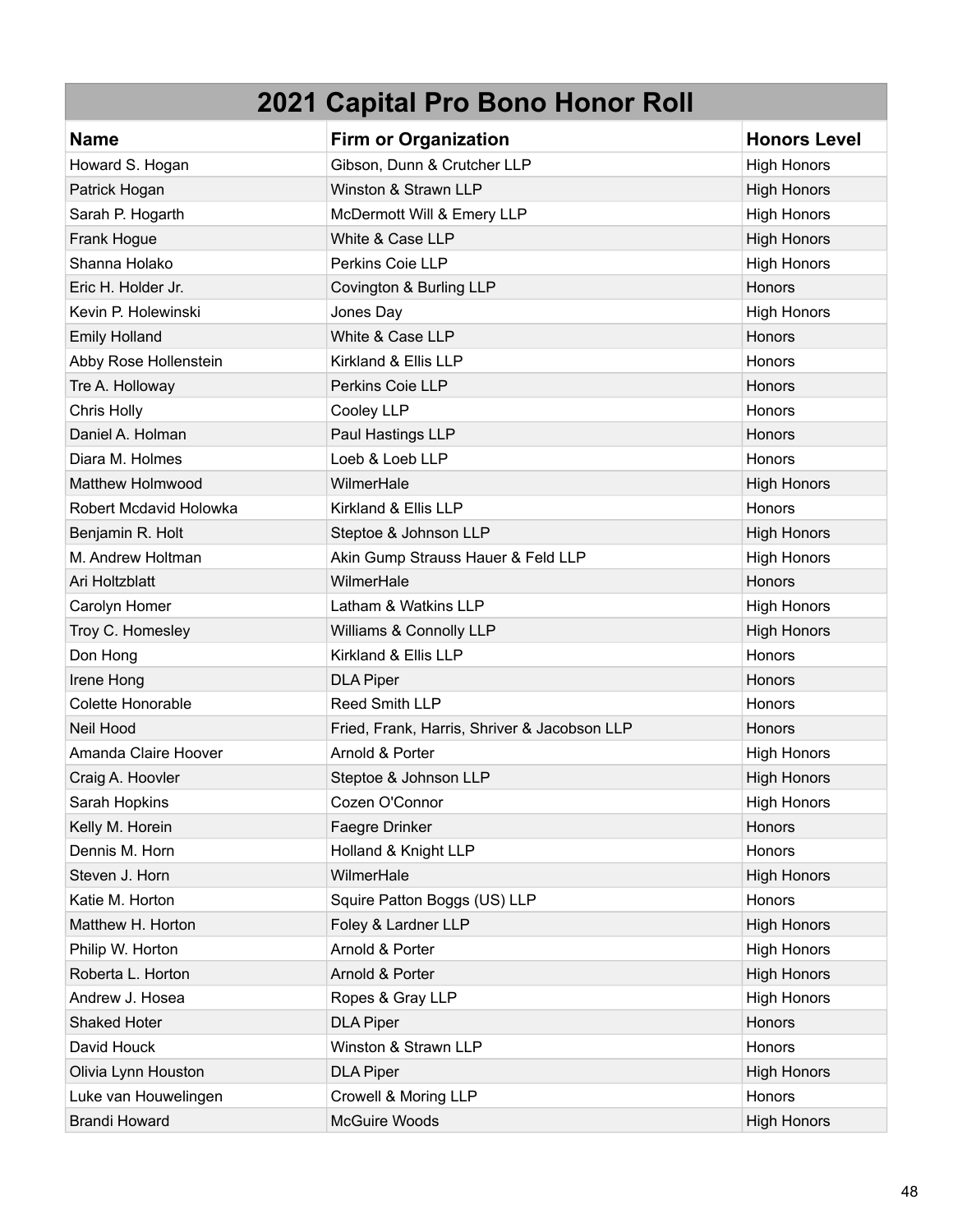| <b>Name</b>            | <b>Firm or Organization</b>        | <b>Honors Level</b> |
|------------------------|------------------------------------|---------------------|
| Cheryl Howard          | Crowell & Moring LLP               | <b>Honors</b>       |
| Patrice Z. Howard      | ArentFox Schiff                    | <b>High Honors</b>  |
| Paul Howard            | Arnold & Porter                    | <b>High Honors</b>  |
| Theodore A. Howard     | Wiley Rein LLP                     | <b>High Honors</b>  |
| Justin T. Howell       | Covington & Burling LLP            | <b>High Honors</b>  |
| Eryn C. Howington      | Crowell & Moring LLP               | Honors              |
| <b>Andrew Howlett</b>  | Miller & Chevalier Chartered       | <b>High Honors</b>  |
| Ashley M. Howlett      | Hogan Lovells US LLP               | Honors              |
| Anna J. Hrom           | Williams & Connolly LLP            | <b>High Honors</b>  |
| Victoria Hsia          | Winston & Strawn LLP               | Honors              |
| Lynn Hsieh             | Crowell & Moring LLP               | Honors              |
| Bryan K. Hsu           | <b>DLA Piper</b>                   | Honors              |
| James A. Huang         | Hogan Lovells US LLP               | Honors              |
| Mary M. Huang          | Harris, Wiltshire & Grannis LLP    | <b>High Honors</b>  |
| Tian Huang             | Williams & Connolly LLP            | <b>High Honors</b>  |
| Mason M. Hubbard       | <b>DLA Piper</b>                   | Honors              |
| Jeffrey L. Huberman    | Covington & Burling LLP            | <b>High Honors</b>  |
| December Huddleston    | <b>Gilbert LLP</b>                 | <b>High Honors</b>  |
| Sandra Huerta          | White & Case LLP                   | Honors              |
| Timothy J. Huether     | Jones Day                          | Honors              |
| Zachary D. T. Huey     | Orrick, Herrington & Sutcliffe LLP | Honors              |
| Brendan J. Hughes      | Cooley LLP                         | <b>High Honors</b>  |
| Emily P. Hughes        | Kirkland & Ellis LLP               | Honors              |
| Mary Rose Hughes       | Perkins Coie LLP                   | <b>High Honors</b>  |
| Paul W. Hughes         | McDermott Will & Emery LLP         | <b>High Honors</b>  |
| Shaun P. Hughes        | Gibson, Dunn & Crutcher LLP        | <b>Honors</b>       |
| Spencer S. Hughes      | Kirkland & Ellis LLP               | <b>High Honors</b>  |
| Allison Hugi           | Latham & Watkins LLP               | <b>High Honors</b>  |
| Hannah E. Hummel       | Covington & Burling LLP            | <b>High Honors</b>  |
| Amanda A. Humphreville | Covington & Burling LLP            | Honors              |
| John F. Hundley        | <b>Ballard Spahr LLP</b>           | <b>High Honors</b>  |
| Thomas G. Hungar       | Gibson, Dunn & Crutcher LLP        | Honors              |
| Catherine Hunstad      | Nixon Peabody LLP                  | <b>High Honors</b>  |
| <b>Grace Hunter</b>    | Cooley LLP                         | Honors              |
| Robert N. Hunziker     | Covington & Burling LLP            | Honors              |
| Robert K. Hur          | Gibson, Dunn & Crutcher LLP        | Honors              |
| MaryKathryn Hurd       | McDermott Will & Emery LLP         | Honors              |
| Denis R. Hurley        | Williams & Connolly LLP            | <b>High Honors</b>  |
| Mikella M. Hurley      | Perkins Coie LLP                   | <b>High Honors</b>  |
| Murad S. Hussain       | Arnold & Porter                    | <b>High Honors</b>  |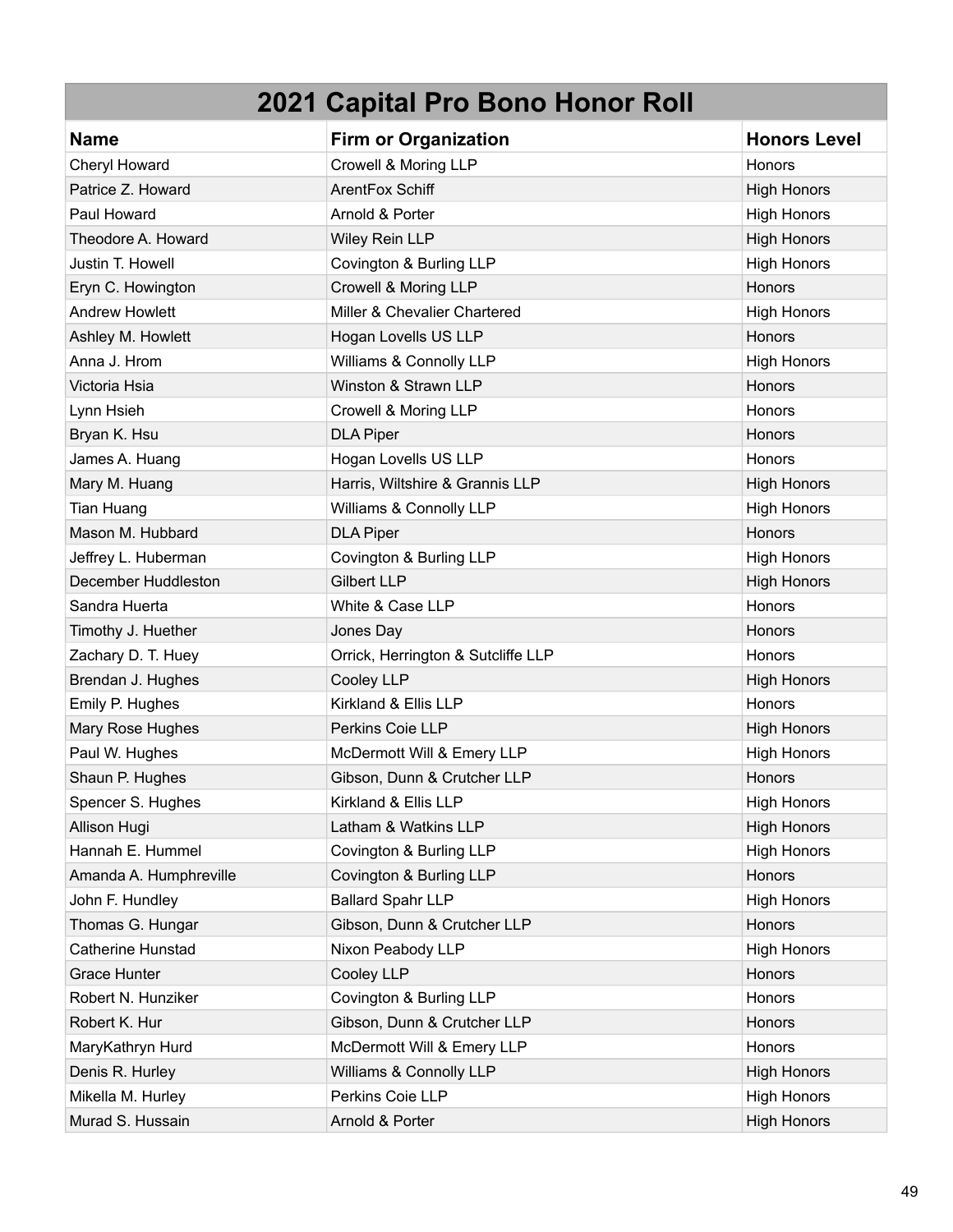| <b>Name</b>              | <b>Firm or Organization</b>                       | <b>Honors Level</b> |
|--------------------------|---------------------------------------------------|---------------------|
| Alexandra Hussey         | Reed Smith LLP                                    | <b>High Honors</b>  |
| Richard A. Hutchinson    | Baker, Donelson, Bearman, Caldwell & Berkowitz PC | <b>High Honors</b>  |
| Emma J. Hutchison        | <b>Hunton Andrews Kurth</b>                       | Honors              |
| Talya Hutchison          | Paul Hastings LLP                                 | Honors              |
| Jessica C. Hutto-Schultz | Cooley LLP                                        | <b>High Honors</b>  |
| <b>Mattie Hutton</b>     | O'Melveny & Myers LLP                             | <b>High Honors</b>  |
| Jeffrey G. Huvelle       | Covington & Burling LLP                           | Honors              |
| Charles C. Hwang         | Crowell & Moring LLP                              | <b>Honors</b>       |
| Clifford S. Hwang        | Gibson, Dunn & Crutcher LLP                       | <b>High Honors</b>  |
| Howard L. Hyde           | Arnold & Porter                                   | <b>High Honors</b>  |
| Graham J. Hyman          | McDermott Will & Emery LLP                        | Honors              |
| Brooke T. Iley           | <b>Blank Rome LLP</b>                             | Honors              |
| Allison H. In            | <b>Sidley Austin LLP</b>                          | Honors              |
| Hyun Jin In              | Fish & Richardson PC                              | Honors              |
| Thomas Ingalls           | Cozen O'Connor                                    | <b>High Honors</b>  |
| George W. Ingham         | Hogan Lovells US LLP                              | Honors              |
| Georgina J. Inglis       | Cooley LLP                                        | Honors              |
| Rick A. Ingram           | WilmerHale                                        | <b>High Honors</b>  |
| Stewart A. Inman         | <b>Sidley Austin LLP</b>                          | <b>High Honors</b>  |
| David J. Iraola          | Covington & Burling LLP                           | <b>High Honors</b>  |
| William A. Isaacson      | Paul, Weiss, Rifkind, Wharton & Garrison LLP      | <b>High Honors</b>  |
| William R. Isasi         | Covington & Burling LLP                           | <b>High Honors</b>  |
| R. Gregory Israelsen     | WilmerHale                                        | <b>High Honors</b>  |
| Todd T. Itami            | Covington & Burling LLP                           | <b>High Honors</b>  |
| Yoshihide Ito            | Mayer Brown LLP                                   | Honors              |
| Ivo Ivanov               | Miller & Chevalier Chartered                      | Honors              |
| Sundeep S. Iyer          | Hogan Lovells US LLP                              | <b>High Honors</b>  |
| Carolyn Jackson          | Hughes Hubbard & Reed LLP                         | <b>High Honors</b>  |
| Marianna Jackson         | Covington & Burling LLP                           | <b>High Honors</b>  |
| Stefanie Jackson         | Vinson & Elkins LLP                               | Honors              |
| Toni M. Jackson          | Crowell & Moring LLP                              | Honors              |
| Veronica D. Jackson      | Miles & Stockbridge PC                            | Honors              |
| William Boyd Jackson     | Hogan Lovells US LLP                              | Honors              |
| Greg Jacob               | O'Melveny & Myers LLP                             | Honors              |
| John R. Jacob            | Akin Gump Strauss Hauer & Feld LLP                | Honors              |
| Hilary T. Jacobs         | Beveridge & Diamond PC                            | <b>High Honors</b>  |
| Jonathan B. Jacobs       | Perkins Coie LLP                                  | Honors              |
| Ronald Jacobs            | Venable LLP                                       | Honors              |
| Howard B. Jacobson       | Akin Gump Strauss Hauer & Feld LLP                | <b>High Honors</b>  |
| Rachel Jacobson          | WilmerHale                                        | <b>High Honors</b>  |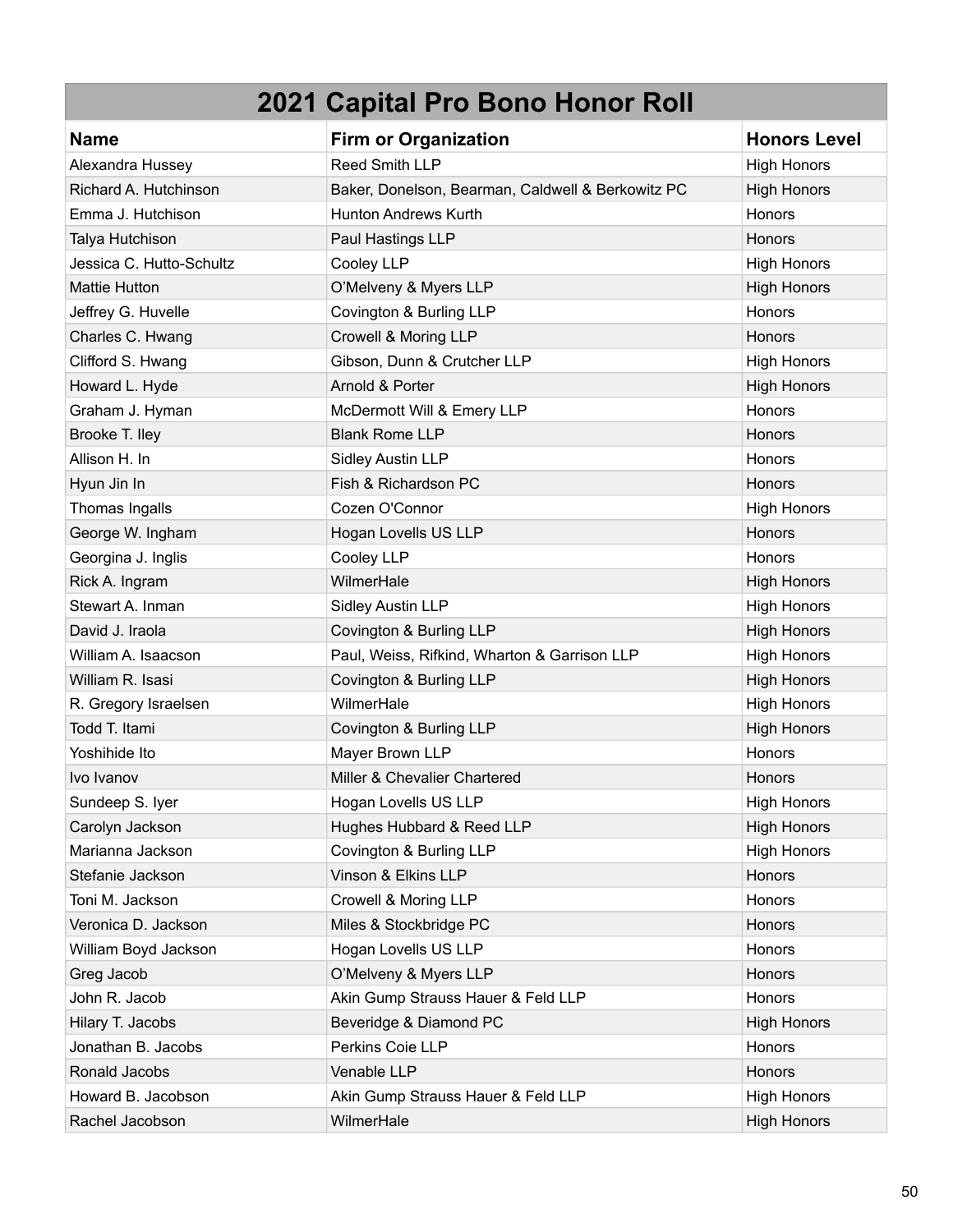| <b>Name</b>            | <b>Firm or Organization</b>                  | <b>Honors Level</b> |
|------------------------|----------------------------------------------|---------------------|
| Gabrielle Jacques      | <b>Hunton Andrews Kurth</b>                  | <b>High Honors</b>  |
| Robert William Jacques | Cooley LLP                                   | <b>High Honors</b>  |
| Peter Jaffe            | Paul, Weiss, Rifkind, Wharton & Garrison LLP | <b>High Honors</b>  |
| Nicholas James         | Crowell & Moring LLP                         | Honors              |
| Tanisha A. James       | Cooley LLP                                   | Honors              |
| Ellyn Jameson          | Jones Day                                    | <b>High Honors</b>  |
| James Janaitis         | Crowell & Moring LLP                         | Honors              |
| Anthony F. Jankoski    | Faegre Drinker                               | <b>High Honors</b>  |
| Rachel A. Jankowski    | Crowell & Moring LLP                         | <b>High Honors</b>  |
| Bernd G. Janzen        | Akin Gump Strauss Hauer & Feld LLP           | Honors              |
| Dane Jaques            | Steptoe & Johnson LLP                        | <b>High Honors</b>  |
| Ana L. Jara            | Lowenstein Sandler LLP                       | <b>High Honors</b>  |
| Dan Jarcho             | Alston & Bird                                | <b>High Honors</b>  |
| Kiran Jassal           | Morgan, Lewis & Bockius LLP                  | Honors              |
| Gage Javier            | <b>Buckley LLP</b>                           | <b>High Honors</b>  |
| Elissa Jeffers         | Dentons US LLP                               | <b>High Honors</b>  |
| Cari D. Jeffries       | Sullivan & Cromwell LLP                      | <b>High Honors</b>  |
| Brooke D. Jenkins      | O'Melveny & Myers LLP                        | <b>High Honors</b>  |
| Kirk C. Jenkins        | Arnold & Porter                              | <b>High Honors</b>  |
| Madeline B. Jenks      | Sullivan & Cromwell LLP                      | <b>High Honors</b>  |
| Frederick E. Jenney    | Morrison & Foerster                          | <b>High Honors</b>  |
| Chad Jennings          | Latham & Watkins LLP                         | Honors              |
| Jasmine C. Jennings    | Covington & Burling LLP                      | <b>High Honors</b>  |
| Rachel Jennings        | <b>Gilbert LLP</b>                           | <b>High Honors</b>  |
| Christopher Jennison   | <b>Federal Government Attorney</b>           | <b>High Honors</b>  |
| Meaghan E. Jennison    | Akin Gump Strauss Hauer & Feld LLP           | <b>High Honors</b>  |
| Andrew Jensen          | Simpson Thacher & Bartlett LLP               | <b>High Honors</b>  |
| <b>Brad Jensen</b>     | Fried, Frank, Harris, Shriver & Jacobson LLP | <b>Honors</b>       |
| Min Kyung Jeon         | Williams & Connolly LLP                      | <b>High Honors</b>  |
| Nick A. Jepsen         | Fish & Richardson PC                         | <b>High Honors</b>  |
| Diana Jeschke          | Crowell & Moring LLP                         | Honors              |
| Ali A. Jessani         | WilmerHale                                   | Honors              |
| Steven H. Jesser       | Steven H. Jesser, Attorney at Law PC         | Honors              |
| Peter Jeydel           | Steptoe & Johnson LLP                        | Honors              |
| Trisha Jhunjhnuwala    | Williams & Connolly LLP                      | <b>High Honors</b>  |
| Mingham Ji             | Covington & Burling LLP                      | <b>High Honors</b>  |
| Mark Jia               | Jones Day                                    | Honors              |
| Julian Jiggetts        | Wilkinson Stekloff LLP                       | <b>High Honors</b>  |
| Brandon Jiha           | Ropes & Gray LLP                             | Honors              |
| Sophie Jin             | Holland & Knight LLP                         | Honors              |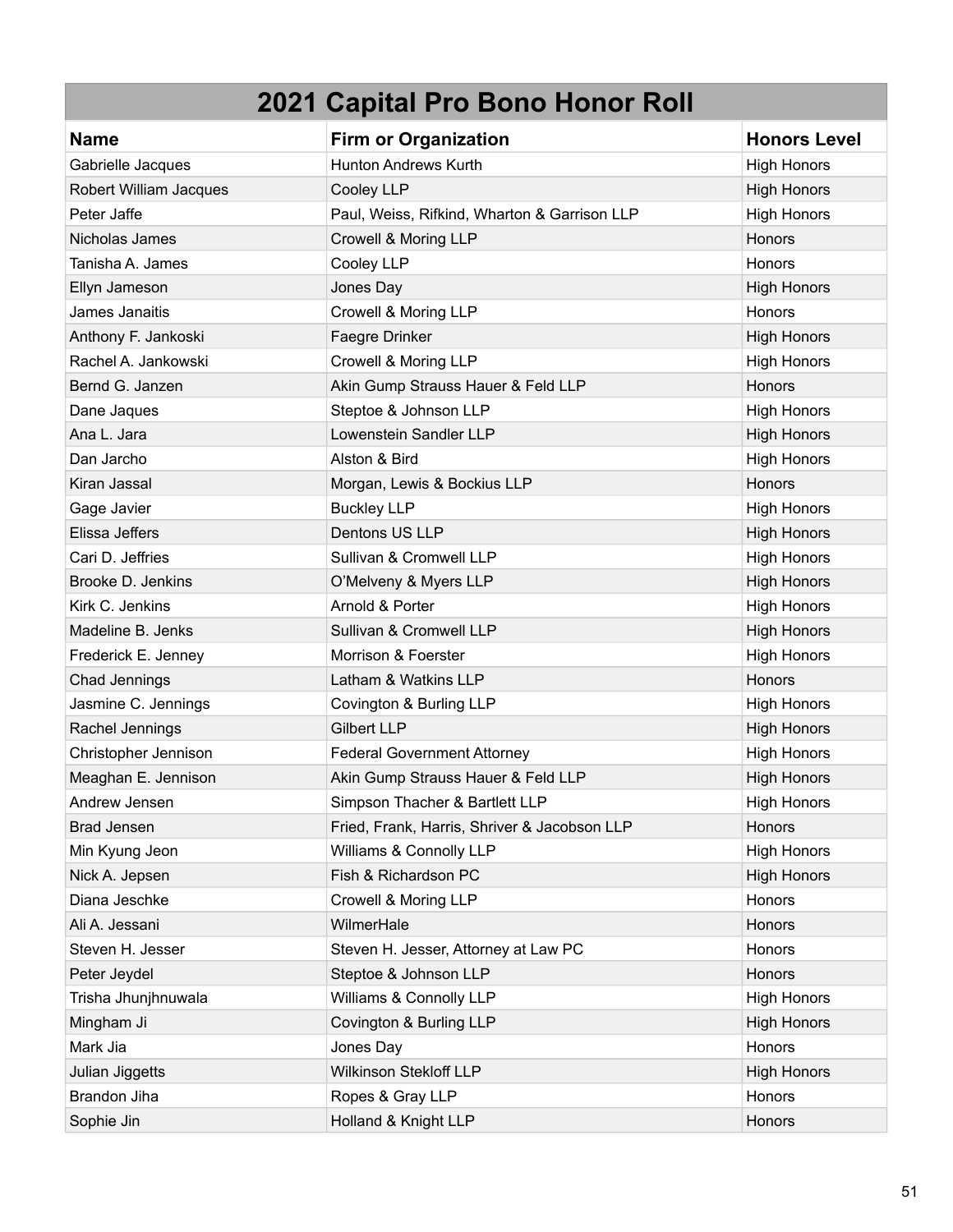| <b>Name</b>           | <b>Firm or Organization</b>                  | <b>Honors Level</b> |
|-----------------------|----------------------------------------------|---------------------|
| Shichu "Suzie" Jing   | Shearman & Sterling LLP                      | <b>Honors</b>       |
| Hillary F. John       | Akin Gump Strauss Hauer & Feld LLP           | <b>High Honors</b>  |
| Natasha John          | Powers Pyles Sutter & Verville PC            | <b>High Honors</b>  |
| Andrew C. Johnson     | Arnold & Porter                              | <b>High Honors</b>  |
| Charles W. Johnson    | Akin Gump Strauss Hauer & Feld LLP           | Honors              |
| Evan Johnson          | Axinn, Veltrop & Harkrider LLP               | Honors              |
| Jay Johnson           | Venable LLP                                  | <b>High Honors</b>  |
| Jeffrey R. Johnson    | Morgan, Lewis & Bockius LLP                  | Honors              |
| Jeffrey R. Johnson    | Jones Day                                    | <b>High Honors</b>  |
| Joshua S. Johnson     | Vinson & Elkins LLP                          | <b>High Honors</b>  |
| Katherine B. Johnson  | Jenner & Block LLP                           | Honors              |
| Matthew R. Johnson    | Cooley LLP                                   | <b>High Honors</b>  |
| Megan Johnson         | Dechert LLP                                  | Honors              |
| Michelle C. Johnson   | Miles & Stockbridge PC                       | Honors              |
| Scott D. Johnson      | Akin Gump Strauss Hauer & Feld LLP           | Honors              |
| Steffen N. Johnson    | Wilson Sonsini Goodrich & Rosati PC          | Honors              |
| Stephani Johnson      | Paul, Weiss, Rifkind, Wharton & Garrison LLP | <b>High Honors</b>  |
| Tassity S. Johnson    | Jenner & Block LLP                           | <b>High Honors</b>  |
| Elizabeth A. Johnston | Morgan, Lewis & Bockius LLP                  | Honors              |
| Randall V. Johnston   | Paul Hastings LLP                            | Honors              |
| Elizabeth Jonas       | Miller & Chevalier Chartered                 | Honors              |
| Cristopher D. Jones   | Perkins Coie LLP                             | Honors              |
| Erica T. Jones        | Proskauer Rose LLP                           | Honors              |
| Harmony L. Jones      | Steptoe & Johnson LLP                        | <b>High Honors</b>  |
| <b>Heather Jones</b>  | <b>Buckley LLP</b>                           | <b>High Honors</b>  |
| J. Simone Jones       | <b>Sidley Austin LLP</b>                     | <b>High Honors</b>  |
| John Jones            | Latham & Watkins LLP                         | Honors              |
| Kerry C. Jones        | Morrison & Foerster                          | <b>High Honors</b>  |
| Maria Jones           | Miller & Chevalier Chartered                 | Honors              |
| Michael D. Jones      | Kirkland & Ellis LLP                         | <b>High Honors</b>  |
| Patrick Jones         | O'Melveny & Myers LLP                        | Honors              |
| Roscoe Jones Jr.      | Gibson, Dunn & Crutcher LLP                  | <b>High Honors</b>  |
| <b>Stanton Jones</b>  | Arnold & Porter                              | <b>High Honors</b>  |
| <b>Tierra Jones</b>   | <b>Husch Blackwell LLP</b>                   | Honors              |
| Aime Joo              | Arnold & Porter                              | Honors              |
| Bre Jordan            | Skadden, Arps, Slate, Meagher & Flom LLP     | <b>High Honors</b>  |
| Drew Cleary Jordan    | Morgan, Lewis & Bockius LLP                  | Honors              |
| Julia M. Jordan       | Sullivan & Cromwell LLP                      | <b>High Honors</b>  |
| Thomas P. Jordan      | Paul Hastings LLP                            | <b>High Honors</b>  |
| Winthrop Jordan       | Hughes Hubbard & Reed LLP                    | <b>High Honors</b>  |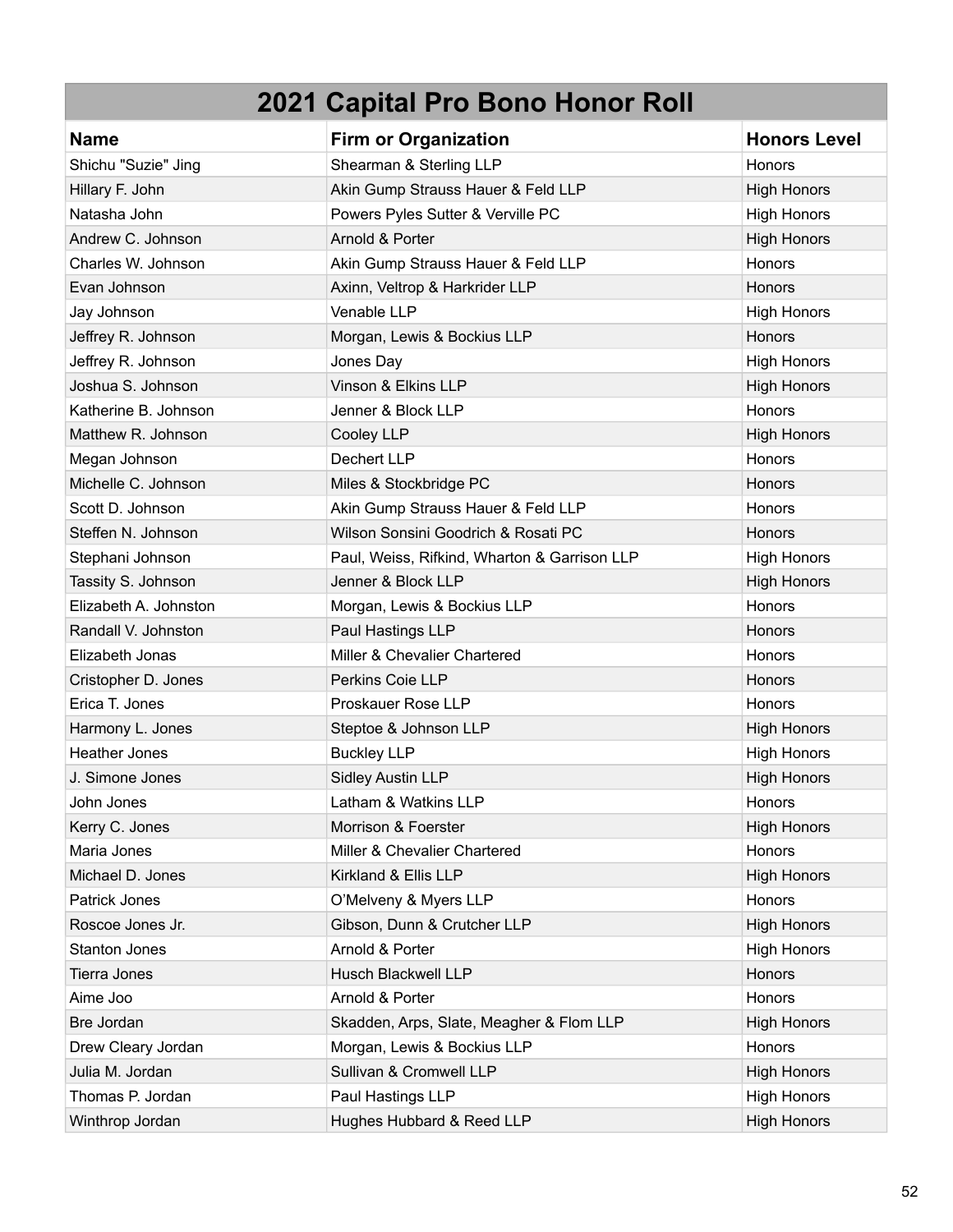| <b>Name</b>           | <b>Firm or Organization</b>                        | <b>Honors Level</b> |
|-----------------------|----------------------------------------------------|---------------------|
| Carla Jordan-Detamore | Vinson & Elkins LLP                                | <b>High Honors</b>  |
| Dorothy Joseph        | Covington & Burling LLP                            | <b>High Honors</b>  |
| James P. Joseph       | Arnold & Porter                                    | <b>High Honors</b>  |
| Joanne Joseph         | Paul Hastings LLP                                  | <b>High Honors</b>  |
| Kenley Joseph         | Willkie Farr & Gallagher LLP                       | <b>High Honors</b>  |
| Neil A. Joseph        | Kirkland & Ellis LLP                               | <b>High Honors</b>  |
| Peter Jost            | <b>Blank Rome LLP</b>                              | Honors              |
| Veronica Joubert      | Cleary Gottlieb Steen & Hamilton LLP               | Honors              |
| Christopher D. Joyce  | <b>Sidley Austin LLP</b>                           | <b>Honors</b>       |
| Julia E. Judish       | Pillsbury Winthrop Shaw Pittman LLP                | <b>High Honors</b>  |
| Kathryn R. Judson     | Finnegan, Henderson, Farabow, Garrett & Dunner LLP | Honors              |
| Anna H. Jugo          | Willkie Farr & Gallagher LLP                       | <b>High Honors</b>  |
| Patrick R. Jules      | <b>Ballard Spahr LLP</b>                           | Honors              |
| Oliver E. Jury        | <b>Blank Rome LLP</b>                              | <b>High Honors</b>  |
| <b>Matthew Kabak</b>  | White & Case LLP                                   | Honors              |
| Alan R. Kabat         | Bernabei & Kabat PLLC                              | Honors              |
| Salim Kaddoura        | Squire Patton Boggs (US) LLP                       | <b>Honors</b>       |
| Jonathan S. Kahan     | Hogan Lovells US LLP                               | Honors              |
| Benjamin Kahn         | Foley & Lardner LLP                                | <b>High Honors</b>  |
| Brooke B. Kahn        | Covington & Burling LLP                            | Honors              |
| Leah Kaiser           | <b>Husch Blackwell LLP</b>                         | <b>High Honors</b>  |
| Mary G. Kaiser        | Morrison & Foerster                                | <b>High Honors</b>  |
| Elizabeth Kalanchoe   | Fried, Frank, Harris, Shriver & Jacobson LLP       | <b>High Honors</b>  |
| Crystal N. Kaldjob    | Morrison & Foerster                                | Honors              |
| David E. Kalinski     | <b>Fannie Mae</b>                                  | <b>Honors</b>       |
| Maria Kalousi-Tatum   | Morgan, Lewis & Bockius LLP                        | Honors              |
| Damon J. Kalt         | Steptoe & Johnson LLP                              | <b>High Honors</b>  |
| Khalid R. Kamal       | Pillsbury Winthrop Shaw Pittman LLP                | <b>Honors</b>       |
| Vineeta Kamath        | Morgan, Lewis & Bockius LLP                        | Honors              |
| Esha Kamboj           | Norton Rose Fulbright                              | Honors              |
| Jorge H. Kamine       | Willkie Farr & Gallagher LLP                       | Honors              |
| Jeffrey Kane          | Akin Gump Strauss Hauer & Feld LLP                 | <b>High Honors</b>  |
| Kyle M. Kantarek      | Kirkland & Ellis LLP                               | <b>High Honors</b>  |
| Alexandra N. Kanu     | Crowell & Moring LLP                               | <b>High Honors</b>  |
| Jane Kaplan           | Venable LLP                                        | Honors              |
| Laura Kaplan          | Norton Rose Fulbright                              | Honors              |
| Lawrence D. Kaplan    | Paul Hastings LLP                                  | Honors              |
| Vetan Kapoor          | Kellogg, Hansen, Todd, Figel & Frederick PLLC      | <b>Honors</b>       |
| Drew K. Kapur         | Duane Morris LLP                                   | Honors              |
| Peter Karanjia        | <b>DLA Piper</b>                                   | <b>High Honors</b>  |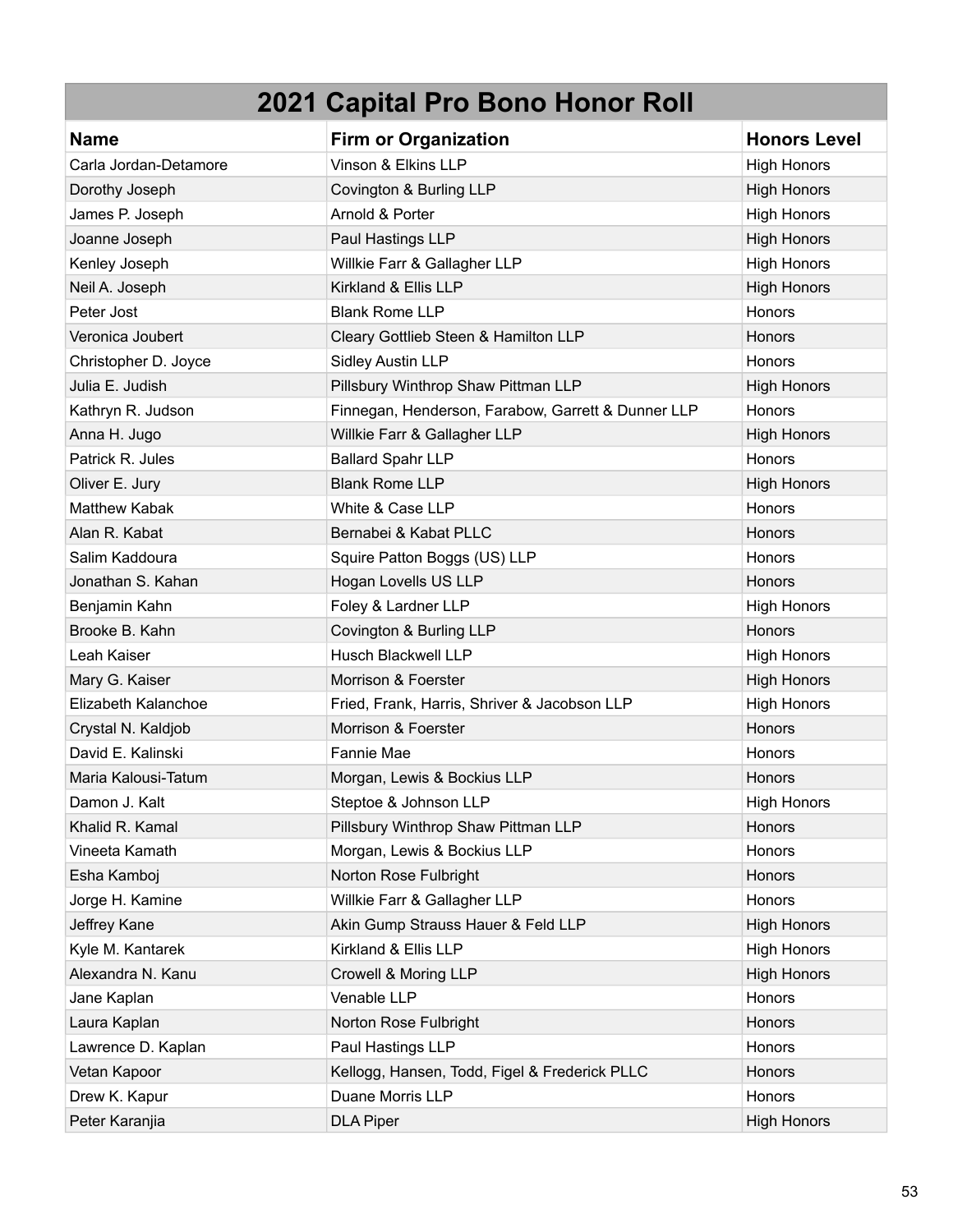| <b>Name</b>             | <b>Firm or Organization</b>         | <b>Honors Level</b> |
|-------------------------|-------------------------------------|---------------------|
| Milana Karayanidi       | Orrick, Herrington & Sutcliffe LLP  | <b>Honors</b>       |
| Kash Karmand            | <b>DLA Piper</b>                    | <b>Honors</b>       |
| Jeremy C. Karpatkin     | Arnold & Porter                     | <b>High Honors</b>  |
| Ehson Kashfipour        | Latham & Watkins LLP                | <b>High Honors</b>  |
| Caitlin Kasmar          | <b>Buckley LLP</b>                  | <b>High Honors</b>  |
| Alexander J. Kasner     | Cooley LLP                          | <b>High Honors</b>  |
| <b>Andrew Kasnevich</b> | Hunton Andrews Kurth                | Honors              |
| Karim G. Kaspar         | Lowenstein Sandler LLP              | <b>High Honors</b>  |
| <b>Tigist Kassahun</b>  | Debevoise & Plimpton LLP            | <b>High Honors</b>  |
| Eni Kassim              | Latham & Watkins LLP                | Honors              |
| Konstantin Kasyan       | Orrick, Herrington & Sutcliffe LLP  | Honors              |
| Melanie L. Katsur       | Gibson, Dunn & Crutcher LLP         | <b>Honors</b>       |
| Jillian N. Katterhagen  | Gibson, Dunn & Crutcher LLP         | Honors              |
| Neal K. Katyal          | Hogan Lovells US LLP                | <b>High Honors</b>  |
| Aaron J. Katz           | Wilson Sonsini Goodrich & Rosati PC | <b>High Honors</b>  |
| Paula R. Katz           | Covington & Burling LLP             | Honors              |
| Shlomo D. Katz          | <b>Brown Rudnick LLP</b>            | <b>High Honors</b>  |
| Maryna Kavaleuskaya     | Miller & Chevalier Chartered        | Honors              |
| Stefanie Kavanagh       | Alston & Bird                       | Honors              |
| Georgia Kazakis         | Covington & Burling LLP             | <b>High Honors</b>  |
| Alexander Kazam         | King & Spalding LLP                 | <b>High Honors</b>  |
| Jad Ghassan Kazan       | <b>DLA Piper</b>                    | Honors              |
| Benjamin P. Keane       | Dentons US LLP                      | Honors              |
| Megan P. Keane          | Covington & Burling LLP             | <b>High Honors</b>  |
| William Kennedy Keane   | Duane Morris LLP                    | Honors              |
| Brendan M. Kearney      | Ropes & Gray LLP                    | <b>High Honors</b>  |
| Jacob W. E. Kearney     | <b>Blank Rome LLP</b>               | <b>High Honors</b>  |
| David Kearns            | Norton Rose Fulbright               | Honors              |
| Kirsten Keating         | Freddie Mac                         | Honors              |
| Alexandra Keck          | Wilson Sonsini Goodrich & Rosati PC | <b>High Honors</b>  |
| Allon Kedem             | Arnold & Porter                     | <b>High Honors</b>  |
| Melissa A. Keech        | Covington & Burling LLP             | <b>High Honors</b>  |
| Jeremy C. Keeney        | Perkins Coie LLP                    | <b>High Honors</b>  |
| Peter D. Keisler        | <b>Sidley Austin LLP</b>            | <b>High Honors</b>  |
| Connor J. Kelley        | Covington & Burling LLP             | <b>High Honors</b>  |
| <b>Emily Kelley</b>     | Miller & Chevalier Chartered        | Honors              |
| Matthew E. Kelley       | <b>Ballard Spahr LLP</b>            | <b>High Honors</b>  |
| Benjamin T. Kelly       | Morgan, Lewis & Bockius LLP         | Honors              |
| Caroline Kelly          | Arnold & Porter                     | Honors              |
| Daniel J. Kelly         | McCarter & English LLP              | Honors              |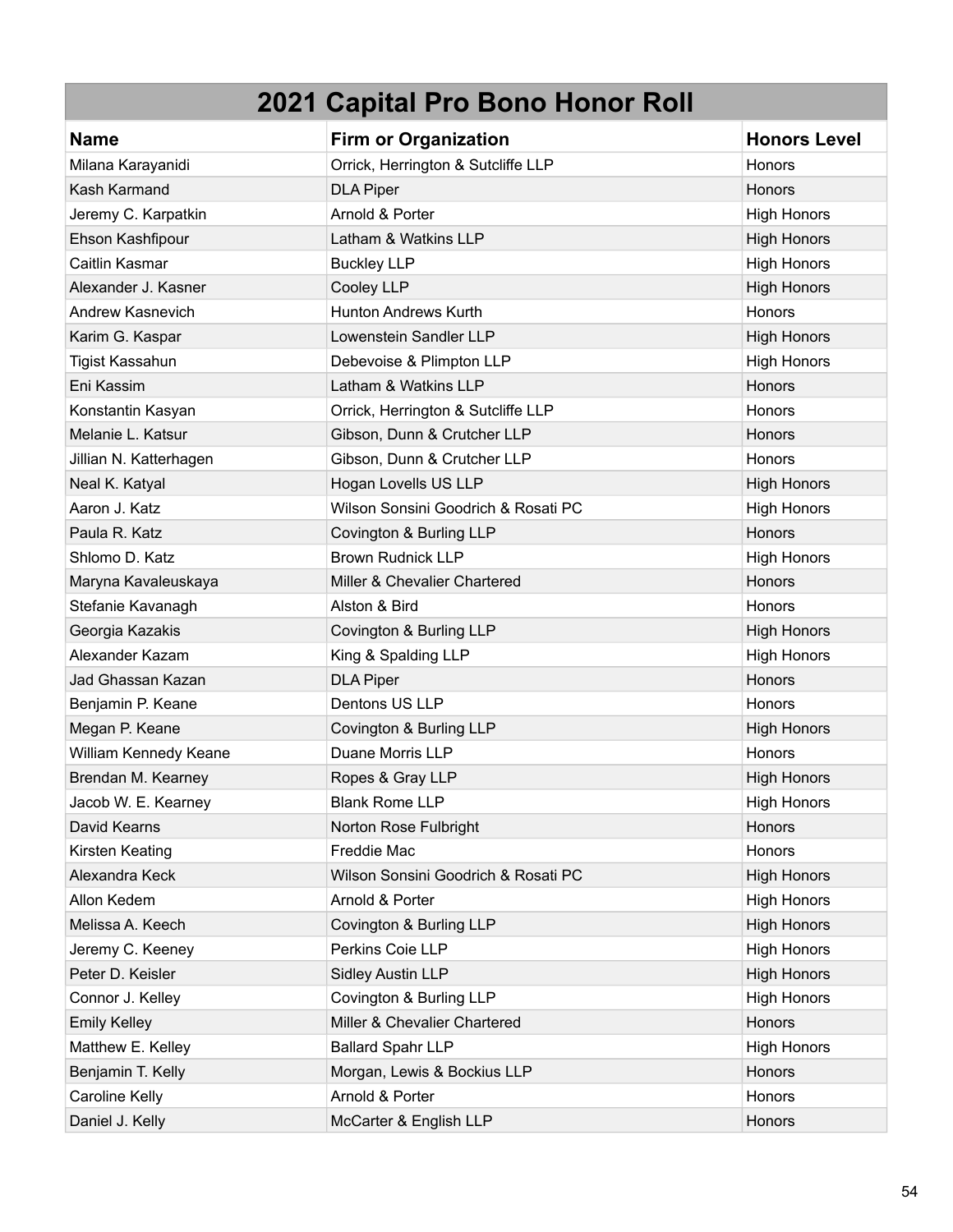| <b>Name</b>              | <b>Firm or Organization</b>                        | <b>Honors Level</b> |
|--------------------------|----------------------------------------------------|---------------------|
| Deborah Kelly            | Manatt, Phelps & Phillips LLP                      | <b>High Honors</b>  |
| James Kelly              | <b>Blank Rome LLP</b>                              | Honors              |
| Stephanie M. Kelly       | Sullivan & Cromwell LLP                            | Honors              |
| Suedeen G. Kelly         | Jenner & Block LLP                                 | <b>High Honors</b>  |
| Thomas J. Kelly Jr.      | Faegre Drinker                                     | <b>High Honors</b>  |
| Robert K. Kelner         | Covington & Burling LLP                            | Honors              |
| Brian E. Kempfer         | Covington & Burling LLP                            | <b>High Honors</b>  |
| Aliza Kempner            | Skadden, Arps, Slate, Meagher & Flom LLP           | Honors              |
| Emily J. Kennedy         | Skadden, Arps, Slate, Meagher & Flom LLP           | <b>High Honors</b>  |
| Kevin J. Kennedy         | Jenner & Block LLP                                 | <b>Honors</b>       |
| Mary C. Kennedy          | Arnold & Porter                                    | <b>High Honors</b>  |
| Nicholas W. Kennedy      | Morrison & Foerster                                | Honors              |
| Amanda Kenner            | Gibson, Dunn & Crutcher LLP                        | <b>High Honors</b>  |
| <b>Brian Kenney</b>      | Nixon Peabody LLP                                  | <b>High Honors</b>  |
| John B. Kenney           | Wilson Sonsini Goodrich & Rosati PC                | <b>High Honors</b>  |
| Stephen J. Kenny         | Jones Day                                          | <b>High Honors</b>  |
| Kevin Kenworthy          | Miller & Chevalier Chartered                       | Honors              |
| Leon Kenworthy           | WilmerHale                                         | <b>High Honors</b>  |
| Karol A. Kepchar         | Akin Gump Strauss Hauer & Feld LLP                 | <b>High Honors</b>  |
| Allison Kepkay           | White & Case LLP                                   | Honors              |
| Paul M. Kerlin           | Skadden, Arps, Slate, Meagher & Flom LLP           | <b>High Honors</b>  |
| Michael J. Kerman        | Mayer Brown LLP                                    | Honors              |
| Adam B. Kern             | Covington & Burling LLP                            | <b>High Honors</b>  |
| Suzan Kern               | <b>Hunton Andrews Kurth</b>                        | <b>High Honors</b>  |
| <b>Andrew Kerrick</b>    | Latham & Watkins LLP                               | <b>High Honors</b>  |
| Lisa Keshavarz           | <b>Federal Government Attorney</b>                 | <b>High Honors</b>  |
| Caroline D. Kessler      | Akin Gump Strauss Hauer & Feld LLP                 | <b>High Honors</b>  |
| Meredith Holland Kessler | Jones Day                                          | <b>Honors</b>       |
| Warren A. Kessler        | Hogan Lovells US LLP                               | Honors              |
| Sydney R. Kestle         | Finnegan, Henderson, Farabow, Garrett & Dunner LLP | Honors              |
| Ryan T. Ketchum          | Hunton Andrews Kurth                               | <b>High Honors</b>  |
| Amy F. Kett              | Hogan Lovells US LLP                               | <b>High Honors</b>  |
| Kalena Kettering         | Groom Law Group Chartered                          | <b>High Honors</b>  |
| Mitchell E. Khader       | Akin Gump Strauss Hauer & Feld LLP                 | <b>High Honors</b>  |
| Hanaa Khan               | Skadden, Arps, Slate, Meagher & Flom LLP           | <b>High Honors</b>  |
| Maliha Khan              | Kelley Drye & Warren LLP                           | <b>High Honors</b>  |
| Sanchi S. Khare          | Covington & Burling LLP                            | <b>High Honors</b>  |
| Jad H. Khazem            | Covington & Burling LLP                            | <b>High Honors</b>  |
| Iman K. Kholdebarin      | Paul Hastings LLP                                  | Honors              |
| Laura Kibby              | O'Melveny & Myers LLP                              | Honors              |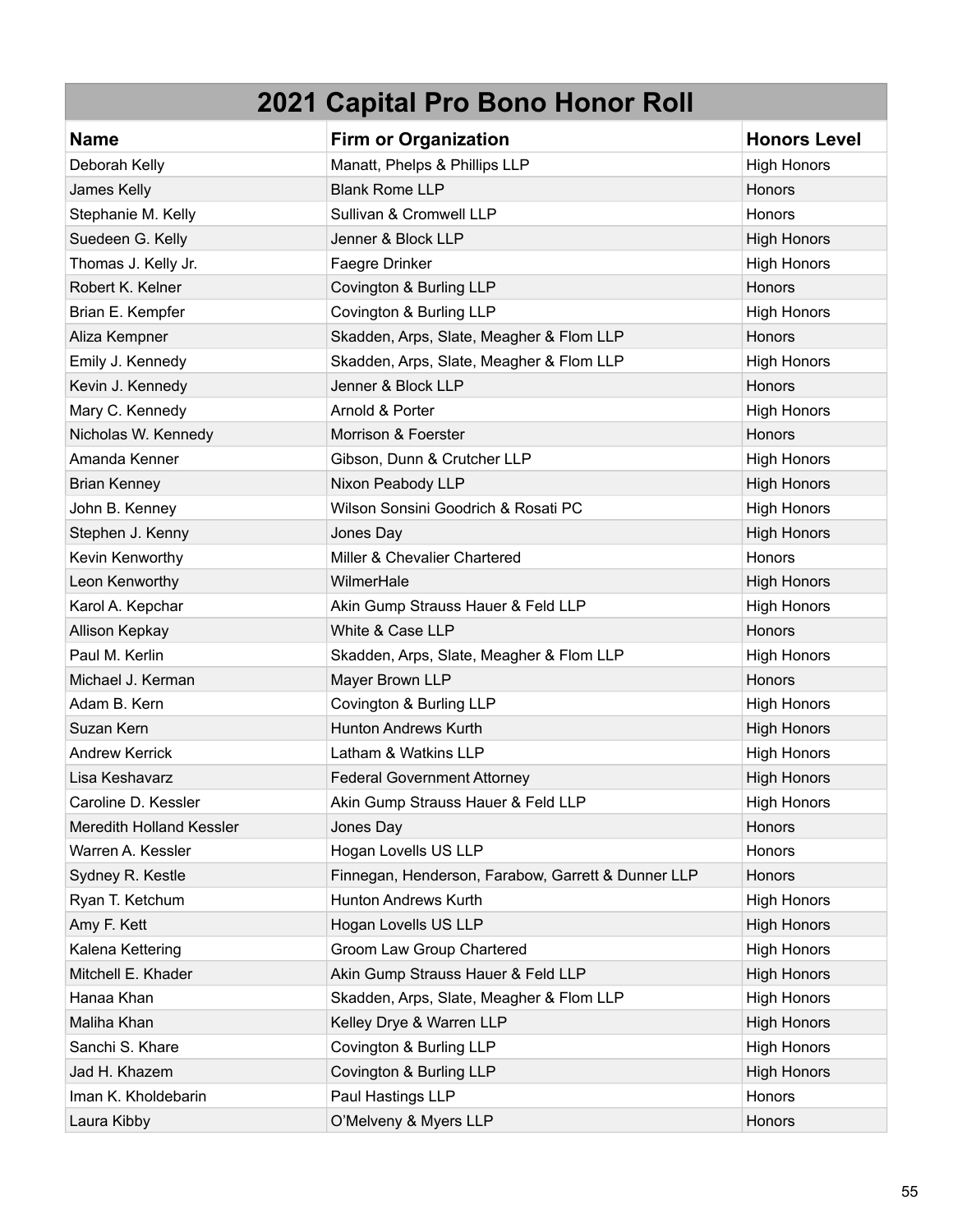| <b>Name</b>            | <b>Firm or Organization</b>                        | <b>Honors Level</b> |
|------------------------|----------------------------------------------------|---------------------|
| Paul J. Kiernan        | Holland & Knight LLP                               | <b>High Honors</b>  |
| Rakesh Kilaru          | <b>Wilkinson Stekloff LLP</b>                      | <b>High Honors</b>  |
| Andrew G. I. Kilberg   | Gibson, Dunn & Crutcher LLP                        | <b>High Honors</b>  |
| Kent L. Killelea       | Jones Day                                          | <b>High Honors</b>  |
| Paul F. Kilmer         | Holland & Knight LLP                               | <b>High Honors</b>  |
| Barbra E. Kim          | Hogan Lovells US LLP                               | Honors              |
| Dale Kim               | Arnold & Porter                                    | <b>High Honors</b>  |
| Grace A. Kim           | Arnold & Porter                                    | Honors              |
| Judith Kim             | Venable LLP                                        | <b>High Honors</b>  |
| Kathleen Kim           | O'Melveny & Myers LLP                              | Honors              |
| Kwan Woo Kim           | Covington & Burling LLP                            | <b>Honors</b>       |
| Kyu Yun Kim            | Finnegan, Henderson, Farabow, Garrett & Dunner LLP | <b>High Honors</b>  |
| Minwoo Kim             | Covington & Burling LLP                            | <b>High Honors</b>  |
| <b>Riah Kim</b>        | Milbank LLP                                        | <b>High Honors</b>  |
| Sean J. Kim            | WilmerHale                                         | <b>High Honors</b>  |
| Sihyun S. Kim          | Skadden, Arps, Slate, Meagher & Flom LLP           | Honors              |
| Yoonhee Kim            | Finnegan, Henderson, Farabow, Garrett & Dunner LLP | Honors              |
| Jennifer Kim-Gagne     | Kirkland & Ellis LLP                               | Honors              |
| Annamaria Kimball      | Skadden, Arps, Slate, Meagher & Flom LLP           | <b>High Honors</b>  |
| Michael B. Kimberly    | McDermott Will & Emery LLP                         | <b>High Honors</b>  |
| J. Michael King        | Law Offices of Peter C. Hansen, LLC                | <b>High Honors</b>  |
| Jami M. King           | Williams & Connolly LLP                            | <b>High Honors</b>  |
| Katherine J. King      | Gibson, Dunn & Crutcher LLP                        | <b>High Honors</b>  |
| Kevin F. King          | Covington & Burling LLP                            | <b>High Honors</b>  |
| Victoria King          | Dechert LLP                                        | <b>High Honors</b>  |
| Justin D. Kingsolver   | Crowell & Moring LLP                               | Honors              |
| Stephen B. Kinnaird    | Paul Hastings LLP                                  | <b>High Honors</b>  |
| Krystalyn Kinsel       | Jenner & Block LLP                                 | <b>High Honors</b>  |
| Patrick N. Kirby       | Squire Patton Boggs (US) LLP                       | <b>High Honors</b>  |
| William A. Kirk        | K&L Gates LLP                                      | <b>High Honors</b>  |
| James W. Kirkpatrick   | Williams & Connolly LLP                            | Honors              |
| William Kirkwood       | Reed Smith LLP                                     | <b>High Honors</b>  |
| Laurence S. Kirsch     | Sidley Austin LLP                                  | Honors              |
| Mary J. Kirsch         | Gibson, Dunn & Crutcher LLP                        | Honors              |
| Matt Kirsch            | Arnold & Porter                                    | Honors              |
| Barbara Kirschten      | WilmerHale                                         | <b>High Honors</b>  |
| Sarah B. Kirwin        | Akin Gump Strauss Hauer & Feld LLP                 | <b>High Honors</b>  |
| Alexa Kissinger        | Kirkland & Ellis LLP                               | Honors              |
| Katherine H. Kissinger | Goodwin Procter LLP                                | Honors              |
| Lauren Kitces          | <b>Sidley Austin LLP</b>                           | <b>High Honors</b>  |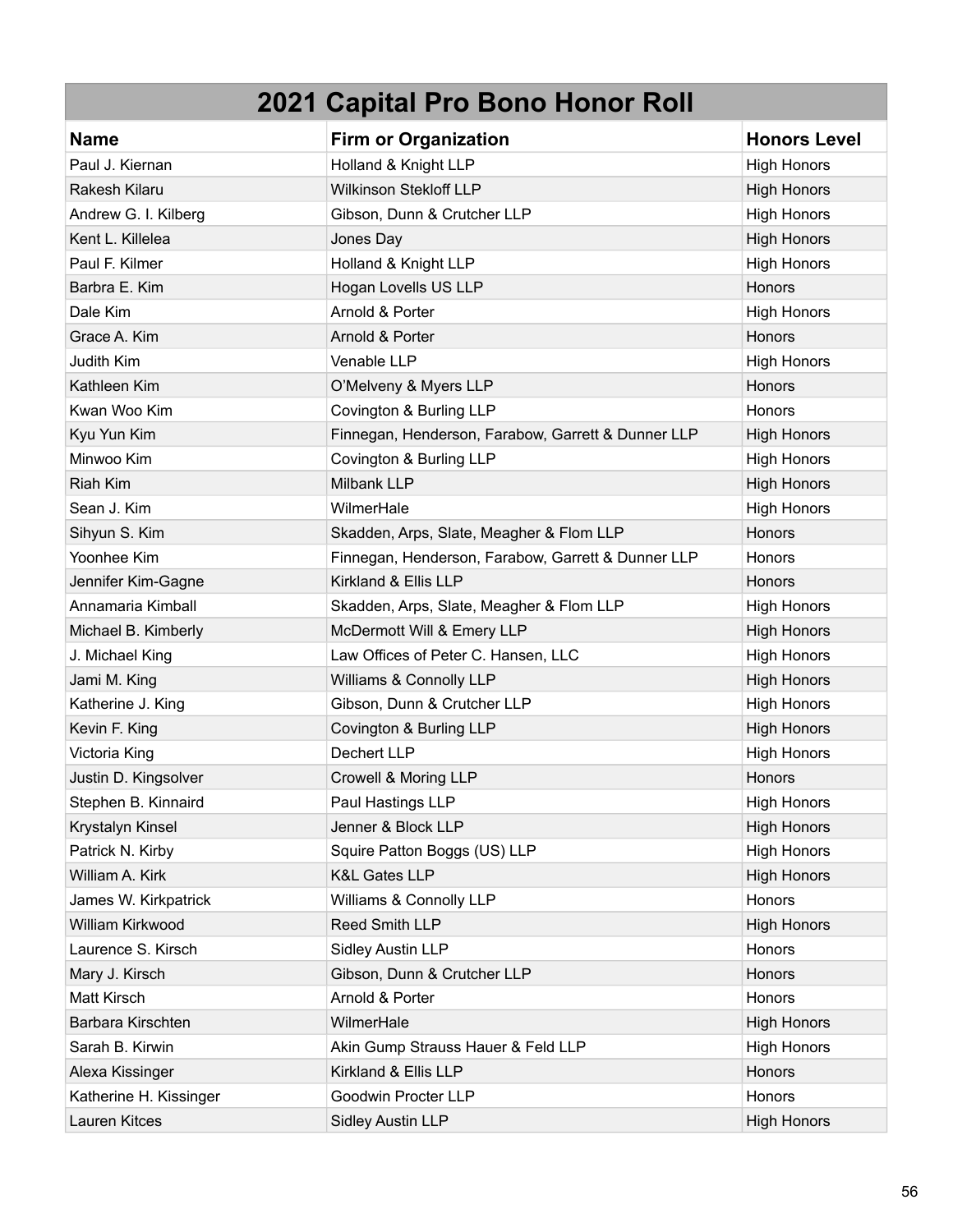| <b>Name</b>               | <b>Firm or Organization</b>                   | <b>Honors Level</b> |
|---------------------------|-----------------------------------------------|---------------------|
| Katrina C. Kleck          | Covington & Burling LLP                       | <b>High Honors</b>  |
| <b>Tracey Klees</b>       | Arnold & Porter                               | Honors              |
| David F. Klein            | Pillsbury Winthrop Shaw Pittman LLP           | <b>High Honors</b>  |
| Jo-Ellyn Sakowitz Klein   | Akin Gump Strauss Hauer & Feld LLP            | Honors              |
| Willem G. Klein           | <b>RatnerPrestia</b>                          | Honors              |
| <b>Lilith Klein-Evans</b> | Winston & Strawn LLP                          | Honors              |
| Kristen Klesh             | Venable LLP                                   | Honors              |
| Ryan Klima                | Fish & Richardson PC                          | <b>High Honors</b>  |
| Andrew J. Kline           | Perkins Coie LLP                              | Honors              |
| Geoffrey M. Klineberg     | Kellogg, Hansen, Todd, Figel & Frederick PLLC | <b>High Honors</b>  |
| Aislinn R. Klos           | Morgan, Lewis & Bockius LLP                   | Honors              |
| Ivan B. Knauer            | <b>Ballard Spahr LLP</b>                      | <b>High Honors</b>  |
| Charles H. Knauss         | <b>Hunton Andrews Kurth</b>                   | <b>High Honors</b>  |
| J. T. Knoblett            | Willkie Farr & Gallagher LLP                  | <b>High Honors</b>  |
| Mary Ann Knoeckel         | <b>Blank Rome LLP</b>                         | Honors              |
| Samuel B. Knowles         | <b>DLA Piper</b>                              | Honors              |
| <b>Brittany Knutson</b>   | Kilpatrick Townsend & Stockton LLP            | Honors              |
| Zuzanna Z. Knypinski      | Hogan Lovells US LLP                          | <b>High Honors</b>  |
| Meltem Kodaman            | Eversheds Sutherland (US) LLP                 | Honors              |
| Kristin Graham Koehler    | <b>Sidley Austin LLP</b>                      | <b>High Honors</b>  |
| Matthew R. Koerner        | Perkins Coie LLP                              | <b>High Honors</b>  |
| Daniel H. Koffman         | Veritas Law                                   | <b>High Honors</b>  |
| Richard Koffman           | Cohen Milstein Sellers & Toll PLLC            | Honors              |
| <b>Brett Kohler</b>       | Gibson, Dunn & Crutcher LLP                   | Honors              |
| D. Brett Kohlhofer        | Dechert LLP                                   | High Honors         |
| Rahul Kohli               | O'Melveny & Myers LLP                         | <b>High Honors</b>  |
| Abigail Kay Kohlman       | Akin Gump Strauss Hauer & Feld LLP            | <b>High Honors</b>  |
| Katie Kohn                | Groom Law Group Chartered                     | <b>High Honors</b>  |
| Joseph Kolar              | <b>Buckley LLP</b>                            | Honors              |
| <b>Steven Kolias</b>      | Dechert LLP                                   | <b>High Honors</b>  |
| Clara Kollm               | Morgan, Lewis & Bockius LLP                   | <b>High Honors</b>  |
| Gerald P. Konkel          | Morgan, Lewis & Bockius LLP                   | Honors              |
| Kaitlin Konkel            | Arnold & Porter                               | <b>High Honors</b>  |
| Eric Konopka              | Latham & Watkins LLP                          | <b>High Honors</b>  |
| Jamin Koo                 | Covington & Burling LLP                       | <b>High Honors</b>  |
| Russell E. Kooistra       | <b>Troutman Pepper</b>                        | Honors              |
| Brian D. Koosed           | <b>K&amp;L Gates LLP</b>                      | <b>High Honors</b>  |
| Katherine M. Kopp         | Orrick, Herrington & Sutcliffe LLP            | <b>High Honors</b>  |
| Andrew R. Kopsidas        | Fish & Richardson PC                          | <b>High Honors</b>  |
| Rukesh Korde              | Covington & Burling LLP                       | <b>High Honors</b>  |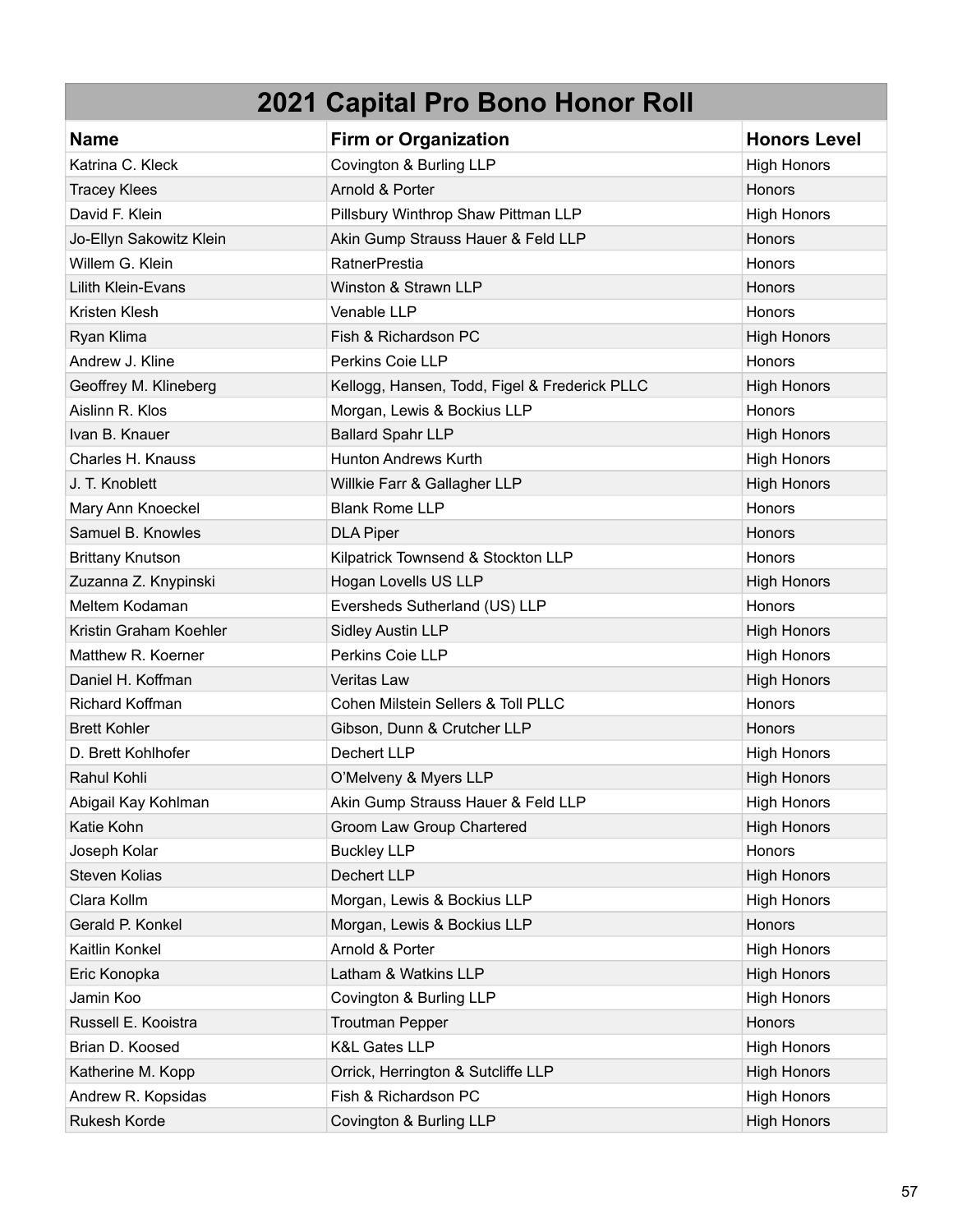| <b>Name</b>             | <b>Firm or Organization</b>             | <b>Honors Level</b> |
|-------------------------|-----------------------------------------|---------------------|
| Alison Korman           | Latham & Watkins LLP                    | <b>High Honors</b>  |
| Anna G. Kornilova       | Hollingsworth LLP                       | <b>High Honors</b>  |
| Robert B. Kornweiss     | Crowell & Moring LLP                    | Honors              |
| Paul M. Korol           | Perkins Coie LLP                        | <b>High Honors</b>  |
| Kandyce L. Korotky      | Covington & Burling LLP                 | <b>High Honors</b>  |
| Andras Kosaras          | Arnold & Porter                         | <b>High Honors</b>  |
| Peter M. Koski          | Covington & Burling LLP                 | <b>High Honors</b>  |
| Evan Koster             | Hogan Lovells US LLP                    | Honors              |
| George Kostolampros     | Venable LLP                             | Honors              |
| Leslie W. Kostyshak     | <b>Hunton Andrews Kurth</b>             | Honors              |
| Michael Kosuge          | Hogan Lovells US LLP                    | Honors              |
| Pooja S. Kothari        | Covington & Burling LLP                 | <b>High Honors</b>  |
| Andrea J. Kotrosits     | <b>Bradley Arant Boult Cummings LLP</b> | <b>High Honors</b>  |
| Perie Reiko Koyama      | <b>Hunton Andrews Kurth</b>             | Honors              |
| Albert B. Krachman      | <b>Blank Rome LLP</b>                   | Honors              |
| Torsten M. Kracht       | <b>Hunton Andrews Kurth</b>             | Honors              |
| Chistopher Kraft        | Simpson Thacher & Bartlett LLP          | <b>High Honors</b>  |
| Derek K. Kraft          | Gibson, Dunn & Crutcher LLP             | <b>High Honors</b>  |
| Kaitlyn Krall           | <b>Federal Government Attorney</b>      | <b>High Honors</b>  |
| Kelly B. Kramer         | Mayer Brown LLP                         | Honors              |
| Carolyn Kraska          | Hogan Lovells US LLP                    | Honors              |
| Edward J. Krauland      | Steptoe & Johnson LLP                   | Honors              |
| Katrina M. Krebs        | Beveridge & Diamond PC                  | <b>High Honors</b>  |
| Joseph A. Kresse        | Covington & Burling LLP                 | Honors              |
| Nate Krevor             | <b>Sidley Austin LLP</b>                | Honors              |
| <b>Gabriel Krimm</b>    | King & Spalding LLP                     | <b>High Honors</b>  |
| Meenakshi Krishnan      | Davis Wright Tremaine LLP               | <b>High Honors</b>  |
| Theodore J. Kristek Jr. | Gibson, Dunn & Crutcher LLP             | <b>High Honors</b>  |
| <b>Julian Kritz</b>     | Jones Day                               | Honors              |
| Deanna E. Krokos        | Jenner & Block LLP                      | <b>High Honors</b>  |
| Julian J. Kronick       | Cooley LLP                              | Honors              |
| William M. Krouse       | Dentons US LLP                          | Honors              |
| Chelsea A. Krzaczek     | Jones Day                               | <b>High Honors</b>  |
| Jean F. Kuei            | Pillsbury Winthrop Shaw Pittman LLP     | <b>High Honors</b>  |
| Eric A. Kuhl            | Williams & Connolly LLP                 | <b>High Honors</b>  |
| Deepti A. Kulkarni      | <b>Sidley Austin LLP</b>                | Honors              |
| Michael D. Kummer       | Morgan, Lewis & Bockius LLP             | Honors              |
| Christina Kung          | King & Spalding LLP                     | <b>High Honors</b>  |
| Damini Kunwar           | Paul Hastings LLP                       | <b>High Honors</b>  |
| Steven Kupka            | King & Spalding LLP                     | <b>High Honors</b>  |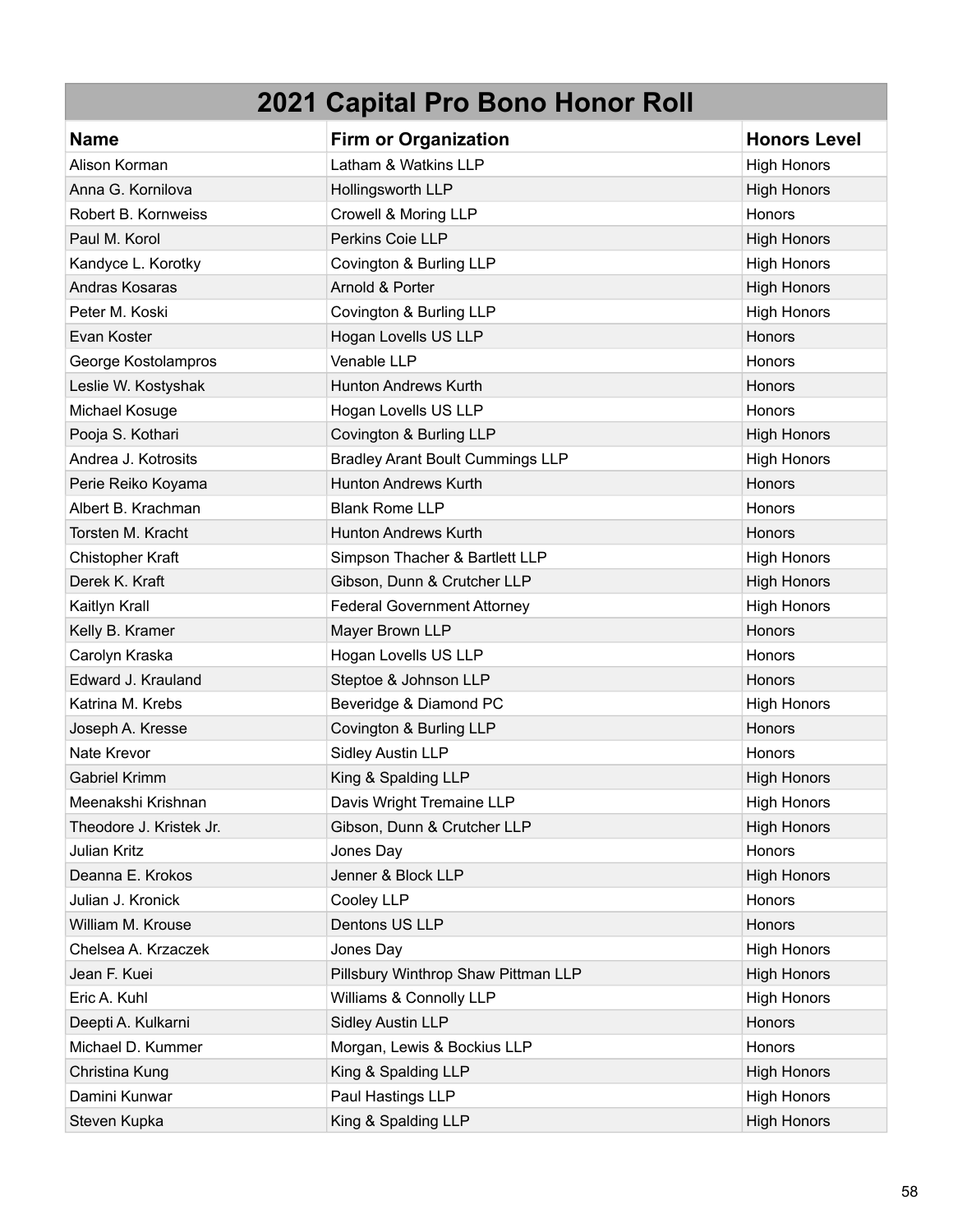| <b>Name</b>                 | <b>Firm or Organization</b>              | <b>Honors Level</b> |
|-----------------------------|------------------------------------------|---------------------|
| Benjamin Kurland            | Linklaters LLP                           | <b>Honors</b>       |
| Benjamin L. Kurland         | Wilson Sonsini Goodrich & Rosati PC      | <b>High Honors</b>  |
| Lily J. Kurland             | Bryan Cave Leighton Paisner LLP          | Honors              |
| Karl Kurzatkowski           | Winston & Strawn LLP                     | <b>High Honors</b>  |
| Rachel Claire Kurzweil      | Akin Gump Strauss Hauer & Feld LLP       | Honors              |
| Gary Kushner                | Hogan Lovells US LLP                     | <b>High Honors</b>  |
| Joan L. Kutcher             | Covington & Burling LLP                  | Honors              |
| Candice J. Kwark            | Steptoe & Johnson LLP                    | <b>Honors</b>       |
| Ashley M. Kwon              | Covington & Burling LLP                  | <b>High Honors</b>  |
| Michael LaBattaglia         | King & Spalding LLP                      | <b>High Honors</b>  |
| Matthew W. Lachman          | Williams & Connolly LLP                  | Honors              |
| Sara H. Lacy                | Covington & Burling LLP                  | Honors              |
| Matthew A. Lafferman        | Dentons US LLP                           | <b>High Honors</b>  |
| Clayton LaForge             | Latham & Watkins LLP                     | Honors              |
| Coutney B. LaHaie           | Willkie Farr & Gallagher LLP             | Honors              |
| Shari Ross Lahlou           | Dechert LLP                              | <b>High Honors</b>  |
| Sonia Lahr-Pastor           | Covington & Burling LLP                  | Honors              |
| Golda Lai                   | Akin Gump Strauss Hauer & Feld LLP       | <b>High Honors</b>  |
| Anniki L. Laine             | Cooley LLP                               | Honors              |
| Alex C. Lakatos             | Mayer Brown LLP                          | <b>High Honors</b>  |
| Khadija Lalani              | Skadden, Arps, Slate, Meagher & Flom LLP | <b>High Honors</b>  |
| Claire M. Lally             | Jenner & Block LLP                       | Honors              |
| <b>Heather Lamberg</b>      | Winston & Strawn LLP                     | <b>Honors</b>       |
| Stavroula E. Lambrakopoulos | <b>K&amp;L Gates LLP</b>                 | <b>Honors</b>       |
| Emily M. Lamm               | Gibson, Dunn & Crutcher LLP              | <b>High Honors</b>  |
| Rachel J. Lamorte           | Mayer Brown LLP                          | <b>High Honors</b>  |
| Christina M. Lamoureux      | Squire Patton Boggs (US) LLP             | <b>High Honors</b>  |
| Erik Lampmann               | Hogan Lovells US LLP                     | <b>High Honors</b>  |
| Mary Lancaster              | Hogan Lovells US LLP                     | Honors              |
| <b>Brian Land</b>           | Kirkland & Ellis LLP                     | <b>High Honors</b>  |
| Ariel D. Landa-Seiersen     | Morgan, Lewis & Bockius LLP              | Honors              |
| Daniel Landesberg           | Hogan Lovells US LLP                     | <b>High Honors</b>  |
| Dennis Lane                 | Stinson LLP                              | <b>High Honors</b>  |
| Kaytlin Roholt Lane         | Jones Day                                | Honors              |
| Shannon Lane                | White & Case LLP                         | <b>High Honors</b>  |
| Gordon Lang                 | Nixon Peabody LLP                        | Honors              |
| Lindsey B. Lang             | Steptoe & Johnson LLP                    | <b>High Honors</b>  |
| Chris Langello              | Langello Law                             | <b>High Honors</b>  |
| Jonathan A. Langlinais      | Jenner & Block LLP                       | Honors              |
| <b>Taylor Lankford</b>      | King & Spalding LLP                      | <b>High Honors</b>  |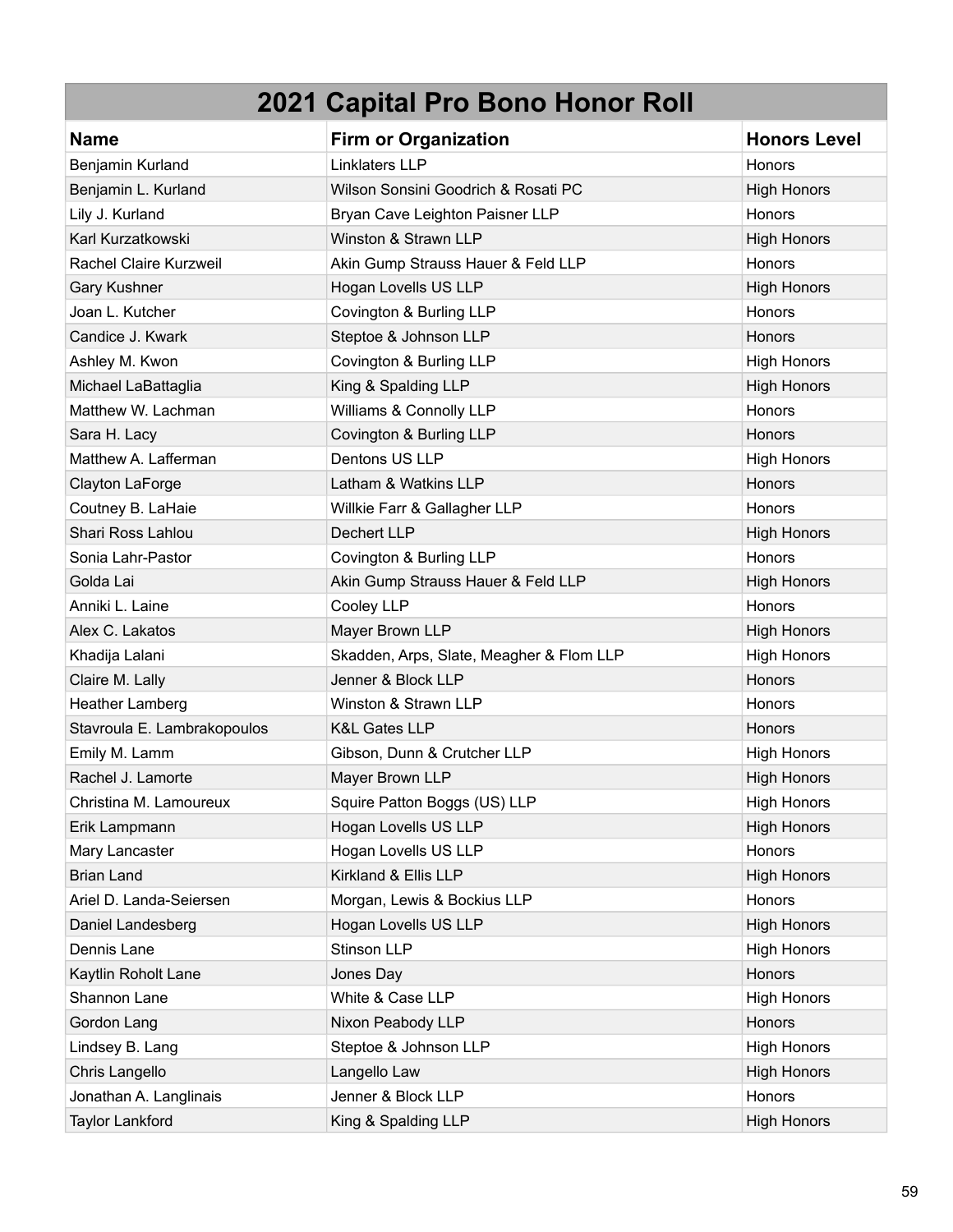| <b>Name</b>            | <b>Firm or Organization</b>                        | <b>Honors Level</b> |
|------------------------|----------------------------------------------------|---------------------|
| Christine G. Lao-Scott | Arnold & Porter                                    | <b>High Honors</b>  |
| Elliott T. LaParne     | Finnegan, Henderson, Farabow, Garrett & Dunner LLP | <b>High Honors</b>  |
| Patrick de Laperouse   | Hogan Lovells US LLP                               | Honors              |
| Samuel Lapin           | Miller & Chevalier Chartered                       | Honors              |
| Rose F. Lapp           | Pillsbury Winthrop Shaw Pittman LLP                | <b>Honors</b>       |
| Tina P. Lapsia         | <b>DLA Piper</b>                                   | Honors              |
| Jon M. Laria           | <b>Ballard Spahr LLP</b>                           | Honors              |
| Aaron D. Lariviere     | Hogan Lovells US LLP                               | Honors              |
| Elizabeth L. LaRocca   | Steptoe & Johnson LLP                              | Honors              |
| Karin Larson           | Miller & Chevalier Chartered                       | Honors              |
| Neal A. Larson         | Finnegan, Henderson, Farabow, Garrett & Dunner LLP | <b>Honors</b>       |
| Robert S. LaRussa      | Shearman & Sterling LLP                            | <b>High Honors</b>  |
| Thomas Wyatt Laryea    | Orrick, Herrington & Sutcliffe LLP                 | Honors              |
| Anna M. Lashley        | <b>Bradley Arant Boult Cummings LLP</b>            | <b>Honors</b>       |
| Stephen S. Laudone     | <b>Sidley Austin LLP</b>                           | Honors              |
| Dustin W. Lauermann    | Seyfarth Shaw LLP                                  | Honors              |
| Samantha Laufer        | Latham & Watkins LLP                               | Honors              |
| Greg Laughlin          | Pillsbury Winthrop Shaw Pittman LLP                | <b>High Honors</b>  |
| Kristina Lauria        | Milbank LLP                                        | <b>High Honors</b>  |
| Judd D. Lauter         | Cooley LLP                                         | <b>High Honors</b>  |
| Fernand A. Lavallee    | Jones Day                                          | Honors              |
| Marie A. Lavalleye     | Covington & Burling LLP                            | <b>High Honors</b>  |
| Dino L. LaVerghetta    | <b>Sidley Austin LLP</b>                           | Honors              |
| Edwin N. Lavergne      | Fish & Richardson PC                               | <b>High Honors</b>  |
| Kevin J. Lavin         | Arnold & Porter                                    | Honors              |
| John G. Lavoie         | Cooley LLP                                         | Honors              |
| William E. Lawler III  | <b>Blank Rome LLP</b>                              | Honors              |
| Derek Lawlor           | Covington & Burling LLP                            | <b>Honors</b>       |
| Amanda Lawrence        | Paul, Weiss, Rifkind, Wharton & Garrison LLP       | <b>High Honors</b>  |
| Andrew C. Lawrence     | Kirkland & Ellis LLP                               | <b>High Honors</b>  |
| David W. Lawrence III  | Gibson, Dunn & Crutcher LLP                        | Honors              |
| Robert F. Lawrence     | Orrick, Herrington & Sutcliffe LLP                 | Honors              |
| Taylor J. Lawrence     | Ropes & Gray LLP                                   | <b>High Honors</b>  |
| Dennis Lawson          | Dechert LLP                                        | <b>High Honors</b>  |
| Arpine S. Lawyer       | Paul, Weiss, Rifkind, Wharton & Garrison LLP       | <b>High Honors</b>  |
| Andrew D. Lazerow      | Covington & Burling LLP                            | <b>High Honors</b>  |
| Susan Leahy            | Covington & Burling LLP                            | High Honors         |
| Kimberly Leaman        | <b>Sidley Austin LLP</b>                           | Honors              |
| David T. Leapheart     | Covington & Burling LLP                            | High Honors         |
| Lani Lear              | Simpson Thacher & Bartlett LLP                     | Honors              |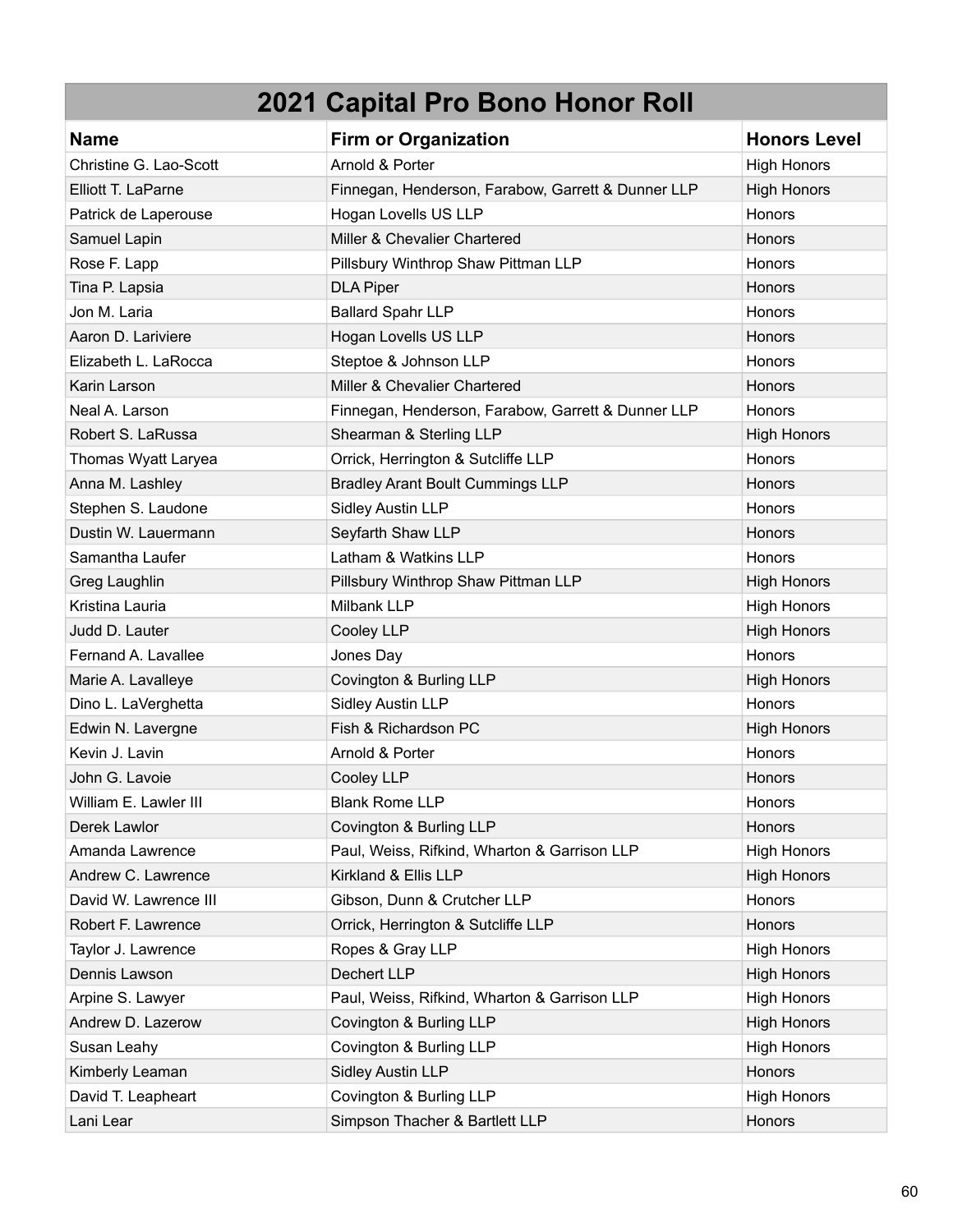| <b>Name</b>          | <b>Firm or Organization</b>                  | <b>Honors Level</b> |
|----------------------|----------------------------------------------|---------------------|
| Douglas Leary        | Eversheds Sutherland (US) LLP                | <b>Honors</b>       |
| Michael E. Lechliter | Covington & Burling LLP                      | <b>Honors</b>       |
| Paul Leder           | Miller & Chevalier Chartered                 | <b>High Honors</b>  |
| <b>Calvin Lee</b>    | Miller & Chevalier Chartered                 | <b>High Honors</b>  |
| Chul Hun Lee         | Covington & Burling LLP                      | Honors              |
| Clay Lee             | Epstein Becker & Green PC                    | Honors              |
| Daniel H. Lee        | Covington & Burling LLP                      | <b>High Honors</b>  |
| Danielle Lee         | Milbank LLP                                  | <b>High Honors</b>  |
| David C. Lee         | Akin Gump Strauss Hauer & Feld LLP           | <b>High Honors</b>  |
| Jamie Lee            | Hogan Lovells US LLP                         | <b>Honors</b>       |
| Jay Lee              | Kirkland & Ellis LLP                         | <b>Honors</b>       |
| Julie Lee            | Orrick, Herrington & Sutcliffe LLP           | <b>High Honors</b>  |
| JungEun Lee          | Gibson, Dunn & Crutcher LLP                  | <b>High Honors</b>  |
| Kang Woo Lee         | Arnold & Porter                              | Honors              |
| Kee Young Lee        | Covington & Burling LLP                      | <b>High Honors</b>  |
| Marian Lee           | Gibson, Dunn & Crutcher LLP                  | Honors              |
| Marissa Lee          | Miller & Chevalier Chartered                 | <b>Honors</b>       |
| Mei-Wah Lee          | Arnold & Porter                              | <b>High Honors</b>  |
| Nooree Lee           | Covington & Burling LLP                      | Honors              |
| Patrick T. Lee       | Covington & Burling LLP                      | <b>High Honors</b>  |
| Paul Lee             | Fried, Frank, Harris, Shriver & Jacobson LLP | Honors              |
| Paul S. Lee          | Steptoe & Johnson LLP                        | <b>High Honors</b>  |
| Richard G. S. Lee    | Cooley LLP                                   | <b>Honors</b>       |
| Robbin Lee           | Arnold & Porter                              | Honors              |
| Scott J. Lee         | Morgan, Lewis & Bockius LLP                  | <b>High Honors</b>  |
| Sophia Lee           | Kirkland & Ellis LLP                         | <b>High Honors</b>  |
| Tara Lee             | White & Case LLP                             | <b>High Honors</b>  |
| Tawanna D. Lee       | Wiley Rein LLP                               | Honors              |
| Whitney A. Lee       | Morrison & Foerster                          | <b>High Honors</b>  |
| <b>Wonnie Lee</b>    | Morrison & Foerster                          | Honors              |
| Jennifer J. Leech    | Beveridge & Diamond PC                       | <b>High Honors</b>  |
| Ashley M. Leen       | WilmerHale                                   | <b>High Honors</b>  |
| Craig E. Leen        | <b>K&amp;L Gates LLP</b>                     | Honors              |
| Grace Leeper         | O'Melveny & Myers LLP                        | <b>High Honors</b>  |
| Andrew J. Leff       | Covington & Burling LLP                      | <b>High Honors</b>  |
| Hilary B. Lefko      | <b>Hunton Andrews Kurth</b>                  | Honors              |
| Devin S. Lei         | Shearman & Sterling LLP                      | Honors              |
| Anne Leidich         | Pillsbury Winthrop Shaw Pittman LLP          | Honors              |
| Massiel Leiva        | Skadden, Arps, Slate, Meagher & Flom LLP     | Honors              |
| Kristen A. Lejnieks  | Jones Day                                    | <b>High Honors</b>  |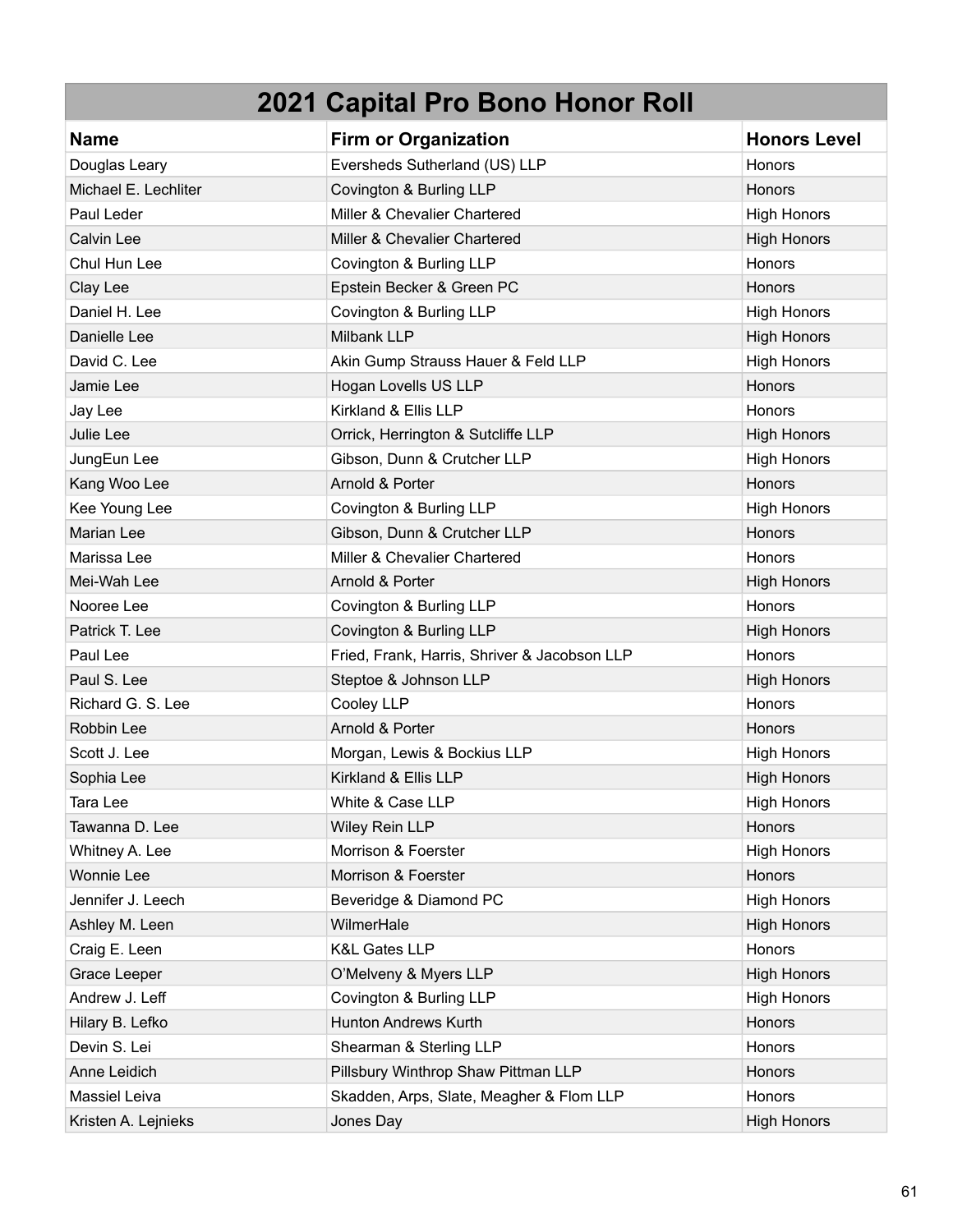| <b>Name</b>            | <b>Firm or Organization</b>                       | <b>Honors Level</b> |
|------------------------|---------------------------------------------------|---------------------|
| David B. Leland        | Skadden, Arps, Slate, Meagher & Flom LLP          | <b>High Honors</b>  |
| Shannon Lentz          | Crowell & Moring LLP                              | <b>High Honors</b>  |
| Chandler S. Leonard    | Crowell & Moring LLP                              | Honors              |
| Claire Leonard         | White & Case LLP                                  | <b>High Honors</b>  |
| Michael J. Leotta      | WilmerHale                                        | <b>High Honors</b>  |
| Hannah Lepow           | Covington & Burling LLP                           | Honors              |
| Jeffrey Lesk           | Nixon Peabody LLP                                 | <b>High Honors</b>  |
| <b>Web Leslie</b>      | Covington & Burling LLP                           | <b>High Honors</b>  |
| Zorba C. Leslie        | Steptoe & Johnson LLP                             | Honors              |
| <b>Scott Lesmes</b>    | Morrison & Foerster                               | Honors              |
| Angela Lesnak          | Jones Day                                         | <b>High Honors</b>  |
| Rachel S. Lesser       | Crowell & Moring LLP                              | <b>High Honors</b>  |
| Reba A. Letsa          | Baker, Donelson, Bearman, Caldwell & Berkowitz PC | Honors              |
| Ori Lev                | Mayer Brown LLP                                   | <b>High Honors</b>  |
| <b>Gerard Leval</b>    | ArentFox Schiff                                   | <b>High Honors</b>  |
| Luke P. Levasseur      | Mayer Brown LLP                                   | Honors              |
| William H. Levay       | Holland & Knight LLP                              | <b>Honors</b>       |
| Kyle Levenberg         | White & Case LLP                                  | <b>High Honors</b>  |
| Paige E. Levenberg     | Skadden, Arps, Slate, Meagher & Flom LLP          | <b>High Honors</b>  |
| Francis Levesque       | White & Case LLP                                  | <b>High Honors</b>  |
| <b>Brandon Levey</b>   | <b>Gilbert LLP</b>                                | <b>High Honors</b>  |
| Brian R. Levey         | <b>Hunton Andrews Kurth</b>                       | <b>High Honors</b>  |
| Alexander P. Levin     | Covington & Burling LLP                           | <b>High Honors</b>  |
| Daniel Levin           | White & Case LLP                                  | <b>High Honors</b>  |
| Sam Levin              | Groom Law Group Chartered                         | Honors              |
| <b>Barry Levine</b>    | <b>Blank Rome LLP</b>                             | <b>High Honors</b>  |
| <b>Maddison Levine</b> | Kirkland & Ellis LLP                              | Honors              |
| Scott M. Levine        | Jones Day                                         | <b>High Honors</b>  |
| Macey Levington        | Cleary Gottlieb Steen & Hamilton LLP              | Honors              |
| Mark S. Levinstein     | Williams & Connolly LLP                           | <b>High Honors</b>  |
| Scott J. Levitt        | Covington & Burling LLP                           | <b>High Honors</b>  |
| Jason Levy             | Covington & Burling LLP                           | <b>High Honors</b>  |
| Kfir B. Levy           | Mayer Brown LLP                                   | Honors              |
| Craig A. Lewis         | Hogan Lovells US LLP                              | Honors              |
| Elizabeth L. Lewis     | Cooley LLP                                        | <b>High Honors</b>  |
| Evan Lewis             | Evan Lewis, Attorney                              | Honors              |
| Anne E. Li             | Crowell & Moring LLP                              | <b>High Honors</b>  |
| Karen Li               | Fried, Frank, Harris, Shriver & Jacobson LLP      | Honors              |
| Wenxi Li               | <b>DLA Piper</b>                                  | Honors              |
| Annika L. Lichtenbaum  | Hogan Lovells US LLP                              | <b>High Honors</b>  |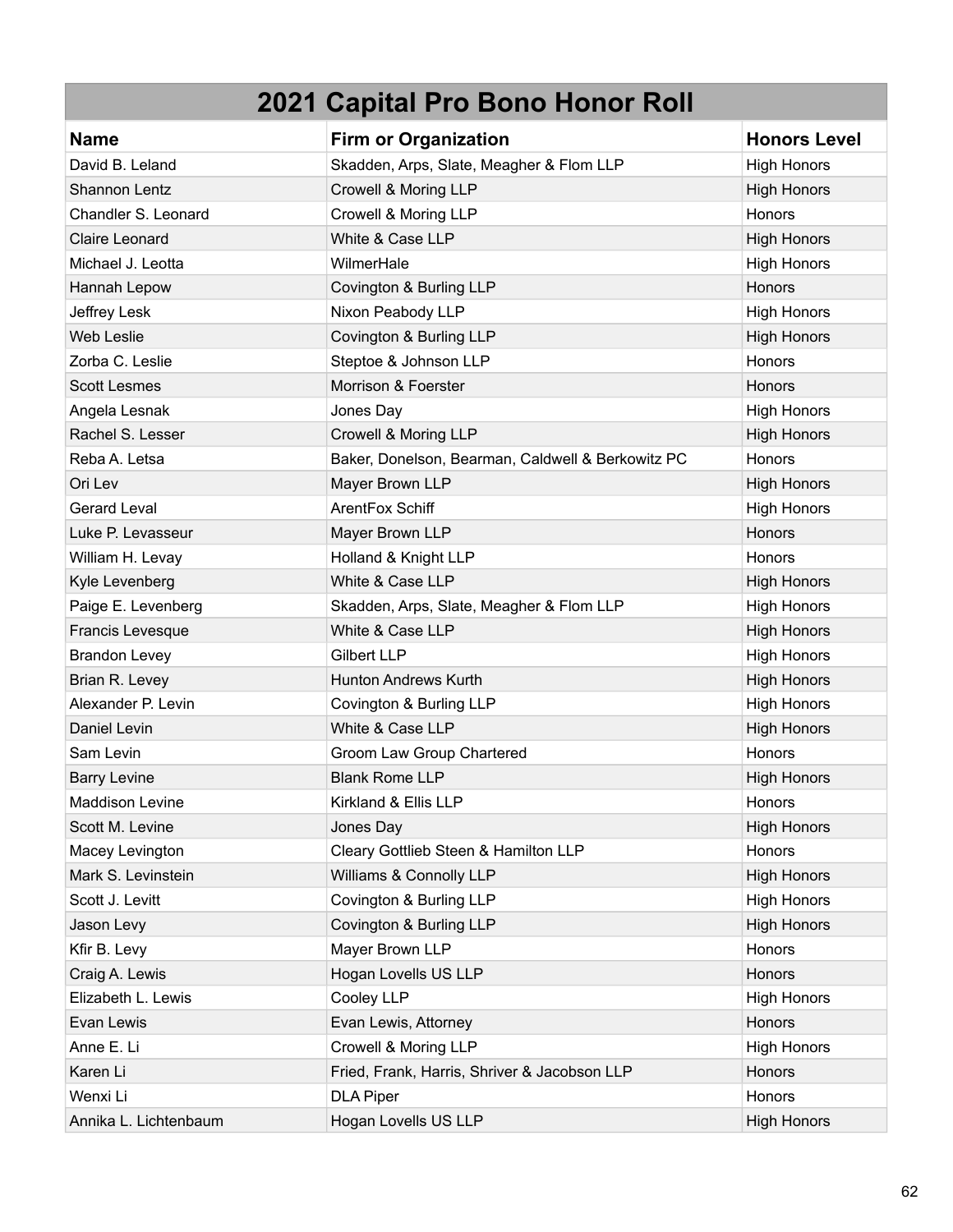| <b>Name</b>           | <b>Firm or Organization</b>                        | <b>Honors Level</b> |
|-----------------------|----------------------------------------------------|---------------------|
| Peter Lichtenbaum     | Covington & Burling LLP                            | Honors              |
| Michael D. Lieberman  | Kirkland & Ellis LLP                               | Honors              |
| Michael Lieberman     | Crowell & Moring LLP                               | <b>Honors</b>       |
| Rebecca Liebowitz     | Venable LLP                                        | Honors              |
| Hyun-Soo Lim          | WilmerHale                                         | <b>High Honors</b>  |
| Elbert Lin            | <b>Hunton Andrews Kurth</b>                        | <b>High Honors</b>  |
| Alina Lindblom        | WilmerHale                                         | Honors              |
| Justin Linder         | Winston & Strawn LLP                               | <b>High Honors</b>  |
| Elizabeth Lindquist   | King & Spalding LLP                                | <b>High Honors</b>  |
| Kurt Lindquist II     | Cozen O'Connor                                     | <b>Honors</b>       |
| Caroline C. Lindsay   | Jones Day                                          | <b>High Honors</b>  |
| Nadine Lindsay        | Ullico Inc.                                        | <b>Honors</b>       |
| Talia C. Linneman     | Dentons US LLP                                     | Honors              |
| Anastasia Liounakos   | Davis Wright Tremaine LLP                          | <b>High Honors</b>  |
| Julea Lipiz           | Sidley Austin LLP                                  | <b>Honors</b>       |
| <b>Brian Lipshutz</b> | Paul, Weiss, Rifkind, Wharton & Garrison LLP       | <b>High Honors</b>  |
| Amy C. Lishinski      | WilmerHale                                         | Honors              |
| Abigail Lauer Litow   | Kirkland & Ellis LLP                               | <b>High Honors</b>  |
| Robert S. Litt        | Morrison & Foerster                                | <b>High Honors</b>  |
| Ashley E. Littlefield | Kirkland & Ellis LLP                               | <b>Honors</b>       |
| Eric A. Liu           | Finnegan, Henderson, Farabow, Garrett & Dunner LLP | <b>High Honors</b>  |
| Henry B. Liu          | Covington & Burling LLP                            | Honors              |
| Maia Livengood        | Cleary Gottlieb Steen & Hamilton LLP               | <b>High Honors</b>  |
| Patricia Liverpool    | Paul Hastings LLP                                  | <b>High Honors</b>  |
| Catherine Livingston  | Jones Day                                          | <b>High Honors</b>  |
| S. William Livingston | Covington & Burling LLP                            | <b>High Honors</b>  |
| Michael M. Lloyd      | Covington & Burling LLP                            | <b>High Honors</b>  |
| Seth W. Lloyd         | Morrison & Foerster                                | <b>High Honors</b>  |
| Bethany C. Lobo       | Cooley LLP                                         | <b>High Honors</b>  |
| Julie Locascio        | Unaffiliated                                       | Honors              |
| James Lockerby        | Fried, Frank, Harris, Shriver & Jacobson LLP       | <b>High Honors</b>  |
| Michael J. Lockerby   | Foley & Lardner LLP                                | <b>High Honors</b>  |
| Karl Lockhart         | Hogan Lovells US LLP                               | Honors              |
| Kristin Lockhart      | Katten Muchin Rosenman LLP                         | Honors              |
| Elizabeth Lockwood    | Hogan Lovells US LLP                               | <b>High Honors</b>  |
| Deborah M. Lodge      | Squire Patton Boggs (US) LLP                       | <b>High Honors</b>  |
| Tahura Lodhi          | Latham & Watkins LLP                               | Honors              |
| Robert Loeb           | Orrick, Herrington & Sutcliffe LLP                 | <b>High Honors</b>  |
| Robert S. Logan       | Pillsbury Winthrop Shaw Pittman LLP                | Honors              |
| Alicia Loh            | Steptoe & Johnson LLP                              | <b>High Honors</b>  |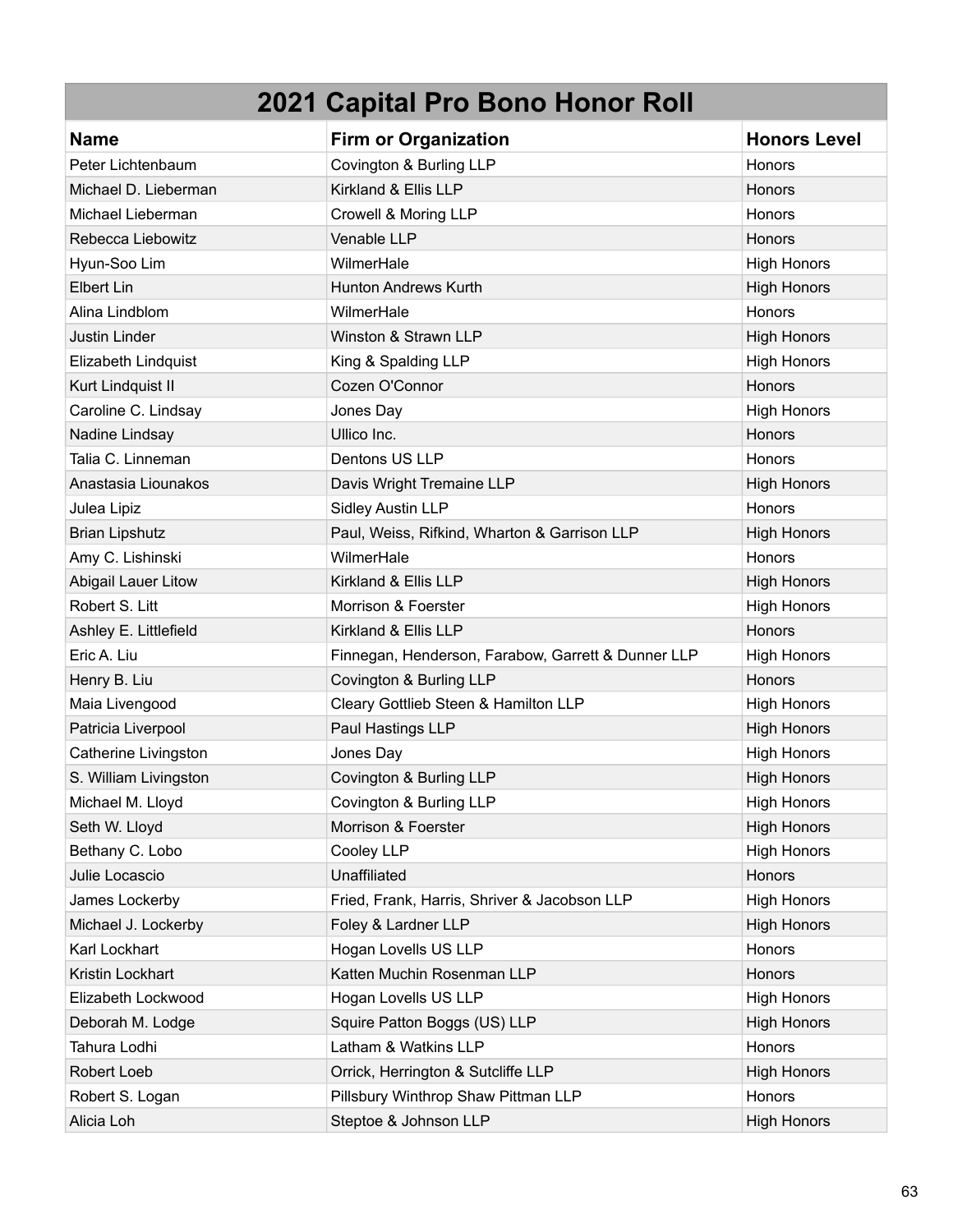| <b>Name</b>                | <b>Firm or Organization</b>              | <b>Honors Level</b> |
|----------------------------|------------------------------------------|---------------------|
| Zac Loney                  | <b>DLA Piper</b>                         | Honors              |
| Emily Merki Long           | Kirkland & Ellis LLP                     | <b>Honors</b>       |
| Robert A. Long             | Covington & Burling LLP                  | <b>High Honors</b>  |
| Sari M. Long               | Faegre Drinker                           | <b>High Honors</b>  |
| Mary Longenbaker           | Simpson Thacher & Bartlett LLP           | Honors              |
| Andrew P. Longhi           | Covington & Burling LLP                  | Honors              |
| Thaisa Toledo Longo        | Ropes & Gray LLP                         | Honors              |
| Carmen N. Longoria-Green   | Mayer Brown LLP                          | <b>High Honors</b>  |
| John L. Longstreth         | <b>K&amp;L Gates LLP</b>                 | Honors              |
| Shay Longtain              | Arnold & Porter                          | <b>High Honors</b>  |
| Namrata Loomba             | <b>Blank Rome LLP</b>                    | Honors              |
| <b>Maxwell Loos</b>        | O'Melveny & Myers LLP                    | <b>High Honors</b>  |
| Janine Lopez               | Arnold & Porter                          | <b>High Honors</b>  |
| Jorge Bonilla Lopez        | Cleary Gottlieb Steen & Hamilton LLP     | <b>High Honors</b>  |
| <b>Cesar Lopez-Morales</b> | Orrick, Herrington & Sutcliffe LLP       | <b>High Honors</b>  |
| Jennifer G. Lord           | Arnold & Porter                          | <b>High Honors</b>  |
| Richard M. Lorenzo         | Loeb & Loeb LLP                          | <b>High Honors</b>  |
| Meredith K. Loretta        | WilmerHale                               | <b>High Honors</b>  |
| Tobias S. Loss-Eaton       | <b>Sidley Austin LLP</b>                 | <b>High Honors</b>  |
| Madeleine M. Lottenbach    | Wiley Rein LLP                           | Honors              |
| Jihong Lou                 | Jones Day                                | Honors              |
| Stephanie Loughlin         | Venable LLP                              | <b>High Honors</b>  |
| Alice E. Loughran          | Steptoe & Johnson LLP                    | <b>High Honors</b>  |
| Regina Loureiro            | White & Case LLP                         | Honors              |
| Lindsey R. Love            | O'Melveny & Myers LLP                    | <b>High Honors</b>  |
| Lucinda A. Low             | Steptoe & Johnson LLP                    | Honors              |
| <b>Brett Lowe</b>          | Milbank LLP                              | Honors              |
| Abbe Lowell                | Winston & Strawn LLP                     | <b>High Honors</b>  |
| <b>Bret Lowell</b>         | <b>DLA Piper</b>                         | Honors              |
| Amber N. Lowery            | Covington & Burling LLP                  | <b>High Honors</b>  |
| William T. Lowery III      | Covington & Burling LLP                  | <b>High Honors</b>  |
| Alexa J. Lowman            | Paul Hastings LLP                        | <b>High Honors</b>  |
| Timothy J. Lowry           | <b>DLA Piper</b>                         | Honors              |
| Christopher B. Lowther     | Covington & Burling LLP                  | <b>High Honors</b>  |
| Tamara Chin Loy            | Skadden, Arps, Slate, Meagher & Flom LLP | <b>High Honors</b>  |
| Marissa Loya               | Arnold & Porter                          | <b>High Honors</b>  |
| Alisa Y. Lu                | Sullivan & Cromwell LLP                  | Honors              |
| Peter M. Lu                | Covington & Burling LLP                  | <b>High Honors</b>  |
| Simon Lu                   | WilmerHale                               | Honors              |
| Zhuya B. Lu                | Gibson, Dunn & Crutcher LLP              | <b>High Honors</b>  |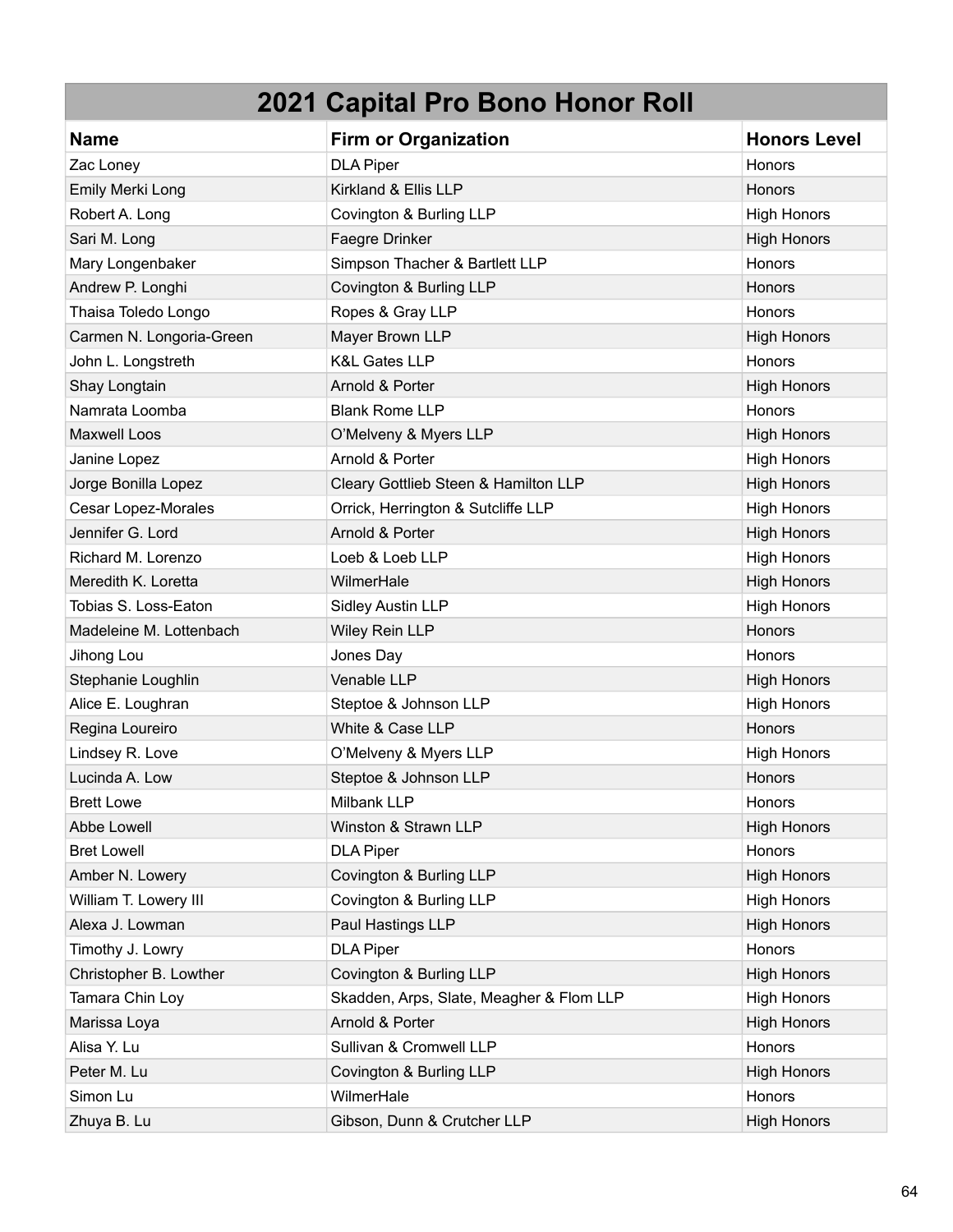| <b>Name</b>               | <b>Firm or Organization</b>                  | <b>Honors Level</b> |
|---------------------------|----------------------------------------------|---------------------|
| Sophia A. Luby            | McDermott Will & Emery LLP                   | <b>High Honors</b>  |
| Derek Ludwin              | Covington & Burling LLP                      | Honors              |
| <b>Arthur Luk</b>         | Arnold & Porter                              | <b>High Honors</b>  |
| Heidi E. Lunasin          | Duane Morris LLP                             | <b>High Honors</b>  |
| Catharine Luo             | Dentons US LLP                               | <b>High Honors</b>  |
| Alexander D. Lurie        | Dentons US LLP                               | Honors              |
| Robert D. Luskin          | Paul Hastings LLP                            | <b>High Honors</b>  |
| Robert Luther III         | Jones Day                                    | Honors              |
| Jessica Lutkenhaus        | WilmerHale                                   | Honors              |
| Mark H. Lynch             | Covington & Burling LLP                      | <b>High Honors</b>  |
| Reagan Lynch              | Perkins Coie LLP                             | Honors              |
| Jessica Lynd              | White & Case LLP                             | <b>Honors</b>       |
| David M. Lynn             | Morrison & Foerster                          | Honors              |
| Emily M. Lyons            | Hogan Lovells US LLP                         | <b>Honors</b>       |
| Webb Lyons                | WilmerHale                                   | <b>High Honors</b>  |
| Andrew A. Lyons-Berg      | McDermott Will & Emery LLP                   | <b>High Honors</b>  |
| Kyle Lyons-Burke          | Arnold & Porter                              | <b>High Honors</b>  |
| Marcia Tavares Maack      | Mayer Brown LLP                              | <b>High Honors</b>  |
| Mark J. Macdougall        | Akin Gump Strauss Hauer & Feld LLP           | <b>High Honors</b>  |
| George M. Mackie III      | Covington & Burling LLP                      | <b>High Honors</b>  |
| Ann Madding               | Hogan Lovells US LLP                         | <b>High Honors</b>  |
| Morgan Maddoux            | Latham & Watkins LLP                         | Honors              |
| <b>Tyler Maddry</b>       | Hunton Andrews Kurth                         | <b>Honors</b>       |
| Sarah Madigan             | Fried, Frank, Harris, Shriver & Jacobson LLP | <b>High Honors</b>  |
| Allaa Mageid              | White & Case LLP                             | <b>High Honors</b>  |
| <b>B. Thorne Maginnis</b> | ArentFox Schiff                              | Honors              |
| Annise K. Maguire         | Ropes & Gray LLP                             | <b>Honors</b>       |
| Carrie C. Mahan           | Weil, Gotshal & Manges LLP                   | Honors              |
| Sarah N. Mahmood          | Perkins Coie LLP                             | Honors              |
| Terry G. Mahn             | Fish & Richardson PC                         | <b>High Honors</b>  |
| Gloria K. Maier           | Williams & Connolly LLP                      | <b>High Honors</b>  |
| <b>Brian Malat</b>        | Hogan Lovells US LLP                         | Honors              |
| Kassandra D. Maldonado    | Covington & Burling LLP                      | Honors              |
| Marisa Maleck             | King & Spalding LLP                          | <b>High Honors</b>  |
| Jaywin Singh Malhi        | Kirkland & Ellis LLP                         | <b>High Honors</b>  |
| Yvonne Malino             | Steptoe & Johnson LLP                        | <b>High Honors</b>  |
| Emily P. Mallen           | <b>Sidley Austin LLP</b>                     | Honors              |
| <b>Anthony Malone</b>     | Wilson Sonsini Goodrich & Rosati PC          | Honors              |
| Elizabeth A. Malone       | Skadden, Arps, Slate, Meagher & Flom LLP     | <b>High Honors</b>  |
| Jessica H. Maloney        | Beveridge & Diamond PC                       | Honors              |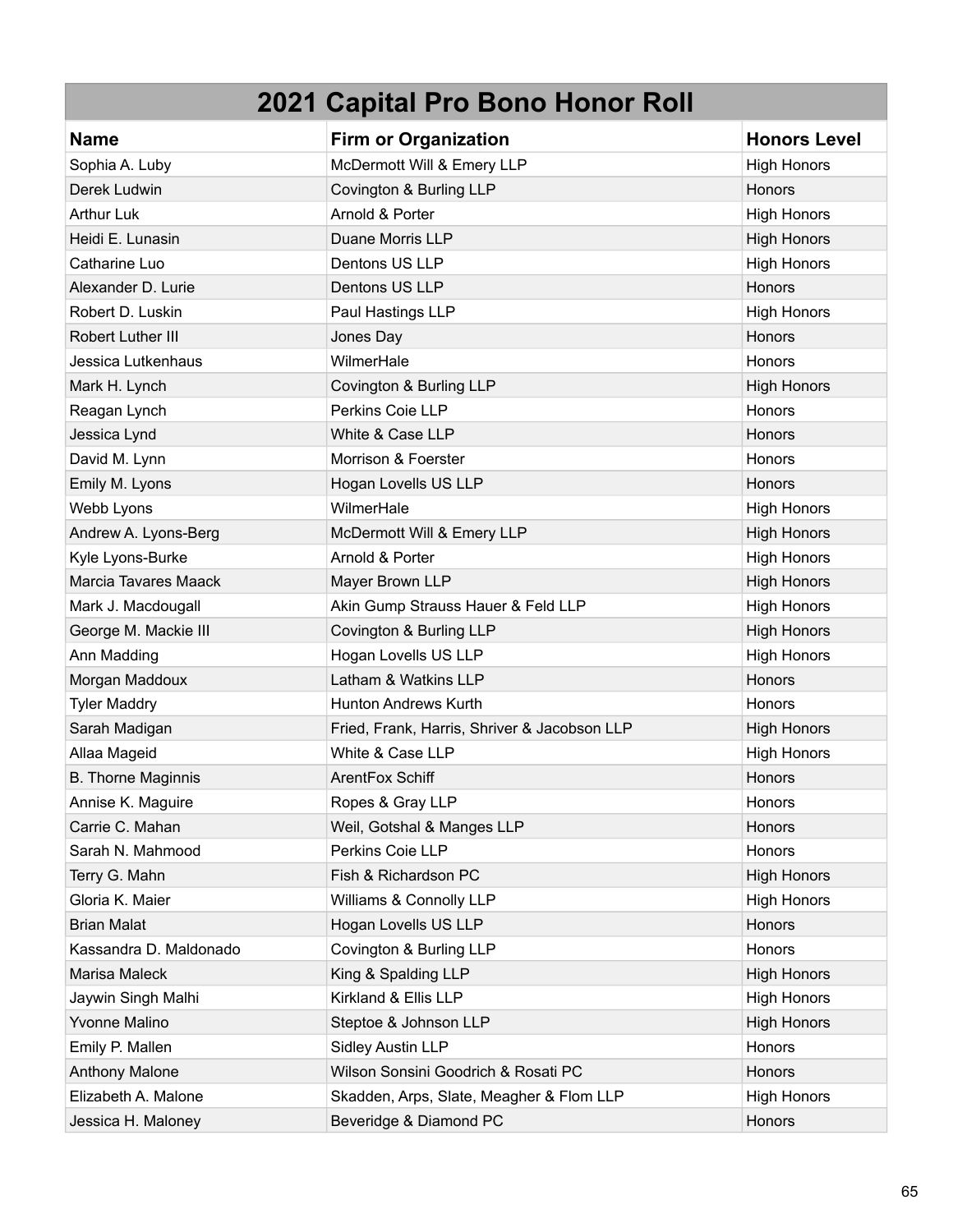| <b>Name</b>              | <b>Firm or Organization</b>                  | <b>Honors Level</b> |
|--------------------------|----------------------------------------------|---------------------|
| Laurel P. Malson         | Crowell & Moring LLP                         | Honors              |
| Peter Malyshev           | Reed Smith LLP                               | Honors              |
| Nathan Mammen            | Kirkland & Ellis LLP                         | <b>High Honors</b>  |
| Christopher Man          | Winston & Strawn LLP                         | <b>High Honors</b>  |
| Michael A. Mancusi       | Arnold & Porter                              | Honors              |
| Karen Mandelbaum         | Epstein Becker & Green PC                    | Honors              |
| Christopher Joseph Maner | Kirkland & Ellis LLP                         | <b>High Honors</b>  |
| Ray Mangum               | <b>Sidley Austin LLP</b>                     | Honors              |
| Robbie Manhas            | Orrick, Herrington & Sutcliffe LLP           | <b>High Honors</b>  |
| Jason D. Manion          | Gibson, Dunn & Crutcher LLP                  | <b>High Honors</b>  |
| Patrick J. Manion        | Jones Day                                    | Honors              |
| Shannon Manley           | Cleary Gottlieb Steen & Hamilton LLP         | Honors              |
| Susan Baker Manning      | Morgan, Lewis & Bockius LLP                  | <b>High Honors</b>  |
| Rob Manoso               | Morrison & Foerster                          | Honors              |
| Elnaz Manoucheri         | Covington & Burling LLP                      | Honors              |
| Jennifer Corie Mansh     | Gibson, Dunn & Crutcher LLP                  | <b>High Honors</b>  |
| Sina Mansouri            | Arnold & Porter                              | Honors              |
| <b>Meredith Manuel</b>   | Steptoe & Johnson LLP                        | Honors              |
| Kaitlyn Marasi           | Dechert LLP                                  | <b>High Honors</b>  |
| <b>Hugh Marbury</b>      | Cozen O'Connor                               | <b>High Honors</b>  |
| Anne Marchitello         | O'Melveny & Myers LLP                        | <b>High Honors</b>  |
| David Marcou             | Milbank LLP                                  | <b>High Honors</b>  |
| <b>Bradley Marcus</b>    | <b>Buckley LLP</b>                           | Honors              |
| Ezra B. Marcus           | Zuckerman Spaeder LLP                        | <b>High Honors</b>  |
| Tara L. Marcus           | <b>Blank Rome LLP</b>                        | Honors              |
| R. Paul Margie           | Harris, Wiltshire & Grannis LLP              | <b>High Honors</b>  |
| Ross Margulies           | Foley Hoag LLP                               | <b>High Honors</b>  |
| Alexandra Marinucci      | <b>DLA Piper</b>                             | <b>Honors</b>       |
| Bradley E. Markano       | Covington & Burling LLP                      | <b>High Honors</b>  |
| Pamela D. Marks          | Beveridge & Diamond PC                       | Honors              |
| <b>Richard Marks</b>     | Morgan, Lewis & Bockius LLP                  | <b>High Honors</b>  |
| <b>William Marks</b>     | Paul, Weiss, Rifkind, Wharton & Garrison LLP | <b>High Honors</b>  |
| Eric R. Markus           | Hunton Andrews Kurth                         | Honors              |
| Evan R. Marolf           | Harris, Wiltshire & Grannis LLP              | <b>High Honors</b>  |
| Sean M. Marotta          | Hogan Lovells US LLP                         | Honors              |
| Sebastian D. Marotta     | Covington & Burling LLP                      | <b>High Honors</b>  |
| Claire Marsden           | White & Case LLP                             | Honors              |
| Helen Marsh              | Miller & Chevalier Chartered                 | Honors              |
| Phillip W. Marsh         | Arnold & Porter                              | <b>High Honors</b>  |
| Emma Marshak             | Steptoe & Johnson LLP                        | <b>High Honors</b>  |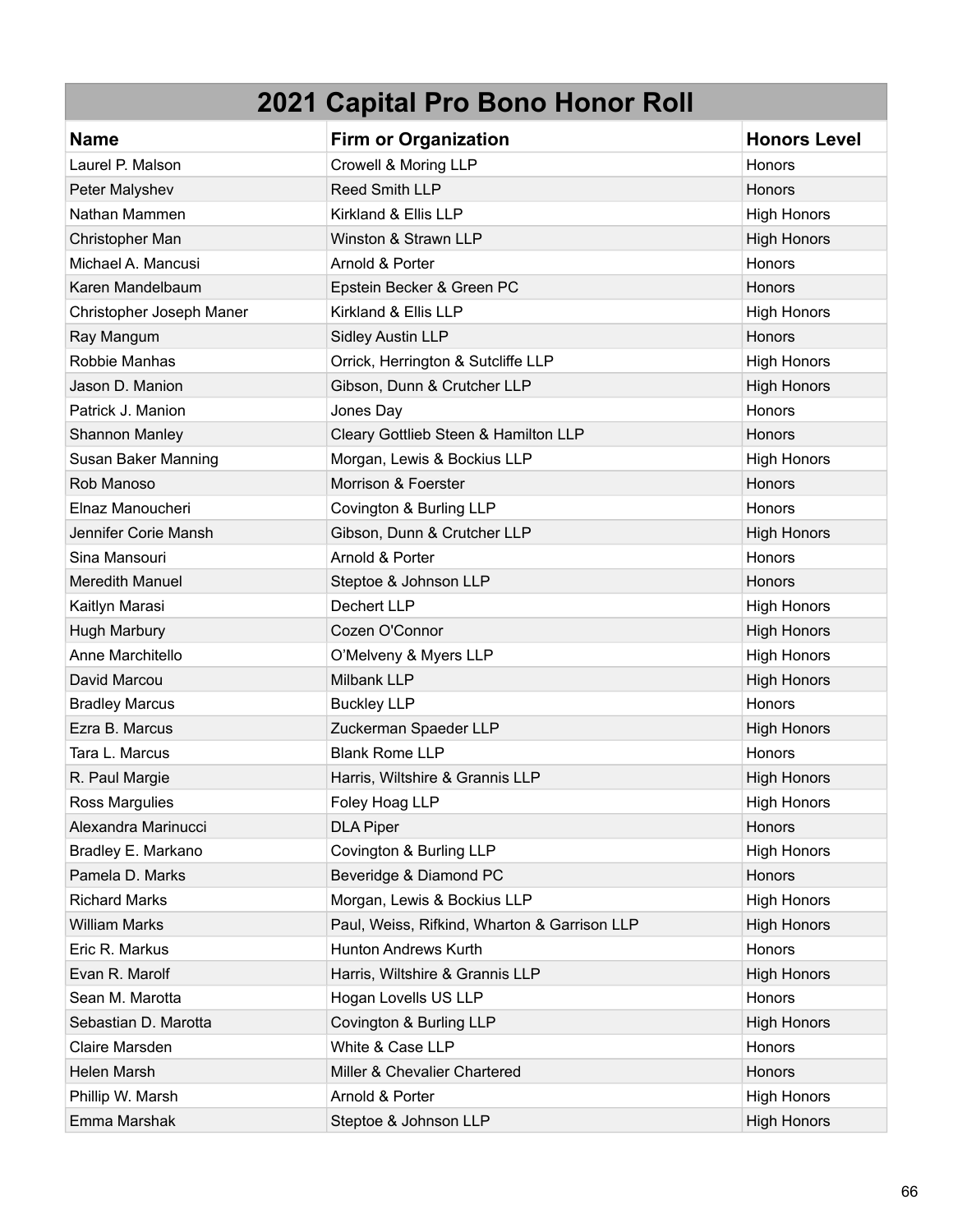| <b>Name</b>                | <b>Firm or Organization</b>              | <b>Honors Level</b> |
|----------------------------|------------------------------------------|---------------------|
| C. Kevin Marshall          | Jones Day                                | Honors              |
| Gregory G. Marshall        | <b>Bradley Arant Boult Cummings LLP</b>  | <b>Honors</b>       |
| <b>Hutton Marshall</b>     | WilmerHale                               | <b>High Honors</b>  |
| June L. Marshall           | Holland & Knight LLP                     | <b>High Honors</b>  |
| Kristin R. Marshall        | Cooley LLP                               | Honors              |
| Mary E. Marshall           | Jenner & Block LLP                       | Honors              |
| <b>Brett Marston</b>       | Wiley Rein LLP                           | <b>Honors</b>       |
| John P. Marston            | Foley Hoag LLP                           | Honors              |
| Jonathan S. Martel         | Arnold & Porter                          | <b>High Honors</b>  |
| Indira-Josina K. Martell   | Williams & Connolly LLP                  | <b>High Honors</b>  |
| Anne Martin                | Alston & Bird                            | <b>High Honors</b>  |
| Cassandra Martin           | Latham & Watkins LLP                     | <b>High Honors</b>  |
| David B. H. Martin         | Covington & Burling LLP                  | <b>High Honors</b>  |
| Jeffrey N. Martin          | <b>Hunton Andrews Kurth</b>              | <b>High Honors</b>  |
| Meghan C. Martin           | Arnold & Porter                          | <b>High Honors</b>  |
| R. Craig Martin            | <b>DLA Piper</b>                         | <b>High Honors</b>  |
| Scott P. Martin            | Perkins Coie LLP                         | Honors              |
| Zachary W. Martin          | Skadden, Arps, Slate, Meagher & Flom LLP | <b>High Honors</b>  |
| Andrea V. Martinez         | Wiley Rein LLP                           | Honors              |
| <b>Rinaldo Martinez</b>    | Alston & Bird                            | <b>High Honors</b>  |
| Roman Martinez             | Latham & Watkins LLP                     | <b>High Honors</b>  |
| Warren H. Maruyama         | Hogan Lovells US LLP                     | Honors              |
| David E. Marvin            | Morgan, Lewis & Bockius LLP              | <b>Honors</b>       |
| Jeremy C. Marwell          | Vinson & Elkins LLP                      | <b>High Honors</b>  |
| Aaron Marx                 | Crowell & Moring LLP                     | <b>High Honors</b>  |
| Anna R. Marx               | Cooley LLP                               | <b>High Honors</b>  |
| Benjamin Marzouk           | Eversheds Sutherland (US) LLP            | Honors              |
| <b>Ildefonso Mas</b>       | Akerman LLP                              | Honors              |
| Sean Mason                 | Hughes Hubbard & Reed LLP                | <b>High Honors</b>  |
| Ash M. Masrani             | Pillsbury Winthrop Shaw Pittman LLP      | <b>High Honors</b>  |
| William L. Massey          | Covington & Burling LLP                  | <b>High Honors</b>  |
| Lorelie S. Masters         | <b>Hunton Andrews Kurth</b>              | <b>High Honors</b>  |
| Cassandra L. Mastrostefano | Dentons US LLP                           | Honors              |
| Adam Masurovsky            | Arnold & Porter                          | <b>High Honors</b>  |
| Victoria A. Matese         | Foley & Lardner LLP                      | Honors              |
| Kyle A. Mathews            | Willkie Farr & Gallagher LLP             | <b>High Honors</b>  |
| Dylan R. Mathewson         | <b>Bloomberg Industry Group</b>          | Honors              |
| <b>Eduardo Mathison</b>    | Crowell & Moring LLP                     | <b>High Honors</b>  |
| Robert A. Matsick Jr.      | Hogan Lovells US LLP                     | <b>High Honors</b>  |
| Brian R. Matsui            | Morrison & Foerster                      | <b>High Honors</b>  |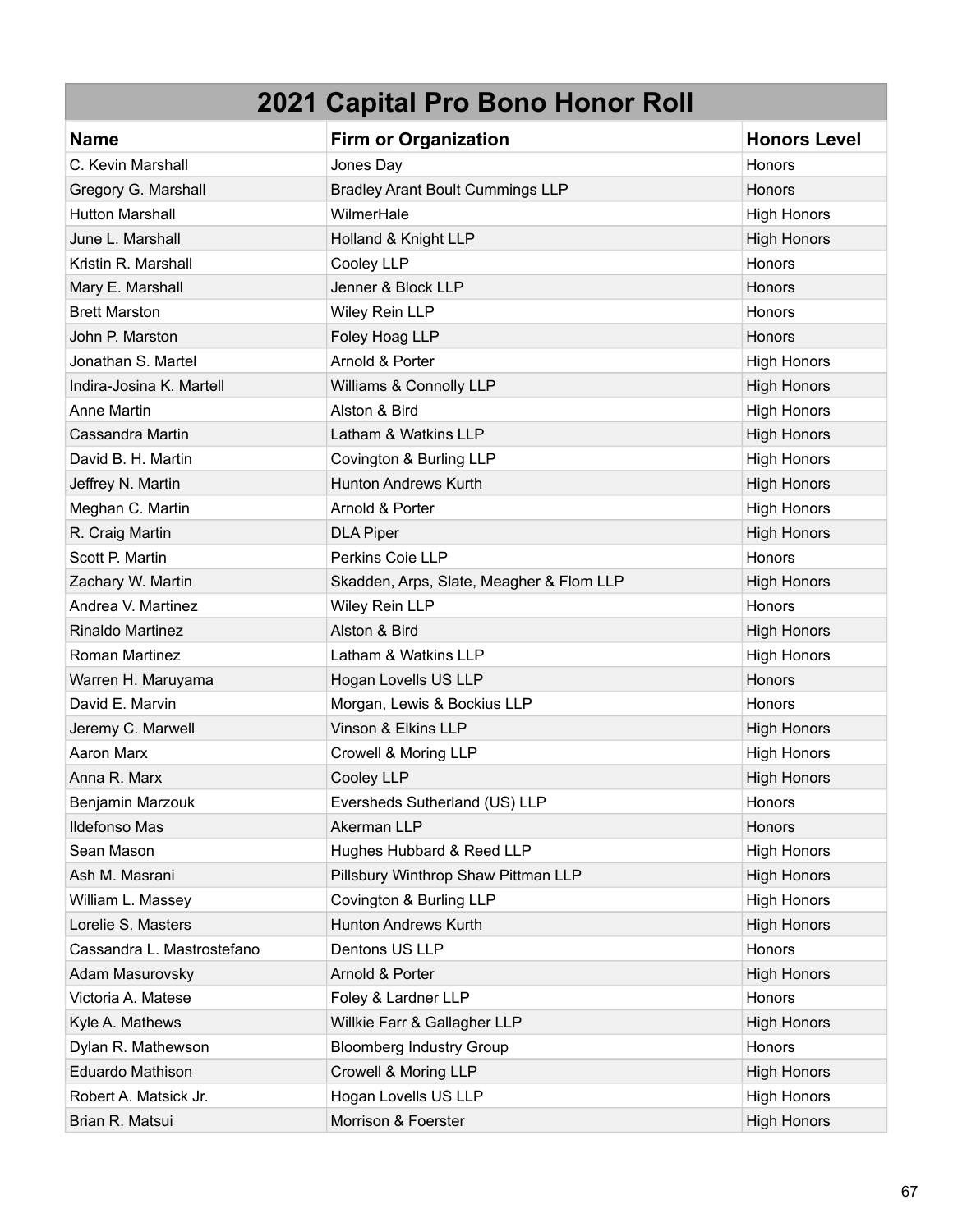| <b>Name</b>                      | <b>Firm or Organization</b>                        | <b>Honors Level</b> |
|----------------------------------|----------------------------------------------------|---------------------|
| David Mattern                    | King & Spalding LLP                                | <b>High Honors</b>  |
| Keith A. Matthews                | Wiley Rein LLP                                     | Honors              |
| Timothy P. Matthews              | Morgan, Lewis & Bockius LLP                        | Honors              |
| R. Maxwell Mauldin               | Finnegan, Henderson, Farabow, Garrett & Dunner LLP | <b>High Honors</b>  |
| Rumbidzai Maweni                 | Foley Hoag LLP                                     | <b>High Honors</b>  |
| <b>William David Maxwell</b>     | Hogan Lovells US LLP                               | <b>High Honors</b>  |
| Charlotte May                    | Covington & Burling LLP                            | <b>High Honors</b>  |
| Philip S. May                    | Covington & Burling LLP                            | <b>High Honors</b>  |
| Rachel May                       | Eversheds Sutherland (US) LLP                      | Honors              |
| Daniel M. Mayeda                 | <b>Ballard Spahr LLP</b>                           | Honors              |
| Alexander D. Mayhall             | Dentons US LLP                                     | <b>High Honors</b>  |
| Deanne E. Maynard                | Morrison & Foerster                                | Honors              |
| John Gary Maynard                | <b>Hunton Andrews Kurth</b>                        | Honors              |
| Ralph C. Mayrell                 | Robbins, Russell, Englert, Orseck & Untereiner LLP | <b>High Honors</b>  |
| Karel Mazane                     | Venable LLP                                        | Honors              |
| Gerar Mazarakis                  | <b>Troutman Pepper</b>                             | <b>High Honors</b>  |
| Lou Mazawey                      | Groom Law Group Chartered                          | <b>High Honors</b>  |
| Singleton McAllister             | <b>Husch Blackwell LLP</b>                         | Honors              |
| Danielle McCall                  | Latham & Watkins LLP                               | <b>High Honors</b>  |
| Shane McCammon                   | Orrick, Herrington & Sutcliffe LLP                 | <b>High Honors</b>  |
| Cynthia L. McCann                | Steven M. Schneebaum PC                            | Honors              |
| <b>Catherine McCarthy</b>        | Arnold & Porter                                    | <b>High Honors</b>  |
| Jenna I. McCarthy                | Ropes & Gray LLP                                   | Honors              |
| John E. McCarthy                 | Crowell & Moring LLP                               | <b>High Honors</b>  |
| Muftiah M. McCartin              | Covington & Burling LLP                            | <b>High Honors</b>  |
| William McCaughey                | Foley & Lardner LLP                                | Honors              |
| <b>Eric McClafferty</b>          | Kelley Drye & Warren LLP                           | <b>High Honors</b>  |
| Luke McCloud                     | Williams & Connolly LLP                            | <b>High Honors</b>  |
| Alyssa M. McClure                | Kirkland & Ellis LLP                               | Honors              |
| <b>William Alexander Mcclure</b> | Akin Gump Strauss Hauer & Feld LLP                 | <b>High Honors</b>  |
| Thomas J. McCormac IV            | Gibson, Dunn & Crutcher LLP                        | <b>High Honors</b>  |
| Elizabeth J. McCormick           | <b>Troutman Pepper</b>                             | <b>High Honors</b>  |
| Caleb McCracken                  | Arnold & Porter                                    | <b>High Honors</b>  |
| Margaret McCrone                 | Paul, Weiss, Rifkind, Wharton & Garrison LLP       | <b>High Honors</b>  |
| William J. McCue                 | Paul Hastings LLP                                  | <b>Honors</b>       |
| James J. McCullough              | Fried, Frank, Harris, Shriver & Jacobson LLP       | Honors              |
| Jehanne C. Mccullough            | Akin Gump Strauss Hauer & Feld LLP                 | <b>High Honors</b>  |
| Mary C. McCullough               | Covington & Burling LLP                            | <b>High Honors</b>  |
| Brandon W. McCune                | <b>Blank Rome LLP</b>                              | Honors              |
| William Alden McDaniel Jr.       | <b>Ballard Spahr LLP</b>                           | <b>High Honors</b>  |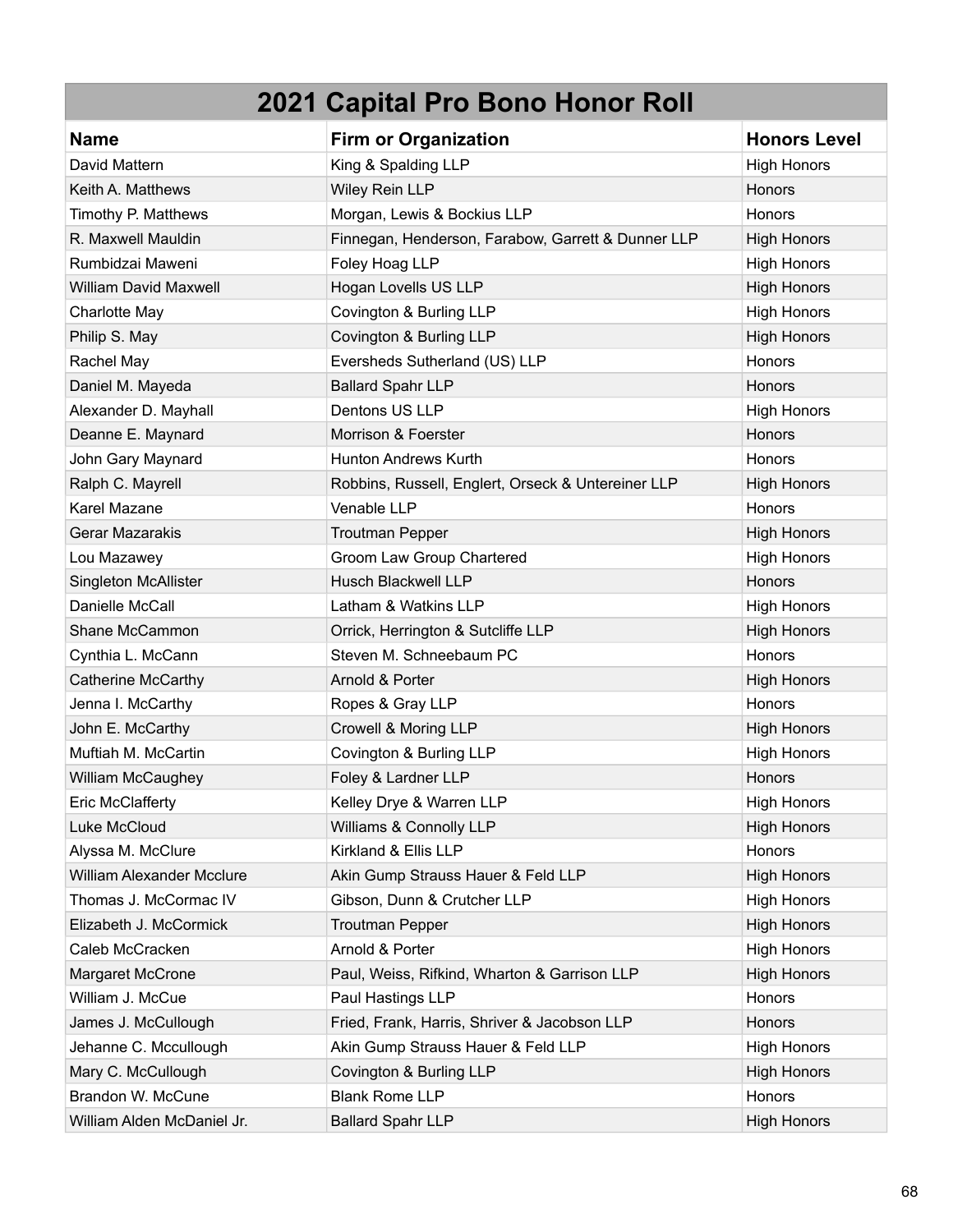| <b>Name</b>                | <b>Firm or Organization</b>                        | <b>Honors Level</b> |
|----------------------------|----------------------------------------------------|---------------------|
| John McDermott             | Paul Hastings LLP                                  | <b>High Honors</b>  |
| Shannon C. McDermott       | Gibson, Dunn & Crutcher LLP                        | Honors              |
| Matthew D. McDonald        | Wilson Sonsini Goodrich & Rosati PC                | <b>Honors</b>       |
| Molly McDonald             | Vinson & Elkins LLP                                | Honors              |
| Amanda McDowell            | Crowell & Moring LLP                               | Honors              |
| T.J. McElhinney            | White & Case LLP                                   | Honors              |
| Ellen McElroy              | Eversheds Sutherland (US) LLP                      | <b>Honors</b>       |
| James McEntee              | Hogan Lovells US LLP                               | <b>High Honors</b>  |
| Donald F. McGahn II        | Jones Day                                          | <b>High Honors</b>  |
| Katharyn Christian McGee   | Duane Morris LLP                                   | <b>High Honors</b>  |
| Matthew D. McGill          | Gibson, Dunn & Crutcher LLP                        | Honors              |
| Amanda S. Mcginn           | Akin Gump Strauss Hauer & Feld LLP                 | <b>High Honors</b>  |
| James C. McGlinchy         | Quinn Emanuel Urquhart & Sullivan LLP              | Honors              |
| <b>Glen McGorty</b>        | Crowell & Moring LLP                               | <b>High Honors</b>  |
| Cailtin M. McGough         | WilmerHale                                         | <b>High Honors</b>  |
| Ryan P. McGovern           | Jones Day                                          | Honors              |
| Thomas L. McGovern III     | Hogan Lovells US LLP                               | <b>Honors</b>       |
| Shannon D. McGowan         | Proskauer Rose LLP                                 | <b>High Honors</b>  |
| Connor M. McGregor         | Finnegan, Henderson, Farabow, Garrett & Dunner LLP | Honors              |
| Lauren McGuire             | Latham & Watkins LLP                               | <b>High Honors</b>  |
| Luke McGuire               | Kirkland & Ellis LLP                               | Honors              |
| Nicholas McGuire           | White & Case LLP                                   | <b>High Honors</b>  |
| John McInnes               | Arnold & Porter                                    | <b>High Honors</b>  |
| <b>Matt McIntee</b>        | Kirkland & Ellis LLP                               | <b>High Honors</b>  |
| John G. McJunkin           | Baker, Donelson, Bearman, Caldwell & Berkowitz PC  | Honors              |
| Mathew J. McKenna          | Morgan, Lewis & Bockius LLP                        | <b>High Honors</b>  |
| Amy B. McKinlay            | Williams & Connolly LLP                            | <b>High Honors</b>  |
| Scott A. McKinney          | Wilson Sonsini Goodrich & Rosati PC                | Honors              |
| Megan S. McKoy             | WilmerHale                                         | <b>High Honors</b>  |
| Alexander McLamb           | King & Spalding LLP                                | Honors              |
| Brendan F. McLaughlin      | Ropes & Gray LLP                                   | Honors              |
| Donald C. McLean           | ArentFox Schiff                                    | Honors              |
| <b>Bonnie Weiss McLeod</b> | Cooley LLP                                         | Honors              |
| Thomas P. McLish           | Akin Gump Strauss Hauer & Feld LLP                 | Honors              |
| Sean McMahan               | Morgan, Lewis & Bockius LLP                        | Honors              |
| Ashley McMahon             | Crowell & Moring LLP                               | <b>High Honors</b>  |
| Lara Michelle McMahon      | Vinson & Elkins LLP                                | <b>High Honors</b>  |
| David McMullen             | Arnold & Porter                                    | <b>High Honors</b>  |
| John M. McNichols          | Williams & Connolly LLP                            | Honors              |
| Kate E. McNulty            | Covington & Burling LLP                            | <b>High Honors</b>  |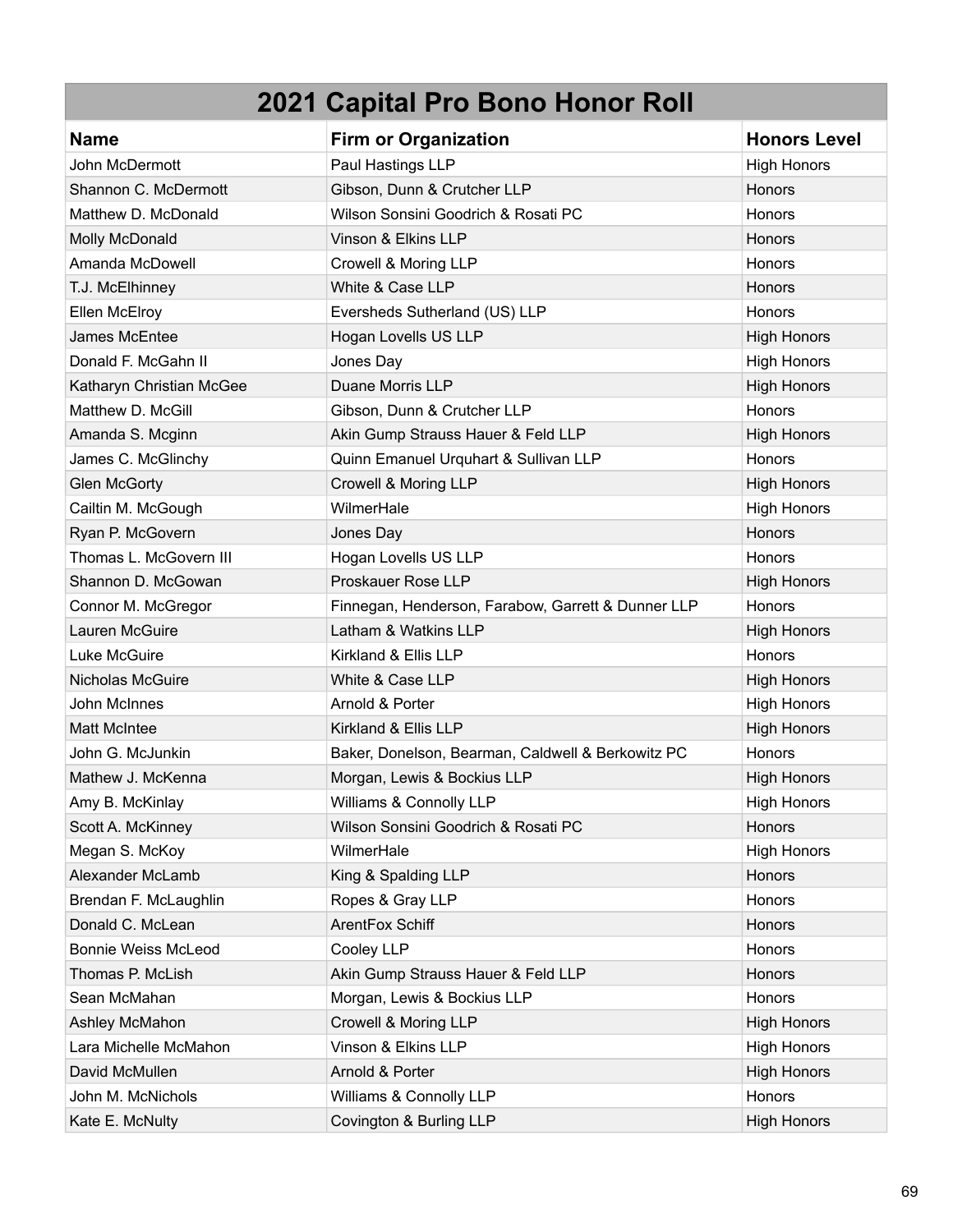| <b>Name</b>              | <b>Firm or Organization</b>                  | <b>Honors Level</b> |
|--------------------------|----------------------------------------------|---------------------|
| Ross McSweeney           | Groom Law Group Chartered                    | <b>High Honors</b>  |
| Terrell P. McSweeny      | Covington & Burling LLP                      | Honors              |
| Eleanor M. McWaters      | Crowell & Moring LLP                         | <b>High Honors</b>  |
| Bryn A. McWhorter        | Squire Patton Boggs (US) LLP                 | Honors              |
| O'Kelly E. McWilliams    | Mintz Levin Cohn Ferris Glovsky & Popeo PC   | Honors              |
| Caitlin R. Meagher       | Kirkland & Ellis LLP                         | Honors              |
| <b>Mallory Meaney</b>    | Wiley Rein LLP                               | <b>Honors</b>       |
| Nicholas Mecsas-Faxon    | King & Spalding LLP                          | <b>High Honors</b>  |
| Nickole T. Medel         | WilmerHale                                   | <b>High Honors</b>  |
| Ker Alejandro Medero     | Paul Hastings LLP                            | <b>High Honors</b>  |
| Martha Medina            | Nixon Peabody LLP                            | <b>High Honors</b>  |
| Stephen M. Medlock       | Mayer Brown LLP                              | <b>High Honors</b>  |
| Konstantin Medvedovsky   | Dechert LLP                                  | <b>High Honors</b>  |
| Ed Meehan                | Groom Law Group Chartered                    | <b>High Honors</b>  |
| Yaffa A. Meeran          | Kirkland & Ellis LLP                         | Honors              |
| James T. Meggesto        | Holland & Knight LLP                         | <b>High Honors</b>  |
| Lynn W. Mehler           | Hogan Lovells US LLP                         | Honors              |
| Oluwaremilekun O. Mehner | Akin Gump Strauss Hauer & Feld LLP           | <b>High Honors</b>  |
| Neepa K. Mehta           | Skadden, Arps, Slate, Meagher & Flom LLP     | <b>High Honors</b>  |
| Pinky Mehta              | Milbank LLP                                  | Honors              |
| Donald Meier             | <b>Buckley LLP</b>                           | Honors              |
| Catherine Meili          | Jones Day                                    | <b>High Honors</b>  |
| Luis R. Mejia            | Perkins Coie LLP                             | <b>High Honors</b>  |
| Eli Mekonen              | Hogan Lovells US LLP                         | <b>High Honors</b>  |
| Jedd P. Mellin           | Mayer Brown LLP                              | <b>High Honors</b>  |
| Aryeh M. Mellman         | Crowell & Moring LLP                         | <b>High Honors</b>  |
| Kendra N. Mells          | Covington & Burling LLP                      | <b>Honors</b>       |
| Gustavo J. Membiela      | <b>Hunton Andrews Kurth</b>                  | Honors              |
| Scott A. Memmott         | Morgan, Lewis & Bockius LLP                  | Honors              |
| Mark F. Mendelsohn       | Paul, Weiss, Rifkind, Wharton & Garrison LLP | Honors              |
| Chris E. Mendez          | Williams & Connolly LLP                      | <b>High Honors</b>  |
| Danait Mengist           | Arnold & Porter                              | <b>High Honors</b>  |
| David M. Menichetti      | Arnold & Porter                              | Honors              |
| Deepa Menon              | Eversheds Sutherland (US) LLP                | Honors              |
| Anna M. Menzel           | Covington & Burling LLP                      | <b>High Honors</b>  |
| Leslie Meredith          | <b>Buckley LLP</b>                           | Honors              |
| Dana S. Merkel           | <b>Blank Rome LLP</b>                        | <b>High Honors</b>  |
| <b>Neil Merkl</b>        | Kelley Drye & Warren LLP                     | Honors              |
| <b>William Merone</b>    | Hunton Andrews Kurth                         | Honors              |
| Jeffrey S. Merrifield    | Pillsbury Winthrop Shaw Pittman LLP          | <b>High Honors</b>  |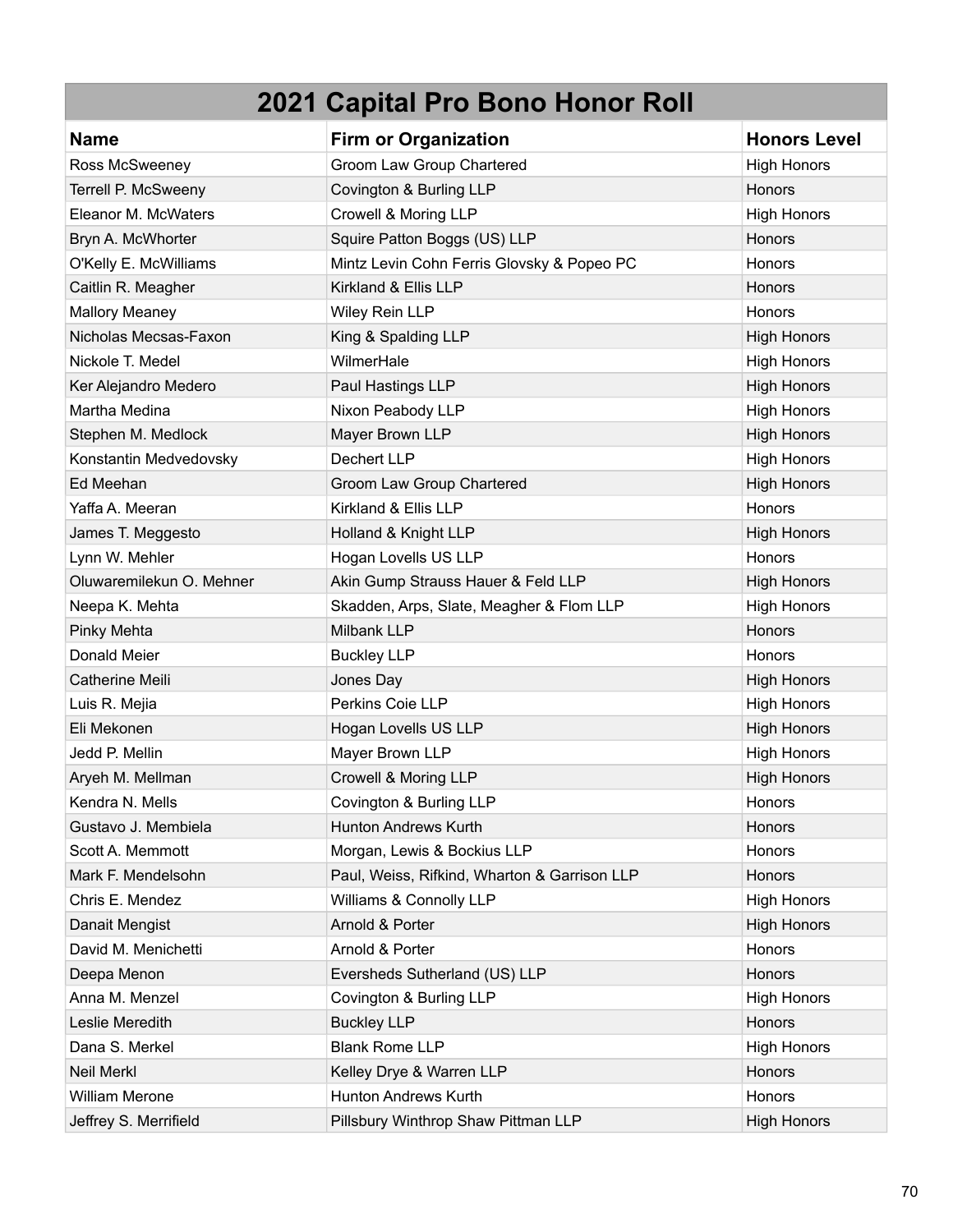| <b>Name</b>                    | <b>Firm or Organization</b>                        | <b>Honors Level</b> |
|--------------------------------|----------------------------------------------------|---------------------|
| <b>Eric Merrill</b>            | Latham & Watkins LLP                               | Honors              |
| Richard A. Meserve             | Covington & Burling LLP                            | <b>High Honors</b>  |
| Deborah Meshulam               | <b>DLA Piper</b>                                   | <b>High Honors</b>  |
| Sabra Messer                   | Steptoe & Johnson LLP                              | Honors              |
| Seth Messner                   | Katten Muchin Rosenman LLP                         | Honors              |
| Michael J. Mestitz             | Williams & Connolly LLP                            | <b>High Honors</b>  |
| <b>Caitlin Potratz Metcalf</b> | Linklaters LLP                                     | Honors              |
| Diogo P. Metz                  | Paul Hastings LLP                                  | <b>High Honors</b>  |
| Kevin Metz                     | Latham & Watkins LLP                               | <b>High Honors</b>  |
| Amy Metzel                     | Paul, Weiss, Rifkind, Wharton & Garrison LLP       | <b>High Honors</b>  |
| Caroline M. Mew                | Perkins Coie LLP                                   | Honors              |
| Dominique A. Meyer             | <b>Blank Rome LLP</b>                              | Honors              |
| Megan L. Meyers                | Finnegan, Henderson, Farabow, Garrett & Dunner LLP | <b>Honors</b>       |
| Avidan Meyerstein              | <b>Husch Blackwell LLP</b>                         | <b>High Honors</b>  |
| Paul Mezzina                   | King & Spalding LLP                                | <b>High Honors</b>  |
| Geoffrey Michael               | Arnold & Porter                                    | <b>High Honors</b>  |
| Amanda Michalski               | Covington & Burling LLP                            | <b>High Honors</b>  |
| Jessie Michelin                | Latham & Watkins LLP                               | <b>High Honors</b>  |
| Rebecca A. Michelson           | Ropes & Gray LLP                                   | <b>High Honors</b>  |
| Brady K. Mickelsen             | Paul Hastings LLP                                  | <b>High Honors</b>  |
| Matthew C. Micklavzina         | Ropes & Gray LLP                                   | Honors              |
| Ariela M. Migdal               | Kellogg, Hansen, Todd, Figel & Frederick PLLC      | Honors              |
| Chelsea B. Mihelich            | Skadden, Arps, Slate, Meagher & Flom LLP           | Honors              |
| Christopher Mark Mikson        | <b>DLA Piper</b>                                   | <b>Honors</b>       |
| Jason Mikus                    | Paul Hastings LLP                                  | Honors              |
| Andrea R. Milano               | Pillsbury Winthrop Shaw Pittman LLP                | <b>High Honors</b>  |
| <b>Thomas Milch</b>            | Arnold & Porter                                    | Honors              |
| Melissa L. Miles               | Skadden, Arps, Slate, Meagher & Flom LLP           | <b>High Honors</b>  |
| Bradley R. Miliauskas          | Davis Wright Tremaine LLP                          | <b>High Honors</b>  |
| Kristin Millay                 | Hughes Hubbard & Reed LLP                          | Honors              |
| Aaron C. Miller                | Paul, Weiss, Rifkind, Wharton & Garrison LLP       | Honors              |
| <b>Adam Miller</b>             | <b>Buckley LLP</b>                                 | Honors              |
| Casey L. Miller                | Paul Hastings LLP                                  | Honors              |
| David G. Miller                | Gibson, Dunn & Crutcher LLP                        | Honors              |
| Evan D. Miller                 | Vinson & Elkins LLP                                | <b>High Honors</b>  |
| Mark A. Miller                 | Hollingsworth LLP                                  | Honors              |
| Matthew G. Miller              | Harris, Wiltshire & Grannis LLP                    | Honors              |
| Matthew V. Miller              | Covington & Burling LLP                            | <b>High Honors</b>  |
| Patrick M. Miller              | Hogan Lovells US LLP                               | Honors              |
| Rachel V. Miller               | Paul Hastings LLP                                  | Honors              |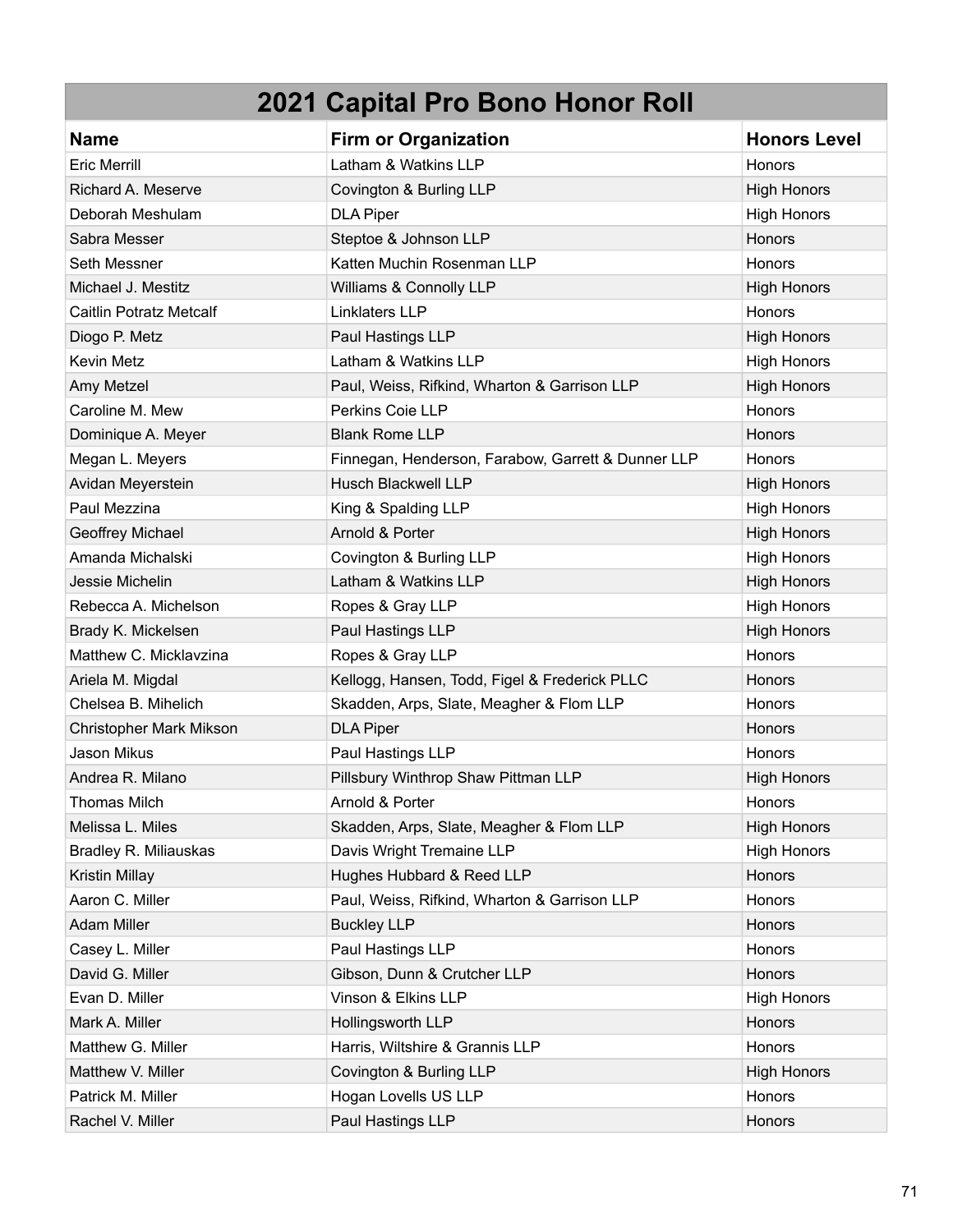| <b>Name</b>             | <b>Firm or Organization</b>                        | <b>Honors Level</b> |
|-------------------------|----------------------------------------------------|---------------------|
| Rebecca Miller          | Winston & Strawn LLP                               | <b>High Honors</b>  |
| Stephen W. Miller       | Harris, Wiltshire & Grannis LLP                    | <b>High Honors</b>  |
| Tiffany A. Miller       | Mayer Brown LLP                                    | Honors              |
| William C. Miller       | Pillsbury Winthrop Shaw Pittman LLP                | <b>Honors</b>       |
| Courtney L. Millian     | Robbins, Russell, Englert, Orseck & Untereiner LLP | <b>High Honors</b>  |
| Heather C. Milligan     | Paul, Weiss, Rifkind, Wharton & Garrison LLP       | <b>High Honors</b>  |
| Charles R. Mills        | Steptoe & Johnson LLP                              | <b>High Honors</b>  |
| David E. Mills          | Cooley LLP                                         | <b>High Honors</b>  |
| Ivory K. Mills          | Harris, Wiltshire & Grannis LLP                    | Honors              |
| <b>Read Mills</b>       | King & Spalding LLP                                | <b>High Honors</b>  |
| Leah Min                | King & Spalding LLP                                | Honors              |
| Stephanie L. Miner      | Willkie Farr & Gallagher LLP                       | <b>High Honors</b>  |
| William H. Minor        | <b>DLA Piper</b>                                   | Honors              |
| Alexander L. Minore     | Sullivan & Cromwell LLP                            | <b>High Honors</b>  |
| M. Jordan Minot         | Sullivan & Cromwell LLP                            | Honors              |
| Kevin Minsky            | DocuSign Inc.                                      | Honors              |
| <b>William Miossi</b>   | Winston & Strawn LLP                               | <b>High Honors</b>  |
| Justin J. Mirabal       | Dentons US LLP                                     | Honors              |
| Julia G. Mirabella      | <b>Sidley Austin LLP</b>                           | Honors              |
| Sean Mirski             | Arnold & Porter                                    | <b>High Honors</b>  |
| Philip A. Miscimarra    | Morgan, Lewis & Bockius LLP                        | <b>High Honors</b>  |
| Maxwell S. Mishkin      | <b>Ballard Spahr LLP</b>                           | Honors              |
| Armeen F. Mistry        | <b>Troutman Pepper</b>                             | <b>High Honors</b>  |
| Adam W. Mitchell        | Covington & Burling LLP                            | <b>High Honors</b>  |
| Carly H. Mitchell       | Cooley LLP                                         | Honors              |
| Douglass A. Mitchell    | Jenner & Block LLP                                 | <b>Honors</b>       |
| Jason T. Mitchell       | Schulte Roth & Zabel LLP                           | <b>High Honors</b>  |
| Jeffrey A. Mitchell     | ArentFox Schiff                                    | <b>Honors</b>       |
| Joshua Mitchell         | King & Spalding LLP                                | <b>High Honors</b>  |
| Kasdin Miller Mitchell  | Kirkland & Ellis LLP                               | <b>High Honors</b>  |
| <b>Michael Mitchell</b> | Shearman & Sterling LLP                            | <b>High Honors</b>  |
| Stacey H. Mitchell      | Akin Gump Strauss Hauer & Feld LLP                 | Honors              |
| <b>Drew Mitnick</b>     | Unaffiliated                                       | Honors              |
| Urja R. Mittal          | Jenner & Block LLP                                 | <b>High Honors</b>  |
| Eric T. Mitzenmacher    | Mayer Brown LLP                                    | Honors              |
| Macy J. Mize            | Paul, Weiss, Rifkind, Wharton & Garrison LLP       | Honors              |
| Benjamin C. Mizer       | Jones Day                                          | Honors              |
| John F. Mizerak         | Covington & Burling LLP                            | <b>High Honors</b>  |
| Matthew W. Modell       | Shearman & Sterling LLP                            | <b>High Honors</b>  |
| Lucas A. Moench         | Covington & Burling LLP                            | <b>High Honors</b>  |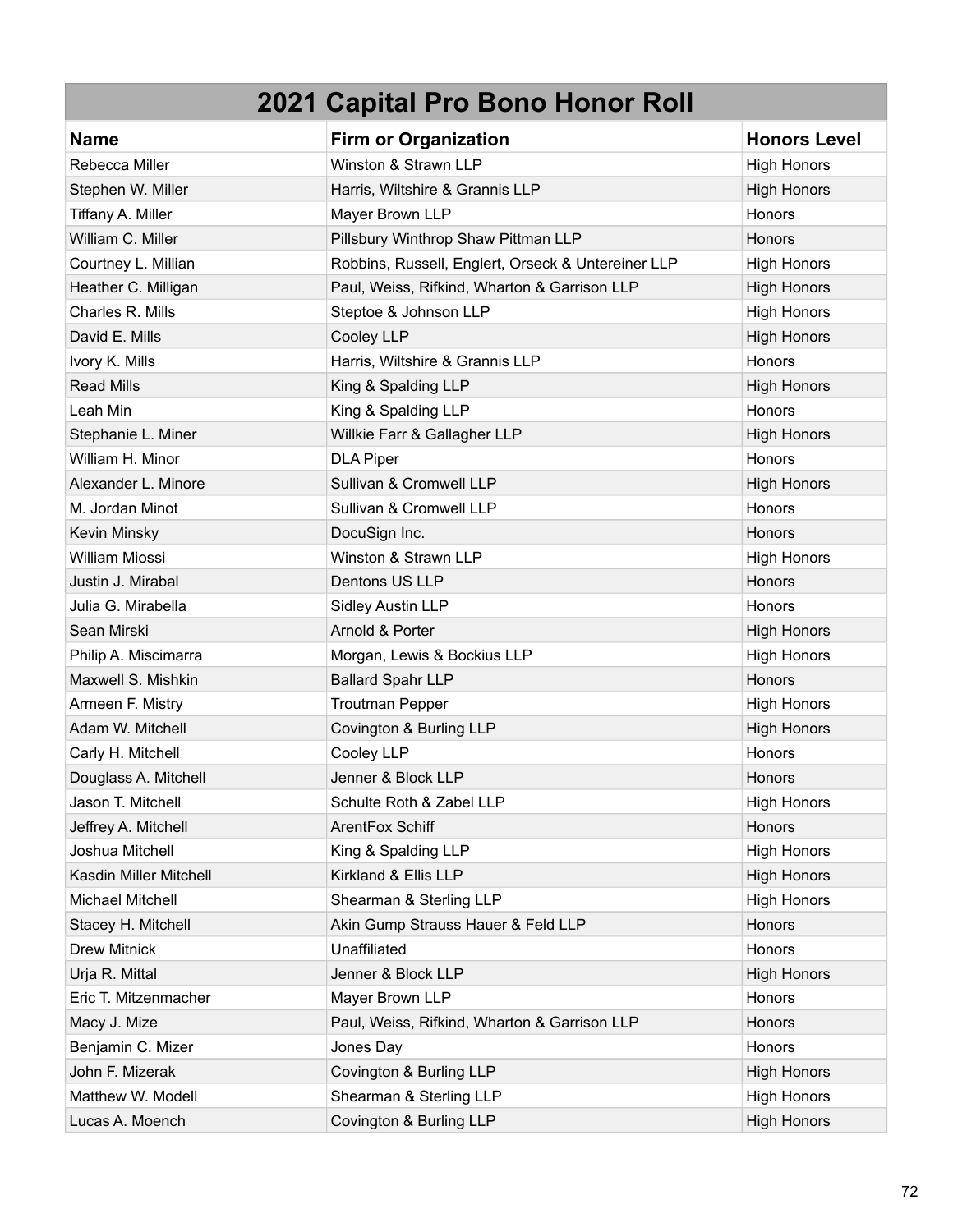| <b>Name</b>               | <b>Firm or Organization</b>                        | <b>Honors Level</b> |
|---------------------------|----------------------------------------------------|---------------------|
| <b>Andreas Moffett</b>    | Arnold & Porter                                    | <b>High Honors</b>  |
| <b>Alex Moffitt</b>       | Wilson Sonsini Goodrich & Rosati PC                | <b>High Honors</b>  |
| Tanaz Moghadam            | Paul, Weiss, Rifkind, Wharton & Garrison LLP       | <b>High Honors</b>  |
| Rukiya F. Mohamed         | Crowell & Moring LLP                               | Honors              |
| Anand Mohan               | <b>DLA Piper</b>                                   | <b>High Honors</b>  |
| Anna Mohan                | O'Melveny & Myers LLP                              | <b>High Honors</b>  |
| David M. Mohl             | Katten Muchin Rosenman LLP                         | <b>High Honors</b>  |
| Seth A. Mohney            | Covington & Burling LLP                            | <b>High Honors</b>  |
| Robyn Mohr                | Loeb & Loeb LLP                                    | <b>High Honors</b>  |
| Anthony D. Del Monaco     | Finnegan, Henderson, Farabow, Garrett & Dunner LLP | Honors              |
| Maria C. Monaghan         | Gibson, Dunn & Crutcher LLP                        | <b>High Honors</b>  |
| Melissa Monaghan          | King & Spalding LLP                                | <b>High Honors</b>  |
| Christopher Monahan       | Winston & Strawn LLP                               | Honors              |
| Roxana Mondragon-Motta    | Wilson Sonsini Goodrich & Rosati PC                | <b>High Honors</b>  |
| Emily M. Mondry           | Covington & Burling LLP                            | <b>High Honors</b>  |
| Katherine E. Monks        | Mayer Brown LLP                                    | Honors              |
| Paul R. Monsees           | Foley & Lardner LLP                                | <b>High Honors</b>  |
| <b>Melina Montellanos</b> | <b>Buckley LLP</b>                                 | Honors              |
| James T. Montgomery       | Foley Hoag LLP                                     | <b>High Honors</b>  |
| Liam J. Montgomery        | Williams & Connolly LLP                            | Honors              |
| Katherine L. Montoya      | Gibson, Dunn & Crutcher LLP                        | <b>High Honors</b>  |
| William L. Monts          | Hogan Lovells US LLP                               | <b>Honors</b>       |
| Anna Moody                | Debevoise & Plimpton LLP                           | Honors              |
| <b>Austin Mooney</b>      | McDermott Will & Emery LLP                         | Honors              |
| <b>Brian Moore</b>        | McDermott Will & Emery LLP                         | Honors              |
| Brooklynn Moore           | Dechert LLP                                        | Honors              |
| Colby L. Moore            | Paul Hastings LLP                                  | Honors              |
| Evan Moore                | Wilson Sonsini Goodrich & Rosati PC                | <b>High Honors</b>  |
| Garrett J. Moore          | Hunton Andrews Kurth                               | Honors              |
| Margaret S. Moore         | Ropes & Gray LLP                                   | Honors              |
| W. Parker Moore           | Beveridge & Diamond PC                             | <b>High Honors</b>  |
| Jordan L. Moran           | Covington & Burling LLP                            | <b>High Honors</b>  |
| Rachel L. Mordecai        | Arnold & Porter                                    | <b>High Honors</b>  |
| Genevieve L. Moreland     | Crowell & Moring LLP                               | Honors              |
| Francesca Morency         | Orrick, Herrington & Sutcliffe LLP                 | Honors              |
| Erin E. Morgan            | Gibson, Dunn & Crutcher LLP                        | <b>High Honors</b>  |
| Ava Morgenstern           |                                                    | Honors              |
| Susan Morita              | Arnold & Porter                                    | <b>High Honors</b>  |
| <b>Andrew Morris</b>      | Orrick, Herrington & Sutcliffe LLP                 | Honors              |
| <b>Daniel Morris</b>      | Eversheds Sutherland (US) LLP                      | <b>High Honors</b>  |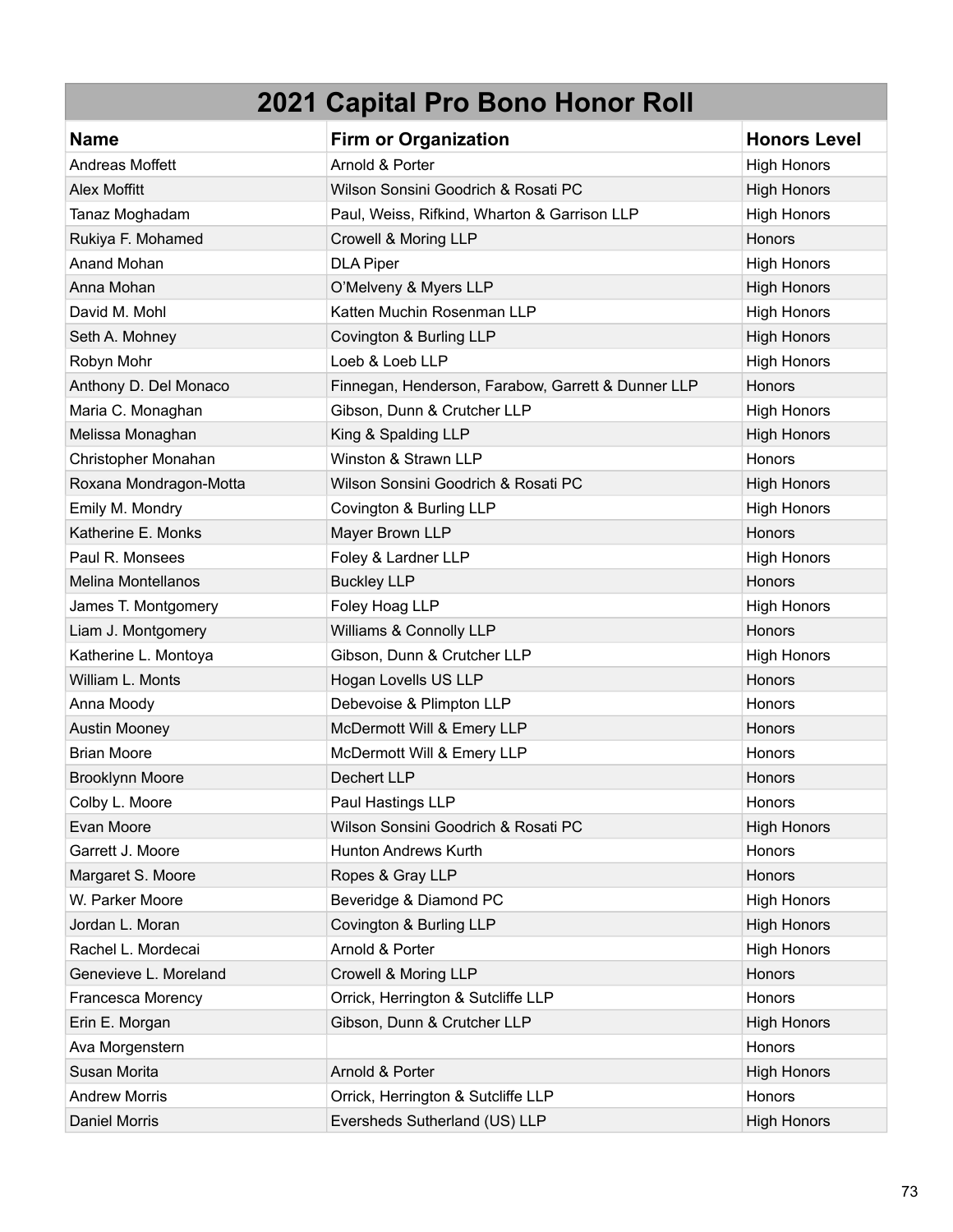| <b>Name</b>              | <b>Firm or Organization</b>         | <b>Honors Level</b> |
|--------------------------|-------------------------------------|---------------------|
| Henry B. Morris          | Arnold & Porter                     | <b>High Honors</b>  |
| Joshua E. Morris         | Lowenstein Sandler LLP              | <b>High Honors</b>  |
| <b>Keron Morris</b>      | Arnold & Porter                     | <b>High Honors</b>  |
| Lauren E. Morris         | Weil, Gotshal & Manges LLP          | <b>High Honors</b>  |
| <b>Mateo Morris</b>      | Arnold & Porter                     | Honors              |
| Stephanie R. Morris      | Pillsbury Winthrop Shaw Pittman LLP | Honors              |
| S. Scott Morrison        | Katten Muchin Rosenman LLP          | Honors              |
| John A. Morrissett       | <b>Troutman Pepper</b>              | <b>High Honors</b>  |
| Jennifer A. Morrissey    | Dentons US LLP                      | Honors              |
| Haley S. Morrisson       | Gibson, Dunn & Crutcher LLP         | Honors              |
| <b>DeAndre Morrow</b>    | <b>Reed Smith LLP</b>               | <b>High Honors</b>  |
| M. Howard Morse          | Cooley LLP                          | <b>High Honors</b>  |
| Matthew D. Morton        | Weil, Gotshal & Manges LLP          | Honors              |
| Jessica Moscoso          | <b>Freddie Mac</b>                  | Honors              |
| Nicollette R. Moser      | Cooley LLP                          | Honors              |
| Sandra L. Moser          | Morgan, Lewis & Bockius LLP         | Honors              |
| Aaron Moshiashwili       | Unaffiliated                        | <b>Honors</b>       |
| <b>Carlton Mosley</b>    | Shearman & Sterling LLP             | <b>High Honors</b>  |
| <b>Matthew Mosteller</b> | Fish & Richardson PC                | <b>High Honors</b>  |
| Roya Motazedi            | Pillsbury Winthrop Shaw Pittman LLP | <b>High Honors</b>  |
| Gregory A. Mottla        | Morgan, Lewis & Bockius LLP         | Honors              |
| Leah Moushey             | Miller & Chevalier Chartered        | Honors              |
| Elyse S. Moyer           | Cooley LLP                          | Honors              |
| Mary C. Moynihan         | Perkins Coie LLP                    | <b>High Honors</b>  |
| <b>Wilson Mudge</b>      | Arnold & Porter                     | Honors              |
| Samuel J. Mudrick        | Squire Patton Boggs (US) LLP        | <b>High Honors</b>  |
| Kathleen Mueller         | <b>Sidley Austin LLP</b>            | Honors              |
| Whitney-Ann Mulhauser    | Orrick, Herrington & Sutcliffe LLP  | <b>High Honors</b>  |
| Laura C. Mulherin        | <b>Sidley Austin LLP</b>            | <b>High Honors</b>  |
| Daniel A. Mullen         | Steptoe & Johnson LLP               | Honors              |
| Ariella E. Muller        | Zuckerman Spaeder LLP               | Honors              |
| Sanjay J. Mullick        | Kirkland & Ellis LLP                | Honors              |
| Sean Mulloy              | Latham & Watkins LLP                | <b>High Honors</b>  |
| Fred Muna                | Morrison & Foerster                 | <b>High Honors</b>  |
| Caitlin B. Munley        | Cooley LLP                          | <b>High Honors</b>  |
| Ryan E. Munnelly         | Paul Hastings LLP                   | <b>High Honors</b>  |
| Michael Munoz            | Venable LLP                         | <b>High Honors</b>  |
| <b>Matthew Murchison</b> | Latham & Watkins LLP                | Honors              |
| John L. Murino           | Crowell & Moring LLP                | Honors              |
| <b>Bree Murphy</b>       | <b>Buckley LLP</b>                  | <b>High Honors</b>  |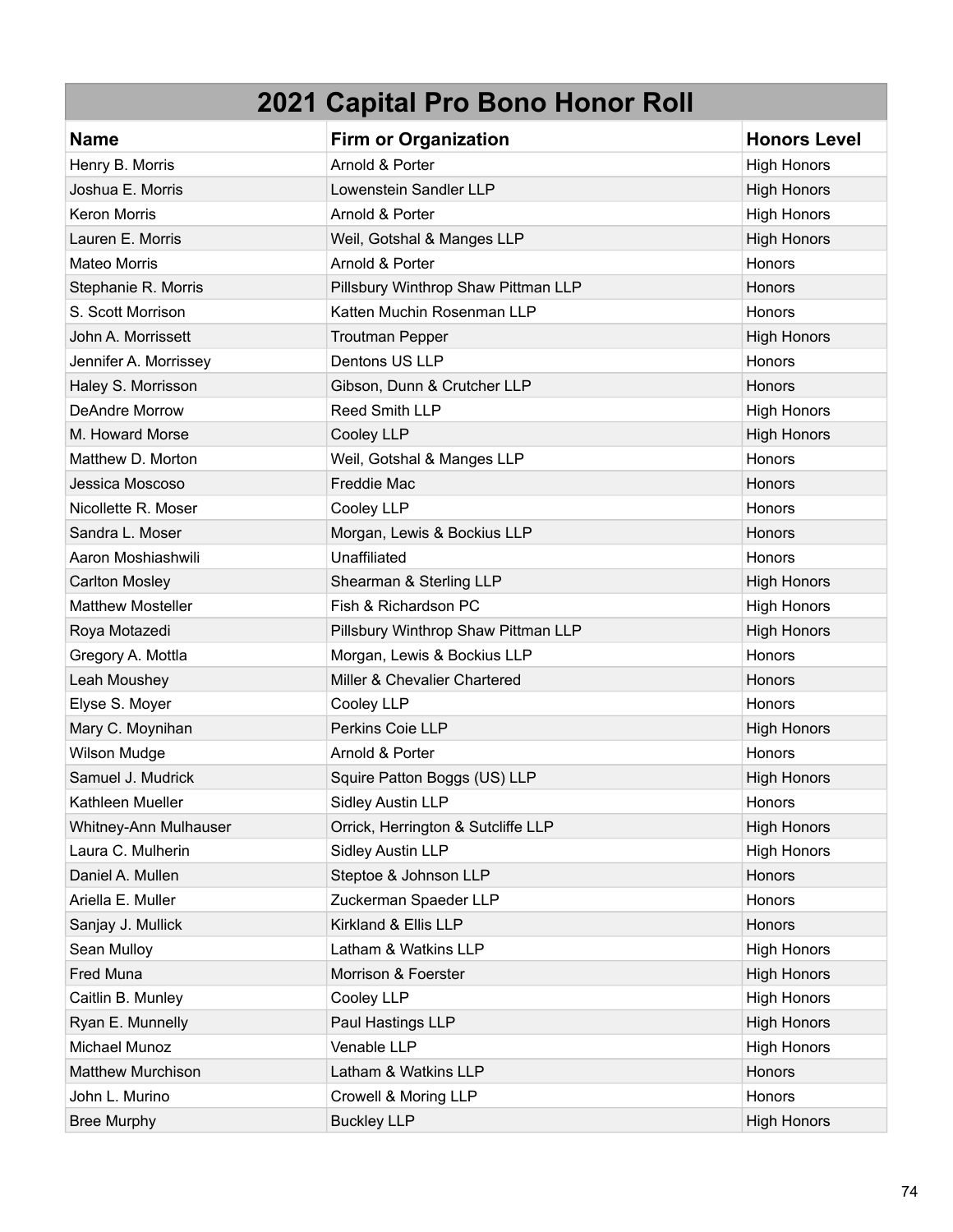| <b>Name</b>           | <b>Firm or Organization</b>                        | <b>Honors Level</b> |
|-----------------------|----------------------------------------------------|---------------------|
| <b>Brent Murphy</b>   | Latham & Watkins LLP                               | <b>High Honors</b>  |
| David C. Murphy       | Gibson, Dunn & Crutcher LLP                        | <b>High Honors</b>  |
| Erin E. Murphy        | Kirkland & Ellis LLP                               | <b>High Honors</b>  |
| Jerome A. Murphy      | Crowell & Moring LLP                               | Honors              |
| Mark Murphy           | Steptoe & Johnson LLP                              | Honors              |
| Monica M. Murphy      | Gibson, Dunn & Crutcher LLP                        | <b>High Honors</b>  |
| Tina Murphy           | Fish & Richardson PC                               | <b>High Honors</b>  |
| Victoria E. Murphy    | Mayer Brown LLP                                    | <b>High Honors</b>  |
| James Murray          | Paul Hastings LLP                                  | <b>High Honors</b>  |
| Daniel Musher         | Weil, Gotshal & Manges LLP                         | Honors              |
| Danayit Musse         | Latham & Watkins LLP                               | <b>High Honors</b>  |
| Rujeko A. Muza        | Beveridge & Diamond PC                             | Honors              |
| Rachel J. Myers       | Alston & Bird                                      | Honors              |
| Joseph M. Myles       | Finnegan, Henderson, Farabow, Garrett & Dunner LLP | <b>Honors</b>       |
| Maxwell D. Nacheman   | Perkins Coie LLP                                   | Honors              |
| Sean M. Nadel         | Gibson, Dunn & Crutcher LLP                        | Honors              |
| David Nadler          | <b>Blank Rome LLP</b>                              | Honors              |
| Daniel J. Nadratowski | Gibson, Dunn & Crutcher LLP                        | Honors              |
| Yasmin Naghash        | Schulte Roth & Zabel LLP                           | Honors              |
| Leila Naghibi         | Skadden, Arps, Slate, Meagher & Flom LLP           | <b>High Honors</b>  |
| <b>Brittney Nagle</b> | Kirkland & Ellis LLP                               | <b>High Honors</b>  |
| <b>Brandon Nagy</b>   | <b>Stinson LLP</b>                                 | Honors              |
| <b>Tamer Nagy</b>     | White & Case LLP                                   | Honors              |
| Nimrah Najeeb         | Crowell & Moring LLP                               | <b>High Honors</b>  |
| Jessica Nam           | Crowell & Moring LLP                               | <b>High Honors</b>  |
| Eric S. Namrow        | Morgan, Lewis & Bockius LLP                        | Honors              |
| Payal P. Nanavati     | Crowell & Moring LLP                               | <b>High Honors</b>  |
| Sandeep N. Nandivada  | Morrison & Foerster                                | <b>High Honors</b>  |
| Andrew J. Narod       | <b>Bradley Arant Boult Cummings LLP</b>            | <b>High Honors</b>  |
| Stuart G. Nash        | Holland & Knight LLP                               | Honors              |
| Cyrus S. Nasseri      | Covington & Burling LLP                            | <b>High Honors</b>  |
| John N. Nassikas III  | Arnold & Porter                                    | Honors              |
| Daniel Nathan         | Orrick, Herrington & Sutcliffe LLP                 | <b>High Honors</b>  |
| Edward J. Naughton    | <b>Brown Rudnick LLP</b>                           | Honors              |
| Chandri Navarro       | Hogan Lovells US LLP                               | Honors              |
| Drew A. Navikas       | Pillsbury Winthrop Shaw Pittman LLP                | <b>High Honors</b>  |
| <b>Blake Neal</b>     | Wilkinson Stekloff LLP                             | Honors              |
| Jason E. Neal         | Harris, Wiltshire & Grannis LLP                    | <b>High Honors</b>  |
| Vicki Y. Nee          | Perkins Coie LLP                                   | Honors              |
| Sara A. Needles       | Covington & Burling LLP                            | Honors              |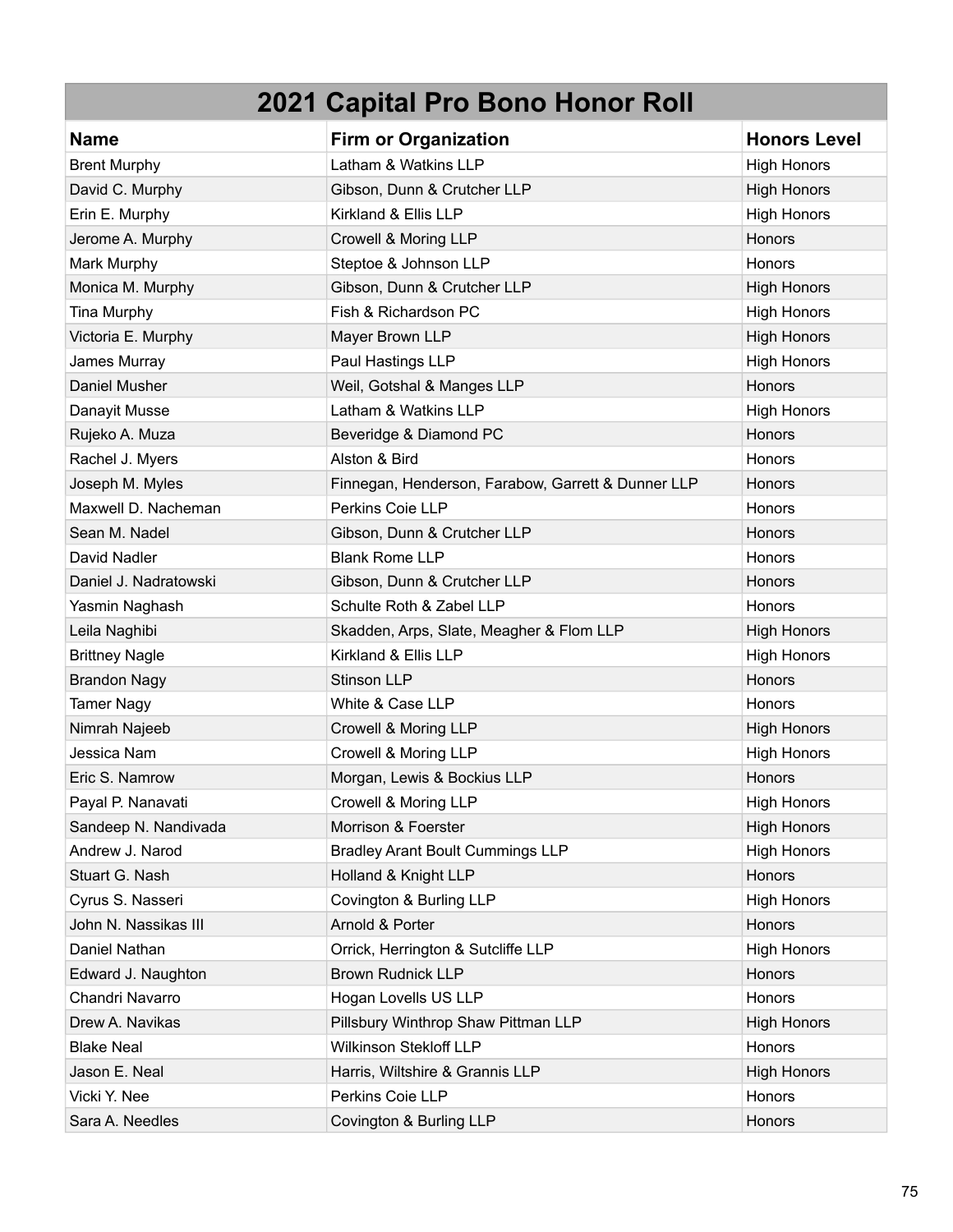| <b>Name</b>                 | <b>Firm or Organization</b>                        | <b>Honors Level</b> |
|-----------------------------|----------------------------------------------------|---------------------|
| William C. Neer             | Finnegan, Henderson, Farabow, Garrett & Dunner LLP | <b>High Honors</b>  |
| Coral A. Negron             | Jenner & Block LLP                                 | <b>High Honors</b>  |
| Monica Neligan              | Latham & Watkins LLP                               | <b>High Honors</b>  |
| <b>Calvin Nelson</b>        | Venable LLP                                        | Honors              |
| Katherine L. Nelson         | Debevoise & Plimpton LLP                           | <b>High Honors</b>  |
| Kristine E. Nelson          | Baker, Donelson, Bearman, Caldwell & Berkowitz PC  | <b>High Honors</b>  |
| Timothy A. Nelson           | The Nelson Law Group PLLC                          | Honors              |
| Toccara M. Nelson           | Hogan Lovells US LLP                               | <b>High Honors</b>  |
| <b>Nathaniel Nesbitt</b>    | Hogan Lovells US LLP                               | <b>High Honors</b>  |
| Brian R. Nester             | Covington & Burling LLP                            | <b>High Honors</b>  |
| Sarah Neuman                | <b>Wilkinson Stekloff LLP</b>                      | <b>High Honors</b>  |
| Daniel C. Neustadt          | Holland & Knight LLP                               | <b>Honors</b>       |
| Stuart H. Newberger         | Crowell & Moring LLP                               | Honors              |
| <b>Richard Newcomb</b>      | <b>DLA Piper</b>                                   | <b>Honors</b>       |
| Thomas C. Newkirk           | Jenner & Block LLP                                 | Honors              |
| Zachary J. Newkirk          | Perkins Coie LLP                                   | <b>High Honors</b>  |
| Zan Newkirk                 | Finnegan, Henderson, Farabow, Garrett & Dunner LLP | <b>High Honors</b>  |
| Allisa G. Newman            | Hogan Lovells US LLP                               | <b>High Honors</b>  |
| <b>Brittany Raia Newman</b> | Gibson, Dunn & Crutcher LLP                        | <b>High Honors</b>  |
| Cierra Newman               | <b>Buckley LLP</b>                                 | Honors              |
| Richard A. Newman           | ArentFox Schiff                                    | <b>High Honors</b>  |
| David Newmann               | Hogan Lovells US LLP                               | <b>Honors</b>       |
| Kevin M. Neylan Jr.         | Kirkland & Ellis LLP                               | Honors              |
| Jonathan Ng                 | <b>Federal Government Attorney</b>                 | <b>Honors</b>       |
| Kathy Ng                    | Arnold & Porter                                    | <b>High Honors</b>  |
| Raymond Ngu                 | Covington & Burling LLP                            | <b>High Honors</b>  |
| Matthew K. Nguyen           | Cooley LLP                                         | <b>High Honors</b>  |
| Minh Olivier Nguyen-Dang    | Mayer Brown LLP                                    | <b>High Honors</b>  |
| Toochi L. Ngwangwa          | Pillsbury Winthrop Shaw Pittman LLP                | Honors              |
| <b>Becca Niburg</b>         | Elpis Legal LLC                                    | Honors              |
| Dean M. Nichols Jr.         | <b>K&amp;L Gates LLP</b>                           | Honors              |
| Mary Kate Nicholson         | Eversheds Sutherland (US) LLP                      | <b>High Honors</b>  |
| Matthew B. Nicholson        | Williams & Connolly LLP                            | <b>High Honors</b>  |
| Mark Nielsen                | Groom Law Group Chartered                          | <b>High Honors</b>  |
| Komal Karnik Nigam          | Hogan Lovells US LLP                               | Honors              |
| Bernard A. Nigro Jr.        | Fried, Frank, Harris, Shriver & Jacobson LLP       | Honors              |
| <b>Matthew Nolan</b>        | ArentFox Schiff                                    | Honors              |
| Natalie A. Fleming Nolen    | Morrison & Foerster                                | <b>High Honors</b>  |
| Katherine M. Noonan         | <b>Ballard Spahr LLP</b>                           | <b>High Honors</b>  |
| Nancy A. Noonan             | ArentFox Schiff                                    | <b>High Honors</b>  |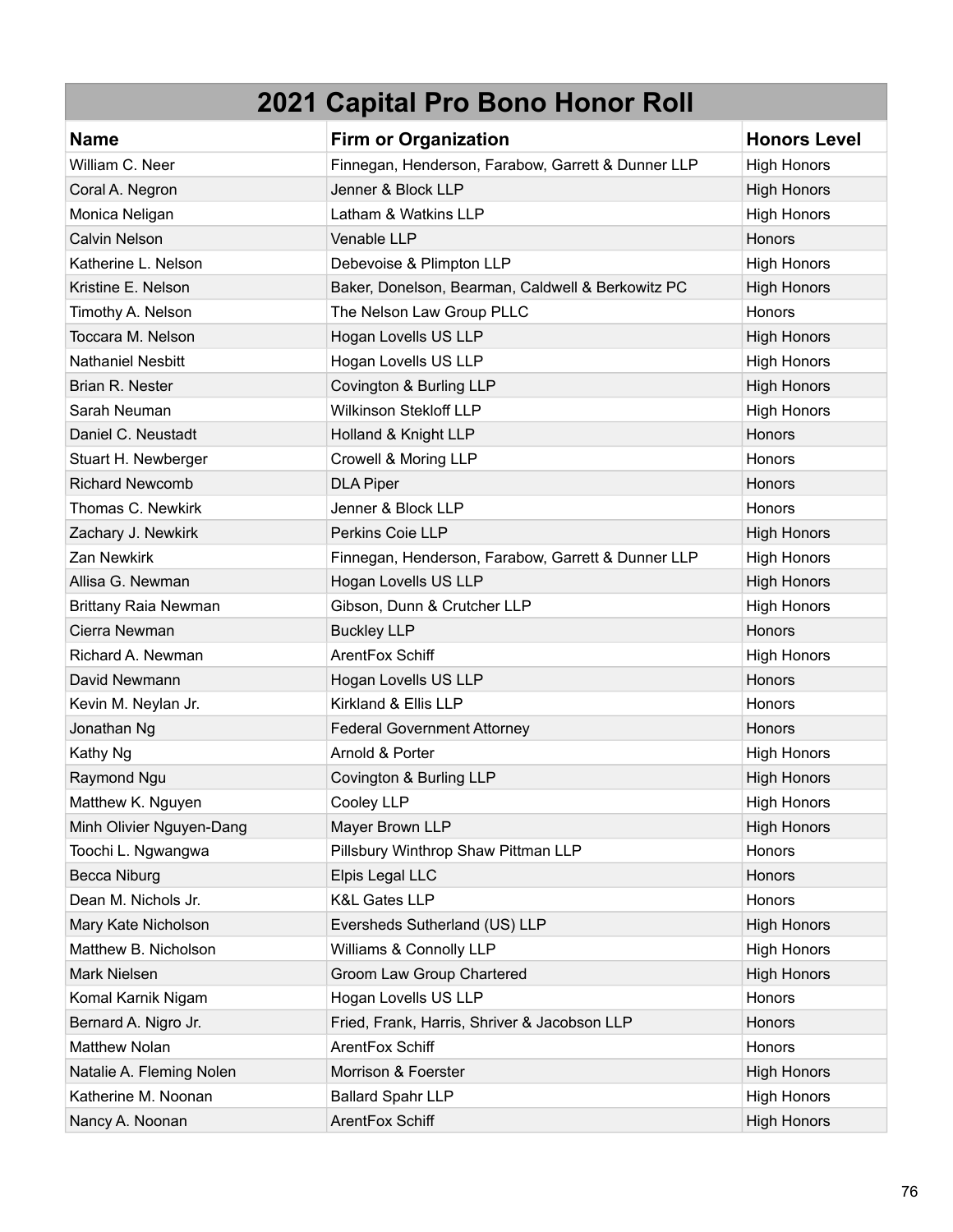| <b>Name</b>               | <b>Firm or Organization</b>                  | <b>Honors Level</b> |
|---------------------------|----------------------------------------------|---------------------|
| <b>Seth Norris</b>        | Orrick, Herrington & Sutcliffe LLP           | <b>High Honors</b>  |
| Trenton H. Norris         | Arnold & Porter                              | <b>High Honors</b>  |
| Evan Edmund North         | <b>DLA Piper</b>                             | <b>High Honors</b>  |
| Clayton G. Northouse      | <b>Sidley Austin LLP</b>                     | Honors              |
| Amanda Norton             | <b>Sidley Austin LLP</b>                     | Honors              |
| Jillian V. Norton         | Skadden, Arps, Slate, Meagher & Flom LLP     | Honors              |
| Marie C. Notter           | Mayer Brown LLP                              | <b>High Honors</b>  |
| <b>Wendy Tran Novotne</b> | <b>DLA Piper</b>                             | Honors              |
| Courtney C. Nowell        | Morgan, Lewis & Bockius LLP                  | Honors              |
| Karoline M. Nunez         | ArentFox Schiff                              | <b>High Honors</b>  |
| Krista Nunez              | Venable LLP                                  | Honors              |
| Robin Nunn                | Morgan, Lewis & Bockius LLP                  | <b>High Honors</b>  |
| Angel C. Nwachukwu        | Cooley LLP                                   | <b>High Honors</b>  |
| Ashley C. Nyquist         | Covington & Burling LLP                      | Honors              |
| Alice O'Brien             | Milbank LLP                                  | <b>High Honors</b>  |
| David W. O'Brien          | Crowell & Moring LLP                         | <b>High Honors</b>  |
| Eric T. O'Brien           | Covington & Burling LLP                      | <b>High Honors</b>  |
| Jane O'Brien              | Paul, Weiss, Rifkind, Wharton & Garrison LLP | Honors              |
| Marina V. O'Brien         | Holland & Knight LLP                         | <b>High Honors</b>  |
| Jessica P. O'Connell      | Covington & Burling LLP                      | Honors              |
| Sean B. O'Connell         | <b>Hunton Andrews Kurth</b>                  | <b>High Honors</b>  |
| Bridget K. O'Connor       | Kirkland & Ellis LLP                         | <b>High Honors</b>  |
| Daphne O'Connor           | Arnold & Porter                              | <b>High Honors</b>  |
| Conor O'Croinin           | Zuckerman Spaeder LLP                        | <b>Honors</b>       |
| Margarita K. O'Donnell    | Zuckerman Spaeder LLP                        | <b>High Honors</b>  |
| Nicole M. O'Donnell       | Ropes & Gray LLP                             | <b>High Honors</b>  |
| lan O'Keefe               | Paul Hastings LLP                            | <b>High Honors</b>  |
| Patrick K. O'Keefe        | <b>Sidley Austin LLP</b>                     | <b>Honors</b>       |
| David A. O'Neil           | Debevoise & Plimpton LLP                     | <b>High Honors</b>  |
| James O'Neill             | <b>Blank Rome LLP</b>                        | Honors              |
| Megan O'Neill             | Covington & Burling LLP                      | <b>High Honors</b>  |
| John C. O'Quinn           | Kirkland & Ellis LLP                         | <b>High Honors</b>  |
| William O'Reilly          | Crowell & Moring LLP                         | Honors              |
| Claire M. O'Rourke        | Covington & Burling LLP                      | Honors              |
| Jenny Park O'Shanick      | Cooley LLP                                   | <b>Honors</b>       |
| Timothy O'Toole           | Miller & Chevalier Chartered                 | Honors              |
| Christina L. O'Tousa      | Jones Day                                    | <b>High Honors</b>  |
| Dorielle Obanor           | Skadden, Arps, Slate, Meagher & Flom LLP     | <b>High Honors</b>  |
| Laura J. Ochoa            | Pillsbury Winthrop Shaw Pittman LLP          | <b>High Honors</b>  |
| Joshua D. Odintz          | Holland & Knight LLP                         | Honors              |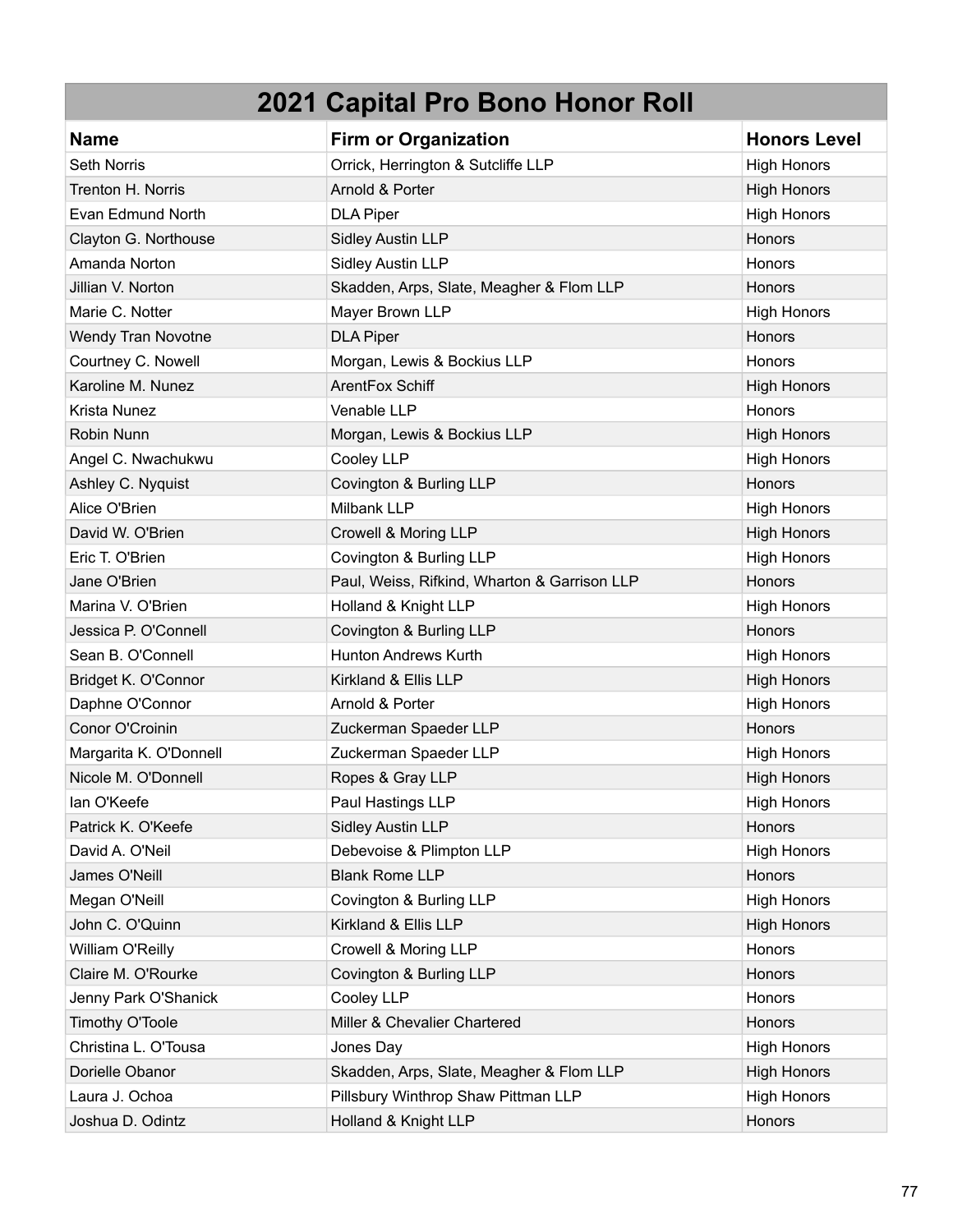| <b>Name</b>              | <b>Firm or Organization</b>                        | <b>Honors Level</b> |
|--------------------------|----------------------------------------------------|---------------------|
| Sergio F. Oehninger      | Morgan, Lewis & Bockius LLP                        | <b>High Honors</b>  |
| Kelly R. Oeltjenbruns    | <b>Hunton Andrews Kurth</b>                        | <b>High Honors</b>  |
| Alexander V. Ogren       | Gibson, Dunn & Crutcher LLP                        | <b>High Honors</b>  |
| Kirk Ogrosky             | Arnold & Porter                                    | Honors              |
| Tara N. Ohrtman          | Sullivan & Cromwell LLP                            | <b>High Honors</b>  |
| Adyemi O. Ojudun         | Dentons US LLP                                     | Honors              |
| Fleur Gloria Oké         | Hogan Lovells US LLP                               | <b>Honors</b>       |
| Zachery D. Olah          | Finnegan, Henderson, Farabow, Garrett & Dunner LLP | Honors              |
| Nathan J. Oleson         | Akin Gump Strauss Hauer & Feld LLP                 | Honors              |
| Ronald A. Oleynik        | Holland & Knight LLP                               | Honors              |
| Sarah A. Oliai           | Cooley LLP                                         | <b>High Honors</b>  |
| Elizabeth Olien          | <b>Buckley LLP</b>                                 | <b>High Honors</b>  |
| Edward G. Olifer         | Kilpatrick Townsend & Stockton LLP                 | Honors              |
| Angela M. Oliver         | Haynes & Boone LLP                                 | <b>High Honors</b>  |
| Becca Olson              | Milbank LLP                                        | <b>High Honors</b>  |
| Becca Olson              | Milbank LLP                                        | <b>High Honors</b>  |
| Katherine L. Olson       | <b>Sidley Austin LLP</b>                           | <b>High Honors</b>  |
| Kathryn E. Olson         | Arnold & Porter                                    | Honors              |
| Theodore B. Olson        | Gibson, Dunn & Crutcher LLP                        | <b>Honors</b>       |
| Olamide Oladipo Olusesi  | Orrick, Herrington & Sutcliffe LLP                 | Honors              |
| William Omorogieva       | Arnold & Porter                                    | <b>High Honors</b>  |
| Michelle A. Onibokun     | Jenner & Block LLP                                 | Honors              |
| Emmanuel N. Onochie      | Finnegan, Henderson, Farabow, Garrett & Dunner LLP | <b>Honors</b>       |
| Patrick L. Oot Jr.       | Shook, Hardy & Bacon                               | Honors              |
| Lauren Oppenheimer       | Skadden, Arps, Slate, Meagher & Flom LLP           | <b>High Honors</b>  |
| Nathaniel J. Oppenheimer | Covington & Burling LLP                            | Honors              |
| <b>Emily Orler</b>       | Arnold & Porter                                    | <b>Honors</b>       |
| Amy R. Orlov             | Willkie Farr & Gallagher LLP                       | <b>Honors</b>       |
| <b>Brett Orren</b>       | Bryan Cave Leighton Paisner LLP                    | <b>High Honors</b>  |
| Victoria Ortega          | <b>Blank Rome LLP</b>                              | <b>High Honors</b>  |
| Lisandra Ortiz           | Miller & Chevalier Chartered                       | <b>High Honors</b>  |
| Damon T. Osborne         | <b>DLA Piper</b>                                   | Honors              |
| Stijn Van Osch           | Latham & Watkins LLP                               | <b>High Honors</b>  |
| Daniel C. Osher          | Perkins Coie LLP                                   | Honors              |
| Adam F. Osielski         | Covington & Burling LLP                            | <b>High Honors</b>  |
| Trenton J. Van Oss       | Gibson, Dunn & Crutcher LLP                        | <b>High Honors</b>  |
| Gabriel P. Ossi          | Arnold & Porter                                    | Honors              |
| Helen O. Osun            | Crowell & Moring LLP                               | Honors              |
| Karen Otto               | Arnold & Porter                                    | <b>High Honors</b>  |
| Robin Overby             | Jones Day                                          | <b>High Honors</b>  |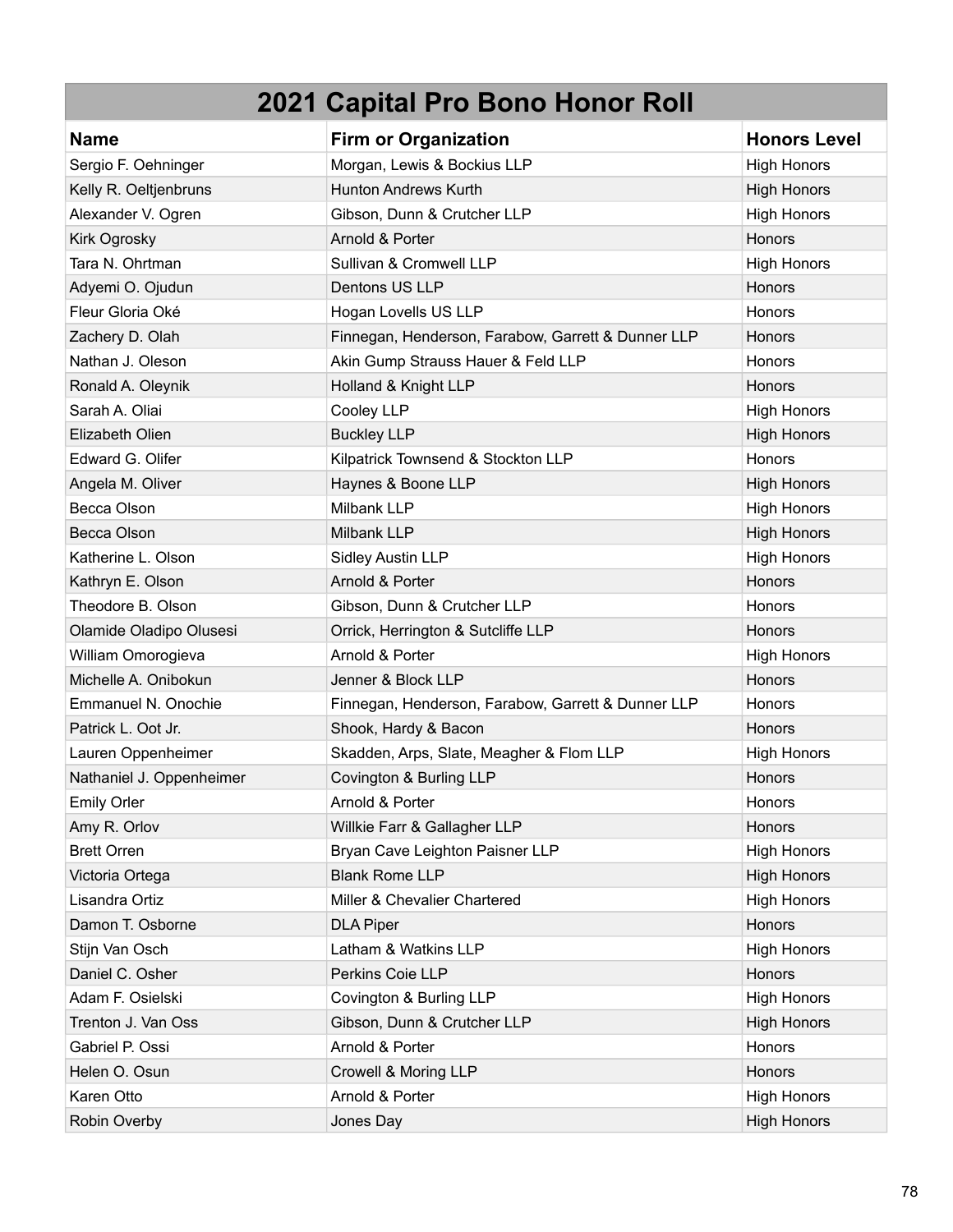| <b>Name</b>                    | <b>Firm or Organization</b>                  | <b>Honors Level</b> |
|--------------------------------|----------------------------------------------|---------------------|
| Robert M. Overing              | Paul Hastings LLP                            | Honors              |
| Matt Owen                      | Kirkland & Ellis LLP                         | <b>High Honors</b>  |
| David Owens                    | Venable LLP                                  | <b>High Honors</b>  |
| J. Matthew Owens               | Arnold & Porter                              | Honors              |
| Seth P.Waxman                  | WilmerHale                                   | <b>High Honors</b>  |
| Ronald J. Pabis                | Jenner & Block LLP                           | <b>High Honors</b>  |
| Katherine P. Padgett           | Akin Gump Strauss Hauer & Feld LLP           | Honors              |
| Rachael L. Padgett             | Crowell & Moring LLP                         | <b>High Honors</b>  |
| Milton Padilla                 | Vinson & Elkins LLP                          | Honors              |
| Sarahi Constantine Padilla     | Kirkland & Ellis LLP                         | <b>High Honors</b>  |
| Darrel Pae                     | Arnold & Porter                              | Honors              |
| Matthew L. Paeffgen            | McDermott Will & Emery LLP                   | Honors              |
| Estefania Y. Torres Paez       | Wilson Sonsini Goodrich & Rosati PC          | <b>High Honors</b>  |
| Lane Page                      | Skadden, Arps, Slate, Meagher & Flom LLP     | <b>High Honors</b>  |
| <b>Heather Paik</b>            | Fried, Frank, Harris, Shriver & Jacobson LLP | <b>High Honors</b>  |
| Richard A. Paikoff             | Duane Morris LLP                             | Honors              |
| <b>Cynthia Langelier Paine</b> | <b>Blank Rome LLP</b>                        | <b>High Honors</b>  |
| Jessica E. Pak                 | Zelle LLP                                    | Honors              |
| Kathleen E. Paley              | Covington & Burling LLP                      | <b>High Honors</b>  |
| Alicia J. Paller               | Hogan Lovells US LLP                         | <b>High Honors</b>  |
| Nicole Palmadesso              | Simpson Thacher & Bartlett LLP               | <b>High Honors</b>  |
| Debra Palmer                   | Reed Smith LLP                               | <b>High Honors</b>  |
| Nathaniel D. Palmer            | Schulte Roth & Zabel LLP                     | <b>High Honors</b>  |
| Joseph R. Palmore              | Morrison & Foerster                          | <b>High Honors</b>  |
| Anthony Pan                    | Steptoe & Johnson LLP                        | Honors              |
| Dara A. Panahy                 | Milbank LLP                                  | Honors              |
| Lin Pang                       | <b>DLA Piper</b>                             | Honors              |
| Kathryn E. Panish              | Kirkland & Ellis LLP                         | <b>Honors</b>       |
| Morgan R. Pankow               | ArentFox Schiff                              | Honors              |
| Frank Panopoulos               | White & Case LLP                             | Honors              |
| Lori Panosyan                  | Pillsbury Winthrop Shaw Pittman LLP          | <b>High Honors</b>  |
| Patricia J. Paoletta           | Harris, Wiltshire & Grannis LLP              | Honors              |
| Allison S. Papadopoulos        | Akin Gump Strauss Hauer & Feld LLP           | <b>High Honors</b>  |
| Anthony G. Papetti             | Beveridge & Diamond PC                       | <b>High Honors</b>  |
| Nicholas Papoutsis             | Dechert LLP                                  | <b>High Honors</b>  |
| Thomas C. Papson               | Unaffiliated                                 | <b>High Honors</b>  |
| Rebecca Paradis                | King & Spalding LLP                          | Honors              |
| Ameya V. Paradkar              | <b>Blank Rome LLP</b>                        | <b>High Honors</b>  |
| Claudia Pare                   | Hogan Lovells US LLP                         | <b>High Honors</b>  |
| Raymond Paretzky               | McDermott Will & Emery LLP                   | Honors              |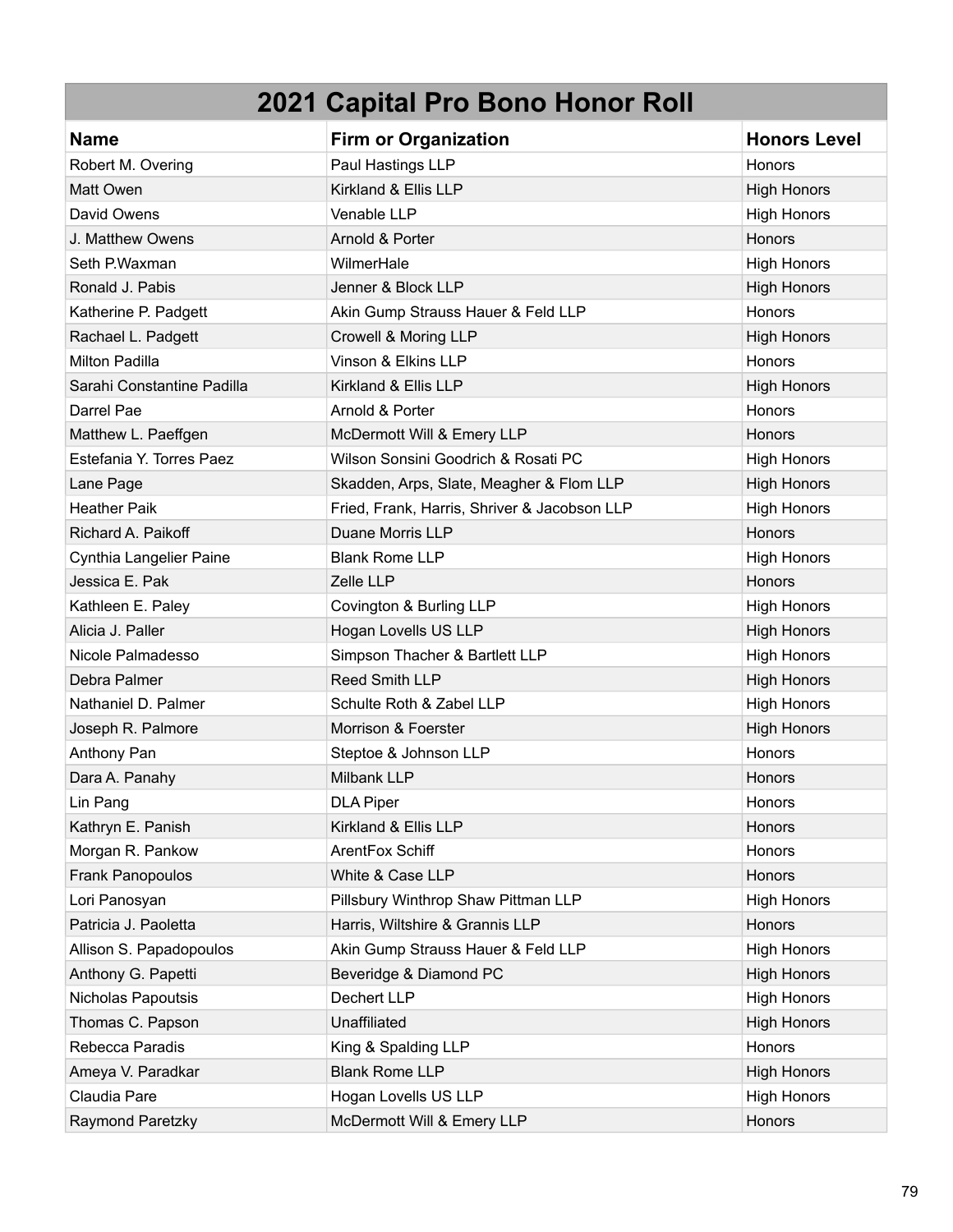| <b>Name</b>              | <b>Firm or Organization</b>                        | <b>Honors Level</b> |
|--------------------------|----------------------------------------------------|---------------------|
| Alissa A. Parisi         | <b>K&amp;L Gates LLP</b>                           | Honors              |
| Chong S. Park            | Ropes & Gray LLP                                   | <b>High Honors</b>  |
| Han T. Park              | Covington & Burling LLP                            | <b>High Honors</b>  |
| Jae W. Park              | Proskauer Rose LLP                                 | Honors              |
| Jin-Suk Park             | Arnold & Porter                                    | <b>High Honors</b>  |
| Sophia E. Park           | Covington & Burling LLP                            | <b>High Honors</b>  |
| Teresa S. Park           | Covington & Burling LLP                            | <b>High Honors</b>  |
| Danielle A. Parker       | Covington & Burling LLP                            | <b>High Honors</b>  |
| David Parker             | <b>Hunton Andrews Kurth</b>                        | Honors              |
| Lelia Parker             | <b>Gilbert LLP</b>                                 | <b>High Honors</b>  |
| Lydia Parker             | King & Spalding LLP                                | <b>High Honors</b>  |
| Meighan C. Parker        | <b>Sidley Austin LLP</b>                           | Honors              |
| Margaret G. Parker-Yavuz | Akin Gump Strauss Hauer & Feld LLP                 | Honors              |
| <b>Ashley Parrish</b>    | King & Spalding LLP                                | <b>High Honors</b>  |
| <b>Emmy Parsons</b>      | <b>Ballard Spahr LLP</b>                           | <b>High Honors</b>  |
| Kenneth W. Parsons       | Holland & Knight LLP                               | Honors              |
| Pejmon Pashai            | <b>Dechert LLP</b>                                 | Honors              |
| Julienne G. Pasichow     | Harris, Wiltshire & Grannis LLP                    | <b>High Honors</b>  |
| Anastasia Pastan         | <b>Wilkinson Stekloff LLP</b>                      | <b>High Honors</b>  |
| Nicholas O. Pastan       | Covington & Burling LLP                            | <b>High Honors</b>  |
| Anna B. Patej            | WilmerHale                                         | Honors              |
| Amisha Patel             | Dechert LLP                                        | <b>High Honors</b>  |
| Himanshu Kalpesh Patel   | McDermott Will & Emery LLP                         | <b>High Honors</b>  |
| Parag Patel              | Orrick, Herrington & Sutcliffe LLP                 | <b>Honors</b>       |
| Radhe Patel              | Quinn Emanuel Urquhart & Sullivan LLP              | Honors              |
| Roshni Patel             | Hogan Lovells US LLP                               | Honors              |
| <b>Shiv Patel</b>        | White & Case LLP                                   | <b>High Honors</b>  |
| Silki Patel              | Davis Wright Tremaine LLP                          | <b>Honors</b>       |
| Lide E. Paterno          | Akin Gump Strauss Hauer & Feld LLP                 | <b>High Honors</b>  |
| Kimberly A. Pathman      | Cooley LLP                                         | Honors              |
| <b>Aditi Patil</b>       | Miller & Chevalier Chartered                       | Honors              |
| Shannon M. Patrick       | Finnegan, Henderson, Farabow, Garrett & Dunner LLP | Honors              |
| Charles A. Patrizia      | Paul Hastings LLP                                  | <b>High Honors</b>  |
| Jordan L. Patterson      | Jones Day                                          | Honors              |
| <b>Tebsy Paul</b>        | Akin Gump Strauss Hauer & Feld LLP                 | Honors              |
| Michele Pearce           | Covington & Burling LLP                            | <b>High Honors</b>  |
| Daniel B. Pearson        | Mayer Brown LLP                                    | <b>High Honors</b>  |
| Harriet P. Pearson       | Hogan Lovells US LLP                               | Honors              |
| Andrew J. Pecoraro       | Katten Muchin Rosenman LLP                         | Honors              |
| <b>Cameron Peek</b>      | Akin Gump Strauss Hauer & Feld LLP                 | Honors              |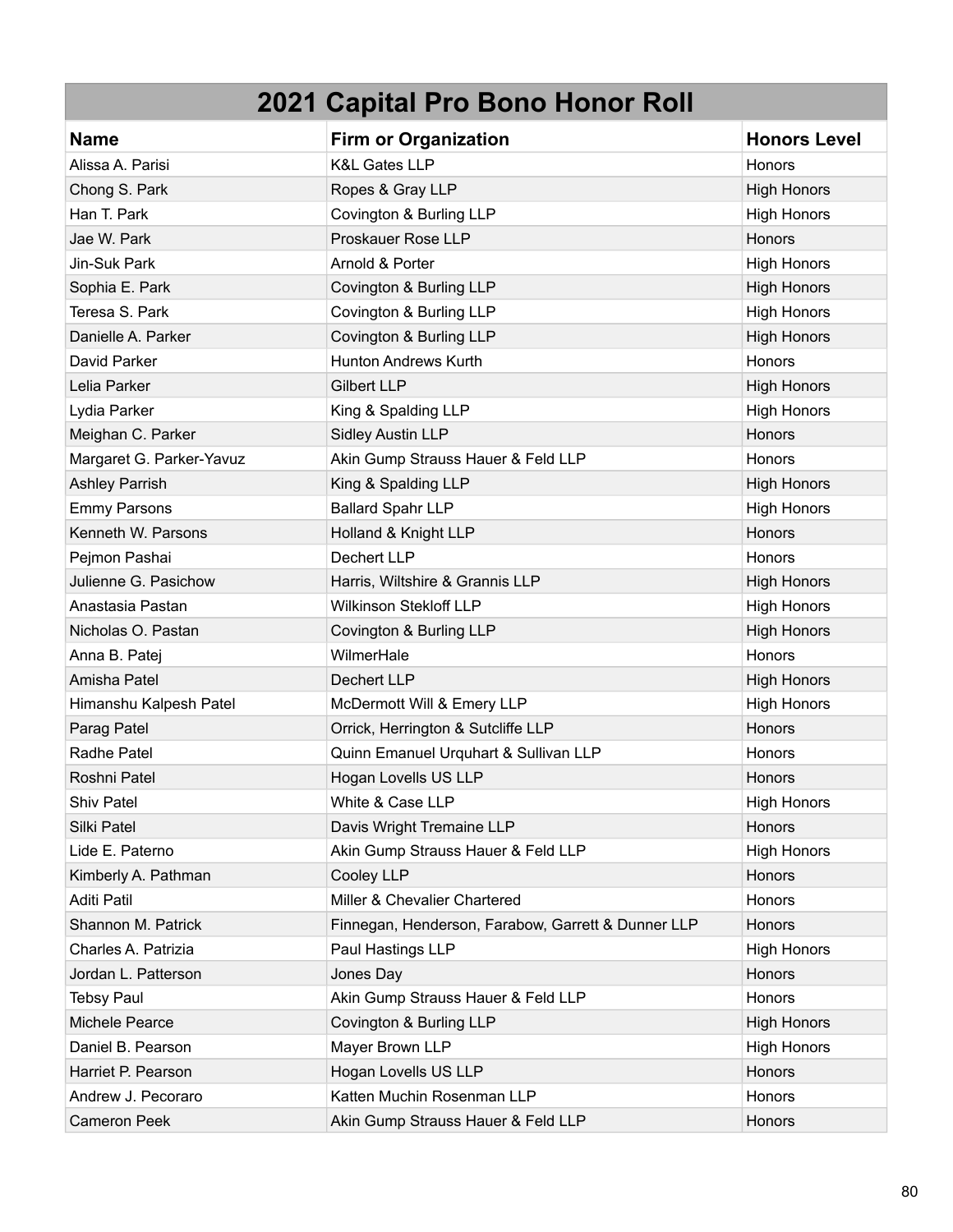| <b>Name</b>                    | <b>Firm or Organization</b>                        | <b>Honors Level</b> |
|--------------------------------|----------------------------------------------------|---------------------|
| Erin Peek                      | Akin Gump Strauss Hauer & Feld LLP                 | <b>High Honors</b>  |
| <b>Natalie Peelish</b>         | Williams & Connolly LLP                            | Honors              |
| Waymon Peer                    | Venable LLP                                        | <b>High Honors</b>  |
| Marjorie J. Peerce             | <b>Ballard Spahr LLP</b>                           | <b>High Honors</b>  |
| Kaitlyn Pehrson                | Finnegan, Henderson, Farabow, Garrett & Dunner LLP | Honors              |
| Emily H. Pehrsson              | Covington & Burling LLP                            | Honors              |
| Sally Pei                      | Arnold & Porter                                    | Honors              |
| Katherine Peiffer              | Foley Hoag LLP                                     | <b>High Honors</b>  |
| Timothy M. Pellegrino          | Williams & Connolly LLP                            | <b>High Honors</b>  |
| Angela M. Pelletier            | Arnold & Porter                                    | Honors              |
| William C. Pellett             | Crowell & Moring LLP                               | <b>High Honors</b>  |
| <b>Eleanor Pelta</b>           | Morgan, Lewis & Bockius LLP                        | <b>Honors</b>       |
| <b>Erik Pelton</b>             | Erik M. Pelton & Associates PLLC                   | Honors              |
| Alan A. Pemberton              | Covington & Burling LLP                            | <b>High Honors</b>  |
| <b>Brette Peña</b>             | Akin Gump Strauss Hauer & Feld LLP                 | <b>High Honors</b>  |
| Patricia Peña                  | Davis Wright Tremaine LLP                          | Honors              |
| Mariana Pendás                 | Winston & Strawn LLP                               | <b>High Honors</b>  |
| Justin Pendleton               | Hughes Hubbard & Reed LLP                          | Honors              |
| <b>Yuzhe Pengling</b>          | Akin Gump Strauss Hauer & Feld LLP                 | Honors              |
| Patrick R. Pennella            | Morgan, Lewis & Bockius LLP                        | <b>High Honors</b>  |
| Lissa M. Percopo               | Gibson, Dunn & Crutcher LLP                        | <b>High Honors</b>  |
| <b>William Perdue</b>          | Arnold & Porter                                    | <b>High Honors</b>  |
| Jessica K. Perez               | Covington & Burling LLP                            | <b>High Honors</b>  |
| Lina Perez                     | Hogan Lovells US LLP                               | Honors              |
| Marie-Antoinette Perez-Brosset | Paul, Weiss, Rifkind, Wharton & Garrison LLP       | Honors              |
| Adam Pergament                 | Arnold & Porter                                    | <b>High Honors</b>  |
| Jennifer S. Perkins            | Arnold & Porter                                    | <b>High Honors</b>  |
| Nancy L. Perkins               | Arnold & Porter                                    | <b>High Honors</b>  |
| Christopher Perkowski          | Stinson LLP                                        | Honors              |
| Scott P. Perlman               | Mayer Brown LLP                                    | Honors              |
| Morgan N. Perna                | Hogan Lovells US LLP                               | Honors              |
| Alexander Perry                | <b>Blank Rome LLP</b>                              | Honors              |
| James E. Perry                 | Skadden, Arps, Slate, Meagher & Flom LLP           | <b>High Honors</b>  |
| Devika Persaud                 | <b>DLA Piper</b>                                   | Honors              |
| Stephen B. Pershing            | Pershing Law PLLC                                  | <b>High Honors</b>  |
| <b>Maxine Peskens</b>          | Lowenstein Sandler LLP                             | <b>High Honors</b>  |
| Miranda R. Petersen            | Williams & Connolly LLP                            | Honors              |
| Rafe Petersen                  | Holland & Knight LLP                               | Honors              |
| Ann R. Peterson                | Covington & Burling LLP                            | <b>High Honors</b>  |
| Corey Samantha Peterson        | Katten Muchin Rosenman LLP                         | <b>High Honors</b>  |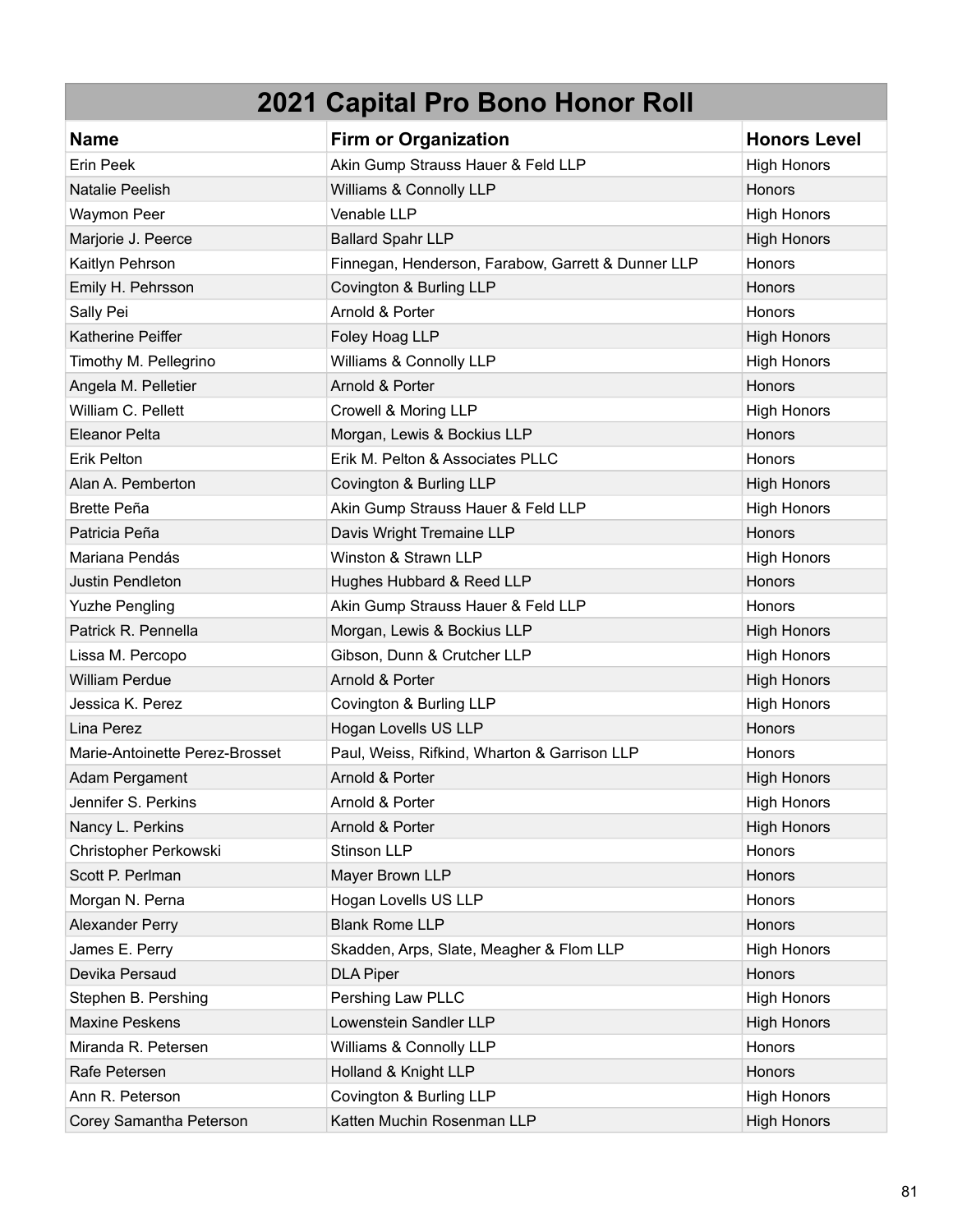| <b>Name</b>              | <b>Firm or Organization</b>                  | <b>Honors Level</b> |
|--------------------------|----------------------------------------------|---------------------|
| Erica Peterson           | <b>Hunton Andrews Kurth</b>                  | <b>Honors</b>       |
| <b>Matthew Peterson</b>  | Arnold & Porter                              | Honors              |
| Nicholas Peterson        | Orrick, Herrington & Sutcliffe LLP           | <b>High Honors</b>  |
| Julie G. Petiford        | Sullivan & Cromwell LLP                      | Honors              |
| Rose N. Petoskey         | Dentons US LLP                               | Honors              |
| <b>Stephen Petrany</b>   | Jones Day                                    | <b>High Honors</b>  |
| Emily G. H. Petrila      | Hogan Lovells US LLP                         | Honors              |
| Lee G. Petro             | Pillsbury Winthrop Shaw Pittman LLP          | Honors              |
| Sabah Petrov             | <b>Bradley Arant Boult Cummings LLP</b>      | Honors              |
| <b>Heather Petrovich</b> | Cozen O'Connor                               | Honors              |
| Michael G. H. Pfeifer    | Dentons US LLP                               | <b>High Honors</b>  |
| Hansel Pham              | White & Case LLP                             | Honors              |
| Lynn T. Phan             | Crowell & Moring LLP                         | <b>High Honors</b>  |
| Sarah L. Pheasant        | Faegre Drinker                               | Honors              |
| Tyler J. Phelps          | Weil, Gotshal & Manges LLP                   | Honors              |
| Liam E. Phibbs           | Hogan Lovells US LLP                         | <b>High Honors</b>  |
| Amber V. Phillips        | Cleary Gottlieb Steen & Hamilton LLP         | <b>High Honors</b>  |
| Carter G. Phillips       | <b>Sidley Austin LLP</b>                     | <b>High Honors</b>  |
| <b>Dirk Phillips</b>     | Arnold & Porter                              | Honors              |
| Jessica E. Phillips      | Paul, Weiss, Rifkind, Wharton & Garrison LLP | <b>High Honors</b>  |
| Ralph A. Phillips        | Fish & Richardson PC                         | <b>High Honors</b>  |
| Maria I. Pradilla Picas  | Jones Day                                    | <b>High Honors</b>  |
| Megan Pieper             | Arnold & Porter                              | <b>High Honors</b>  |
| Anthony T. Pierce        | Akin Gump Strauss Hauer & Feld LLP           | Honors              |
| <b>Kaitlin Pierce</b>    | Winston & Strawn LLP                         | <b>High Honors</b>  |
| <b>Michael Pierce</b>    | Latham & Watkins LLP                         | Honors              |
| Michael W. Pierce        | Covington & Burling LLP                      | <b>High Honors</b>  |
| <b>Charles Pierre</b>    | Reed Smith LLP                               | <b>High Honors</b>  |
| Zachary B. Pilchen       | Beveridge & Diamond PC                       | <b>High Honors</b>  |
| Clare Cavaliero Pincoski | Pillsbury Winthrop Shaw Pittman LLP          | <b>High Honors</b>  |
| Andrew J. Pincus         | Mayer Brown LLP                              | <b>High Honors</b>  |
| <b>Christopher Pinto</b> | Crowell & Moring LLP                         | <b>High Honors</b>  |
| Nafissa Pio              | Covington & Burling LLP                      | <b>High Honors</b>  |
| Lucas Queiroz Pires      | Alston & Bird                                | <b>High Honors</b>  |
| Ana Sofia Pirnia         | Arnold & Porter                              | <b>High Honors</b>  |
| <b>Scott Pivnick</b>     | Alston & Bird                                | Honors              |
| Luke C. Platzer          | Jenner & Block LLP                           | Honors              |
| Robert Plesnarski        | O'Melveny & Myers LLP                        | Honors              |
| Austin L. Plier          | Covington & Burling LLP                      | <b>High Honors</b>  |
| Mark E. Plotkin          | Covington & Burling LLP                      | Honors              |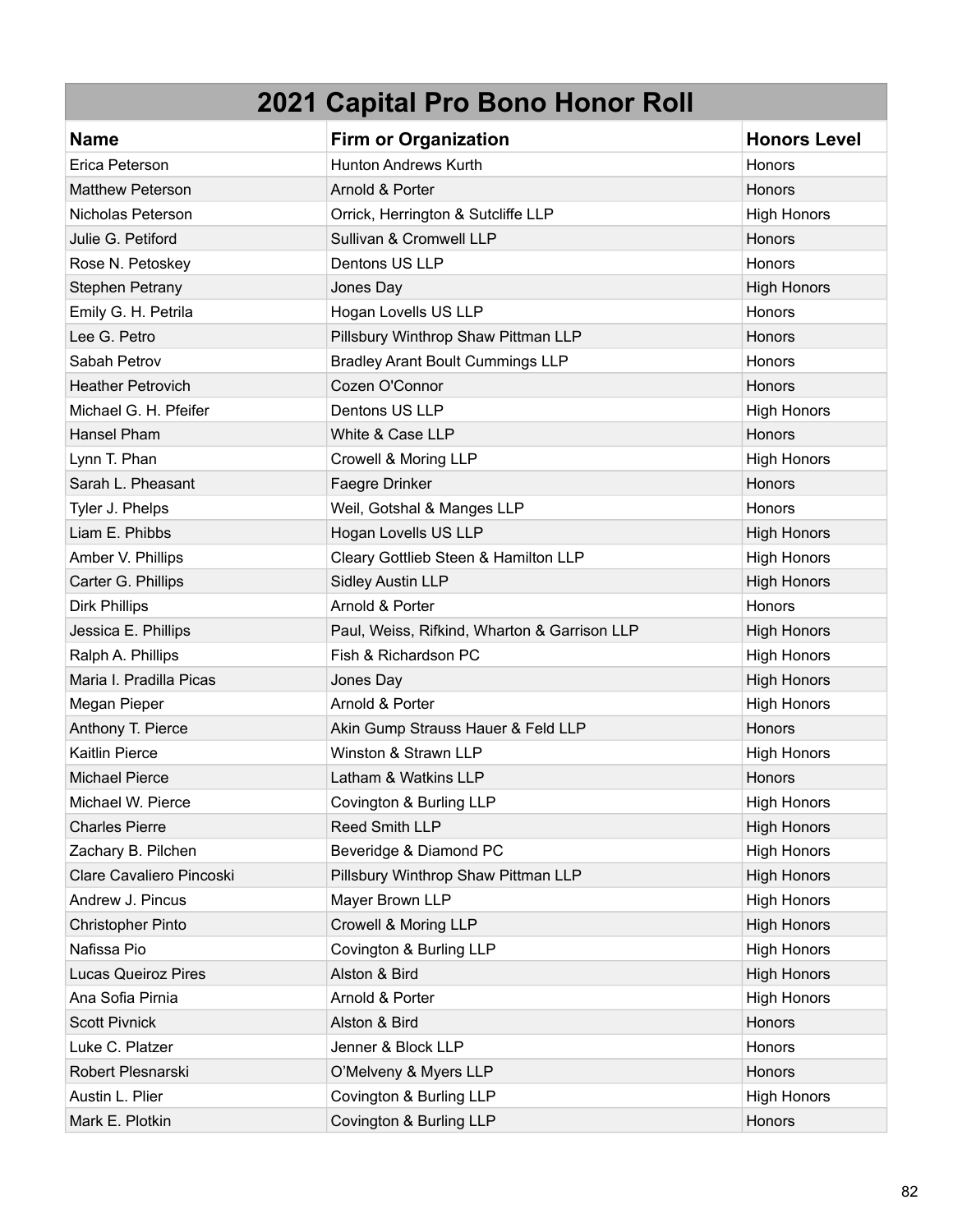| <b>Name</b>                      | <b>Firm or Organization</b>                        | <b>Honors Level</b> |
|----------------------------------|----------------------------------------------------|---------------------|
| Thomas I. Plotkin                | Covington & Burling LLP                            | <b>High Honors</b>  |
| Rachael K. Plymale               | Morrison & Foerster                                | <b>High Honors</b>  |
| Nicole L. Pobre                  | Ropes & Gray LLP                                   | <b>High Honors</b>  |
| Meredith Pohl                    | Kirkland & Ellis LLP                               | <b>High Honors</b>  |
| Thomas C. Poindexter             | Morgan, Lewis & Bockius LLP                        | Honors              |
| Aaseesh P. Polavarapu            | Kellogg, Hansen, Todd, Figel & Frederick PLLC      | <b>High Honors</b>  |
| Adam R. Poliner                  | Pillsbury Winthrop Shaw Pittman LLP                | <b>High Honors</b>  |
| Barry J. Pollack                 | Robbins, Russell, Englert, Orseck & Untereiner LLP | Honors              |
| <b>Mark Polston</b>              | King & Spalding LLP                                | Honors              |
| Marcelo C. Pomeranz              | Cooley LLP                                         | <b>High Honors</b>  |
| Earl Pomeroy                     | Alston & Bird                                      | Honors              |
| Robert W. Pommer                 | Kirkland & Ellis LLP                               | <b>High Honors</b>  |
| Paul E. Pompeo                   | Arnold & Porter                                    | Honors              |
| Marissa "Reese" E. Poncia        | McDermott Will & Emery LLP                         | Honors              |
| Kathleen Pontone                 | Miles & Stockbridge PC                             | Honors              |
| Maggie Pope                      | Eversheds Sutherland (US) LLP                      | <b>High Honors</b>  |
| Andrei Popovici                  | White & Case LLP                                   | <b>High Honors</b>  |
| Karen A. Popp                    | <b>Sidley Austin LLP</b>                           | <b>High Honors</b>  |
| Damon Porter                     | Latham & Watkins LLP                               | Honors              |
| Julia F. Post                    | Covington & Burling LLP                            | <b>High Honors</b>  |
| Elena V. Postnikova              | Covington & Burling LLP                            | Honors              |
| Alex Potapov                     | Jones Day                                          | Honors              |
| R. Kennon Poteat III             | Williams & Connolly LLP                            | <b>High Honors</b>  |
| Kaitlyn Potter                   | <b>Sidley Austin LLP</b>                           | <b>High Honors</b>  |
| Brian H. Potts                   | Perkins Coie LLP                                   | Honors              |
| David Powell                     | Groom Law Group Chartered                          | Honors              |
| Laura Powell                     | Fish & Richardson PC                               | <b>High Honors</b>  |
| Leonard R. Powell                | Jenner & Block LLP                                 | <b>High Honors</b>  |
| <b>Edmund Power</b>              | King & Spalding LLP                                | <b>High Honors</b>  |
| <b>Daniel Powers</b>             | McDermott Will & Emery LLP                         | Honors              |
| Kelly A. Powers                  | Miles & Stockbridge PC                             | <b>High Honors</b>  |
| Maria Cristina Rosales del Prado | McDermott Will & Emery LLP                         | <b>High Honors</b>  |
| Benjamin Prager                  | Perkins Coie LLP                                   | Honors              |
| Elissa J. Preheim                | Arnold & Porter                                    | <b>High Honors</b>  |
| Danielle Pressler                | King & Spalding LLP                                | Honors              |
| <b>Catherine Del Prete</b>       | Perkins Coie LLP                                   | Honors              |
| Julia E. Prezioso                | Sullivan & Cromwell LLP                            | Honors              |
| Sean T. Pribyl                   | Holland & Knight LLP                               | <b>High Honors</b>  |
| Matthew E. Price                 | Jenner & Block LLP                                 | Honors              |
| <b>Andrew Prins</b>              | Latham & Watkins LLP                               | <b>High Honors</b>  |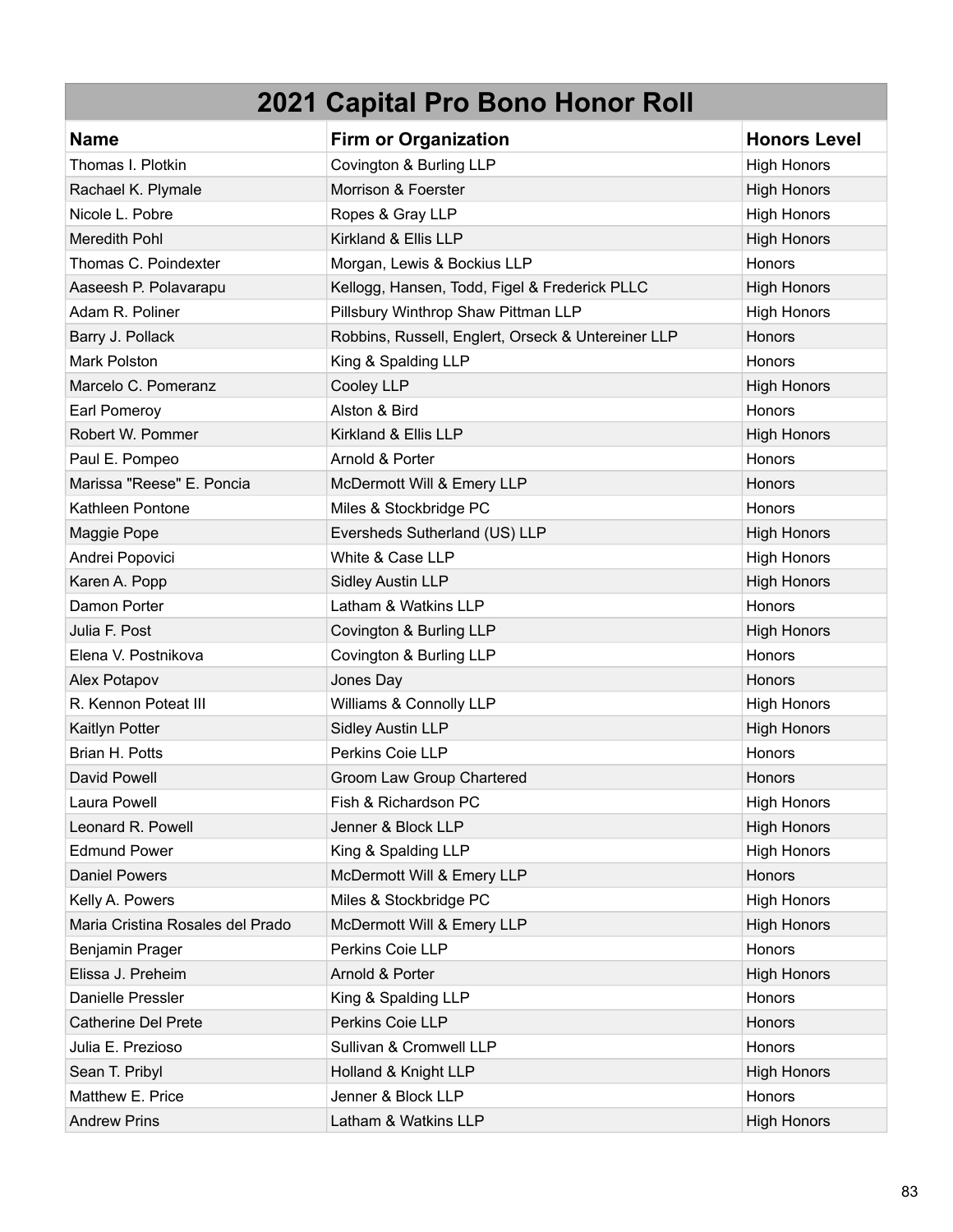| <b>Name</b>           | <b>Firm or Organization</b>                        | <b>Honors Level</b> |
|-----------------------|----------------------------------------------------|---------------------|
| Gabrielle E. Pritsker | Jones Day                                          | <b>High Honors</b>  |
| Raphael A. Prober     | Akin Gump Strauss Hauer & Feld LLP                 | Honors              |
| Ryan Proctor          | Jones Day                                          | <b>High Honors</b>  |
| Shannon N. Proctor    | Hollingsworth LLP                                  | <b>High Honors</b>  |
| Sarah Propst          | Latham & Watkins LLP                               | <b>High Honors</b>  |
| Laura S. Pruitt       | Jones Day                                          | Honors              |
| Carol J. Pruski       | Williams & Connolly LLP                            | Honors              |
| Gianna Puccinelli     | Cozen O'Connor                                     | <b>Honors</b>       |
| Eva J. Pulliam        | ArentFox Schiff                                    | <b>High Honors</b>  |
| Michael J. Purcell    | Ropes & Gray LLP                                   | <b>High Honors</b>  |
| Monica Pyles          | Hogan Lovells US LLP                               | <b>High Honors</b>  |
| Michael F. Qian       | Morrison & Foerster                                | <b>High Honors</b>  |
| Xueshu Qian           | Covington & Burling LLP                            | <b>High Honors</b>  |
| <b>Palmer Quamme</b>  | Kirkland & Ellis LLP                               | <b>High Honors</b>  |
| Erin O. Quick         | Kirkland & Ellis LLP                               | Honors              |
| <b>Brendan Quinn</b>  | Hogan Lovells US LLP                               | <b>High Honors</b>  |
| Michael P. Quinn      | Kirkland & Ellis LLP                               | <b>High Honors</b>  |
| Thomas A. Quinn       | Milbank LLP                                        | <b>High Honors</b>  |
| Kellye Quirk          | Latham & Watkins LLP                               | <b>High Honors</b>  |
| <b>Mark Quist</b>     | Reed Smith LLP                                     | <b>High Honors</b>  |
| Abid Qureshi          | Latham & Watkins LLP                               | Honors              |
| Rizzy Qureshi         | Reed Smith LLP                                     | <b>High Honors</b>  |
| Nemeth, Marcus R.     | Ropes & Gray LLP                                   | <b>High Honors</b>  |
| Scott H. Rabinowitz   | Skadden, Arps, Slate, Meagher & Flom LLP           | <b>High Honors</b>  |
| Luciano Racco         | Foley Hoag LLP                                     | Honors              |
| Jason E. Rademacher   | Cooley LLP                                         | <b>High Honors</b>  |
| Stephen G. Rademaker  | Covington & Burling LLP                            | <b>High Honors</b>  |
| Jack Raffetto         | <b>Sidley Austin LLP</b>                           | <b>High Honors</b>  |
| Joshua R. Raftis      | Mayer Brown LLP                                    | <b>High Honors</b>  |
| Jacob E. Rahavi       | Skadden, Arps, Slate, Meagher & Flom LLP           | <b>High Honors</b>  |
| Lamiya N. Rahman      | <b>Blank Rome LLP</b>                              | <b>High Honors</b>  |
| Kai Rajan             | Finnegan, Henderson, Farabow, Garrett & Dunner LLP | <b>High Honors</b>  |
| Radhika P. Raju       | Wilkinson Barker Knauer LLP                        | Honors              |
| Ramana Rameswaran     | Katten Muchin Rosenman LLP                         | <b>High Honors</b>  |
| <b>Elinor Ramey</b>   | Steptoe & Johnson LLP                              | <b>High Honors</b>  |
| Lauren E. Ramirez     | Ropes & Gray LLP                                   | <b>High Honors</b>  |
| Leah Ramirez          | Markham Law Firm                                   | Honors              |
| Liliana Ramirez       | Debevoise & Plimpton LLP                           | Honors              |
| Pedro Ramos           | Arnold & Porter                                    | <b>High Honors</b>  |
| Shelby A. Rampolo     | Perkins Coie LLP                                   | <b>High Honors</b>  |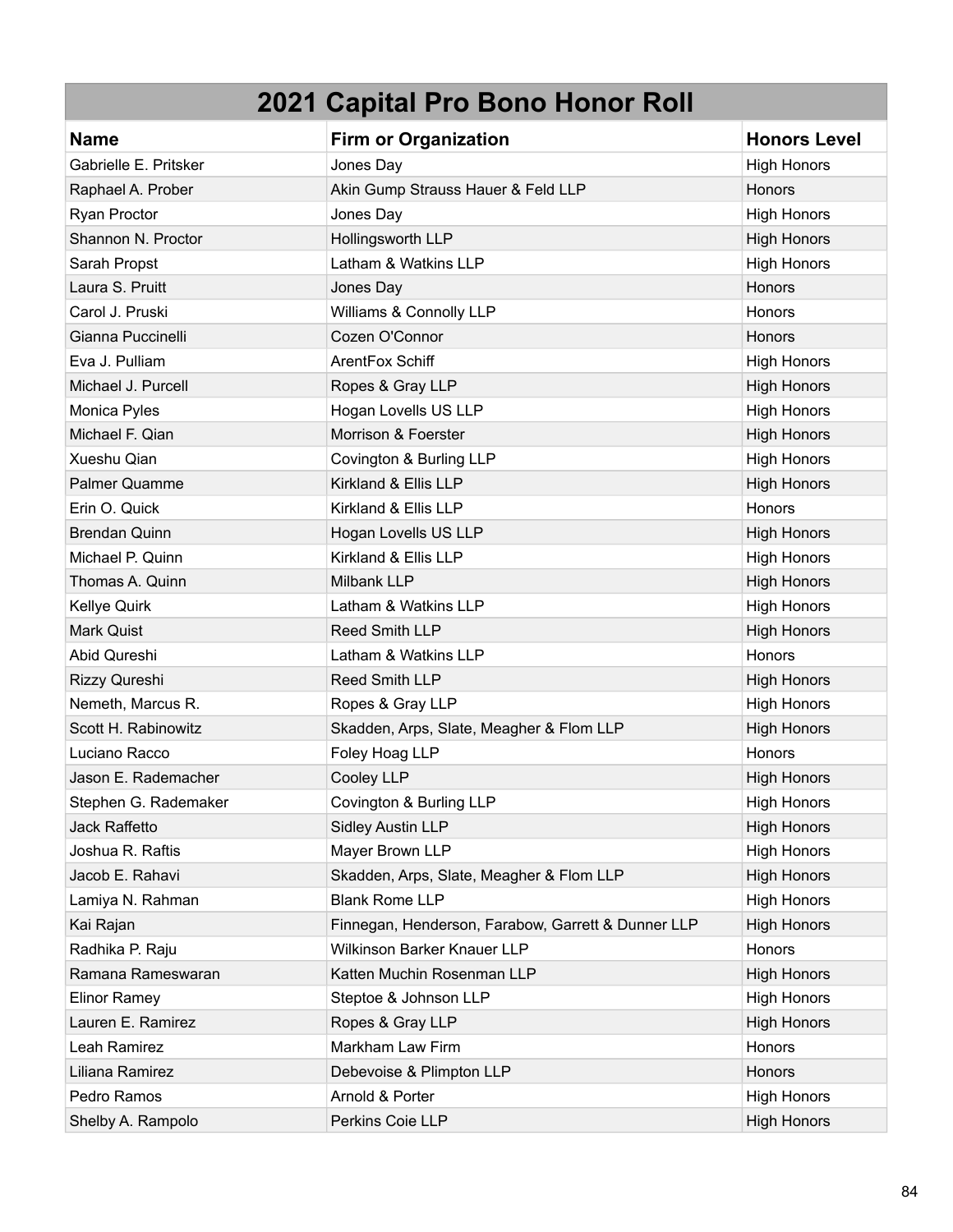| <b>Name</b>                | <b>Firm or Organization</b>                   | <b>Honors Level</b> |
|----------------------------|-----------------------------------------------|---------------------|
| Molly M. Ramsden           | Covington & Burling LLP                       | Honors              |
| Senal Ranatunga            | Hogan Lovells US LLP                          | Honors              |
| Russell V. Randle          | Miles & Stockbridge PC                        | <b>High Honors</b>  |
| <b>Theodore Randles</b>    | Venable LLP                                   | <b>High Honors</b>  |
| Daniel G. Randolph         | Covington & Burling LLP                       | <b>High Honors</b>  |
| Natalie Rao                | Latham & Watkins LLP                          | Honors              |
| Pravin B. Rao              | Perkins Coie LLP                              | <b>High Honors</b>  |
| Siri M. Rao                | Crowell & Moring LLP                          | <b>Honors</b>       |
| Dana Raphael               | Hogan Lovells US LLP                          | Honors              |
| Rachel P. Raphael          | Crowell & Moring LLP                          | Honors              |
| Mohini Rarrick             | Latham & Watkins LLP                          | <b>High Honors</b>  |
| Cassie Rasmussen           | King & Spalding LLP                           | <b>High Honors</b>  |
| Garret G. Rasmussen        | Orrick, Herrington & Sutcliffe LLP            | <b>High Honors</b>  |
| Memmi Rasmussen            | Shearman & Sterling LLP                       | <b>High Honors</b>  |
| Filippo A. Raso            | Hogan Lovells US LLP                          | <b>High Honors</b>  |
| Jenna E. Raspanti          | Covington & Burling LLP                       | <b>High Honors</b>  |
| Taryn Rath                 | Arnold & Porter                               | <b>High Honors</b>  |
| Charles Kolo Rathburn      | Hogan Lovells US LLP                          | Honors              |
| Justin Rattey              | Jones Day                                     | <b>High Honors</b>  |
| Justin P. Rattigan         | Cooley LLP                                    | <b>Honors</b>       |
| Olivia Raugh               | <b>Buckley LLP</b>                            | <b>High Honors</b>  |
| Siobhan C. Rausch          | Hogan Lovells US LLP                          | <b>High Honors</b>  |
| Christina A. Ravelo        | Ropes & Gray LLP                              | Honors              |
| Deepika H. Ravi            | Harris, Wiltshire & Grannis LLP               | <b>High Honors</b>  |
| Karthik Ravishankar        | Kirkland & Ellis LLP                          | Honors              |
| Mary-Caitlin Ray           | Crowell & Moring LLP                          | Honors              |
| Jason M. Raymond           | WilmerHale                                    | Honors              |
| Laurel A. Raymond          | Jenner & Block LLP                            | <b>High Honors</b>  |
| Victor Razen               | Orrick, Herrington & Sutcliffe LLP            | Honors              |
| Matthew Razzano            | Jones Day                                     | <b>High Honors</b>  |
| Teresa Rea                 | Crowell & Moring LLP                          | Honors              |
| Claire E. Reade            | Arnold & Porter                               | <b>High Honors</b>  |
| Paul G. Ream               | Williams & Connolly LLP                       | <b>High Honors</b>  |
| <b>Caroline Reaves</b>     | Miller & Chevalier Chartered                  | Honors              |
| Cody L. Reaves             | <b>Sidley Austin LLP</b>                      | <b>High Honors</b>  |
| Colleen M. Reddan          | Jenner & Block LLP                            | Honors              |
| Catherine M. Redlingshafer | Kellogg, Hansen, Todd, Figel & Frederick PLLC | Honors              |
| Evelyn Redmond             | Arnold & Porter                               | <b>Honors</b>       |
| Linn K. Redway             | Crowell & Moring LLP                          | Honors              |
| Alexander Reed             | O'Melveny & Myers LLP                         | <b>High Honors</b>  |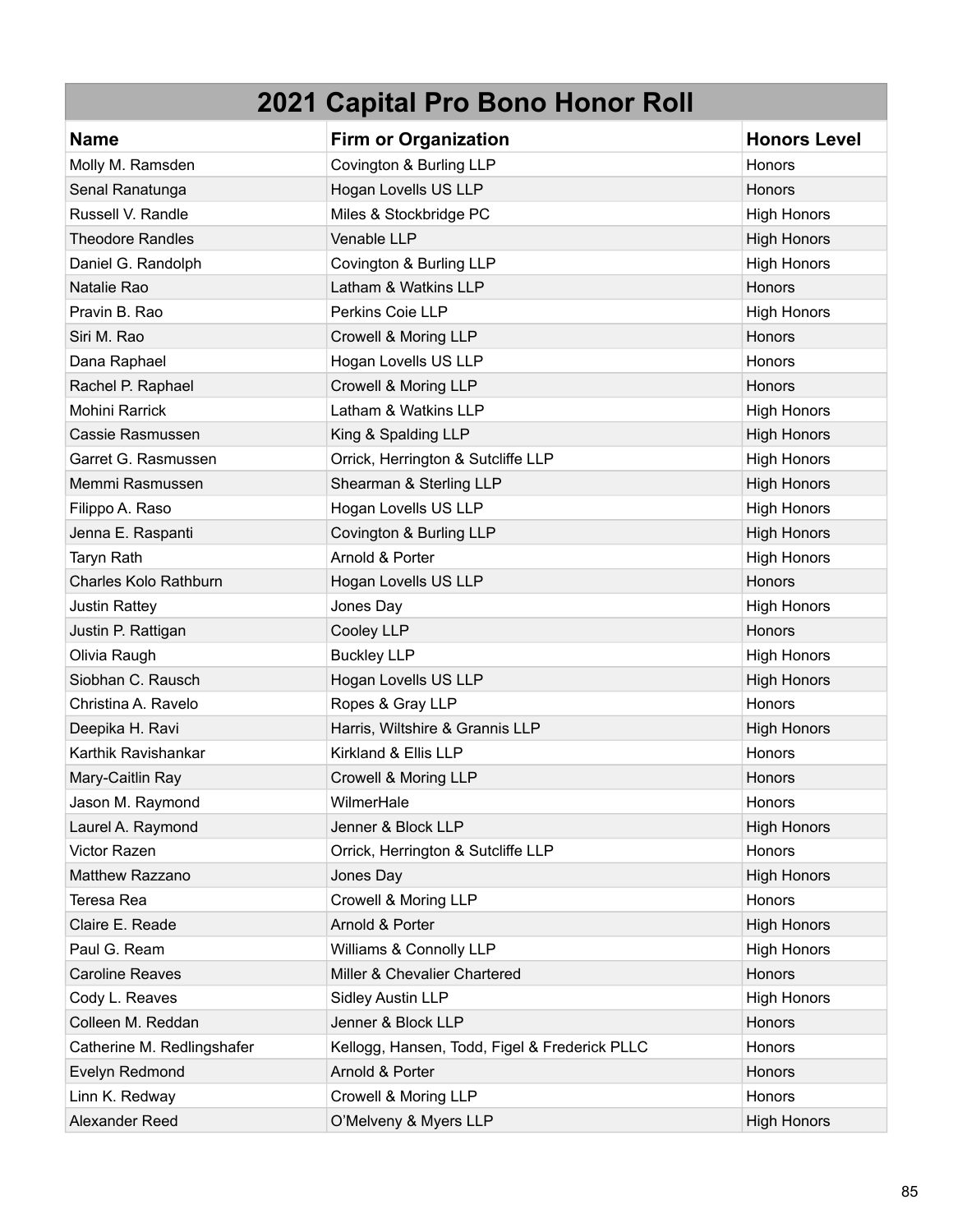| <b>Name</b>                  | <b>Firm or Organization</b>                   | <b>Honors Level</b> |
|------------------------------|-----------------------------------------------|---------------------|
| <b>Lindsay Reed</b>          | Venable LLP                                   | Honors              |
| Presley R. Reed Jr.          | Dentons US LLP                                | <b>Honors</b>       |
| <b>Matthew Thomas Reeder</b> | Orrick, Herrington & Sutcliffe LLP            | <b>High Honors</b>  |
| Emily Reeder-Ricchetti       | Arnold & Porter                               | <b>High Honors</b>  |
| Les Reese                    | Hogan Lovells US LLP                          | Honors              |
| Cody J. Reeves               | Covington & Burling LLP                       | <b>High Honors</b>  |
| Allie Regan                  | Winston & Strawn LLP                          | <b>High Honors</b>  |
| James J. Regan               | Crowell & Moring LLP                          | Honors              |
| Anastasia Regne              | Epstein Becker & Green PC                     | Honors              |
| Alana Reid                   | Arnold & Porter                               | <b>Honors</b>       |
| Alexander L. Reid            | Morgan, Lewis & Bockius LLP                   | Honors              |
| Alexandria Reid              | Hogan Lovells US LLP                          | <b>High Honors</b>  |
| <b>Emily Reid</b>            | <b>Federal Government Attorney</b>            | Honors              |
| Alan E. Reider               | Arnold & Porter                               | Honors              |
| Patrick C. Reidy             | Arnold & Porter                               | <b>High Honors</b>  |
| Kristen Reilly               | Faegre Drinker                                | Honors              |
| Derek C. Reinbold            | Kellogg, Hansen, Todd, Figel & Frederick PLLC | Honors              |
| Jason D. Reinecke            | Covington & Burling LLP                       | Honors              |
| Bryan M. Reines              | Zuckerman Spaeder LLP                         | <b>Honors</b>       |
| Tara L. Reinhart             | Skadden, Arps, Slate, Meagher & Flom LLP      | Honors              |
| Fred W. Reinke               | Dentons US LLP                                | <b>High Honors</b>  |
| David Reiser                 | Zuckerman Spaeder LLP                         | <b>High Honors</b>  |
| Amalia E. Reiss              | Gibson, Dunn & Crutcher LLP                   | <b>High Honors</b>  |
| <b>Harvey Reiter</b>         | <b>Stinson LLP</b>                            | <b>High Honors</b>  |
| Cooper Rekrut                | Latham & Watkins LLP                          | <b>High Honors</b>  |
| Alexandra Remick             | Covington & Burling LLP                       | Honors              |
| Jessica Rennert              | King & Spalding LLP                           | <b>High Honors</b>  |
| <b>Michael Resnick</b>       | Eversheds Sutherland (US) LLP                 | <b>High Honors</b>  |
| Stephanie L. Resnik          | Covington & Burling LLP                       | <b>High Honors</b>  |
| Brad A. Resnikoff            | Mayer Brown LLP                               | <b>High Honors</b>  |
| Chiara Tondi Resta           | Wiley Rein LLP                                | <b>High Honors</b>  |
| Jennifer Eve Retener         | <b>Wiley Rein LLP</b>                         | <b>High Honors</b>  |
| Joshua Revilla               | McDermott Will & Emery LLP                    | <b>High Honors</b>  |
| Sona Rewari                  | Hunton Andrews Kurth                          | Honors              |
| Ana C. Reyes                 | Williams & Connolly LLP                       | Honors              |
| Ruben Reyna                  | Crowell & Moring LLP                          | <b>High Honors</b>  |
| Caroline E. Reynolds         | Zuckerman Spaeder LLP                         | Honors              |
| Christine A. Reynolds        | Hogan Lovells US LLP                          | Honors              |
| Thomas C. R. Reynolds        | <b>DLA Piper</b>                              | <b>High Honors</b>  |
| Tina D. Reynolds             | Morrison & Foerster                           | <b>High Honors</b>  |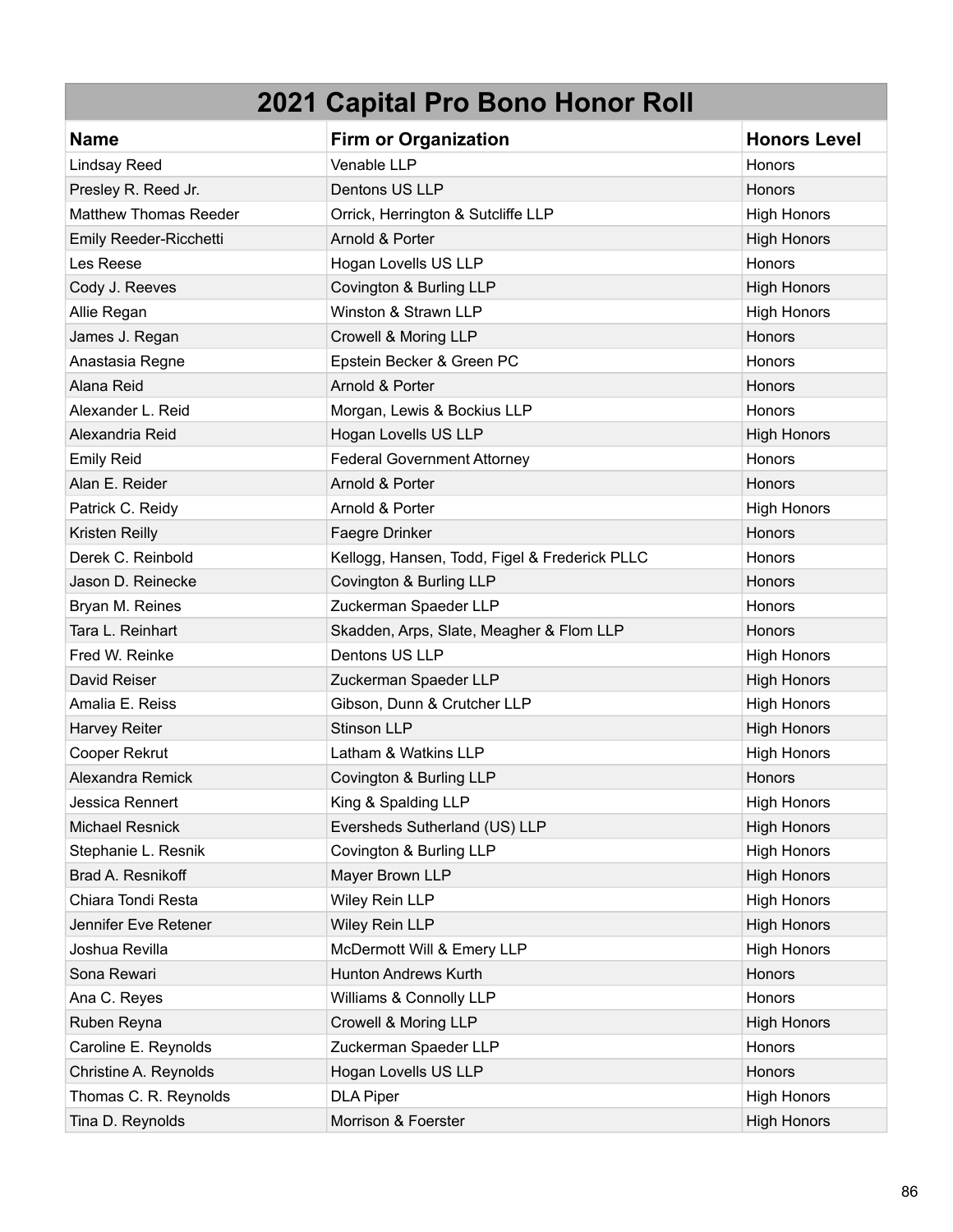| <b>Name</b>            | <b>Firm or Organization</b>                        | <b>Honors Level</b> |
|------------------------|----------------------------------------------------|---------------------|
| Dina N. Rezvani        | Orrick, Herrington & Sutcliffe LLP                 | <b>High Honors</b>  |
| Jeannie Rhee           | Paul, Weiss, Rifkind, Wharton & Garrison LLP       | <b>High Honors</b>  |
| <b>Harker Rhodes</b>   | Kirkland & Ellis LLP                               | Honors              |
| Linda L. Rhodes        | Mayer Brown LLP                                    | <b>High Honors</b>  |
| David Ribner           | O'Melveny & Myers LLP                              | Honors              |
| Bryan R. Ricapito      | Hogan Lovells US LLP                               | <b>High Honors</b>  |
| Lindsey A. Ricchi      | <b>Sidley Austin LLP</b>                           | Honors              |
| Matthew J. Ricciardi   | <b>Hunton Andrews Kurth</b>                        | Honors              |
| Deanna Rice            | O'Melveny & Myers LLP                              | <b>Honors</b>       |
| Joshua D. Rice         | Finnegan, Henderson, Farabow, Garrett & Dunner LLP | <b>Honors</b>       |
| <b>Matthew Rice</b>    | Williams & Connolly LLP                            | <b>High Honors</b>  |
| Stephanie Rice         | White & Case LLP                                   | <b>High Honors</b>  |
| Bradley D. Richards    | Finnegan, Henderson, Farabow, Garrett & Dunner LLP | <b>High Honors</b>  |
| Jillie B. Richards     | Akin Gump Strauss Hauer & Feld LLP                 | Honors              |
| Amy E. Richardson      | Harris, Wiltshire & Grannis LLP                    | <b>High Honors</b>  |
| Joshua Richardson      | <b>Buckley LLP</b>                                 | <b>High Honors</b>  |
| Scott M. Richey        | Steptoe & Johnson LLP                              | Honors              |
| <b>Thomas Richichi</b> | Beveridge & Diamond PC                             | <b>High Honors</b>  |
| Lisa M. Richman        | McDermott Will & Emery LLP                         | Honors              |
| Lauren Rico            | <b>DLA Piper</b>                                   | <b>Honors</b>       |
| Jennifer D. Riddle     | Paul Hastings LLP                                  | Honors              |
| Parker Rider-Longmaid  | Skadden, Arps, Slate, Meagher & Flom LLP           | <b>High Honors</b>  |
| Elizabeth C. Riegel    | Crowell & Moring LLP                               | <b>High Honors</b>  |
| David Riesenberg       | White & Case LLP                                   | <b>Honors</b>       |
| <b>Jared Rifis</b>     | Foley & Lardner LLP                                | <b>High Honors</b>  |
| Amy B. Rifkind         | Arnold & Porter                                    | Honors              |
| John Allen Riggins     | Wiley Rein LLP                                     | Honors              |
| <b>Meredith Riley</b>  | Linklaters LLP                                     | <b>High Honors</b>  |
| Richard F. Riley Jr.   | Foley & Lardner LLP                                | <b>High Honors</b>  |
| Paige Rinderer         | Paul Hastings LLP                                  | <b>High Honors</b>  |
| Devin C. Ringger       | Willkie Farr & Gallagher LLP                       | Honors              |
| Daniel A. Rios         | Covington & Burling LLP                            | <b>High Honors</b>  |
| Daniel F. Ritter       | <b>K&amp;L Gates LLP</b>                           | Honors              |
| Ashley Riveira         | Crowell & Moring LLP                               | Honors              |
| Antonio J. Rivera      | ArentFox Schiff                                    | <b>Honors</b>       |
| David Rivera           | <b>Buckley LLP</b>                                 | Honors              |
| Patricia Rivera        | Xavier Law Firm                                    | <b>High Honors</b>  |
| Roberto Rivera-Soto    | <b>Ballard Spahr LLP</b>                           | <b>High Honors</b>  |
| Rebecca C. Rizzo       | Pillsbury Winthrop Shaw Pittman LLP                | <b>High Honors</b>  |
| Sandra Rizzo           | Arnold & Porter                                    | <b>High Honors</b>  |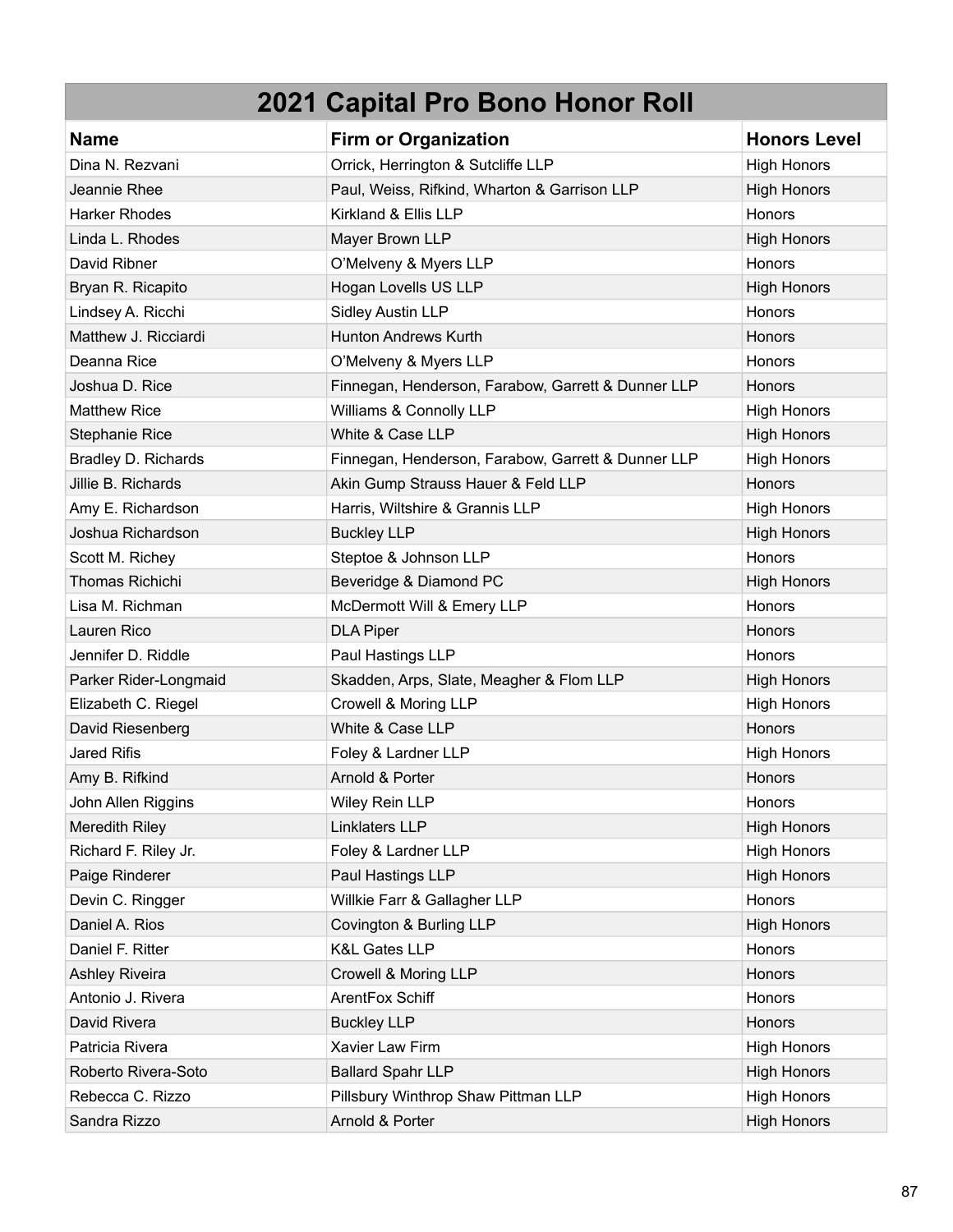| <b>Name</b>                    | <b>Firm or Organization</b>                        | <b>Honors Level</b> |
|--------------------------------|----------------------------------------------------|---------------------|
| Matt J. Rizzolo                | Ropes & Gray LLP                                   | Honors              |
| David B. Robbins               | Jenner & Block LLP                                 | Honors              |
| Robert B. Robbins              | Pillsbury Winthrop Shaw Pittman LLP                | <b>High Honors</b>  |
| Ashley E. Roberts              | Hogan Lovells US LLP                               | Honors              |
| <b>Caroline Wilson Roberts</b> | Paul Hastings LLP                                  | <b>High Honors</b>  |
| Dave Roberts                   | O'Melveny & Myers LLP                              | <b>High Honors</b>  |
| Nicole Y. Roberts              | Covington & Burling LLP                            | <b>High Honors</b>  |
| Cynthia C. Robertson           | Pillsbury Winthrop Shaw Pittman LLP                | <b>High Honors</b>  |
| Megan Robertson                | Epstein Becker & Green PC                          | Honors              |
| Anne Robinson                  | Latham & Watkins LLP                               | Honors              |
| Cortney Robinson               | Jones Day                                          | <b>High Honors</b>  |
| James C. Robinson              | Kirkland & Ellis LLP                               | <b>High Honors</b>  |
| Rebecca Robinson               | Steptoe & Johnson LLP                              | <b>High Honors</b>  |
| Katrina Robson                 | O'Melveny & Myers LLP                              | <b>High Honors</b>  |
| James E. Rocap III             | Steptoe & Johnson LLP                              | <b>High Honors</b>  |
| John K. Roche                  | Perkins Coie LLP                                   | Honors              |
| Mark Rochon                    | Miller & Chevalier Chartered                       | <b>High Honors</b>  |
| Jessica Rodgers                | Eversheds Sutherland (US) LLP                      | <b>High Honors</b>  |
| John N. Rodock                 | Baker, Donelson, Bearman, Caldwell & Berkowitz PC  | Honors              |
| Anayansi Rodriguez             | Fried, Frank, Harris, Shriver & Jacobson LLP       | <b>High Honors</b>  |
| Esthefania Rodriguez           | Winston & Strawn LLP                               | <b>High Honors</b>  |
| <b>Bailey Roe</b>              | Arnold & Porter                                    | Honors              |
| Jaclyn Roeing                  | Skadden, Arps, Slate, Meagher & Flom LLP           | <b>High Honors</b>  |
| David Rogers                   | Winston & Strawn LLP                               | Honors              |
| Mary E. Rogers                 | Paul Hastings LLP                                  | <b>High Honors</b>  |
| Siarra Rogers                  | Winston & Strawn LLP                               | Honors              |
| Corey I. Rogoff                | Proskauer Rose LLP                                 | <b>High Honors</b>  |
| Amit Roitman                   | <b>Blank Rome LLP</b>                              | <b>High Honors</b>  |
| Chris M. Rolle                 | Morrison & Foerster                                | <b>High Honors</b>  |
| Amy Roma                       | Hogan Lovells US LLP                               | <b>High Honors</b>  |
| Michael E. Romais              | WilmerHale                                         | Honors              |
| Brandon C. Roman               | Squire Patton Boggs (US) LLP                       | Honors              |
| Neil K. Roman                  | Covington & Burling LLP                            | <b>High Honors</b>  |
| Jenna Romanowski               | Hogan Lovells US LLP                               | <b>High Honors</b>  |
| Justin Romeo                   | Dechert LLP                                        | <b>High Honors</b>  |
| Kelly Rondinelli               | Vinson & Elkins LLP                                | <b>High Honors</b>  |
| Katherine S. Rookard           | Paul Hastings LLP                                  | Honors              |
| Amanda Grace Rooney            | <b>DLA Piper</b>                                   | <b>High Honors</b>  |
| Jeanette M. Roorda             | Finnegan, Henderson, Farabow, Garrett & Dunner LLP | Honors              |
| Theresa A. Roozen              | Pillsbury Winthrop Shaw Pittman LLP                | <b>High Honors</b>  |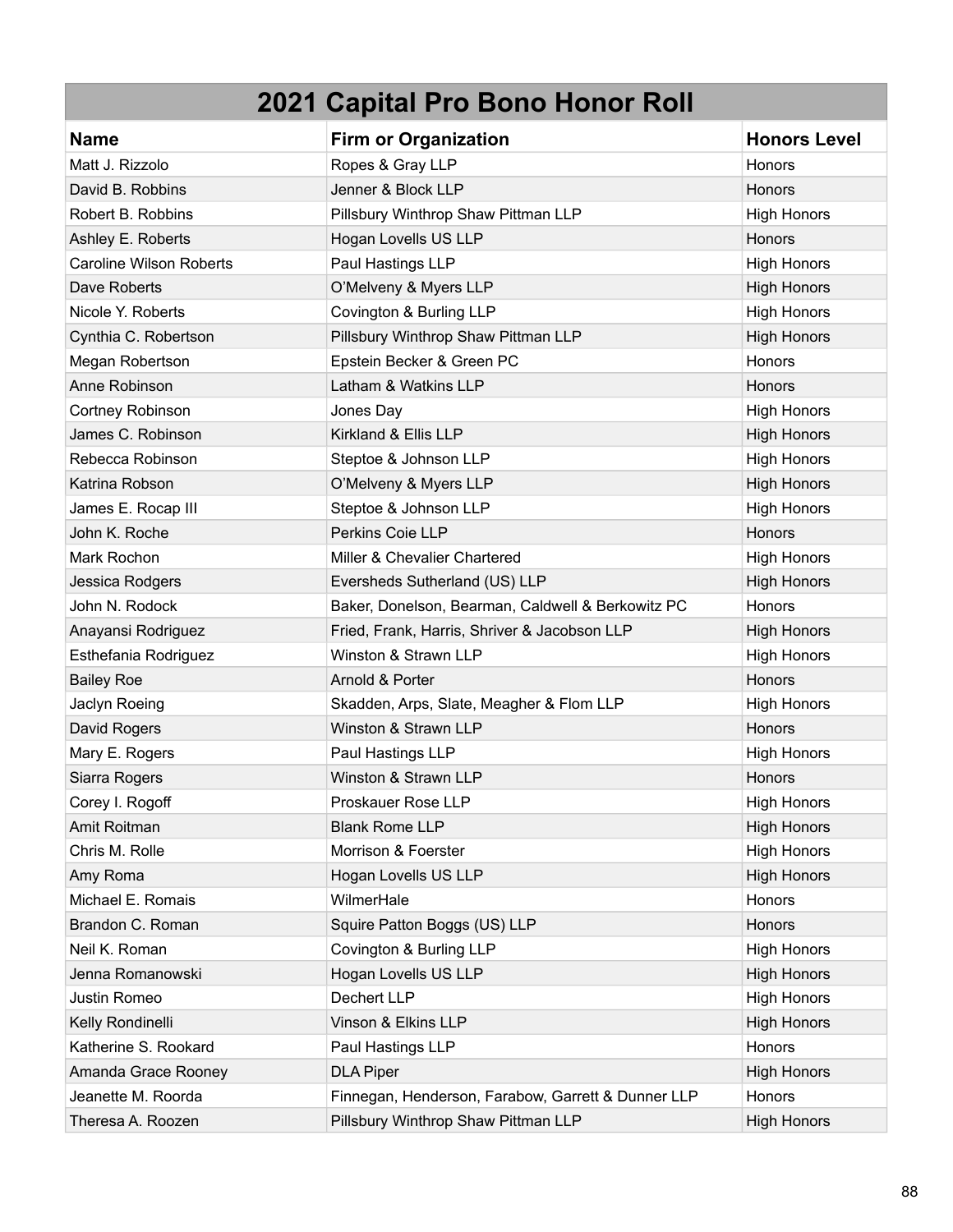| <b>Name</b>              | <b>Firm or Organization</b>              | <b>Honors Level</b> |
|--------------------------|------------------------------------------|---------------------|
| Aaron Z. Roper           | Williams & Connolly LLP                  | <b>High Honors</b>  |
| R. Erica Roque           | ArentFox Schiff                          | Honors              |
| <b>Adilene Rosales</b>   | Hogan Lovells US LLP                     | Honors              |
| Geoffrey N. Rosamond     | McCarter & English LLP                   | <b>High Honors</b>  |
| Emma Rose                | King & Spalding LLP                      | <b>High Honors</b>  |
| Joshua Rosefelt          | Fish & Richardson PC                     | <b>High Honors</b>  |
| <b>Carter Rosekrans</b>  | Hughes Hubbard & Reed LLP                | <b>High Honors</b>  |
| Ariel A. Rosenbaum       | Covington & Burling LLP                  | <b>High Honors</b>  |
| Zak Rosenbaum            | Paul Hastings LLP                        | Honors              |
| <b>Charles Rosenberg</b> | King & Spalding LLP                      | Honors              |
| Dan Rosenberg            | <b>DLA Piper</b>                         | Honors              |
| Lawrence D. Rosenberg    | Jones Day                                | <b>High Honors</b>  |
| Rochelle L. Rosenberg    | Crowell & Moring LLP                     | <b>High Honors</b>  |
| Mike Rosenblatt          | O'Melveny & Myers LLP                    | <b>High Honors</b>  |
| Rachel Rosenfeld         | Norton Rose Fulbright                    | <b>High Honors</b>  |
| Rod Rosenstein           | King & Spalding LLP                      | Honors              |
| John Rosenthal           | Winston & Strawn LLP                     | <b>High Honors</b>  |
| Karen A. Rosenthal       | Crowell & Moring LLP                     | Honors              |
| Michael L. Rosenthal     | Covington & Burling LLP                  | Honors              |
| Seth Rosenthal           | Venable LLP                              | <b>High Honors</b>  |
| Steven S. Rosenthal      | Loeb & Loeb LLP                          | <b>High Honors</b>  |
| <b>Elliot Rosenwald</b>  | Arnold & Porter                          | <b>High Honors</b>  |
| Dirk M. Roskam           | Fowler, O'Quinn, Feeney, & Snead         | <b>High Honors</b>  |
| Mark R. Rosman           | Wilson Sonsini Goodrich & Rosati PC      | Honors              |
| Christopher S. Ross      | Sidley Austin LLP                        | <b>High Honors</b>  |
| Hume M. Ross             | Wiley Rein LLP                           | <b>High Honors</b>  |
| Jenna Stern Ross         | King & Spalding LLP                      | Honors              |
| Joelle Ross              | Winston & Strawn LLP                     | Honors              |
| Simone E. Ross           | Covington & Burling LLP                  | <b>High Honors</b>  |
| Aviva M. Roth            | Orrick, Herrington & Sutcliffe LLP       | Honors              |
| Daniel Roth              | <b>Sidley Austin LLP</b>                 | Honors              |
| Sam Rothbloom            | Skadden, Arps, Slate, Meagher & Flom LLP | <b>High Honors</b>  |
| <b>Charles Rothfeld</b>  | Mayer Brown LLP                          | <b>High Honors</b>  |
| Joanne Rotondi           | Hogan Lovells US LLP                     | Honors              |
| Nicholas W. Rotz         | Hogan Lovells US LLP                     | <b>High Honors</b>  |
| Jennie Roualet           | Winston & Strawn LLP                     | <b>High Honors</b>  |
| Stefanos N. Roulakis     | <b>Blank Rome LLP</b>                    | Honors              |
| Darby J. Rourick         | Covington & Burling LLP                  | Honors              |
| Jennifer M. Roussil      | <b>Ballard Spahr LLP</b>                 | Honors              |
| Danielle M. Rowan        | Crowell & Moring LLP                     | <b>High Honors</b>  |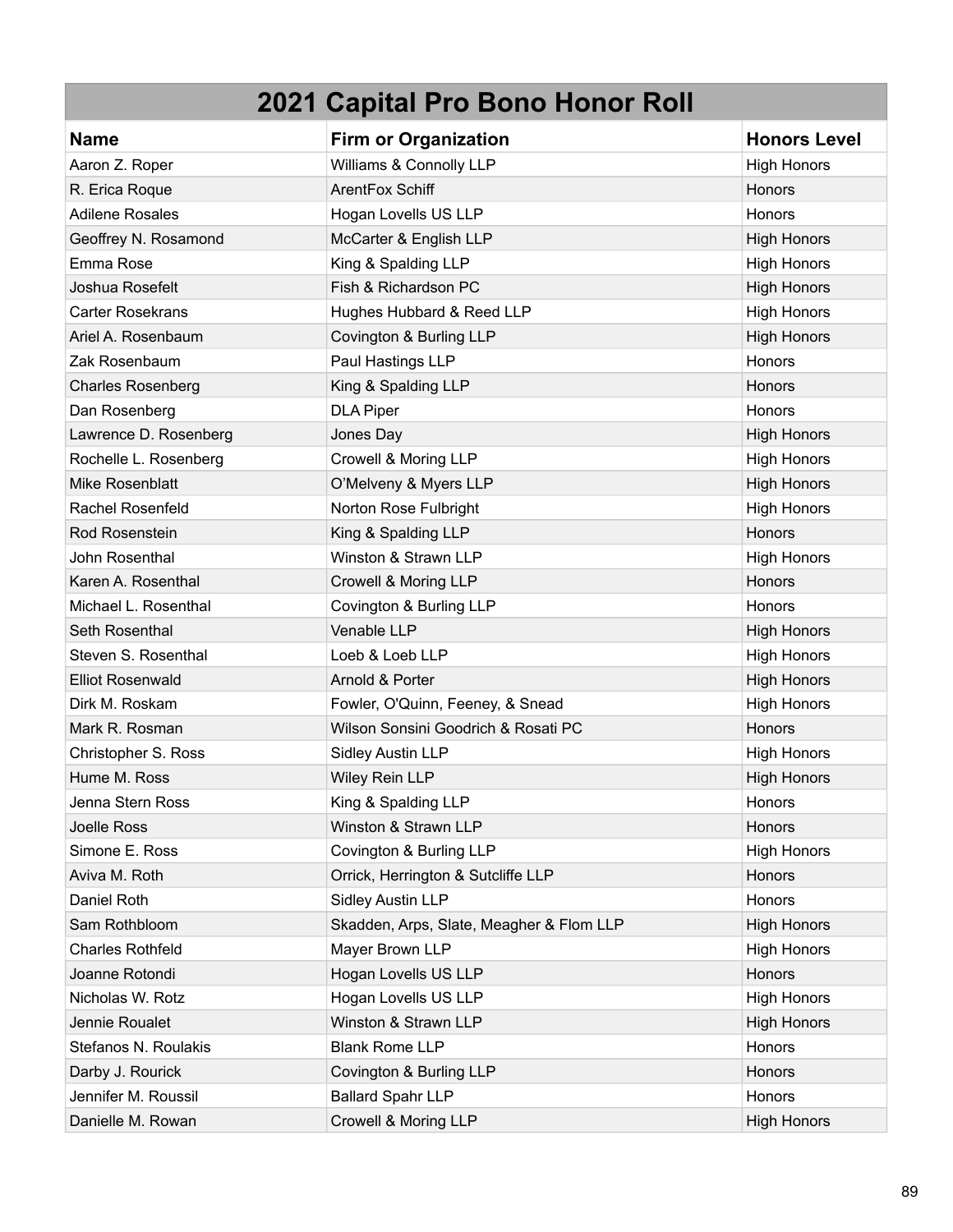| <b>Name</b>             | <b>Firm or Organization</b>              | <b>Honors Level</b> |
|-------------------------|------------------------------------------|---------------------|
| <b>Tiffany Rowe</b>     | Orrick, Herrington & Sutcliffe LLP       | <b>Honors</b>       |
| Matthew D. Rowen        | Kirkland & Ellis LLP                     | <b>High Honors</b>  |
| Eric Roytman            | Hogan Lovells US LLP                     | <b>High Honors</b>  |
| Matthew S. Rozen        | Gibson, Dunn & Crutcher LLP              | Honors              |
| Zachary C. Rozen        | Pillsbury Winthrop Shaw Pittman LLP      | Honors              |
| Thomas A. Rozylowicz    | Fish & Richardson PC                     | <b>High Honors</b>  |
| Eric A. Rubel           | Arnold & Porter                          | Honors              |
| Nancy Kopman Rubenstein |                                          | Honors              |
| <b>Brian Rubin</b>      | Eversheds Sutherland (US) LLP            | Honors              |
| Chelsea R. Rubin        | Morgan, Lewis & Bockius LLP              | <b>High Honors</b>  |
| Lori A. Rubin           | Foley & Lardner LLP                      | <b>High Honors</b>  |
| Nancy G. Rubin          | Skadden, Arps, Slate, Meagher & Flom LLP | <b>High Honors</b>  |
| Rebecca M. Rubin        | Gibson, Dunn & Crutcher LLP              | <b>High Honors</b>  |
| R. Gregory Rubio        | Covington & Burling LLP                  | <b>High Honors</b>  |
| Thomas S. Rucker        | Jones Day                                | Honors              |
| Molly Rucki             | Cozen O'Connor                           | Honors              |
| Sarah Ruckriegle        | Hogan Lovells US LLP                     | <b>High Honors</b>  |
| Samuel H. Ruddy         | Crowell & Moring LLP                     | <b>Honors</b>       |
| Harry P. Rudo           | <b>DLA Piper</b>                         | Honors              |
| Gustavo Ruiz            | Latham & Watkins LLP                     | <b>High Honors</b>  |
| Alexa S. Rummel         | Akin Gump Strauss Hauer & Feld LLP       | Honors              |
| Allison B. Rumsey       | Arnold & Porter                          | <b>High Honors</b>  |
| Kathryn Running         | King & Spalding LLP                      | Honors              |
| Melissa Runsten         | Debevoise & Plimpton LLP                 | <b>High Honors</b>  |
| Charles C. Rush         | Morgan, Lewis & Bockius LLP              | Honors              |
| Daryn Rush              | O'Melveny & Myers LLP                    | <b>Honors</b>       |
| Eric C. Rusnak          | Pillsbury Winthrop Shaw Pittman LLP      | <b>High Honors</b>  |
| Lauren Russell          | <b>Ballard Spahr LLP</b>                 | <b>High Honors</b>  |
| Tiana L. Russell        | Crowell & Moring LLP                     | <b>High Honors</b>  |
| Whitney D. Russell      | WilmerHale                               | Honors              |
| George D. Ruttinger     | Crowell & Moring LLP                     | <b>High Honors</b>  |
| Sara Ruvic              | <b>Buckley LLP</b>                       | Honors              |
| Allison M. Ryan         | Hogan Lovells US LLP                     | Honors              |
| Christopher M. Ryan     | Shearman & Sterling LLP                  | Honors              |
| Lotus D. Ryan           | Skadden, Arps, Slate, Meagher & Flom LLP | <b>High Honors</b>  |
| Meaghan A. Ryan         | Covington & Burling LLP                  | <b>High Honors</b>  |
| Russell Ryan            | King & Spalding LLP                      | <b>High Honors</b>  |
| Steven Ryan             | Crowell & Moring LLP                     | Honors              |
| Timothy P. Ryan         | Willkie Farr & Gallagher LLP             | <b>High Honors</b>  |
| Tom W. Ryan             | Williams & Connolly LLP                  | Honors              |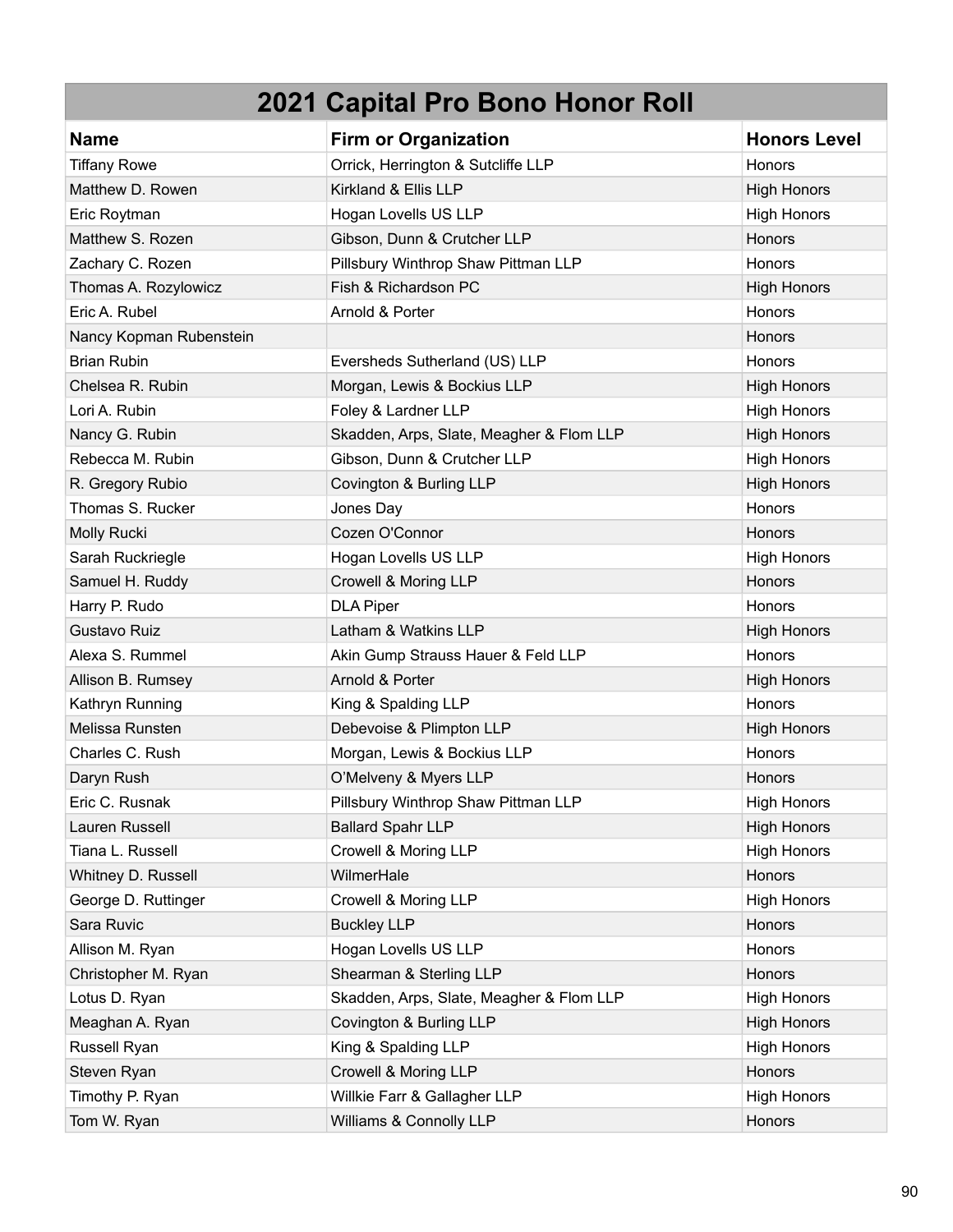| <b>Name</b>               | <b>Firm or Organization</b>                        | <b>Honors Level</b> |
|---------------------------|----------------------------------------------------|---------------------|
| Joshua Rychlinski         | Crowell & Moring LLP                               | <b>Honors</b>       |
| C.J. Rydberg              | Latham & Watkins LLP                               | <b>High Honors</b>  |
| John Rynkiewicz           | Arnold & Porter                                    | <b>High Honors</b>  |
| Shinji Ryu                | Covington & Burling LLP                            | <b>High Honors</b>  |
| Bernardo Piereck de Sa    | Dechert LLP                                        | Honors              |
| Claire A. Saba            | Paul Hastings LLP                                  | <b>High Honors</b>  |
| Jessica Saba              | Latham & Watkins LLP                               | Honors              |
| Denyse Sabagh             | Duane Morris LLP                                   | <b>High Honors</b>  |
| Randy V. Sabett           | Cooley LLP                                         | <b>Honors</b>       |
| Jamie M. Sadler           | <b>Sidley Austin LLP</b>                           | Honors              |
| Jessica Hepburn Sadler    | <b>Ballard Spahr LLP</b>                           | <b>Honors</b>       |
| Adam R. Safadi            | Ropes & Gray LLP                                   | Honors              |
| Salma S. Safiedine        | Safiedine Partners Law LLC                         | <b>High Honors</b>  |
| Jo-Ann Sagar              | Hogan Lovells US LLP                               | <b>High Honors</b>  |
| Lauren Sager              | Ropes & Gray LLP                                   | Honors              |
| De Vann Sago              | Steptoe & Johnson LLP                              | <b>High Honors</b>  |
| Souvik Saha               | WilmerHale                                         | <b>High Honors</b>  |
| Amy Mason Saharia         | Williams & Connolly LLP                            | <b>High Honors</b>  |
| Nicole A. Saharsky        | Mayer Brown LLP                                    | <b>High Honors</b>  |
| Althea Saheed             | Paul, Weiss, Rifkind, Wharton & Garrison LLP       | Honors              |
| Sonja W. Sahlsten         | Finnegan, Henderson, Farabow, Garrett & Dunner LLP | <b>High Honors</b>  |
| Laurel M. Saito           | Crowell & Moring LLP                               | <b>High Honors</b>  |
| Onur Saka                 | White & Case LLP                                   | <b>Honors</b>       |
| Yuki Sako                 | <b>K&amp;L Gates LLP</b>                           | Honors              |
| Mayte Quinn Salazar       | Skadden, Arps, Slate, Meagher & Flom LLP           | Honors              |
| Micah Salb                | Lippman, Semsker & Salb LLC                        | <b>High Honors</b>  |
| Robby L. R. Saldaña       | Cooley LLP                                         | <b>High Honors</b>  |
| Andrew Salek-Raham        | Groom Law Group Chartered                          | <b>High Honors</b>  |
| Courtney Gilligan Saleski | <b>DLA Piper</b>                                   | Honors              |
| Andres C. Salinas         | WilmerHale                                         | <b>High Honors</b>  |
| Madeline M. Salinas       | Covington & Burling LLP                            | <b>High Honors</b>  |
| Thomas R. Salley          | Cooley LLP                                         | Honors              |
| David B. Salmons          | Morgan, Lewis & Bockius LLP                        | Honors              |
| Donald Saltmarsh-Lubin    | Ropes & Gray LLP                                   | <b>Honors</b>       |
| Alaina Salusti            | Kirkland & Ellis LLP                               | Honors              |
| Amanda L. Salz            | Morgan, Lewis & Bockius LLP                        | Honors              |
| Donald P. Salzman         | Skadden, Arps, Slate, Meagher & Flom LLP           | <b>High Honors</b>  |
| Sarah Samaha              | Ropes & Gray LLP                                   | <b>High Honors</b>  |
| Joseph P. Samuels         | Shearman & Sterling LLP                            | <b>High Honors</b>  |
| Benjamin Sanchez          | Hogan Lovells US LLP                               | <b>High Honors</b>  |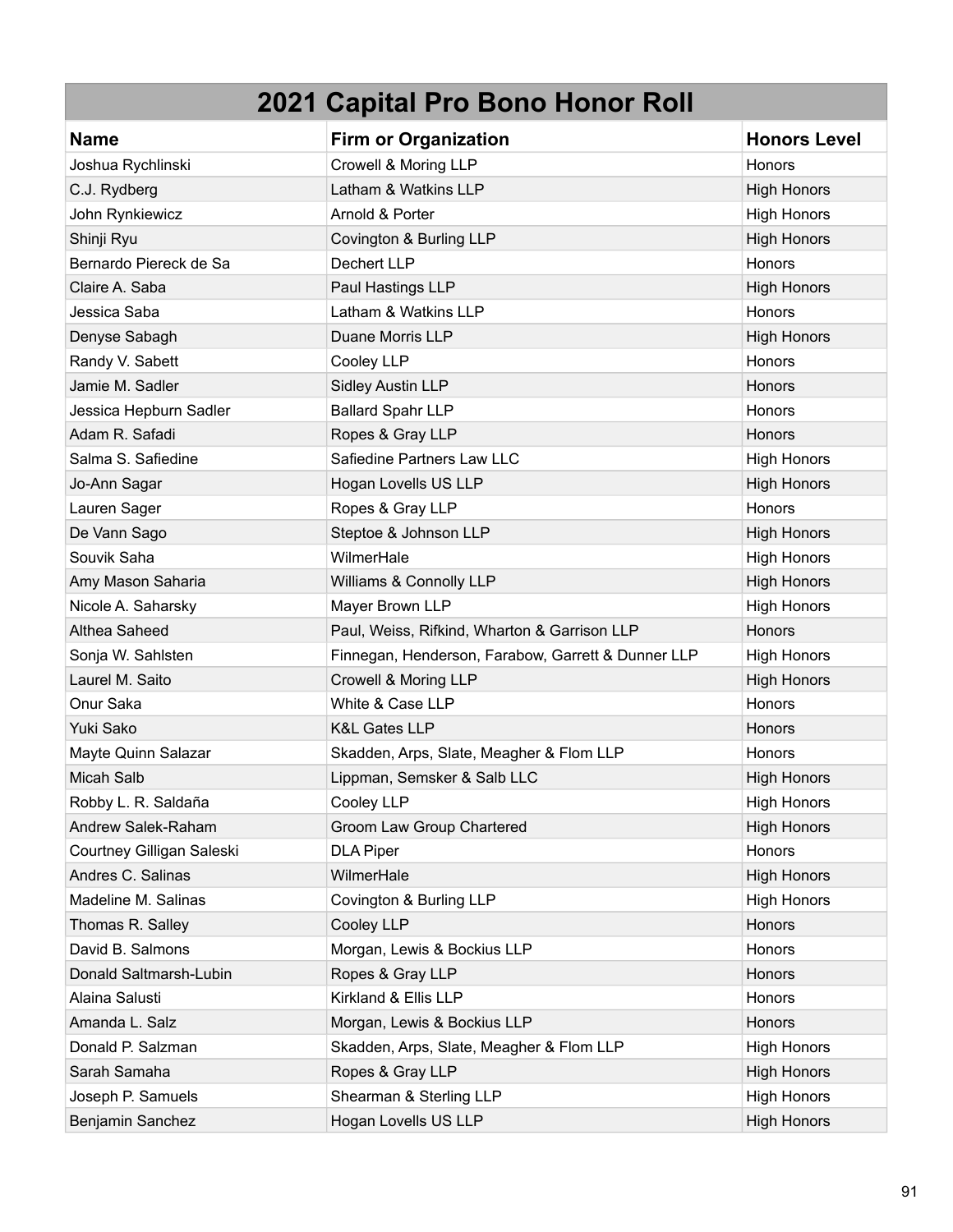| <b>Name</b>             | <b>Firm or Organization</b>                        | <b>Honors Level</b> |
|-------------------------|----------------------------------------------------|---------------------|
| Janet Sanchez           | <b>Gilbert LLP</b>                                 | <b>High Honors</b>  |
| Katherine P. Sandberg   | <b>Hunton Andrews Kurth</b>                        | Honors              |
| David S. Sanders        | Foley & Lardner LLP                                | <b>High Honors</b>  |
| Michael I. Sanders      | <b>Blank Rome LLP</b>                              | Honors              |
| Lauren A. Sandground    | <b>K&amp;L Gates LLP</b>                           | <b>High Honors</b>  |
| <b>Phil Sandick</b>     | Alston & Bird                                      | <b>High Honors</b>  |
| Adam Sandler            | Wilkinson Barker Knauer LLP                        | Honors              |
| Alyson R. Sandler       | Covington & Burling LLP                            | <b>Honors</b>       |
| Brittney D. Sandler     | Pillsbury Winthrop Shaw Pittman LLP                | <b>High Honors</b>  |
| Alix Sandman            | O'Melveny & Myers LLP                              | <b>High Honors</b>  |
| James Sandman           | University of Pennsylvania Law School              | <b>High Honors</b>  |
| Joseph Sandman          | Skadden, Arps, Slate, Meagher & Flom LLP           | <b>High Honors</b>  |
| Ignacio Sandoval        | Morgan, Lewis & Bockius LLP                        | Honors              |
| John Sandweg            | Nixon Peabody LLP                                  | <b>High Honors</b>  |
| Derry Sandy             | <b>Hunton Andrews Kurth</b>                        | <b>High Honors</b>  |
| Lawrence A. Sannicandro | McCarter & English LLP                             | <b>High Honors</b>  |
| Amanda Santella         | O'Melveny & Myers LLP                              | <b>High Honors</b>  |
| Melissa C. Santos, PhD  | Finnegan, Henderson, Farabow, Garrett & Dunner LLP | <b>High Honors</b>  |
| Craig J. Saperstein     | Pillsbury Winthrop Shaw Pittman LLP                | Honors              |
| Matthew P. Sappington   | Gibson, Dunn & Crutcher LLP                        | <b>High Honors</b>  |
| Christina Sarchio       | Dechert LLP                                        | <b>High Honors</b>  |
| Christopher M. Sarma    | Kellogg, Hansen, Todd, Figel & Frederick PLLC      | Honors              |
| Michele Sartori         | Hogan Lovells US LLP                               | Honors              |
| <b>Shareen Sarwar</b>   | <b>Blank Rome LLP</b>                              | Honors              |
| Janes Nathan Sasso      | Orrick, Herrington & Sutcliffe LLP                 | Honors              |
| <b>Michael Satin</b>    | Miller & Chevalier Chartered                       | <b>High Honors</b>  |
| John M. Satira          | Vinson & Elkins LLP                                | Honors              |
| Elena M. Satten-Lopez   | WilmerHale                                         | <b>High Honors</b>  |
| Caroline M. Saunders    | <b>Blank Rome LLP</b>                              | Honors              |
| Morgan E. Saunders      | Covington & Burling LLP                            | <b>High Honors</b>  |
| <b>Tom Saunders</b>     | WilmerHale                                         | Honors              |
| Christopher W. Savage   | Davis Wright Tremaine LLP                          | <b>High Honors</b>  |
| Joshua L. Savey         | Shearman & Sterling LLP                            | <b>High Honors</b>  |
| Mark C. Savignac        | Steptoe & Johnson LLP                              | <b>High Honors</b>  |
| Anne Savin              | Orrick, Herrington & Sutcliffe LLP                 | <b>High Honors</b>  |
| Elizabeth A. Saxe       | Covington & Burling LLP                            | <b>High Honors</b>  |
| Matthew Saxon           | Winston & Strawn LLP                               | <b>High Honors</b>  |
| Rebecca M. Scaife       | WilmerHale                                         | <b>High Honors</b>  |
| Kayleigh M. Scalzo      | Covington & Burling LLP                            | Honors              |
| Brian S. Scarbrough     | Jenner & Block LLP                                 | Honors              |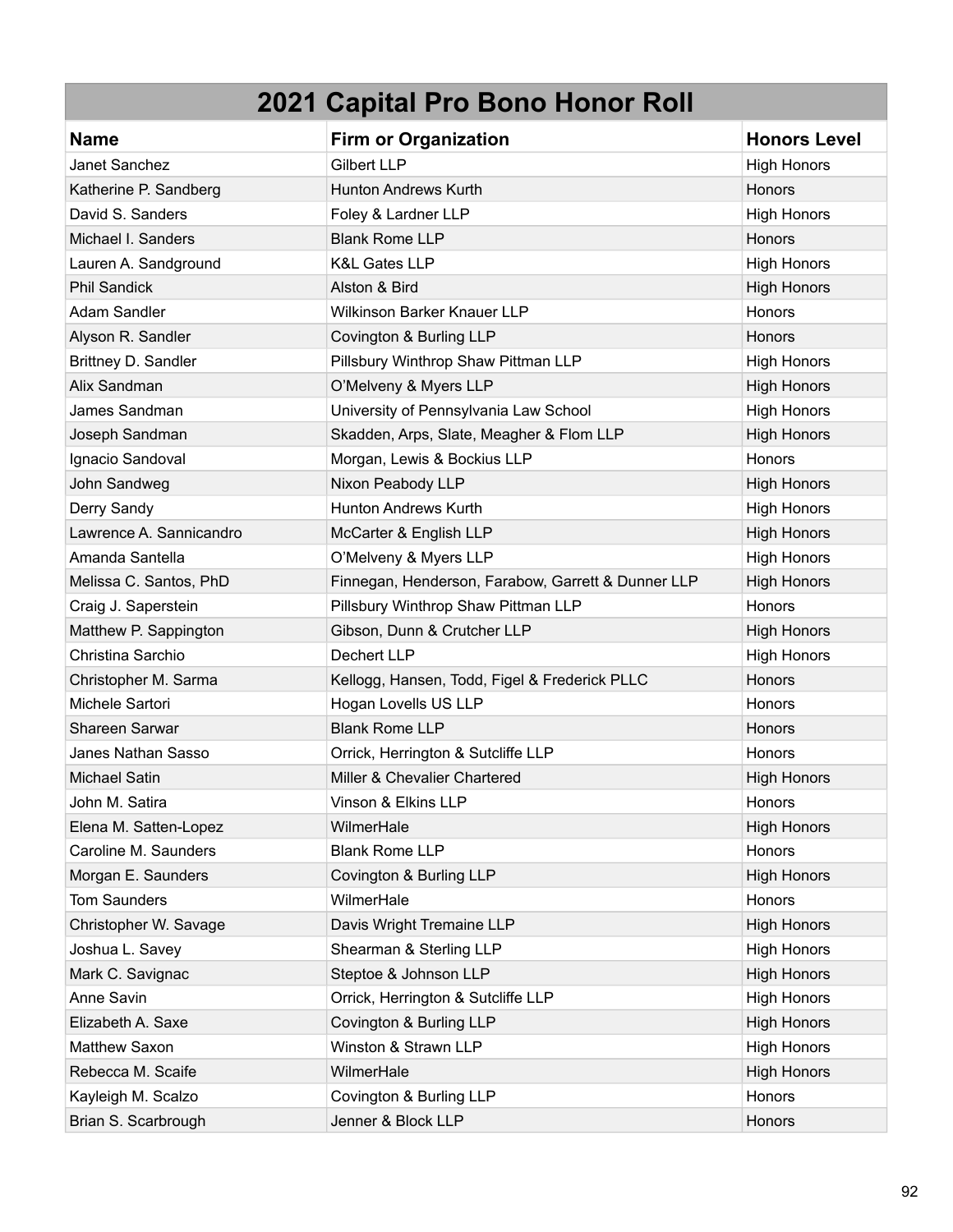| <b>Name</b>                        | <b>Firm or Organization</b>              | <b>Honors Level</b> |
|------------------------------------|------------------------------------------|---------------------|
| Elizabeth Scarola                  | Epstein Becker & Green PC                | Honors              |
| Arianna Scavetti                   | Weil, Gotshal & Manges LLP               | <b>High Honors</b>  |
| Joanna Schacter                    | White & Case LLP                         | <b>High Honors</b>  |
| Martin Schaefermeier               | <b>DLA Piper</b>                         | <b>High Honors</b>  |
| Suzanne R. Schaeffer               | Dentons US LLP                           | <b>High Honors</b>  |
| Christopher M. Schafbuch           | Lowenstein Sandler LLP                   | <b>High Honors</b>  |
| Anna J. Schaffner                  | Wiley Rein LLP                           | <b>High Honors</b>  |
| Derek J. Schaffner                 | Foley & Lardner LLP                      | Honors              |
| Mark E. Schamel                    | Lowenstein Sandler LLP                   | Honors              |
| Ronald A. Schechter                | Arnold & Porter                          | <b>High Honors</b>  |
| Danielle N. Scheer                 | McDermott Will & Emery LLP               | <b>High Honors</b>  |
| Edward S. Scheideman               | <b>DLA Piper</b>                         | <b>High Honors</b>  |
| Michael G. Scheininger             | Covington & Burling LLP                  | <b>High Honors</b>  |
| Aaron Scheinman                    | Morrison & Foerster                      | <b>Honors</b>       |
| Jacquelyn N. Schell                | <b>Ballard Spahr LLP</b>                 | <b>High Honors</b>  |
| David M. Schilling                 | <b>Sidley Austin LLP</b>                 | Honors              |
| Markley Schlegel                   | Hogan Lovells US LLP                     | <b>High Honors</b>  |
| <b>Christine Forgues Schlenker</b> | Hogan Lovells US LLP                     | Honors              |
| Matthew J. Schlesinger             | Covington & Burling LLP                  | <b>High Honors</b>  |
| Evan N. Schlom                     | O'Melveny & Myers LLP                    | <b>High Honors</b>  |
| Adam Schlosser                     | Faegre Drinker                           | <b>High Honors</b>  |
| Nicholas Schlossman                | Latham & Watkins LLP                     | Honors              |
| Geoffrey Schmelkin                 | Simpson Thacher & Bartlett LLP           | <b>High Honors</b>  |
| Dennis Schmelzer                   | Dechert LLP                              | Honors              |
| Amelia S. Schmidt                  | KaiserDillon PLLC                        | <b>High Honors</b>  |
| Emily N. Schmidt                   | Miles & Stockbridge PC                   | Honors              |
| Leslie M. Schmidt                  | Kirkland & Ellis LLP                     | Honors              |
| <b>Addy Schmitt</b>                | Miller & Chevalier Chartered             | <b>High Honors</b>  |
| Paul D. Schmitt                    | <b>DLA Piper</b>                         | Honors              |
| Marisa Schnaith                    | <b>Federal Government Attorney</b>       | Honors              |
| Steven M. Schneebaum               | Steven M. Schneebaum PC                  | <b>High Honors</b>  |
| David A. Schneider                 | Skadden, Arps, Slate, Meagher & Flom LLP | <b>High Honors</b>  |
| Lawrence A. Schneider              | Arnold & Porter                          | <b>High Honors</b>  |
| Nora Schneider                     | Arnold & Porter                          | Honors              |
| David A. Schnitzer                 | Gibson, Dunn & Crutcher LLP              | Honors              |
| Mary Schnoor                       | Jones Day                                | <b>High Honors</b>  |
| Gabe Schonfeld                     | Sidley Austin LLP                        | <b>High Honors</b>  |
| Shannon M. Schoultz                | Shook, Hardy & Bacon                     | <b>High Honors</b>  |
| Scott B. Schreiber                 | Arnold & Porter                          | <b>High Honors</b>  |
| Morgan J. Schreurs                 | Covington & Burling LLP                  | Honors              |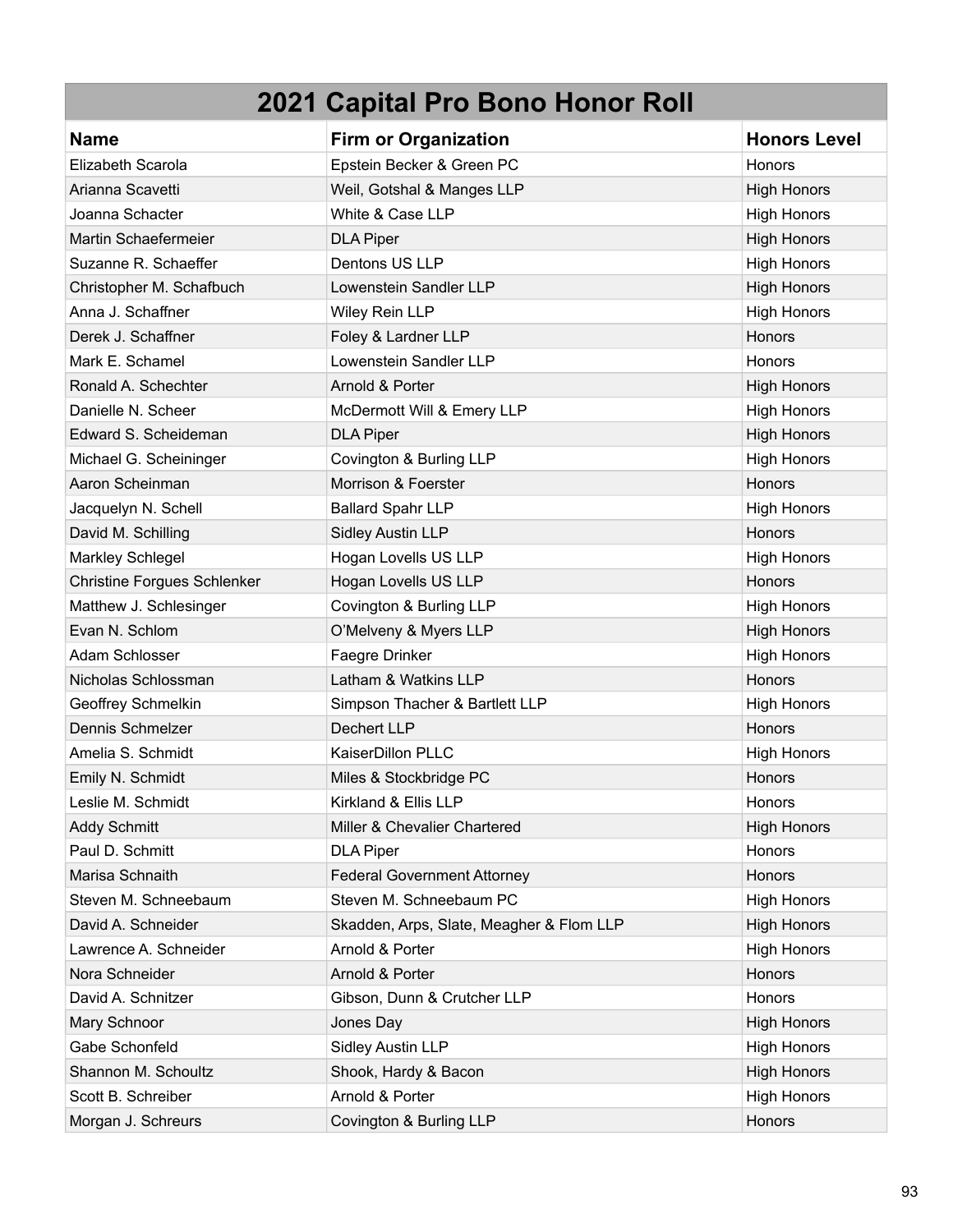| <b>Name</b>             | <b>Firm or Organization</b>                        | <b>Honors Level</b> |
|-------------------------|----------------------------------------------------|---------------------|
| Katherine Schroeder     | White & Case LLP                                   | <b>High Honors</b>  |
| Carrie R. Schroll       | Kirkland & Ellis LLP                               | Honors              |
| Sarah M. Schuler        | Covington & Burling LLP                            | <b>High Honors</b>  |
| Michael Schulman        | Cleary Gottlieb Steen & Hamilton LLP               | Honors              |
| <b>Allison Schultz</b>  | WilmerHale                                         | Honors              |
| Thomas G. Schultz       | Kellogg, Hansen, Todd, Figel & Frederick PLLC      | <b>High Honors</b>  |
| <b>Steve Schultze</b>   | Wilson Sonsini Goodrich & Rosati PC                | <b>High Honors</b>  |
| Bradford C. Schulz, PhD | Finnegan, Henderson, Farabow, Garrett & Dunner LLP | <b>Honors</b>       |
| David A. Schulz         | <b>Ballard Spahr LLP</b>                           | <b>High Honors</b>  |
| Garrett J. Schuman      | Paul Hastings LLP                                  | <b>High Honors</b>  |
| David Schur             | Manatt, Phelps & Phillips LLP                      | <b>High Honors</b>  |
| Stephanie Schuster      | Morgan, Lewis & Bockius LLP                        | Honors              |
| Zachary T. Schutz       | Covington & Burling LLP                            | <b>High Honors</b>  |
| George J. Schutzer      | Squire Patton Boggs (US) LLP                       | <b>High Honors</b>  |
| Jesse Schwab            | Miller & Chevalier Chartered                       | <b>High Honors</b>  |
| Stephen W. Schwab       | <b>DLA Piper</b>                                   | Honors              |
| Amanda Schwartz         | Orrick, Herrington & Sutcliffe LLP                 | <b>High Honors</b>  |
| Daniel C. Schwartz      | Bryan Cave Leighton Paisner LLP                    | <b>High Honors</b>  |
| Daniel M. Schwartz      | McCarter & English LLP                             | Honors              |
| Howard S. Schwartz      | <b>DLA Piper</b>                                   | <b>High Honors</b>  |
| Jason Schwartz          | Cadwalader, Wickersham & Taft LLP                  | Honors              |
| Kenneth L. Schwartz     | Arnold & Porter                                    | <b>Honors</b>       |
| Yishai Schwartz         | Paul, Weiss, Rifkind, Wharton & Garrison LLP       | Honors              |
| Frank Schweitzer        | White & Case LLP                                   | <b>High Honors</b>  |
| Cassandra Sciortino     | Morgan, Lewis & Bockius LLP                        | <b>High Honors</b>  |
| <b>Blaine T. Scott</b>  | Akin Gump Strauss Hauer & Feld LLP                 | Honors              |
| Emily M. Scott          | Kirkland & Ellis LLP                               | Honors              |
| Jodi K. Scott           | Hogan Lovells US LLP                               | Honors              |
| Kayla M. Scott          | <b>Sidley Austin LLP</b>                           | Honors              |
| Karen M. Sealander      | McDermott Will & Emery LLP                         | <b>High Honors</b>  |
| Anna M. Searcey         | Gibson, Dunn & Crutcher LLP                        | Honors              |
| Heather C. Sears        | Morgan, Lewis & Bockius LLP                        | Honors              |
| Warren C. Seay Jr.      | ArentFox Schiff                                    | <b>High Honors</b>  |
| Wynn H. Segall          | Akin Gump Strauss Hauer & Feld LLP                 | Honors              |
| <b>Charlie Seidell</b>  | McDermott Will & Emery LLP                         | <b>High Honors</b>  |
| Gemma Seidita           | Cooley LLP                                         | <b>High Honors</b>  |
| David Seidman           | Cleary Gottlieb Steen & Hamilton LLP               | Honors              |
| Greg Seidner            | Skadden, Arps, Slate, Meagher & Flom LLP           | <b>High Honors</b>  |
| Virginia A. Seitz       | <b>Sidley Austin LLP</b>                           | <b>High Honors</b>  |
| John Seiver             | Davis Wright Tremaine LLP                          | <b>High Honors</b>  |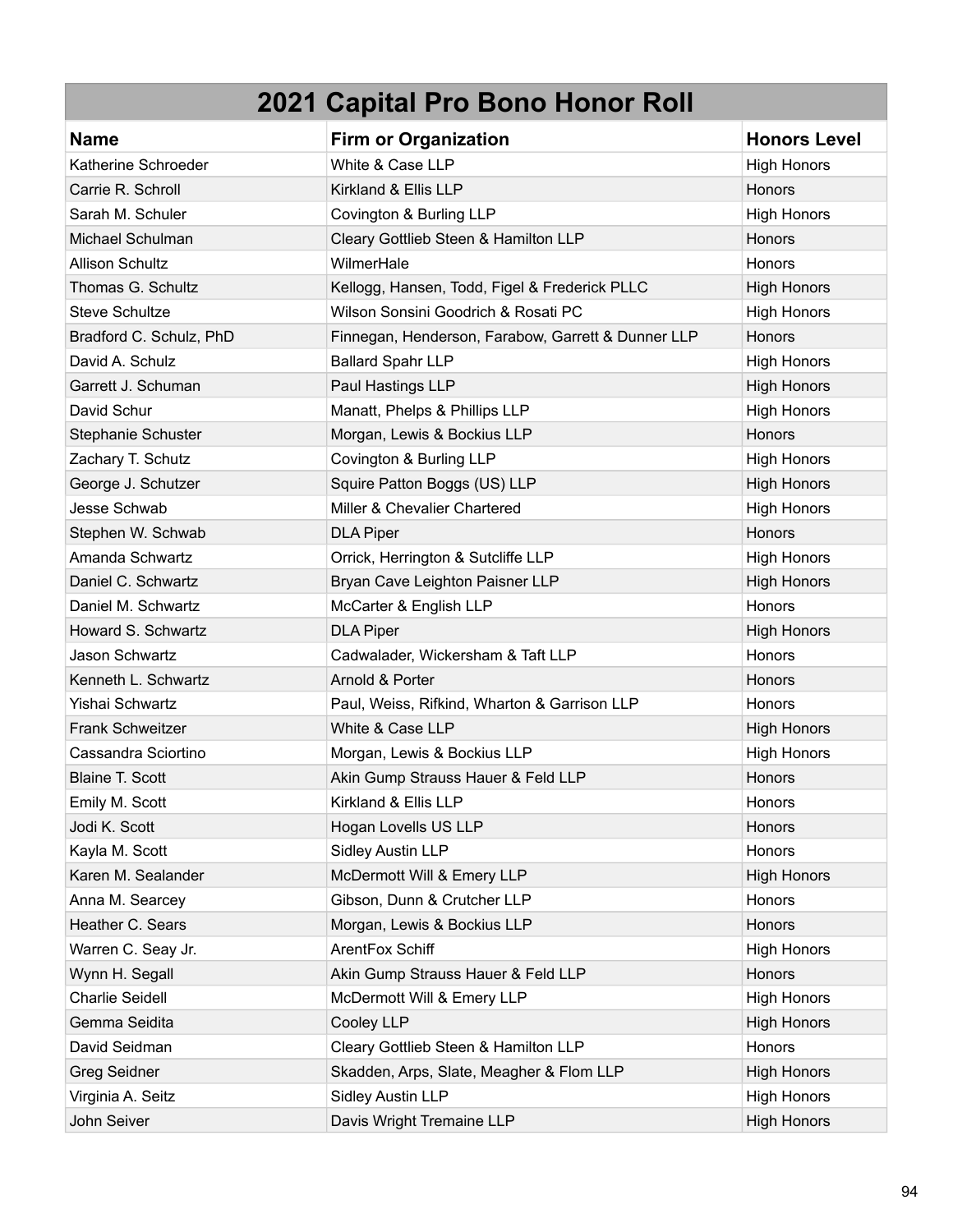| <b>Name</b>               | <b>Firm or Organization</b>                        | <b>Honors Level</b> |
|---------------------------|----------------------------------------------------|---------------------|
| Joshua Keith Sekoski      | Akin Gump Strauss Hauer & Feld LLP                 | <b>High Honors</b>  |
| Thomas H. L. Selby        | Williams & Connolly LLP                            | Honors              |
| Vladimir J. Semendyai     | Gibson, Dunn & Crutcher LLP                        | <b>High Honors</b>  |
| Sean Semmler              | Wilson Sonsini Goodrich & Rosati PC                | <b>High Honors</b>  |
| Lauren E. Semrad          | Cleary Gottlieb Steen & Hamilton LLP               | <b>High Honors</b>  |
| Molly Trustman Senger     | Gibson, Dunn & Crutcher LLP                        | Honors              |
| Debodhonyaa Sengupta      | Dentons US LLP                                     | <b>High Honors</b>  |
| <b>Tim Sensenig</b>       | White & Case LLP                                   | <b>High Honors</b>  |
| Samantha Sergent          | Simpson Thacher & Bartlett LLP                     | <b>High Honors</b>  |
| Maria Sergeyeva           | Orrick, Herrington & Sutcliffe LLP                 | <b>Honors</b>       |
| G. Theodore Serra         | Wilson Sonsini Goodrich & Rosati PC                | <b>Honors</b>       |
| Chris Serrano             | <b>DLA Piper</b>                                   | Honors              |
| Samantha Clark Sewall     | Gibson, Dunn & Crutcher LLP                        | Honors              |
| <b>Elliot Shackelford</b> | WilmerHale                                         | Honors              |
| Jason A. Shaffer          | Robbins, Russell, Englert, Orseck & Untereiner LLP | Honors              |
| Komal S. Shah             | Covington & Burling LLP                            | <b>High Honors</b>  |
| Mashal S. Shah            | <b>Troutman Pepper</b>                             | Honors              |
| Paras Shah                | O'Melveny & Myers LLP                              | <b>High Honors</b>  |
| Pratik A. Shah            | Akin Gump Strauss Hauer & Feld LLP                 | <b>High Honors</b>  |
| Sumaira Shaikh            | <b>Hunton Andrews Kurth</b>                        | Honors              |
| <b>Catherine Shames</b>   | Crowell & Moring LLP                               | Honors              |
| Candice C. Shang          | Paul Hastings LLP                                  | <b>High Honors</b>  |
| Hannah Shankman           | Winston & Strawn LLP                               | <b>Honors</b>       |
| Daniel G. Shanley         | <b>Hunton Andrews Kurth</b>                        | Honors              |
| Kannon K. Shanmugam       | Paul, Weiss, Rifkind, Wharton & Garrison LLP       | <b>High Honors</b>  |
| Jordan M. Shapiro         | Ropes & Gray LLP                                   | <b>High Honors</b>  |
| Matthew J. Sharbaugh      | Morgan, Lewis & Bockius LLP                        | Honors              |
| <b>Baasil Shariff</b>     | Wilson Sonsini Goodrich & Rosati PC                | <b>High Honors</b>  |
| Elizabeth W. Sharkey      | Covington & Burling LLP                            | Honors              |
| Chinmayi J. Sharma        | Harris, Wiltshire & Grannis LLP                    | Honors              |
| Prianka P. Sharma         | <b>Federal Government Attorney</b>                 | <b>Honors</b>       |
| Roma Sharma               | Crowell & Moring LLP                               | Honors              |
| Alicia Sharon             | Venable LLP                                        | <b>High Honors</b>  |
| Danielle S. Sharp         | <b>Ballard Spahr LLP</b>                           | Honors              |
| Paige H. Sharpe           | Arnold & Porter                                    | <b>High Honors</b>  |
| Ronald W. Sharpe          | Jones Day                                          | <b>High Honors</b>  |
| Zachary C. Shauf          | Jenner & Block LLP                                 | <b>High Honors</b>  |
| Evan Shaver               | White & Case LLP                                   | Honors              |
| Adam L. Shaw              | Bryan Cave Leighton Paisner LLP                    | <b>High Honors</b>  |
| <b>Emily Shaw</b>         | Alston & Bird                                      | Honors              |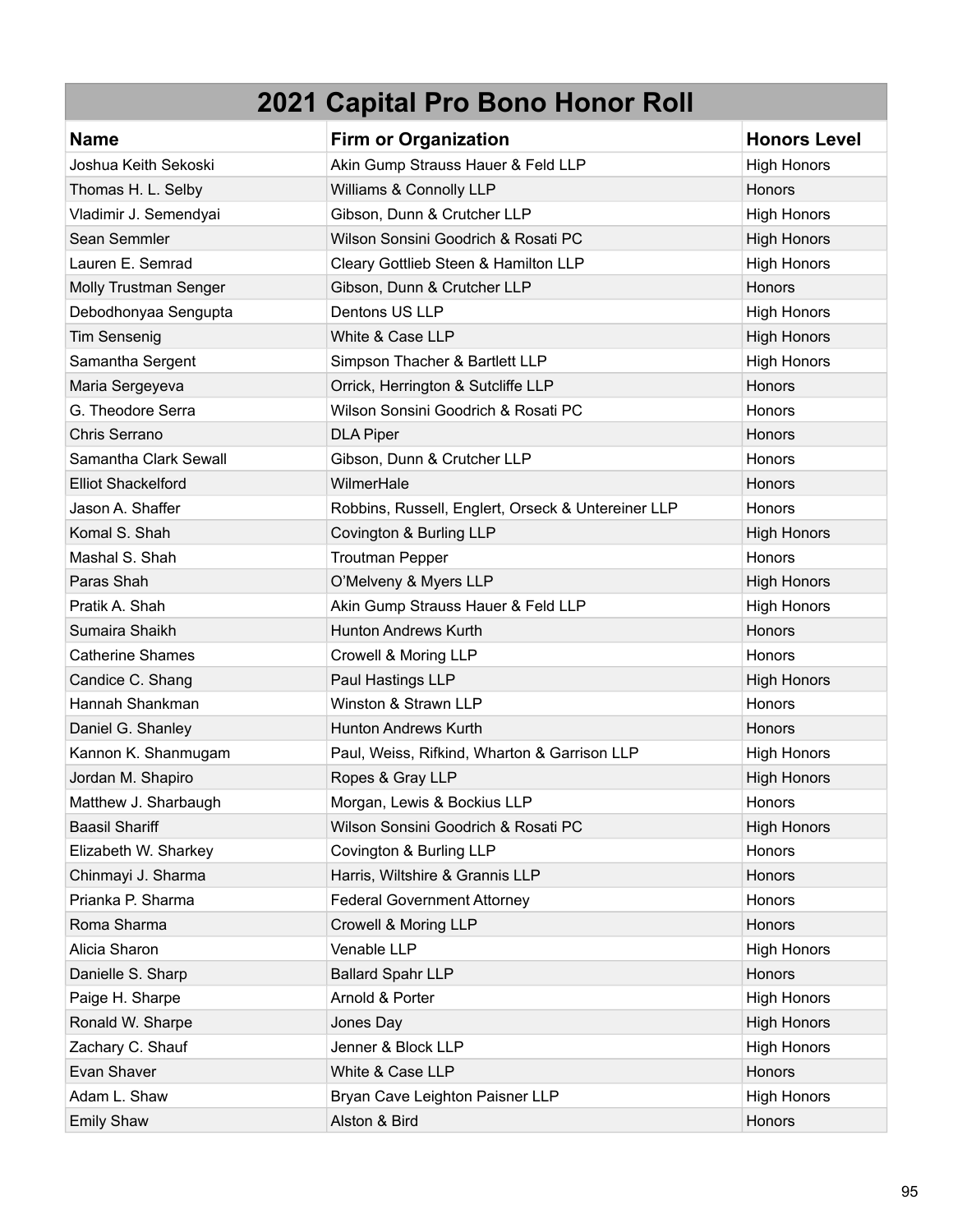| <b>Name</b>                 | <b>Firm or Organization</b>              | <b>Honors Level</b> |
|-----------------------------|------------------------------------------|---------------------|
| Todd W. Shaw                | Gibson, Dunn & Crutcher LLP              | <b>High Honors</b>  |
| Richard C. Shea             | Covington & Burling LLP                  | <b>High Honors</b>  |
| <b>Caitlin Sheard</b>       | Orrick, Herrington & Sutcliffe LLP       | <b>High Honors</b>  |
| Christian Sheehan           | Arnold & Porter                          | Honors              |
| Caitlyn A. Shelby           | Cooley LLP                               | <b>High Honors</b>  |
| Lochlan F. Shelfer          | Gibson, Dunn & Crutcher LLP              | <b>High Honors</b>  |
| Anthony Shelley             | Miller & Chevalier Chartered             | Honors              |
| Deborah Shelton             | ArentFox Schiff                          | <b>High Honors</b>  |
| Kathleen Shelton            | Skadden, Arps, Slate, Meagher & Flom LLP | <b>High Honors</b>  |
| <b>Thomas Scott Shelton</b> | Covington & Burling LLP                  | <b>High Honors</b>  |
| John L. Shepherd Jr.        | <b>Hunton Andrews Kurth</b>              | Honors              |
| James Arthur Sherer         | <b>BakerHostetler</b>                    | <b>High Honors</b>  |
| Michael A. Sherling         | Perkins Coie LLP                         | Honors              |
| Irene Jefferson Sherman     | <b>DLA Piper</b>                         | Honors              |
| Roger C. Sherman            | Jenner & Block LLP                       | Honors              |
| <b>Jesse Sherrett</b>       | Shearman & Sterling LLP                  | Honors              |
| Melissa Sherry              | Latham & Watkins LLP                     | <b>High Honors</b>  |
| Evan R. Sherwood            | Covington & Burling LLP                  | <b>High Honors</b>  |
| Kevin Sheys                 | Hogan Lovells US LLP                     | Honors              |
| Andrew A. Shi               | Gibson, Dunn & Crutcher LLP              | <b>High Honors</b>  |
| Kamil R. Shields            | Sullivan & Cromwell LLP                  | <b>High Honors</b>  |
| Peter D. Shields            | Wiley Rein LLP                           | <b>High Honors</b>  |
| <b>Garrett Shinn</b>        | Cleary Gottlieb Steen & Hamilton LLP     | Honors              |
| <b>Andrew Shipley</b>       | WilmerHale                               | Honors              |
| John Shire                  | Cozen O'Connor                           | <b>High Honors</b>  |
| Salma Shitia                | Linklaters LLP                           | <b>High Honors</b>  |
| Kellie Shlifer              | WilmerHale                               | Honors              |
| <b>Robert Shoemaker</b>     | Pillsbury Winthrop Shaw Pittman LLP      | Honors              |
| Zara H. Shore               | Akin Gump Strauss Hauer & Feld LLP       | <b>High Honors</b>  |
| Andrew W. Shoyer            | <b>Sidley Austin LLP</b>                 | Honors              |
| Diane A. Shrewsbury         | Crowell & Moring LLP                     | <b>High Honors</b>  |
| <b>Elizabeth Shrieves</b>   | Cooley LLP                               | <b>High Honors</b>  |
| Ankit Shrivastava           | ArentFox Schiff                          | <b>High Honors</b>  |
| Stephanie Shropshire        | Covington & Burling LLP                  | Honors              |
| Kelsey S. Shroyer           | Jones Day                                | <b>High Honors</b>  |
| Peter Shroyer               | <b>DLA Piper</b>                         | Honors              |
| Ajita Shukla                | White & Case LLP                         | Honors              |
| Daniel E. Shulak            | Hogan Lovells US LLP                     | <b>High Honors</b>  |
| Samatha Shulman             | Arnold & Porter                          | Honors              |
| Jerome Shuman Jr.           | ArentFox Schiff                          | <b>High Honors</b>  |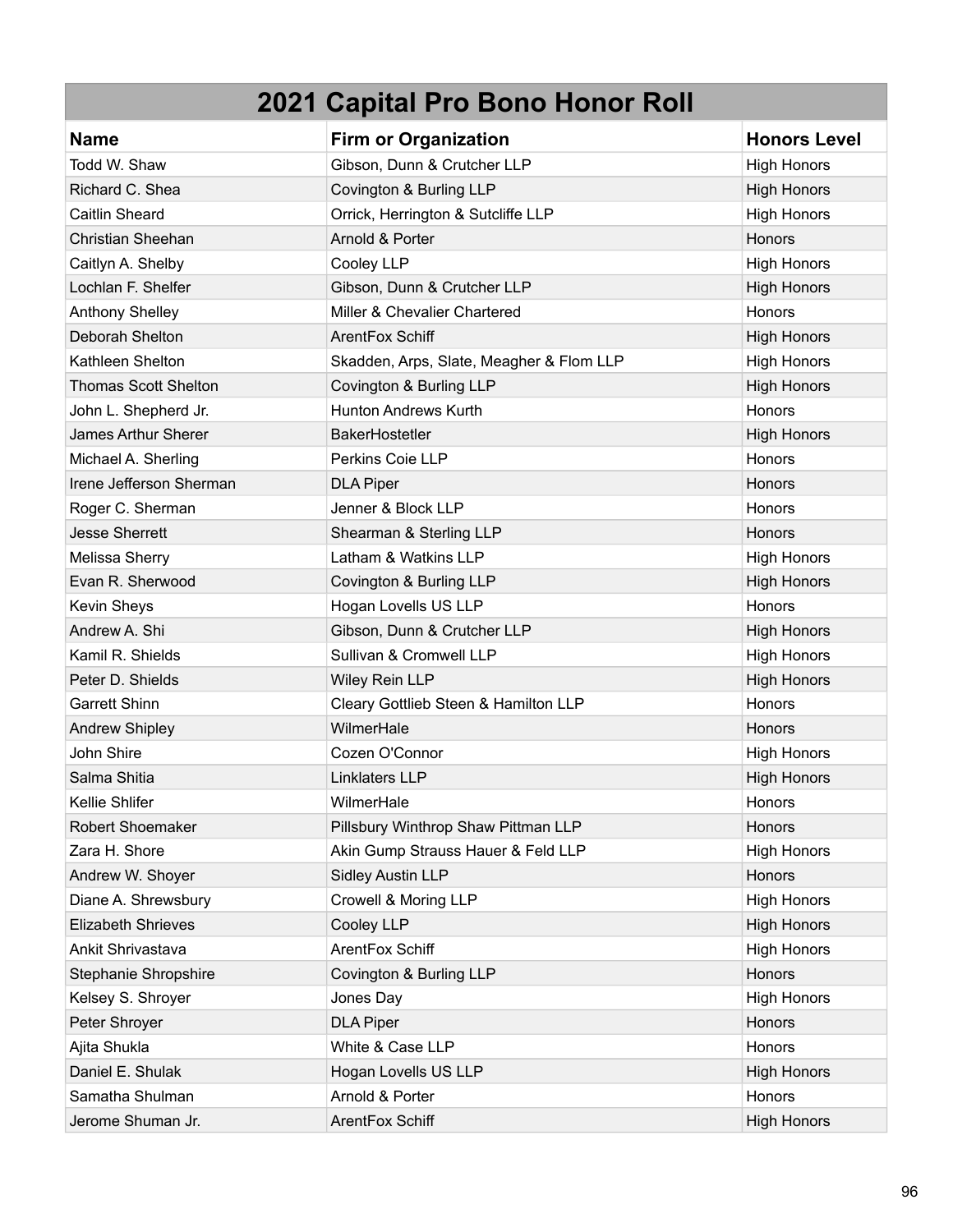| <b>Name</b>                   | <b>Firm or Organization</b>               | <b>Honors Level</b> |
|-------------------------------|-------------------------------------------|---------------------|
| Eric A. Shumsky               | Orrick, Herrington & Sutcliffe LLP        | Honors              |
| Heather V. Sibbison           | Dentons US LLP                            | <b>High Honors</b>  |
| Kelsie Sicinski               | Arnold & Porter                           | <b>High Honors</b>  |
| Saqib J. Siddiqui             | Mayer Brown LLP                           | Honors              |
| Amandeep Sidhu                | Winston & Strawn LLP                      | <b>High Honors</b>  |
| Julie M. K. Siegal            | Kirkland & Ellis LLP                      | <b>High Honors</b>  |
| Peter Siegal                  | Norton Rose Fulbright                     | <b>High Honors</b>  |
| Andrew E. Siegel              | Covington & Burling LLP                   | Honors              |
| Josh M. Siegel                | Cooley LLP                                | <b>High Honors</b>  |
| Douglas Sieger                | Venable LLP                               | Honors              |
| Emerson A. Siegle             | Ropes & Gray LLP                          | Honors              |
| Christine A. Sifferman        | Hogan Lovells US LLP                      | Honors              |
| Kevin M. Silk                 | Covington & Burling LLP                   | <b>Honors</b>       |
| Angela M. Silva               | Morgan, Lewis & Bockius LLP               | Honors              |
| Barbara Medrado Dias Silveira | King & Spalding LLP                       | <b>High Honors</b>  |
| Jorge Diaz Silveira           | Hogan Lovells US LLP                      | Honors              |
| Howard S. Silver              | Hogan Lovells US LLP                      | <b>High Honors</b>  |
| Joshua S. Silver              | Covington & Burling LLP                   | <b>High Honors</b>  |
| Zachary Silver                | Venable LLP                               | <b>High Honors</b>  |
| Kenneth Silverberg            | Nixon Peabody LLP                         | <b>High Honors</b>  |
| Jason M. Silverman            | Dentons US LLP                            | Honors              |
| Nicholas P. Silverman         | Steptoe & Johnson LLP                     | Honors              |
| Joseph J. Silverstein         | Foley & Lardner LLP                       | Honors              |
| Kailey M. Silverstein         | Jones Day                                 | <b>High Honors</b>  |
| Natasha Sim                   | National Community Reinvestment Coalition | <b>High Honors</b>  |
| Kelsey Simmerson              | Zuckerman Spaeder LLP                     | Honors              |
| Raymond B. Simmons            | Jenner & Block LLP                        | <b>High Honors</b>  |
| Zachary Simmons               | Steptoe & Johnson LLP                     | <b>High Honors</b>  |
| David A. Simon                | Mayer Brown LLP                           | <b>High Honors</b>  |
| Rebecca Simon                 | Nixon Peabody LLP                         | Honors              |
| Carter C. Simpson             | Hunton Andrews Kurth                      | <b>High Honors</b>  |
| John M. Simpson               | Duane Morris LLP                          | <b>High Honors</b>  |
| Joseph Simpson                | Cozen O'Connor                            | <b>High Honors</b>  |
| Matthew H. Simpson            | <b>Sidley Austin LLP</b>                  | <b>High Honors</b>  |
| Richard A. Simpson            | Wiley Rein LLP                            | <b>High Honors</b>  |
| William Simpson               | Cadwalader, Wickersham & Taft LLP         | <b>High Honors</b>  |
| Stephen Simrill               | Alston & Bird                             | <b>High Honors</b>  |
| <b>Quentin Sims</b>           | WilmerHale                                | Honors              |
| Emma Simson                   | WilmerHale                                | <b>High Honors</b>  |
| Nora McCloskey Sines          | Cleary Gottlieb Steen & Hamilton LLP      | Honors              |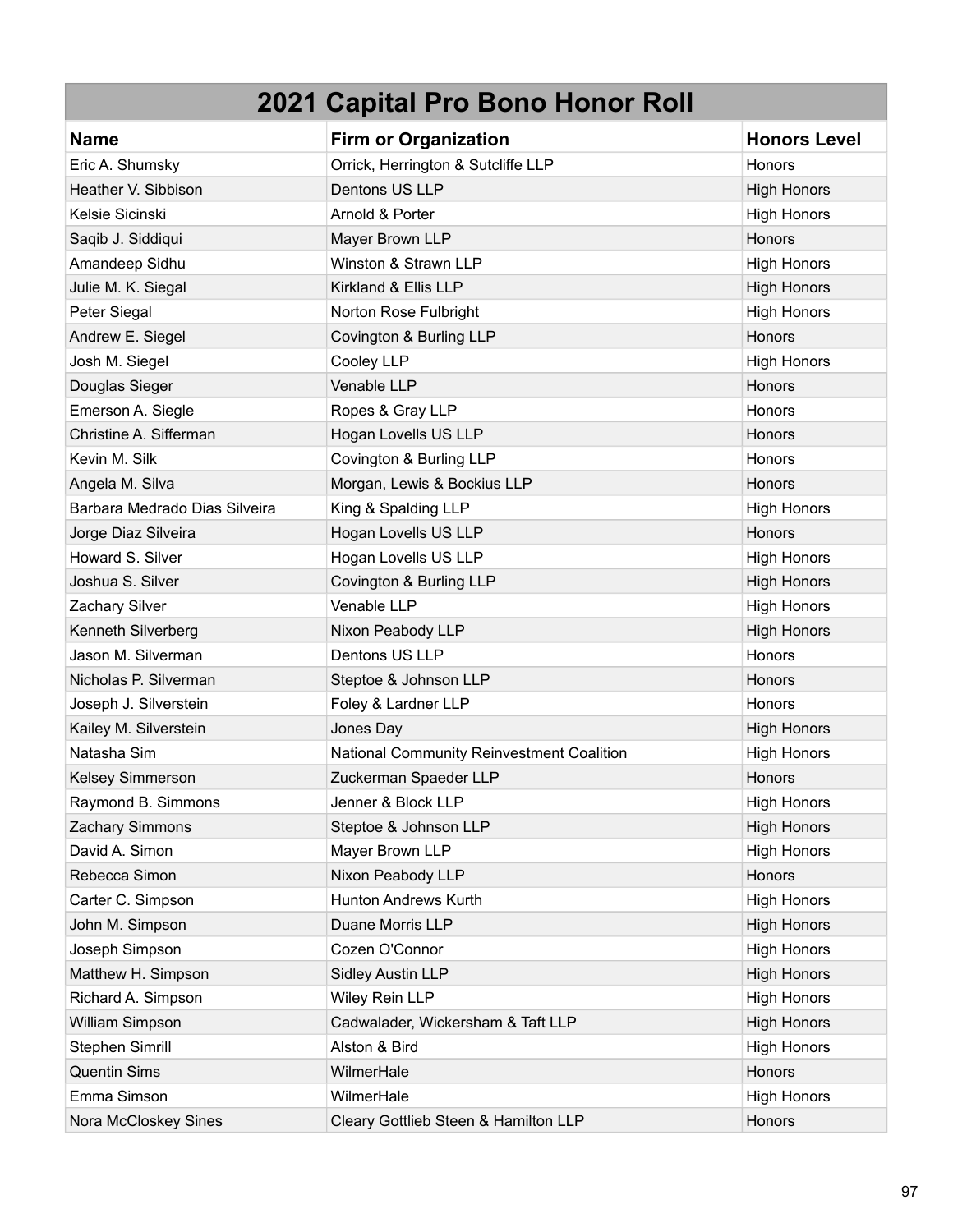| <b>Name</b>               | <b>Firm or Organization</b>                  | <b>Honors Level</b> |
|---------------------------|----------------------------------------------|---------------------|
| Olivia S. Singelmann      | Foley & Lardner LLP                          | Honors              |
| Adam Singer               | Crowell & Moring LLP                         | <b>High Honors</b>  |
| Jay Singer                | Shearman & Sterling LLP                      | Honors              |
| <b>Bradford Singh</b>     | King & Spalding LLP                          | <b>High Honors</b>  |
| Jagmeet Singh             | Williams & Connolly LLP                      | <b>High Honors</b>  |
| Nandini Singh             | Covington & Burling LLP                      | <b>High Honors</b>  |
| <b>Emily Singley</b>      | Simpson Thacher & Bartlett LLP               | Honors              |
| Ilana Sinkin              | Norton Rose Fulbright                        | <b>High Honors</b>  |
| William D. Sinnott        | Mayer Brown LLP                              | Honors              |
| Andrew J. Sioson          | <b>Sidley Austin LLP</b>                     | <b>High Honors</b>  |
| Manuela Siragy            | Crowell & Moring LLP                         | <b>High Honors</b>  |
| Monsura Sirajee           | O'Melveny & Myers LLP                        | Honors              |
| David A. Sirignano        | Morgan, Lewis & Bockius LLP                  | Honors              |
| Alex E. Sirio             | <b>Sidley Austin LLP</b>                     | <b>High Honors</b>  |
| Alix M. Sirota            | Covington & Burling LLP                      | Honors              |
| Carlos Sisco              | Winston & Strawn LLP                         | <b>High Honors</b>  |
| Erica S. Sitkoff          | <b>DLA Piper</b>                             | Honors              |
| Jason Siu                 | Morgan, Lewis & Bockius LLP                  | Honors              |
| Matthew Skanchy           | Wilkinson Stekloff LLP                       | Honors              |
| Caleb W. Skeath           | Covington & Burling LLP                      | <b>High Honors</b>  |
| <b>Kurt Skeete</b>        | Paul, Weiss, Rifkind, Wharton & Garrison LLP | <b>High Honors</b>  |
| Shawn N. Skolky           | Cooley LLP                                   | <b>High Honors</b>  |
| Kelly A. Skowera          | Gibson, Dunn & Crutcher LLP                  | <b>High Honors</b>  |
| Janine N. Slade           | Covington & Burling LLP                      | <b>Honors</b>       |
| Paulina Slagter           | Covington & Burling LLP                      | <b>High Honors</b>  |
| Joseph W. Slaughter       | <b>Ballard Spahr LLP</b>                     | <b>High Honors</b>  |
| Michelle Sharon Sliwinski | Kirkland & Ellis LLP                         | <b>High Honors</b>  |
| Sarah Sloan               | Orrick, Herrington & Sutcliffe LLP           | <b>High Honors</b>  |
| Adam C. Sloane            | Mayer Brown LLP                              | Honors              |
| Lawrence Slusky           | Winston & Strawn LLP                         | <b>High Honors</b>  |
| Matthew Smilowitz         | Stinson LLP                                  | Honors              |
| Aaron M. Smith            | Gibson, Dunn & Crutcher LLP                  | <b>High Honors</b>  |
| Alaric R. Smith           | <b>Sidley Austin LLP</b>                     | <b>High Honors</b>  |
| Alia L. Smith             | <b>Ballard Spahr LLP</b>                     | Honors              |
| Ashley E. Smith           | <b>Brown Rudnick LLP</b>                     | <b>High Honors</b>  |
| Brendan C. Smith          | <b>Sidley Austin LLP</b>                     | Honors              |
| Callan J. Smith           | Squire Patton Boggs (US) LLP                 | Honors              |
| Carter F. Smith           | Jenner & Block LLP                           | <b>High Honors</b>  |
| Chris Smith               | Epstein Becker & Green PC                    | Honors              |
| Corinne M. Smith          | Jenner & Block LLP                           | Honors              |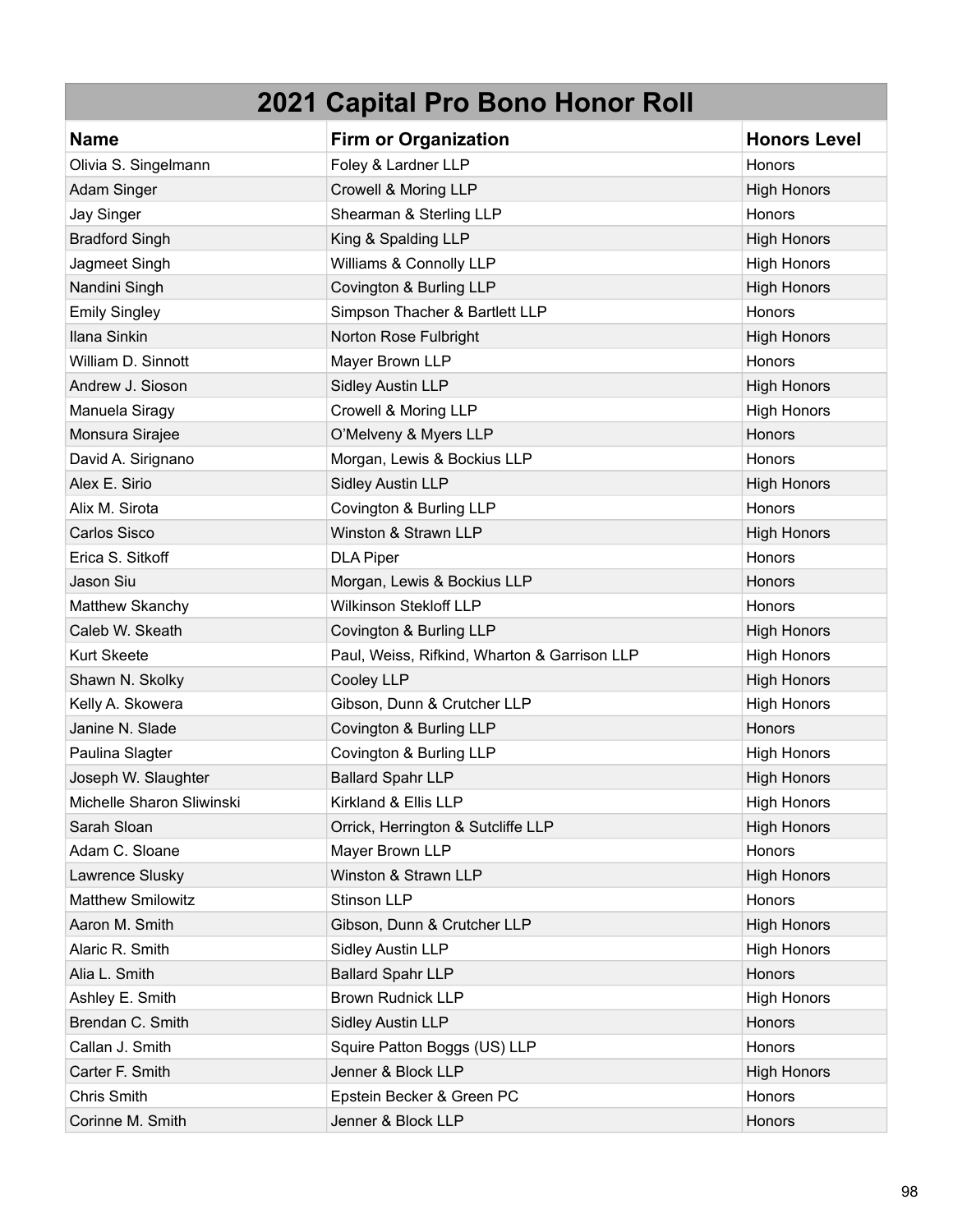| <b>Name</b>                   | <b>Firm or Organization</b>              | <b>Honors Level</b> |
|-------------------------------|------------------------------------------|---------------------|
| D. Jacques Smith              | ArentFox Schiff                          | Honors              |
| Douglas Smith                 | Manatt, Phelps & Phillips LLP            | Honors              |
| <b>Edward Howard Smith II</b> | <b>DLA Piper</b>                         | Honors              |
| Gare A. Smith                 | Foley Hoag LLP                           | <b>High Honors</b>  |
| James M. Smith                | Covington & Burling LLP                  | <b>High Honors</b>  |
| Jasmine L. Smith              | Kirkland & Ellis LLP                     | <b>High Honors</b>  |
| John E. Smith                 | Morrison & Foerster                      | Honors              |
| Joseph C. Smith               | Hogan Lovells US LLP                     | <b>High Honors</b>  |
| Kyle Smith                    | <b>Sidley Austin LLP</b>                 | <b>Honors</b>       |
| Michael R. Smith              | Zuckerman Spaeder LLP                    | Honors              |
| Owen H. Smith                 | Harris, Wiltshire & Grannis LLP          | <b>High Honors</b>  |
| <b>Preston Smith</b>          | Arnold & Porter                          | <b>High Honors</b>  |
| Randall Clayton Smith         | Orrick, Herrington & Sutcliffe LLP       | <b>High Honors</b>  |
| Robert K. Smith               | <b>Hunton Andrews Kurth</b>              | Honors              |
| Robert M. Smith               | Sidley Austin LLP                        | <b>High Honors</b>  |
| Robin A. Smith                | Morrison & Foerster                      | <b>High Honors</b>  |
| Shelby P. Smith               | Kirkland & Ellis LLP                     | <b>High Honors</b>  |
| Sherrese M. Smith             | Paul Hastings LLP                        | Honors              |
| Theresa A. Smith              | Proskauer Rose LLP                       | <b>High Honors</b>  |
| <b>Tyler Wade Smith</b>       | Morrison & Foerster                      | Honors              |
| Victoria Smith                | King & Spalding LLP                      | <b>High Honors</b>  |
| Shekida A. Smith-Sandy        | Perkins Coie LLP                         | <b>High Honors</b>  |
| Gilbert T. Smolenski          | WilmerHale                               | <b>High Honors</b>  |
| Jonathan L. Snare             | Morgan, Lewis & Bockius LLP              | Honors              |
| Adrian F. Snead               | Holland & Knight LLP                     | <b>High Honors</b>  |
| Robert J. Sneckenberg         | Crowell & Moring LLP                     | Honors              |
| David N. Sneed                | Covington & Burling LLP                  | <b>High Honors</b>  |
| Jeffrey L. Snyder             | Crowell & Moring LLP                     | <b>Honors</b>       |
| Jesse Snyder                  | King & Spalding LLP                      | <b>High Honors</b>  |
| Lauren E. Snyder              | Harris, Wiltshire & Grannis LLP          | <b>High Honors</b>  |
| Katherine Sochacki            | Venable LLP                              | Honors              |
| Danielle J. Sochaczevski      | Williams & Connolly LLP                  | <b>High Honors</b>  |
| Lauren Socks-Smith            | Venable LLP                              | <b>High Honors</b>  |
| Anne Elizabeth Soh            | Arnold & Porter                          | Honors              |
| Maura A. Sokol                | Covington & Burling LLP                  | <b>High Honors</b>  |
| Elizabeth Solander            | Hughes Hubbard & Reed LLP                | Honors              |
| Mary Lou Soller               | Miller & Chevalier Chartered             | <b>High Honors</b>  |
| Matt Solomon                  | White & Case LLP                         | Honors              |
| Sean Solomon                  | Linklaters LLP                           | Honors              |
| Anisa A. Somani               | Skadden, Arps, Slate, Meagher & Flom LLP | <b>High Honors</b>  |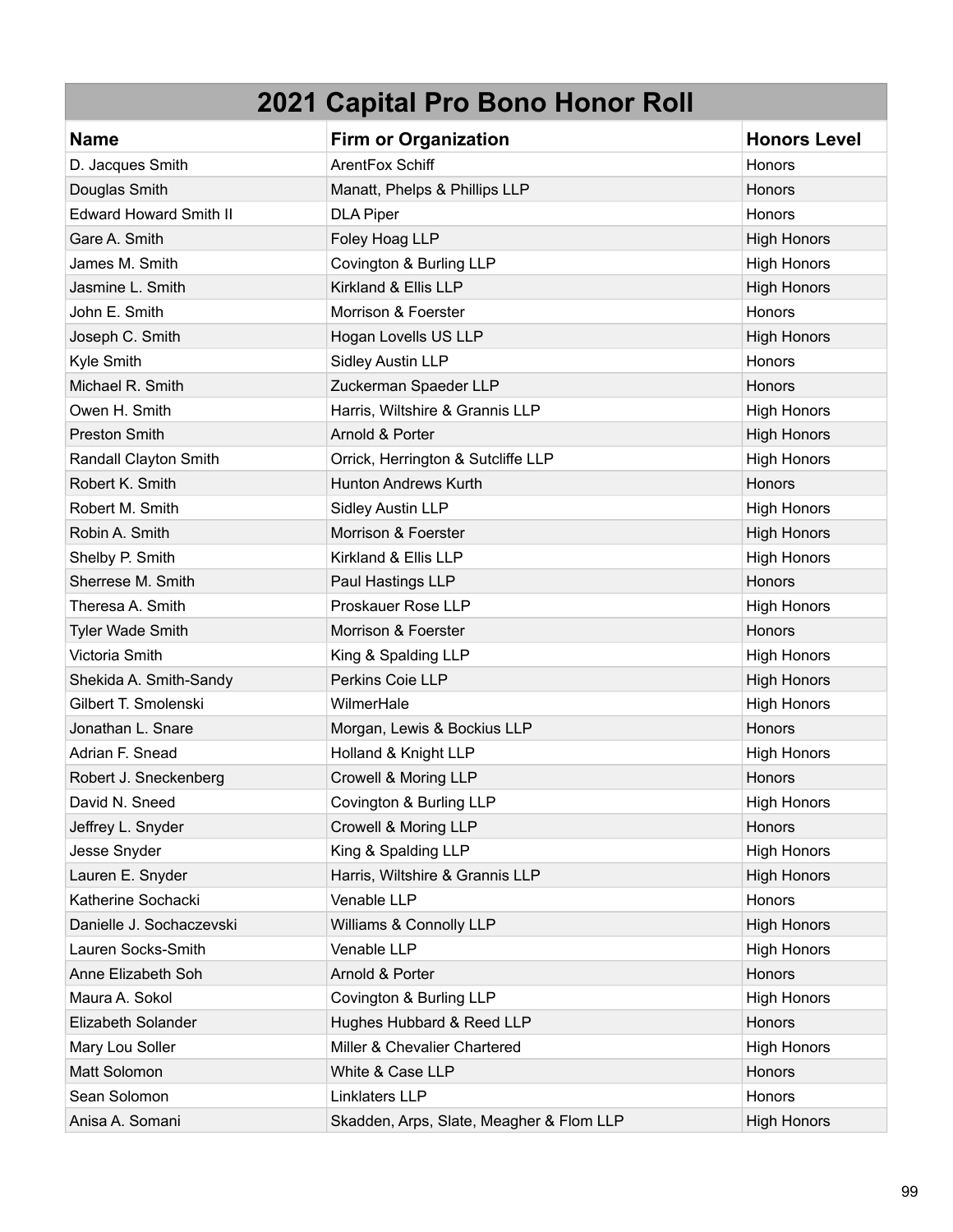| <b>Name</b>            | <b>Firm or Organization</b>                  | <b>Honors Level</b> |
|------------------------|----------------------------------------------|---------------------|
| Alexander Somodevilla  | Foley Hoag LLP                               | Honors              |
| <b>Walter Song</b>     | Hughes Hubbard & Reed LLP                    | Honors              |
| Michael Songer         | White & Case LLP                             | <b>High Honors</b>  |
| Naina Soni             | Cooley LLP                                   | Honors              |
| Neesa P. Sood          | Willkie Farr & Gallagher LLP                 | <b>High Honors</b>  |
| <b>Bennett Sooy</b>    | <b>Hunton Andrews Kurth</b>                  | Honors              |
| Adam L. Sorensen       | Morrison & Foerster                          | <b>High Honors</b>  |
| Heidi Sorensen         | Alston & Bird                                | <b>High Honors</b>  |
| Nathalia Sosa          | Ropes & Gray LLP                             | <b>High Honors</b>  |
| Rebekah Soule          | Latham & Watkins LLP                         | <b>High Honors</b>  |
| Clinton Ray South      | <b>Ballard Spahr LLP</b>                     | Honors              |
| Lisa M. Southerland    | Steptoe & Johnson LLP                        | <b>High Honors</b>  |
| Hamdi Soysal           | Schulte Roth & Zabel LLP                     | <b>High Honors</b>  |
| Michael L. Spafford    | Paul Hastings LLP                            | <b>High Honors</b>  |
| Nicholas Sparks        | Hogan Lovells US LLP                         | <b>High Honors</b>  |
| Allison Speaker        | Eversheds Sutherland (US) LLP                | <b>High Honors</b>  |
| Samuel C. Speers       | Gibson, Dunn & Crutcher LLP                  | Honors              |
| Jacob T. Spencer       | Gibson, Dunn & Crutcher LLP                  | <b>High Honors</b>  |
| Kendall Spencer        | Orrick, Herrington & Sutcliffe LLP           | Honors              |
| Kevin Spencer          | McDermott Will & Emery LLP                   | <b>High Honors</b>  |
| Marianne E. Spencer    | Covington & Burling LLP                      | <b>High Honors</b>  |
| Michele Spencer        | Eversheds Sutherland (US) LLP                | <b>High Honors</b>  |
| Zachary Spencer        | <b>Federal Government Attorney</b>           | <b>High Honors</b>  |
| <b>Bennett Spiegel</b> | Hogan Lovells US LLP                         | <b>High Honors</b>  |
| <b>Thomas Spiegler</b> | King & Spalding LLP                          | <b>High Honors</b>  |
| C. Fairley Spillman    | Akin Gump Strauss Hauer & Feld LLP           | <b>High Honors</b>  |
| Bianca Spinosa         | Eversheds Sutherland (US) LLP                | <b>High Honors</b>  |
| Marc L. Spitzer        | Steptoe & Johnson LLP                        | <b>Honors</b>       |
| Peter S. Spivack       | Hogan Lovells US LLP                         | Honors              |
| Joseph T. Spoerl       | Hogan Lovells US LLP                         | <b>High Honors</b>  |
| Nicole Sprinzen        | Cozen O'Connor                               | <b>High Honors</b>  |
| Sahel Sra              | Covington & Burling LLP                      | <b>High Honors</b>  |
| Sarah Sraders          | <b>Gilbert LLP</b>                           | <b>High Honors</b>  |
| Mark A. Srere          | Bryan Cave Leighton Paisner LLP              | Honors              |
| Nora E. St. Angelo     | Covington & Burling LLP                      | Honors              |
| Katherine St. Romain   | Fried, Frank, Harris, Shriver & Jacobson LLP | <b>High Honors</b>  |
| Mitchell H. Stabbe     | Wilkinson Barker Knauer LLP                  | Honors              |
| <b>Blake Stafford</b>  | Latham & Watkins LLP                         | <b>High Honors</b>  |
| Ryan D. Stalnaker      | Vinson & Elkins LLP                          | Honors              |
| Max A. Staloff         | Hogan Lovells US LLP                         | Honors              |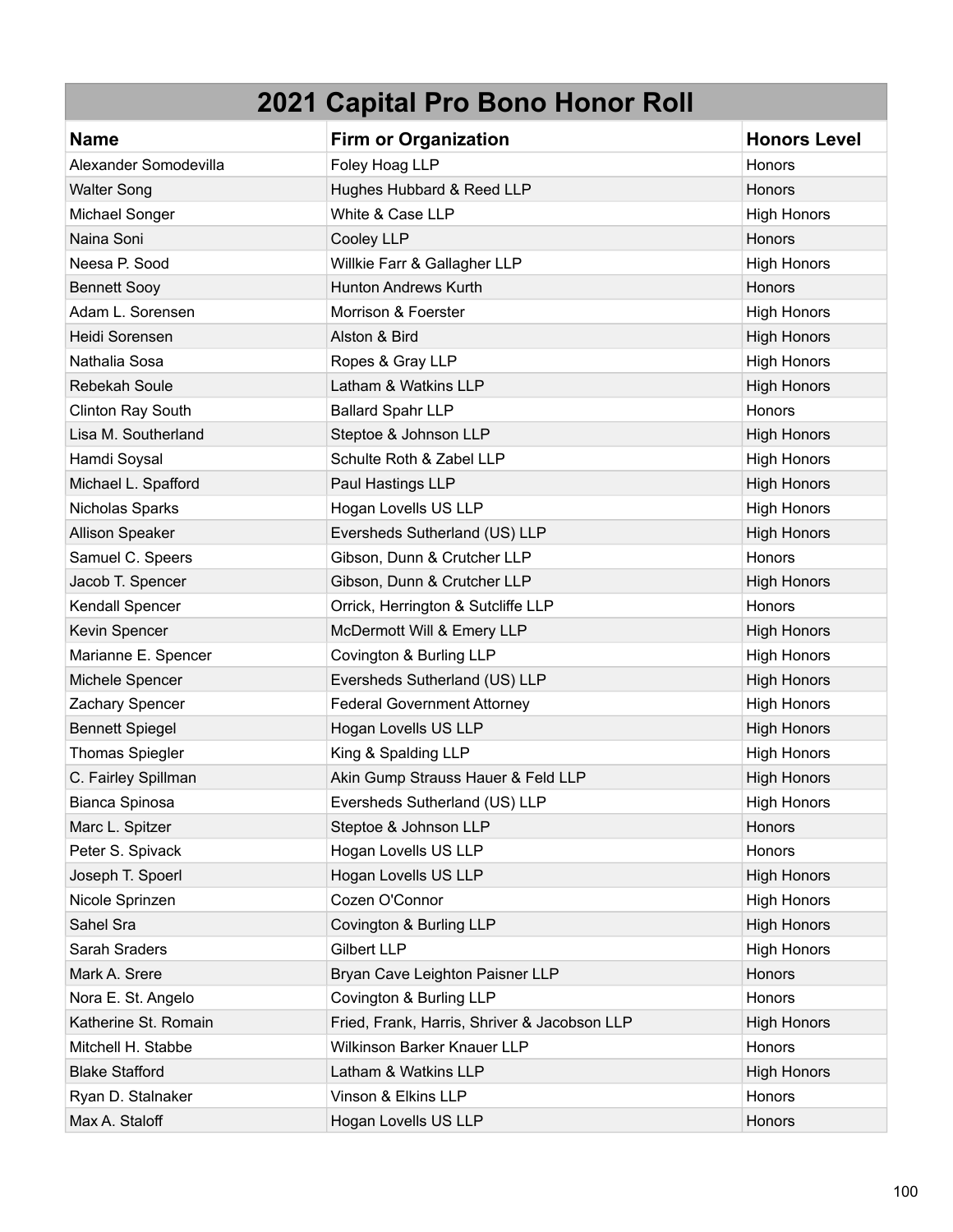| <b>Name</b>                     | <b>Firm or Organization</b>          | <b>Honors Level</b> |
|---------------------------------|--------------------------------------|---------------------|
| <b>Tom Standifer</b>            | Cleary Gottlieb Steen & Hamilton LLP | <b>High Honors</b>  |
| Michael S. Stanek               | McDermott Will & Emery LLP           | <b>High Honors</b>  |
| Alaexandra P. Stanley           | WilmerHale                           | Honors              |
| Brooke G. Stanley               | Covington & Burling LLP              | <b>High Honors</b>  |
| Andrew P. Stanner               | Covington & Burling LLP              | Honors              |
| <b>Brian Stansbury</b>          | King & Spalding LLP                  | <b>High Honors</b>  |
| Tyler G. Starr                  | Covington & Burling LLP              | <b>High Honors</b>  |
| Lindsey C. Staubach             | Covington & Burling LLP              | <b>High Honors</b>  |
| Deborah K. Staudinger           | Hogan Lovells US LLP                 | Honors              |
| Paul Steadman                   | <b>DLA Piper</b>                     | <b>High Honors</b>  |
| Jennifer A. Stecco              | ArentFox Schiff                      | <b>High Honors</b>  |
| Jeremy M. Steed                 | Paul Hastings LLP                    | <b>High Honors</b>  |
| Adrian L. Steel Jr.             | Mayer Brown LLP                      | <b>High Honors</b>  |
| Simon A. Steel                  | Dentons US LLP                       | <b>High Honors</b>  |
| James Gaston Steele III         | Morgan, Lewis & Bockius LLP          | Honors              |
| Daniel R. Stefany               | <b>Hunton Andrews Kurth</b>          | <b>High Honors</b>  |
| <b>Gerard Stegmaier</b>         | <b>Reed Smith LLP</b>                | <b>High Honors</b>  |
| William R. Stein                | Hughes Hubbard & Reed LLP            | <b>High Honors</b>  |
| Andrew Steinberg                | Venable LLP                          | Honors              |
| Clare F. Steinberg              | Gibson, Dunn & Crutcher LLP          | <b>High Honors</b>  |
| Martin L. Steinberg             | Hogan Lovells US LLP                 | <b>High Honors</b>  |
| Nicole Steinberg                | Pillsbury Winthrop Shaw Pittman LLP  | <b>High Honors</b>  |
| <b>Brian Stekloff</b>           | <b>Wilkinson Stekloff LLP</b>        | <b>High Honors</b>  |
| Adam L. D. Stempel              | Covington & Burling LLP              | <b>High Honors</b>  |
| Danielle C. Desaulniers Stempel | Hogan Lovells US LLP                 | <b>High Honors</b>  |
| Monica Sterling                 | Crowell & Moring LLP                 | <b>High Honors</b>  |
| Dawn E. Stern                   | <b>DLA Piper</b>                     | Honors              |
| <b>Trent Sterneck</b>           | Hogan Lovells US LLP                 | <b>High Honors</b>  |
| Andrew E. Sterritt              | Paul Hastings LLP                    | <b>High Honors</b>  |
| Catherine E. Stetson            | Hogan Lovells US LLP                 | <b>High Honors</b>  |
| <b>Herbert Stevens</b>          | Nixon Peabody LLP                    | <b>High Honors</b>  |
| Michael L. Stevens              | ArentFox Schiff                      | <b>High Honors</b>  |
| <b>Alex Stewart</b>             | WilmerHale                           | <b>High Honors</b>  |
| Erin L. Stewart                 | Ropes & Gray LLP                     | Honors              |
| Kevin M. Stewart                | Paul Hastings LLP                    | <b>High Honors</b>  |
| Maria Stewart                   | O'Melveny & Myers LLP                | Honors              |
| Meredith E. Stewart             | Debevoise & Plimpton LLP             | <b>High Honors</b>  |
| Patrick M. Stewart              | Cooley LLP                           | <b>High Honors</b>  |
| Shelita M. Stewart              | Hogan Lovells US LLP                 | Honors              |
| William I. Stewart              | Williams & Connolly LLP              | Honors              |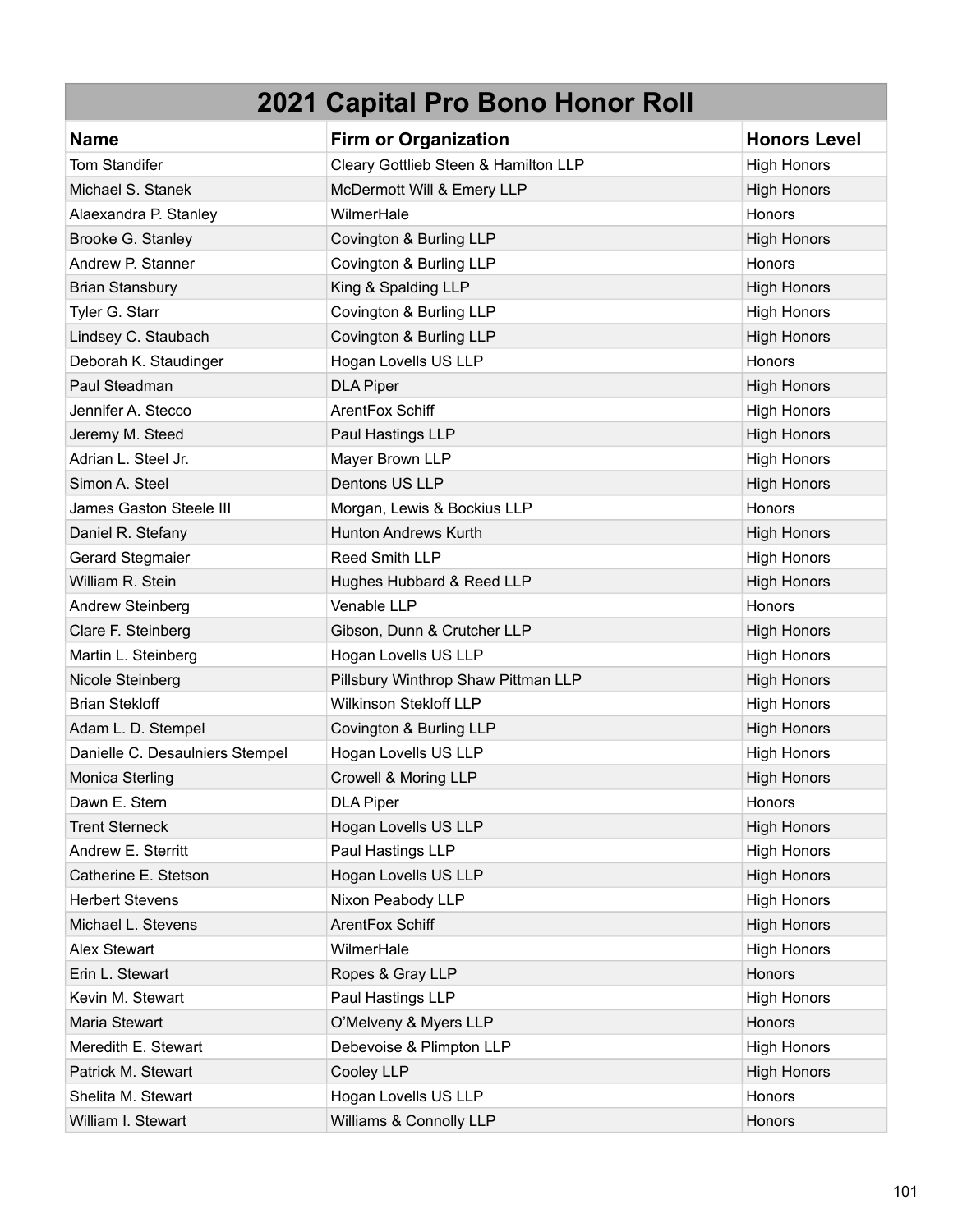| <b>Name</b>               | <b>Firm or Organization</b>                        | <b>Honors Level</b> |
|---------------------------|----------------------------------------------------|---------------------|
| Brian J. Stief            | Mayer Brown LLP                                    | Honors              |
| Cari Stinebower           | Winston & Strawn LLP                               | <b>High Honors</b>  |
| Anna Stockamore           | Shearman & Sterling LLP                            | <b>High Honors</b>  |
| Christine A. Stoddard     | Faegre Drinker                                     | Honors              |
| Kosta Stojilkovic         | Wilkinson Stekloff LLP                             | Honors              |
| <b>Abigail Stokes</b>     | Crowell & Moring LLP                               | Honors              |
| <b>Einar Stole</b>        | Covington & Burling LLP                            | Honors              |
| Michael E. Stoll          | Steptoe & Johnson LLP                              | Honors              |
| <b>Ashley Stoner</b>      | White & Case LLP                                   | <b>High Honors</b>  |
| Alexander Stout           | Latham & Watkins LLP                               | <b>High Honors</b>  |
| Meredith Stradley         | Morrison & Foerster                                | <b>High Honors</b>  |
| Alan D. Strasser          | Robbins, Russell, Englert, Orseck & Untereiner LLP | <b>High Honors</b>  |
| Paul K. Strauch           | Covington & Burling LLP                            | Honors              |
| Samantha A. Strauss       | Cooley LLP                                         | <b>High Honors</b>  |
| Amanda Strick             | King & Spalding LLP                                | <b>High Honors</b>  |
| Daniel Strickland         | Eversheds Sutherland (US) LLP                      | Honors              |
| Ryan S. Stronczer         | Akin Gump Strauss Hauer & Feld LLP                 | Honors              |
| Rachel L. Strong          | Morgan, Lewis & Bockius LLP                        | <b>High Honors</b>  |
| Samuel M. Strongin        | WilmerHale                                         | <b>High Honors</b>  |
| Jake E. Struebing         | Paul, Weiss, Rifkind, Wharton & Garrison LLP       | <b>High Honors</b>  |
| Elle M. Stuart            | <b>K&amp;L Gates LLP</b>                           | Honors              |
| Maria A. Stubbings        | Perkins Coie LLP                                   | <b>High Honors</b>  |
| Rachel Stuckey            | Hogan Lovells US LLP                               | <b>High Honors</b>  |
| Adam M. Studner           | Covington & Burling LLP                            | <b>High Honors</b>  |
| Mark H. Stumpf            | Arnold & Porter                                    | Honors              |
| Ira Stup                  | Arnold & Porter                                    | Honors              |
| <b>Bart Stupak</b>        | Venable LLP                                        | <b>High Honors</b>  |
| Da'Net Sturdifen          | Crowell & Moring LLP                               | Honors              |
| <b>Christopher Suarez</b> | Steptoe & Johnson LLP                              | <b>High Honors</b>  |
| Ryan Sugg                 | Morgan, Lewis & Bockius LLP                        | Honors              |
| Jesse Suh                 | Paul Hastings LLP                                  | <b>High Honors</b>  |
| <b>Tracy Suhr</b>         | <b>Federal Government Attorney</b>                 | Honors              |
| Daniel Suleiman           | Covington & Burling LLP                            | <b>High Honors</b>  |
| M. Arsalan Suleman        | Foley Hoag LLP                                     | Honors              |
| Erin K. Sullivan          | <b>Bradley Arant Boult Cummings LLP</b>            | <b>High Honors</b>  |
| James M. Sullivan         | Hollingsworth LLP                                  | Honors              |
| Joseph P. Sullivan        | Covington & Burling LLP                            | Honors              |
| Noah P. Sullivan          | Gibson, Dunn & Crutcher LLP                        | <b>High Honors</b>  |
| Tatiana O. Sullivan       | Skadden, Arps, Slate, Meagher & Flom LLP           | Honors              |
| Thomas J. Sullivan        | Covington & Burling LLP                            | <b>High Honors</b>  |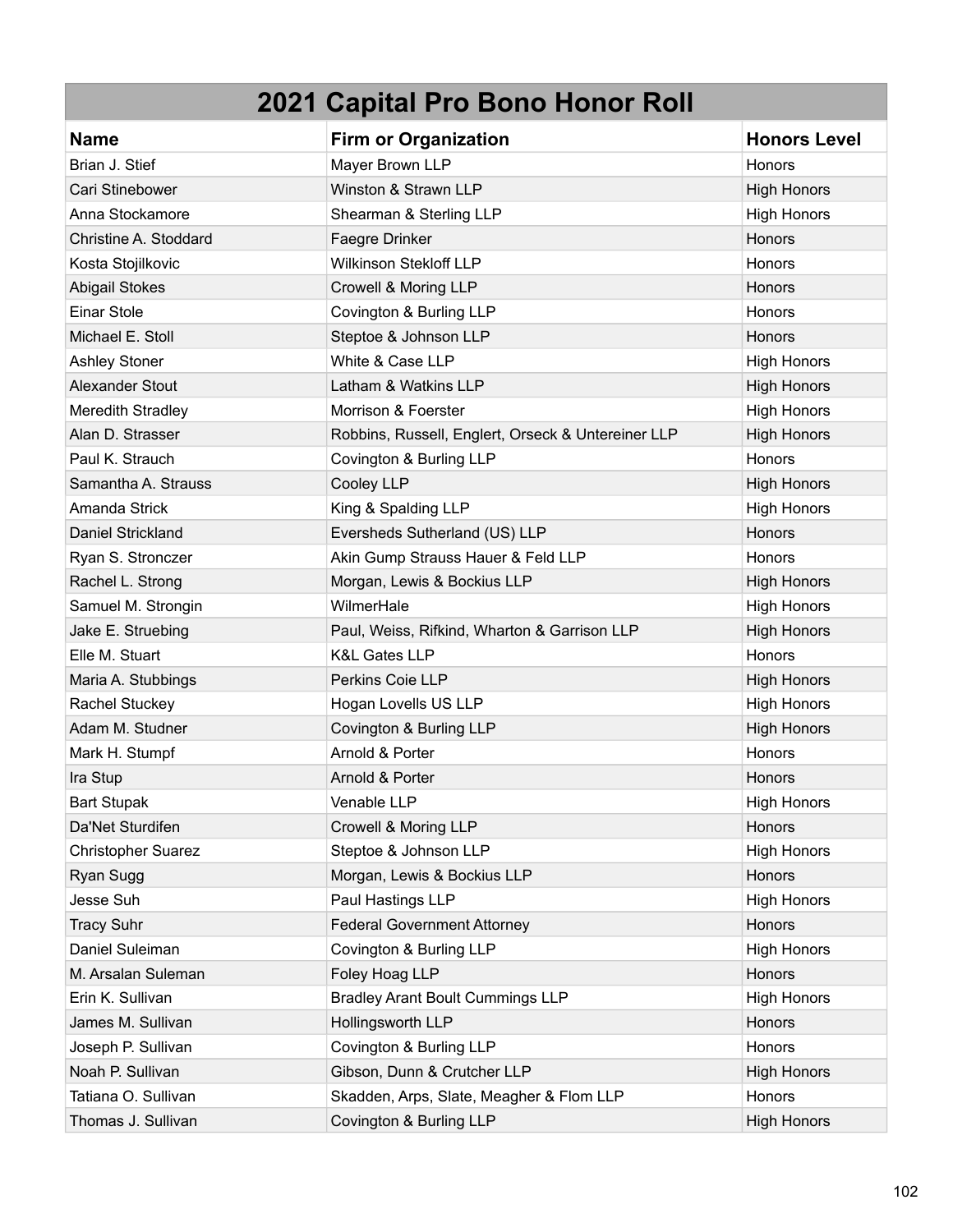| <b>Name</b>               | <b>Firm or Organization</b>                  | <b>Honors Level</b> |
|---------------------------|----------------------------------------------|---------------------|
| Ann Sultan                | Miller & Chevalier Chartered                 | Honors              |
| Tara N. Summerville       | Covington & Burling LLP                      | <b>High Honors</b>  |
| Eden Sung                 | Cadwalader, Wickersham & Taft LLP            | Honors              |
| <b>Connor Suozzo</b>      | Jones Day                                    | <b>High Honors</b>  |
| Mark M. Supko             | Crowell & Moring LLP                         | Honors              |
| JoAnna Suriani            | Willkie Farr & Gallagher LLP                 | <b>High Honors</b>  |
| Jennifer L. Sutton        | Sullivan & Cromwell LLP                      | Honors              |
| Sarah M. Suwanda          | Covington & Burling LLP                      | <b>High Honors</b>  |
| <b>Aleksandr Sverdlik</b> | WilmerHale                                   | <b>High Honors</b>  |
| Monica A. Svetoslavov     | Orrick, Herrington & Sutcliffe LLP           | Honors              |
| Kyle P. Swan              | WilmerHale                                   | Honors              |
| Sonja Nicole Swanbeck     | Morrison & Foerster                          | Honors              |
| John Swanson              | Arnold & Porter                              | <b>High Honors</b>  |
| Kathleen M. Swanson       | Ropes & Gray LLP                             | Honors              |
| Peter A. Swanson          | Covington & Burling LLP                      | <b>High Honors</b>  |
| Whitney M. Swart          | Foley & Lardner LLP                          | <b>High Honors</b>  |
| John Parker Sweeney       | <b>Bradley Arant Boult Cummings LLP</b>      | <b>High Honors</b>  |
| Julie L. Sweeney          | Mayer Brown LLP                              | Honors              |
| Kelsey E. Sweeney         | Paul, Weiss, Rifkind, Wharton & Garrison LLP | <b>High Honors</b>  |
| Kyle J. Sweeney           | Covington & Burling LLP                      | <b>High Honors</b>  |
| Charles A. Sweet          | Morgan, Lewis & Bockius LLP                  | Honors              |
| Krystal B. Swendsboe      | Wiley Rein LLP                               | <b>High Honors</b>  |
| <b>Christopher Swift</b>  | Foley & Lardner LLP                          | <b>High Honors</b>  |
| <b>Nathan Swire</b>       | White & Case LLP                             | <b>High Honors</b>  |
| Audi K. Syarief           | Gibson, Dunn & Crutcher LLP                  | Honors              |
| Howard J. Symons          | Jenner & Block LLP                           | Honors              |
| <b>Matthew Tabas</b>      | Arnold & Porter                              | Honors              |
| Jamie F. Tabb             | Vinson & Elkins LLP                          | Honors              |
| JeanAnn N. Tabbaa         | Gibson, Dunn & Crutcher LLP                  | <b>High Honors</b>  |
| Jessica Tabibian          | Hollingsworth LLP                            | <b>High Honors</b>  |
| Sonia Tabriz              | Arnold & Porter                              | Honors              |
| Paul J. Tagliabue         | Covington & Burling LLP                      | <b>High Honors</b>  |
| <b>Andrew Talbot</b>      | Arnold & Porter                              | <b>High Honors</b>  |
| Charles E. Talisman       | Squire Patton Boggs (US) LLP                 | <b>High Honors</b>  |
| Jon M. Talotta            | Hogan Lovells US LLP                         | <b>High Honors</b>  |
| Sanaya Tamboli            | Winston & Strawn LLP                         | <b>High Honors</b>  |
| Wenda Tang                | Norton Rose Fulbright                        | Honors              |
| Jay M. Tannon             | <b>DLA Piper</b>                             | <b>High Honors</b>  |
| Declan Tansey             | Arnold & Porter                              | <b>High Honors</b>  |
| Styna Tao                 | Arnold & Porter                              | <b>High Honors</b>  |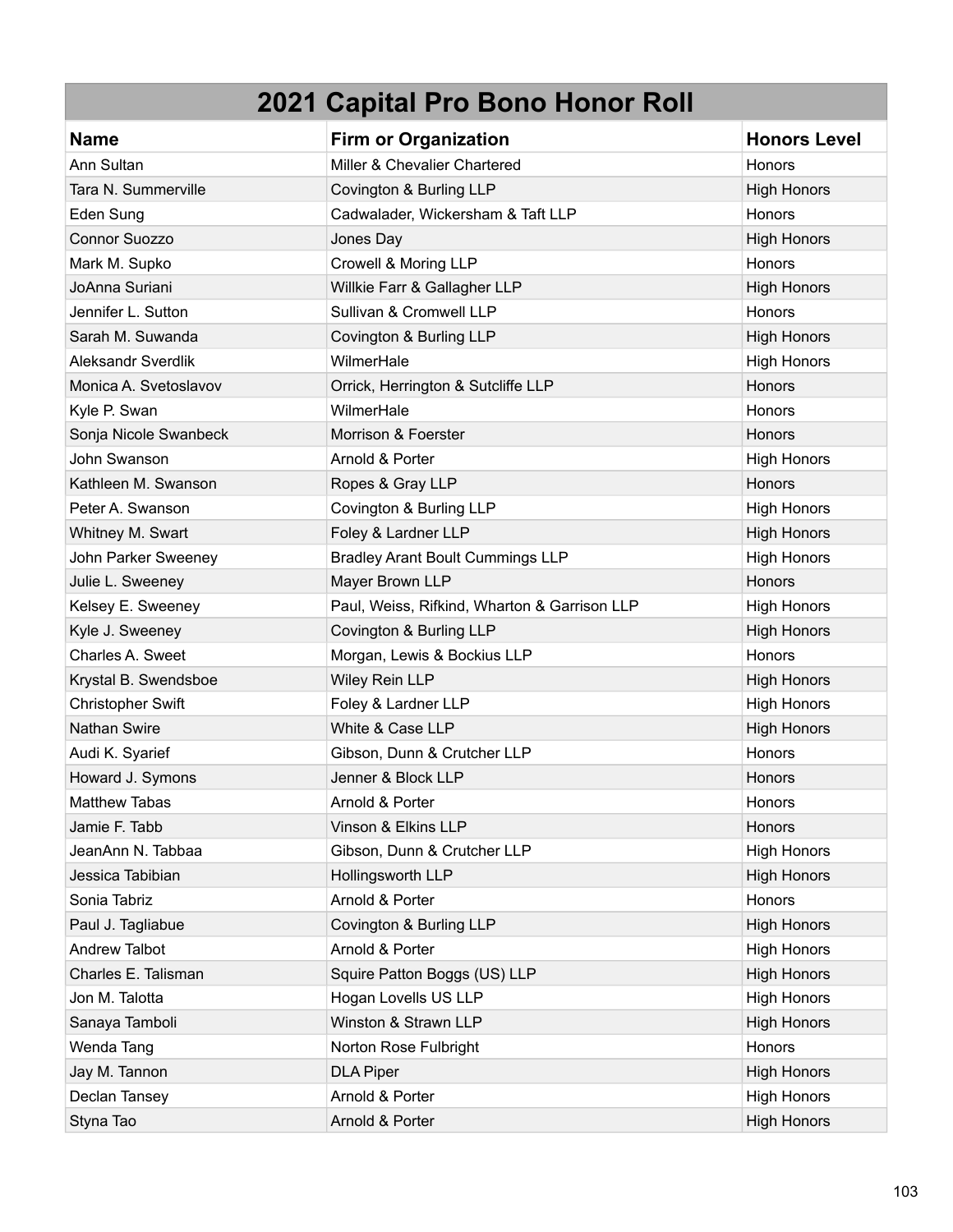| <b>Name</b>               | <b>Firm or Organization</b>                        | <b>Honors Level</b> |
|---------------------------|----------------------------------------------------|---------------------|
| Xin Tao                   | Hogan Lovells US LLP                               | <b>High Honors</b>  |
| Julius P. Taranto         | Kellogg, Hansen, Todd, Figel & Frederick PLLC      | <b>High Honors</b>  |
| Tor O. Tarantola          | Paul Hastings LLP                                  | <b>High Honors</b>  |
| Khaled Al Tarazi          |                                                    | <b>High Honors</b>  |
| Jennifer E. Tarr          | Proskauer Rose LLP                                 | <b>High Honors</b>  |
| Mark D. Taticchi          | Faegre Drinker                                     | <b>High Honors</b>  |
| Sara Shaw Tatum           | Kirkland & Ellis LLP                               | <b>High Honors</b>  |
| Cynthia L. Taub           | Steptoe & Johnson LLP                              | Honors              |
| Andy Tauber               | Winston & Strawn LLP                               | <b>High Honors</b>  |
| Ariana M. Taylor          | Skadden, Arps, Slate, Meagher & Flom LLP           | <b>High Honors</b>  |
| Charlotte H. Taylor       | Jones Day                                          | <b>High Honors</b>  |
| Christine L. Taylor       | Arnold & Porter                                    | <b>Honors</b>       |
| Keturah Taylor            | Cozen O'Connor                                     | <b>High Honors</b>  |
| Laura Taylor              | Eversheds Sutherland (US) LLP                      | Honors              |
| Lauren Taylor             | Kirkland & Ellis LLP                               | <b>High Honors</b>  |
| Keith A. Teel             | Covington & Burling LLP                            | <b>High Honors</b>  |
| Shelby Teeter             | Morrison & Foerster                                | <b>High Honors</b>  |
| <b>Nick Teleky</b>        | Kirkland & Ellis LLP                               | Honors              |
| Shelby A. Telle           | WilmerHale                                         | Honors              |
| Eva Temkin                | King & Spalding LLP                                | Honors              |
| Carina I. Tenaglia        | Hogan Lovells US LLP                               | <b>High Honors</b>  |
| Will Tenbarge             | Hogan Lovells US LLP                               | Honors              |
| Elina Teplinsky           | Pillsbury Winthrop Shaw Pittman LLP                | <b>Honors</b>       |
| Peter B. Terenzio III     | Covington & Burling LLP                            | Honors              |
| Riana M. Terney           | <b>Sidley Austin LLP</b>                           | Honors              |
| Robert Terrazas           | Law Offices of Joseph Robert Terrazas III          | Honors              |
| Emily E. Terrell          | Cooley LLP                                         | <b>High Honors</b>  |
| Gregory L. Terryn         | Covington & Burling LLP                            | <b>High Honors</b>  |
| Roberto S. Terzoil        | Seyfarth Shaw LLP                                  | Honors              |
| Elizabeth Teter           | McDermott Will & Emery LLP                         | <b>High Honors</b>  |
| Jeffrey C. Thalhofer      | Robbins, Russell, Englert, Orseck & Untereiner LLP | <b>High Honors</b>  |
| Linda J. Thayer           | Finnegan, Henderson, Farabow, Garrett & Dunner LLP | <b>Honors</b>       |
| <b>Elisabeth Theodore</b> | Arnold & Porter                                    | <b>High Honors</b>  |
| Jeane A. Thomas           | Crowell & Moring LLP                               | <b>High Honors</b>  |
| John B. Thomas            | Ropes & Gray LLP                                   | <b>High Honors</b>  |
| Joshua E. Thomas          | Kelley Drye & Warren LLP                           | Honors              |
| Peter T. Thomas           | Vinson & Elkins LLP                                | <b>High Honors</b>  |
| Samuel J. Thomas          | <b>Hunton Andrews Kurth</b>                        | <b>High Honors</b>  |
| Tasha M. Thomas           | Wilson Sonsini Goodrich & Rosati PC                | <b>High Honors</b>  |
| Anna K. Thompson          | Arnold & Porter                                    | <b>High Honors</b>  |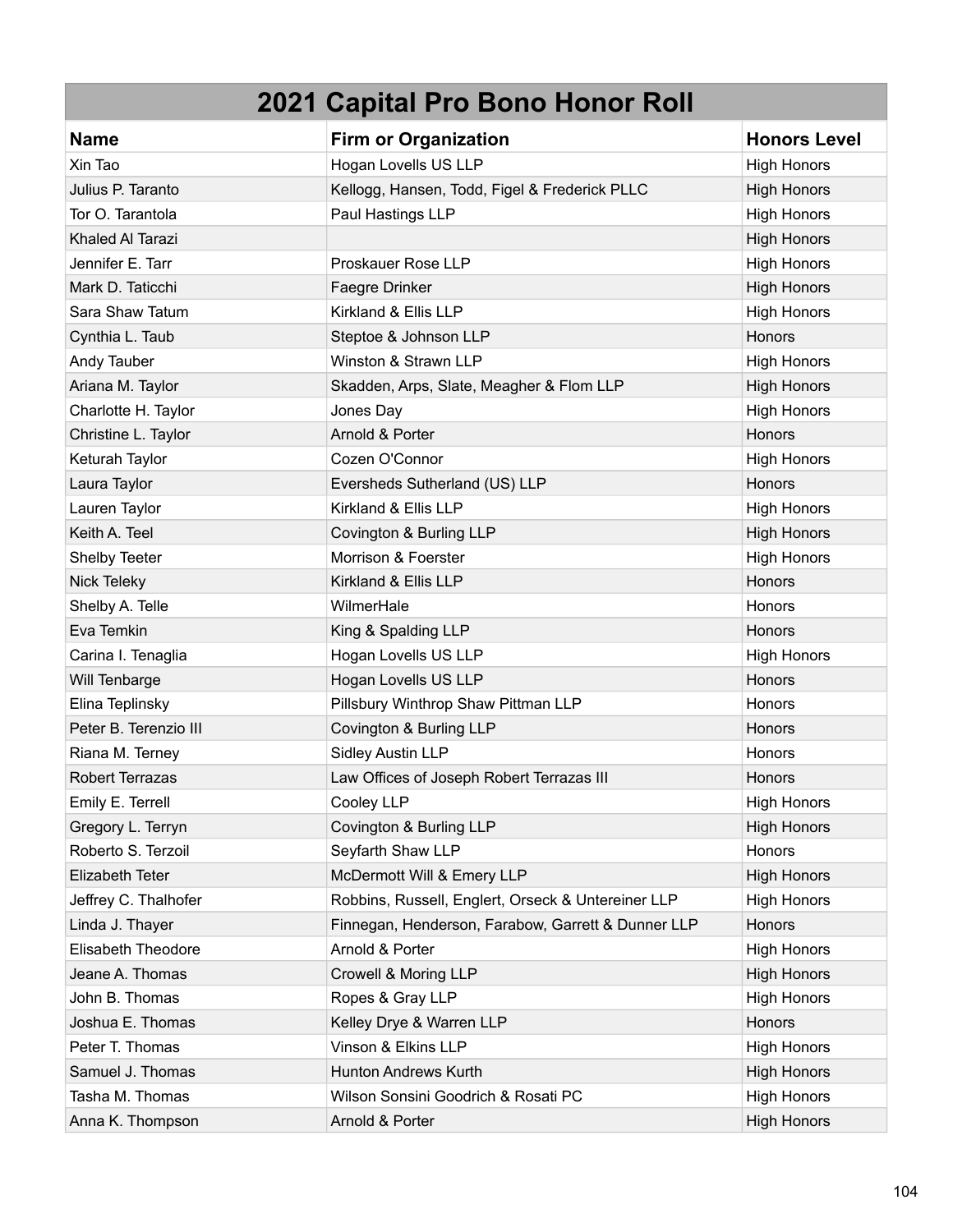| <b>Name</b>            | <b>Firm or Organization</b>                       | <b>Honors Level</b> |
|------------------------|---------------------------------------------------|---------------------|
| Christie G. Thompson   | Kelley Drye & Warren LLP                          | Honors              |
| Daphne Thompson        | Paul, Weiss, Rifkind, Wharton & Garrison LLP      | <b>High Honors</b>  |
| Donald L. Thompson     | Squire Patton Boggs (US) LLP                      | <b>High Honors</b>  |
| Gary S. Thompson       | Thompson HD                                       | <b>High Honors</b>  |
| Joel Thompson          | Arnold & Porter                                   | Honors              |
| Jonathan Thompson      | Covington & Burling LLP                           | <b>High Honors</b>  |
| Jordan Thompson        | Davis Wright Tremaine LLP                         | Honors              |
| Julie Ann Thompson     | Morgan, Lewis & Bockius LLP                       | Honors              |
| Marta A. Thompson      | Akin Gump Strauss Hauer & Feld LLP                | Honors              |
| Paul M. Thompson       | McDermott Will & Emery LLP                        | <b>High Honors</b>  |
| Alexander J. Thomson   | Covington & Burling LLP                           | <b>High Honors</b>  |
| Allison S. Thornton    | Akin Gump Strauss Hauer & Feld LLP                | <b>High Honors</b>  |
| Kathryn C. Thornton    | Ropes & Gray LLP                                  | <b>High Honors</b>  |
| Andrea N. Threet       | Morgan, Lewis & Bockius LLP                       | Honors              |
| Jennifer M. Thunem     | Akin Gump Strauss Hauer & Feld LLP                | <b>High Honors</b>  |
| Carter F. Thurman      | Hollingsworth LLP                                 | Honors              |
| Feng Tian              | Wilson Sonsini Goodrich & Rosati PC               | <b>High Honors</b>  |
| Paul M. Tiao           | <b>Hunton Andrews Kurth</b>                       | <b>High Honors</b>  |
| Maeve C. Tibbetts      | <b>K&amp;L Gates LLP</b>                          | Honors              |
| Charles W. Tiedemann   | Holland & Knight LLP                              | <b>High Honors</b>  |
| Joscelyn Taree Tillery | Bryan Cave Leighton Paisner LLP                   | <b>High Honors</b>  |
| Igor V. Timofeyev      | Paul Hastings LLP                                 | <b>High Honors</b>  |
| Cole T. Tipton         | Kirkland & Ellis LLP                              | <b>High Honors</b>  |
| Joseph G. Tirone       | Baker, Donelson, Bearman, Caldwell & Berkowitz PC | <b>High Honors</b>  |
| Gavin R. Tisdale       | Kirkland & Ellis LLP                              | <b>High Honors</b>  |
| Kristin A. Tisdelle    | Willkie Farr & Gallagher LLP                      | Honors              |
| Daniel Tishman         | Fish & Richardson PC                              | <b>High Honors</b>  |
| Chelsea Tisosky        | Covington & Burling LLP                           | Honors              |
| Allison M. Tjemsland   | Jenner & Block LLP                                | <b>High Honors</b>  |
| Charles D. Tobin       | <b>Ballard Spahr LLP</b>                          | Honors              |
| Thomas J. Tobin        | Perkins Coie LLP                                  | <b>High Honors</b>  |
| Gordon D. Todd         | <b>Sidley Austin LLP</b>                          | <b>High Honors</b>  |
| Soraya Todd            | White & Case LLP                                  | Honors              |
| Spencer L. Todd        | WilmerHale                                        | Honors              |
| Joshua Toll            | King & Spalding LLP                               | <b>High Honors</b>  |
| Robert L. Toll         | Hogan Lovells US LLP                              | Honors              |
| C. Grant Tolley        | Beveridge & Diamond PC                            | Honors              |
| Willard K. Tom         | Morgan, Lewis & Bockius LLP                       | Honors              |
| James Tomberlin        | Latham & Watkins LLP                              | <b>High Honors</b>  |
| <b>Hilary Tompkins</b> | Hogan Lovells US LLP                              | <b>High Honors</b>  |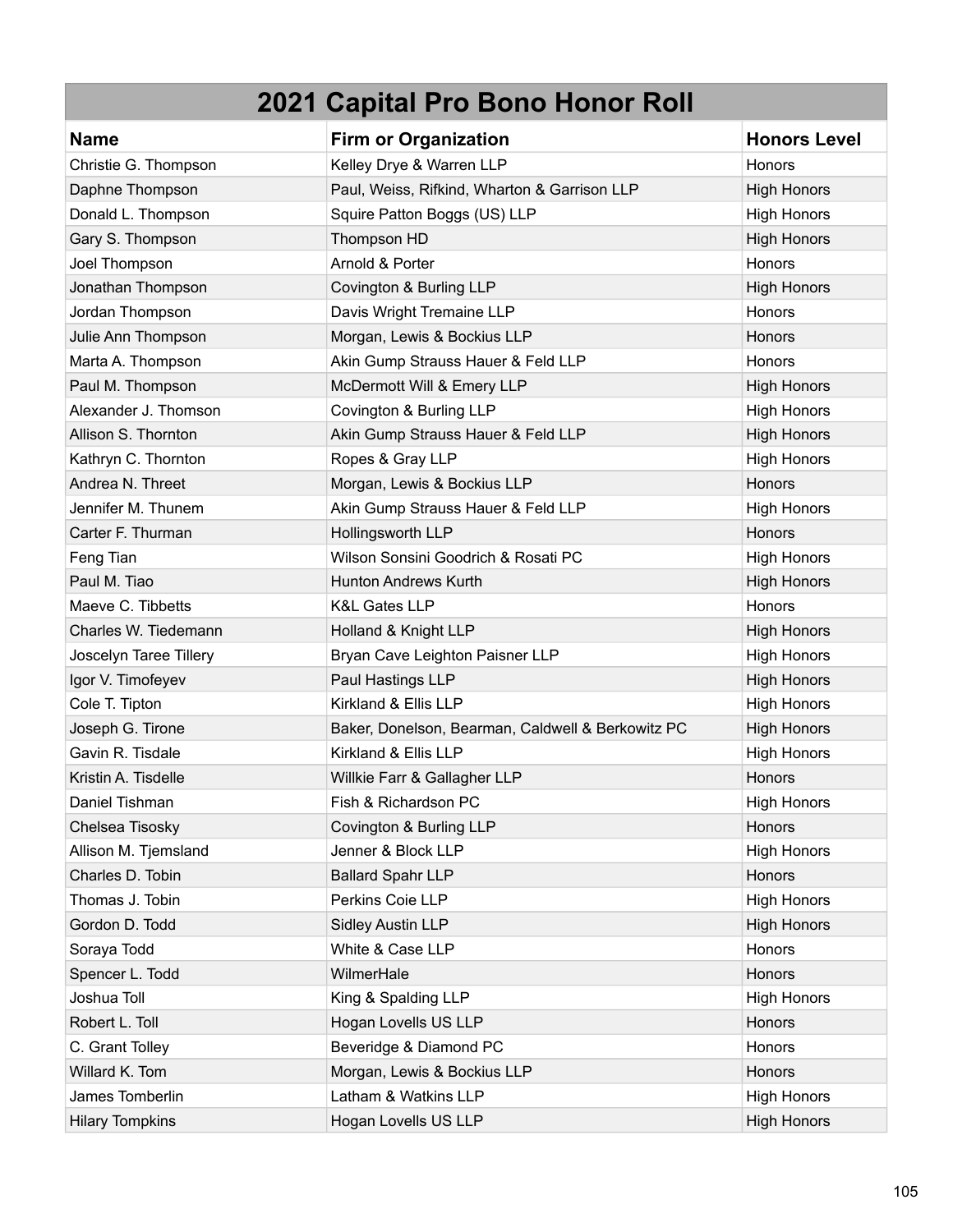| <b>Name</b>               | <b>Firm or Organization</b>                        | <b>Honors Level</b> |
|---------------------------|----------------------------------------------------|---------------------|
| Robert K. Tompkins        | Holland & Knight LLP                               | <b>High Honors</b>  |
| <b>Emely Toro</b>         | Norton Rose Fulbright                              | <b>High Honors</b>  |
| Scott R. Toussaint        | Gibson, Dunn & Crutcher LLP                        | <b>Honors</b>       |
| Paul Townsend             | Finnegan, Henderson, Farabow, Garrett & Dunner LLP | Honors              |
| Peter L. Tracey           | Perkins Coie LLP                                   | <b>High Honors</b>  |
| Kyle N. Tramonte          | Jenner & Block LLP                                 | <b>High Honors</b>  |
| Gloria M. Trattles        | Crowell & Moring LLP                               | Honors              |
| Nicole A. Travers         | Loeb & Loeb LLP                                    | <b>High Honors</b>  |
| Ryan J. Travers           | Skadden, Arps, Slate, Meagher & Flom LLP           | <b>Honors</b>       |
| Christopher A. Treanor    | Akin Gump Strauss Hauer & Feld LLP                 | Honors              |
| Linda C. Trees            | <b>Hunton Andrews Kurth</b>                        | <b>Honors</b>       |
| Sarah E. Tremont          | Covington & Burling LLP                            | <b>High Honors</b>  |
| Elizabeth Trentacost      | Arnold & Porter                                    | Honors              |
| Alex S. Trepp             | Jenner & Block LLP                                 | Honors              |
| Caitlin Trevillyan        | Cozen O'Connor                                     | Honors              |
| <b>Isabel Triana</b>      | Kilpatrick Townsend & Stockton LLP                 | Honors              |
| Jonathan Trinh            | King & Spalding LLP                                | <b>High Honors</b>  |
| Andrew H. Trinker         | Paul, Weiss, Rifkind, Wharton & Garrison LLP       | Honors              |
| Zachary D. Tripp          | Weil, Gotshal & Manges LLP                         | <b>High Honors</b>  |
| Holly Trogdon             | Kirkland & Ellis LLP                               | <b>High Honors</b>  |
| <b>Courtney Trombly</b>   | King & Spalding LLP                                | Honors              |
| Peter D. Trooboff         | Covington & Burling LLP                            | <b>High Honors</b>  |
| Kelly Trout               | Miller & Chevalier Chartered                       | Honors              |
| <b>Tia T. Trout-Perez</b> | Kirkland & Ellis LLP                               | Honors              |
| Kelly F. Truesdale        | Mayer Brown LLP                                    | <b>High Honors</b>  |
| <b>Timothy Trysla</b>     | Alston & Bird                                      | Honors              |
| Jeffrey Tsai              | <b>DLA Piper</b>                                   | Honors              |
| Sylvia Tsakos             | Skadden, Arps, Slate, Meagher & Flom LLP           | <b>High Honors</b>  |
| Justin K. Tsang           | Paul Hastings LLP                                  | Honors              |
| Danielle Tse              | Venable LLP                                        | Honors              |
| Misha Tseytlin            | <b>Troutman Pepper</b>                             | Honors              |
| Natan P. Tubman           | WilmerHale                                         | Honors              |
| Emily G. Tucker           | Crowell & Moring LLP                               | Honors              |
| James Romney Tucker       | Akin Gump Strauss Hauer & Feld LLP                 | <b>High Honors</b>  |
| Sarah A. Tucker           | <b>Sidley Austin LLP</b>                           | Honors              |
| Seth A. Tucker            | Covington & Burling LLP                            | Honors              |
| Shannon R. Tucker         | Covington & Burling LLP                            | <b>High Honors</b>  |
| William M. Tucker         | Crowell & Moring LLP                               | <b>High Honors</b>  |
| Kieran Tuckley            | Crowell & Moring LLP                               | Honors              |
| Laura K. Tuell            | Jones Day                                          | <b>High Honors</b>  |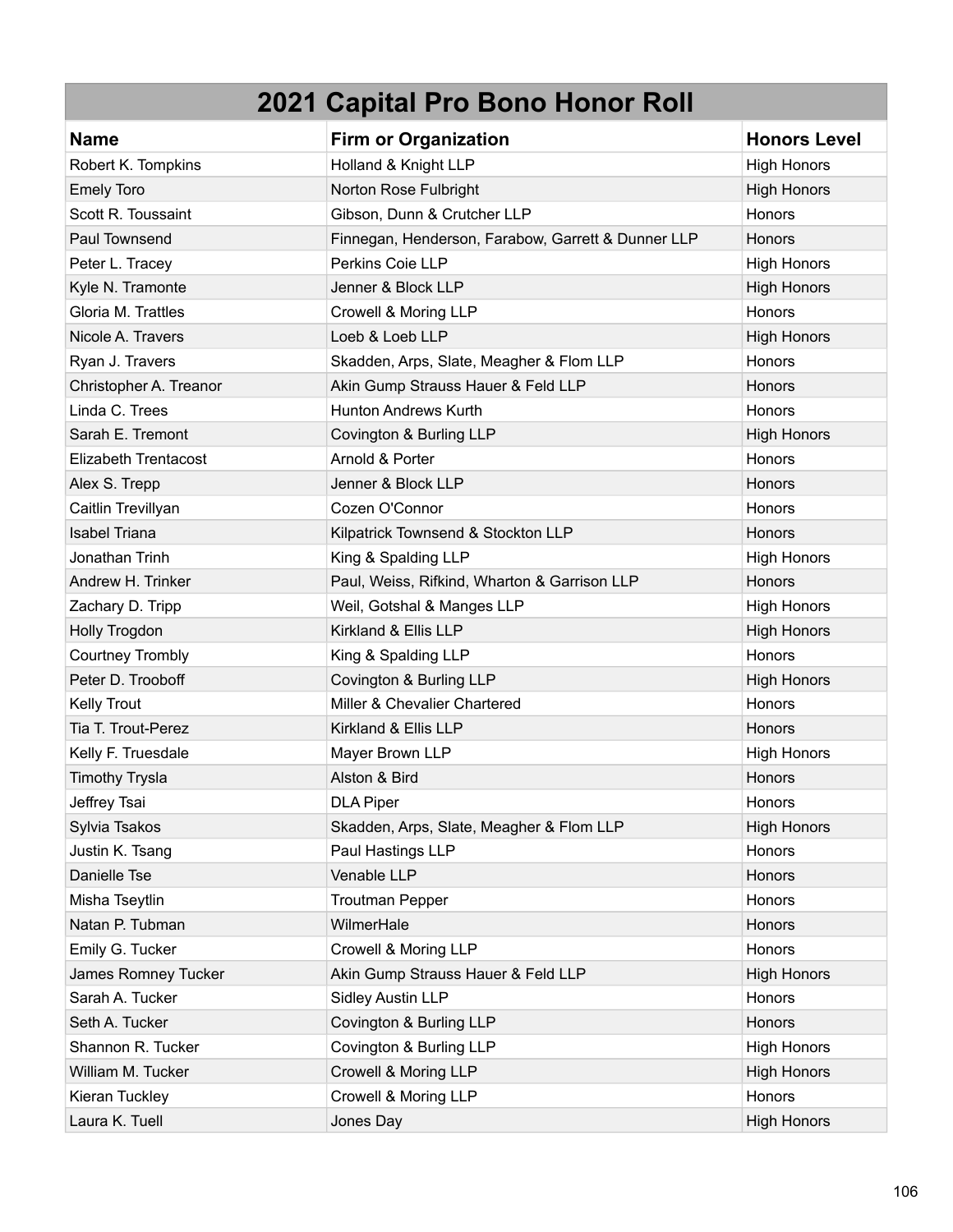| <b>Name</b>           | <b>Firm or Organization</b>                  | <b>Honors Level</b> |
|-----------------------|----------------------------------------------|---------------------|
| Jacob Tully           | Venable LLP                                  | Honors              |
| Joshua D. Tully       | Williams & Connolly LLP                      | <b>High Honors</b>  |
| Andrew S. Tulumello   | Weil, Gotshal & Manges LLP                   | <b>High Honors</b>  |
| Amanda Tuninetti      | Covington & Burling LLP                      | <b>High Honors</b>  |
| Kamaile Turcan        | Jones Day                                    | <b>High Honors</b>  |
| Melissa Lynn Turcios  | <b>DLA Piper</b>                             | <b>High Honors</b>  |
| Matthew M. Turk       | Foley & Lardner LLP                          | <b>High Honors</b>  |
| Andrew R. Turnbull    | Morrison & Foerster                          | <b>High Honors</b>  |
| Derek J. Turnbull     | Paul Hastings LLP                            | <b>High Honors</b>  |
| Franklin C. Turner    | McCarter & English LLP                       | <b>High Honors</b>  |
| Jeffrey L. Turner     | Squire Patton Boggs (US) LLP                 | Honors              |
| Joshuah Turner        | Reed Smith LLP                               | Honors              |
| <b>Kendall Turner</b> | O'Melveny & Myers LLP                        | <b>High Honors</b>  |
| Nancy Turner          | <b>Buckley LLP</b>                           | <b>High Honors</b>  |
| Suzanne Turner        | Dechert LLP                                  | <b>High Honors</b>  |
| <b>Andrew Tutt</b>    | Arnold & Porter                              | <b>High Honors</b>  |
| <b>Isabel Tuz</b>     | Cleary Gottlieb Steen & Hamilton LLP         | Honors              |
| Malcolm C. Tyler      | Perkins Coie LLP                             | <b>High Honors</b>  |
| James Tyrrell III     | Venable LLP                                  | <b>High Honors</b>  |
| Christopher Tyson     | Duane Morris LLP                             | <b>High Honors</b>  |
| James E. Tysse        | Akin Gump Strauss Hauer & Feld LLP           | <b>High Honors</b>  |
| Francesca Ugolini     | <b>Federal Government Attorney</b>           | Honors              |
| Alyse W. Ullery       | Gibson, Dunn & Crutcher LLP                  | <b>High Honors</b>  |
| Craig H. Ulman        | Hogan Lovells US LLP                         | <b>High Honors</b>  |
| Adam G. Unikowsky     | Jenner & Block LLP                           | <b>High Honors</b>  |
| Moxila Upadhyaya      | Venable LLP                                  | <b>High Honors</b>  |
| Margaret Upshaw       | Latham & Watkins LLP                         | Honors              |
| Javier A. Urbina      | Skadden, Arps, Slate, Meagher & Flom LLP     | <b>High Honors</b>  |
| Isabella F. Uria      | Foley Hoag LLP                               | Honors              |
| Philip E. Urofsky     | Shearman & Sterling LLP                      | <b>High Honors</b>  |
| Sebastian C. Urrutia  | Jenner & Block LLP                           | <b>High Honors</b>  |
| Raj Utreja            | Fish & Richardson PC                         | Honors              |
| R. Chet Otis V        | Williams & Connolly LLP                      | <b>High Honors</b>  |
| Andrew J. Vaden       | Covington & Burling LLP                      | Honors              |
| Christopher A. Vail   | Cooley LLP                                   | <b>High Honors</b>  |
| Patrick Valencia      | Hogan Lovells US LLP                         | <b>High Honors</b>  |
| Amanda Valerio        | Paul, Weiss, Rifkind, Wharton & Garrison LLP | <b>High Honors</b>  |
| Stacey L. Valerio     | <b>Ballard Spahr LLP</b>                     | Honors              |
| Carrie Valiant        | Epstein Becker & Green PC                    | Honors              |
| Diana C. Vall-Ilobera | Willkie Farr & Gallagher LLP                 | Honors              |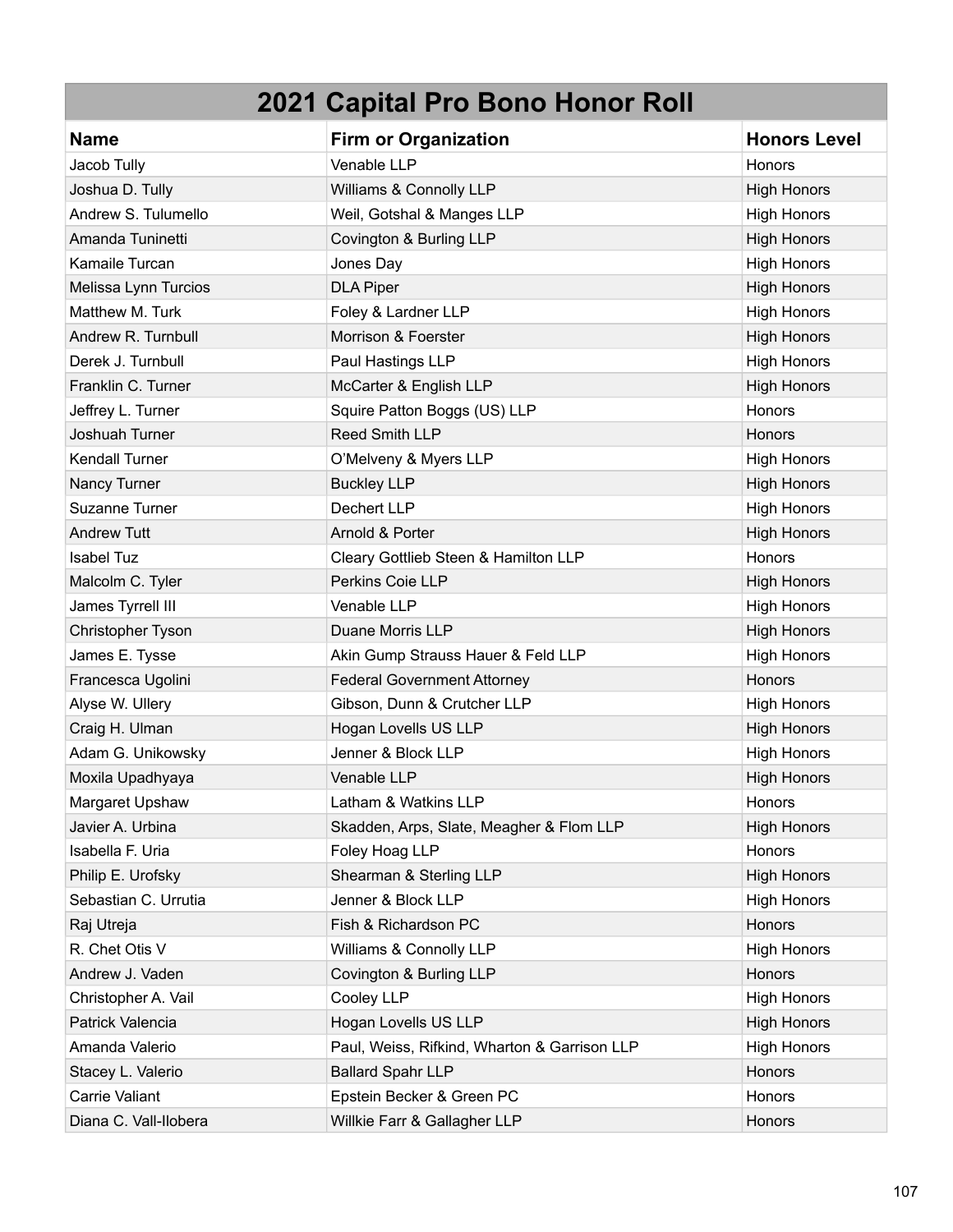| <b>Name</b>               | <b>Firm or Organization</b>                  | <b>Honors Level</b> |
|---------------------------|----------------------------------------------|---------------------|
| Alyssa C. Vallar          | Covington & Burling LLP                      | <b>High Honors</b>  |
| Shanelle C. Van           | Covington & Burling LLP                      | <b>High Honors</b>  |
| Shayda Vance              | Hughes Hubbard & Reed LLP                    | <b>High Honors</b>  |
| Jansen VanderMeulen       | Latham & Watkins LLP                         | <b>High Honors</b>  |
| Rachel H. VanGelder       | Sullivan & Cromwell LLP                      | <b>High Honors</b>  |
| Jessica N. Vara           | <b>Hunton Andrews Kurth</b>                  | <b>Honors</b>       |
| Michele C. Varano         | Paul, Weiss, Rifkind, Wharton & Garrison LLP | Honors              |
| Andrew J. Varner          | Arnold & Porter                              | <b>Honors</b>       |
| Zakariya Varshovi         | Venable LLP                                  | <b>High Honors</b>  |
| Archana Vasa              | Arnold & Porter                              | <b>High Honors</b>  |
| Gabriela A. Vasquez       | Covington & Burling LLP                      | Honors              |
| Julie A. Veach            | Harris, Wiltshire & Grannis LLP              | Honors              |
| Olivia E. Vega            | Covington & Burling LLP                      | <b>High Honors</b>  |
| Erich E. Veitenheimer III | Cooley LLP                                   | <b>High Honors</b>  |
| Alexi M. Velez            | Perkins Coie LLP                             | <b>High Honors</b>  |
| Jachele M. Velez          | Covington & Burling LLP                      | <b>High Honors</b>  |
| Adriana N. Velez-Leon     | Dentons US LLP                               | Honors              |
| Jesse Vella               | Latham & Watkins LLP                         | Honors              |
| Ivano Ventresca           | Zuckerman Spaeder LLP                        | <b>High Honors</b>  |
| Aaron J. Ver              | Perkins Coie LLP                             | <b>High Honors</b>  |
| Meaghan Vergow            | O'Melveny & Myers LLP                        | <b>High Honors</b>  |
| <b>Cristina Vessels</b>   | Venable LLP                                  | Honors              |
| Jean Veta                 | Covington & Burling LLP                      | <b>High Honors</b>  |
| Matthew Vicinanzo         | Crowell & Moring LLP                         | <b>High Honors</b>  |
| Stefane Victor            | Skadden, Arps, Slate, Meagher & Flom LLP     | <b>High Honors</b>  |
| David S. Victorson        | Hogan Lovells US LLP                         | <b>Honors</b>       |
| Jasjit S. Vidwan          | ArentFox Schiff                              | Honors              |
| Matthew E. Vigeant        | WilmerHale                                   | <b>High Honors</b>  |
| Vanshika Vij              | Morrison & Foerster                          | <b>High Honors</b>  |
| Emily Villano             | Orrick, Herrington & Sutcliffe LLP           | <b>High Honors</b>  |
| Adria Villar              | Jones Day                                    | <b>High Honors</b>  |
| Carolyn Vinson            | Venable LLP                                  | <b>High Honors</b>  |
| Ruth E. Vinson            | WilmerHale                                   | <b>High Honors</b>  |
| Peter Viola               | Latham & Watkins LLP                         | <b>High Honors</b>  |
| Julia Di Vito             | Foley & Lardner LLP                          | Honors              |
| Matt Vitorla              | Willkie Farr & Gallagher LLP                 | <b>High Honors</b>  |
| Laura Vittet-Adamson      | Hughes Hubbard & Reed LLP                    | <b>High Honors</b>  |
| Anuj Vohra                | Crowell & Moring LLP                         | Honors              |
| Daniel Volchok            | WilmerHale                                   | <b>High Honors</b>  |
| lan Volner                | Venable LLP                                  | <b>High Honors</b>  |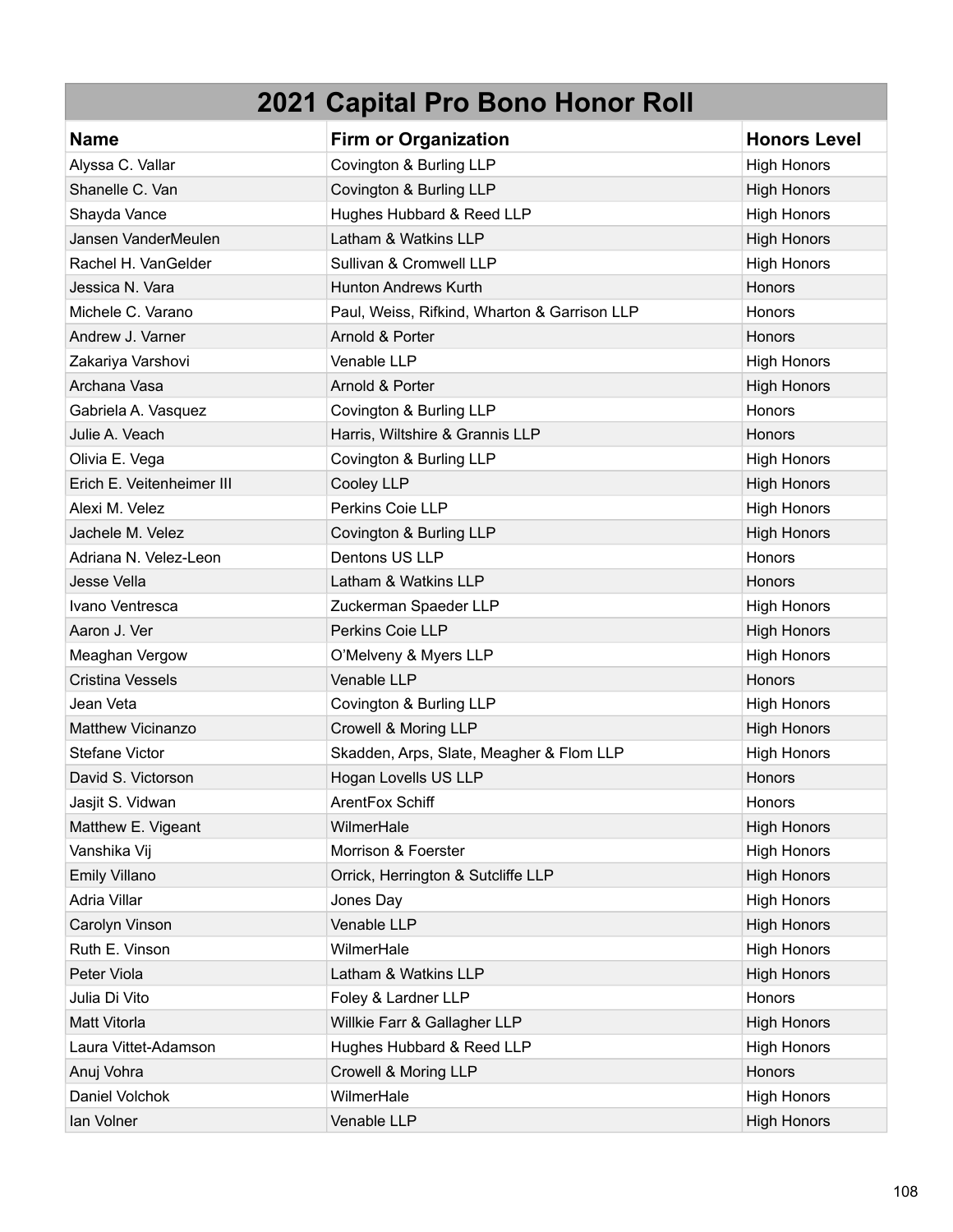| <b>Name</b>             | <b>Firm or Organization</b>        | <b>Honors Level</b> |
|-------------------------|------------------------------------|---------------------|
| Ariel N. Volpe          | Jones Day                          | <b>High Honors</b>  |
| Steven vonBerg          | <b>Buckley LLP</b>                 | <b>High Honors</b>  |
| Lee K. Van Voorhis      | Jenner & Block LLP                 | Honors              |
| Samir Vora              | Milbank LLP                        | <b>High Honors</b>  |
| Bridget G. Vuona        | Paul Hastings LLP                  | Honors              |
| Mark W.Mosier           | Covington & Burling LLP            | <b>High Honors</b>  |
| Katherine W.Thompson    | Covington & Burling LLP            | <b>High Honors</b>  |
| Kathleen Wach           | Miller & Chevalier Chartered       | <b>High Honors</b>  |
| Kimberly A. Wachen      | ArentFox Schiff                    | <b>High Honors</b>  |
| Michelle Wadolowski     | Latham & Watkins LLP               | Honors              |
| Adrian Wager-Zito       | Jones Day                          | <b>High Honors</b>  |
| Carol S. Wagner         | Dentons US LLP                     | Honors              |
| Jessica L. Wagner       | Gibson, Dunn & Crutcher LLP        | <b>High Honors</b>  |
| Lauren J. Walas         | Jones Day                          | <b>High Honors</b>  |
| <b>Caroline Waldner</b> | Morgan, Lewis & Bockius LLP        | Honors              |
| Gerard J. Waldron       | Covington & Burling LLP            | <b>High Honors</b>  |
| Adam Walker             | O'Melveny & Myers LLP              | <b>High Honors</b>  |
| Kenton Walker           | Crowell & Moring LLP               | <b>High Honors</b>  |
| Serena M. Walker        | WilmerHale                         | Honors              |
| Suzanne A. Walker       | Kilpatrick Townsend & Stockton LLP | <b>High Honors</b>  |
| Tyra Walker             | Hogan Lovells US LLP               | <b>High Honors</b>  |
| Emani Walks             | Latham & Watkins LLP               | <b>High Honors</b>  |
| Jacob T. Wall           | Hogan Lovells US LLP               | Honors              |
| Laura M. Wall           | Faegre Drinker                     | Honors              |
| <b>Chad Wallace</b>     | <b>Federal Government Attorney</b> | Honors              |
| Leslie Epstein Wallace  | Faegre Drinker                     | <b>High Honors</b>  |
| <b>Richard Wallace</b>  | Crowell & Moring LLP               | Honors              |
| Stephen C. Wallace Jr.  | Arnold & Porter                    | <b>Honors</b>       |
| Stephen Wallace         | Nixon Peabody LLP                  | Honors              |
| Victoria Wallace        | Hogan Lovells US LLP               | <b>High Honors</b>  |
| Daniel T. Wallmuth      | Vinson & Elkins LLP                | <b>High Honors</b>  |
| Abby L. Walter          | Hogan Lovells US LLP               | <b>High Honors</b>  |
| Courtney Walter         | Alston & Bird                      | <b>High Honors</b>  |
| Geoffrey E. Walter      | Gibson, Dunn & Crutcher LLP        | Honors              |
| <b>Ashley Walters</b>   | Gibson, Dunn & Crutcher LLP        | Honors              |
| <b>Tyce Walters</b>     | Latham & Watkins LLP               | <b>High Honors</b>  |
| Frazer Walton Jr.       | Law Office of Frazer Walton, Jr.   | <b>High Honors</b>  |
| Christine M. Walz       | Holland & Knight LLP               | <b>High Honors</b>  |
| Lauren Wands            | Weil, Gotshal & Manges LLP         | Honors              |
| Robert Wanerman         | Epstein Becker & Green PC          | <b>High Honors</b>  |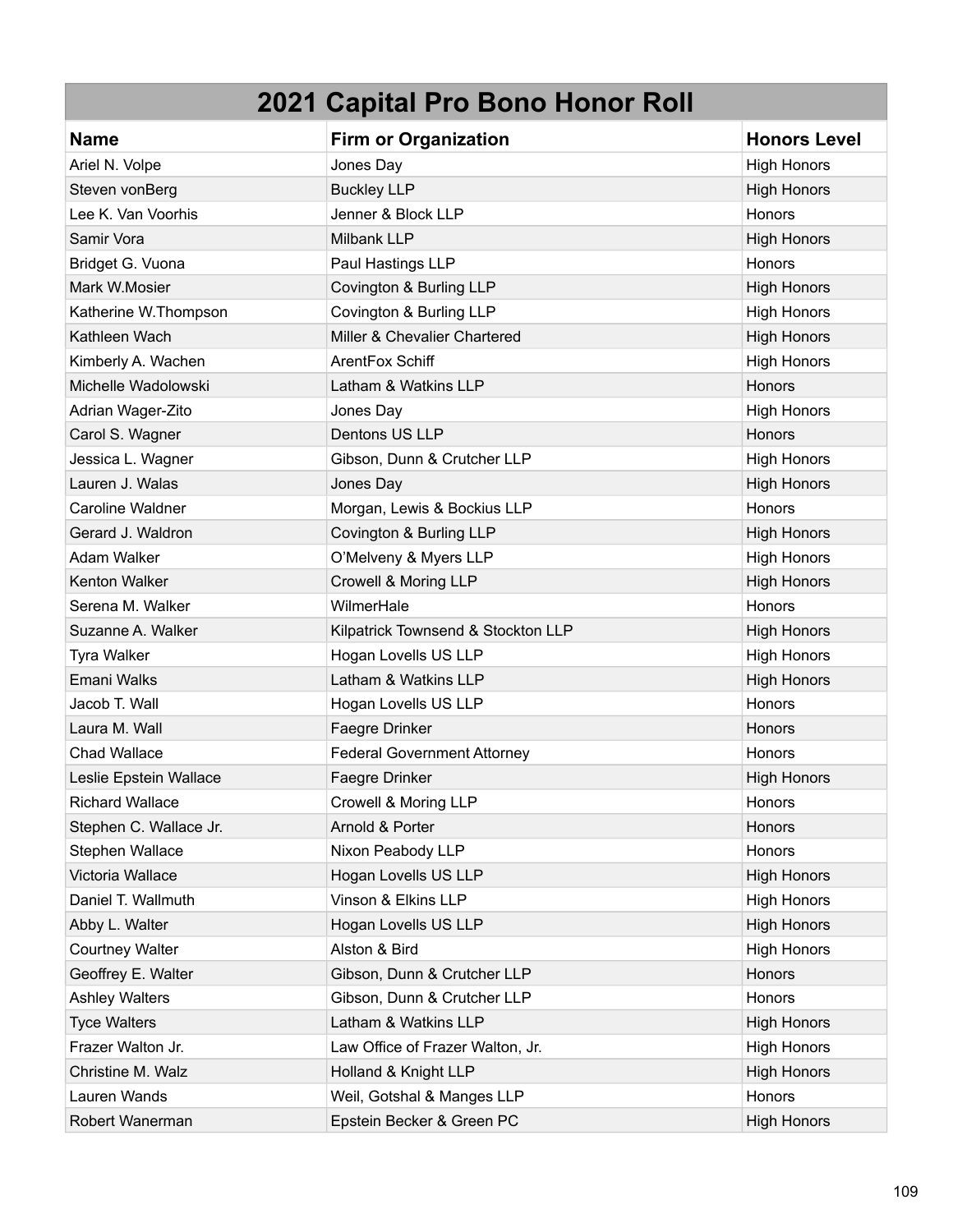| <b>Name</b>             | <b>Firm or Organization</b>                   | <b>Honors Level</b> |
|-------------------------|-----------------------------------------------|---------------------|
| Alice A. Wang           | <b>Sidley Austin LLP</b>                      | <b>High Honors</b>  |
| Anora Wang              | Davis Wright Tremaine LLP                     | <b>High Honors</b>  |
| Sen "Alex" Wang         | Mayer Brown LLP                               | Honors              |
| Stephanie W. Wang       | Steptoe & Johnson LLP                         | <b>High Honors</b>  |
| Yao Wang                | Fish & Richardson PC                          | <b>High Honors</b>  |
| Zhu "Judy" Wang         | Steptoe & Johnson LLP                         | Honors              |
| Alexis N. Wansac        | Pillsbury Winthrop Shaw Pittman LLP           | <b>High Honors</b>  |
| Carolyn O. Ward         | Ropes & Gray LLP                              | <b>High Honors</b>  |
| Michael Ward            | Alston & Bird                                 | <b>High Honors</b>  |
| Michael A. Warley       | Pillsbury Winthrop Shaw Pittman LLP           | <b>High Honors</b>  |
| Robert W. Warnement     | Skadden, Arps, Slate, Meagher & Flom LLP      | <b>High Honors</b>  |
| <b>Jill Warnock</b>     | Covington & Burling LLP                       | <b>High Honors</b>  |
| Brittany R. Warren      | WilmerHale                                    | <b>High Honors</b>  |
| Marc L. Warren          | Jenner & Block LLP                            | Honors              |
| Matthew J. Warren       | <b>Sidley Austin LLP</b>                      | Honors              |
| Zachary K. Warren       | Williams & Connolly LLP                       | Honors              |
| Jason Warrington        | Orrick, Herrington & Sutcliffe LLP            | <b>High Honors</b>  |
| Gwendolyn M. Washington | Cleary Gottlieb Steen & Hamilton LLP          | <b>High Honors</b>  |
| Joseph E. Washington    | Morgan, Lewis & Bockius LLP                   | <b>Honors</b>       |
| Haley L. Wasserman      | Williams & Connolly LLP                       | Honors              |
| Sarah M. Wastler        | Willkie Farr & Gallagher LLP                  | <b>High Honors</b>  |
| Katherine Watkins       | Crowell & Moring LLP                          | <b>High Honors</b>  |
| Emily B. Watler         | Gibson, Dunn & Crutcher LLP                   | <b>High Honors</b>  |
| Colin P. Watson         | Covington & Burling LLP                       | <b>High Honors</b>  |
| Jessica R. Watters      | Skadden, Arps, Slate, Meagher & Flom LLP      | <b>High Honors</b>  |
| Ryan Z. Watts           | Arnold & Porter                               | Honors              |
| Nicole J. Waxman        | Beveridge & Diamond PC                        | <b>High Honors</b>  |
| Charles B. Wayne        | <b>DLA Piper</b>                              | <b>High Honors</b>  |
| Justin A. Weatherwax    | Beveridge & Diamond PC                        | Honors              |
| Lauren Weaver           | Reed Smith LLP                                | <b>High Honors</b>  |
| William R. Weaver       | Jenner & Block LLP                            | <b>High Honors</b>  |
| Derek A. Webb           | <b>Sidley Austin LLP</b>                      | <b>High Honors</b>  |
| Kerri Elizabeth Webb    | Mayer Brown LLP                               | <b>High Honors</b>  |
| Jayme L. Weber          | Kellogg, Hansen, Todd, Figel & Frederick PLLC | Honors              |
| Lauren A. Weber         | Orrick, Herrington & Sutcliffe LLP            | <b>High Honors</b>  |
| Melissa L. Weberman     | Arnold & Porter                               | <b>High Honors</b>  |
| Alec Webley             | Kirkland & Ellis LLP                          | <b>High Honors</b>  |
| Michelle N. Webster     | Mayer Brown LLP                               | Honors              |
| Wesley E. Weeks         | Wiley Rein LLP                                | Honors              |
| John K. Van De Weert    | <b>Sidley Austin LLP</b>                      | <b>High Honors</b>  |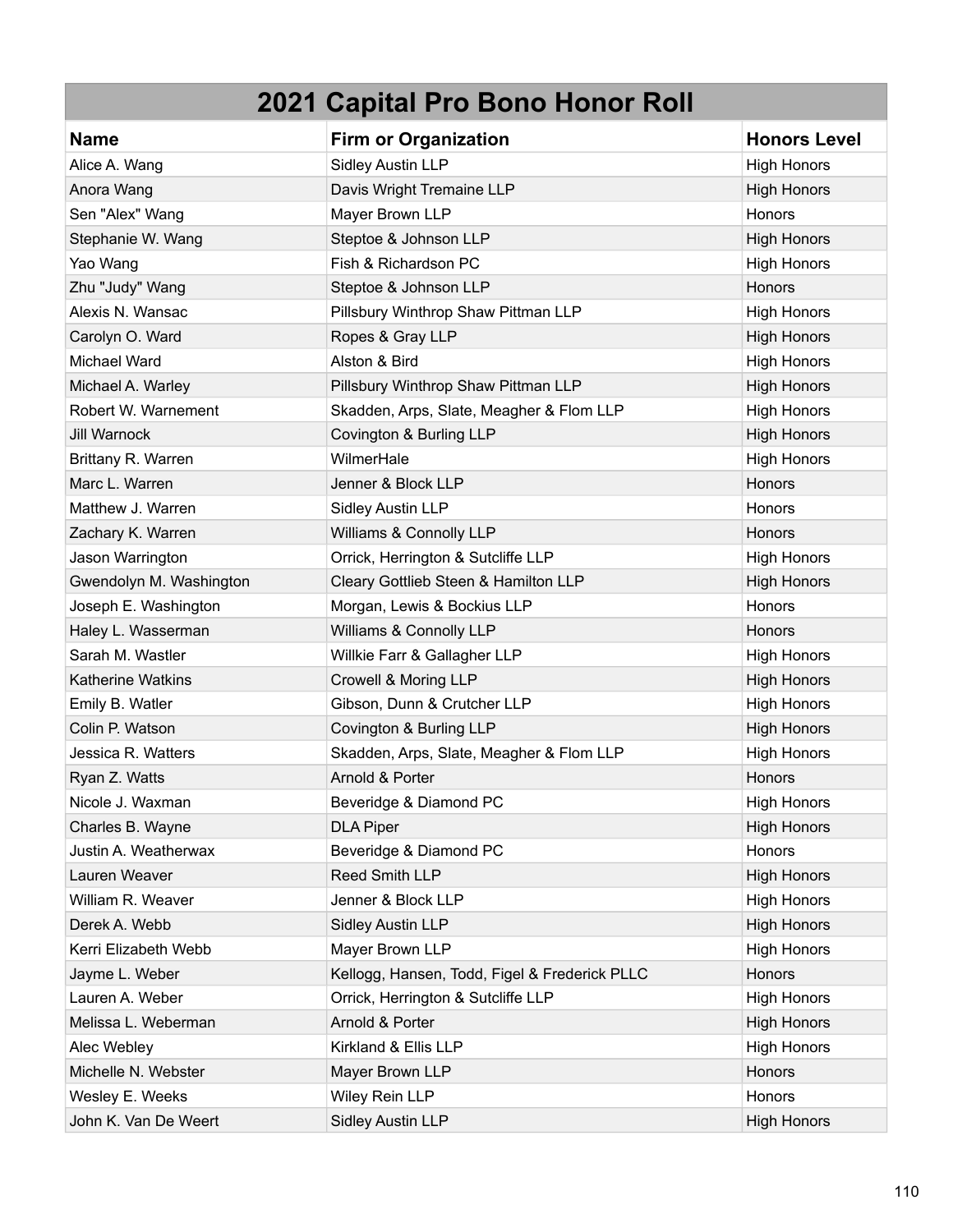| <b>Name</b>                 | <b>Firm or Organization</b>                  | <b>Honors Level</b> |
|-----------------------------|----------------------------------------------|---------------------|
| Deborah Wei                 | Hogan Lovells US LLP                         | <b>Honors</b>       |
| Meghan F. Weinberg          | <b>Sidley Austin LLP</b>                     | <b>High Honors</b>  |
| Lauren A. Weinberger        | Williams & Connolly LLP                      | Honors              |
| Tyler S. Weinblatt          | Covington & Burling LLP                      | <b>High Honors</b>  |
| Stephanie S. Weiner         | Harris, Wiltshire & Grannis LLP              | <b>High Honors</b>  |
| Jon C. Weingart             | WilmerHale                                   | Honors              |
| Beth P. Weinman             | Ropes & Gray LLP                             | Honors              |
| <b>Ilene Weinreich</b>      |                                              | <b>High Honors</b>  |
| <b>Brett Weinstein</b>      | Wilson Sonsini Goodrich & Rosati PC          | Honors              |
| Adam J. Weiss               | Paul Hastings LLP                            | <b>Honors</b>       |
| <b>Baruch Weiss</b>         | Arnold & Porter                              | Honors              |
| Bridget M. Weiss            | Arnold & Porter                              | <b>High Honors</b>  |
| Carla J. Weiss              | Jenner & Block LLP                           | Honors              |
| <b>Catherine Weiss</b>      | Lowenstein Sandler LLP                       | <b>High Honors</b>  |
| Zachary Weit                | Winston & Strawn LLP                         | <b>High Honors</b>  |
| Ben M. Weksberg             | Covington & Burling LLP                      | <b>High Honors</b>  |
| Luise Welby                 | Freddie Mac                                  | Honors              |
| Timothy C. Welch            | Weil, Gotshal & Manges LLP                   | Honors              |
| Katherine Wellington        | Hogan Lovells US LLP                         | <b>High Honors</b>  |
| Colleen R. Wellington-Caban | Cooley LLP                                   | <b>High Honors</b>  |
| Daniel Weltz                | Covington & Burling LLP                      | <b>High Honors</b>  |
| Ruiqiao Wen                 | <b>Stinson LLP</b>                           | Honors              |
| Henry H. Wendel             | Cooley LLP                                   | <b>High Honors</b>  |
| Wendy Wendrowski            | Seyfarth Shaw LLP                            | <b>High Honors</b>  |
| Michael J. Werner           | Holland & Knight LLP                         | Honors              |
| Ephraim Wernick             | Vinson & Elkins LLP                          | <b>Honors</b>       |
| Jason W. West               | Just Law International PC                    | <b>High Honors</b>  |
| Marisa S. West              | <b>Sidley Austin LLP</b>                     | <b>High Honors</b>  |
| Michael J. West             | Hogan Lovells US LLP                         | <b>High Honors</b>  |
| <b>Travis West</b>          | Steptoe & Johnson LLP                        | <b>High Honors</b>  |
| Gail Westover               | Eversheds Sutherland (US) LLP                | Honors              |
| T. Clark Weymouth           | Hogan Lovells US LLP                         | <b>High Honors</b>  |
| Sean Whalen                 | O'Melveny & Myers LLP                        | <b>High Honors</b>  |
| Alex Wharton                | Schulte Roth & Zabel LLP                     | <b>High Honors</b>  |
| Kara Wheatley               | Groom Law Group Chartered                    | Honors              |
| Douglas P. Wheeler          | Hogan Lovells US LLP                         | Honors              |
| Mary M. Wheeler             | Cooley LLP                                   | Honors              |
| Kristin Whidby              | Fried, Frank, Harris, Shriver & Jacobson LLP | <b>High Honors</b>  |
| Samuel Z. Whipple           | Gibson, Dunn & Crutcher LLP                  | <b>High Honors</b>  |
| Alexandra L. White          | <b>Sidley Austin LLP</b>                     | <b>High Honors</b>  |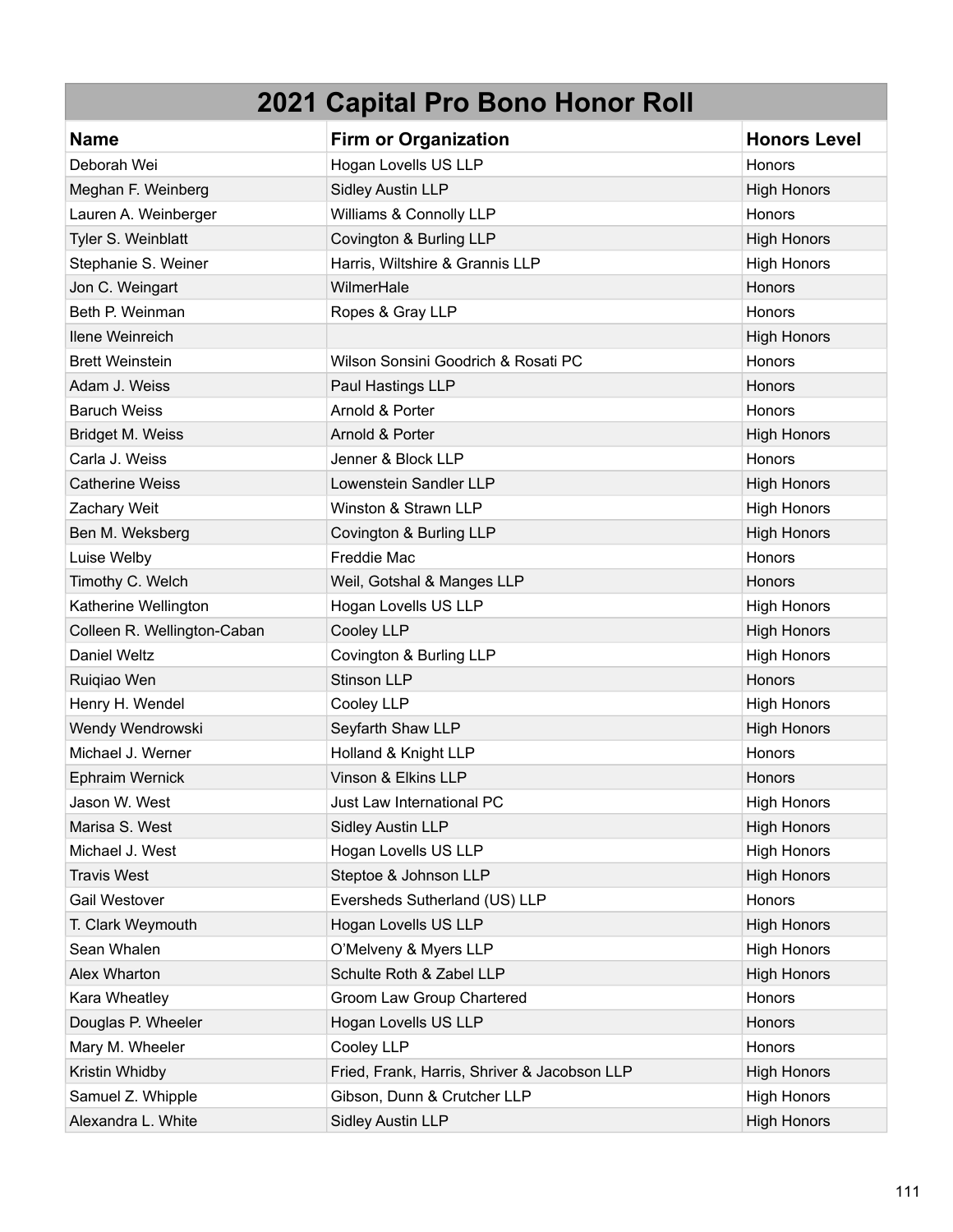| <b>Name</b>              | <b>Firm or Organization</b>                   | <b>Honors Level</b> |
|--------------------------|-----------------------------------------------|---------------------|
| <b>Alexis White</b>      | Crowell & Moring LLP                          | <b>High Honors</b>  |
| Peter H. White           | Schulte Roth & Zabel LLP                      | <b>High Honors</b>  |
| Ryan D. White            | Arnold & Porter                               | <b>High Honors</b>  |
| <b>Steven White</b>      | <b>Stinson LLP</b>                            | <b>High Honors</b>  |
| Thomas K. White          | Williams & Connolly LLP                       | <b>High Honors</b>  |
| Joseph B. Whitebread Jr. | Holland & Knight LLP                          | Honors              |
| Gabrielle M. Whitehall   | Cooley LLP                                    | Honors              |
| Hayter Whitman           | <b>Wilkinson Stekloff LLP</b>                 | <b>High Honors</b>  |
| Scott E. Whitman         | Jenner & Block LLP                            | <b>High Honors</b>  |
| Samuel K. Whitt          | Cooley LLP                                    | Honors              |
| <b>Brian Whittaker</b>   | Nixon Peabody LLP                             | Honors              |
| Laura C. Whitworth       | Fish & Richardson PC                          | <b>High Honors</b>  |
| Lewis Wiener             | Eversheds Sutherland (US) LLP                 | <b>High Honors</b>  |
| Brett J. Wierenga        | Jones Day                                     | <b>High Honors</b>  |
| Jocelyn Wiesner          | Arnold & Porter                               | Honors              |
| Kaelyne Y. Wietelman     | Kelley Drye & Warren LLP                      | Honors              |
| Nellie C. Wigfall        | Arnold & Porter                               | Honors              |
| Terrence J. Wikberg      | Perkins Coie LLP                              | Honors              |
| Clayton S. Wild          | Paul, Weiss, Rifkind, Wharton & Garrison LLP  | <b>High Honors</b>  |
| Jeffrey J. Wild          | Lowenstein Sandler LLP                        | <b>Honors</b>       |
| Marcy J. Wilder          | Hogan Lovells US LLP                          | Honors              |
| Sloane A. Wildman        | Perkins Coie LLP                              | <b>High Honors</b>  |
| Richard E. Wiley         | Wiley Rein LLP                                | <b>High Honors</b>  |
| Andrew J. Wilhelm        | Gibson, Dunn & Crutcher LLP                   | <b>High Honors</b>  |
| Eliana M. Wilk           | Orrick, Herrington & Sutcliffe LLP            | Honors              |
| Matthew J. Wilkins       | Kellogg, Hansen, Todd, Figel & Frederick PLLC | <b>High Honors</b>  |
| Nicholas Wilkins         | White & Case LLP                              | <b>High Honors</b>  |
| Constance Wilkinson      | Epstein Becker & Green PC                     | Honors              |
| Adi Williams             | Fish & Richardson PC                          | <b>High Honors</b>  |
| <b>Ashley Williams</b>   | White & Case LLP                              | <b>High Honors</b>  |
| Ayana Williams           | WilmerHale                                    | Honors              |
| Christopher R. Williams  | Faegre Drinker                                | <b>High Honors</b>  |
| Dawn B. Williams         | Faegre Drinker                                | Honors              |
| <b>Ed Williams</b>       | WilmerHale                                    | <b>High Honors</b>  |
| Erica Y. Williams        | Kirkland & Ellis LLP                          | <b>High Honors</b>  |
| India D. Williams        | Kirkland & Ellis LLP                          | <b>High Honors</b>  |
| James K. Williams        | Mayer Brown LLP                               | Honors              |
| John B. Williams         | <b>Buckley LLP</b>                            | Honors              |
| Karen Williams           | Cozen O'Connor                                | <b>High Honors</b>  |
| Michael F. Williams      | Kirkland & Ellis LLP                          | <b>High Honors</b>  |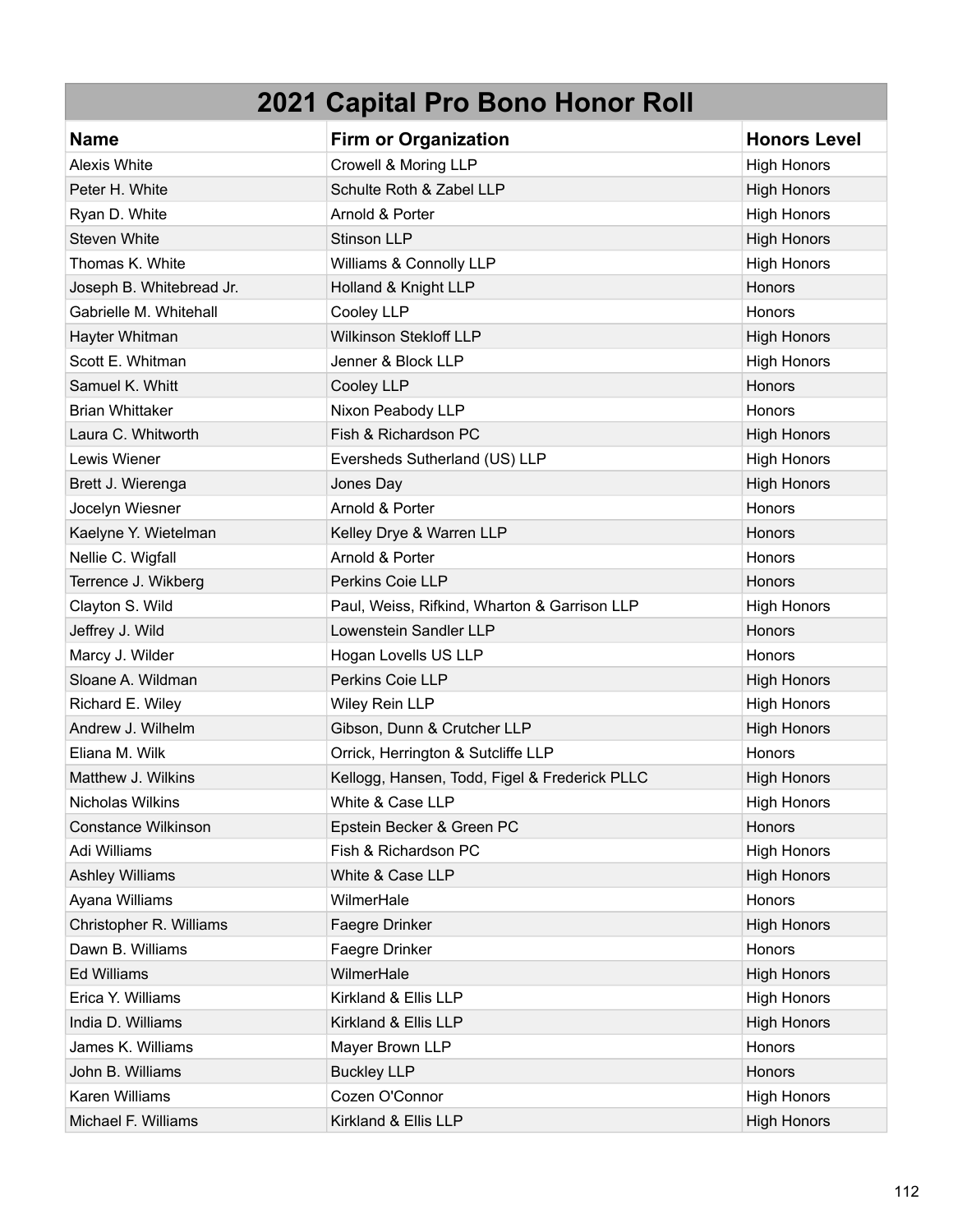| <b>Name</b>                  | <b>Firm or Organization</b>                  | <b>Honors Level</b> |
|------------------------------|----------------------------------------------|---------------------|
| Rebecca H. Williams          | Ropes & Gray LLP                             | Honors              |
| <b>Ron Williams</b>          | <b>Buckley LLP</b>                           | <b>High Honors</b>  |
| Taylor C. Williams           | Paul, Weiss, Rifkind, Wharton & Garrison LLP | <b>High Honors</b>  |
| <b>Tiffany Williams</b>      | Venable LLP                                  | <b>High Honors</b>  |
| <b>Tyler Williams</b>        | Latham & Watkins LLP                         | <b>High Honors</b>  |
| Zachary Williams             | Cooley LLP                                   | Honors              |
| Brian F. Williamson          | Gibson, Dunn & Crutcher LLP                  | Honors              |
| Tara Williamson              | Arnold & Porter                              | <b>High Honors</b>  |
| Kwamina T. Williford         | Holland & Knight LLP                         | <b>High Honors</b>  |
| <b>Brandon Alan Willmore</b> | Gibson, Dunn & Crutcher LLP                  | Honors              |
| Kenneth M. Willner           | Paul Hastings LLP                            | Honors              |
| Brian G. Wilmot              | Paul Hastings LLP                            | <b>High Honors</b>  |
| Thomas B. Wilner             | Shearman & Sterling LLP                      | <b>High Honors</b>  |
| Alan Wilson                  | WilmerHale                                   | <b>High Honors</b>  |
| Christopher M. Wilson        | Gibson, Dunn & Crutcher LLP                  | Honors              |
| Daniel Wilson                | Arnold & Porter                              | <b>High Honors</b>  |
| Elizabeth A. Wilson          | Williams & Connolly LLP                      | <b>High Honors</b>  |
| <b>Holly Wilson</b>          | Wiley Rein LLP                               | Honors              |
| Jonathan L. Wilson           | Shook, Hardy & Bacon                         | <b>High Honors</b>  |
| Lauren M. Wilson             | Dentons US LLP                               | <b>Honors</b>       |
| Megan M. Wilson              | Hogan Lovells US LLP                         | <b>High Honors</b>  |
| Paul J. Wilson               | Covington & Burling LLP                      | <b>High Honors</b>  |
| <b>Ruth Wimer</b>            | Winston & Strawn LLP                         | Honors              |
| <b>Garrett Windle</b>        | Winston & Strawn LLP                         | Honors              |
| Julia H. Wingfield           | Arnold & Porter                              | <b>High Honors</b>  |
| Julia Wingfield              | Arnold & Porter                              | <b>High Honors</b>  |
| Jay Winkelman                | Latham & Watkins LLP                         | Honors              |
| Ashley M. Winkler            | Covington & Burling LLP                      | <b>High Honors</b>  |
| <b>Rachel Winkler</b>        | Nixon Peabody LLP                            | Honors              |
| Taryn P. Winston             | Covington & Burling LLP                      | <b>High Honors</b>  |
| <b>Jill Winter</b>           | <b>Buckley LLP</b>                           | Honors              |
| Stephen K. Wirth             | Arnold & Porter                              | <b>High Honors</b>  |
| <b>Andrew Wise</b>           | Miller & Chevalier Chartered                 | <b>High Honors</b>  |
| J. Porter Wiseman            | Akin Gump Strauss Hauer & Feld LLP           | <b>High Honors</b>  |
| Leah Wisser                  | Latham & Watkins LLP                         | <b>High Honors</b>  |
| Sean Wissman                 | Eversheds Sutherland (US) LLP                | Honors              |
| Sherwet H. Witherington      | Morgan, Lewis & Bockius LLP                  | Honors              |
| Samuel M. Witten             | Arnold & Porter                              | Honors              |
| David J. Wittenstein         | Cooley LLP                                   | Honors              |
| Jonathan F. Wolcott          | Holland & Knight LLP                         | <b>High Honors</b>  |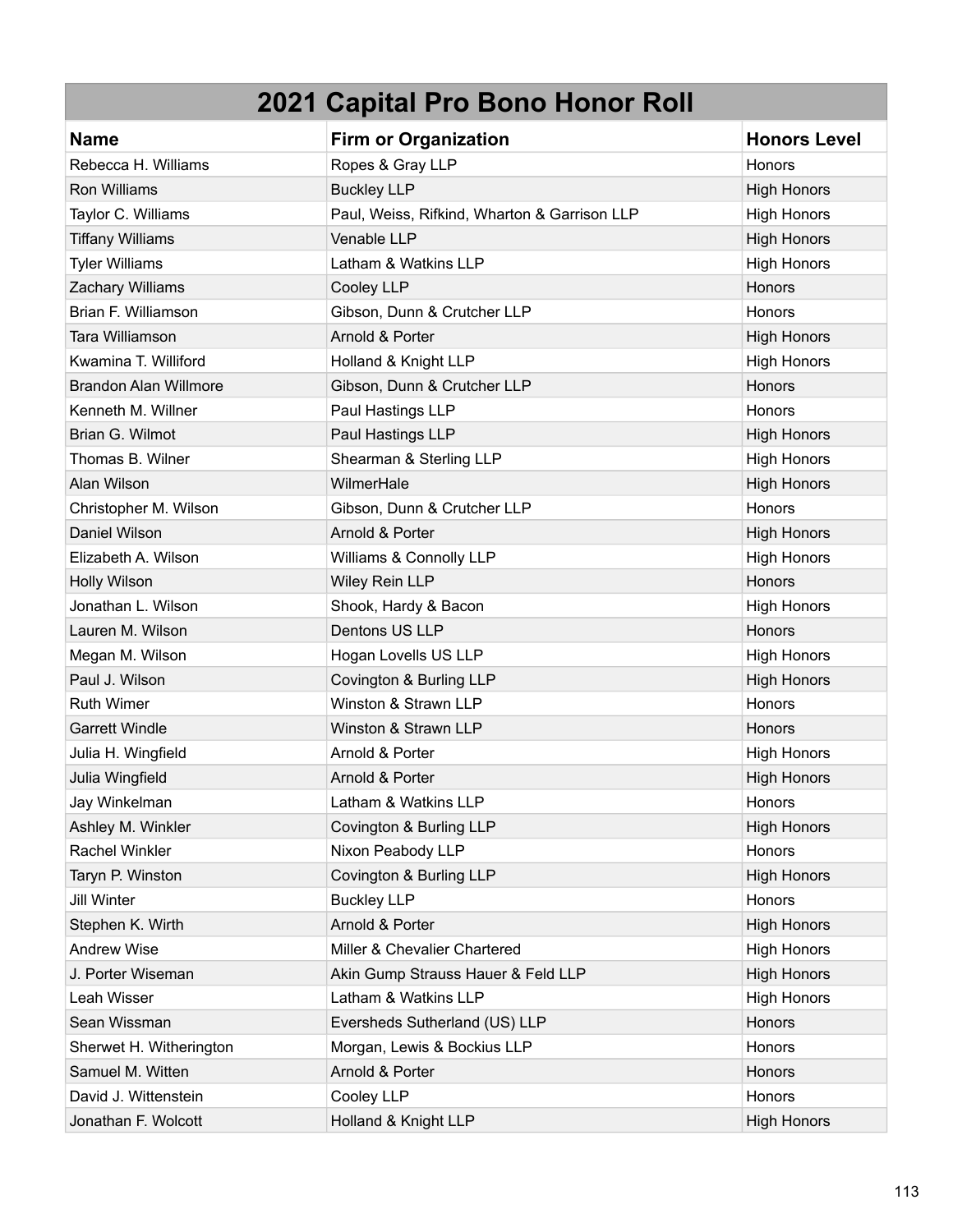| <b>Name</b>            | <b>Firm or Organization</b>                        | <b>Honors Level</b> |
|------------------------|----------------------------------------------------|---------------------|
| Megan Wold             | Kirkland & Ellis LLP                               | Honors              |
| Mihret Woldesemait     | White & Case LLP                                   | <b>High Honors</b>  |
| Ben Wolf               | Alston & Bird                                      | Honors              |
| Daniel I. Wolf         | <b>Gilbert LLP</b>                                 | Honors              |
| Julie M. Wolf          | Milbank LLP                                        | <b>High Honors</b>  |
| Jamie E. Wolfe         | Williams & Connolly LLP                            | <b>High Honors</b>  |
| Daniel W. Wolff        | <b>Crowell &amp; Moring LLP</b>                    | <b>High Honors</b>  |
| Samuel Wolff           | <b>Hunton Andrews Kurth</b>                        | Honors              |
| Laura Elizabeth Wolk   | Kirkland & Ellis LLP                               | <b>High Honors</b>  |
| Rachel O. Wolkinson    | <b>Brown Rudnick LLP</b>                           | <b>High Honors</b>  |
| Jennifer M. Wollenberg | Morgan, Lewis & Bockius LLP                        | <b>High Honors</b>  |
| Daniel Wolman          | Eversheds Sutherland (US) LLP                      | <b>High Honors</b>  |
| Caroline L. Wolverton  | Akin Gump Strauss Hauer & Feld LLP                 | <b>High Honors</b>  |
| Charlie A. Wood        | Cooley LLP                                         | <b>High Honors</b>  |
| Joseph Q. Wood         | Williams & Connolly LLP                            | Honors              |
| Julia Wood             | Paul, Weiss, Rifkind, Wharton & Garrison LLP       | <b>Honors</b>       |
| Steven L. Wood         | <b>Hunton Andrews Kurth</b>                        | Honors              |
| Catherine E. Woodcock  | Covington & Burling LLP                            | <b>High Honors</b>  |
| Derek Woodman          | WilmerHale                                         | <b>High Honors</b>  |
| Elizabeth Woods        | Groom Law Group Chartered                          | <b>High Honors</b>  |
| <b>Emily Rae Woods</b> | Covington & Burling LLP                            | <b>High Honors</b>  |
| Monica L. Woolley      | Gibson, Dunn & Crutcher LLP                        | <b>High Honors</b>  |
| Michael R. Woolslayer  | Perkins Coie LLP                                   | Honors              |
| Karl J. Worsham        | Perkins Coie LLP                                   | <b>High Honors</b>  |
| William L. Wortmann    | Gibson, Dunn & Crutcher LLP                        | <b>High Honors</b>  |
| Thomas K. Wotring      | Morgan, Lewis & Bockius LLP                        | Honors              |
| Logan Wren             | Morrison & Foerster                                | Honors              |
| Christopher J. Wright  | Harris, Wiltshire & Grannis LLP                    | <b>High Honors</b>  |
| Elizabeth M. Wright    | Cooley LLP                                         | <b>High Honors</b>  |
| Gordon Wright          | Finnegan, Henderson, Farabow, Garrett & Dunner LLP | <b>High Honors</b>  |
| Jonathan G. Wright     | Covington & Burling LLP                            | <b>High Honors</b>  |
| Laura Flahive Wu       | Covington & Burling LLP                            | Honors              |
| Lily Wu                | Willkie Farr & Gallagher LLP                       | <b>High Honors</b>  |
| Silvia W. Wu           | Covington & Burling LLP                            | <b>High Honors</b>  |
| Nancy D. Wuamett       | Skadden, Arps, Slate, Meagher & Flom LLP           | Honors              |
| Jennifer E. Wuebker    | <b>Hunton Andrews Kurth</b>                        | <b>High Honors</b>  |
| Cara A. Wulf           | McCarter & English LLP                             | Honors              |
| Dorothy K. Wyatt, PhD  | Finnegan, Henderson, Farabow, Garrett & Dunner LLP | <b>High Honors</b>  |
| Geoffrey M. Wyatt      | Skadden, Arps, Slate, Meagher & Flom LLP           | <b>High Honors</b>  |
| Kathryn L. Wynbrandt   | Jenner & Block LLP                                 | <b>High Honors</b>  |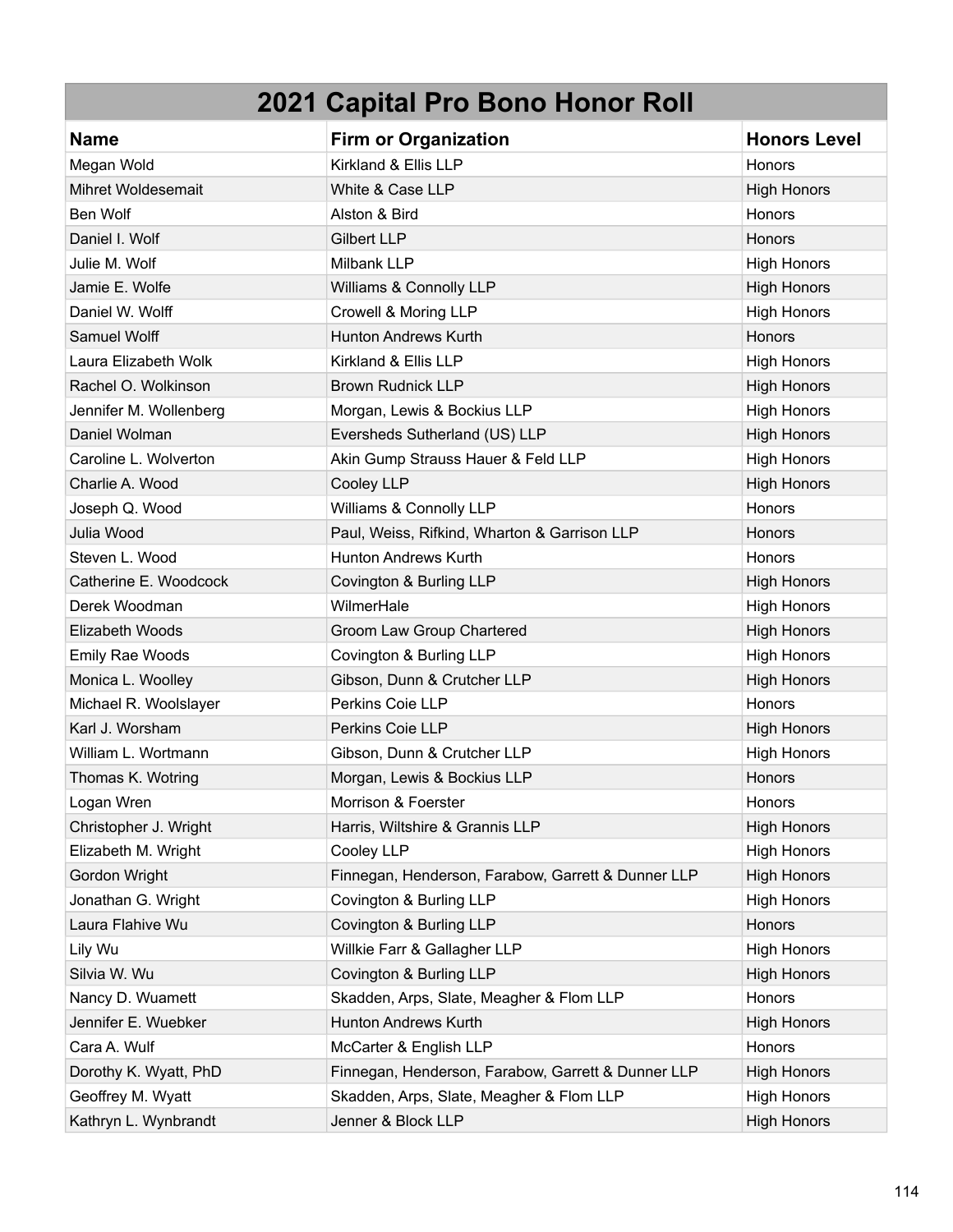| <b>Name</b>             | <b>Firm or Organization</b>                        | <b>Honors Level</b> |
|-------------------------|----------------------------------------------------|---------------------|
| Grace Wynn              | Harris, Wiltshire & Grannis LLP                    | <b>High Honors</b>  |
| Tiffany V. Wynn         | Crowell & Moring LLP                               | <b>High Honors</b>  |
| Annie X.Wang            | Covington & Burling LLP                            | <b>High Honors</b>  |
| Jason Xi                | Latham & Watkins LLP                               | Honors              |
| <b>Tian Tian Xin</b>    | Arnold & Porter                                    | <b>High Honors</b>  |
| Alexander Yabroff       | Jones Day                                          | <b>High Honors</b>  |
| Eli Yampel              | Kirkland & Ellis LLP                               | Honors              |
| Jason Yan               | O'Melveny & Myers LLP                              | <b>High Honors</b>  |
| Jamielah I. Yancey      | Willkie Farr & Gallagher LLP                       | <b>High Honors</b>  |
| Melanie Westover Yanez  | Milbank LLP                                        | <b>High Honors</b>  |
| Paulina Sosa Yanez      | Linklaters LLP                                     | <b>High Honors</b>  |
| May Yang                | Ropes & Gray LLP                                   | Honors              |
| Ming-Tao Yang           | Finnegan, Henderson, Farabow, Garrett & Dunner LLP | <b>High Honors</b>  |
| Thomas D. Yannucci      | Kirkland & Ellis LLP                               | <b>Honors</b>       |
| Catherine Yao           | Latham & Watkins LLP                               | <b>High Honors</b>  |
| William Yavinsky        | Hogan Lovells US LLP                               | Honors              |
| Thomas Yebernetsky      | Steptoe & Johnson LLP                              | <b>High Honors</b>  |
| Jihwang Yeo             | Foley & Lardner LLP                                | <b>High Honors</b>  |
| Simeon Yerokun          | Crowell & Moring LLP                               | <b>High Honors</b>  |
| Jessica G. Yeshman      | <b>Hunton Andrews Kurth</b>                        | <b>Honors</b>       |
| Claire Yi               | Gibson, Dunn & Crutcher LLP                        | Honors              |
| Karis Yi                | WilmerHale                                         | <b>High Honors</b>  |
| Michelle L. Yocum       | Morrison & Foerster                                | <b>High Honors</b>  |
| Shane J. Yodlowski      | Crowell & Moring LLP                               | Honors              |
| Tacie H. Yoon           | Crowell & Moring LLP                               | Honors              |
| Jonathan P. York        | Morgan, Lewis & Bockius LLP                        | <b>High Honors</b>  |
| Julia K. York           | Skadden, Arps, Slate, Meagher & Flom LLP           | <b>High Honors</b>  |
| Morey Barnes Yost       | Alston & Bird                                      | Honors              |
| Alex L. Young           | <b>Sidley Austin LLP</b>                           | Honors              |
| Elizabeth Young         | Nixon Peabody LLP                                  | Honors              |
| Howard J. Young         | Morgan, Lewis & Bockius LLP                        | Honors              |
| Xiaozhen Yu             | Cooley LLP                                         | Honors              |
| Yi Yu, PhD              | Finnegan, Henderson, Farabow, Garrett & Dunner LLP | Honors              |
| Bo Yue                  | Steptoe & Johnson LLP                              | <b>High Honors</b>  |
| Elizabeth Z.Reale       | Covington & Burling LLP                            | Honors              |
| Alberto Zacapa          | <b>DLA Piper</b>                                   | <b>High Honors</b>  |
| Parnia Zahedi           | Williams & Connolly LLP                            | <b>High Honors</b>  |
| Jasmine Zaki            | ArentFox Schiff                                    | Honors              |
| Santiago Martin Zalazar | Covington & Burling LLP                            | Honors              |
| Shadman S. Zaman        | Covington & Burling LLP                            | <b>High Honors</b>  |